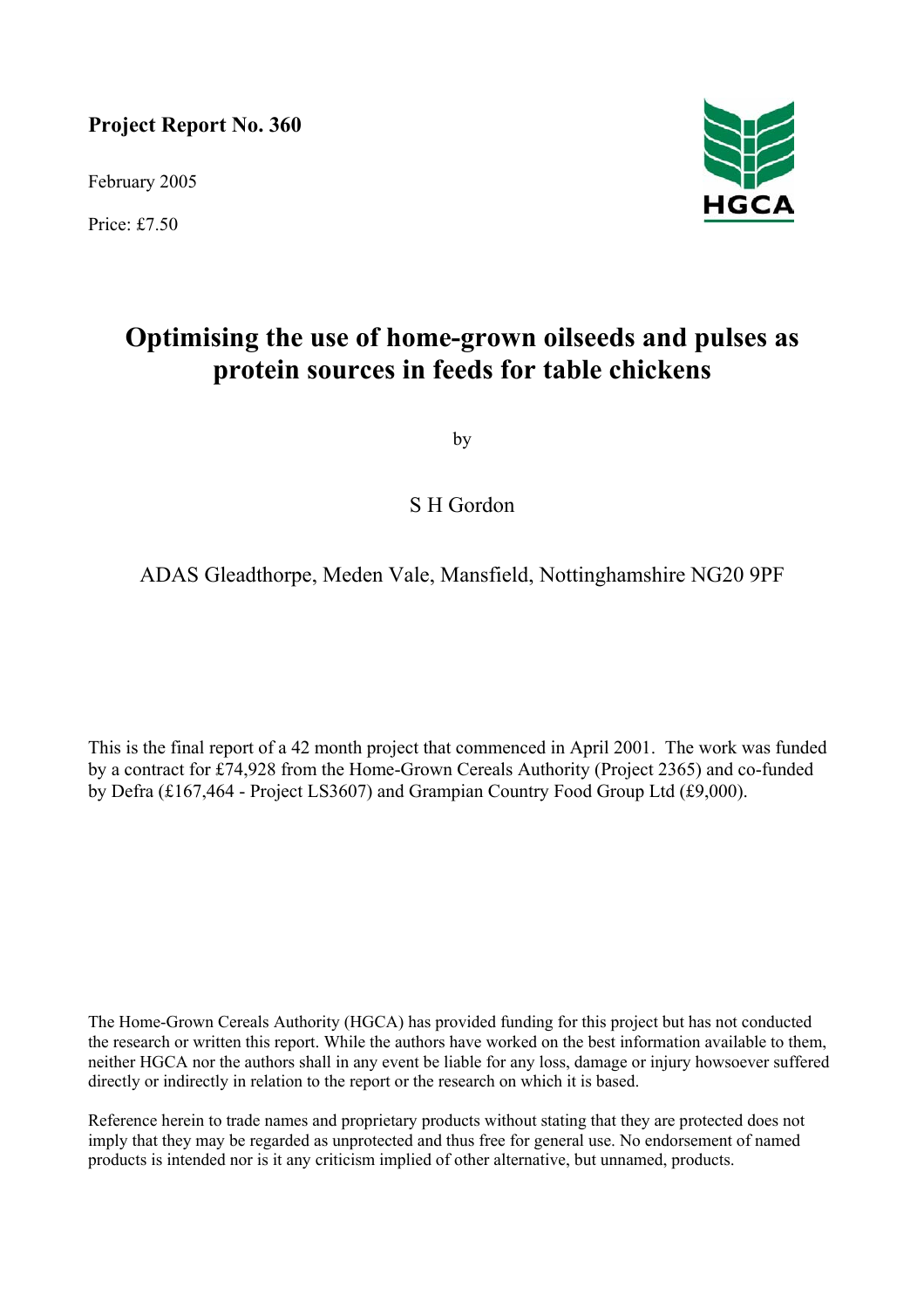# **CONTENTS**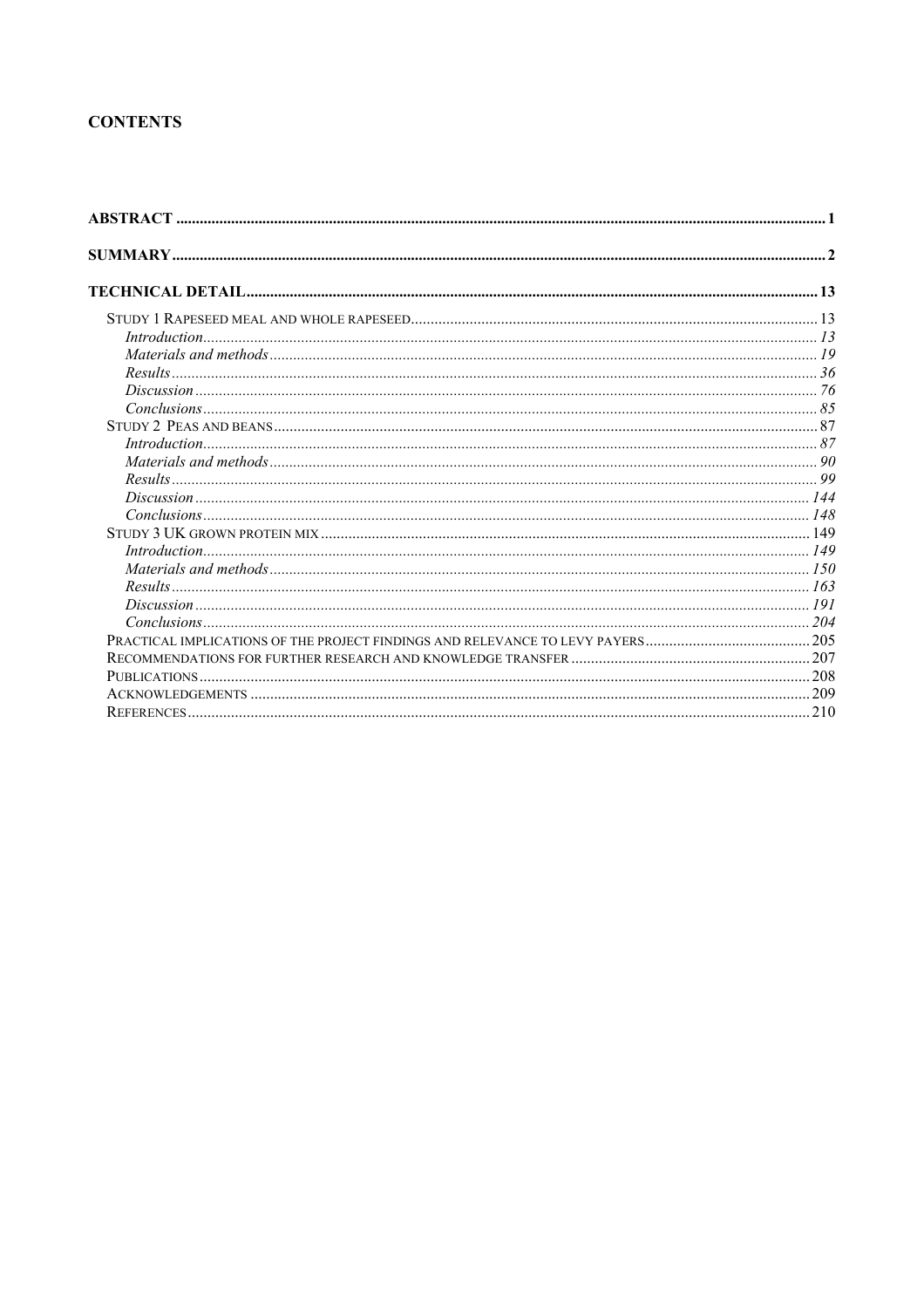#### **ABSTRACT**

The UK broiler industry depends upon imported soya. Other protein sources are used with caution because of risks to performance and litter quality, or of meat taint. A better understanding of the young chicken's intake and growth responses to these ingredients would enable a more flexible approach to their use in broiler diets and would assist UK arable growers in the development of home markets.

This project examined the broiler's intake and growth responses to increasing dietary concentrations of UK grown rapeseed meal (Study 1A), whole rapeseed (Study 1B), field peas (Study 2A) and field beans (Study 2B). In Study 3, the effects of increasing substitution rates of a soya protein mix (SPM) with a non-soya protein mix (NSPM), including UK grown rapeseed, peas and beans, on intake and growth responses were examined. The protein mixes were calculated to have similar nutrient contents. In all studies the diets were formulated to be iso-energetic and iso-nitrogenous. The dietary treatments were applied separately to males and females and each diet x sex treatment combination was replicated. A controlled environment facility with 72 pens, each pen housing 22 day-old (age 0 days) chicks was used.

Rapeseed meal fed at up to 60 g/kg between day-old and 42 days of age did not depress performance. Broilers fed up to 160 g/kg rapeseed meal in the starter (0 to 21 days of age), followed by 0 g/kg rapeseed meal in the finisher (22 days to 42 days of age) performed similarly to broilers fed 0 g/kg to 42 days of age. Whole rapeseed fed at up to 100 g/kg linearly depressed weight gain, probably through reduced feed intake. The possibility that this was due to an antinutritional effect of glucosinolates could not be ruled out.

In broilers having atypically variable performance, peas could be fed up to 200 g/kg between day-old and 42 days of age, and field beans could be fed up to 160 g/kg from day-old to 21 days of age, followed by up to 120 g/kg from 22 days to 42 days of age, without depressing performance.

Broiler live weight at 42 days of age was reduced by feeding 0% and 100% SPM and maximised when feeding between about 50% and 75% SPM. Feed intakes to 42 days of age were similarly affected. Feed conversion efficiency (FCE) to 42 days of age was maximised by feeding 100% SPM. Birds fed 0% and 100% SPM were poorly feathered at 42 days of age. Although the possibility that antinutritional factors depressed performance in birds fed a low %SPM cannot be ruled out, it is thought that amino acid deficiencies and imbalances reduced performance at both 0% and 100% SPM.

It is possible to substitute soya with a mix of UK proteinaceous ingredients to quite high levels (up to 75% substitution with the protein mix reported, which was rich in rapeseed meal (372.0 g/kg NSPM)) without reducing live weight. FCEs might be reduced however, and so this approach will depend on the relative prices of ingredients and the value of chicken meat.

1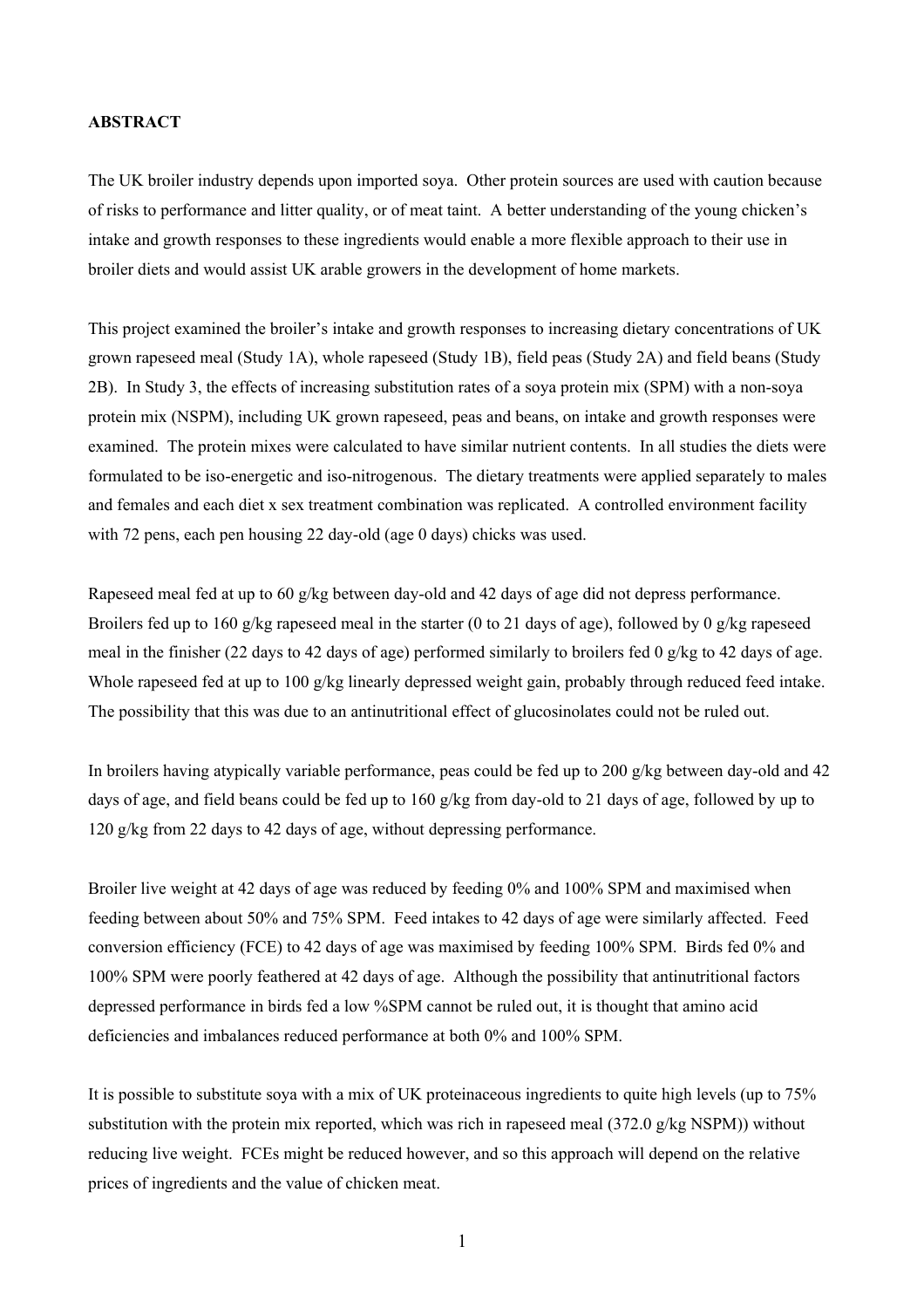#### **SUMMARY**

 $\overline{a}$ 

The UK poultry industry is very dependent on imported soya as a protein source. This renders the industry vulnerable to fluctuations in the international soya market. Furthermore the effect of the demand for land for growing non-GM soya for the European poultry industry has some potentially damaging environmental effects, particularly in the rain forests of South America. This series of experiments was designed to offer some of the information necessary if UK and EU grown protein sources are to be used in greater quantities in poultry feeds. Potentially useful protein rich ingredients are rapeseed and its derivatives, and field peas and field beans.

These ingredients have often been excluded from UK broiler diets, or included only at low concentrations in the finisher ration, because of concerns about the potential adverse effects of antinutritional factors on the growth of the young bird and on meat quality.

Historically, glucosinolates were a particular problem with rapeseed, the metabolites being toxic to the bird. Even if the metabolism of glucosinolates could be prevented in the seed by processing methods, bacterial metabolism in the gut of the bird could not be avoided. Erucic acid was also a problem, which meant that rapeseed oil was limited to industrial uses. The introduction of double zero rapeseed varieties however, bought about new opportunities for feeding rapeseed to poultry. Double zero varieties have low glucosinolate and erucic acid contents (5% or less erucic acid in the oil and 3 mg or less total glucosinolates per g meal), and they are known as canola<sup>1</sup> in Canada.

Another antinutritional factor present in rapeseed, which causes concern, is sinapine. This is because of the possibility of one of its metabolites imparting a 'fishy taint' in brown eggs and chicken meat.

Tannins and phytic acid are also present in rapeseed, both of which interfere with the availability of nutrients.

Field peas are not usually fed to UK broilers in any significant quantities, but this is not the case in France. France is one of Europe's main pea growing countries and the French poultry industry is an important market for the product.

<sup>&</sup>lt;sup>1</sup> The term "canola" identifies rapeseed and its products of recently developed Canadian varieties that contain 5% or less erucic acid in the oil and 3 mg or less total glucosinolates per g meal (Salmon *et al.,* 1981).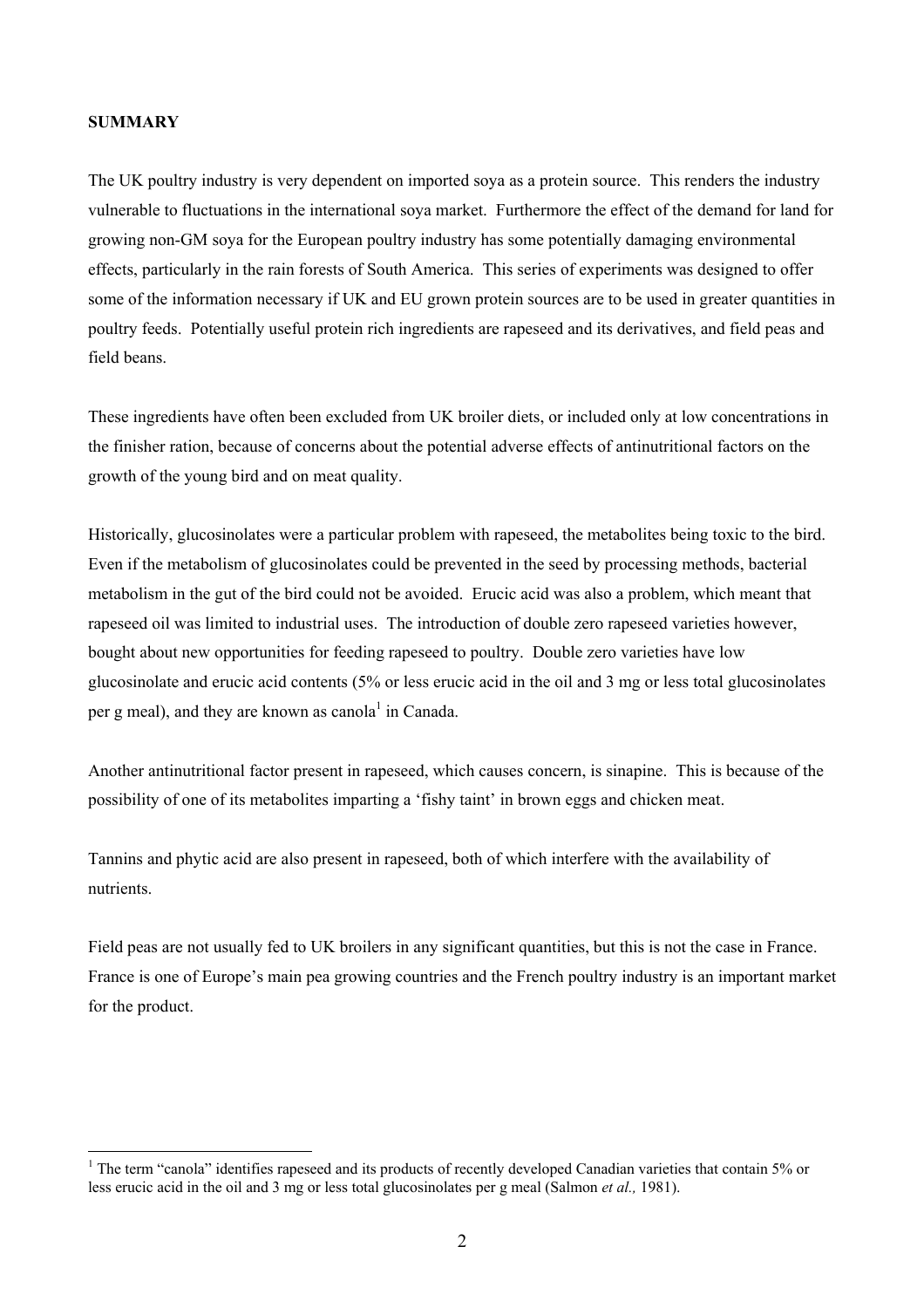White flowered pea varieties are favoured, as they are free from tannins. Although peas contain antinutritional factors with trypsin inhibitor activity, which depresses protein digestibility, these antinutritionals are readily destroyed during steam pelleting.

The crude protein content of peas is variable, being influenced by agronomic and environmental factors, and there are varietal differences. The amino acid contents of peas vary linearly with crude protein content.

Field beans contain tannins, which reduce protein digestibility, and it is their high tannin content that has historically limited the use of field beans in poultry diets. Other antinutritional factors present in beans are vicine and covicine, but whilst they reduce egg size and limit the inclusion of beans in diets for laying hens they are not thought to cause particular problems to young growing birds.

However, beans have much lower crude protein content than soya bean meal, and beans are much less rich in lysine and tryptophan, and slightly less rich in methionine than soya.

A review of published literature found considerable differences in the published recommended maximum dietary concentrations for feeding rapeseed meal, field peas and field beans to broiler chickens. This might have been due to differences in the nutrient content and contents of antinutritional factors of rapeseed meal, field peas and field beans between studies. Often studies compared only two or three concentrations of the raw material, which did not allow maximal concentrations to be identified.

Hence, the use of UK-blends of: 1) rapeseed meal; 2) whole rapeseed; 3) field peas, and; 4) field beans, fed at a range of dietary concentrations, which allow for the testing of broiler intake and growth responses, was thought to be worthwhile. Mostly, in the UK it is not possible to source a named variety of rapeseed, field peas and field beans, and rapeseed meal is only available as a blend. Furthermore, it is not possible to accommodate variety, agronomic and environmental differences in a feeding study, which aims to address the broilers' responses to dietary concentration, as the facility needed would be vast. A final step, after the determination of broiler intake and growth responses, was to test the substitution of soya protein with a nonsoya protein mix, which comprised UK-grown blends of rapeseed, field peas and field beans at 'nonproblematic' concentrations and with the two protein mixes calculated to be nutritionally similar.

Thus, the project's main objectives were:

- To determine the broiler's intake and growth responses to increasing dietary concentrations of UKgrown blends of rapeseed meal and UK-grown blends of whole rapeseed.
- To determine the broiler's intake and growth responses to increasing dietary concentrations of UKgrown blends of field peas and UK-grown blends of field beans.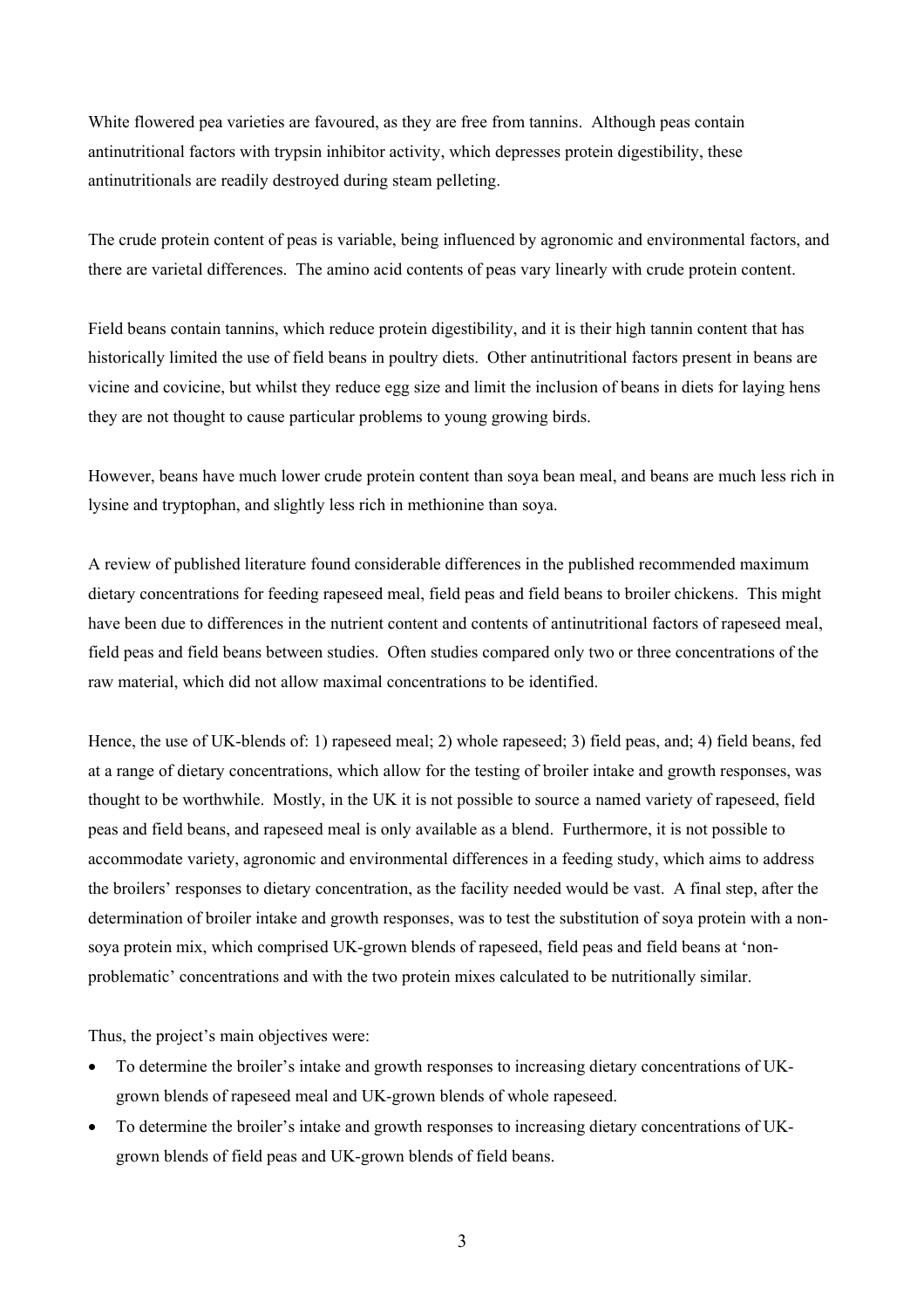• To determine the broiler's intake and growth responses to increasing substitution rates of a soya protein mix (SPM) with a non soya protein mix (NSPM), calculated to be nutritionally similar.

Other objectives were related to the determination of the effects of the test ingredient concentration on litter friability, litter dry matter and nitrogen contents, hock burn damage and the liver and spleen concentration of zinc, copper, cobalt and manganese.

The project consisted of three feeding studies. In the first study, rapeseed meal (Study 1A) was fed at 0 g/kg to 160 g/kg in the starter (0-21 days of age) and at 0 g/kg to 60 g/kg in the finisher ration (22-42 days of age), and whole rapeseed (Study 1B) was fed at 0 g/kg to 100 g/kg in the starter and finisher rations. A common control of 0 g/kg rapeseed was used. There were nine dietary concentrations of rapeseed meal and six concentrations of whole rapeseed. The diets were each fed separately to the males and females. There were three replicates each of the male and female pens of the control diet, and there were two replicate pens of each of the other rapeseed meal treatment x sex combinations and three replicate pens of each of the other whole rapeseed meal treatment x sex combinations. This provided a total of 68 pens.

In the second study, field peas (Study 2A) were fed at 0g/kg to 200 g/kg in the starter (0-21 days of age) and finisher (22-42 days of age) rations. Field beans (Study 2B) were fed at 0 g/kg to 160 g/kg in the starter and at 0 g/kg to 120 g/kg in the finisher. There were nine dietary concentrations of field peas and of field beans, and a separate control diet of 0 g/kg was used for each test ingredient. Two replicate pens of each of the treatment diets x sex combinations were used and this provided a total of 72 pens.

Importantly in both Studies 1 and 2, within the range of concentrations of test ingredient used, the diets were formulated to be iso-energetic and iso-nitrogenous.

In study 3, a SPM (271.0 g/kg full-fat soya and 729.0 g/kg soya 50) was increasingly substituted (0-100%) with a NSPM, which was calculated to be nutritionally similar. The NSPM comprised 372.0 /kg rapeseed meal, 50.3 g/kg whole rapeseed, 48.0 g/kg field beans, 52.0 g/kg field peas, 22.1 g/kg synthetic lysine, 36.2 g/kg synthetic threonine and 419.4 g/kg maize gluten. There were nine substitution rates of the SPM with the NSPM. The diets were fed separately to the males and females. Two replicate pens of each of the treatment diets x sex combinations were used and this provided a total of 72 pens. The diets were formulated to be iso-energetic and iso-nitrogenous.

In all three studies, House 1 on the poultry unit at ADAS Gleadthorpe was used. Each of the wood and wire pens within the house measured 1.75 m x 1.55 m and contained 22 birds. The bedding material was woodshavings litter to a depth of five cm at day-old and one tube feeder and four nipple drinkers were

4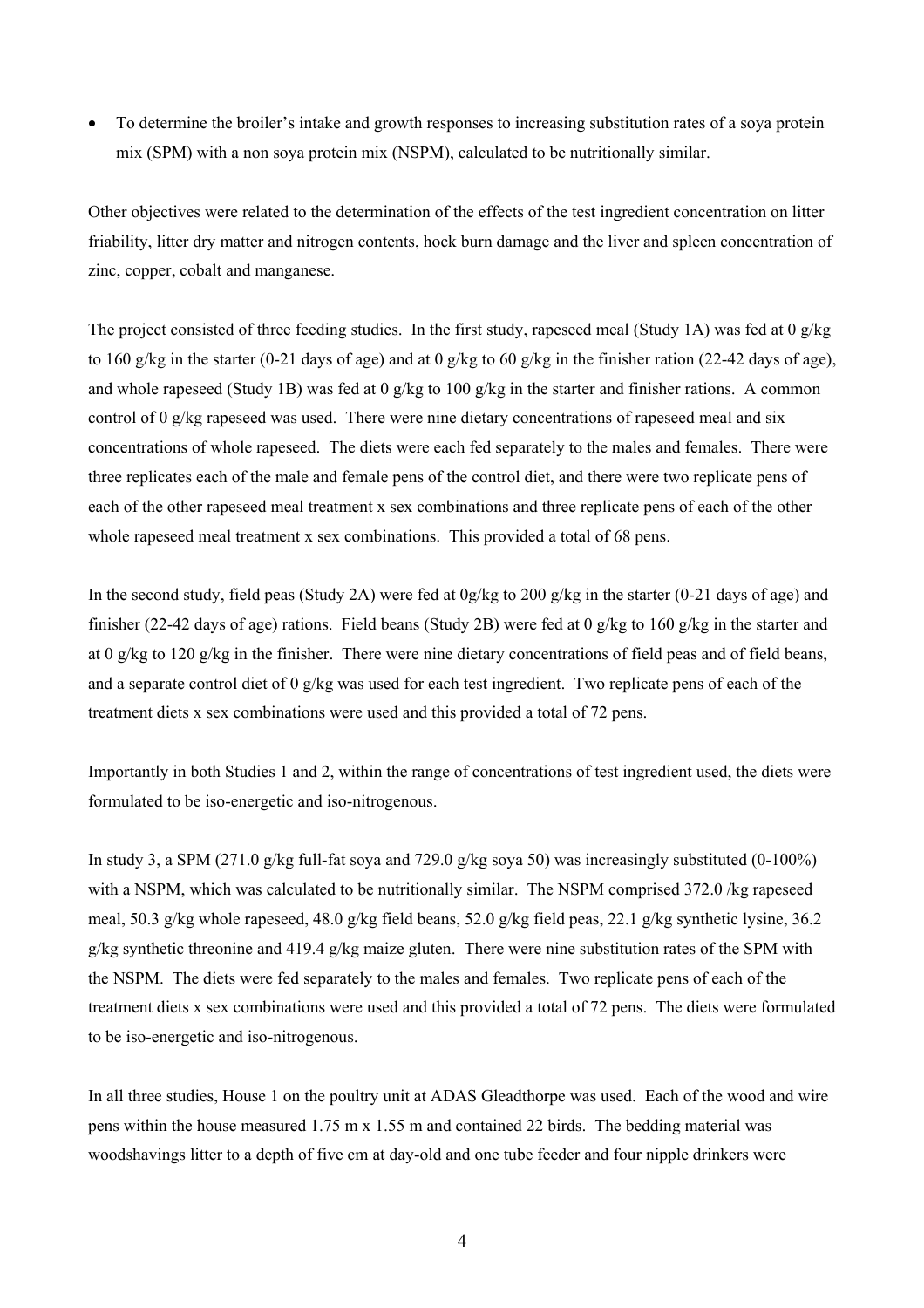provided in each of the pens. A target brooding temperature of 31 °C at day-old was reduced by 1°C on alternate days until a temperature of 21°C was achieved. The target post brooding temperature was 21°C.

Measurements were made of live weight and feed intake at intervals throughout the 42-day growing period. Feed conversion efficiencies (FCEs) were calculated. Litter friability was assessed at about 21 days and 41 days of age and core litter samples were taken at about 41 days of age for the determination of dry matter, total nitrogen, uric acid-nitrogen, ammonium-nitrogen and pH. The birds were assessed at about 41 days of age for hock burn damage using a published subjective scoring system. Samples of the liver and spleen were taken at 41 days of age to determine the contents of zinc, copper, cobalt and manganese. The diets were sampled and the nutrient contents were determined. In the test ingredient, the contents of some of the important antinutritional factors were determined (e.g. glucosinolate, sinapine and erucic acid contents of rapeseed meal and whole rapeseed). The intakes of antinutritional factors at the different dietary concentrations of test ingredients were calculated if it was thought to be appropriate in achieving an understanding of the study results.

The data were analysed using a number of statistical techniques (response curve fitting, ANOVA, covariate analysis, Duncan's multiple range test, Kruksal-Wallis test and Freidman's test) using the software packages GenStat 5 (release 4.1) and Statistica (version 5.5A).

The costs of the treatment diets and the gross margins of live weight sales minus feed costs were calculated using prices that were current at the time of each study.

The analysis of samples of rapeseed meal and whole rapeseed used in Study 1A and 1B for glucosinolate and erucic acid contents confirmed that blends of double zero varieties had been sourced. The glucosinolate contents of rapeseed meal and whole rapeseed were 7  $\mu$ mol/g and 17  $\mu$ mol/g, respectively. The erucic acid contents of the ingredients were less than 0.29% of the oil and 0.10% of the oil, with the oil contents being 34.0 g/kg for rapeseed meal and 505.0 g/kg for whole rapeseed, respectively. The sinapine content of rapeseed meal was 11.7 g/kg, which was similar to recently published values for canola meal. The blend of whole rapeseed had a sinapine content of 10.5 g/kg.

It was found that feed intake to 42 days of age was affected by rapeseed meal  $(p<0.05)$ , but not in a consistent way. Effects of rapeseed meal on live weight were not progressive at 42 days of age, and the work led to the tentative suggestion that the highest inclusion level used, namely 60 g/kg, did not depress performance. This was reflected in an analysis of financial margins of live weight value over feed cost, at least for price sets appropriate at the time (mid 2002 to late 2003). The result suggests that higher inclusion levels should be included in future work, but the approaches would need to be different as it would not be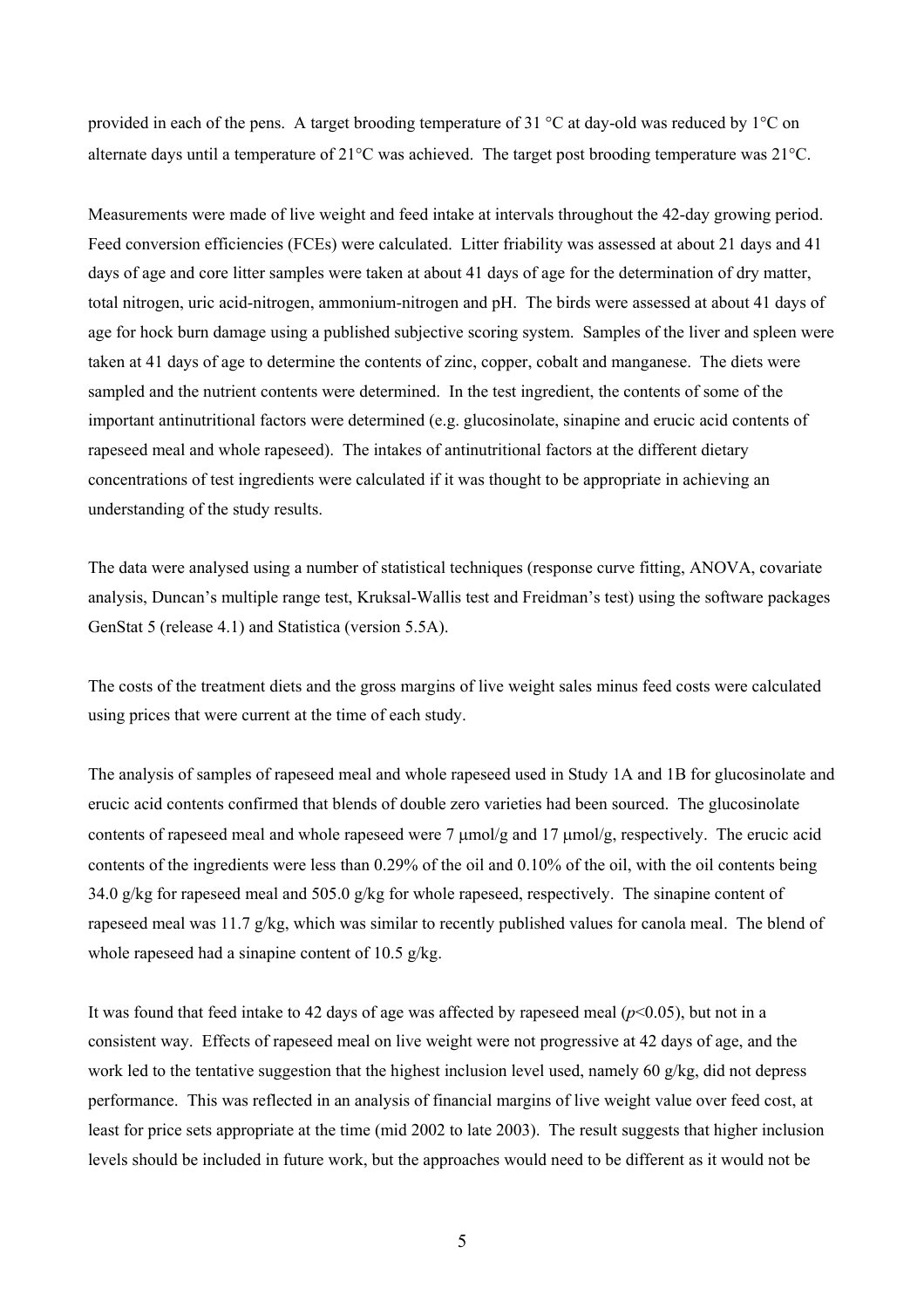possible for practical finisher diets to be iso-energetic at concentrations of greater than 60 g/kg. Birds fed high levels of rapeseed to 21 days (80 g/kg to 160 g/kg), and then no rapeseed had similar weights at 42 days to those fed no rapeseed throughout. FCEs to 42 days of age were not affected by the dietary concentration of rapeseed meal.

Whole rapeseed, included at up to 100 g/kg, linearly depressed the live weight of males at 42 days of age (*p*<0.01), and that of females at several ages including 42 days (*p*<0.01 at 14 days, 35 days and 42 days of age and *p*<0.05 at 21 days of age). This was through reduced feed intake to 42 days of age (males *p*<0.05 and females  $p<0.001$ ) as FCEs to 42 days of age were not affected by dietary whole rapeseed concentration.

Birds fed 20 g/kg, 40 g/kg and 60 g/kg whole rapeseed, as opposed to meal, had lower feed intakes and live weight gains to 42 days of age than birds fed corresponding concentrations of rapeseed meal (*p*<0.05 for both feed intake and live weight). The differences in feed intakes and live weight gains between birds fed the two categories of rapeseed could not be explained by differences in the nutrient content and ME value of the diets. There were however, large differences in glucosinolate intake to 42 days of age between birds fed whole rapeseed and birds fed rapeseed meal (maximum about 8 000 µmol/bird *versus* 2 050 µmol/bird, respectively). Thus, an antinutritional effect of glucosinolates in birds fed whole rapeseed cannot be ruled out. However, they do not appear to have impacted on the digestion and absorption of nutrients as surmised from the lack of an effect on FCEs.

Other workers have reported that rapeseed glucosinolates might be important in reducing feed intake and live weight gain during early life. The mechanisms for such effects have not been identified.

Except at the higher concentrations of whole rapeseed (80 g/kg and 100 g/kg), sinapine was not thought to have been an important antinutritional factor. Whether at the higher concentrations of whole rapeseed, sinapine depressed feed intake and live weight gain is not known.

Mortality to 42 days of age was not affected by feeding rapeseed meal up to 160 g/kg in the starter ration and up to 60 g/kg in the finisher ration, or by feeding whole rapeseed up to 100 g/kg in both the starter and finisher rations. Mean mortality to 42 days of age was 4.8% and 3.3% in birds fed rapeseed meal and whole rapeseed, respectively. These levels were similar to, or better than commercial broiler mortality rates to 42 days of age as experienced at the time of the study.

The number of birds culled due to leg abnormalities was very low at only two birds out of 748 birds fed rapeseed meal and three birds out of 748 birds fed whole rapeseed. This is encouraging as work carried out in the 1980s indicated that the varieties of rapeseed available at that time seemed to cause a high incidence

6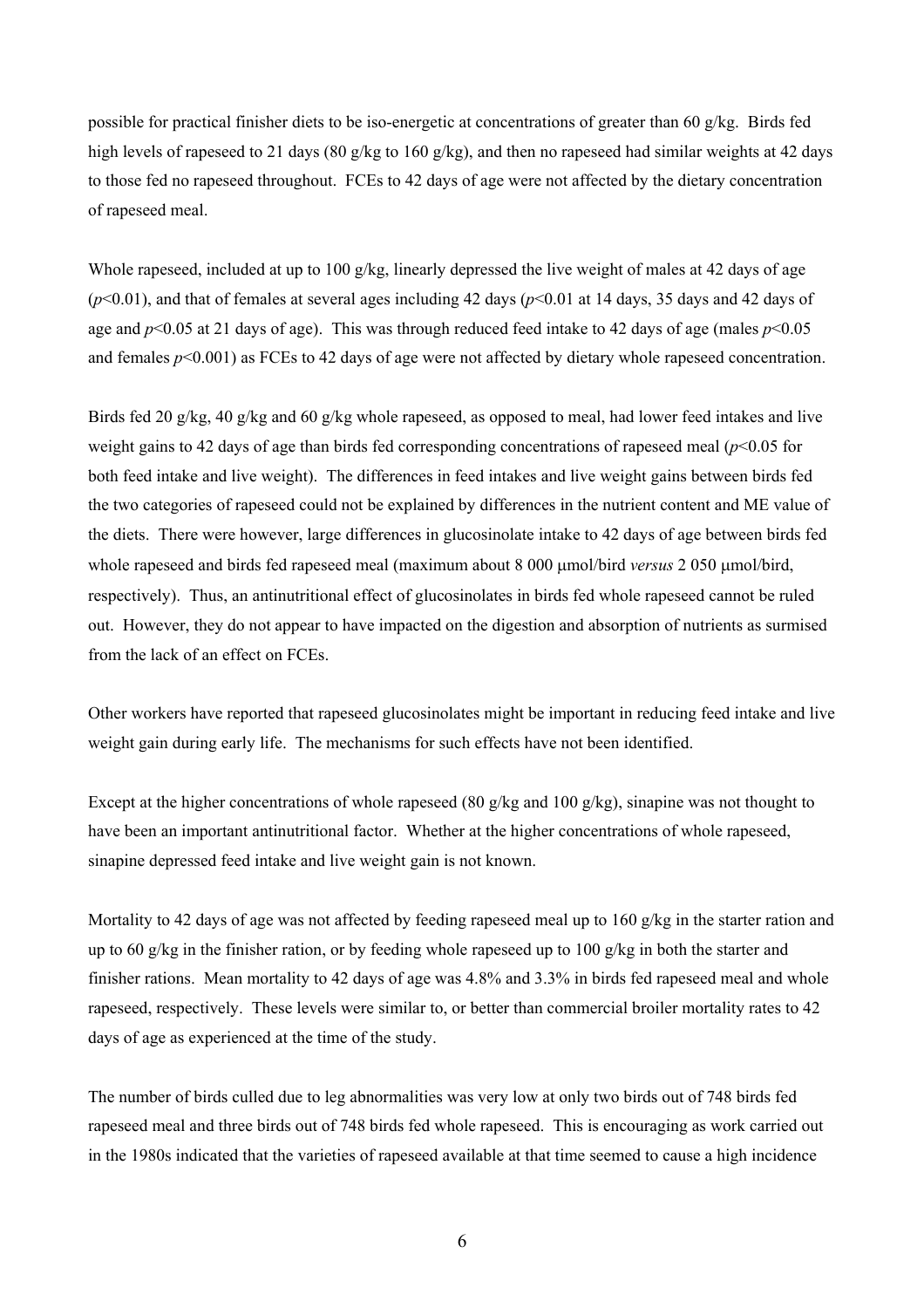(about 15% to 20%) of culls due to leg abnormalities. The mechanism by which rapeseed affected leg health was not identified.

Leg weakness was a particular problem in the 1980s and since then there have been improvements in the leg health of broilers through selection against tibial dyschondroplasia, better management practices and improved nutrition. Dyschondroplasia, valgus and varus deformities, slipped gastrocneumius tendons and rotational deformities, as reported by authors feeding rapeseed meal in the 1980s, were more common at that time than they are today.

The litter remained mostly friable throughout the growing period and hock burn damage at 41 days of age was minimal irrespective of dietary rapeseed meal or whole rapeseed concentration. Neither litter moisture nor total litter nitrogen content was affected by dietary rapeseed concentration (meal or whole seed). Litter ammonium-nitrogen contents were affected by dietary whole rapeseed concentration, but not in a consistent manner  $(p<0.01)$ . Although this is difficult to explain it is likely that the feeding of rapeseed influences gut bacterial populations and this might impact on the availability of nitrogen in the droppings.

Despite concerns about phytate complexes reducing the bioavailability of zinc and other divalent metal ions, liver and spleen stores of zinc at 21 days and 42 days of age were not affected by dietary rapeseed meal concentration.

Although the eating quality of broilers fed rapeseed meal or whole rapeseed was not examined in this study, it is an important issue and so the potential for 'off' or 'fishy' taint in rapeseed fed broiler meat was assessed by examining the literature. It seems that rapeseed at practical concentrations of up to 100 g/kg is unlikely to adversely affect broiler meat flavour, but caution is warranted if higher concentrations are used and the diets contain fishmeal and supplementary methionine and choline.

In Study 2A, the blend of field peas used contained antinutritional factors having trypsin inhibitor activity  $(1.65 \text{ mg/g} \text{ peas})$ , and they contained considerable quantities of tannins  $(17 \text{ 150 mg/kg})$ . Trypsin inhibitor activity was not thought to have been a problem as the diets were steam pelleted at a temperature, which would have been expected to destroy them. The presence of tannins however, meant that the blend did not comprise the more favourable white-flowered varieties.

The blend of field beans used in Study 2B was rich in tannins (24 150 mg/kg) as expected.

In the work on peas and beans (studies 2A and 2B), broiler performance was variable, for reasons which are not known but which may have been due to the age of the parent flock(s). The chicks were very large at dayold (mean 45 g/bird), suggesting that the fertilised eggs were from end of lay breeder hens. There were also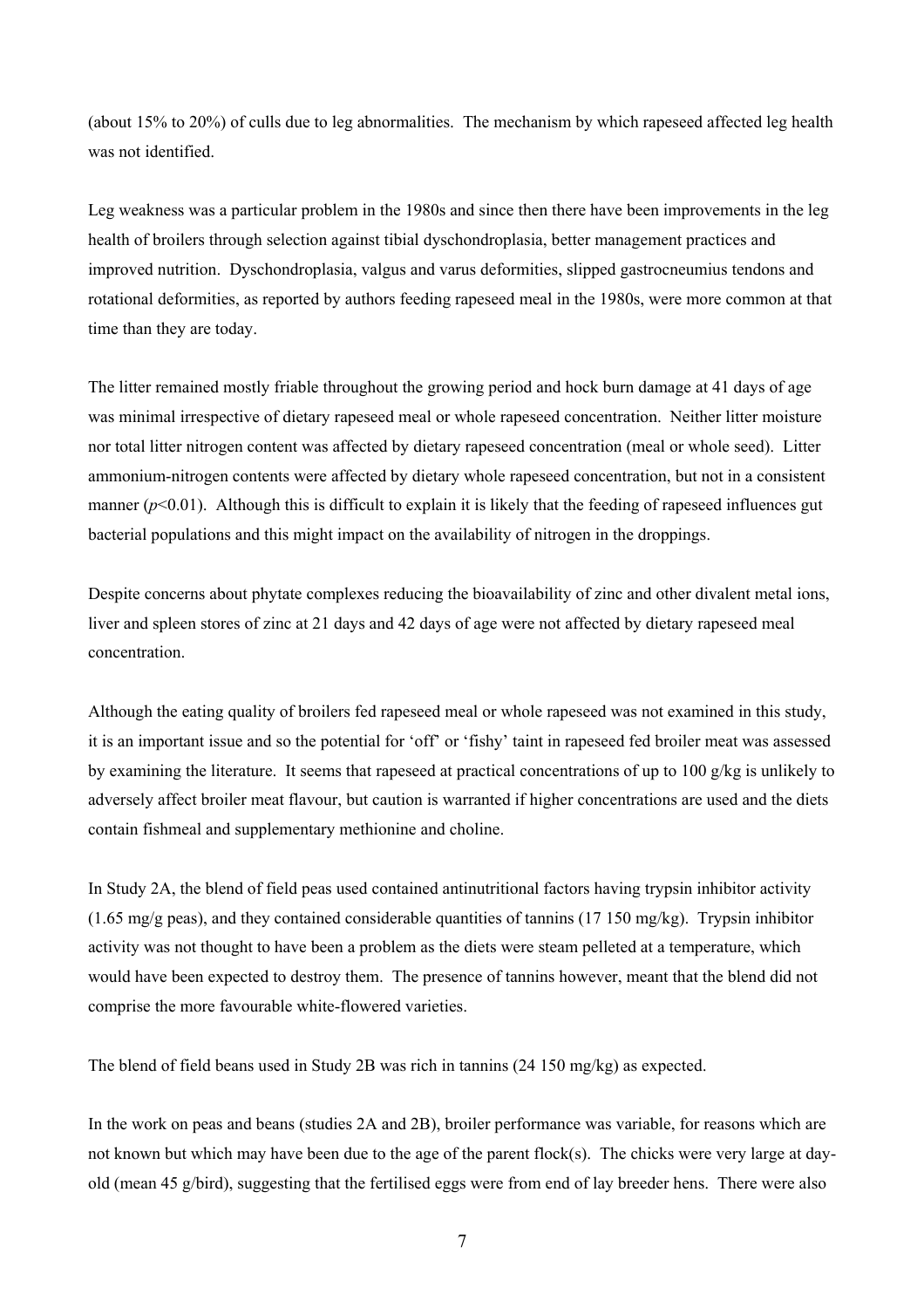significant differences in chick weight at day-old between replicate groups randomly allocated to the pea study  $(p<0.001)$ . Variability in day-old live weight does influence subsequent performance. Thus, this was taken into account when analysing the data: day-old chick weight was a covariate.

As performance was variable in the control fed birds (0 g/kg field peas and 0 g/kg field beans) the findings cannot be explained in terms of the potential effects of antinutritional factors present in either peas or beans. Furthermore, the dietary concentration of tannins and other antinutritional factors would have increased with dietary field pea or field bean content and there was no evidence of either a linear depression in performance or increasing variability in performance with increasing dietary concentrations of peas or beans.

There is recent evidence that choice fed broilers select against diets containing high concentrations of pea meal (200 g/kg), and this might be expected to increase the variability in feed intake of broilers fed peas but again it does not account for variable feed intakes in control fed birds.

Disease did not appear to have been an issue as mortality to 42 days of age was low (mean 3.3% in pea fed birds and 3.8% bean fed birds). Litter friability was good throughout most of the growing period and litter dry matter contents at 41 days of age were acceptable, although tending to be perhaps a little low in birds fed 0 g/kg peas. However, scouring was not evident in any of the treatment or replicate groups.

The control and uniformity of temperature within the house was good and so this was not a factor, which contributed to the variable performance.

The findings of this study suggest that in broilers having atypically variable performance, feeding peas up to 200 g/kg between day-old and 42 days of age, or feeding field beans up to 160 g/kg between day-old and 21 days of age, followed by up to 120 g/kg field beans from 22 days to 42 days of age, did not generally reduce broiler performance. As the dietary concentrations of field peas or field beans increased the costs of the diets increased and this impacted on the gross margins of live weight sales minus feed costs. It is important to note however, that the latter findings are not static. They will change as the relative prices of ingredients change, and with relative changes in the value of chicken meat at the time of consideration. In some market conditions feeding peas or beans might be more favourable than feeding high quantities of soya.

Dietary field pea or field bean concentration did not affect the storage of zinc, manganese, copper and cobalt in the liver and spleen at 42 days of age. The findings suggest that for the concentrations of field peas and field beans used in this study, antinutritional factors present in peas or beans do not impact on the bird's storage and therefore availability of trace elements for physiological and metabolic processes.

8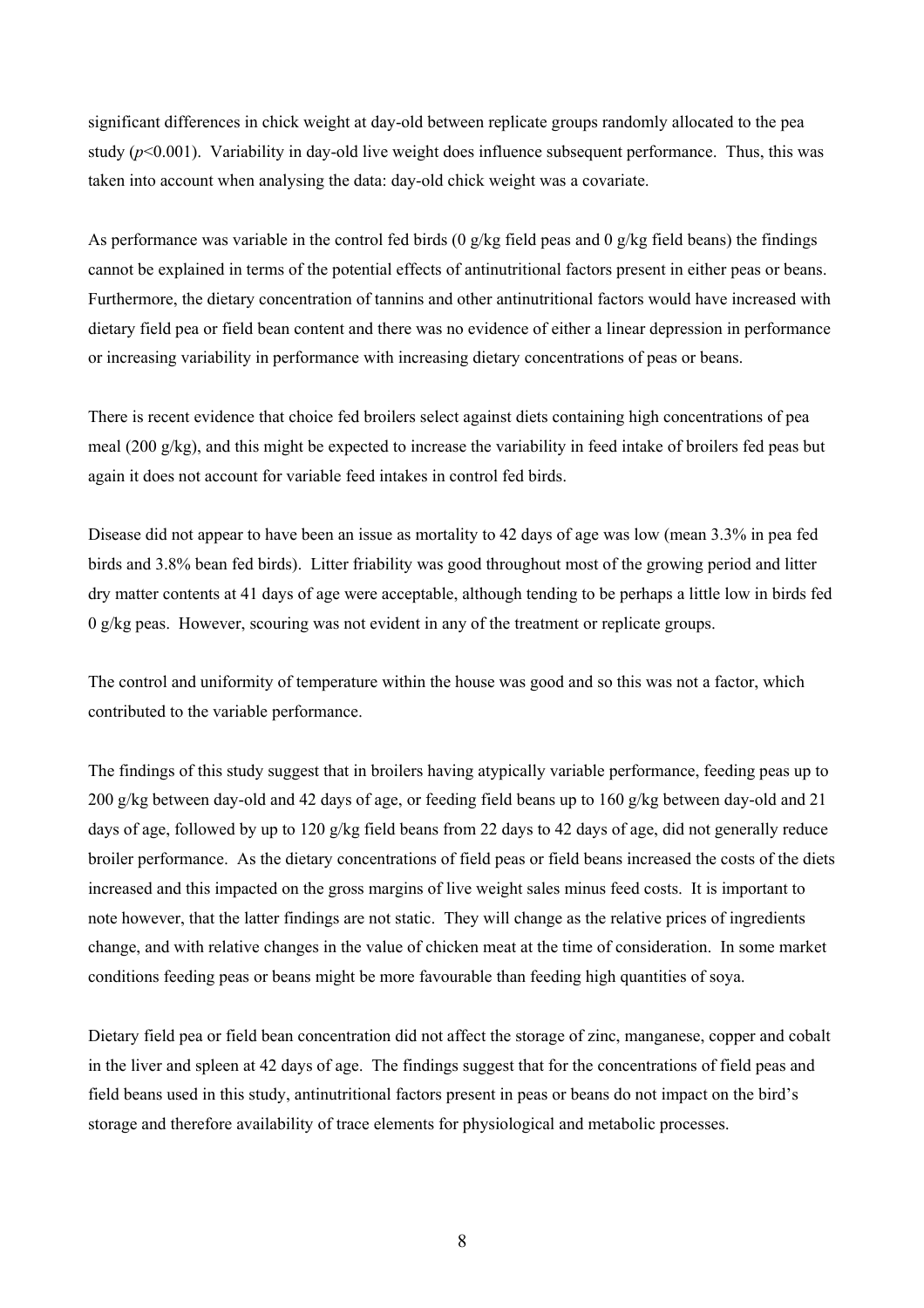There were two main findings from Study 3, one of which was that the 100% SPM diet did not maximise feed intake and live weight gain in broilers grown to 42 days of age, but it did maximise FCE. Feed intake between day-old and 42 days of age was highest when feeding between 50.0% and 75.0% SPM. Male live weight at 42 days of age was highest when feeding between 37.5% and 75.0% SPM, whereas female live weight at 42 days of age was highest when feeding between 50.0% and 100.0% SPM. The relationships between dietary %SPM and feed intake and between dietary %SPM and live weight at 42 days of age were curvilinear (*p*<0.001 in all cases).

The second main finding is evident from the above information but it is mentioned here for clarity. The complete substitution of SPM with NSPM was not successful in terms of bird performance. There was a pronounced depression in feed intake and live weight at 42 days of age when feeding 0.0% SPM.

Thus, neither the 0.0% nor 100.0% SPM diets were optimal in terms of their nutrient content and/or contents of antinutritional factors. The suggestion of nutrient insufficiency is further supported by the finding that both males and females fed either 0.0% or 100.0% SPM were poorly feathered at 42 days of age, whereas feathering was normal in birds fed the intermediate diets (12.5% to 87.5% SPM).

In trying to determine the reasons for poor performance in birds fed the two extreme diets the following were considered: 1) the determined nutrient contents of the diets; 2) the presence and contents of antinutritional factors, and 3) factors that may have exacerbated nutritional imbalances or deficiencies.

There were discrepancies between the determined and calculated lysine, methionine, cystine and threonine contents of the diets. Except for threonine, the discrepancies between determined and calculated amino acid contents were greatest in the starter ration, with better agreement in the grower and finisher rations. The determined lysine content of the starter ration was low compared with target when the dietary SPM was greater than 62.5%, and the determined methionine, methionine plus cystine and threonine contents were all low compared with target at 100.0% SPM. The published limiting order of amino acids in soya bean meal is 1) methionine plus cystine, 2) threonine, 3) lysine and valine, 4) non-specific nitrogen and 5) histidine.

The poor growth of birds fed 100.0% SPM was probably due to limited intakes of lysine, methionine, cystine and threonine, and poor feathering due to limited intakes of methionine, cystine and threonine. Production requirements for all of these amino acids are far greater in the young bird than the requirements for maintenance.

Discrepancies in threonine content between calculated and determined values were apparent in the starter, grower and finisher rations. The largest discrepancies occurred with the lower dietary %SPM treatments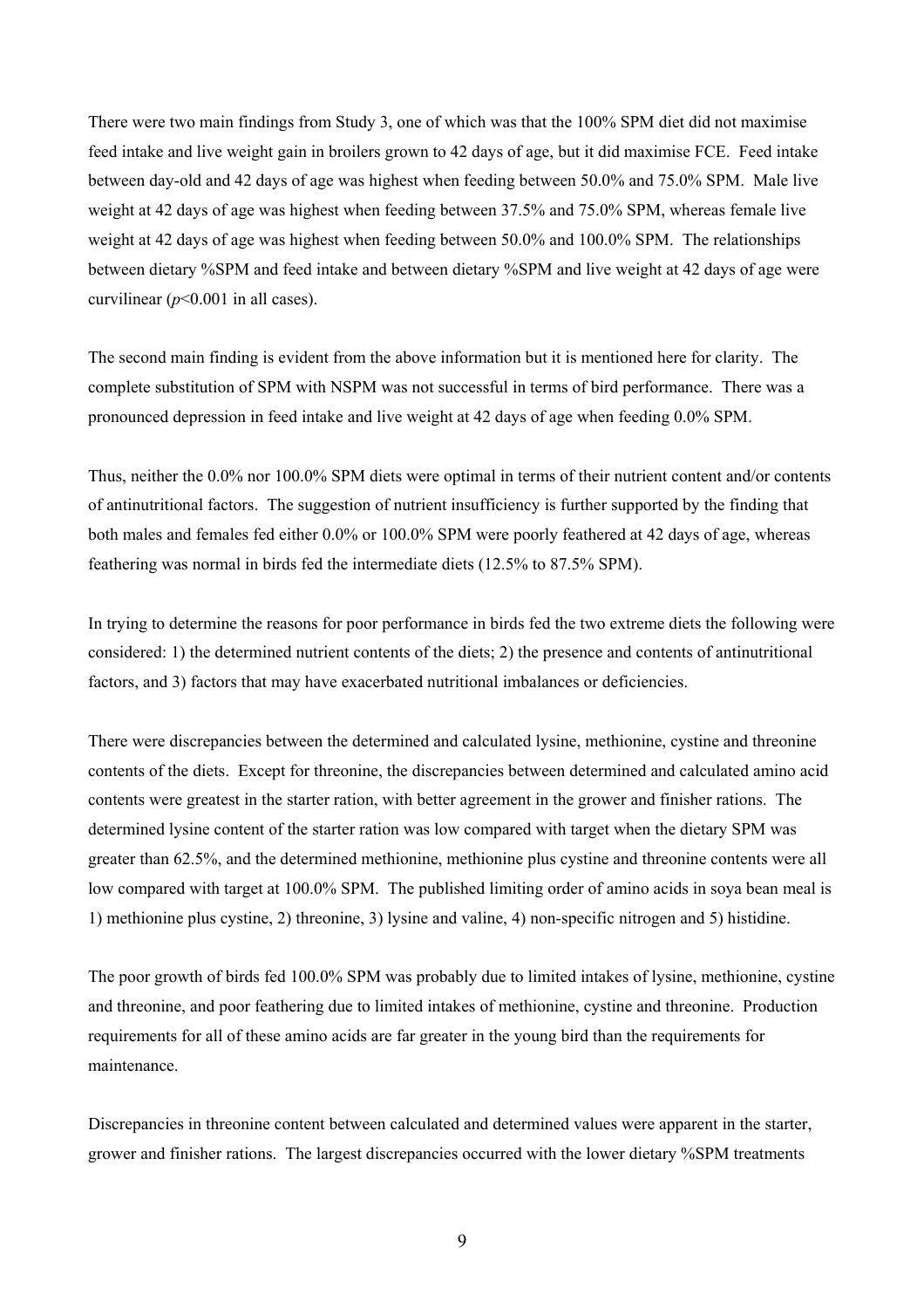(25.0% SPM or less). There was a large excess of threonine in the starter, grower and finisher rations when the dietary SPM content was 25.0% or less.

The supply of methionine plus cystine relative to lysine was low in most dietary starter rations, but particularly at 25.0% or less SPM. The supply of threonine relative to lysine was mostly higher than published optimal values: only diets containing 87.5% and 100.0% SPM had a near-optimal ratio. In diets containing 25.0% or less SPM the supply of threonine relative to lysine was greatly in excess of published recommendations. Thus, in diets containing 25.0% or less SPM an excess of threonine could have increased the relative deficiency of methionine and cystine, and an otherwise presumed adequate dietary supply of lysine might have become limiting.

Low feed intakes in birds fed the 25.0% or less SPM diets could have been due to the imbalance of dietary amino acids. However, lower feed intakes in birds fed a low dietary %SPM did not fully account for the loss of live weight gain as FCEs to 42 days of age were poorer  $(p<0.001)$ . The birds were using the feed less efficiently for growth. Whether this was due more to a nutrient deficiency, than due to the contents of antinutritional factors present in the proteinaceous ingredients is difficult to ascertain with certainty.

The maximum concentrations of rapeseed meal, whole rapeseed, field beans and field peas were 105.3 g/kg, 14.2 g/kg, 13.6 g/kg and 14.7 g/kg, respectively and this was in the 0.0% SPM starter ration. Of these, perhaps the only ingredient included at a concentration sufficient to cause concern was rapeseed meal. Whole rapeseed was also considered however, because of the common antinutritional factors in whole rapeseed and rapeseed meal, namely glucosinolates and sinapine.

The total amount of rapeseed meal fed to 42 days of age was higher in Study 3 than in Study 1A. Thus, it is possible that in Study 3, the concentration of rapeseed meal in diets having a low %SPM (perhaps 37.5% SPM or less) might have impacted on feed intake and live weight gain to 42 days of age. The maximum total glucosinolate intake to 42 days of age (from rapeseed meal and whole rapeseed) was 4 300 µmol/bird in Study 3. This was similar to the glucosinolate intake of birds fed 60 g/kg whole rapeseed in Study 1B and feed intakes and live weight gains to 42 days of age were depressed in the latter birds.

Other workers have reported lower feed intakes and poorer growth in broilers fed similar or marginally higher concentration of rapeseed meal than those used in Study 3. However, in published work, often when rapeseed meal intake impacted on live weight gain this was without affecting FCE. In study 3 FCE to 42 days of age was reduced as the dietary %SPM fell  $(p<0.001)$ .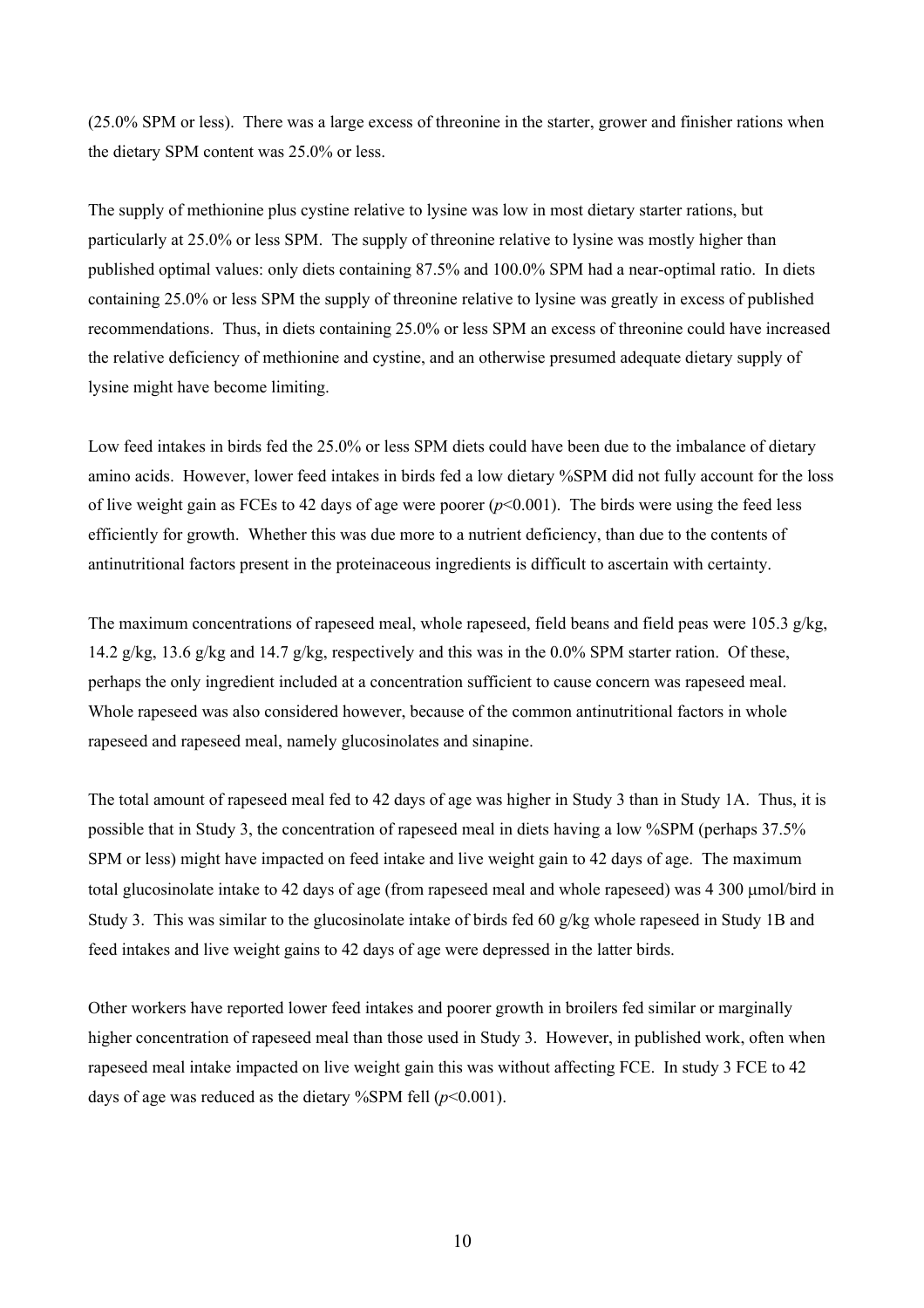The outdoor temperatures experienced during the post brooding period of this study were high, and it was not possible to achieve an indoor target post brooding temperature of 21°C. The maximum post brooding temperature during this study was greater than 25°C for 17 days, and it was greater than 30°C for five days.

The broiler is sensitive to ambient temperature: it influences feed intake, growth and fat deposition. Any nutrient deficiency would have been exacerbated due to high indoor ambient temperatures and lower than expected feed intakes.

Litter friability was good throughout the study and hock burn damage was not a problem. There were effects of dietary %SPM on litter nitrogen, ammonium-nitrogen and uric-acid nitrogen contents at 41 days of age  $(p<0.05)$ . The lowest plant available nitrogen content of the litter manures was achieved with the 0.0% SPM diet. There is a need for a better understanding of the utilisation of plant proteins for lean growth in broilers and the effects on nitrogen excretion and losses due to ammonia emissions.

The work has produced information on recommended maximum dietary concentrations for use in broiler feeds, and it is identified some knowledge gaps. The practical conclusions are as follows:

- 1. Rapeseed meal may be included in starter and finisher rations at concentrations of up to 60  $g/kg$  without apparent ill effects on live weight gain or FCE, but assuming no taint problems. According to the literature available meat taint problems are unlikely to be incurred at this concentration, but caution is warranted if the feed contains fishmeal, and possibly supplementary choline and methionine.
- 2. Whole rapeseed may be included in starter and finisher rations at concentrations of up to 100  $g/kg$  in the starter and finisher rations without apparent ill effects on FCE, although feed intake and live weight is expected to be depressed. This assumes that there are no taint problems. The risk of incurring 'fishy' taint when feeding whole rapeseed is probably similar to that for rapeseed meal, provided that the sinapine contents are similar, and that the oil does not impact on the fatty acid composition so as to increase the likelihood of meat rancidity. As for rapeseed meal, caution is warranted if feeding whole rapeseed with fishmeal, and possibly supplementary methionine and choline.
- 3. A mix of alternative proteins to soya is likely to be better than relying on one or two alternatives. This might help to dilute some of the antinutritional factors present. It is possible to substitute soya with a mix of UK proteinaceous ingredients to quite high levels (up to 75% substitution with the protein mix reported) without reducing live weight. FCEs might be reduced however, and so this approach will depend on the relative prices of ingredients and the value of chicken meat at the time of consideration.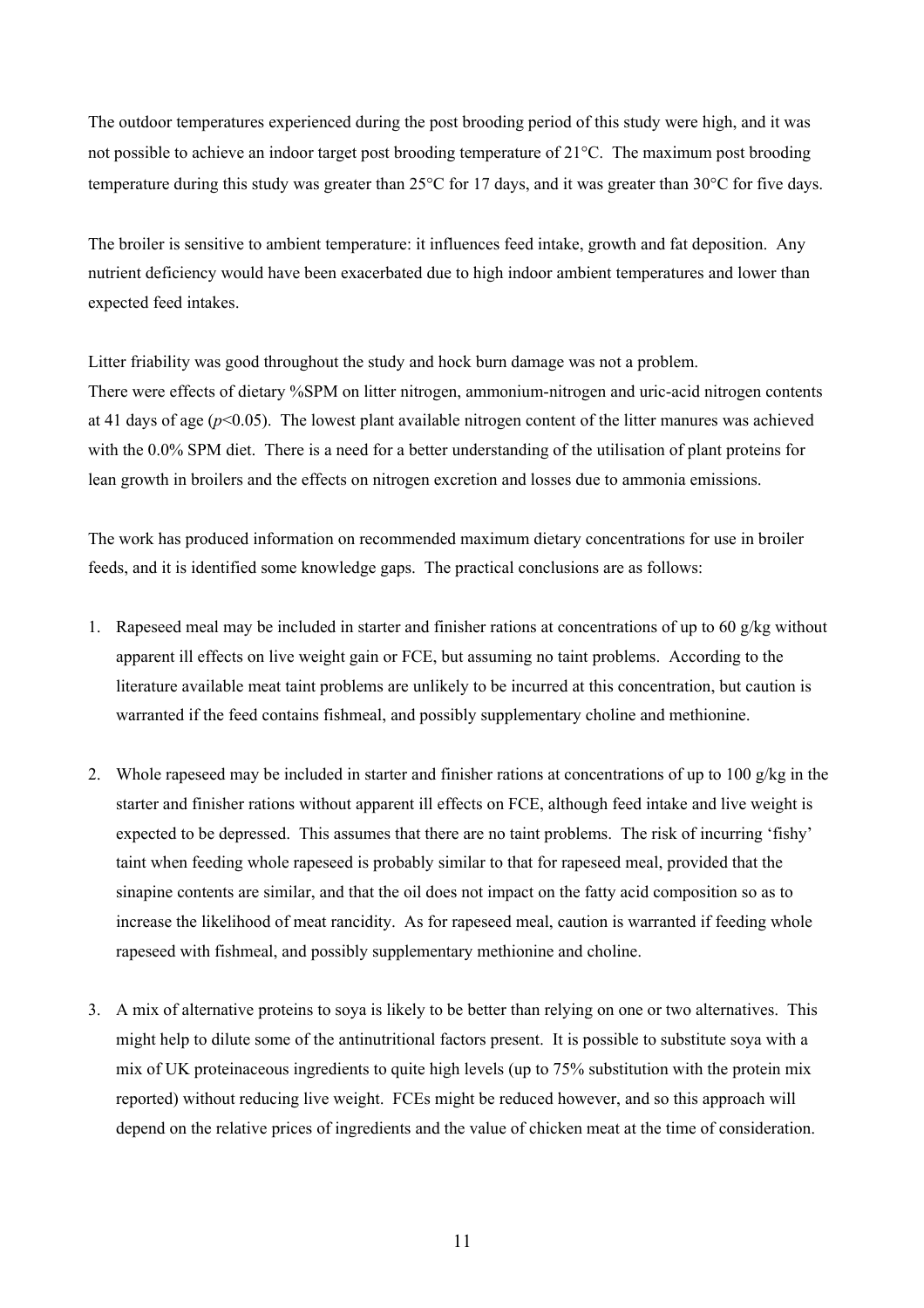There will be a need to pay careful attention to the supply and balance of essential amino acids if performance is to be optimised when using protein sources other than soya.

4. Except for birds fed rapeseed meal, gross margins of live weight gain minus feed costs were reduced by the move away from soya based diets. This was mostly due to increased diet costs, which were probably exacerbated by diet formulation constraints.

The relevance of the work to levy payers is that the findings provide technical support for the use of rapeseed meal and whole rapeseed in UK broiler feeds. The uptake of the results by the UK broiler industry will depend however, on market dynamics and knowledge transfer.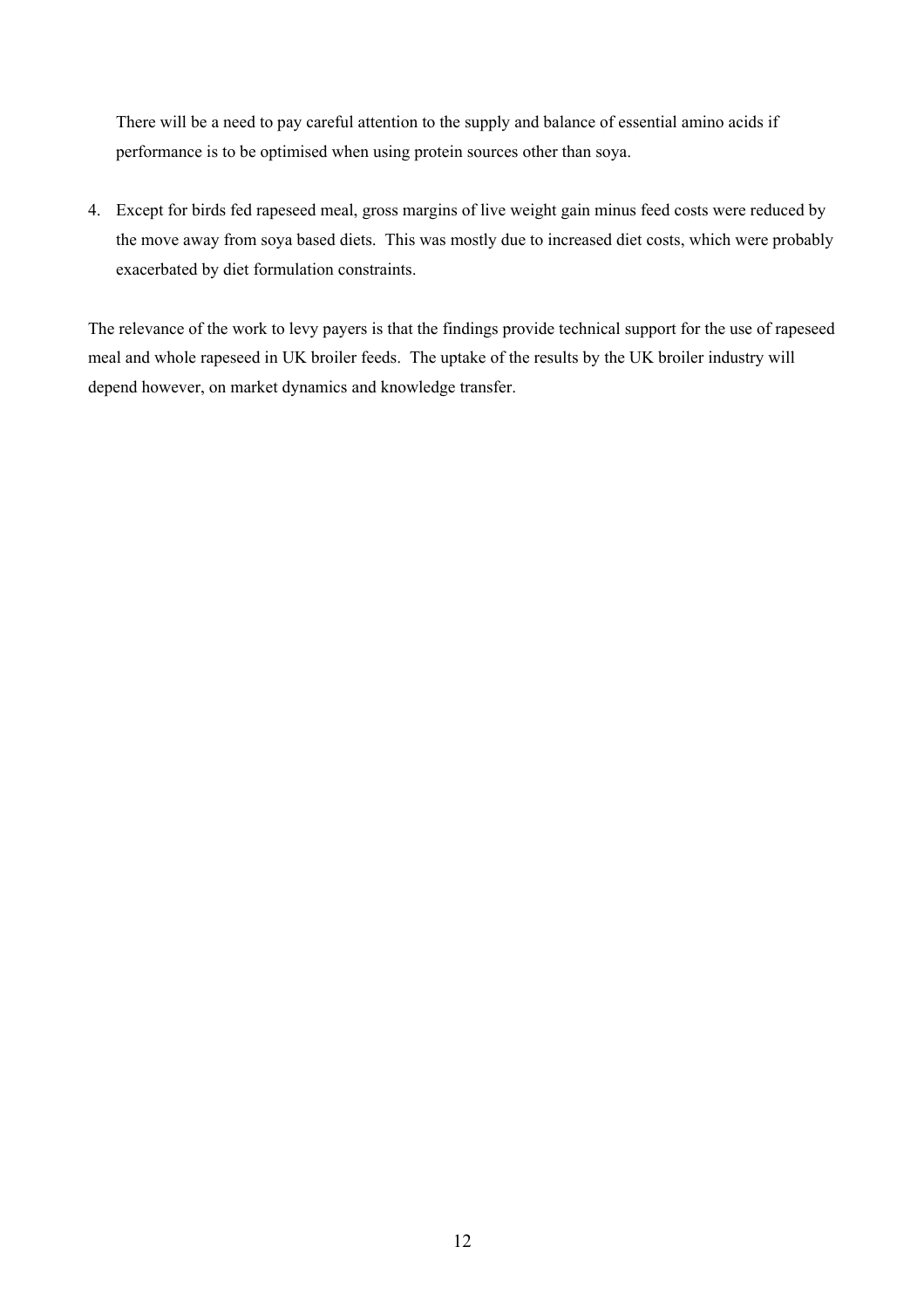#### **TECHNICAL DETAIL**

The work consisted of three studies: the first was on rapeseed meal and whole rapeseed, the second was on peas and beans, and the third was on substituting soya with a UK grown protein mix.

### Study 1 Rapeseed meal and whole rapeseed

This study investigated the effects of increasing dietary concentrations of UK-grown blends of double zero rapeseed meal and double zero whole rapeseed on broiler performance, mortality, litter quality and hock burn damage.

#### *Introduction*

The UK poultry industry is heavily dependent on the use of imported soya as a protein source. The profitability of the UK broiler industry is vulnerable to soya price fluctuations, as the broiler meat price responds to different markets, namely the UK, EU and global markets for chicken meat.

The scale of UK soya requirements for broiler production alone is impressive. In 2003, 836 million broilers were produced in the UK (Defra, 2004). If all of these birds were fed a diet containing 200 g/kg soya and feed intake averaged about 4.5 kg/bird to 42 days of age, then the amount soya used would be 752 196 t. Furthermore, the requirements for soya in the late 1990s became increasingly specific, in that most large broiler companies were demanding non-GM soya.

The demand for Brazilian non-GM soya led to increases in the rate of deforestation (People and Plant.net, 2003, 2004 citing research by the Brazilian National Institute for Space Research). In the year August 2001 to August 2002, 25 000 square km of virgin rainforest were cut down and this was mostly accounted for by expanding farmland for soya production.

The rainforests account for only 2% of the earth's surface but they are home to 40 to 50% of the world's plant and animal species (*loc. sit*.), or about 30 million species. The Amazon is of special significance: it has an area of 4.1 million square km and contains 30% of all of the world's known plant and animal species, which are endemic to the region. A continued high rate of destruction of this unique habitat will have serious implications for the survival of many of these species.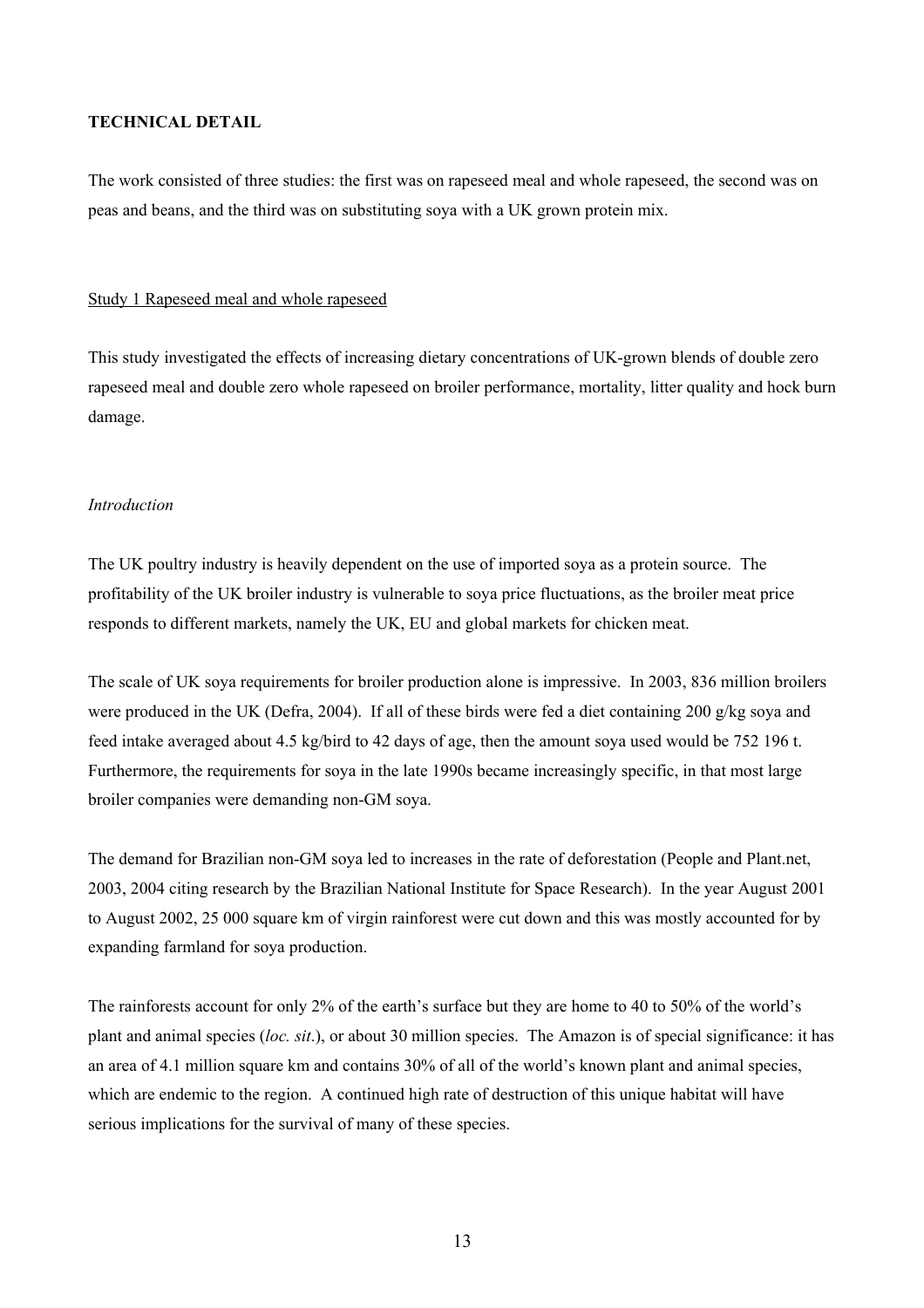Furthermore, the Amazon produces one fifth of the world's oxygen (People and Planet.net). It is predicted that at the current rate of deforestation this will significantly reduce the annual world production of oxygen and increase the amount of carbon dioxide emissions. This could lead to global warming and erratic weather patterns.

Replacing some or all of the soya in UK broiler feeds with UK-grown protein sources would favour UK arable producers and the feed processing industry. It would reduce the air miles incurred for broiler production. 'Soya substitutes' would however, have to be economically viable and animal health and welfare must not be compromised.

One proteinaceous UK-grown ingredient that is perhaps under utilised in broiler feeds is rapeseed. Historically, rapeseed (*Brassica napus, B. campestris*) could not be fed to broilers because of its high total glucosinolate content, whose breakdown products are toxic to chickens. These breakdown products are isothiocyanates, organic thiocyanates, nitriles and 5-vinyloxazolidine-2-thione (goitrin) (McDonald *et al*., 2002). These have a variety of toxic effects such as goitres and liver and kidney poisoning (*loc.sit*).

The breakdown of glucosinolates can occur either in the seed prior to consumption, or in the gut of the bird through the action of bacterial thioglucosidases (McDonald *et al.*, 2002). Thus, even if the action of endogenous myrosinase is prevented by pre-treating the seed (reviewed by Naczk *et al.,* 1998), the degradation of glucosinolates in the bird cannot be prevented.

New opportunities for feeding rapeseed to broilers have arisen through genetic selection for varieties that are low in glucosinolate content: the so-called double zero varieties. Larbier and Leclercq (1994) reported glucosinolate contents of between  $150 \mu m/s$  and  $200 \mu m/s$  in unselected single zero varieties. van Kempen and Jansman (1994) cited similar values of between 150  $\mu$ mol/g and 180  $\mu$ mol/g oil free dry matter for high glucosinolate varieties. By comparison, double zero varieties may have glucosinolate levels of 50 umol/g dry matter (Larbier and Leclercq, 1994), or between 20  $\mu$ mol/g and 30  $\mu$ mol/g glucosinolates in the oil free dry matter according to van Kempen and Jansman (1994). Modern varieties may have less.

In double low varieties only the following out of the 27 rapeseed glucosinolates are of quantitative importance: progoitrin, gluconapin, glucobrassicanapin, napoleiferin, glucobrassicin and neoglucobrassicin (van Kempen and Jansman, 1994). There are, however, other antinutritional factors present in rapeseed, including phenolics, erucic acid and phytic acid (Larbier and Leclercq, 1994; van Kempen and Jansman, 1994; Naczk *et al.,* 1998). They may affect performance, bird health or meat flavour.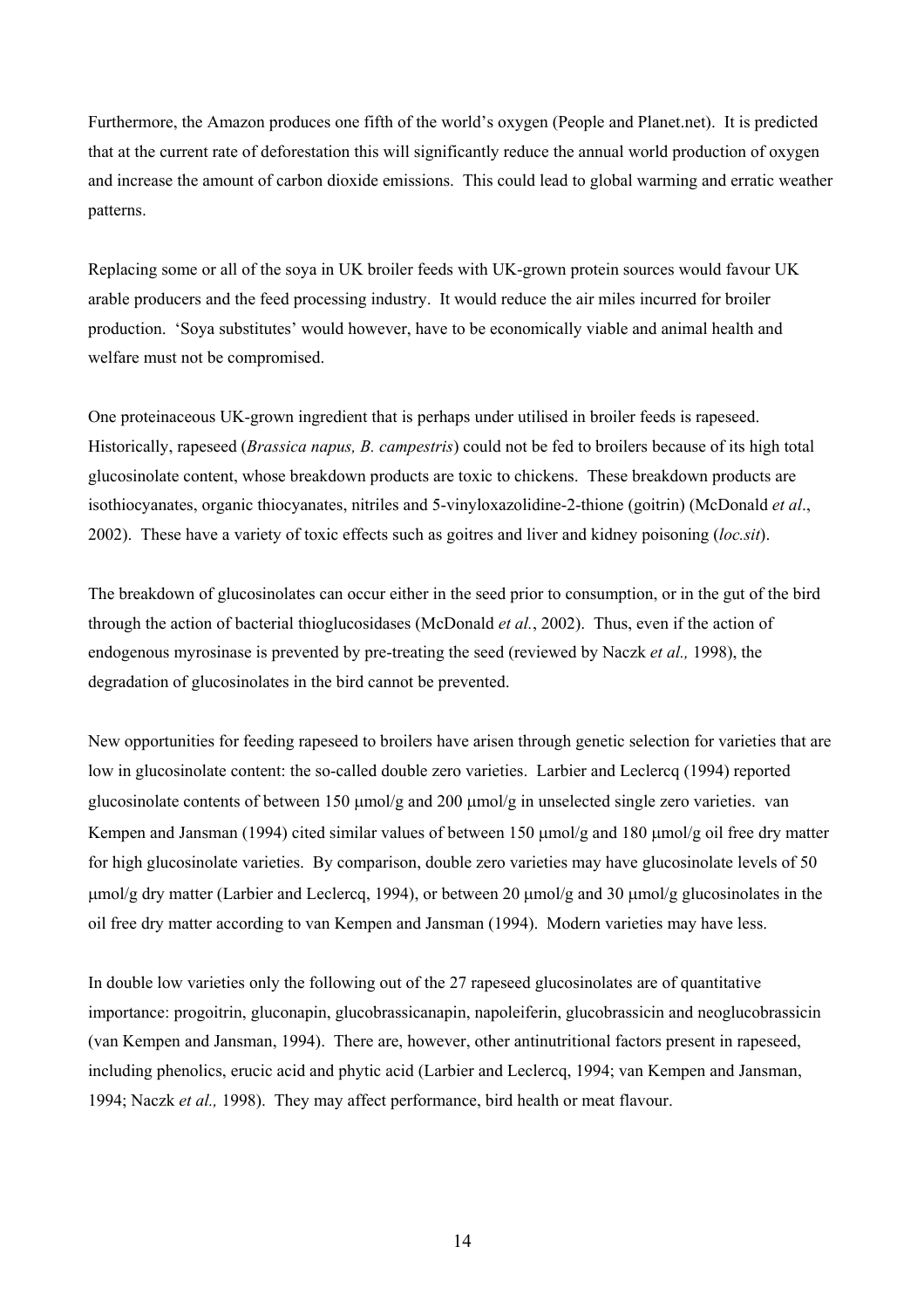The predominant phenolics in rapeseed are phenolic acids and tannins (Naczk *et al.,* 1998). The content of phenolic acids in rapeseed meal is up to five times higher than those found in soya bean meals (reviewed by Naczk *et al.,* 1998 citing work adapted from Kozlowska *et al.,* 1991 and Naczk *et al.,* 1986).

Sinapine (sinapolycholine) is a choline ester of sinapic acid and accounts for 80% of the total phenolic acids in rapeseed meal, with free sinapic acid and insoluble phenolics accounting for the remainder (Shahidi and Naczk, 1992, cited by Qaio and Classen, 2003). The sinapine content in rapeseed meal has been shown to range from 6 g/kg to 30 g/kg depending on cultivar, growing conditions and location (Krygier *et al.,* 1982 and Lacki and Duvnjak, 1996 cited by Qaio and Classen, 2003).

The content of sinapine is maximum between the final stage of the green seeds and the beginning of their browning, reaching a stable level at the stage of ripeness (Naczk *et al.,* 1998). Jensen *et al.,* (1991 cited by Naczk *et al.*, 1998) reported that heating reduced the sinapine content of rapeseed meal, but it was accompanied by an increase in the content of lignin-type products.

Amarowicz *et al.,* (1995, cited by Naczk *et al.,* 1998) reported that the moisture content of seeds (within the range of 65.0 g/kg to 125 g/kg) did not affect the total content of phenolics in the cake obtained by pressing the oil. The total content of phenolics also remained unaffected during three-months storage at 20°C (Amarowicz *et al.,* 1995, cited by Naczk *et al.,* 1998).

Processing of rapeseed to protein concentrates using two successive batch extractions or counter-current (4-, 5- or 6-stages) extractions with water, 70% ethanol, acetone-methanol-water, methanol-aqueous ammonia or acidified methanol reduced the content of phenolic acids by 60% to 97% (Naczk *et al.,* 1998 citing Dabrowski and Sosulski, 1983). However, Kozlowska and Zadernowski (1983 cited by Naczk *et al.,* 1998) reported that seven consecutive extractions with 70% ethanol were required to reduce the concentration of phenolics to trace levels.

Sinapine is thought to possess a number of antinutritional effects in monogastrics, and to contribute to the dark colour, and the bitter, sour and astringent tastes of rapeseed meal (see review by Naczk *et al.,* 1998; Qaio and Classen, 2003). In genetically predisposed brown layers the incomplete metabolism of sinapine results in a fishy egg taint (Hobson-Frohock *et al.,* 1973 and Fenwick *et al.,* 1984).

The antinutritional effects of sinapine may also be related to sinapinic acid, which is released by bacterial hydrolysis in the gut (Qaio and Classen, 2003). Oxidised phenolic compounds are thought to bind essential amino acids, forming complexes, which cannot be absorbed.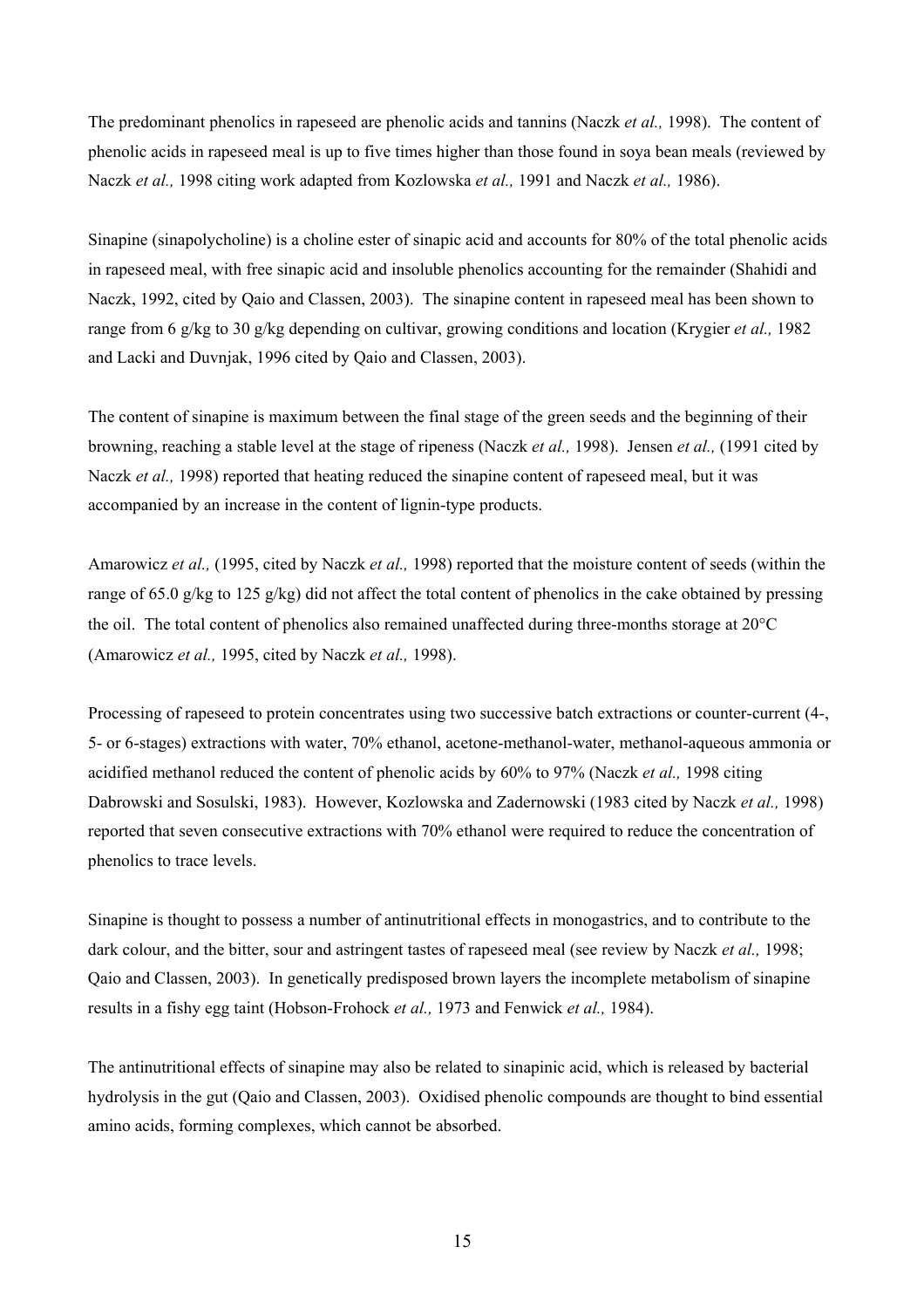Qaio and Classen (2003) however, reported that rapeseed meal sinapine does not cause toxicity or an antinutritional effect in broilers at dietary concentrations of up to 300 g/kg rapeseed meal. Neither was feed palatability for broilers affected by rapeseed meal sinapine at a rapeseed meal concentration of up to 300 g/kg.

Tannins are complex phenolic compounds present in raw plant materials (Larbier and Leclercq, 1994; Naczk *et al.,* 1998). Phenolic compounds are derivatives of benzoic acid and canammic acid. These derivatives are obtained by the fixation of hydroxyl or methoxy groups. There are two types of tannins: condensed tannins and hydrolysed tannins. Condensed tannins are substances polymerised to a greater or lesser extent with four or six hydroxylated flavans (Naczk *et al.,* 1998). They are also known as proanthocyanidines because they liberate antocyanidines through acid hydrolysis (*loc. sit*.). Hydrolysable tannins are also present, which consist of phenolic acids and carbohydrates.

Amongst phenolic substances, tannins are the compounds with the greatest antinutritional activity (Larbier and Leclercq, 1994). Condensed tannins are particularly abundant in the hull of rapeseed. They can precipitate proteins, including digestive enzymes. It is thought that phenol-protein complexation is usually the result of the formation of hydrogen bonds and hydrophobic interactions (Hagerman and Butler, 1980 cited by Naczk *et al.,* 1998), particularly under acidic conditions (McManus *et al.,* 1985 cited by Naczk *et al.,* 1998). This leads to a general reduction in digestibility, primarily of proteins, and to a lesser extent starch.

Kozlowska and Zadernowski (1988 cited by Naczk *et al.,* 1998) reported that the formation of phenol-protein complexes in rapeseed products can be indirectly concluded from the amount of extractable soluble matter in 80% ethanol as this soluble matter is rich in phenolics. They also found that more ethanol-soluble matter was extracted from rapeseed products as the pH of the extraction solution was increased.

Shahidi and Naczk (1988, 1989 cited by Naczk *et al.*, 1998) found that canola<sup>1</sup> meals (Canadian rapeseed) contained 0.68% to 0.77% condensed tannins. In later work, Naczk *et al.,* (1994 cited by Naczk *et al.,* 1998) found differences in tannin contents between cultivars and due to environmental growing conditions.

Naczk *et al.*, (1998) suggested that condensed tannins present in the hulls may contribute to the astringent taste of rapeseed meals.

Coultate (1996) explained that erucic acid, or cis-13-docosenoic acid, is a characteristic component of rapeseed oils. It causes lipid disorders in rats fed at high levels.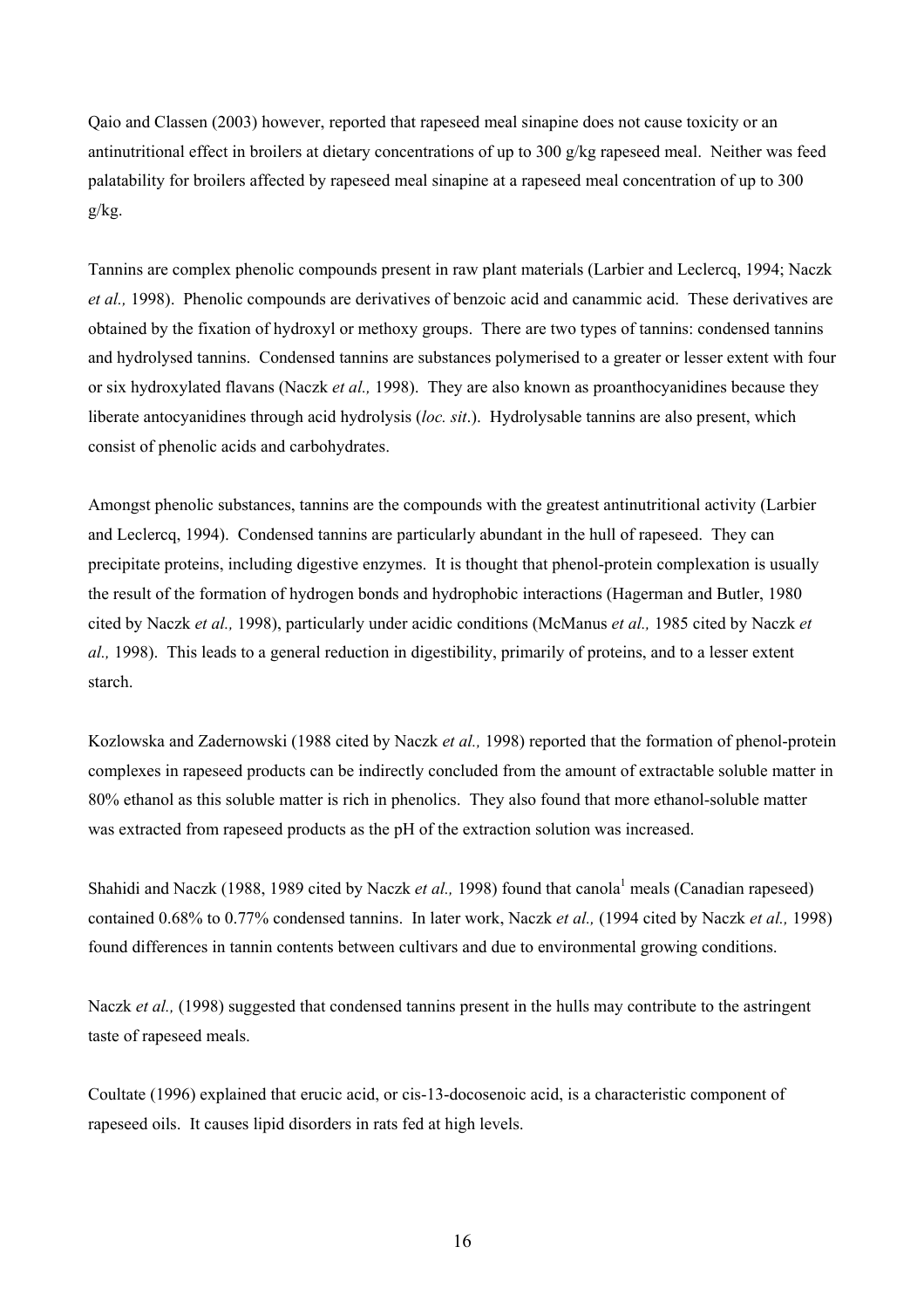Phytate (myo-inositol-1, 2, 3, 4, 5, 6-hexakis (dihydrogen phosphate)) contributes a major proportion of the total phosphorus found in plant-derived feedstuffs. In rapeseed meal, 80.5% of the total phosphorus is bound to phytic acid and cannot be metabolised by animals (Segueilha *et al.,* 1992).

The phytate complex may also include amino acids, and if so this reduces the availability of rapeseed amino acids. Ravindran *et al.,* (1999 cited by Newkirk and Classen, 2001) reported that phytase added to a wheatcasein diet improved amino acid utilisation in broilers.

Naczk *et al.*, (1998) reported that phytic acid can bind mono and divalent metal ions to form complex phytates, thus reducing their bioavailability (citing Erdman, 1979; Cheryan, 1980; Cosgrove, 1980, Maga, 1982; Morris, 1986; Hallberg, 1987; Thompson, 1990). A reduction in the bioavailability of several metals, notably zinc, in the presence of phytic acid has been reported (Erdman, 1979; Jones, 1979; Cheryan, 1980; Maga, 1982).

There is considerable caution in feeding rapeseed to broilers, as the young bird is thought to be particularly sensitive to its antinutritional factors. Often rapeseed is excluded from the starter ration and only included at modest concentrations, if at all, in the finisher ration.

Rapeseed is conventionally processed to oil and meal by employing an extraction process, which is an adaptation of soyabean technology adjusted to high oil content, small seed size and presence of glucosinolates (review by Naczk *et al.,* 1998, citing Unger, 1990). The meal after oil extraction contains about 400 g/kg protein (Naczk *et al.,* 1998) and the amino acids of rapeseed are not sensitive to commercial processing or extraction with methanol-ammonia/hexane (Naczk *et al.,* 1998 citing Shahidi and Naczk, 1992). However, later work by Newkirk *et al.,* (2003) contradicts the latter, as commercial desolventization and toasting processes were found to reduce the content and the apparent ileal digestibility of many amino acids in canola meal.

Pastuszewska *et al.,* (2003) wrote about differences in protein and amino acid digestibility in rapeseed meal due to genetic and environmental factors, but processing conditions in the oil factory were reported to have the greatest impact. Excessive heating of rapeseed meal during industrial toasting decreased the available lysine content and ileal digestibility of amino acids in pigs (Grala *et al.,* 1994).

Both the lower protein digestibility of rapeseed meal than that of soya bean meal, and the depressive effect of heating on rapeseed meal, are attributed to the higher proportion of protein bound to fibre (Pastuszewska *et al.,* 2003 citing Bell *et al.,* 1998 and Buraczewska *et al.,* 1998) and to greater endogenous gut nitrogen losses (Pastuszewska *et al.,* 2003 citing Grala *et al.,* 1998 and Jondreville *et al.,* 2000). Total tract apparent protein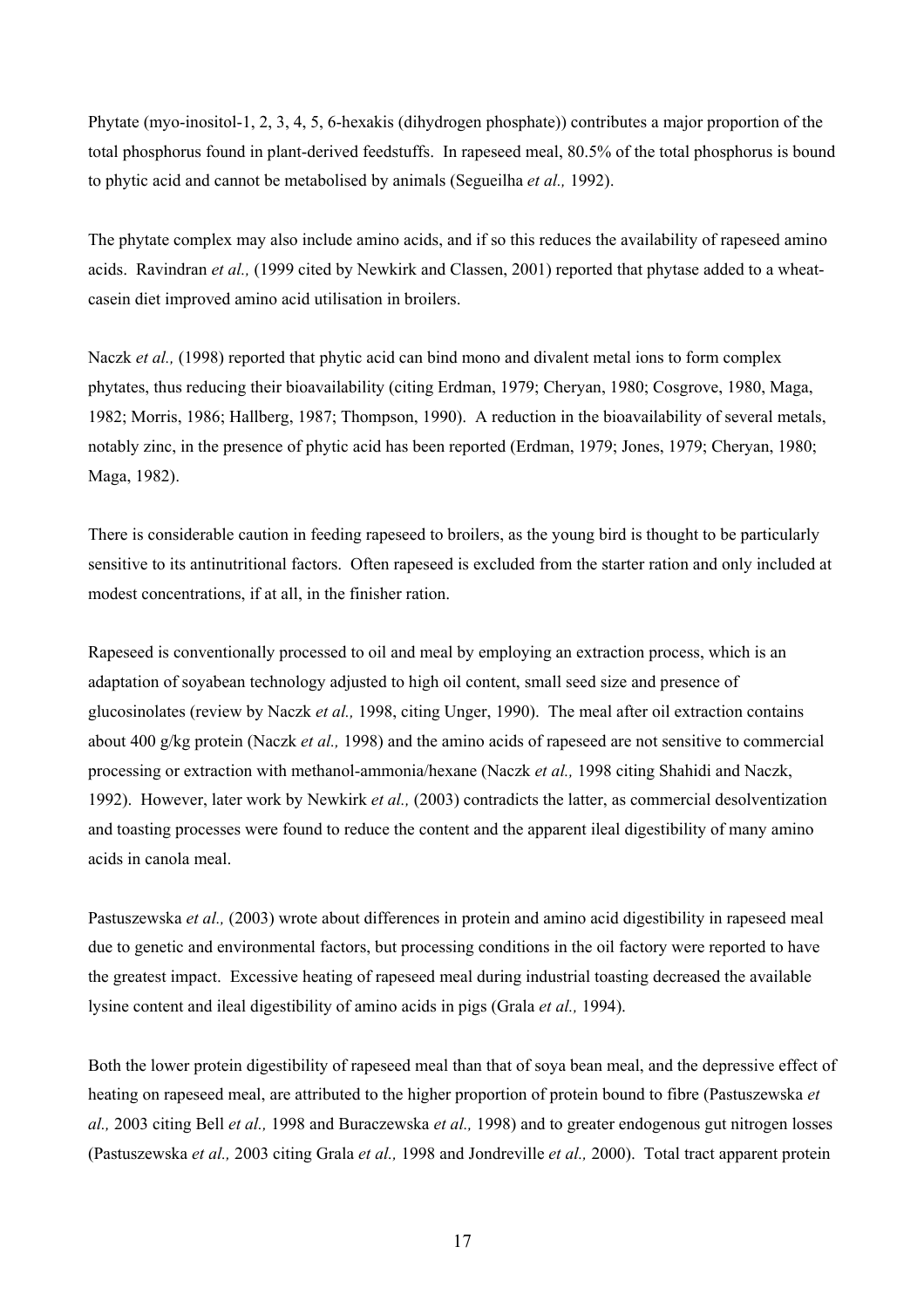digestibility in canola based diets averages about 74% in poultry (Simbaya *et al.,* 1996 citing Thomke *et al.,* 1983 and Zupriza *et al.,* 1991).

Rapeseed meal has a low available energy value for broilers due to its high fibre content (Simbaya *et al.,* 1996). They suggested that the ME value of canola meal is about 8.4 MJ/kg for poultry, and on average, this is 1.2 MJ/kg lower (on an as-fed basis) than that of 44% soya bean meal.

Simbaya *et al.,* (1996) reported on in-vitro and in-vivo studies examining the use of exogenous enzymes for improving the metabolisable energy value and availabilities of protein and phosphorus in canola-based diets. They concluded that there is potential for the development of an effective "cocktail" of enzymes. The development of an effective carbohydrase preparation was thought to be important.

It is not common to feed whole rapeseed to broilers, as there are concerns about palatability and digestibility. Whole rapeseed, by virtue of the oil content, is higher in metabolisable energy and this makes it a more useful ingredient in the higher energy broiler finisher rations.

Khattak *et al.,* (1995) fed up to 300 g/kg whole rapeseed for a 28-day period from seven days of age and found no effect on feed intake or live weight gain when compared with birds fed a wheat, maize and soyabased diet.

This study examined the effects of increasing dietary concentrations of UK-grown blends of double zero rapeseed meal and double zero whole rapeseed on the growth responses to 42 days of age of broilers, and on litter quality and hock burn damage.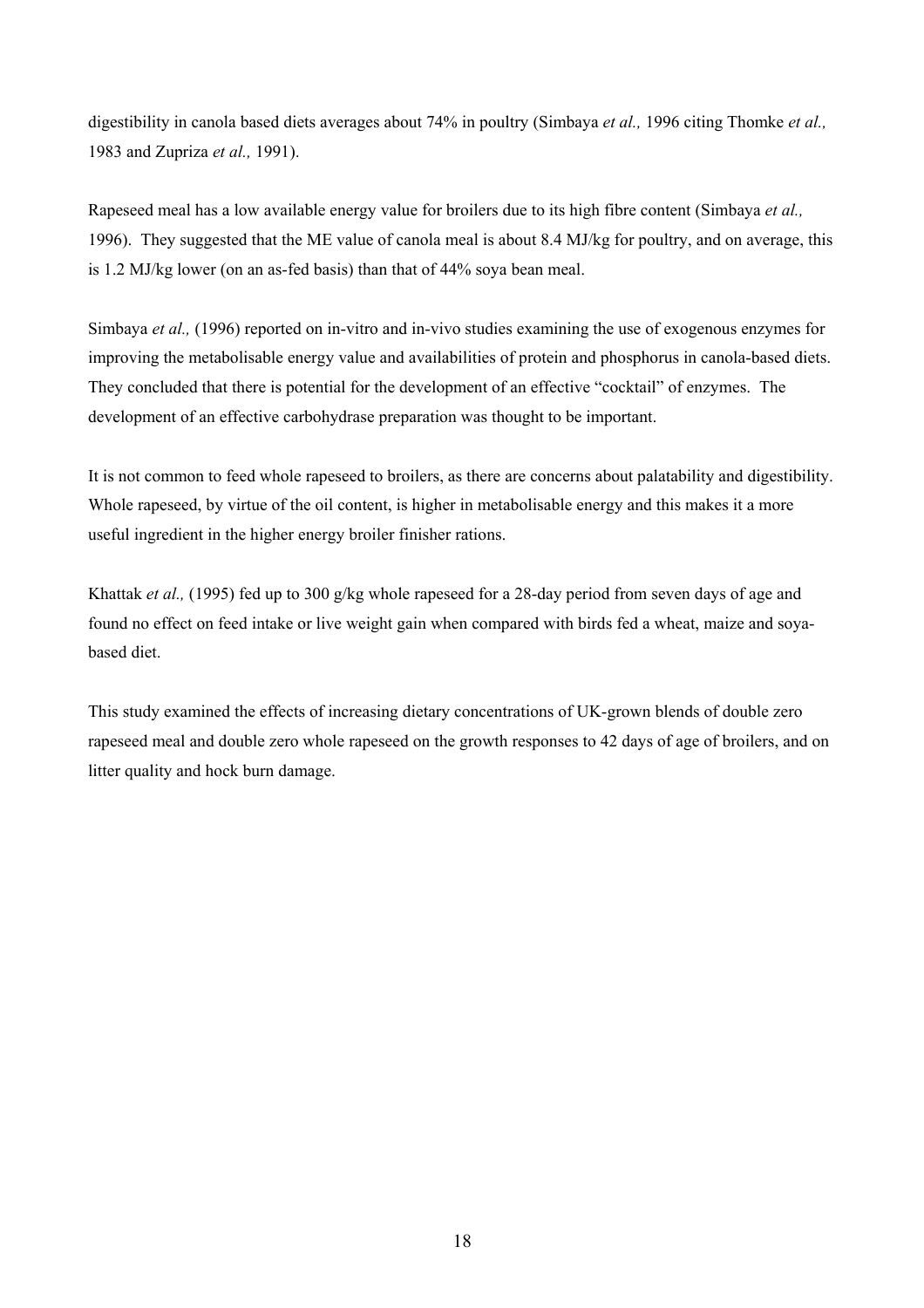### *Materials and methods*

There were two concurrent broiler studies, one of which addressed the feeding of double zero rapeseed meal, and the other addressed the feeding of double zero whole rapeseed. In both studies, blended sources of UKgrown double zero rapeseed were used and the growth and performance responses of male and female broiler chickens to 42 days of age were studied separately.

A key principle of the studies was for the treatment diets to be iso-energetic and iso-nitrogenous. Thus, the maximum concentration of either rapeseed meal or whole rapeseed used was determined during the process of diet formulation, and it was reached when the diets exceeded an acceptable tolerance for variance in metabolisable energy (ME) value and contents of crude protein, lysine, methionine and threonine.

Within the range of rapeseed concentrations fed, the number of intermediate dietary concentrations was maximised, but with replication at each dietary concentration x sex treatment combination. This approach enhanced the statistical determination of growth responses for the males and females.

A two-stage ration programme consisting of a starter (fed from day-old to 21 days of age) and finisher ration (fed from 22 days to 42 days of age) was used.

UK-grown blends of double zero rapeseed meal and double zero whole rapeseed were used in this study. The determined nutrient contents and the contents of some of the known antinutritional factors present in rapeseed are given in Tables 1 and 2.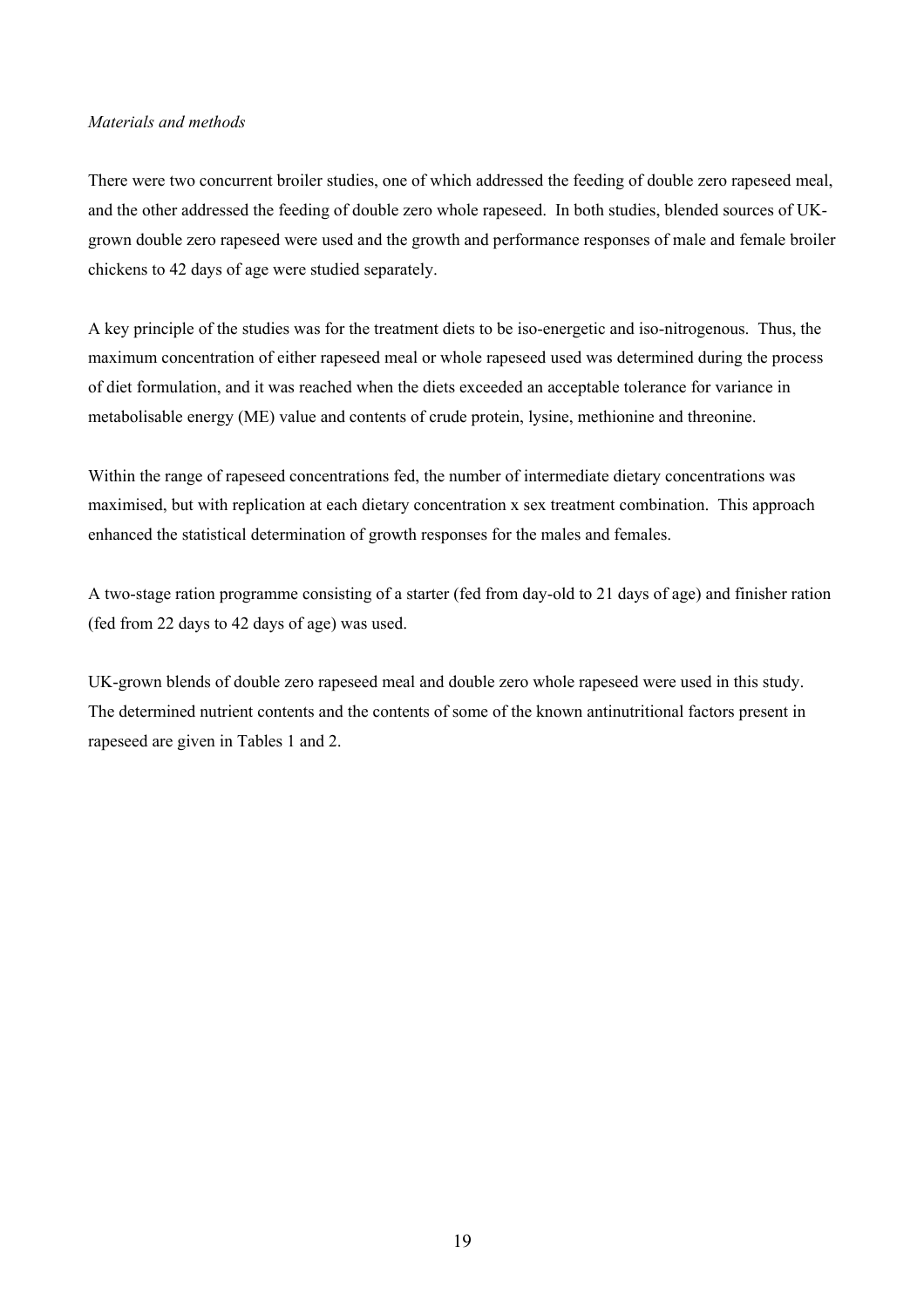Table 1. Determined nutrient content of UK-grown double zero rapeseed meal and UK-grown double zero whole rapeseed (g/kg fresh basis) used in this study

| Nutrient (g/kg)          | Rapeseed meal | Whole rapeseed |
|--------------------------|---------------|----------------|
|                          |               |                |
| Dry matter               | 880.0         | 919.0          |
| Crude $protein1$         | 334.0         | 193.0          |
| $Oil^2$                  | 30.0          | 505.0          |
| Sugar $3$                | 73.0          | 50.0           |
| Starch <sup>4</sup>      | 18.0          | 40.7           |
| Available lysine         | 16.2          | N/A            |
| Methionine               | 5.6           | N/A            |
| Threonine                | 11.9          | N/A            |
| Estimated ME $(MJ/kg)^5$ | 7.5           | $N/A^5$        |

1 Dumas

<sup>2</sup>Acid hydrolysed

<sup>3</sup>Luff Schoorl

4 Polarimetric

 ${}^{5}$ Calculated using the Hartell equation as given below.

<sup>6</sup>Not appropriate to calculate using the Hartell equation because of the high oil content

Hartell equation

Estimated ME (MJ/kg) = (0.1551 x %crude protein content) + (0.3431 x % oil content) + (0.1669 x % starch content) +  $(0.1301 \times$ %total sugar content)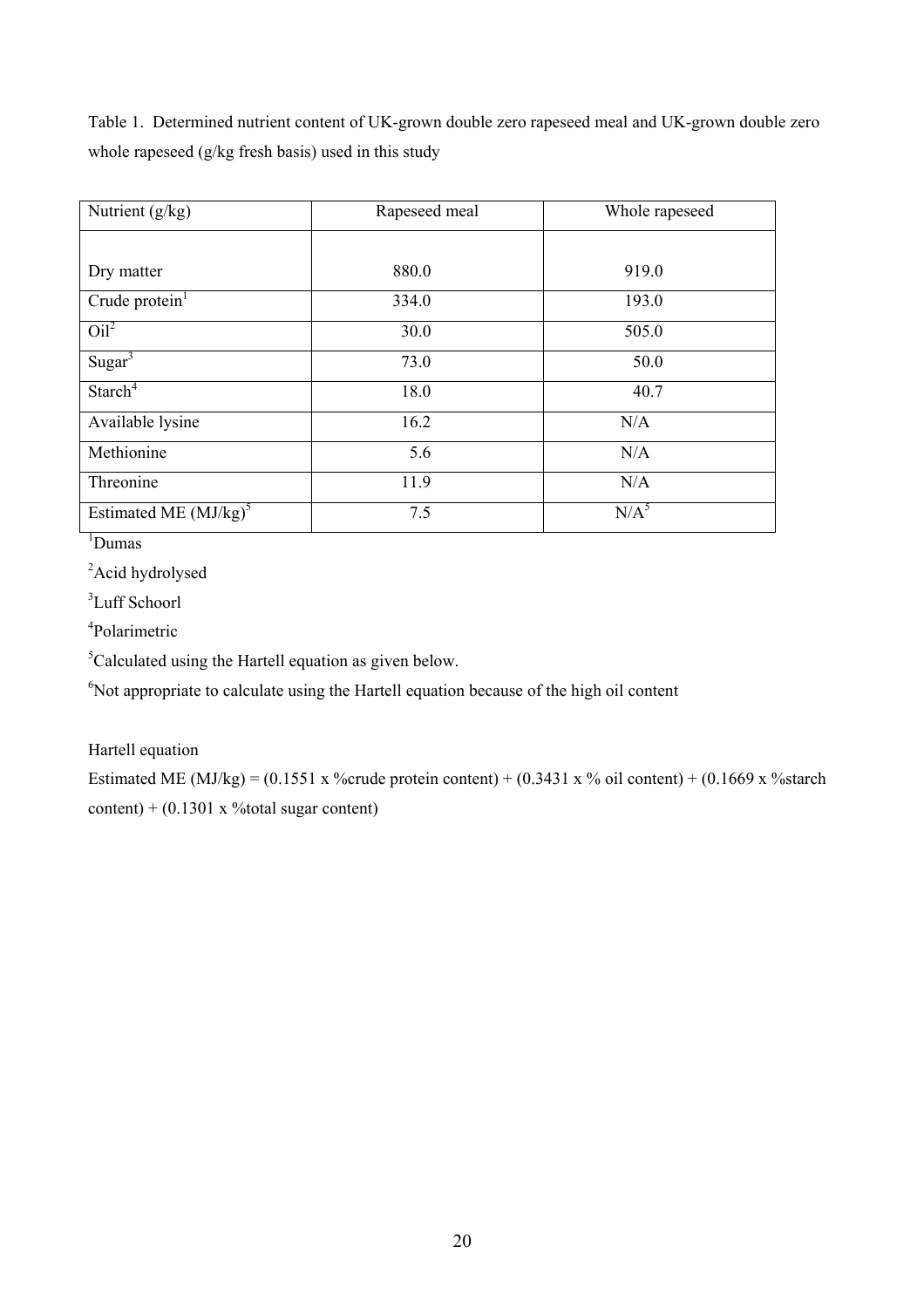Table 2. Determined contents of some antinutritional factors present in UK-grown double zero rapeseed meal and UK-grown double zero whole rapeseed (unit fresh weight) used in this study

| Antinutritional factor            | Rapeseed meal                    | Whole rapeseed                    |
|-----------------------------------|----------------------------------|-----------------------------------|
|                                   |                                  |                                   |
| Total glucosinolates <sup>1</sup> | $7.0 \mu \text{mol/g}$           | $17.0 \mu$ mol/g                  |
| Sinapine <sup>2</sup>             | $11.7 \text{ g/kg}$              | $10.5 \text{ mg/kg}$              |
| Tannins <sup>3</sup>              | $2.7\%$                          | N/A                               |
| Chlorogenic acid                  | $1869$ mg/kg                     | $2016$ mg/kg                      |
| Erucic acid $(C22:1(13))$         | $< 0.29\%$                       | $< 0.10\%$                        |
|                                   | of oil (oil content $34.0$ g/kg) | of oil (oil content $505.0$ g/kg) |
| Dry matter                        | $888.0$ g/kg                     | 919.0 $g/kg$                      |

<sup>1</sup>Total glucosinolates determined by HPLC

<sup>2</sup>Sinapine determined as sinapine hydrogen sulphide and corrected for recovery.

<sup>3</sup>Tannins are polyphenolic compounds with medium to high molecular weights extracted from oil-free feed/plant material with hot water. The tannin in the extract is defined as that which can reduce cold standard potassium permanganate solution with indigo carmine indicator expressed as quercitannic acid.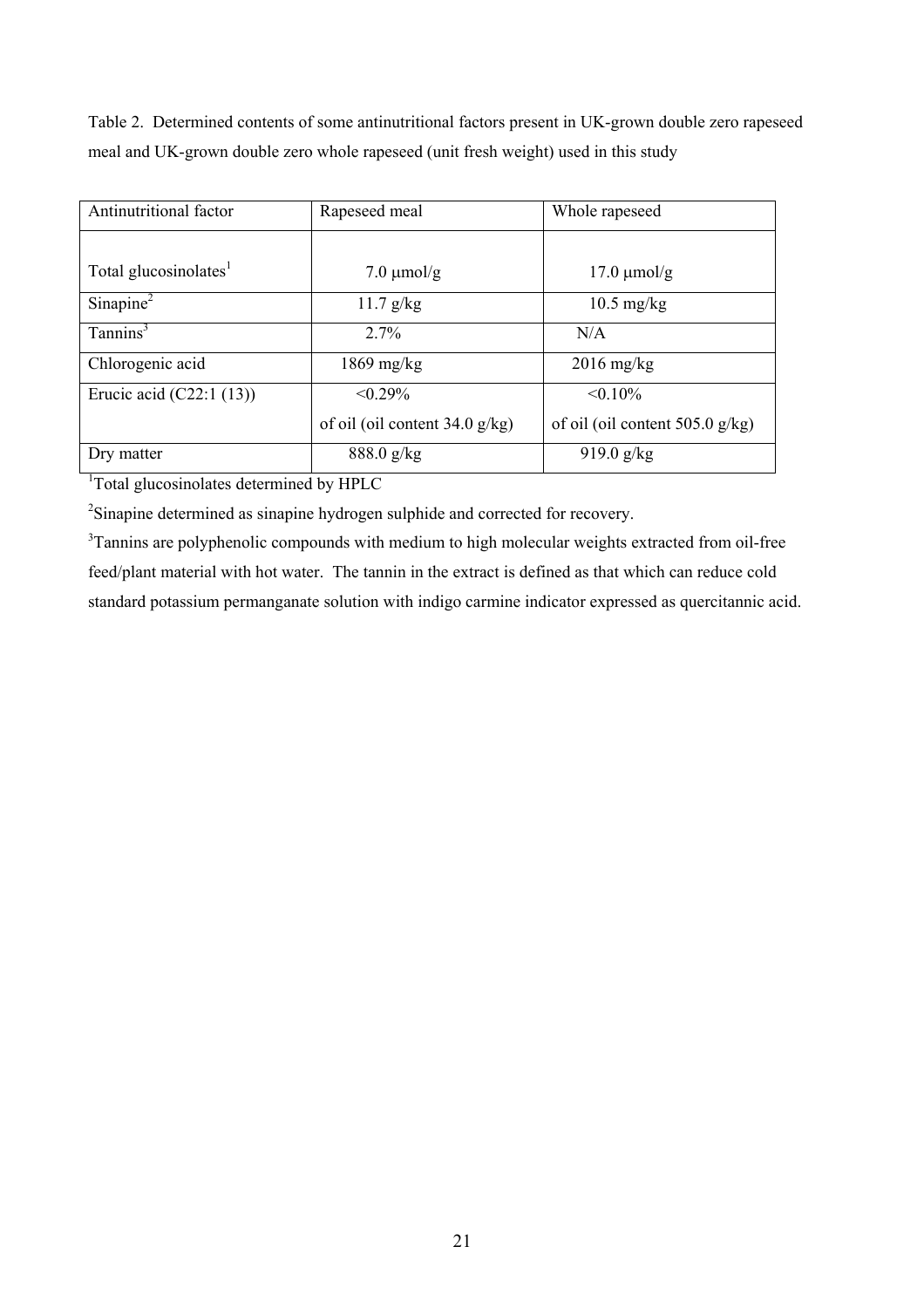#### Study 1A – Dietary rapeseed meal concentrations

Nine concentrations of double zero rapeseed meal, from 0 g/kg to 160 g/kg in equal increments of 20 g/kg, were fed between day-old and 21 days of age (Table 3). From 22 days to 42 days of age, birds previously fed 0 g/kg, 20 g/kg, 40 g/kg or 60 g/kg rapeseed meal remained on the same concentration, but birds previously fed greater than 80 g/kg were fed none. The relatively low ME value of rapeseed meal limits its inclusion rate in high-energy finisher diets. At concentrations of more than 60 g/kg rapeseed meal, the calculated ME value of the diet was too low, and so these treatments were necessarily discontinued.

Table 3. Dietary concentration of double zero rapeseed meal in the starter and finisher rations (g/kg) tested

| Treatment number | Dietary concentration of rapeseed meal (g/kg) |                 |  |
|------------------|-----------------------------------------------|-----------------|--|
|                  | Starter ration                                | Finisher ration |  |
|                  |                                               |                 |  |
|                  | $\Omega$                                      | $\Omega$        |  |
| $\overline{2}$   | 20                                            | 20              |  |
| $\overline{3}$   | 40                                            | 40              |  |
| $\overline{4}$   | 60                                            | 60              |  |
| 5                | 80                                            | $\theta$        |  |
| 6                | 100                                           | $\theta$        |  |
| $\overline{7}$   | 120                                           | $\theta$        |  |
| 8                | 140                                           | $\theta$        |  |
| 9                | 160                                           | $\theta$        |  |

Although it would have been desirable to have fed a higher concentration of rapeseed meal than 60 g/kg between 22 days and 42 days of age, the young birds' responses to higher dietary concentrations of rapeseed meal were tested because young birds are thought to be more sensitive to the antinutritional factors. Furthermore, the withdrawal of rapeseed meal in the finisher ration to birds previously fed high concentrations of rapeseed meal was useful; it provided an indication of whether or not birds might recover from any negative effects of antinutritional factors experienced during early life.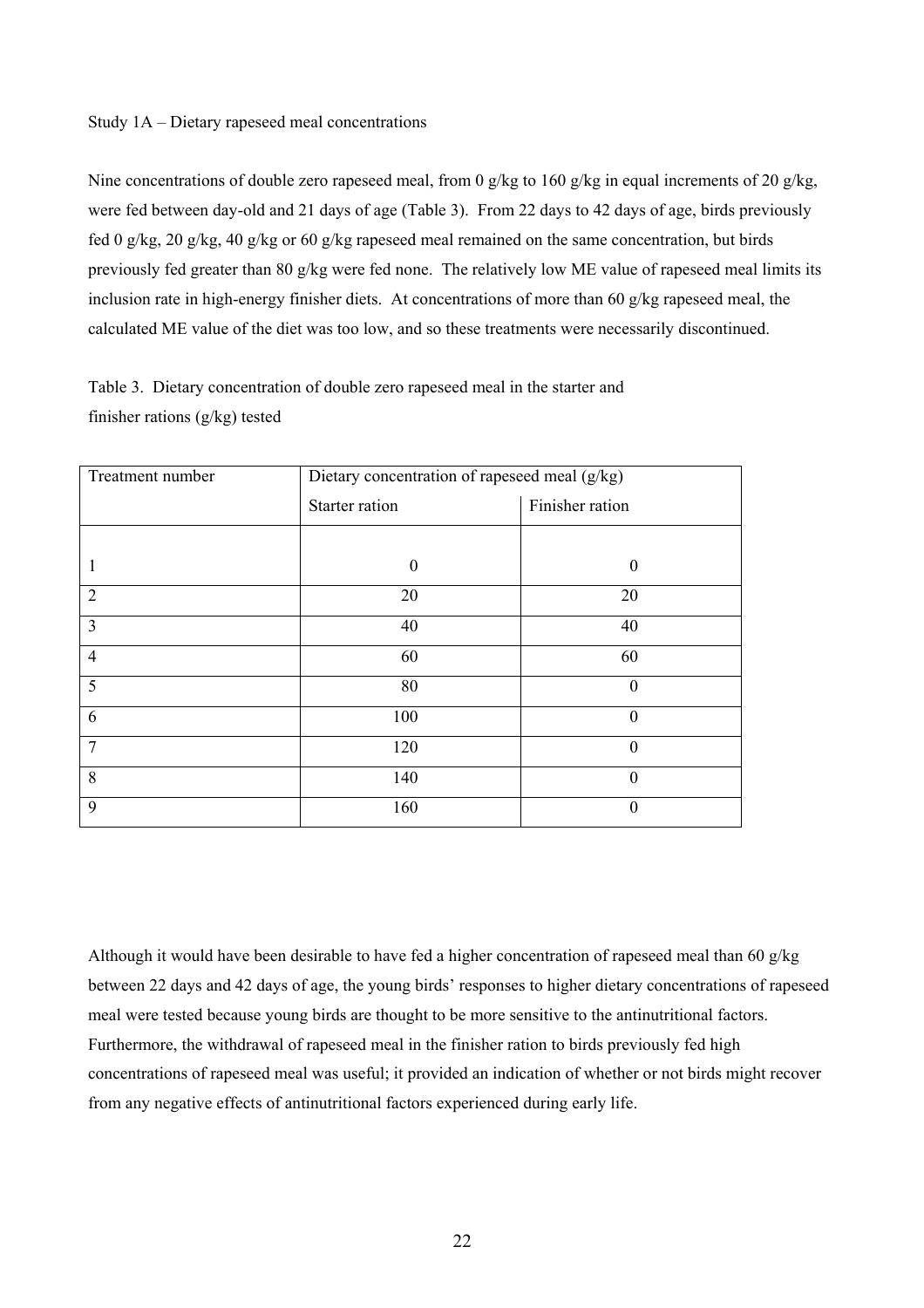The strategy used for diet formulation was as follows. A soya protein mix was the predominant protein source in the 0 g/kg rapeseed meal diet. The starter ration soya protein mix comprised full fat soya, soya 44 (crude protein content 440 g/kg fresh basis) and soya 50 (crude protein content 500 g/kg fresh basis), whereas the finisher protein mix comprised only full fat soya and soya 50. The proportion of soya protein mix in the diet was increasingly reduced so as to allow a greater proportion of rapeseed meal in the diet. As rapeseed meal did not have the same nutrient contents and ME value as the soya protein mix, other ingredients such as vegetable oils and synthetic amino acids were used to equalise the dietary ME values and nitrogen contents of the rations.

The diet compositions and calculated nutrient analyses are given for the starter and finisher rapeseed meal rations in Tables 4 and 5, respectively.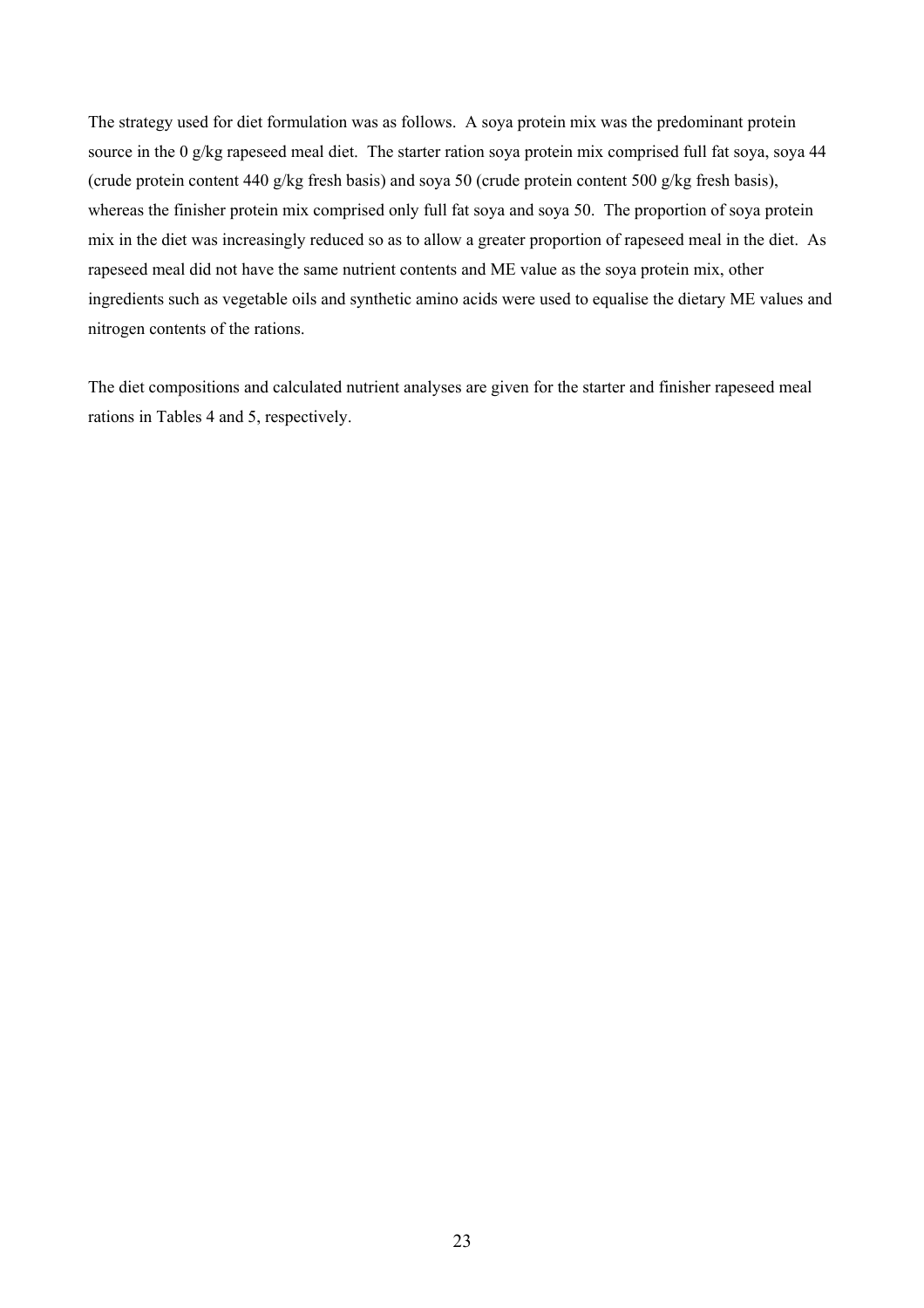Table 4. Diet composition and calculated nutrient contents of the starter rapeseed meal rations (g/kg fresh basis) under test

| Ingredient        |                  | Quantity (g/kg fresh basis) |         |                                    |         |         |       |       |       |
|-------------------|------------------|-----------------------------|---------|------------------------------------|---------|---------|-------|-------|-------|
|                   |                  |                             |         | Rapeseed meal concentration (g/kg) |         |         |       |       |       |
|                   | $\boldsymbol{0}$ | 20                          | 40      | 60                                 | 80/0    | 100/0   | 120/0 | 140/0 | 160/0 |
|                   |                  |                             |         |                                    |         |         |       |       |       |
| Wheat             | 409.2            | 406.4                       | 414.9   | 417.4                              | 420.1   | 422.8   | 415.8 | 370.8 | 348.1 |
| Maize Germ 10 oil | 172.7            | 158.8                       | 154.0   | 159.7                              | 165.5   | 171.2   | 185.1 | 204.1 | 230.9 |
| Maize Gluten 60   | 71.5             | 63.7                        | 74.3    | 54.7                               | 35.1    | 15.5    | 0.0   | 10.9  | 7.8   |
| Vegetable oil     | 4.2              | 29.3                        | $0.0\,$ | $0.0\,$                            | $0.0\,$ | $0.0\,$ | 0.0   | 34.3  | 33.3  |
| Soya full fat     | 122.5            | 16.4                        | 141.5   | 142.7                              | 143.9   | 145.1   | 145.7 | 0.0   | 0.0   |
| Soya 44           | 177.5            | 263.6                       | 118.5   | 97.3                               | 76.1    | 54.9    | 34.3  | 89.9  | 29.0  |
| Soya 50           | 0.0              | 0.0                         | 0.0     | 0.0                                | 0.0     | 0.0     | 0.0   | 70.1  | 111.0 |
| Rapeseed meal     | 0.0              | 20.0                        | 40.0    | 60.0                               | 80.0    | 100.0   | 120.0 | 140.0 | 160.0 |
| Fish meal 66      | $0.0\,$          | $0.0\,$                     | 21.3    | 36.7                               | 52.0    | 67.4    | 79.3  | 54.2  | 54.9  |
| Synthetic lysine  | 3.60             | 3.30                        | 2.90    | 2.40                               | 1.90    | 1.40    | 1.01  | 1.40  | 1.40  |
| Synthetic         | 0.95             | 1.00                        | 0.40    | 0.54                               | 0.69    | 0.83    | 0.85  | 0.96  | 0.93  |
| methionine        |                  |                             |         |                                    |         |         |       |       |       |
| Mineral and       |                  |                             |         |                                    |         |         |       |       |       |
| vitamin premix    | 5.0              | 5.0                         | 5.0     | 5.0                                | 5.0     | 5.0     | 5.0   | 5.0   | 5.0   |
| Limestone         | 9.8              | 9.7                         | 8.8     | 7.9                                | 6.9     | 5.9     | 5.15  | 6.3   | 6.1   |
| Dicalcium         | 20.6             | 20.3                        | 16.3    | 13.8                               | 11.2    | 8.6     | 6.63  | 10.4  | 10.1  |
| phosphate         |                  |                             |         |                                    |         |         |       |       |       |
| Sodium chloride   | 2.5              | 2.5                         | 2.1     | 1.9                                | 1.6     | 1.4     | 1.21  | 1.6   | 1.5   |
|                   |                  |                             |         |                                    |         |         |       |       |       |
| Total             | 1000             | 1000                        | 1000    | 1000                               | 1000    | 1000    | 1000  | 1000  | 1000  |
|                   |                  |                             |         |                                    |         |         |       |       |       |
| Nutrient          |                  |                             |         | Quantity (g/kg fresh basis)        |         |         |       |       |       |
|                   |                  |                             |         |                                    |         |         |       |       |       |
| Crude protein     | 221.4            | 240.0                       | 239.1   | 236.6                              | 234.0   | 231.4   | 229.1 | 227.7 | 228.6 |
| AME (MJ/kg)       | 12.6             | 12.6                        | 12.6    | 12.6                               | 12.6    | 12.6    | 12.6  | 12.6  | 12.6  |
| Arginine          | 15.3             | 15.3                        | 15.3    | 15.3                               | 15.3    | 15.3    | 15.3  | 15.3  | 15.3  |
| Iso-leucine       | 9.8              | 10.6                        | 10.5    | 10.3                               | 10.1    | 9.8     | 9.6   | 9.7   | 9.5   |
| Methionine        | 5.2              | 4.8                         | 4.8     | 4.9                                | 5.1     | 5.2     | 5.2   | 5.2   | 5.2   |
| Methionine +      |                  |                             |         |                                    |         |         |       |       |       |
| cystine           | 9.2              | 9.2                         | 9.2     | 9.2                                | 9.2     | 9.2     | 9.2   | 9.2   | 9.2   |
| Threonine         | 8.9              | 8.9                         | 8.9     | 8.9                                | 8.9     | 8.9     | 8.9   | 8.9   | 8.9   |
| Tryptophan        | 2.5              | 2.6                         | 2.6     | 2.6                                | 2.6     | 2.7     | 2.7   | 2.7   | 2.7   |
| Lysine            | 14.0             | 13.8                        | 13.8    | 13.8                               | 13.8    | 13.8    | 13.8  | 13.8  | 13.8  |
| Calcium           | 10.0             | 10.0                        | 10.0    | 10.0                               | 10.0    | 10.0    | 10.0  | 10.0  | 10.0  |
| Available         |                  |                             |         |                                    |         |         |       |       |       |
| phosphorus        | 5.0              | 5.0                         | 5.0     | 5.0                                | 5.0     | 5.0     | 5.0   | 5.0   | 5.0   |
| Sodium chloride   | 3.8              | 3.8                         | 3.2     | 3.2                                | 3.2     | 3.2     | 3.2   | 3.2   | 3.2   |
| Potassium         | 7.0              | 7.0                         | 7.0     | 7.0                                | 7.0     | 7.0     | 7.0   | 7.0   | 7.0   |
| Fibre             | 26.3             | 28.8                        | 30.2    | 31.4                               | 32.7    | 33.9    | 35    | 34.8  | 34.8  |
| Oil               | 58.4             | 52.6                        | 53.1    | 54.3                               | 55.6    | 56.8    | 58.5  | 67.4  | 68.7  |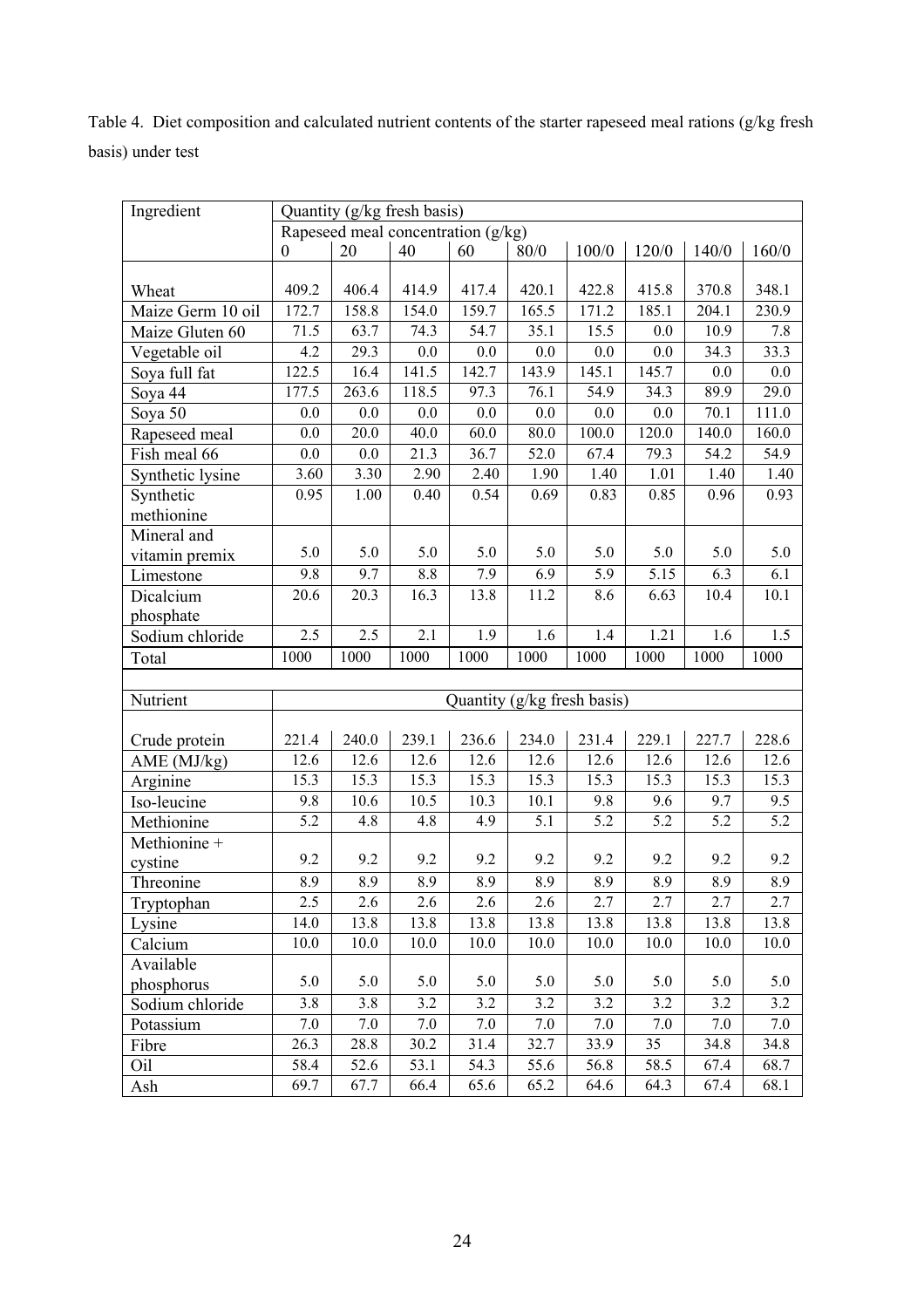Table 5. Diet composition and calculated nutrient contents of the finisher rapeseed meal rations (g/kg fresh basis) under test

| Ingredient           | Quantity (g/kg fresh basis)        |       |                             |       |  |
|----------------------|------------------------------------|-------|-----------------------------|-------|--|
|                      | Rapeseed meal concentration (g/kg) |       |                             |       |  |
|                      | $\boldsymbol{0}$                   | 20    | 40                          | 60    |  |
|                      |                                    |       |                             |       |  |
| Wheat                | 599.5                              | 596.9 | 594.5                       | 590.7 |  |
| Maize germ 10 oil    | 111.7                              | 109.8 | 107.8                       | 107.4 |  |
| Maize gluten 60      | 20.4                               | 15.7  | 11.1                        | 7.1   |  |
| Vegetable oil        | 44.2                               | 44.9  | 45.5                        | 44.3  |  |
| Soya full fat        | 0.0                                | 0.0   | 0.0                         | 8.9   |  |
| Soya 50              | 180.0                              | 160.0 | 140.0                       | 111.1 |  |
| Rapeseed meal        | 0.0                                | 20.0  | 40.0                        | 60.0  |  |
| Fish meal 66         | 10.8                               | 22.8  | 34.9                        | 48.2  |  |
| Synthetic lysine     | 1.70                               | 1.40  | 1.00                        | 0.68  |  |
| Synthetic methionine | 1.00                               | 0.91  | 0.78                        | 0.63  |  |
| Synthetic threonine  | 0.42                               | 0.25  | 0.08                        | 0.00  |  |
| Mineral and vitamin  |                                    |       |                             |       |  |
| premix               | 5.0                                | 5.0   | 5.0                         | 5.0   |  |
| Limestone            | 9.2                                | 8.4   | 7.6                         | 6.8   |  |
| Dicalcium phosphate  | 13.9                               | 11.9  | 9.9                         | 7.6   |  |
| Sodium chloride      | 2.2                                | 2.0   | 1.8                         | 1.6   |  |
| Total                | 1000                               | 1000  | 1000                        | 1000  |  |
|                      |                                    |       |                             |       |  |
|                      |                                    |       |                             |       |  |
| Nutrient             |                                    |       | Quantity (g/kg fresh basis) |       |  |
|                      |                                    |       |                             |       |  |
| Crude protein        | 185.0                              | 186.5 | 188.0                       | 189.7 |  |
| AME (MJ/kg)          | 13.5                               | 13.5  | 13.5                        | 13.5  |  |
| Arginine             | 12.1                               | 12.1  | 12.1                        | 12.1  |  |
| Iso-leucine          | 8.0                                | 8.0   | 8.0                         | 8.0   |  |
| Methionine           | 4.1                                | 4.1   | 4.1                         | 4.1   |  |
| Methionine + cystine | 7.6                                | 7.6   | 7.6                         | 7.6   |  |
| Threonine            | 6.9                                | 6.9   | 6.9                         | 7.0   |  |
| Tryptophan           | 2.2                                | 2.2   | 2.2                         | 2.2   |  |
| Lysine               | 10.5                               | 10.5  | 10.5                        | 10.5  |  |
| Calcium              | 8.5                                | 8.5   | 8.5                         | 8.5   |  |
| Available phosphorus | 4.2                                | 4.2   | 4.2                         | 4.2   |  |
| Sodium chloride      | 3.2                                | 3.2   | 3.2                         | 3.2   |  |
| Potassium            | 6.5                                | 6.4   | 6.3                         | 6.1   |  |
| Fibre                | 22.0                               | 23.7  | 25.4                        | 27.2  |  |
| Oil                  | 67.1                               | 68.1  | 69.1                        | 70.0  |  |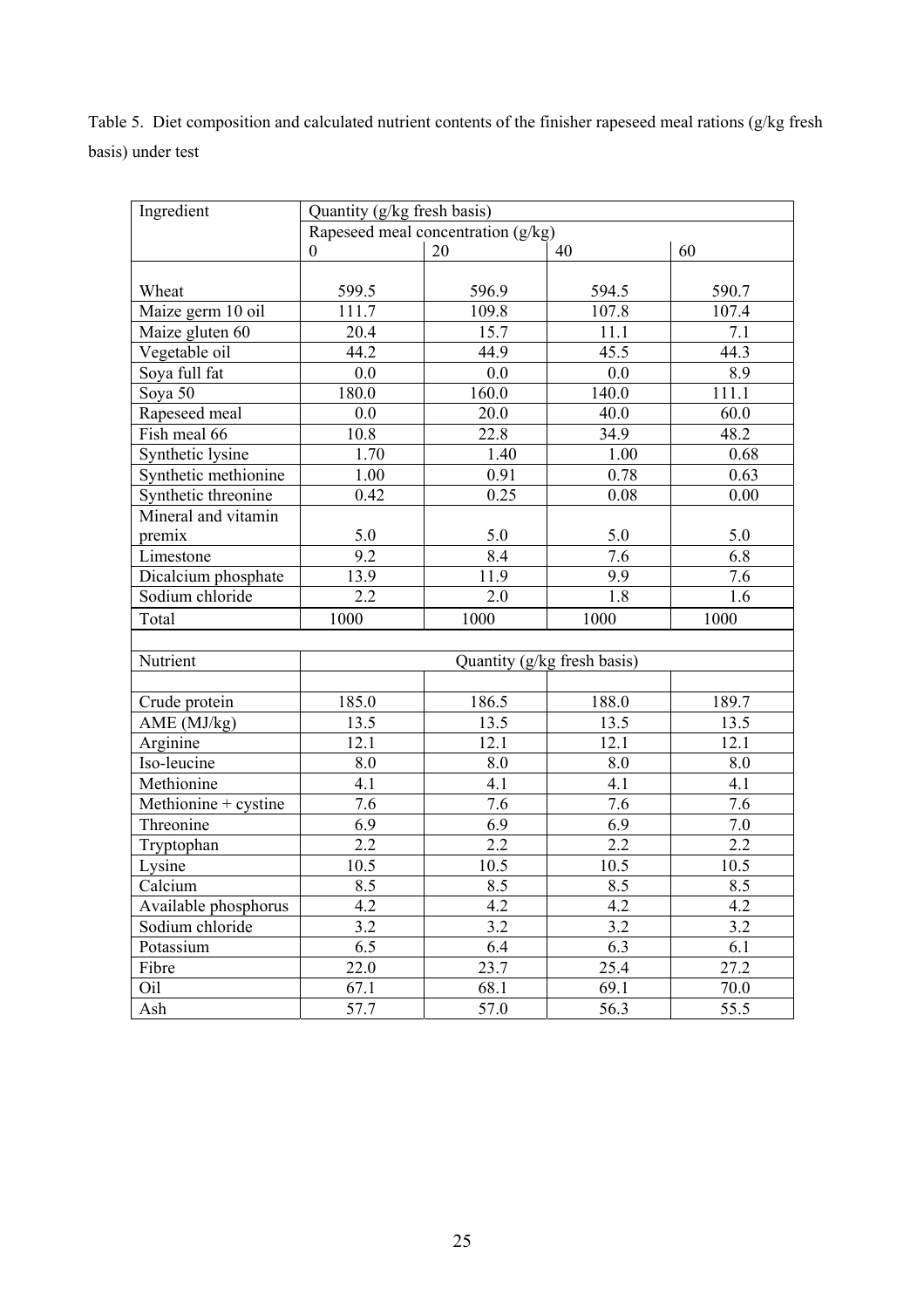### Study 1B – Dietary whole rapeseed concentrations

There were six dietary concentrations of double zero whole rapeseed for both the starter and finisher rations, and they ranged from 0 g/kg to 100 g/kg whole rapeseed. Whole rapeseed has a higher ME value than rapeseed meal, and the high ME value of whole rapeseed allowed it to be included at a higher dietary concentration in the finisher rations than rapeseed meal. The dietary concentrations of whole rapeseed used are shown in Table 6.

| Treatment number | Dietary concentration of whole rapeseed (g/kg) |          |  |
|------------------|------------------------------------------------|----------|--|
|                  | <b>Starter</b>                                 | Finisher |  |
|                  |                                                |          |  |
|                  | 0                                              | 0        |  |
| 10               | 20                                             | 20       |  |
| 11               | 40                                             | 40       |  |
| 12               | 60                                             | 60       |  |
| 13               | 80                                             | 80       |  |
| 14               | 100                                            | 100      |  |

Table 6. Dietary concentration of double zero whole rapeseed in the starter and finisher rations (g/kg) tested

The strategy used for diet formulation was similar to that used for the formulation of rapeseed meal treatments. A combination of different soya products was used to obtain a soya protein mix which was increasingly replaced in the diet by whole rapeseed, but not on a one for one unit basis because of differences in the ME value and nutrient content of the soya protein mix and whole rapeseed.

There was a common control treatment between the two studies, which contained 0 g/kg rapeseed, the composition of this treatment diet is shown in Table 4 (starter treatment 1). The soya protein mix used in this diet was full fat soya, soya 50 (crude protein 500 g/kg fresh basis) and soya 44 (crude protein 440 g/kg fresh basis). The soya protein mix used at dietary whole rapeseed concentrations of 20 g/kg and above, was full fat soya and soya 44. This was increasingly replaced in the diet by whole rapeseed.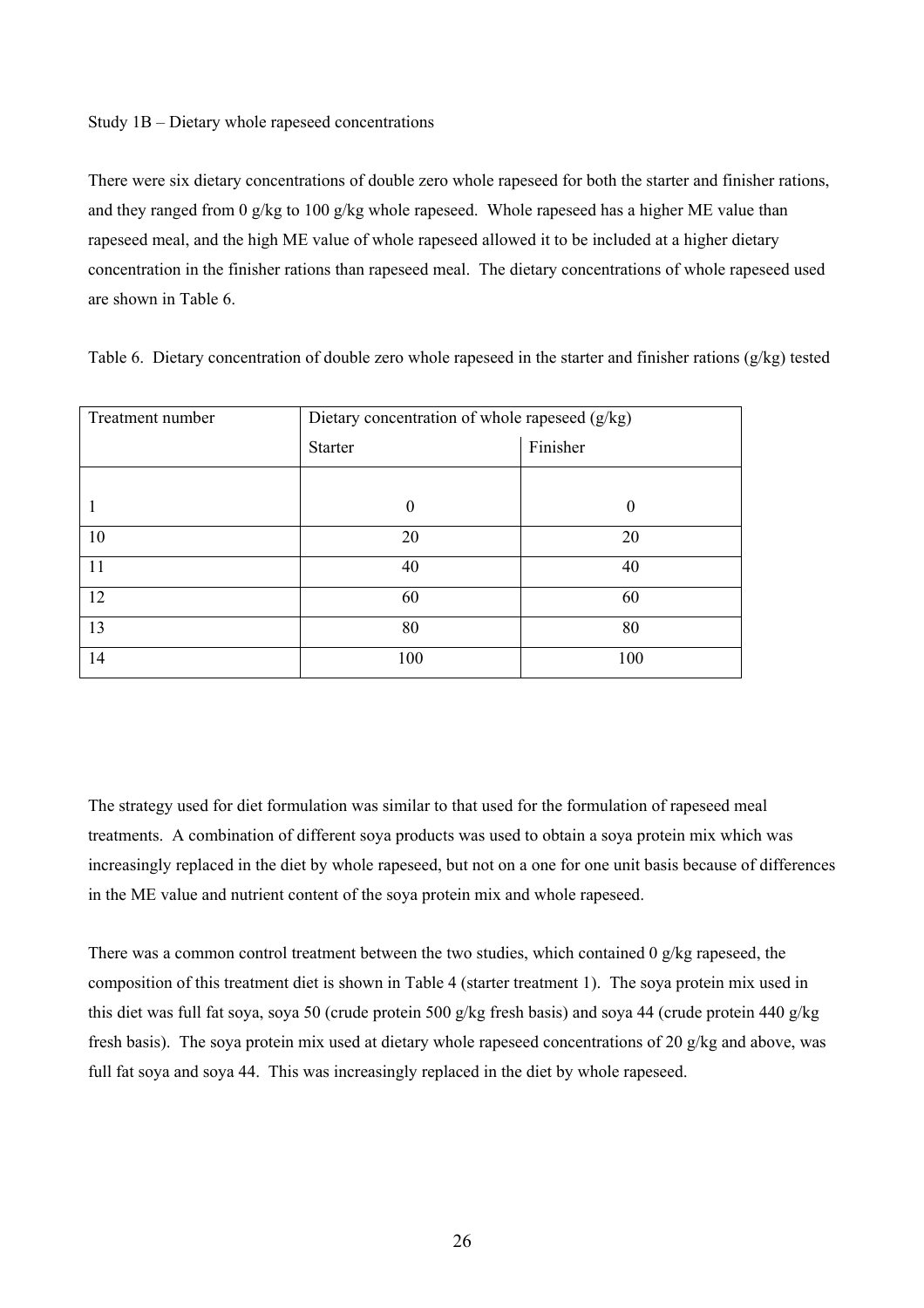A similar approach was used when formulating the finisher rations, but the soya products used were: i) soya 50 only at 0 g/kg whole rapeseed; ii) a combination of full fat soya and soya 50 at 20 g/kg and 40 g/kg whole rapeseed, and; iii) soya 50 only at 60 g/kg, 80 g/kg and 100 g/kg whole rapeseed.

The diet compositions and calculated nutrient analyses are given for the starter and finisher rapeseed meal rations in Tables 7 and 8.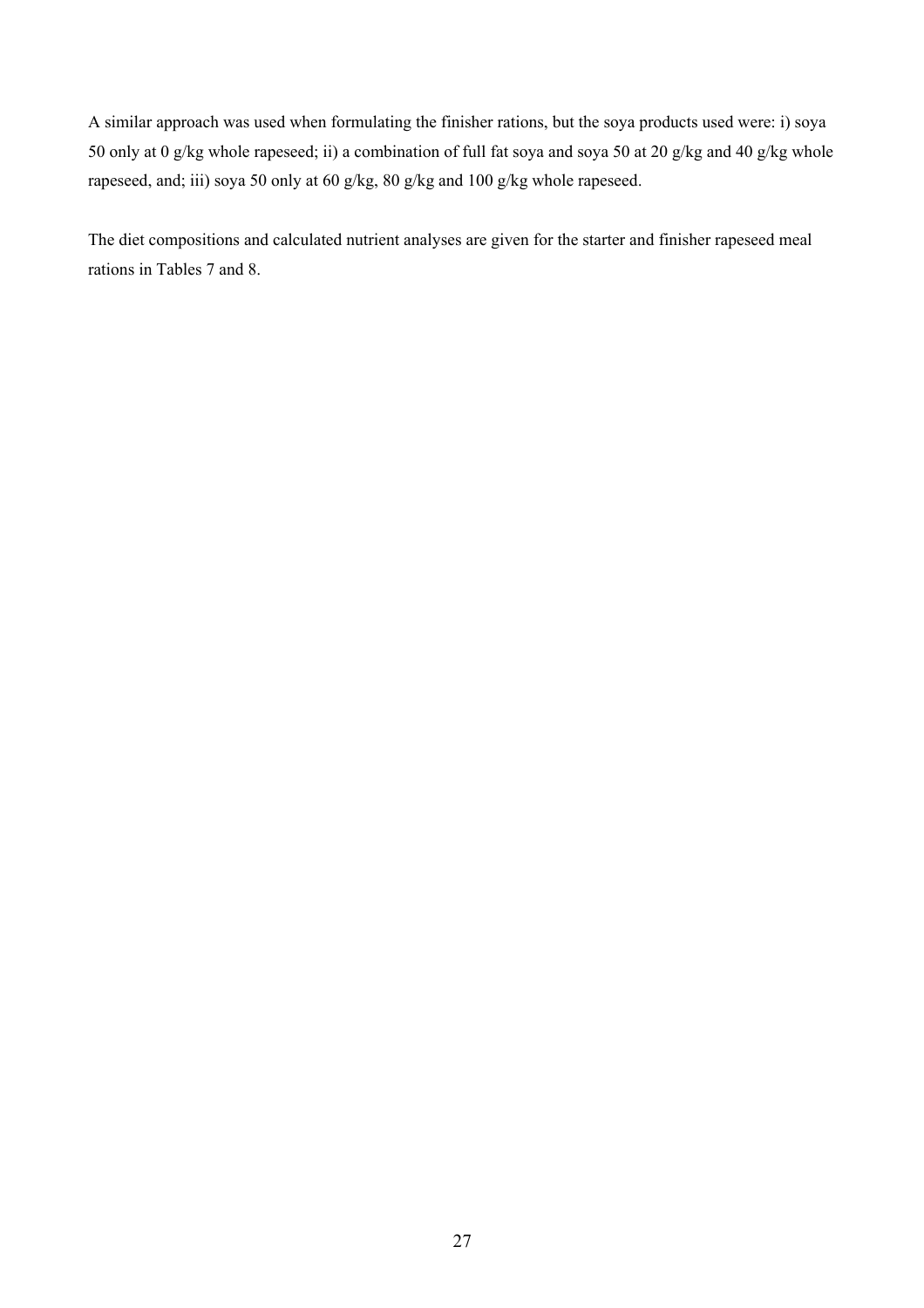Table 7. Diet composition and calculated nutrient analyses of the starter whole rapeseed rations (g/kg fresh basis) tested

| Ingredient           | Quantity (g/kg fresh basis)         |       |                             |                   |                  |
|----------------------|-------------------------------------|-------|-----------------------------|-------------------|------------------|
|                      | Whole rapeseed concentration (g/kg) |       |                             |                   |                  |
|                      | 20                                  | 40    | 60                          | 80                | 100              |
|                      |                                     |       |                             |                   |                  |
| Wheat                | 390.1                               | 427.0 | 441.2                       | 455.3             | 470.3            |
| Maize germ 10 oil    | 191.5                               | 139.2 | 124.8                       | 110.3             | 94.2             |
| Maize gluten 60      | 55.5                                | 66.2  | 56.5                        | 46.8              | 36.2             |
| Soya full fat        | 130.3                               | 98.0  | 63.6                        | $29.\overline{3}$ | 0.0              |
| Soya 44              | 169.7                               | 182.0 | 196.4                       | 210.7             | 220.0            |
| Whole rapeseed meal  | 20.0                                | 40.0  | 60.0                        | 80.0              | 100.0            |
| Fish meal 66         | 0.0                                 | 7.4   | 21.3                        | 35.2              | 51.1             |
| Synthetic lysine     | 3.50                                | 3.30  | 2.80                        | 2.40              | 1.80             |
| Synthetic methionine | 1.10                                | 0.84  | 0.78                        | 0.73              | 0.67             |
| Synthetic threonine  | 0.64                                | 0.39  | 0.3                         | 0.22              | 0.13             |
| Mineral and vitamin  |                                     |       |                             |                   |                  |
| premix               | 5.0                                 | 5.0   | 5.0                         | 5.0               | 5.0              |
| Limestone            | $\overline{9.6}$                    | 9.5   | 8.6                         | 7.8               | $\overline{6.5}$ |
| Dicalcium phosphate  | 20.6                                | 18.8  | 16.6                        | 14.4              | 12.4             |
| Salt                 | 2.5                                 | 2.4   | $\overline{2.1}$            | 1.9               | 1.7              |
| Total                | 1000                                | 1000  | 1000                        | 1000              | 1000             |
|                      |                                     |       |                             |                   |                  |
| Nutrient             |                                     |       | Quantity (g/kg fresh basis) |                   |                  |
|                      |                                     |       |                             |                   |                  |
| Crude protein        | 223.7                               | 229.6 | 229.1                       | 228.6             | 228.2            |
| AME (MJ)             | 12.6                                | 12.6  | 12.6                        | 12.6              | 12.6             |
| Arginine             | 15.3                                | 15.1  | 15.1                        | 15.1              | 15.1             |
| Iso-leucine          | 10.0                                | 10.3  | 10.3                        | 10.3              | 10.3             |
| Methionine           | 4.9                                 | 4.9   | 4.9                         | 4.9               | 4.9              |
| Methionine + cystine | 9.0                                 | 9.2   | 9.1                         | 9.1               | 9.1              |
| Threonine            | 8.9                                 | 8.9   | 8.9                         | 8.9               | 8.9              |
| Tryptophan           | 2.5                                 | 2.5   | 2.6                         | 2.6               | 2.6              |
| Lysine               | 13.8                                | 13.8  | 13.8                        | 13.8              | 13.8             |
| Calcium              | 10.0                                | 10.0  | 10.0                        | 10.0              | 10.0             |
| Available phosphorus | 5.0                                 | 5.0   | 5.0                         | 5.0               | 5.0              |
| Sodium chloride      | 3.2                                 | 3.2   | 3.2                         | 3.2               | 3.2              |
| Potassium            | 7.2                                 | 7.2   | 7.2                         | 7.2               | 7.2              |
| Fibre                | 28.0                                | 29.6  | 30.4                        | 31.3              | 32.1             |
| Oil                  | 61.4                                | 60.1  | 61.8                        | 63.5              | 65.9             |
| Ash                  | 69.0                                | 67.3  | 66.4                        | 65.4              | 64.5             |

See Table 4 for the diet composition and nutrient content of the 0 g/kg whole rapeseed starter ration.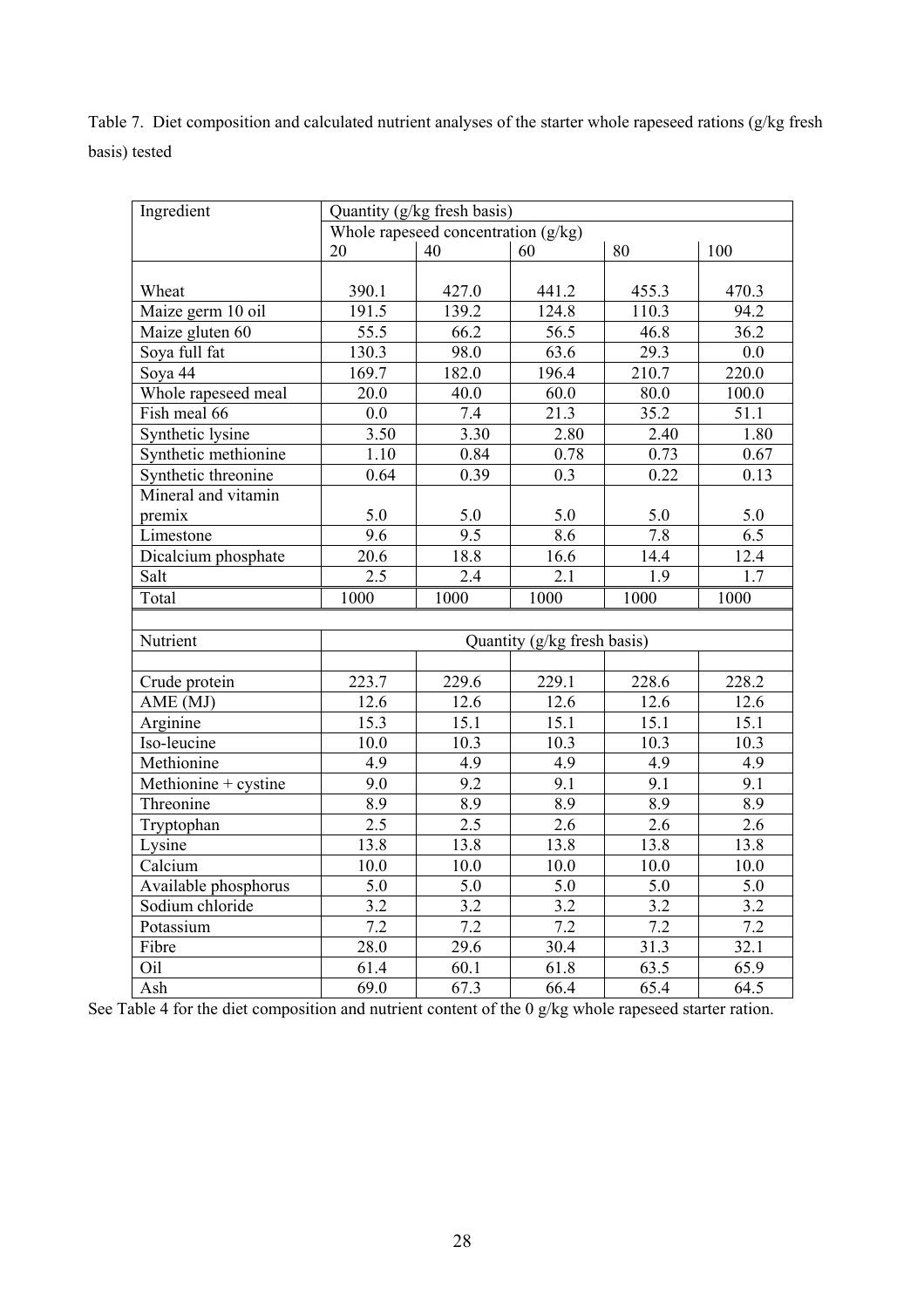Table 8. Diet composition and calculated nutrient analyses of the whole rapeseed finisher rations (g/kg fresh basis) tested

| Ingredient           | Quantity (g/kg fresh basis)           |         |                             |                   |                  |  |
|----------------------|---------------------------------------|---------|-----------------------------|-------------------|------------------|--|
|                      | Whole rapeseed concentration $(g/kg)$ |         |                             |                   |                  |  |
|                      | 20                                    | 40      | 60                          | 80                | 100              |  |
|                      |                                       |         |                             |                   |                  |  |
| Wheat                | 666.7                                 | 670.9   | 673.8                       | 672.4             | 648.6            |  |
| Maize Germ 10 oil    | 0.0                                   | 0.0     | 0.0                         | 1.5               | 21.9             |  |
| Maize Gluten 60      | 15.4                                  | 11.7    | 8.2                         | 5.6               | 12.4             |  |
| Vegetable oil        | 48.3                                  | 39.7    | 31.3                        | 23.6              | 15.8             |  |
| Soya 50              | 129.9                                 | 150.2   | 160.0                       | 140.0             | 120.0            |  |
| Soya 44              | 70.1                                  | 29.8    | 0.0                         | 0.0               | 0.0              |  |
| Whole rapeseed meal  | 20.0                                  | 40.0    | 60.0                        | 80.0              | 100.0            |  |
| Fish meal 66         | 19.6                                  | 31.0    | 43.3                        | $\overline{57.1}$ | 63.3             |  |
| Synthetic lysine     | 0.97                                  | 0.63    | 0.3                         | 0.0               | 0.0              |  |
| Synthetic methionine | 0.81                                  | 0.70    | 0.59                        | 0.46              | 0.31             |  |
| Synthetic threonine  | 0.07                                  | 0.0     | 0.0                         | 0.0               | 0.0              |  |
| Mineral and vitamin  |                                       |         |                             |                   |                  |  |
| premix               | 5.0                                   | 5.0     | 5.0                         | 5.0               | 5.0              |  |
| Limestone            | 8.5                                   | 7.8     | $\overline{7}$              | 6.2               | 5.7              |  |
| Dicalcium phosphate  | 12.6                                  | 10.7    | 8.8                         | 6.6               | $\overline{5.6}$ |  |
| Sodium chloride      | 2.1                                   | 1.9     | 1.7                         | 1.5               | 1.4              |  |
|                      |                                       |         |                             |                   |                  |  |
| Total                | 1000                                  | 1000    | 1000                        | 1000              | 1000             |  |
|                      |                                       |         |                             |                   |                  |  |
| Nutrient             |                                       |         | Quantity (g/kg fresh basis) |                   |                  |  |
|                      |                                       |         |                             |                   |                  |  |
| Crude protein        | 190.3                                 | 192.3   | 194.2                       | 195.3             | 197.1            |  |
| AME (MJ)             | 13.5                                  | 13.5    | 13.5                        | 13.5              | 13.5             |  |
| Arginine             | 12.1                                  | 12.1    | 12.1                        | 12.1              | 12.1             |  |
| Iso-leucine          | 8.5                                   | 8.5     | 8.5                         | 8.5               | 8.5              |  |
| Methionine           | 4.0                                   | 4.0     | 4.0                         | 4.0               | 4.0              |  |
| Methionine + cystine | 7.7                                   | 7.7     | 7.7                         | 7.7               | 7.7              |  |
| Threonine            | 6.9                                   | 6.9     | 7.0                         | 7.1               | 7.2              |  |
| Tryptophan           | 2.3                                   | 2.3     | 2.3                         | 2.3               | 2.3              |  |
| Lysine               | 10.5                                  | 10.5    | 10.5                        | 10.5              | 10.5             |  |
| Calcium              | 8.5                                   | $8.5\,$ | 8.5                         | 8.5               | 8.5              |  |
| Available phosphorus | 4.2                                   | 4.2     | 4.2                         | 4.2               | 4.2              |  |
| Sodium chloride      | 3.2                                   | 3.2     | 3.2                         | 3.2               | 3.2              |  |
| Potassium            | $7.0\,$                               | 7.0     | $7.0\,$                     | 6.8               | 6.5              |  |
| Fibre                | 26.2                                  | 26.8    | 27.1                        | 27.9              | 28.3             |  |
| Oil                  | 70.1                                  | 70.5    | 71.1                        | 72.6              | 75.3             |  |

See Table 5 for the diet composition and nutrient content of the 0 g/kg whole rapeseed finisher ration.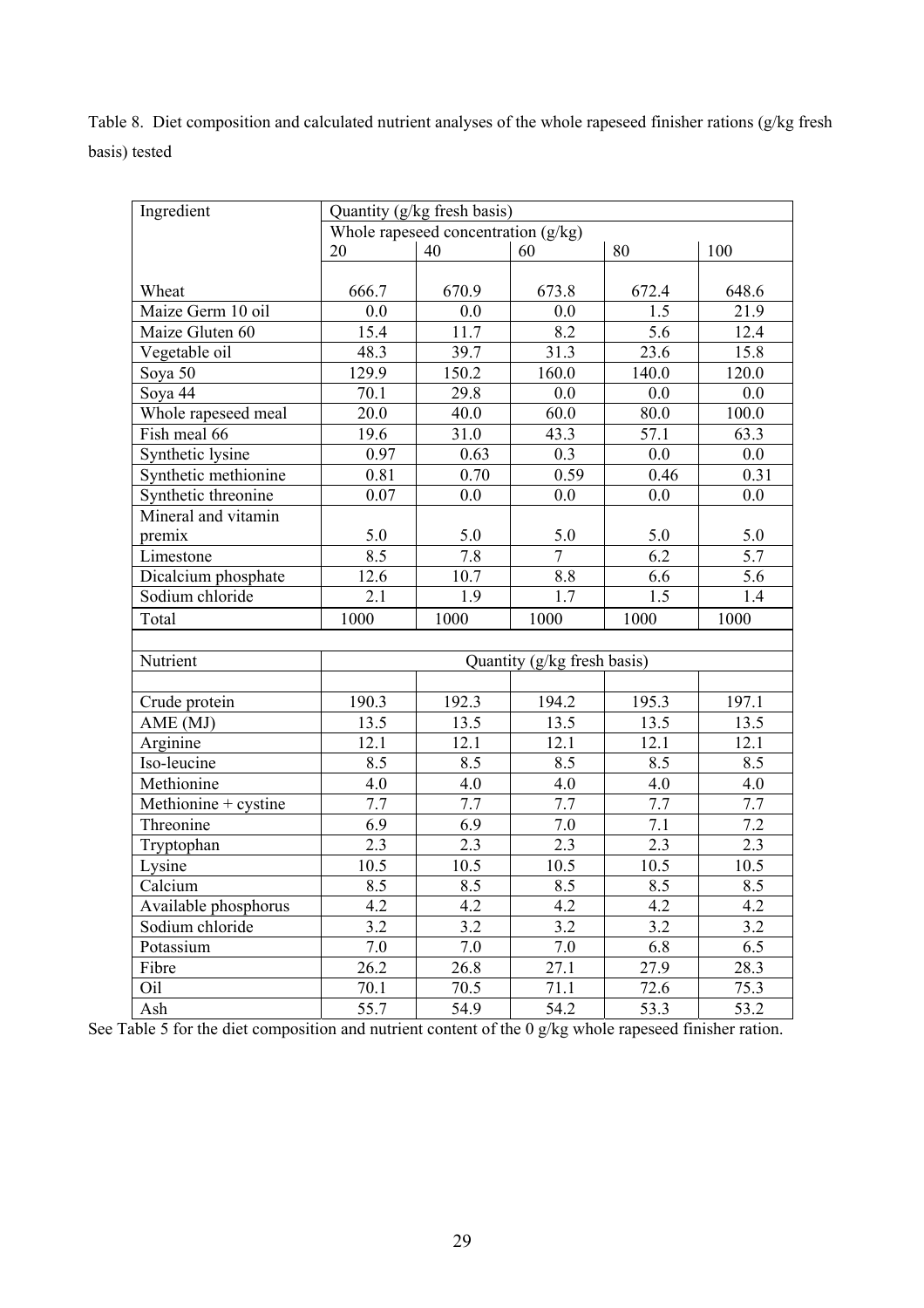Experiment design and statistical analysis of the data

#### Experiment design

The two studies were run concurrently in House 1 on the poultry unit at ADAS Gleadthorpe. The dietary concentration of rape (meal or whole seed) x sex treatment combinations were fully randomised across the 72 plots available within the house.

There was a common control treatment for the two studies (0 g/kg rapeseed meal or whole rapeseed).

Study 1A – dietary rapeseed meal 8 dietary treatments (not including the control 0 g/kg rapeseed meal) x 2 sexes x 2 replicates = 32 plots.

Study 1B – dietary whole rapeseed 5 dietary treatments (not including the control 0 g/kg whole rapeseed) x 2 sexes x 3 replicates = 30 plots.

Plus, 1 dietary treatment (the control, 0 g/kg rapeseed meal) x 2 sexes x 3 replicates = 6 plots.

This gave a total of 68 plots, where each plot comprised a wood and wire pen, stocked with 22 day-old chicks, either male or female to give a total flock size of 1 496. Thus, there were four random unstocked pens within the house.

Statistical analysis of the data

Study 1A – dietary rapeseed meal

Statistical analysis was by a combination of response curve fitting using 'best fit techniques' and analysis of variance, using GenStat5 software. Response curves were fitted to feed usage and live weight data. All other data were analysed by analysis of variance.

In addition to the statistical analysis of the full data set restricted analyses were made so as to: 1) compare the performance of birds fed 80 g/kg rapeseed meal and above in the starter ration, followed by 0 g/kg rapeseed meal in the finisher ration, with birds fed 0 g/kg rapeseed meal throughout the study, and; 2) compare the performance of birds fed either 0 g/kg, 20 g/kg, 40 g/kg or 60 g/kg rapeseed meal in the starter and finisher rations.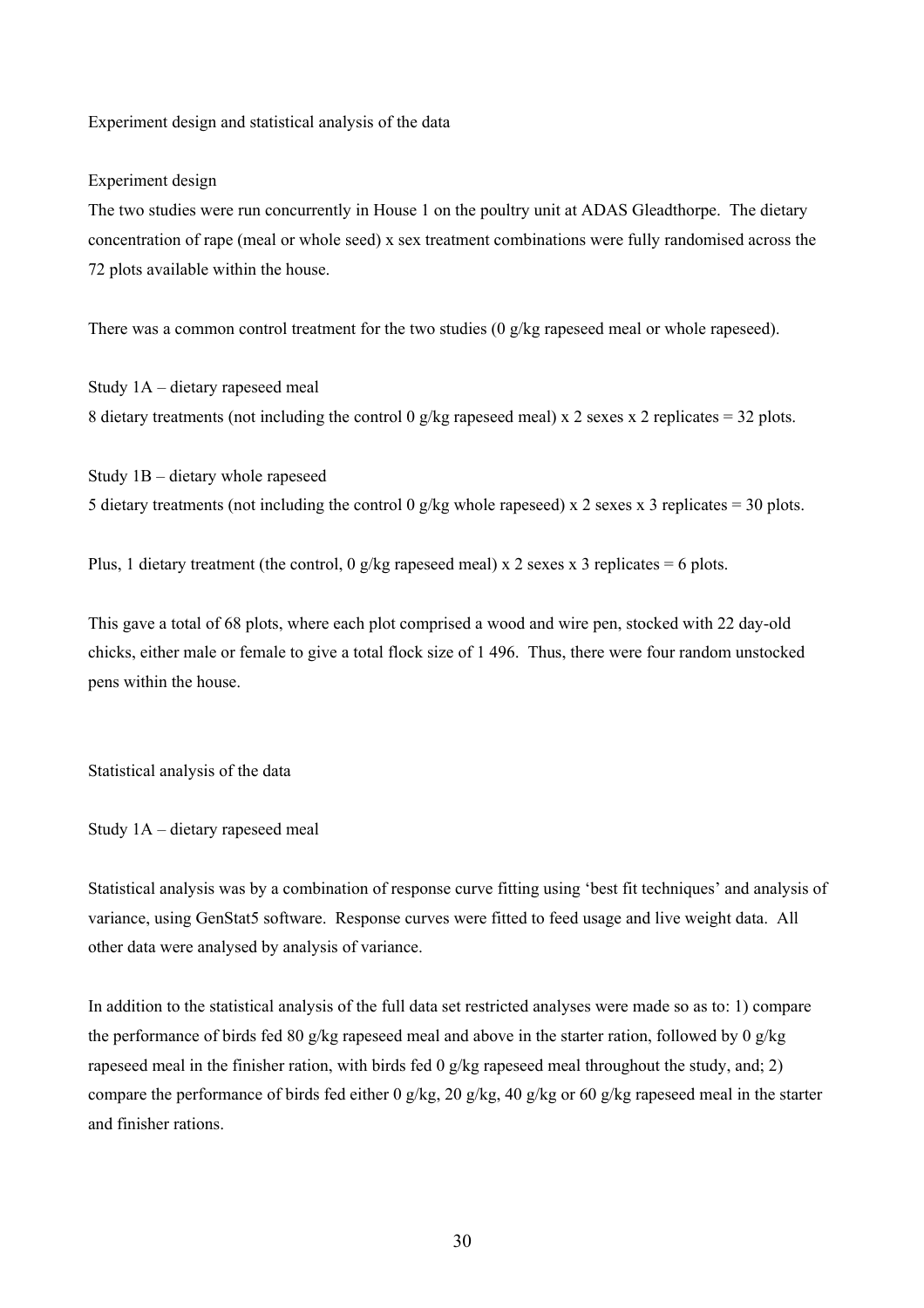Study 1B – dietary whole rapeseed

Statistical analysis was by the same techniques used in Study 1A.

# Materials

# Stock

The two studies used a total of 1 496 sexed day-old Ross broiler chicks supplied by P.D.Hook (Hatcheries) Ltd, Cote, Bampton, Oxfordshire.

#### Diet manufacture

Roslin Nutrition, Roslin, Scotland, manufactured all of the treatment diets. They were supplied to the house in labelled bags detailing the study number and treatment number.

The whole rapeseed was lightly crushed before being incorporated into the diet but care was taken to avoid oil loss and any consequent change in nutritional value.

### Methods

#### Husbandry and management

Chicks were randomly allocated at the stocking rate of 22 males or 22 females per pen at day-old. Each pen measured 1.75 m x 1.55 m and contained four nipple drinkers and one tube feeder. The height of the nipple drinkers was adjusted regularly so as to keep the nipple level with bird eye height. The water pressure was managed so as to minimise the risk of water leakage or water restriction. The height of the tube feeder was adjusted so as to maintain the lip of the tube feeder level with the height of the bird's back.

The treatment diets were supplied in 25 kg bags by Roslin Nutrition. The feed bags were each labelled detailing the study number, dietary treatment number and the weight of the bag plus feed; this was checkweighed before allocation. Each pen of birds was fed by hand and the same quantity of starter ration was given per pen. The finisher ration was fed *ad libitum* from 22 days of age. Each day after feeding, the empty feed bags were checked so as to verify the correct feeding of a dietary treatment.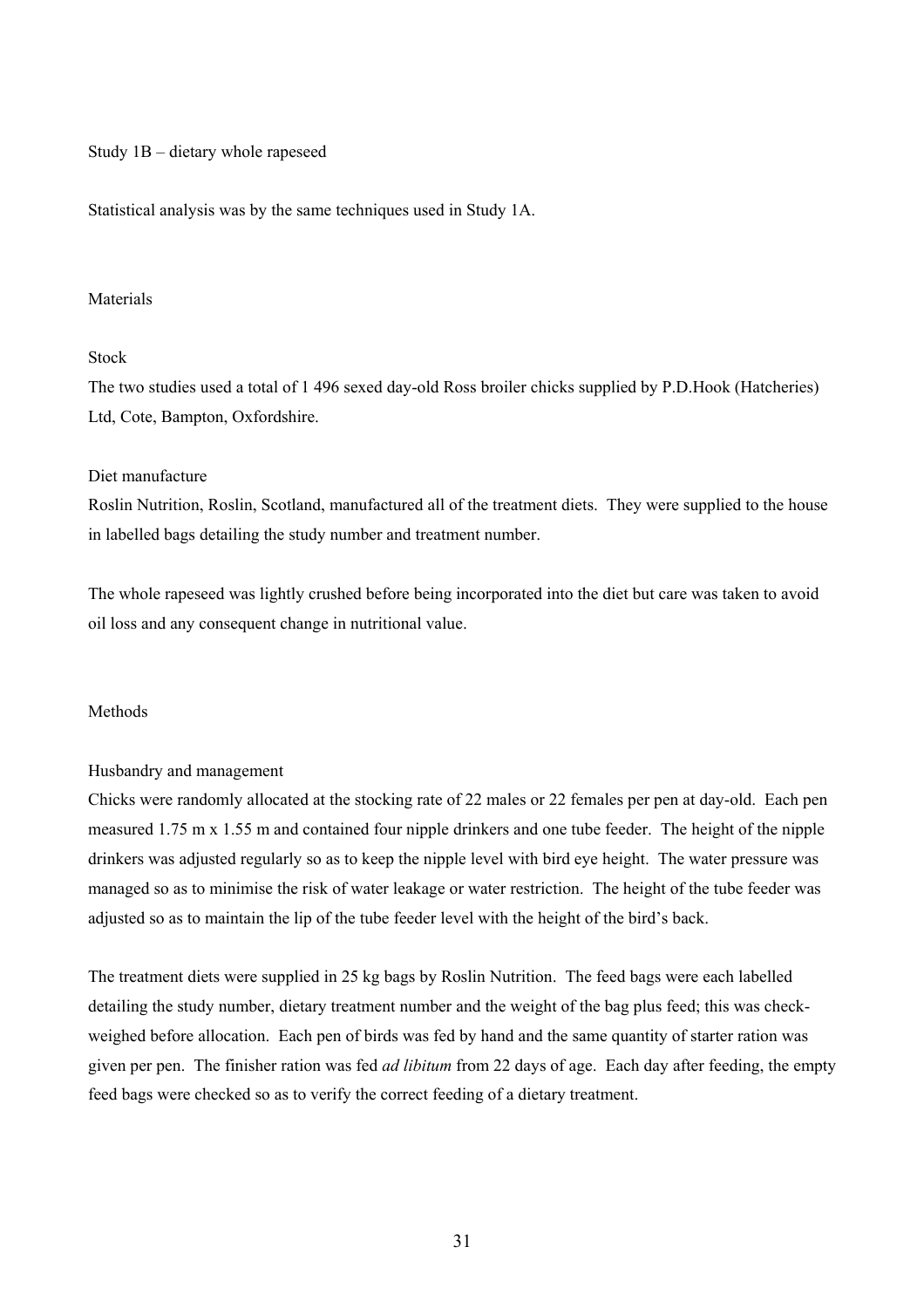The house was heated by a warm air brooding system. The house air temperature at day-old was 31°C, which was reduced by 1<sup>o</sup>C on alternate days until a temperature of 21<sup>o</sup>C was reached at day 21. The target post-brooding temperature was 21°C.

Minimum ventilation rate was automatically calculated using software within the Farm-Ex Dicam control panel. The minimum ventilation rate was supplied by a 610 mm fan running intermittently at full speed (940 revs /min), providing  $1.5 \times 10^{-3}$  m<sup>3</sup>/s per kg<sup>0.75</sup> live weight.

The light source was tungsten lighting (36, 60-watt bulbs evenly distributed throughout the house). Light intensity was reduced from the maximum attainable at day-old (approximately 30 lux) to an intensity of approximately 10 lux by 10 days of age.

The daylength was 23 hours between day-old and 4 days of age, and between 22 days and 42 days of age, but 16 hours between 5 days and 21 days of age.

Litter was woodshavings to a depth of five cm at day-old.

# Measurements

# Environment

Records of the house temperature were taken daily, using six maximum/minimum thermometers suspended at bird height at regular intervals throughout the house. The maximum/minimum thermometers were read and recorded within five minutes of each other.

Measurements of house air carbon monoxide and carbon dioxide concentrations were taken using Draeger tubes at day-old and at weekly intervals thereafter for the first three weeks. House air ammonia concentrations were measured using Draeger tubes at day-old and at weekly intervals thereafter throughout the study. House air relative humidity was recorded daily using a TinyTalk humidity probe and logger.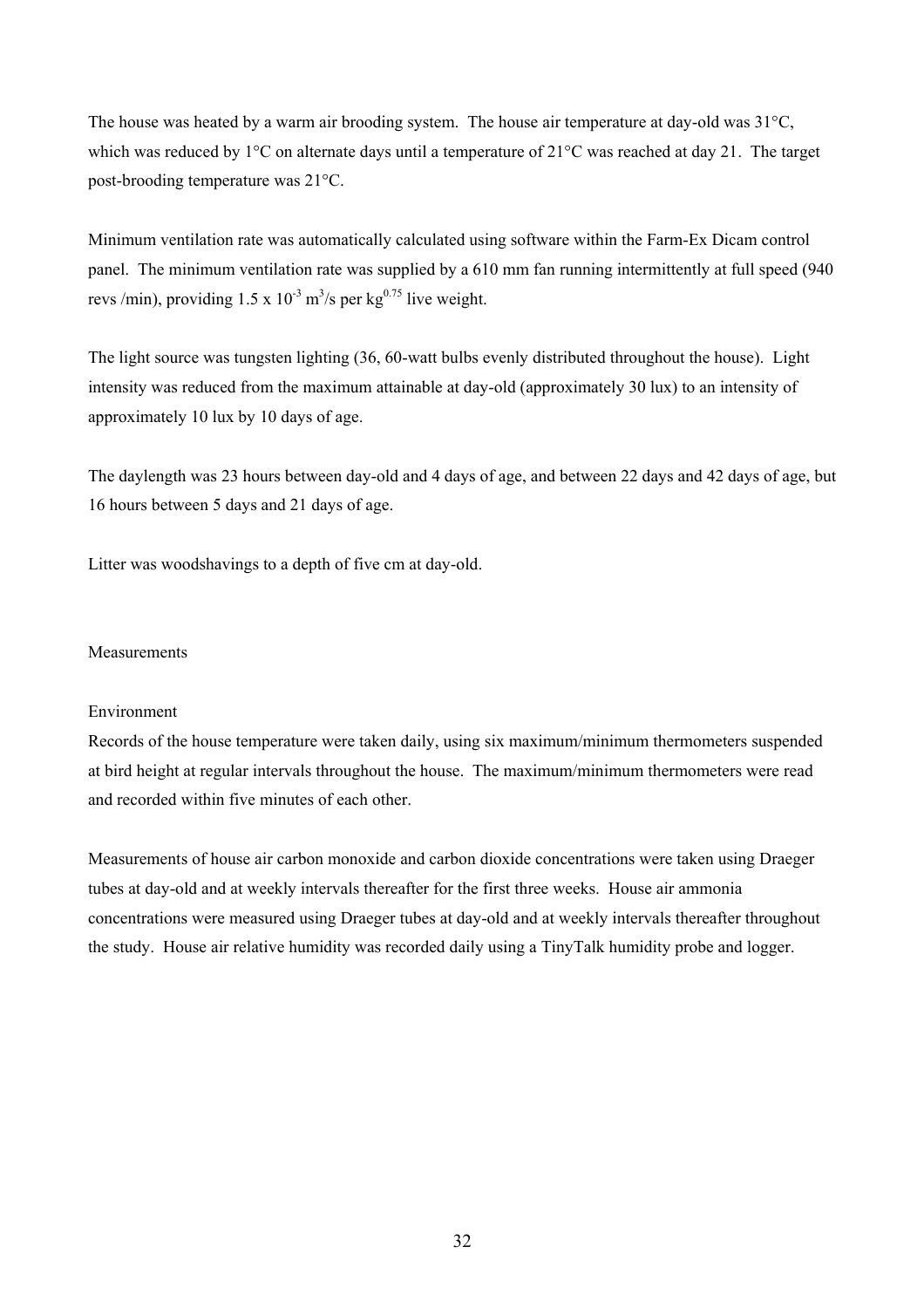# Live weight

All of the birds were weighed on a plot basis at day-old, 14 days, 21 days, 35 days and 42 days of age. At day-old all of the chicks randomly allocated to a plot were weighed together. From 14 days of age this was done by weighing a number of batches of birds and then summing the total weight of birds per plot.

# Feed intake

The feed used by each plot of birds was measured for the periods day-old to 21 days of age, 22 days to 35 days of age, and 35 days to 42 days of age by weighing back the amount of feed remaining in the tube feeders and feed bags at the end of the period, and deducting this amount from the quantity of feed allocated.

# Litter assessment

A visual assessment of litter friability was made at 20 days and 41 days of age using the scoring system detailed in Table 9.

|                  | $1.001$ $\sqrt{1.001}$ $\sqrt{1.0001}$ $\sqrt{1.0001}$ $\sqrt{1.0001}$ |  |  |  |
|------------------|------------------------------------------------------------------------|--|--|--|
| Friability score | Guidelines                                                             |  |  |  |
|                  |                                                                        |  |  |  |
|                  |                                                                        |  |  |  |
|                  |                                                                        |  |  |  |
| -1               | Free flowing and crumbly either as at day-old or when broken           |  |  |  |
|                  | down by bacterial action. No capping visible.                          |  |  |  |
| 2                | Very slight capping visible, but mostly friable. Any capping           |  |  |  |
|                  | easily removed.                                                        |  |  |  |
| 3                | Access to friable litter partially reduced by capping but still some   |  |  |  |
|                  | friable areas, approximately 50%.                                      |  |  |  |
| $\overline{4}$   | Most areas capped but friable litter still accessible in small areas.  |  |  |  |
| 5                | Extensive capping/crusting with access to friable litter negligible.   |  |  |  |
|                  |                                                                        |  |  |  |

|  | Table 9. Litter friability deterioration score (1-5) |  |  |
|--|------------------------------------------------------|--|--|
|  |                                                      |  |  |

A core sample of litter was taken from each pen at 41 days of age and sent to Direct Laboratories, Woodthorne, Wergs Road, Wolverhampton, WV6 8TQ for analysis. The samples were analysed for dry matter, total nitrogen, uric acid-nitrogen and ammonium-nitrogen contents and pH.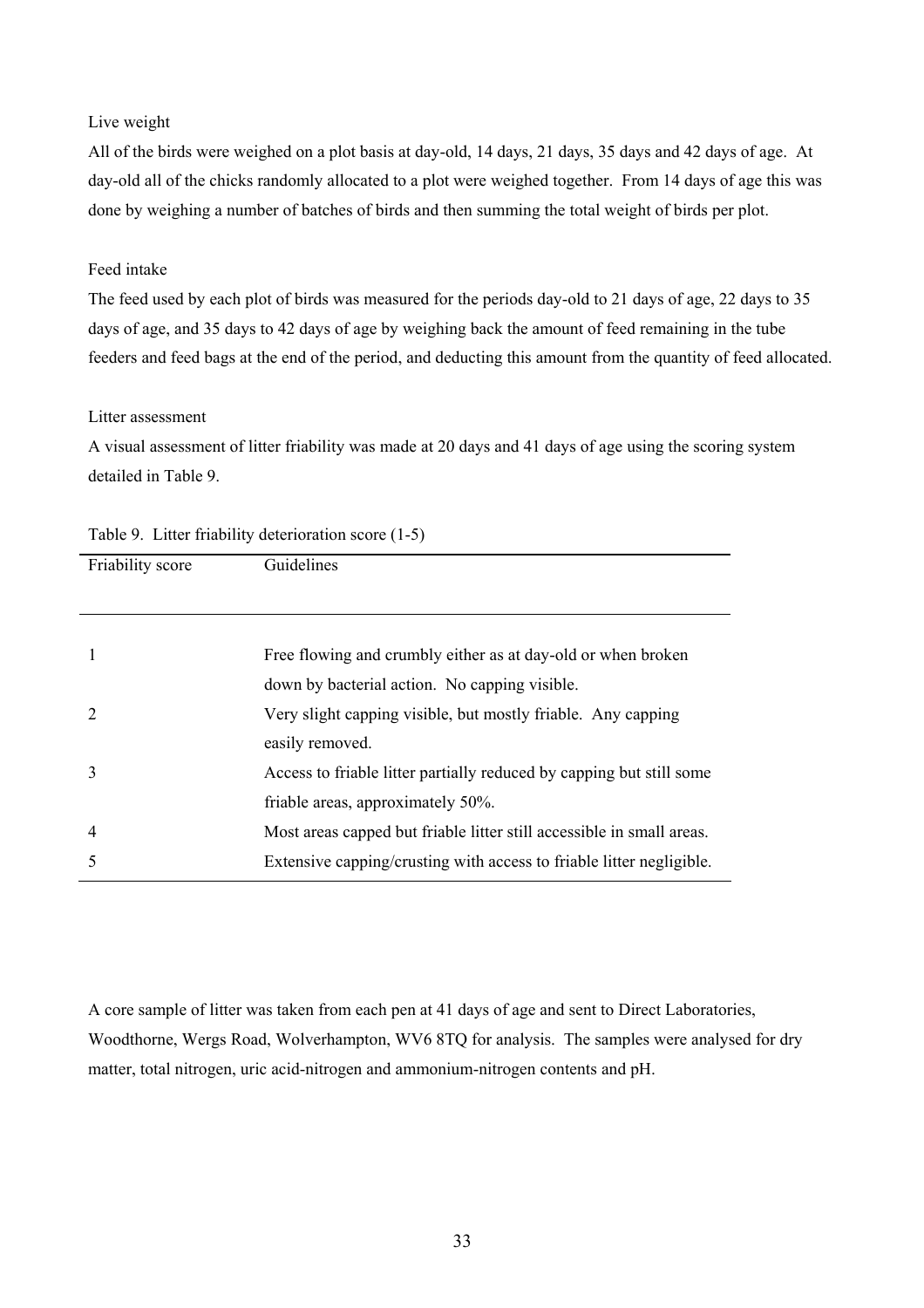#### Hock burn score

Five birds from each pen were assessed for hock burn damage at 41 days of age. The scoring system detailed in Table 10, was used as a guide.

| Parameter  | Score | <b>Guidelines</b>                             |
|------------|-------|-----------------------------------------------|
|            |       |                                               |
| Burnt hock |       | No discoloration/burning/scalding             |
|            | 2     | Slight discoloration                          |
|            | 3     | Discoloration with small $scab(s)$            |
|            | 4     | Well established scab(s)/burnt area           |
|            | 5     | Hock well enlarged with large scab/burnt area |

Table 10. Hock burn scoring guide (1-5)

#### Tissue sampling

Samples of spleen and liver were collected from one bird from each pen for rapeseed meal treatments 1-9 (see Table 4) at 21 days of age and for rapeseed meal treatments 1-4 (see Table 5) at 42 days of age. The samples were sent to Direct Laboratories, Wolverhampton for analyses of dry matter, cobalt, copper, manganese and zinc contents.

# Health monitoring and mortality

Twice daily inspections of bird health were carried out. Any birds that were lame or unable to reach their feed and water were humanely culled. All birds that died were weighed and the weight was recorded on the plot record sheet.

#### Feed sampling

A composite sample of each of the starter and finisher treatment diets was achieved by taking sub-samples from the relevant treatment feed bag at the time of feeding. The composite samples were kept under refrigeration at ADAS Gleadthorpe until all of the starter, or all of the finisher rations had been fed. The composite samples were each then divided into three samples. One sample was kept under refrigeration at ADAS Gleadthorpe (-20°C) and they remain there until after completion of the project. The second sample was sent to Direct Laboratories, Wolverhampton for the determination of dry matter, crude protein, oil, crude fibre, starch, sugar, total ash, calcium, total phosphorus, available phosphorus, sodium, potassium, chloride,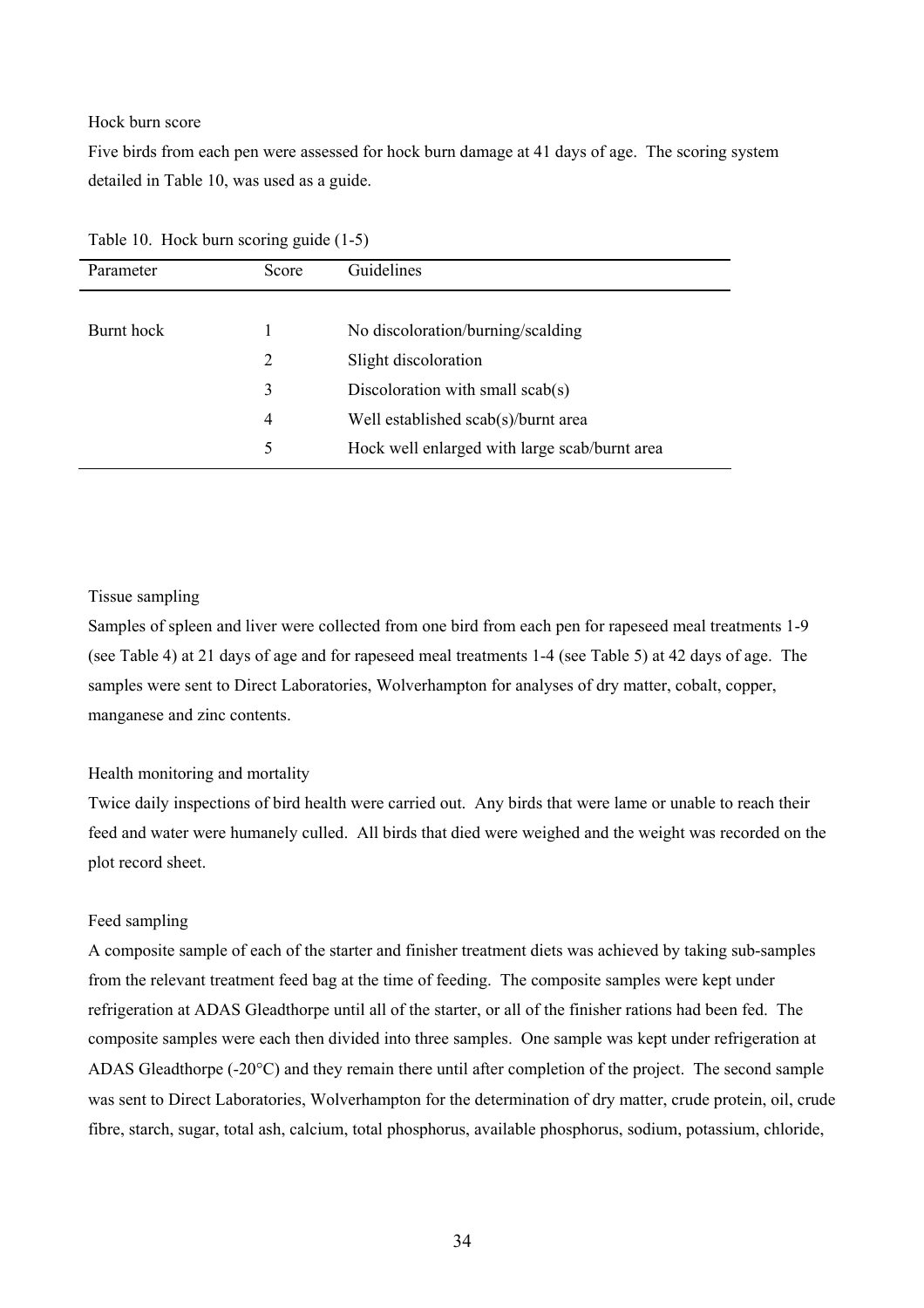copper, cobalt, zinc and manganese contents. The third sample was sent to Sciantec Analytical Services Ltd, Main site, Dalton, Thirsk, North Yorkshire, YO7 3JA for the determination of amino acid content.

A brief description of the methodology used for the determination of feed amino acid contents has been provided by Sciantec Analytical Services and it is given below, but importantly, the method used measures both natural and synthetic forms of lysine, methionine and threonine.

'The sample is oxidised with a hydrogen peroxide / formic acid / phenol mixture. Excess oxidation reagent is decomposed with sodium metabisulphite. The oxidised sample is hydrolysed with 6 M hydrochloric acid for 24 hours. The hydrolysate is adjusted to pH 2.20, centrifuged and filtered. The amino acids are separated by ion exchange chromatography and the contents determined by reaction with ninhydrin using photometric detection at 570 nm, except for proline, which is detected at 440 nm'.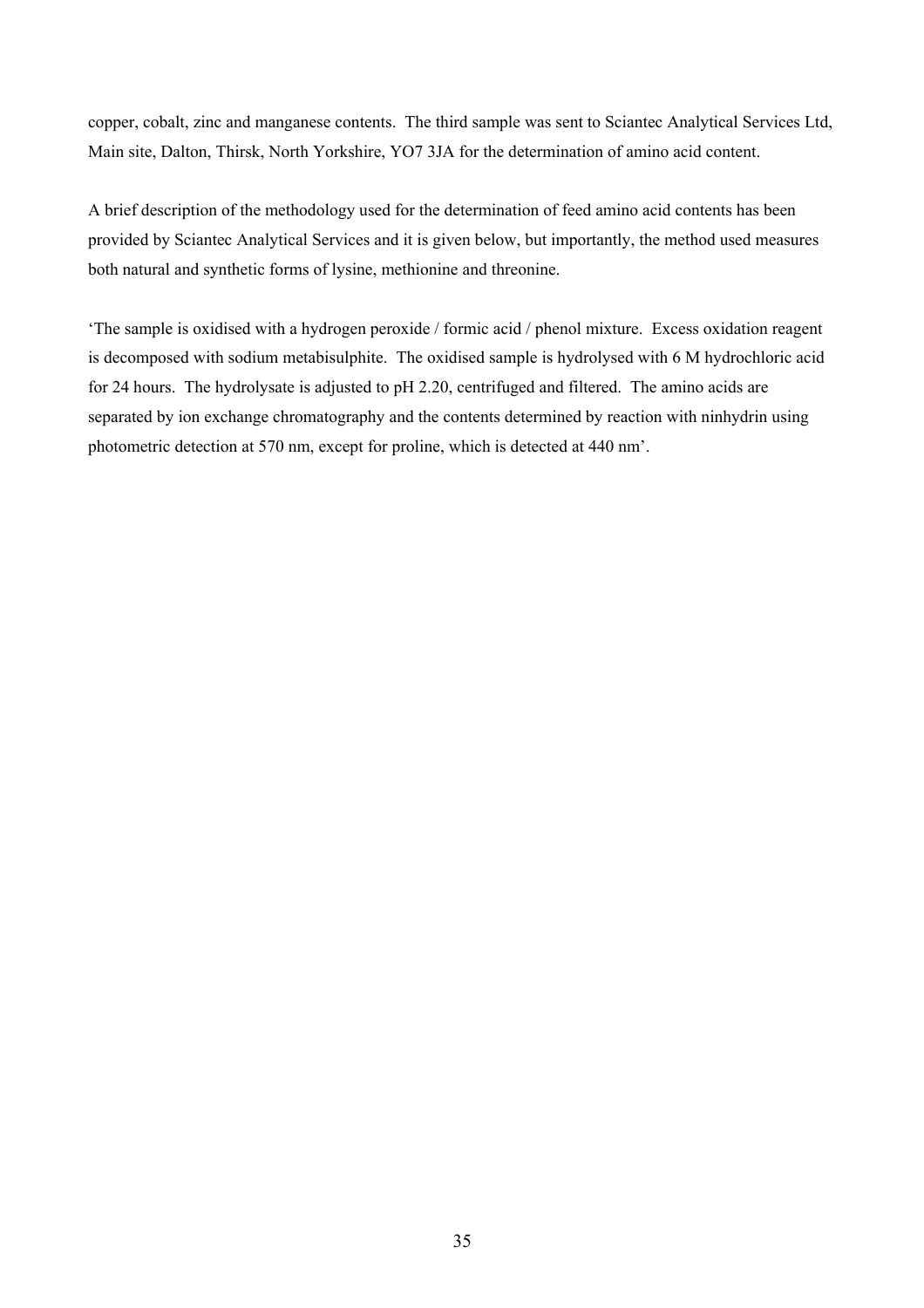### *Results*

### Study 1A Rapeseed meal

### Live weight

Feeding increasing concentrations of rapeseed meal linearly reduced male live weight at 14 days  $(p<0.01)$ , Figure 1) and 21 days of age ( $p$ <0.05) and female live weight at 14 days of age ( $p$ <0.05, Figure 2), but not at 21 days of age.



Figure 1. Effect of increasing dietary rapeseed meal concentration on male live weight at 14 days of age (kg/bird)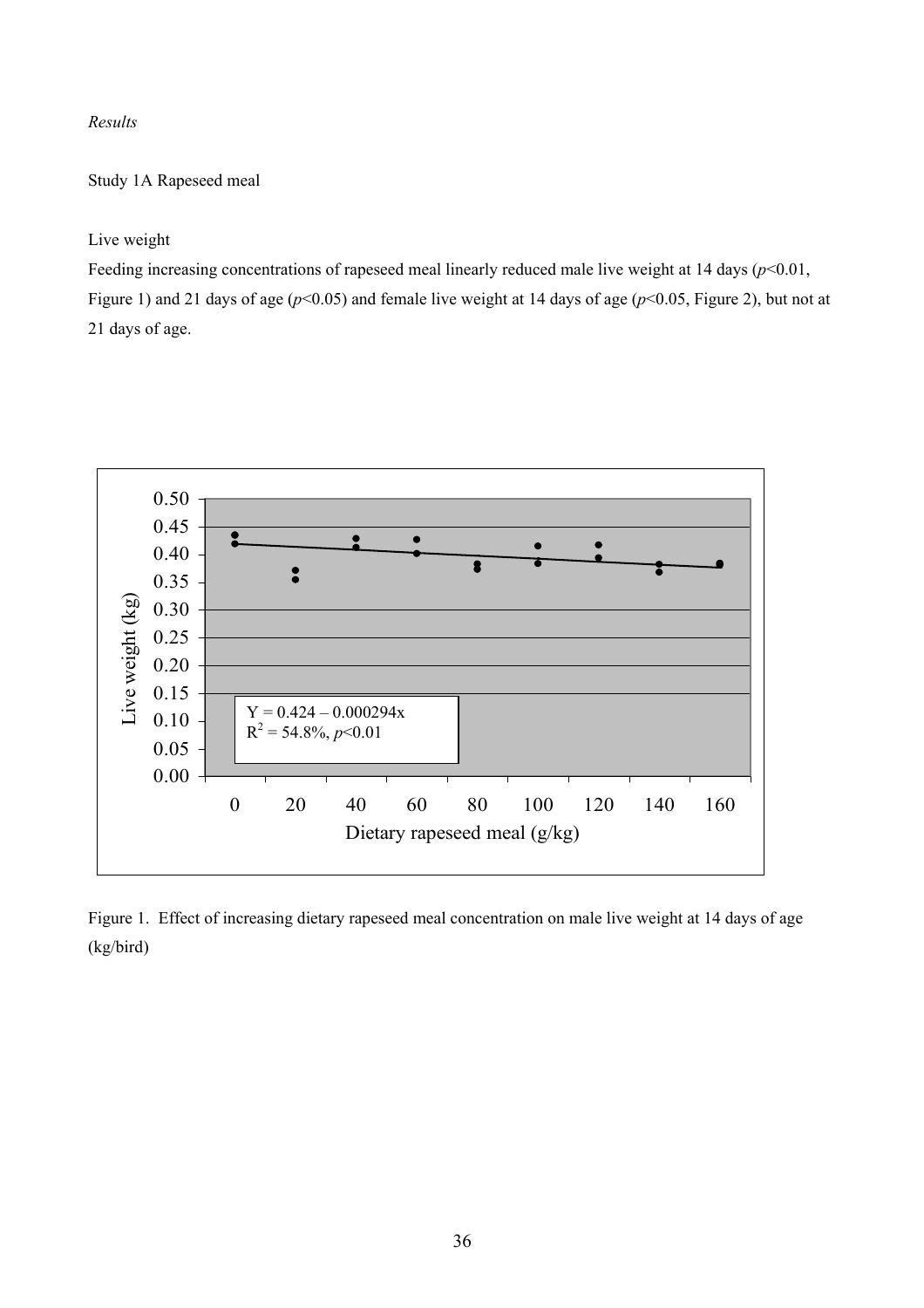

Figure 2. Effect of increasing dietary rapeseed meal concentration on female live weight at 14 days of age (kg/bird)

There were no significant 'best fit' live weight responses to feeding increasing concentrations of rapeseed meal within the range of 0 g/kg to 60 g/kg at either 35 days or 42 days of age.

The effect of dietary rapeseed meal concentration on mean-sex live weight at all ages (day-old, 14 days, 21 days, 35 days and 42 days of age) is shown in Table 11.

Live weight at 14 days and 21 days of age was affected by dietary rapeseed meal concentration  $(p<0.01)$ . Significant differences in live weight between treatments are denoted by superscripts. Live weight at 35 days and 42 days of age was not affected by dietary rapeseed meal concentration (*p*>0.05).

There was no evidence to suggest that the males and females responded differently to increasing dietary concentrations of rapeseed meal. As expected, the males were generally heavier than females  $(p<0.01$  at day-old and  $p<0.001$  at 21 days, 35 days and 42 days of age).

Birds fed high concentrations of rapeseed meal (80 g/kg to 160 g/kg) between day-old and 21 days of age, followed by 0 g/kg rapeseed meal from 22 days of age, had similar live weights at 35 days and 42 days of age to those fed 0 g/kg throughout the study.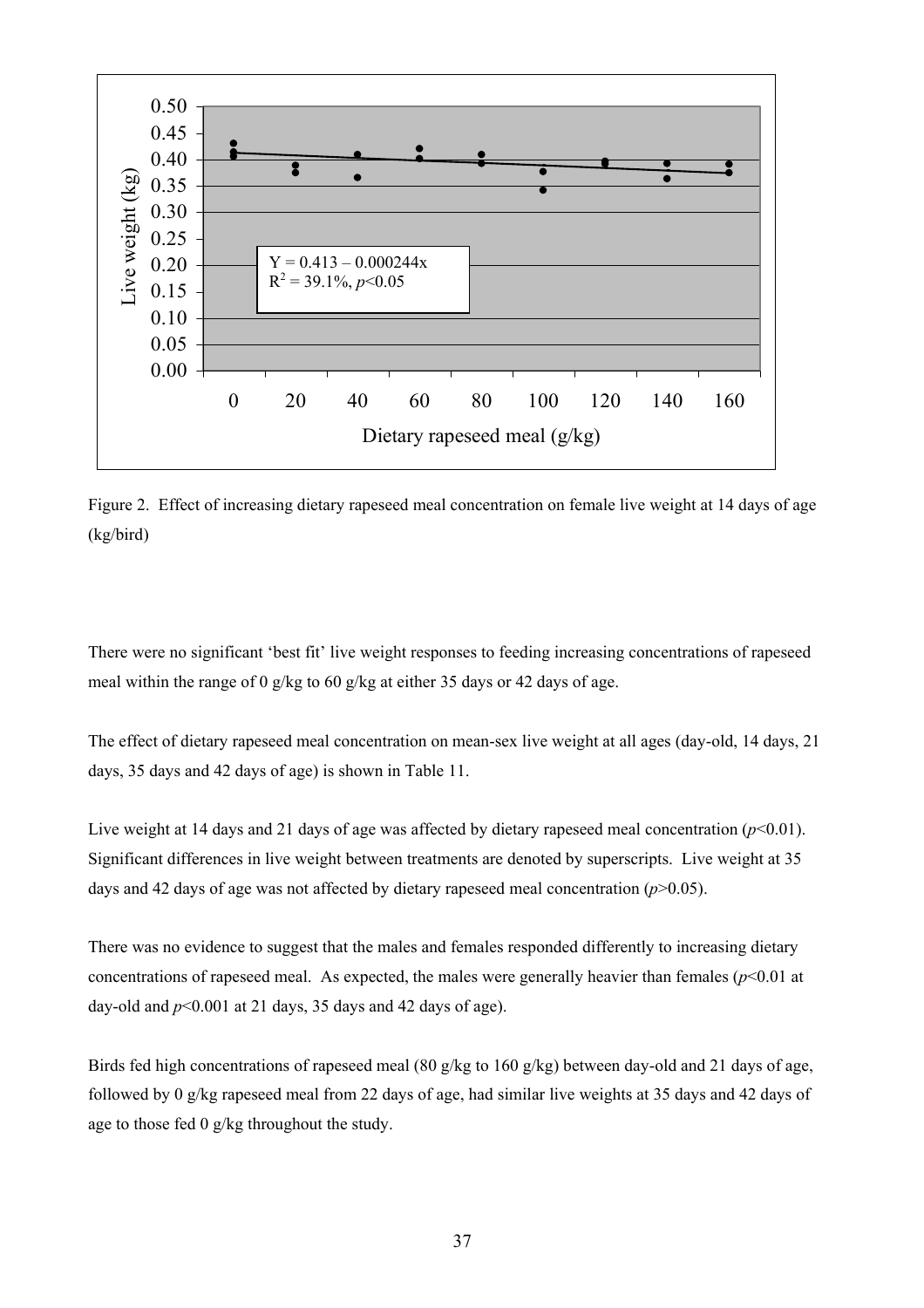The restricted analysis of variance test on live weight data at 35 days of age for birds fed between 0 g/kg and 60 g/kg rapeseed meal, showed that birds fed 20 g/kg rapeseed meal were smaller than birds fed the other concentrations (*p*<0.05 shown in Table 12 for mean-sex live weight). Birds fed 0 g/kg, 40 g/kg and 60 g/kg rapeseed meal had similar live weights at 35 days of age. At 42 days of age, birds fed 20 g/kg rapeseed meal were numerically smaller than birds fed 0 g/kg, 40 g/kg or 60 g/kg, but this was not significant at *p*<0.05.

The reason why 20 g/kg rapeseed meal was more influential than higher concentrations of rapeseed meal in terms of live weight gain is not known, but it is not thought to be due to rapeseed meal *per se*. Furthermore, the finding cannot be explained in terms of a reduced dietary nutrient content.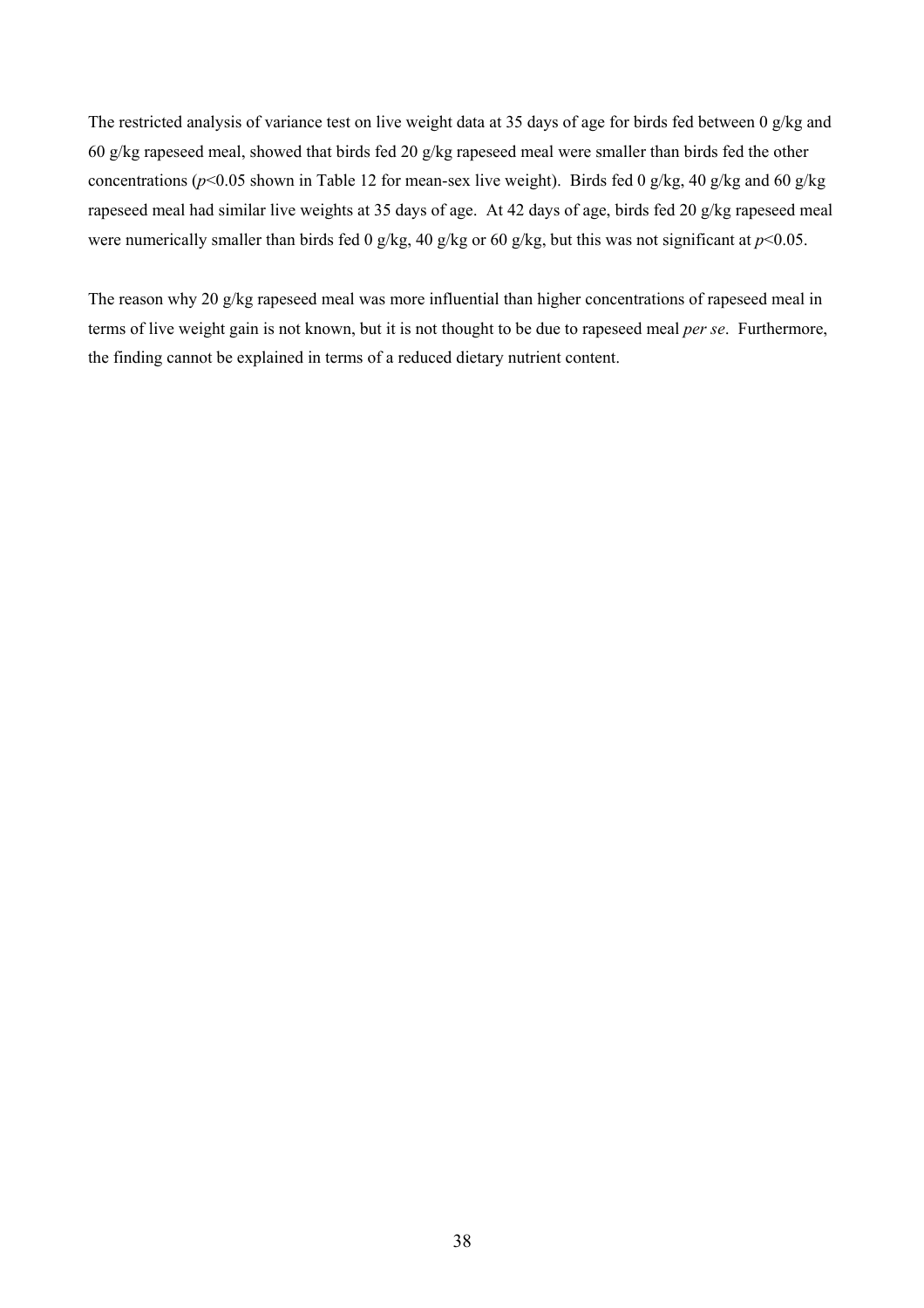# Table 11. Live weight (kg/bird)

| Factor           | Age (days)       |                        |                      |              |                    |
|------------------|------------------|------------------------|----------------------|--------------|--------------------|
|                  | $\boldsymbol{0}$ | 14                     | 21                   | 35           | 42                 |
|                  |                  |                        |                      |              |                    |
| Factor 1         |                  |                        |                      |              |                    |
| Dietary          |                  |                        |                      |              |                    |
| rapeseed         |                  |                        |                      |              |                    |
| meal (g/kg)      |                  |                        |                      |              |                    |
| $\boldsymbol{0}$ | 0.040            | $0.419^e$              | $0.811^c$            | 2.061        | 2.698              |
| 20               | 0.040            | $0.372^{a}$            | $0.749^{a}$          | 1.987        | 2.584              |
| 40               | 0.041            | $0.404$ <sup>cde</sup> | 0.800 <sub>pc</sub>  | 2.098        | 2.711              |
| 60               | 0.040            | $0.412^{de}$           | $0.801^{bc}$         | 2.066        | 2.658              |
| $80/0$           | 0.041            | $0.389$ abcd           | $0.784^{bc}$         | 2.041        | 2.633              |
| 100/0            | 0.041            | $0.379$ <sup>abc</sup> | $0.774^{ab}$         | 2.029        | 2.648              |
| $120/0$          | 0.041            | 0.400 <sub>bcde</sub>  | $0.801^{bc}$         | 2.054        | 2.699              |
| 140/0            | 0.041            | $0.377^{ab}$           | $0.741$ <sup>a</sup> | 1.995        | 2.615              |
| 160/0            | 0.040            | $0.382$ <sup>abc</sup> | $0.784^{bc}$         | 2.057        | 2.700              |
| Sed $\pm$        | 0.00026          | 0.01079                | 0.01487              | 0.03850      | 0.04500            |
| df               | 8                | 8                      | 8                    | 8            | 8                  |
| $\boldsymbol{P}$ | 0.141            | 0.003                  | 0.002                | 0.170        | 0.114              |
| Sig              | <b>NS</b>        | **                     | **                   | $_{\rm NS}$  | <b>NS</b>          |
|                  |                  |                        |                      |              |                    |
| Factor 2         |                  |                        |                      |              |                    |
| Males            | 0.041            | 0.396                  | 0.811                | 2.183        | $2.873^{b}$        |
| Females          | 0.040            | 0.390                  | 0.754                | 1.903        | 2.448 <sub>a</sub> |
| Sed $\pm$        | 0.00012          | 0.00509                | 0.00701              | 0.01815      | 0.02120            |
| df               | $\mathbf{1}$     | $\mathbf{1}$           | $\mathbf{1}$         | $\mathbf{1}$ | $\mathbf{1}$       |
| $\boldsymbol{P}$ | 0.008            | 0.228                  | < 0.001              | < 0.001      | < 0.001            |
| Sig              | $***$            | NS                     | ***                  | ***          | ***                |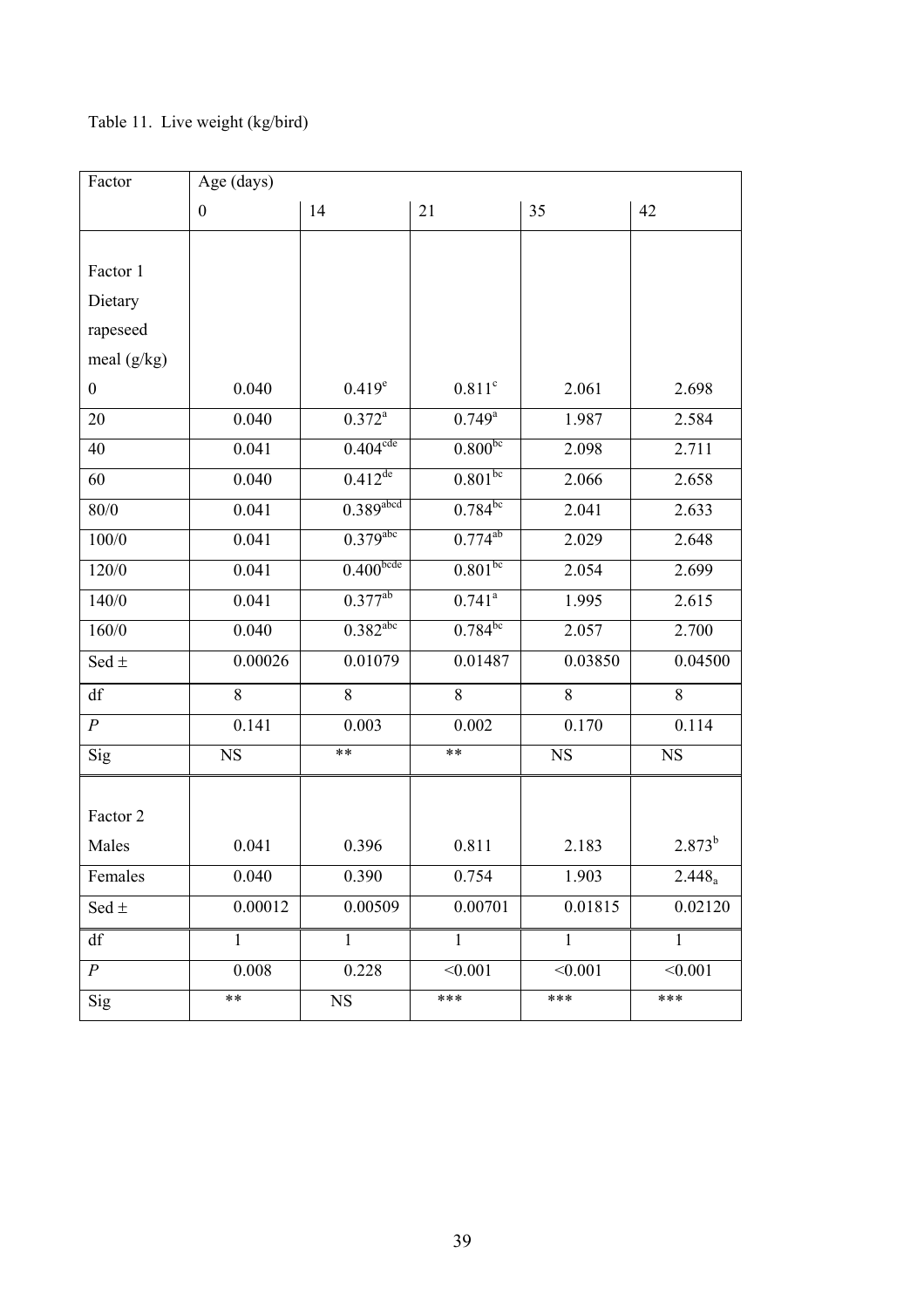Table 12. Live weight (kg/bird) – restricted analysis of treatments containing either 0 g/kg, 20 g/kg, 40 g/kg and 60 g/kg rapeseed meal in both the starter and finisher rations

| Factor                       | Age (days)     |                |  |  |  |
|------------------------------|----------------|----------------|--|--|--|
|                              | 35             | 42             |  |  |  |
|                              |                |                |  |  |  |
| Factor 1                     |                |                |  |  |  |
| Dietary rapeseed meal (g/kg) |                |                |  |  |  |
| $\boldsymbol{0}$             | $2.061^{b}$    | 2.698          |  |  |  |
| 20                           | $1.986^{a}$    | 2.584          |  |  |  |
| 40                           | $2.098^{b}$    | 2.711          |  |  |  |
| 60                           | $2.066^b$      | 2.658          |  |  |  |
| Sed $\pm$                    | 0.0306         | 0.0490         |  |  |  |
| $\mathrm{d}\mathbf{f}$       | $\overline{3}$ | $\overline{3}$ |  |  |  |
| $\overline{P}$               | 0.034          | 0.117          |  |  |  |
| Sig                          | $\ast$         | $_{\rm NS}$    |  |  |  |
|                              |                |                |  |  |  |
| Factor 2                     |                |                |  |  |  |
| <b>Sex</b>                   |                |                |  |  |  |
| Males                        | 2.193          | 2.899          |  |  |  |
| Females                      | 1.913          | 2.426          |  |  |  |
| Sed $\pm$                    | 0.0216         | 0.0347         |  |  |  |
| df                           | $\overline{1}$ | $\overline{1}$ |  |  |  |
| $\cal P$                     | < 0.001        | < 0.001        |  |  |  |
| Sig                          | ***            | ***            |  |  |  |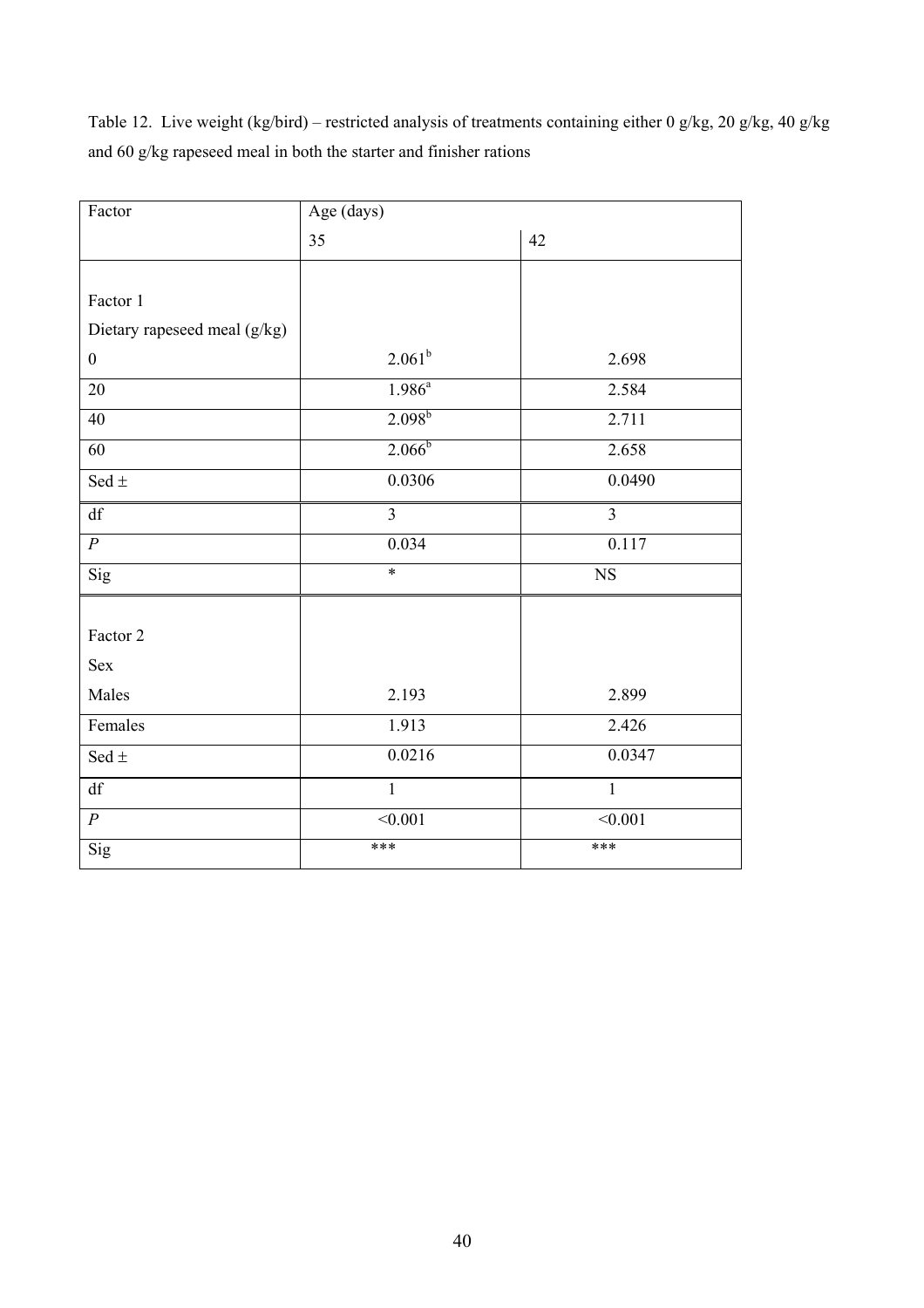There were no significant 'best fit' intake responses to feeding increasing concentrations of rapeseed meal within the range of 0 g/kg to 160 g/kg between day-old and 21 days of age. Neither were there any significant 'best fit' intake responses to feeding rapeseed meal within the range of 0 g/kg to 60 g/kg between 22 days and 42 days of age, nor over the whole growing period.

Feed intake between day-old and 21 days of age was not affected by dietary rapeseed meal concentration (shown on a mean-sex basis in Table 13).

There was an effect of dietary rapeseed meal concentration on feed intake between 22 days and 35 days of age, between 22 days and 42 days of age and between day-old and 42 days of age  $(p< 0.05)$ , but not in a consistent manner in terms of increasing dietary rapeseed meal concentration. For example, the lowest feed intakes between 22 days and 42 days of age were in birds fed 20 g/kg rapeseed meal throughout and 80 g/kg rapeseed meal in the starter ration followed by 0 g/kg rapeseed meal in the finisher ration (Table 14). The highest numerical feed intakes over the latter period were in birds fed 40 g/kg and 60 g/kg rapeseed meal throughout, but statistically their intake did not differ from that of birds fed either 0 g/kg rapeseed meal throughout or birds fed 100 g/kg, 120 g/kg, 140 g/kg or 160 g/kg rapeseed meal in the starter ration, followed by 0 g/kg rapeseed meal in the finisher ration.

There was no evidence to suggest that the males and females responded differently to increasing dietary concentrations of rapeseed meal. Males consumed more feed than the females (*p*<0.05 between day-old and 21 days of age and *p*<0.001 for the other periods studied, Table 13).

Birds fed high concentrations of rapeseed meal (80 g/kg to 160 g/kg) between day-old and 21 days of age, followed by 0 g/kg rapeseed meal from 22 days of age, had similar intakes during the latter part of the growing period (22-42 days) and throughout the whole growing period (0-42 days) as those fed 0 g/kg between day-old and 42 days of age.

Birds fed 20 g/kg rapeseed meal throughout the study had lower intakes between 22 days and 35 days of age, and between 22 days and 42 days of age than birds fed either 0  $g/kg$ , 40  $g/kg$  or 60  $g/kg$  rapeseed meal  $(p<0.01)$ . Intakes over these periods were similar between birds fed 0 g/kg, 40 g/kg and 60 g/kg rapeseed meal to 42 days of age. There was trend for intake between day-old and 42 days of age to be lowest when fed 20 g/kg rapeseed meal throughout the study (*p*=0.061). This is shown on a mean-sex basis in Table 15.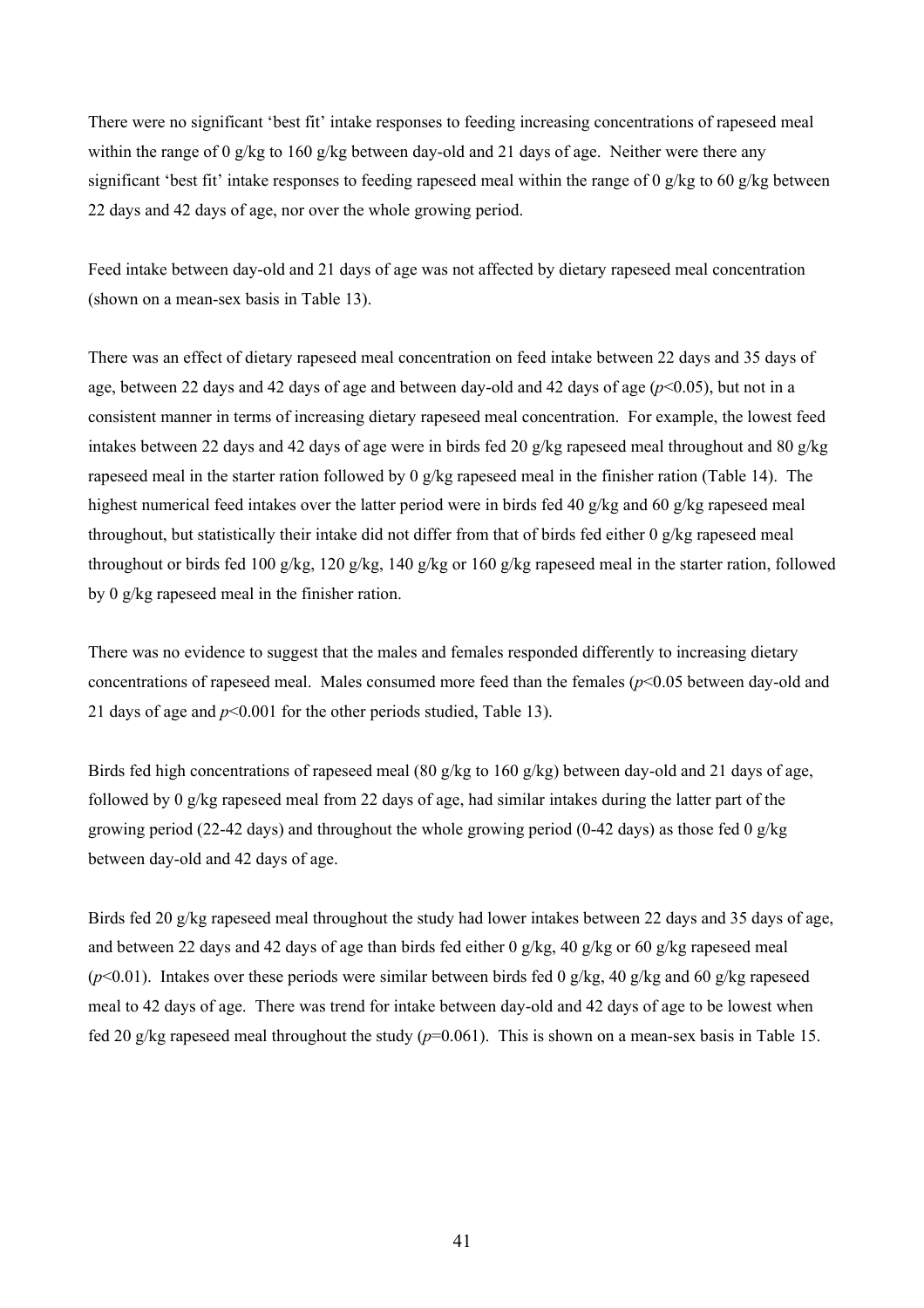## Table 13. Feed intake (g/bird.day)

| Factor           | Age (days)   |                    |              |                    |                    |
|------------------|--------------|--------------------|--------------|--------------------|--------------------|
|                  | $0 - 21$     | $22 - 35$          | 36-42        | $22 - 42$          | $0 - 42$           |
|                  |              |                    |              |                    |                    |
| Factor 1         |              |                    |              |                    |                    |
| Dietary rapeseed |              |                    |              |                    |                    |
| meal (g/kg)      |              |                    |              |                    |                    |
| $\boldsymbol{0}$ | 52           | $160^{\text{abc}}$ | 196          | $172^{ab}$         | $110^{\text{abc}}$ |
| 20               | 51           | $154^{\circ}$      | 188          | $165^{\circ}$      | $106^{ab}$         |
| 40               | 51           | $164^{bc}$         | 198          | $175^{\mathrm{b}}$ | 111 <sup>c</sup>   |
| 60               | 52           | $165^\circ$        | 193          | $175^{\mathrm{b}}$ | $112^c$            |
| 80/0             | 51           | $154^a$            | 187          | 165 <sup>a</sup>   | 106 <sup>a</sup>   |
| 100/0            | 53           | $156^{ab}$         | 193          | $168^{ab}$         | 109 <sup>abc</sup> |
| 120/0            | 57           | 161 <sup>abc</sup> | 196          | $173^{ab}$         | $113^c$            |
| 140/0            | 50           | $157^{ab}$         | 196          | $170^{ab}$         | 108 <sup>abc</sup> |
| 160/0            | 54           | 160 <sup>abc</sup> | 198          | $172^{ab}$         | $111^{bc}$         |
| Sed $\pm$        | 2.378        | 3.667              | 3.593        | 3.248              | 2.087              |
| df               | 8            | 8                  | 8            | $\,8\,$            | $8\,$              |
| $\boldsymbol{P}$ | 0.221        | 0.046              | 0.054        | 0.037              | 0.040              |
| Sig              | $_{\rm NS}$  | $\ast$             | $_{\rm NS}$  | $\ast$             | $\ast$             |
|                  |              |                    |              |                    |                    |
| Factor 2         |              |                    |              |                    |                    |
| Sex              |              |                    |              |                    |                    |
| Males            | 54           | 170                | 209          | 183                | 116                |
| Females          | 51           | 148                | 179          | 158                | 103                |
| Sed $\pm$        | 1.121        | 1.728              | 1.694        | 1.531              | 0.984              |
| df               | $\mathbf{1}$ | $\mathbf{1}$       | $\mathbf{1}$ | $\mathbf{1}$       | $\mathbf{1}$       |
| $\boldsymbol{P}$ | 0.033        | < 0.001            | < 0.001      | < 0.001            | < 0.001            |
| Sig              | $\ast$       | ***                | ***          | ***                | ***                |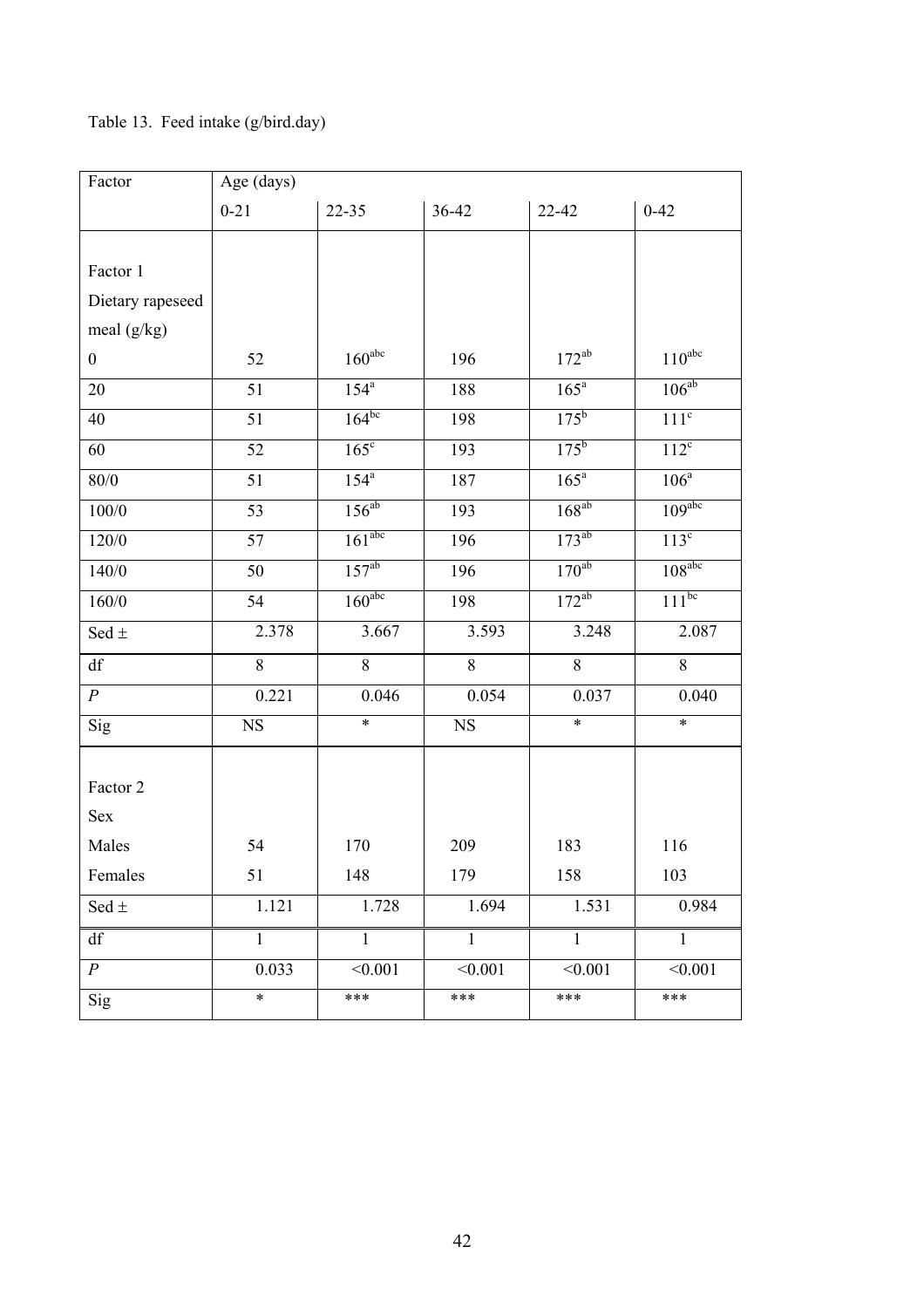| Dietary rapeseed meal (g/kg) | Sex   |                 |  |
|------------------------------|-------|-----------------|--|
|                              | Males | Females         |  |
|                              |       |                 |  |
| $\boldsymbol{0}$             | 185   | 159             |  |
| 20                           | 182   | 149             |  |
| 40                           | 193   | 158             |  |
| 60                           | 185   | 164             |  |
| $80/0$                       | 170   | 160             |  |
| 100/0                        | 181   | 156             |  |
| 120/0                        | 182   | 163             |  |
| 140/0                        | 182   | 157             |  |
| 160/0                        | 186   | 158             |  |
| $df = 8$<br>$P < 0.034$ , *  |       | Sed $\pm$ 4.593 |  |

| Table 14. Interactions – feed intake $(g/bird/day)$ 22-42 days of age |  |  |  |
|-----------------------------------------------------------------------|--|--|--|
|                                                                       |  |  |  |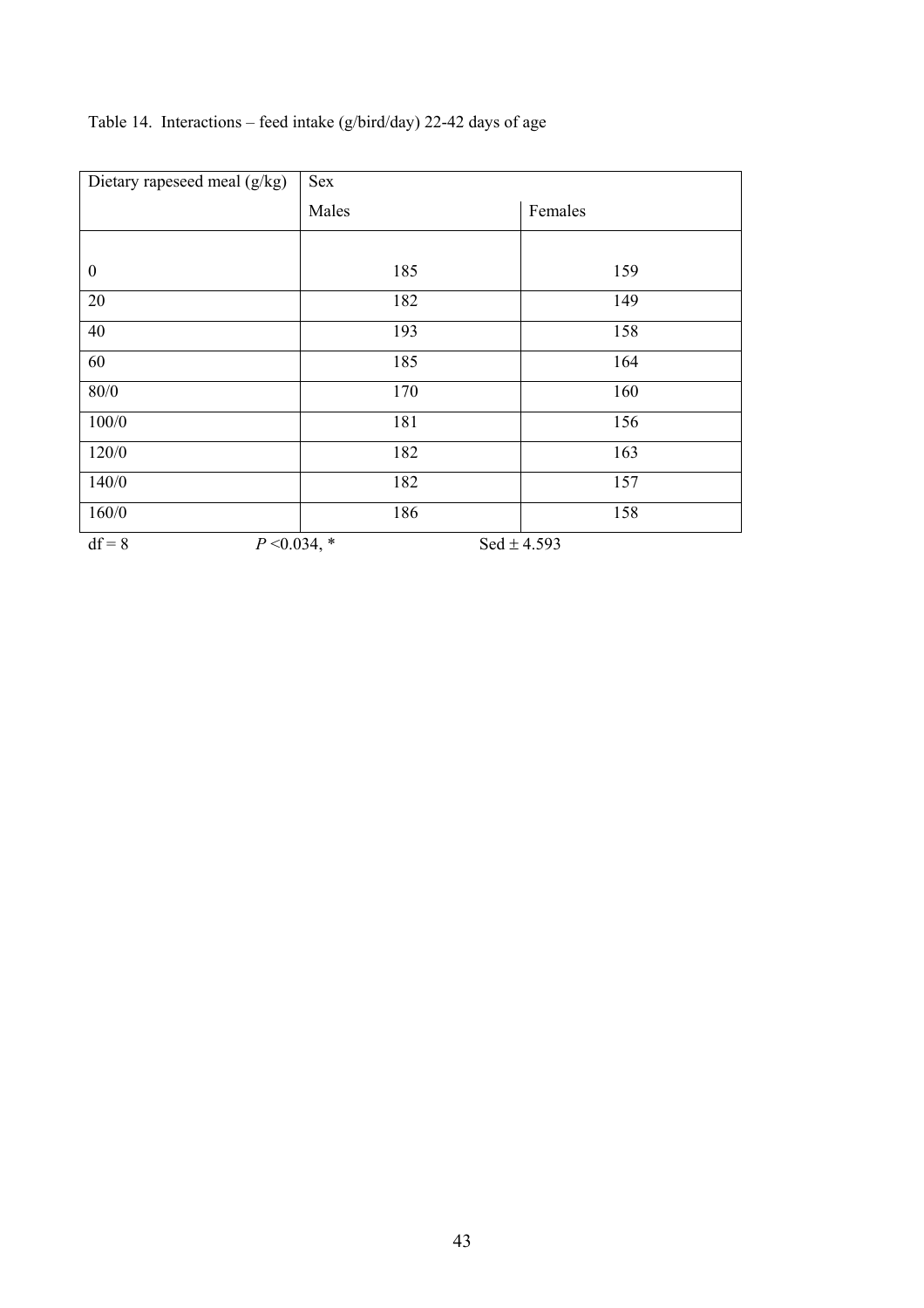Table 15. Feed intake (g/bird.day) – restricted analysis of treatments containing either 0 g/kg, 20 g/kg, 40 g/kg and 60 g/kg rapeseed meal in both the starter and finisher ration

| Factor           | Age (days)       |                        |                    |                        |  |
|------------------|------------------|------------------------|--------------------|------------------------|--|
|                  | 22-35            | 36-42                  | $22 - 42$          | $0 - 42$               |  |
|                  |                  |                        |                    |                        |  |
| Factor 1         |                  |                        |                    |                        |  |
| Dietary rapeseed |                  |                        |                    |                        |  |
| meal (g/kg)      |                  |                        |                    |                        |  |
| $\boldsymbol{0}$ | $160^{ab}$       | 196                    | $172^b$            | 110                    |  |
| 20               | 154 <sup>a</sup> | 188                    | $165^{\circ}$      | 106                    |  |
| 40               | 164 <sup>b</sup> | 198                    | $175^{\mathrm{b}}$ | 111                    |  |
| 60               | $165^{\rm b}$    | 193                    | $175^{\rm b}$      | 112                    |  |
| Sed $\pm$        | 2.603            | 3.530                  | 2.508              | 1.817                  |  |
| df               | $\overline{3}$   | $\overline{3}$         | $\overline{3}$     | $\overline{3}$         |  |
| $\boldsymbol{P}$ | 0.010            | 0.086                  | 0.014              | 0.061                  |  |
| Sig              | $***$            | $\overline{\text{NS}}$ | $***$              | $\overline{\text{NS}}$ |  |
|                  |                  |                        |                    |                        |  |
| Factor 2         |                  |                        |                    |                        |  |
| Sex              |                  |                        |                    |                        |  |
| Males            | 173              | 212                    | 186                | 117                    |  |
| Females          | 149              | 176                    | 158                | 103                    |  |
| Sed $\pm$        | 1.840            | 2.500                  | 1.774              | 1.285                  |  |
| df               | $\mathbf{1}$     | $\mathbf{1}$           | $\mathbf{1}$       | $\mathbf{1}$           |  |
| $\overline{P}$   | < 0.001          | < 0.001                | < 0.001            | < 0.001                |  |
| Sig              | $***$            | ***                    | ***                | ***                    |  |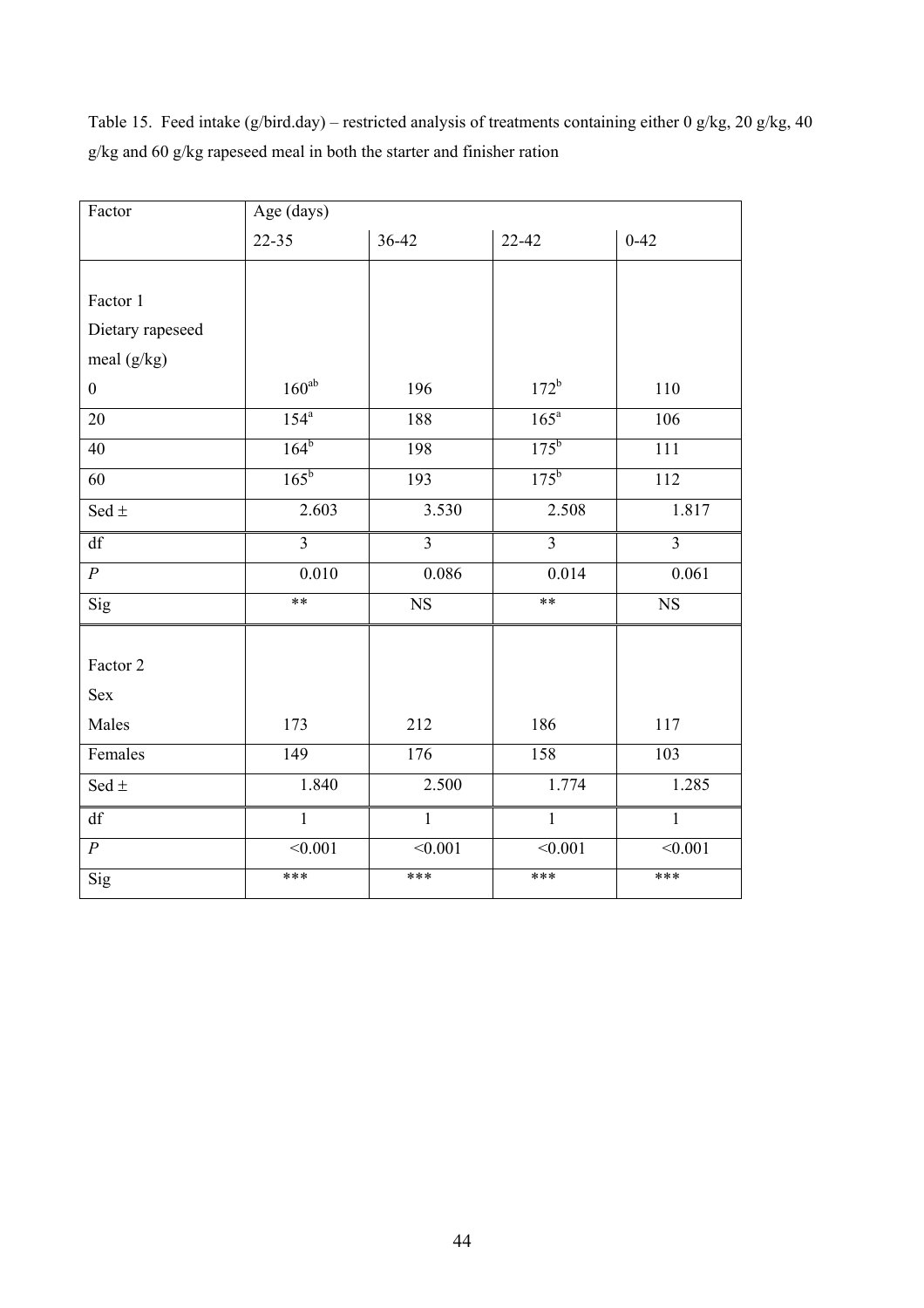The amount of rapeseed meal consumed between day-old and 21 days of age (g/bird.day), between 22 days and 42 days of age (g/bird.day) and between day-old and 42 days of age (g/bird.day and kg/bird) on a meansex basis for each dietary treatment is shown in Table 16.

Table 16. Rapeseed meal intake between day-old and 21 days of age (g/bird.day), between 22 days and 42 days of age (g/bird.day) and between day-old and 42 days of age (g/bird.day and kg/bird) on a mean sex basis

| Dietary          | Rapeseed meal intake |                                   |                  |           |  |  |  |
|------------------|----------------------|-----------------------------------|------------------|-----------|--|--|--|
| rapeseed meal    |                      |                                   |                  |           |  |  |  |
| (g/kg)           | Age (days)           |                                   |                  |           |  |  |  |
|                  | $0 - 21$             | $0 - 42$<br>$0 - 42$<br>$22 - 42$ |                  |           |  |  |  |
|                  | (g/bird.day)         | (g/bird.day)                      | (g/bird.day)     | (kg/bird) |  |  |  |
|                  |                      |                                   |                  |           |  |  |  |
| $\boldsymbol{0}$ | $\boldsymbol{0}$     | $\boldsymbol{0}$                  | $\boldsymbol{0}$ | 0.000     |  |  |  |
| 20               | $\mathbf{1}$         | 3                                 | $\overline{2}$   | 0.091     |  |  |  |
| 40               | $\overline{2}$       | $\overline{7}$                    | 5                | 0.190     |  |  |  |
| 60               | 3                    | 10                                | $\overline{7}$   | 0.286     |  |  |  |
| 80/0             | $\overline{4}$       | $\mathbf{0}$                      | $\overline{2}$   | 0.086     |  |  |  |
| 100/0            | 5                    | $\mathbf{0}$                      | 3                | 0.111     |  |  |  |
| 120/0            | $\overline{7}$       | $\boldsymbol{0}$                  | 3                | 0.143     |  |  |  |
| 140/0            | 7                    | $\mathbf{0}$                      | 3                | 0.146     |  |  |  |
| 160/0            | 9                    | $\boldsymbol{0}$                  | $\overline{4}$   | 0.180     |  |  |  |

Birds fed 60 g/kg rapeseed meal throughout the 42-day study consumed the most rapeseed meal, followed by birds fed 40 g/kg rapeseed meal between day-old and 42 days of age. Birds fed between 80 g/kg and 160 g/kg rapeseed meal between day-old and 21 days of age, followed by 0 g/kg rapeseed meal between 22 days and 42 days of age consumed more rapeseed meal than birds fed 20 g/kg rapeseed meal throughout the study.

Total glucosinolate intake and sinapine intake to 42 days of age is shown on a sex-basis for each dietary treatment in Figures 3 and 4. This has been calculated using rapeseed meal intake data and so the patterns of glucosinolate intake and sinapine intake across the dietary rapeseed meal treatments are as reported for rapeseed meal intake.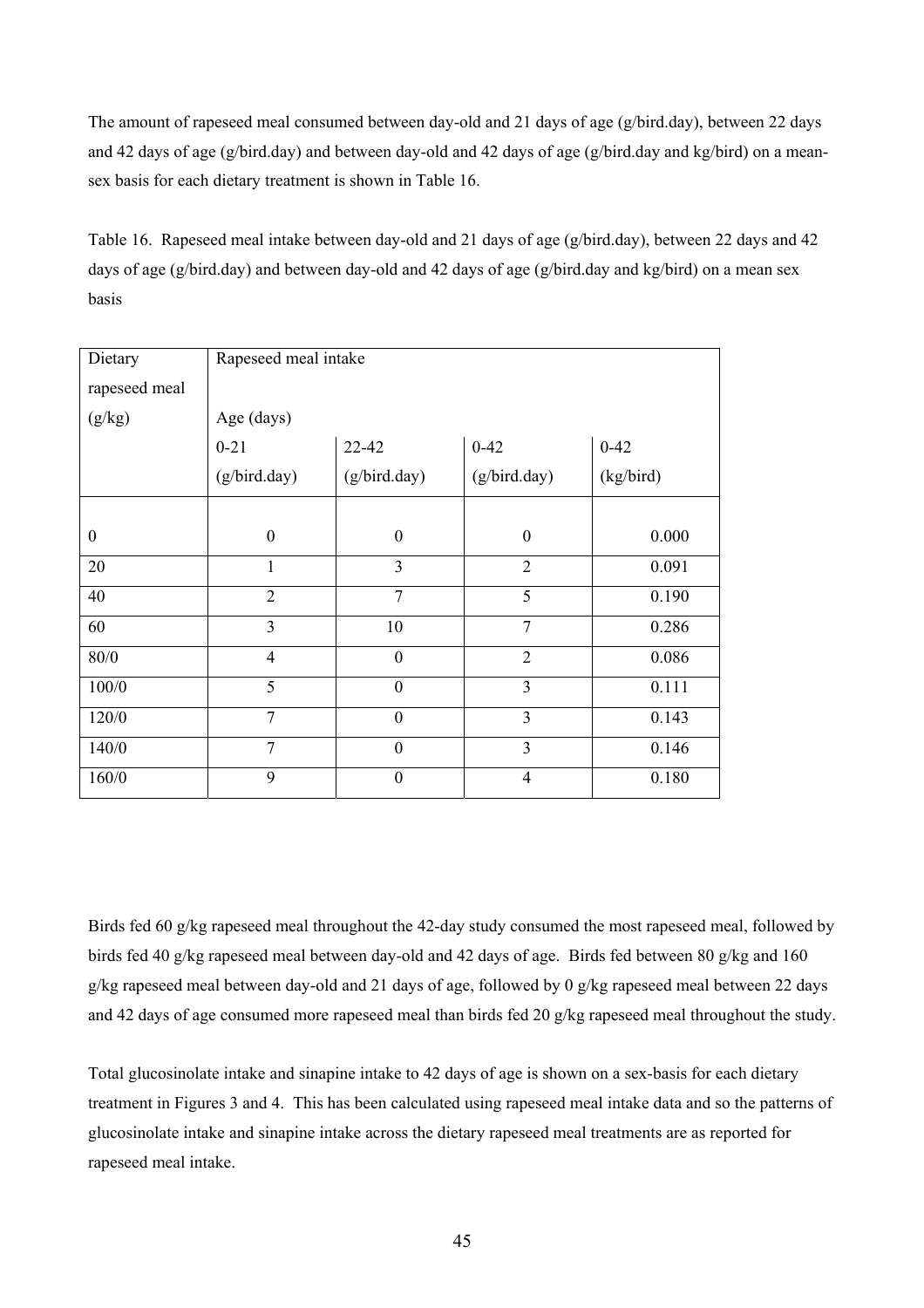

Figure 3. Total glucosinolate intake to 42 days of age ( $\mu$ mol/bird)



Figure 4. Sinapine intake to 42 days of age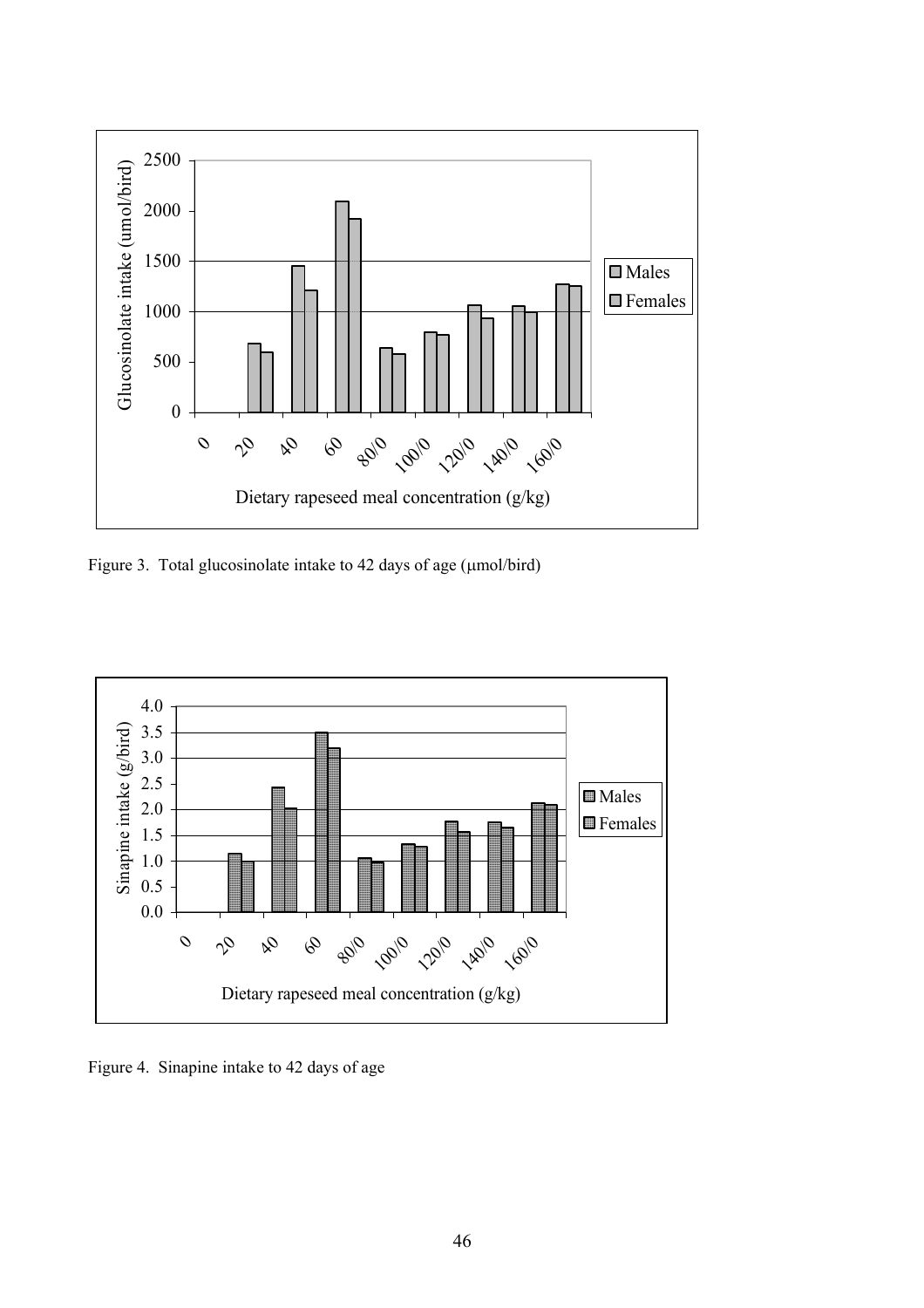There was no effect of dietary rapeseed meal concentration on FCE between day-old and 21 days of age, between 22 days and 42 days of age and between day-old and 42 days of age. This is shown for all treatments and all periods studied on a mean-sex basis in Table 17.

FCE between day-old and 42 days of age was better in the males than the females (*p*<0.001, Table 17).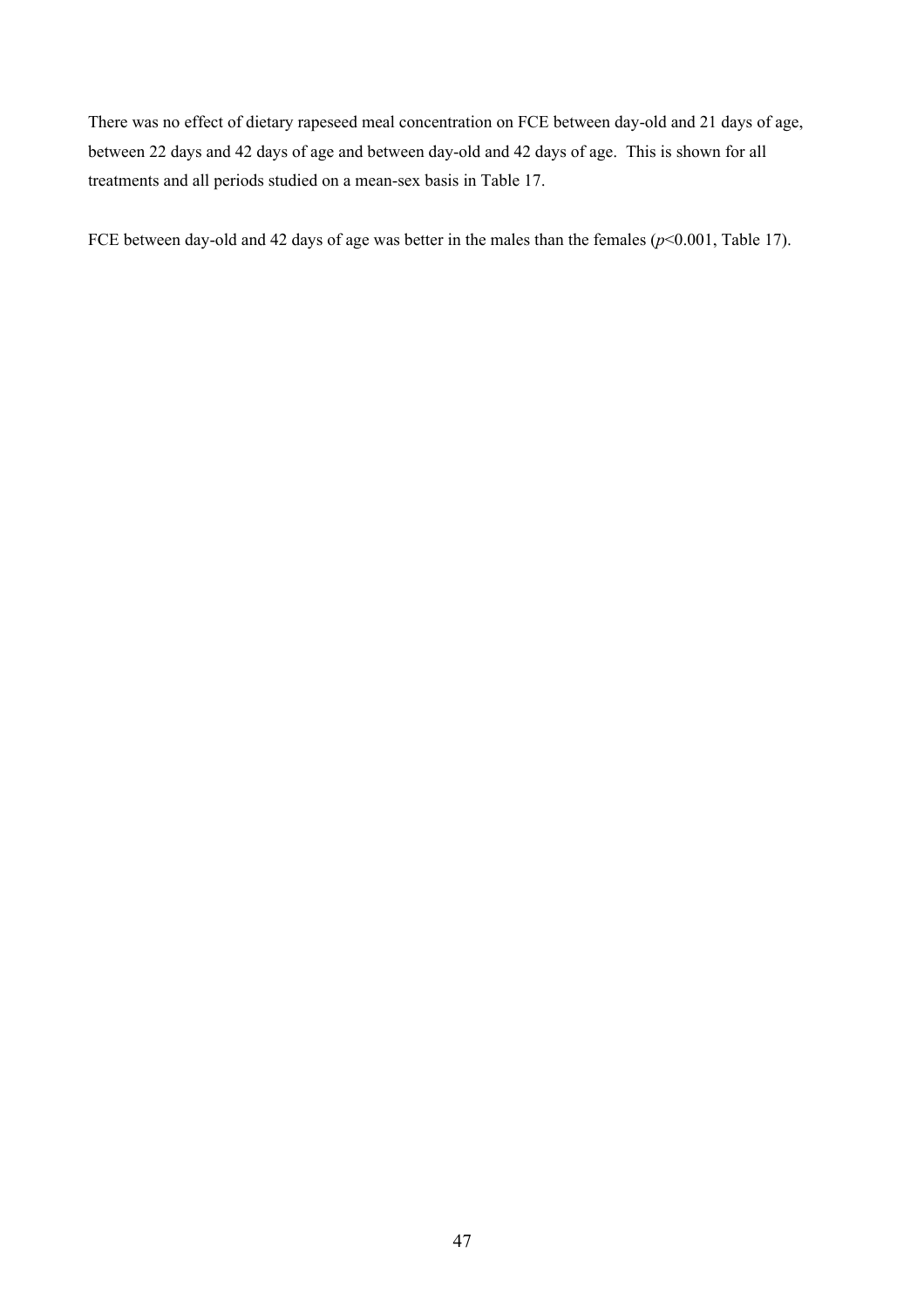## Table 17. FCE (0-1)

| Factor                 | Age (days)   |                        |              |              |              |
|------------------------|--------------|------------------------|--------------|--------------|--------------|
|                        | $0 - 21$     | $22 - 35$              | 36-42        | $22 - 42$    | $0 - 42$     |
|                        |              |                        |              |              |              |
| Factor 1               |              |                        |              |              |              |
| Dietary rapeseed       |              |                        |              |              |              |
| meal $(g/kg)$          |              |                        |              |              |              |
| $\boldsymbol{0}$       | 0.696        | $0.560^{\rm abc}$      | 0.435        | 0.513        | 0.558        |
| 20                     | 0.661        | $0.574^{bc}$           | 0.442        | 0.525        | 0.559        |
| 40                     | 0.705        | $0.561$ <sup>abc</sup> | 0.440        | 0.516        | 0.560        |
| 60                     | 0.688        | $0.548^{a}$            | 0.438        | 0.508        | 0.551        |
| $80/0$                 | 0.684        | $0.573^{bc}$           | 0.444        | 0.525        | 0.565        |
| 100/0                  | 0.655        | $0.576$ c              | 0.460        | 0.532        | 0.561        |
| 120/0                  | 0.635        | $0.554^{ab}$           | 0.468        | 0.522        | 0.551        |
| 140/0                  | 0.672        | $0.573^{bc}$           | 0.449        | 0.525        | 0.560        |
| 160/0                  | 0.656        | $0.570^{bc}$           | 0.462        | 0.529        | 0.560        |
| Sed $\pm$              | 0.02827      | 0.00870                | 0.01458      | 0.00804      | 0.00877      |
| df                     | 8            | 8                      | 8            | 8            | $8\,$        |
| $\cal P$               | 0.310        | 0.043                  | 0.289        | 0.118        | 0.809        |
| Sig                    | $_{\rm NS}$  | $\ast$                 | $_{\rm NS}$  | $_{\rm NS}$  | $_{\rm NS}$  |
|                        |              |                        |              |              |              |
| Factor 2               |              |                        |              |              |              |
| Sex                    |              |                        |              |              |              |
| Males                  | 0.680        | 0.575                  | 0.463        | 0.533        | 0.568        |
| Females                | 0.664        | 0.556                  | 0.434        | 0.510        | 0.549        |
| Sed $\pm$              | 0.01333      | 0.00410                | 0.00687      | 0.00379      | 0.00414      |
| $\mathrm{d}\mathbf{f}$ | $\mathbf{1}$ | $\mathbf{1}$           | $\mathbf{1}$ | $\mathbf{1}$ | $\mathbf{1}$ |
| $\boldsymbol{P}$       | 0.252        | < 0.001                | < 0.001      | < 0.001      | < 0.001      |
| Sig                    | NS           | ***                    | ***          | ***          | ***          |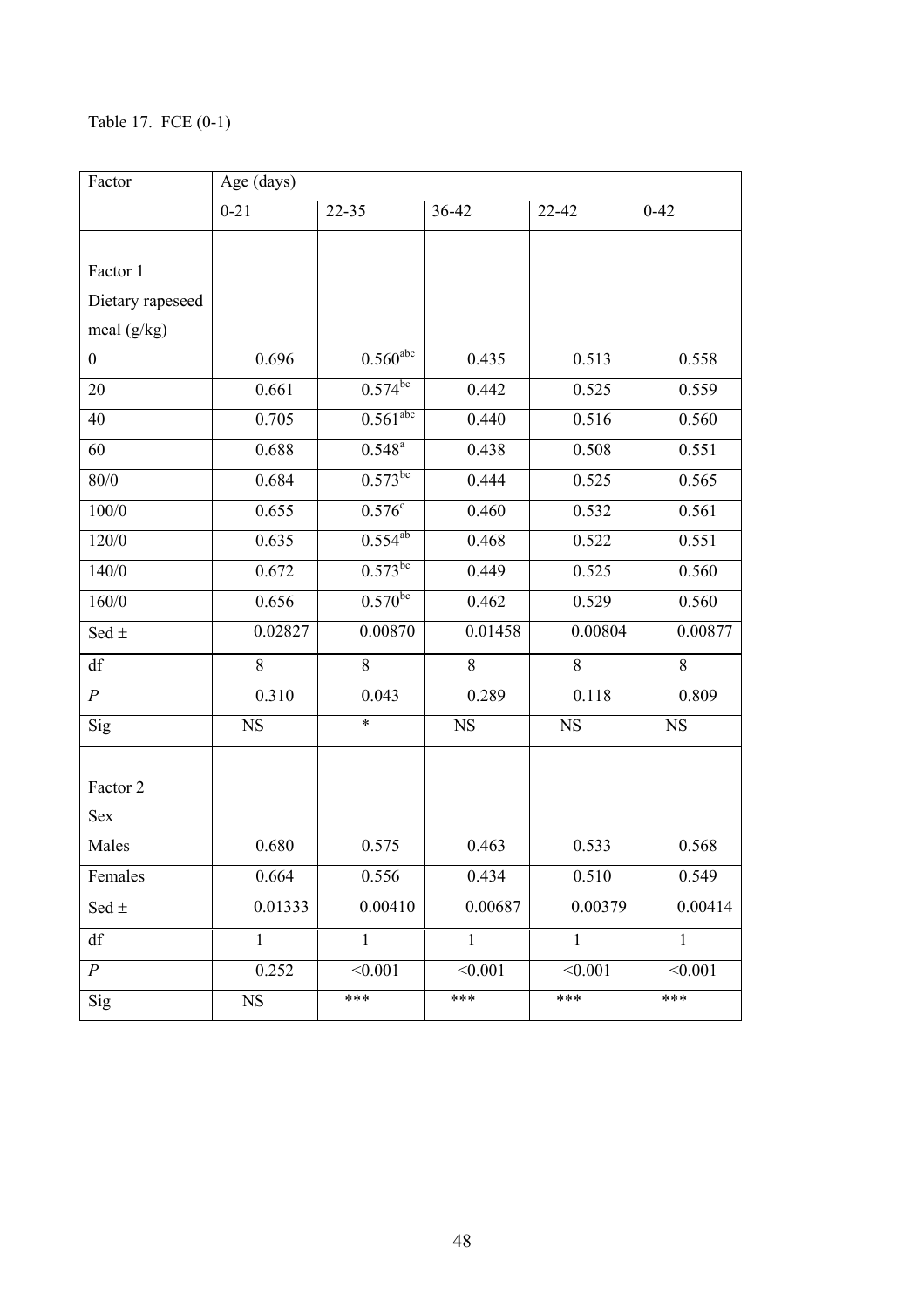Mortality and bird health

Mean mortality to 42 days of age was 4.8% and this was similar to commercial broiler mortality rates to 42 days of age as experienced at the time of the study. The causes of mortality were usual in that yolk sac infection due to *E.coli* is often a cause of early mortality and sudden deaths are usually experienced after 21 days of age. The number of birds culled due to leg abnormalities was very low at only two birds out of 748 birds housed.

There was no effect of dietary rapeseed meal concentration on mortality between day-old and 21 days of age, between 22 days and 42 days of age and between day-old and 42 days of age. This is shown for all treatments and all periods studied on a mean-sex basis in Table 18.

Mortality between day-old and 42 days of age was higher in the males than the females ( $p$ <0.05, Table 18), and this was due to more males dying than females between 22 days and 42 days of age ( $p<0.01, p<0.05$  and *p*<0.05, respectively).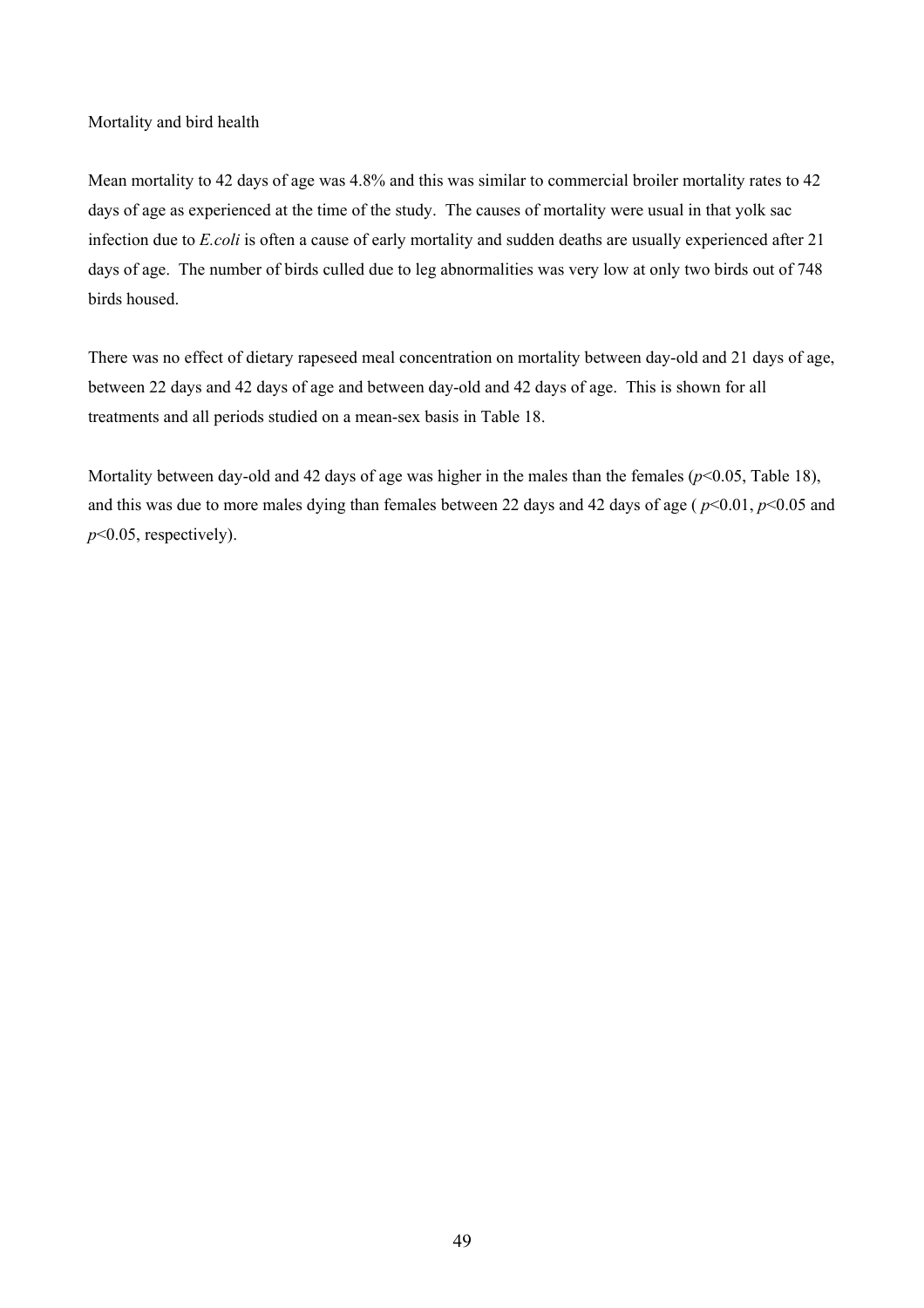# Table 18. Mortality (%)

| Factor           | Age (days)     |             |                |                |                        |
|------------------|----------------|-------------|----------------|----------------|------------------------|
|                  | $0 - 21$       | $22 - 35$   | $36 - 42$      | 22-42          | $0 - 42$               |
|                  |                |             |                |                |                        |
| Factor 1         |                |             |                |                |                        |
| Dietary rapeseed |                |             |                |                |                        |
| meal $(g/kg)$    |                |             |                |                |                        |
| $\boldsymbol{0}$ | 3.4            | 1.1         | 2.3            | 3.4            | 6.8                    |
| 20               | 2.3            | 0.0         | 3.4            | 3.4            | 5.7                    |
| 40               | 3.4            | 1.1         | $0.0\,$        | 1.1            | 4.6                    |
| 60               | 2.3            | 1.1         | 0.0            | 1.1            | 3.4                    |
| 80/0             | 3.4            | 2.3         | 1.1            | 3.4            | 6.8                    |
| $100/0$          | 4.6            | 0.0         | 1.1            | 1.1            | 5.7                    |
| 120/0            | 3.4            | $1.1\,$     | $1.1\,$        | 2.3            | 5.7                    |
| 140/0            | $1.4\,$        | 0.0         | $0.0\,$        | 0.0            | 1.1                    |
| 160/0            | 3.5            | 0.0         | 0.0            | 0.0            | 3.5                    |
| Sed $\pm$        | 3.319          | 1.515       | 1.515          | 2.004          | 4.163                  |
| df               | 8              | 8           | $8\,$          | 8              | $\overline{8}$         |
| $\boldsymbol{P}$ | 0.991          | 0.795       | 0.328          | 0.481          | 0.908                  |
| Sig              | $_{\rm NS}$    | $_{\rm NS}$ | $_{\rm NS}$    | $_{\rm NS}$    | $_{\rm NS}$            |
|                  |                |             |                |                |                        |
| Factor 2         |                |             |                |                |                        |
| Sex              |                |             |                |                |                        |
| Males            | 3.6            | 1.5         | 1.8            | 3.3            | 6.8                    |
| Females          | 2.5            | $0.0\,$     | 0.3            | 0.3            | 2.8                    |
| Sed $\pm$        | 1.565          | 0.714       | 0.714          | 0.945          | 1.962                  |
| df               | $\overline{1}$ | $\mathbf 1$ | $\overline{1}$ | $\overline{1}$ | $\overline{1}$         |
| $\boldsymbol{P}$ | 0.517          | 0.048       | 0.048          | 0.005          | 0.053                  |
| Sig              | NS             | $\ast$      | $\ast$         | $***$          | $\overline{\text{NS}}$ |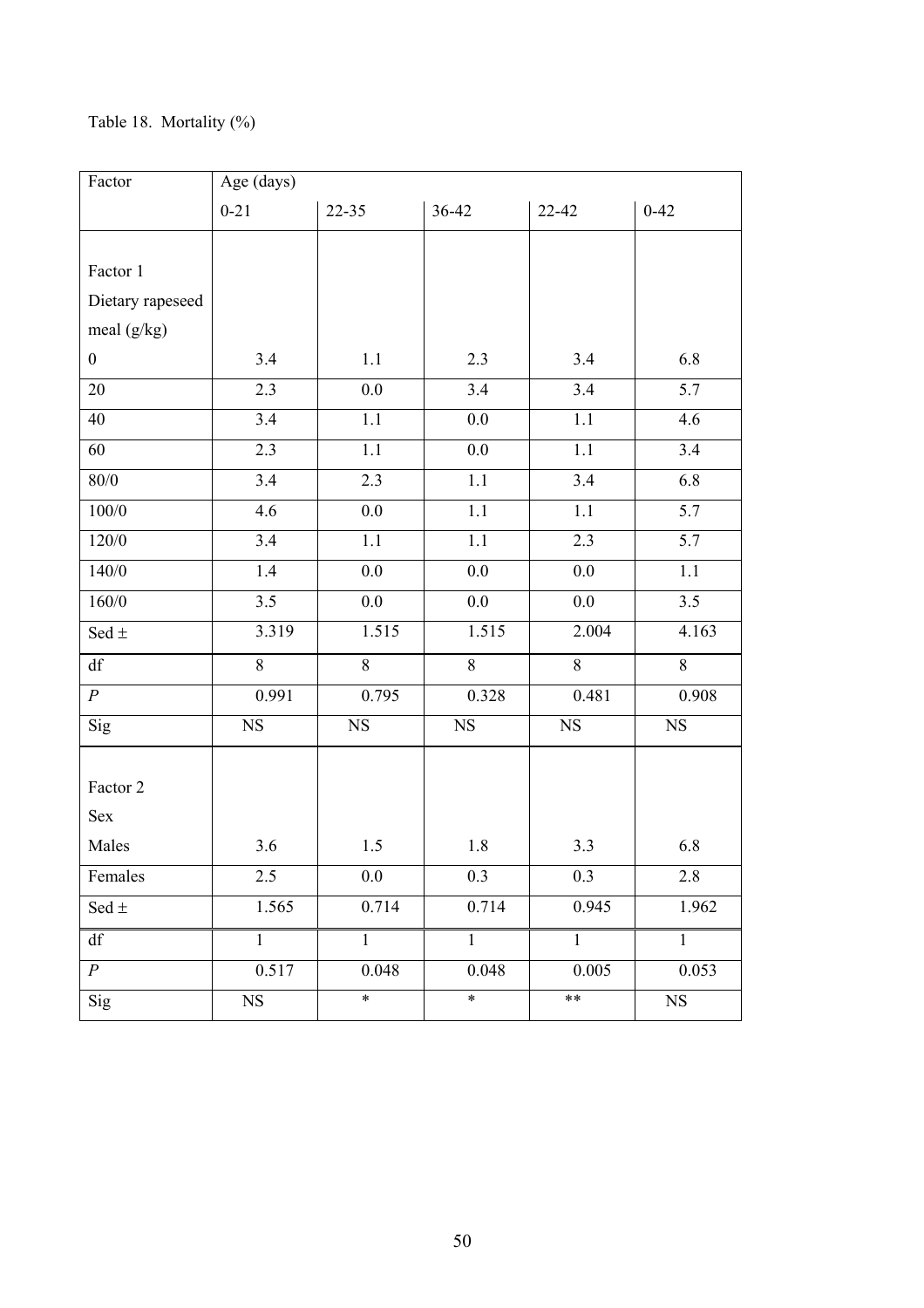Litter quality and hock burn damage

Litter friability was good throughout the study and birds were free from hock burn damage. There were no effects of dietary rapeseed meal concentration or sex of bird on either of these parameters or on litter dry matter, total nitrogen, uric acid-nitrogen and ammonium-nitrogen contents and pH at 41 days of age (Table 19).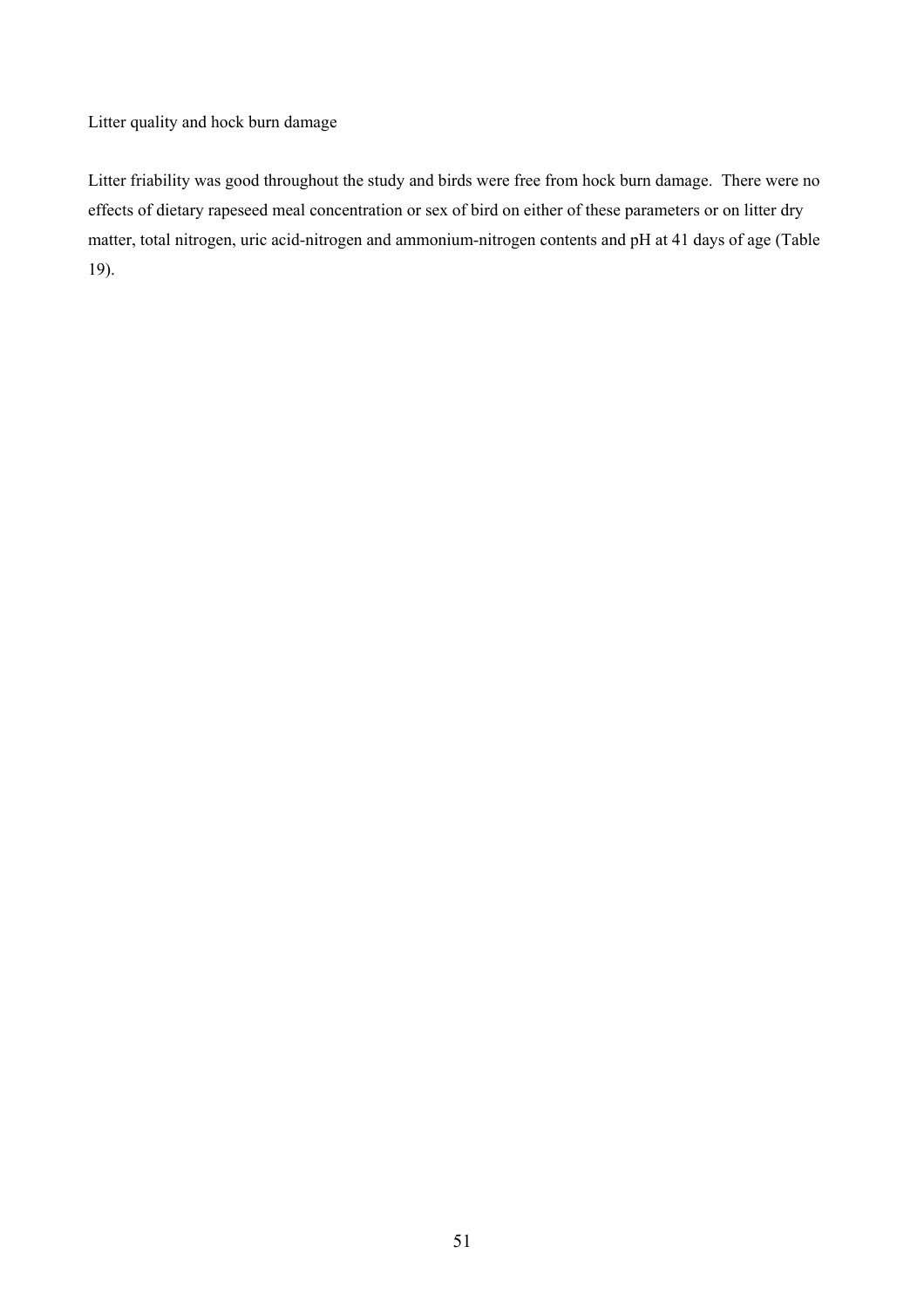Table 19. Litter dry matter, total nitrogen, uric acid-nitrogen and ammonium-nitrogen contents (g/kg fresh basis) and pH at 41 days of age

| Factor                 | Litter quality variable |                |                |                |                |
|------------------------|-------------------------|----------------|----------------|----------------|----------------|
|                        | Dry matter              | Total          | Uric acid-     | Ammonium-      | pH             |
|                        | (g/kg)                  | nitrogen       | nitrogen       | nitrogen       |                |
|                        |                         | $(g/kg$ fresh  | $(g/kg$ fresh  | (g/kg basis)   |                |
|                        |                         | basis)         | basis)         |                |                |
|                        |                         |                |                |                |                |
| Factor 1               |                         |                |                |                |                |
| Dietary                |                         |                |                |                |                |
| rapeseed meal          |                         |                |                |                |                |
| (g/kg)                 |                         |                |                |                |                |
| $\boldsymbol{0}$       | 595                     | 43             | 7.9            | 6.5            | 7.5            |
| 20                     | 646                     | 37             | 7.8            | 5.3            | 8.3            |
| 40                     | 580                     | 42             | 6.7            | 5.8            | 7.5            |
| 60                     | 662                     | 39             | 8.0            | 5.0            | 7.2            |
| $80/0$                 | 642                     | 37             | 7.4            | 5.7            | 7.8            |
| $100/0$                | 581                     | 39             | 7.8            | 5.9            | 7.3            |
| 120/0                  | 621                     | 37             | 7.1            | 6.2            | 7.2            |
| 140/0                  | 601                     | 38             | 7.8            | 5.5            | 7.2            |
| 160/0                  | 591                     | 38             | 6.5            | 5.9            | 8.0            |
| Sed $\pm$              | 32.54                   | 4.72           | 1.210          | 0.773          | 0.477          |
| $\mathrm{d}\mathbf{f}$ | $\overline{8}$          | $\overline{8}$ | $\overline{8}$ | 8              | 8              |
| $\cal P$               | 0.149                   | 0.876          | 0.881          | 0.701          | 0.287          |
| Sig                    | <b>NS</b>               | <b>NS</b>      | NS             | $_{\rm NS}$    | $_{\rm NS}$    |
|                        |                         |                |                |                |                |
| Factor 2               |                         |                |                |                |                |
| Sex                    |                         |                |                |                |                |
| Males                  | 615                     | 38             | 7.3            | 5.6            | 7.5            |
| Females                | 611                     | 40             | 7.6            | 5.9            | 7.6            |
| Sed $\pm$              | 15.34                   | 2.23           | 0.571          | 0.364          | 0.225          |
| df                     | $\mathbf{1}$            | $\overline{1}$ | $\mathbf{1}$   | $\overline{1}$ | $\overline{1}$ |
| $\boldsymbol{P}$       | 0.833                   | 0.314          | 0.687          | 0.514          | 0.827          |
| Sig                    | <b>NS</b>               | NS             | NS             | NS             | $_{\rm NS}$    |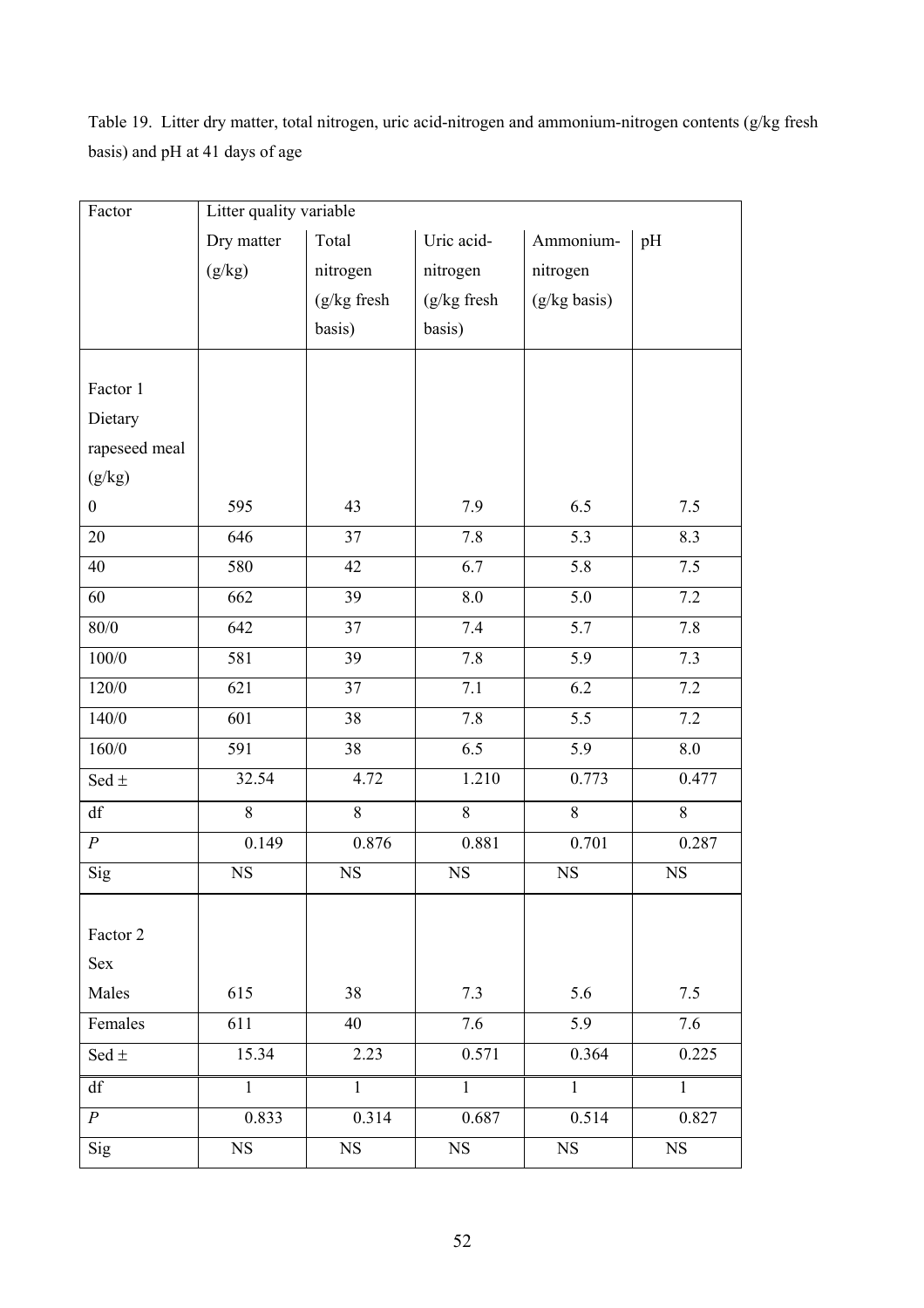Liver and spleen trace element concentrations

Except for manganese, the trace element content of the liver and spleen at 21 days of age was not affected by dietary rapeseed meal concentration (shown on a mean-sex basis in Table 20). There was an interactive effect of dietary rapeseed meal concentration and sex of bird on the manganese content of the liver and spleen, the values being higher in the females than the males when fed either 40 g/kg or 100 g/kg rapeseed meal to 21 days of age  $(p<0.05)$ . Although statistically significant, there is no explanation for why this occurred.

The moisture content of the liver and spleen at 21 days of age was higher in the males than the females  $(p<0.05$ , Table 20), whereas the concentration of copper in the liver and spleen was higher in the females than the males  $(p<0.01)$ .

There were no effects of feeding rapeseed meal within the range of 0 g/kg to 40 g/kg between day-old and 42 days of age on liver and spleen trace element contents at 42 days of age.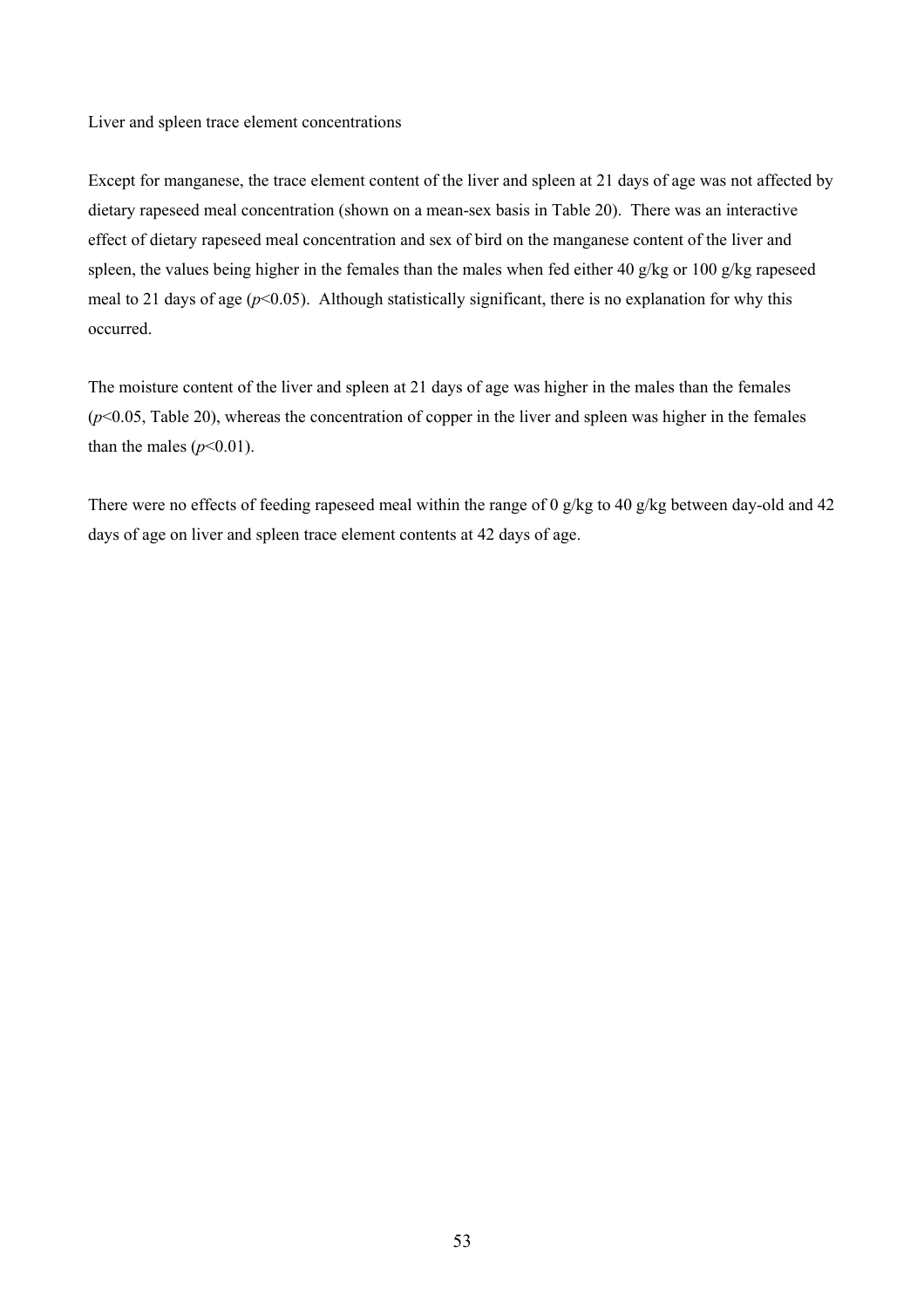| Factor                 | Concentrations |              |                  |                  |              |
|------------------------|----------------|--------------|------------------|------------------|--------------|
|                        | Moisture       | Cobalt       | Copper           | Manganese        | Zinc (mg/kg) |
|                        | (g/kg)         | (mg/kg fresh | (mg/kg fresh     | (mg/kg fresh     | fresh basis) |
|                        |                | basis)       | basis)           | basis)           |              |
|                        |                |              |                  |                  |              |
| Factor 1               |                |              |                  |                  |              |
| Dietary                |                |              |                  |                  |              |
| rapeseed               |                |              |                  |                  |              |
| meal (g/kg)            |                |              |                  |                  |              |
| $\boldsymbol{0}$       | 744            | 0.03         | 3.7              | 3.5              | 21.9         |
| 20                     | 742            | 0.03         | 4.1              | $\overline{3.7}$ | 22.7         |
| 40                     | 747            | 0.03         | 4.1              | 3.5              | 23.5         |
| 60                     | 744            | 0.03         | 4.0              | $\overline{3.4}$ | 22.2         |
| 80/0                   | 751            | 0.03         | 3.7              | 3.3              | 21.6         |
| $100/0$                | 753            | 0.03         | $\overline{3.5}$ | $\overline{3.1}$ | 20.8         |
| 120/0                  | 742            | 0.03         | 4.0              | 3.4              | 22.8         |
| 140/0                  | 748            | 0.03         | 3.6              | 3.1              | 21.2         |
| 160/0                  | 750            | 0.03         | 3.6              | 2.9              | 22.9         |
| Sed $\pm$              | 6.59           | 0.0000       | 0.253            | 0.263            | 1.055        |
| $\mathrm{d}\mathbf{f}$ | 8              | 8            | $8\,$            | 8                | $\,8\,$      |
| $\overline{P}$         | 0.712          |              | 0.119            | 0.119            | 0.265        |
| Sig                    | $_{\rm NS}$    | <b>NS</b>    | $_{\rm NS}$      | <b>NS</b>        | $_{\rm NS}$  |
|                        |                |              |                  |                  |              |
| Factor 2               |                |              |                  |                  |              |
| Sex                    |                |              |                  |                  |              |
| Male                   | 750            | 0.03         | 3.6              | 3.1              | 21.2         |
| Female                 | 740            | 0.03         | 4.0              | 3.6              | 23.1         |
| Sed $\pm$              | 3.11           | 0.0000       | 0.119            | 0.124            | 0.497        |
| $\mathrm{d}\mathbf{f}$ | $\overline{1}$ | $\mathbf{1}$ | $\mathbf{1}$     | $\mathbf{1}$     | $\mathbf{1}$ |
| $\boldsymbol{P}$       | 0.038          |              | 0.008            | 0.001            | 0.001        |
| Sig                    | $\ast$         | <b>NS</b>    | $_{\rm NS}$      | $***$            | $***$        |

Table 20. Liver and spleen moisture (g/kg) and trace element concentrations (mg/kg fresh basis) at 21 days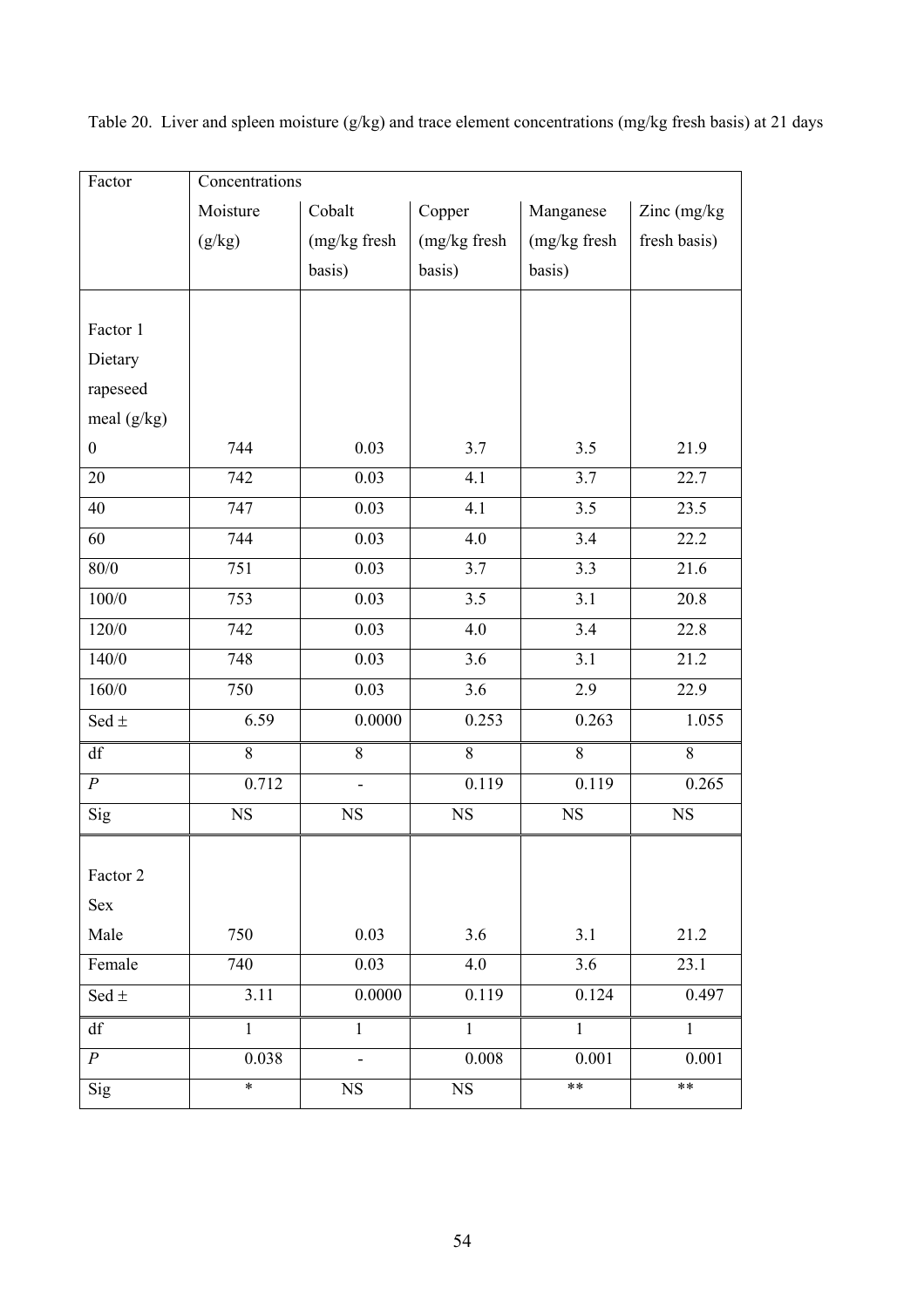Diet costs and gross margins of live weight sales minus feed costs

Using the ingredient prices shown in Table 21, the costs of the treatment diets have been calculated and the results are given in Table 22. In both the starter and finisher rations, the diets became more expensive as the concentration of rapeseed meal increased.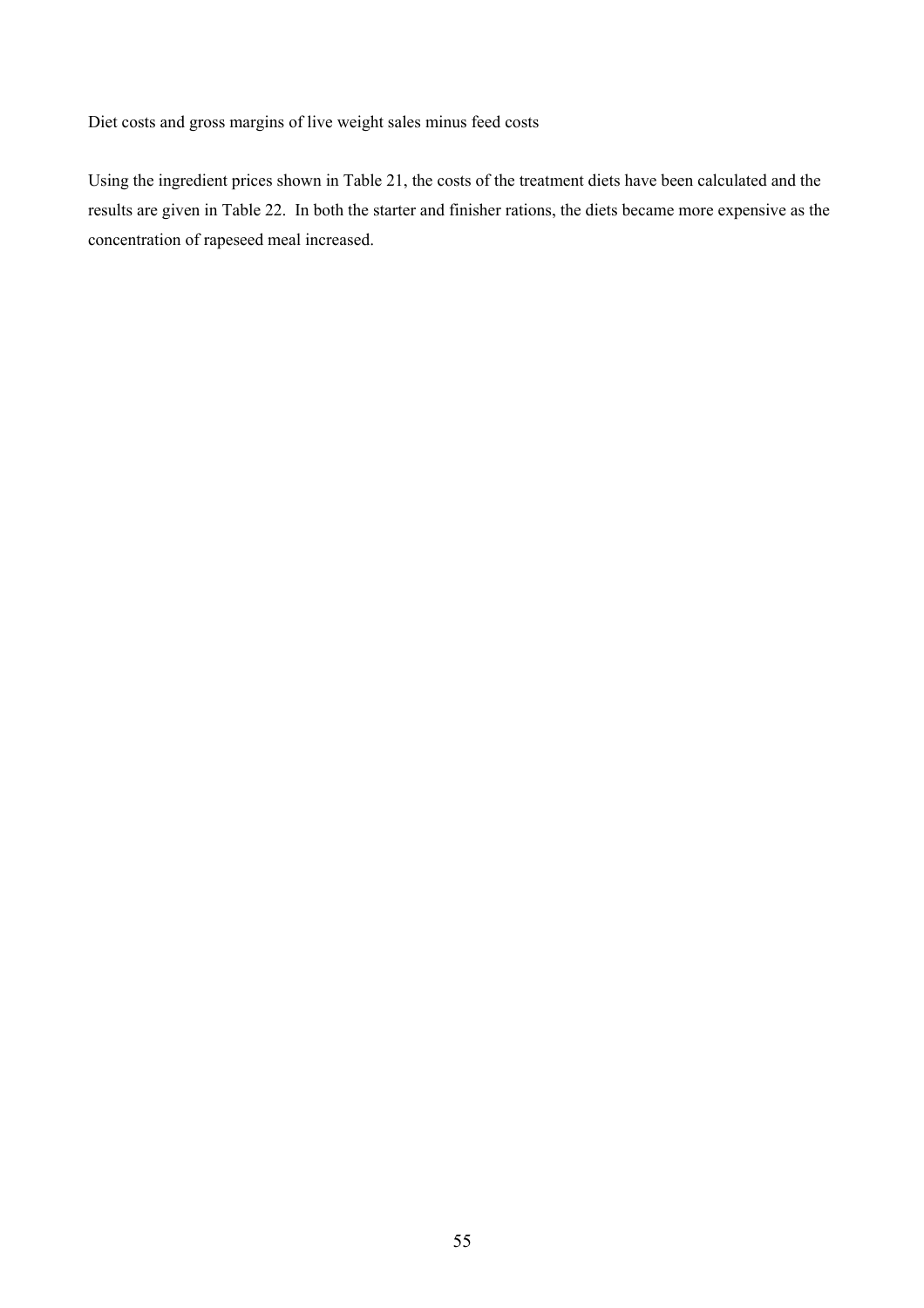|  | Table 21. Ingredient cost $(f/tonne)$ |  |  |
|--|---------------------------------------|--|--|
|--|---------------------------------------|--|--|

| Ingredient           | Cost (£/tonne) |
|----------------------|----------------|
|                      |                |
| Wheat                | 95.00          |
| Maize germ meal      | 170.00         |
| Maize gluten 60      | 92.00          |
| Vegetable oil        | 545.00         |
| Soya full fat        | 299.00         |
| Soya 44              | 197.00         |
| Soya 50              | 240.00         |
| Rapeseed meal        | 215.00         |
| Whole rapeseed       | 340.00         |
| Fishmeal 66          | 440.00         |
| Synthetic lysine     | 1750.00        |
| Synthetic methionine | 2000.00        |
| Synthetic threonine  | 5500.00        |
| Premix starter       | 2280.00        |
| Premix finisher      | 1480.00        |
| Limestone            | 54.65          |
| Dicalcium phosphate  | 275.00         |
| Salt                 | 90.00          |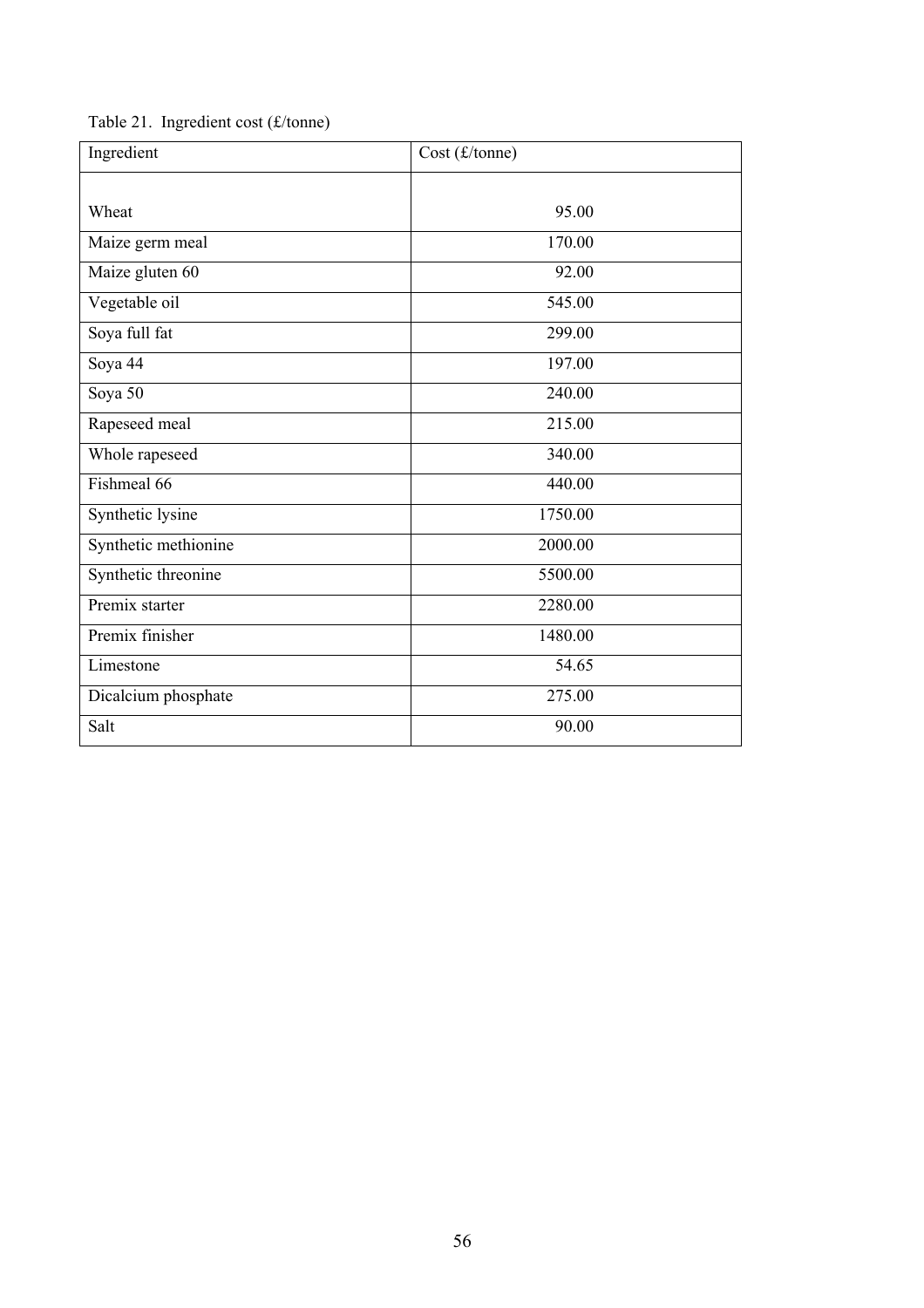| Dietary rapeseed meal $(g/kg)$ | Cost of starter ration | Cost of finisher   |
|--------------------------------|------------------------|--------------------|
|                                | (f/tonne)              | ration $(f/tonne)$ |
|                                |                        |                    |
| $\boldsymbol{0}$               | 174.80                 | 169.07             |
| 20                             | 174.21                 | 170.98             |
| 40                             | 178.54                 | 172.63             |
| 60                             | 183.84                 | 175.06             |
| 80/0                           | 189.12                 |                    |
| 100/0                          | 194.40                 |                    |
| 120/0                          | 199.05                 |                    |
| 140/0                          | 197.27                 |                    |
| 160/0                          | 201.07                 |                    |

Table 22. Treatment diet cost (£/tonne)

Gross margins of live weight sales minus feed costs have been calculated (Table 23) using:

- starter feed intake and finisher feed intake data to 42 days of age;
- diet costs (£/tonne);
- total live weight produced at 42 days of age (based on mean live weight data at 42 days of age and mortality to 42 days of age), and;
- a value of £0.46/kg of live weight sold.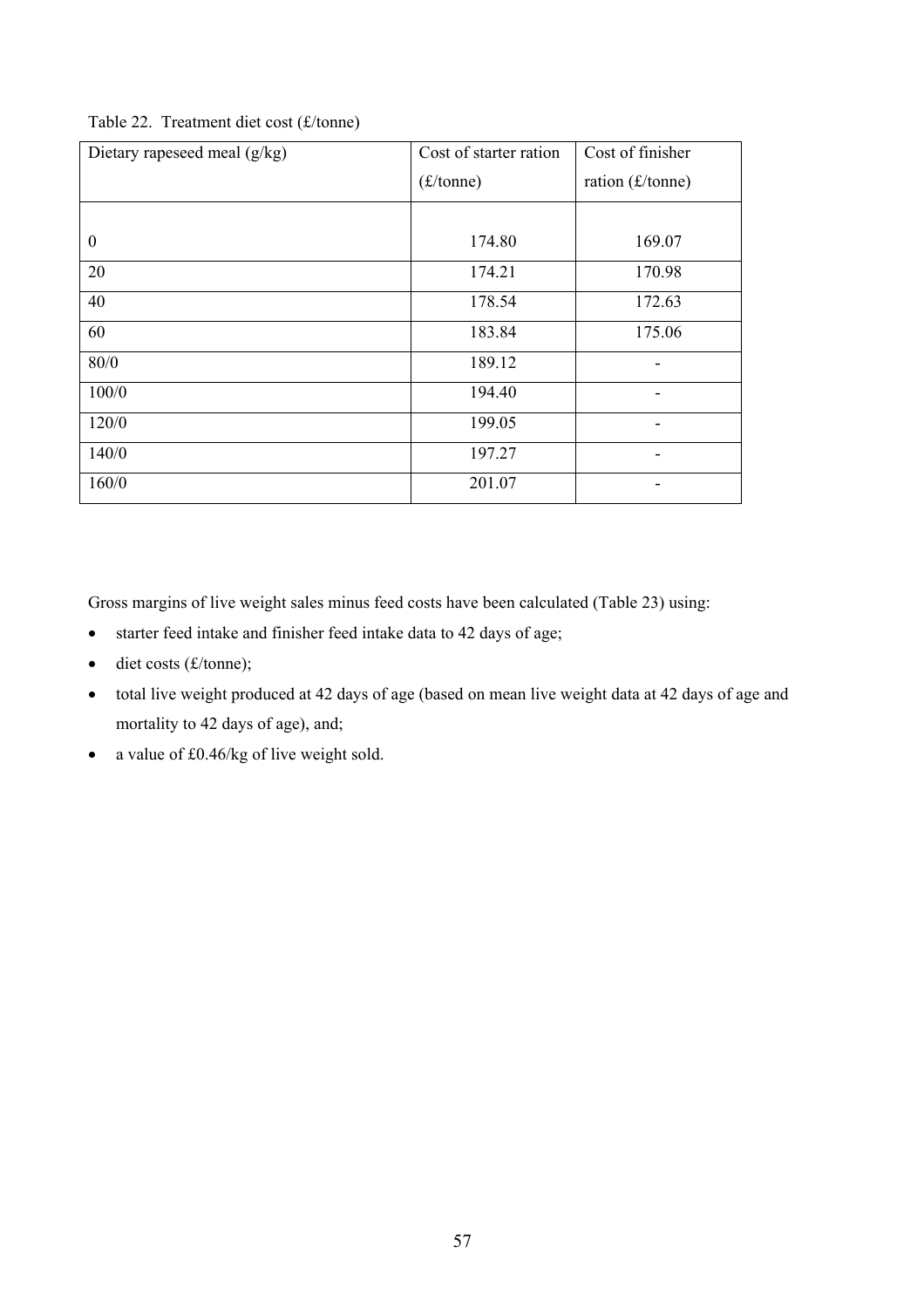| Dietary rapeseed meal (g/kg) | Gross margin (£/bird) |
|------------------------------|-----------------------|
|                              |                       |
| $\boldsymbol{0}$             | 0.40                  |
| 20                           | 0.37                  |
| 40                           | 0.40                  |
| 60                           | 0.36                  |
| $80/0$                       | 0.38                  |
| 100/0                        | 0.38                  |
| 120/0                        | 0.36                  |
| 140/0                        | 0.38                  |
| 160/0                        | 0.39                  |

Table 23. Gross margins of live weight sales minus feed costs

There was not an increasing financial penalty associated with feeding more rapeseed meal (Table 24). Although one of the highest gross margins of live weight sales minus feed costs was achieved by feeding 0 g/kg rapeseed meal to 42 days of age, the same return was achieved by feeding 40 g/kg rapeseed meal throughout the whole growing period. Furthermore, feeding 160 g/kg rapeseed meal between day-old and 21 days of age, followed by 0 g/kg rapeseed meal from 22 days to 42 days of age gave only a slight reduction in gross margin.

This is encouraging as the diets were formulated to be iso-energetic and iso-nitrogenous and not on the basis of 'least cost formulation'. Thus, there is scope for commercial feeds including rapeseed meal to be less costly than the treatment diets.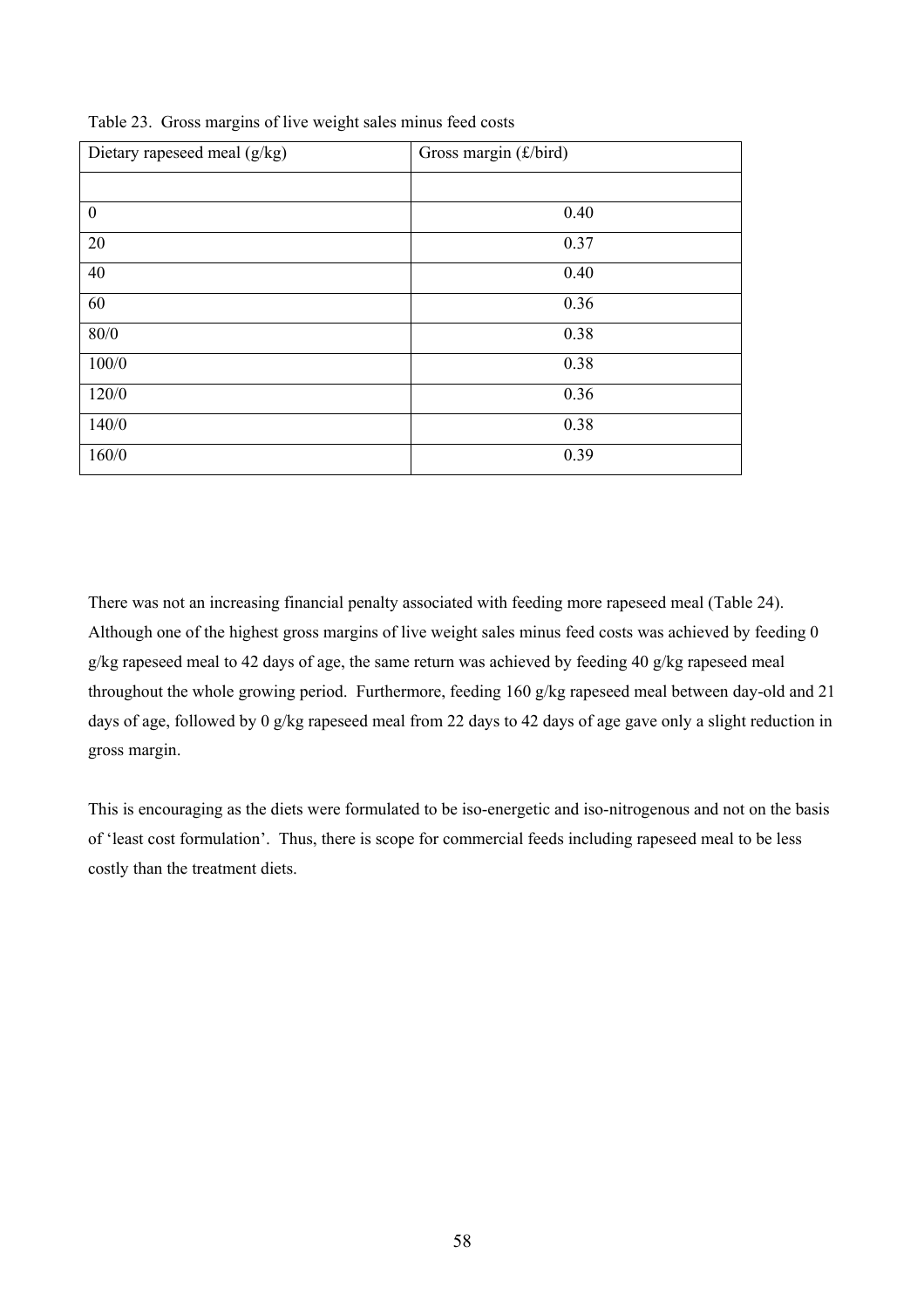#### Study 1B Whole rapeseed

Feeding increasing concentrations, up to 100 g/kg, of whole rapeseed linearly reduced male live weight at 42 days ( $p$ <0.01, Figure 5) and female live weight at 14 days ( $p$ <0.01), 21 days ( $p$ <0.05), 35 days ( $p$ <0.01) and 42 days of age ( $p$ <0.01, Figure 5). The linear response equations describing the effects of increasing dietary whole rapeseed concentration on female live weight at 14 days, 21 days and 35 days of age and the respective  $R^2$  values are given in Table 24.



Figure 5. Effect of increasing dietary whole rapeseed concentrations on male and female live weight at 42 days of age (kg/bird)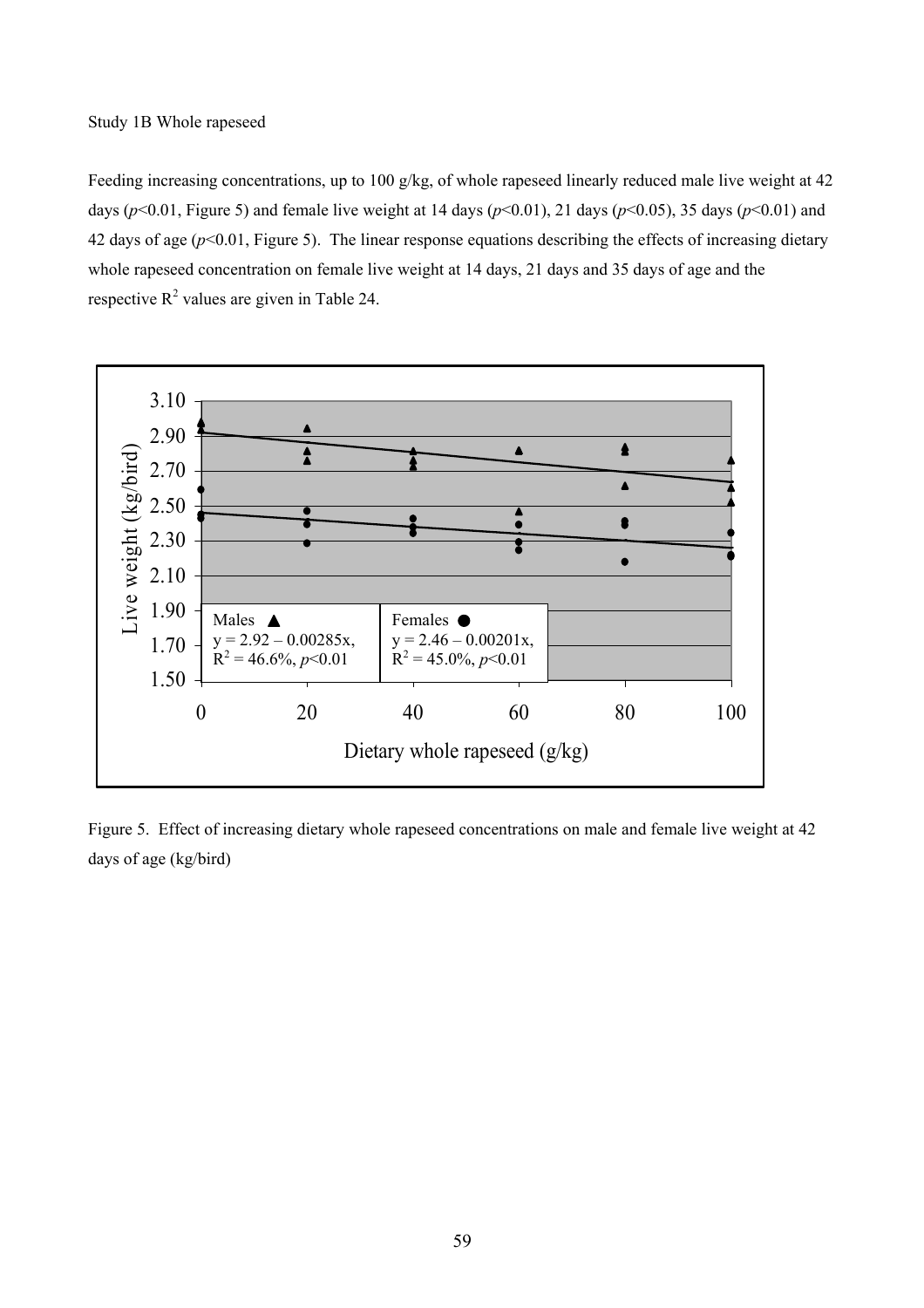Table 24. Linear response equations describing the effects of increasing dietary concentrations of whole rapeseed on female live weight at 14 days, 21 days and 35 days of age (kg/bird)

| Age | Equation                | $R^2$ value $(\%)$ | Significance |
|-----|-------------------------|--------------------|--------------|
|     |                         |                    |              |
| 14  | $y = 0.409 - 0.000382x$ | 44.5               | p<0.01       |
| 21  | $y = 0.773 - 0.000475x$ | 27.0               | p<0.05       |
| 35  | $y = 1.930 - 0.001780x$ | 44.8               | p<0.01       |

where:

 $y =$  live weight (kg/bird), and;

 $x =$  dietary concentration of whole rapeseed ( $g/kg$ )

There was no indication that males and females responded differently to increasing dietary concentrations of whole rapeseed. Regressions of live weight at 42 days of age against dietary concentration of whole rapeseed were significant for males and females ( $p$ <0.001) when the slope of the response was constant (i.e. parallel linear responses):

Male live weight at 42 days of age (kg/bird) y = 2.8962 – 0.002431x, *p*<0.001

Female live weight at 42 days of age (kg/bird) y = 2.4784 – 0.002431x, *p*<0.001

Feeding increasing dietary concentrations of whole rapeseed within the range of 0 g/kg to 100 g/kg reduced mean-sex live weight at 14 days ( $p$ <0.01), 21 days ( $p$ <0.05), 35 days ( $p$ <0.01) and 42 days of age ( $p$ <0.01) (Table 25). Significant differences between treatments are denoted by the use of superscripts.

There was no evidence to suggest that the males and females responded differently to increasing dietary concentrations of whole rapeseed. As expected, the males were heavier than females (*p*<0.05 at day-old and *p*<0.001 at 21 days, 35 days and 42 days of age, Table 25).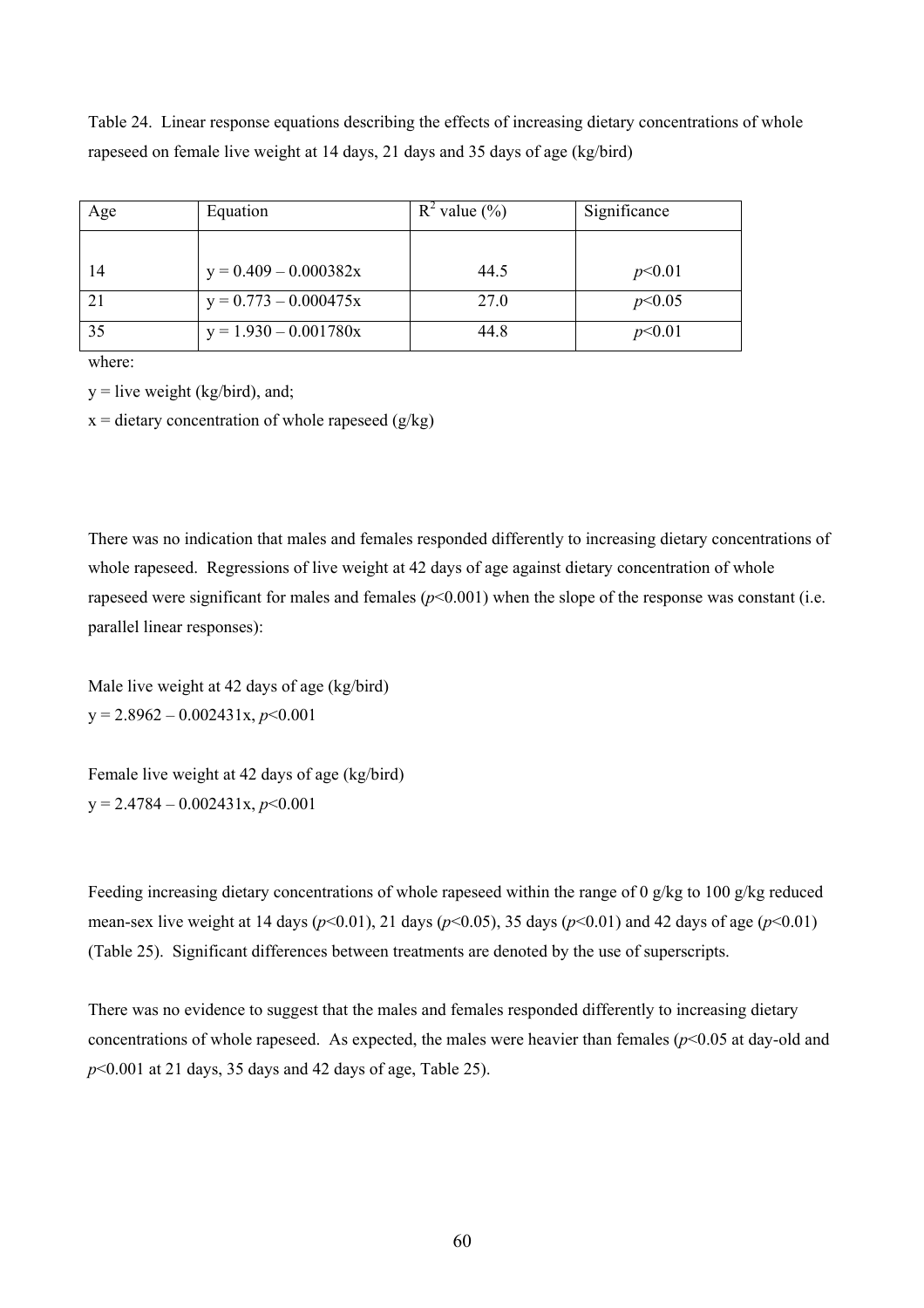# Table 25. Live weight (kg)

| Factor                 | Age (days)       |                 |              |                    |                      |
|------------------------|------------------|-----------------|--------------|--------------------|----------------------|
|                        | $\boldsymbol{0}$ | 14              | 21           | 35                 | 42                   |
|                        |                  |                 |              |                    |                      |
| Factor 1               |                  |                 |              |                    |                      |
| Dietary                |                  |                 |              |                    |                      |
| whole                  |                  |                 |              |                    |                      |
| rapeseed               |                  |                 |              |                    |                      |
| (g/kg)                 |                  |                 |              |                    |                      |
| $\boldsymbol{0}$       | 0.040            | $0.423^{\circ}$ | 0.817        | 2.097 <sup>b</sup> | $2.726^c$            |
| 20                     | 0.041            | $0.399^{ab}$    | 0.780        | $2.008^{ab}$       | $2.610^{bc}$         |
| 40                     | 0.041            | $0.407^{bc}$    | 0.810        | $2.026^b$          | $2.573^{ab}$         |
| 60                     | 0.040            | $0.390^{ab}$    | 0.782        | $1.932^{ab}$       | $2.504^{ab}$         |
| 80                     | 0.041            | $0.409^{bc}$    | 0.813        | 1.990 <sup>b</sup> | $2.540^{ab}$         |
| 100                    | 0.040            | $0.380^{a}$     | 0.758        | $1.937^{a}$        | $2.441$ <sup>a</sup> |
| Sed $\pm$              | 0.00039          | 0.00982         | 0.01819      | 0.04070            | 0.05970              |
| $\mathrm{d}\mathbf{f}$ | 5                | 5               | 5            | 5                  | 5                    |
| $\boldsymbol{P}$       | 0.439            | 0.004           | 0.019        | 0.005              | 0.002                |
| Sig                    | $_{\rm NS}$      | $***$           | $\ast$       | **                 | **                   |
|                        |                  |                 |              |                    |                      |
| Factor 2               |                  |                 |              |                    |                      |
| Sex                    |                  |                 |              |                    |                      |
| Males                  | 0.041            | 0.413           | 0.837        | 2.161              | 2.775                |
| Females                | 0.040            | 0.390           | 0.749        | 1.836              | 2.357                |
| Sed $\pm$              | 0.00022          | 0.00567         | 0.01050      | 0.02350            | 0.03450              |
| df                     | $\mathbf{1}$     | $\mathbf{1}$    | $\mathbf{1}$ | $\mathbf{1}$       | $\mathbf{1}$         |
| $\boldsymbol{P}$       | 0.027            | < 0.001         | < 0.001      | < 0.001            | < 0.001              |
| Sig                    | $\ast$           | ***             | ***          | ***                | ***                  |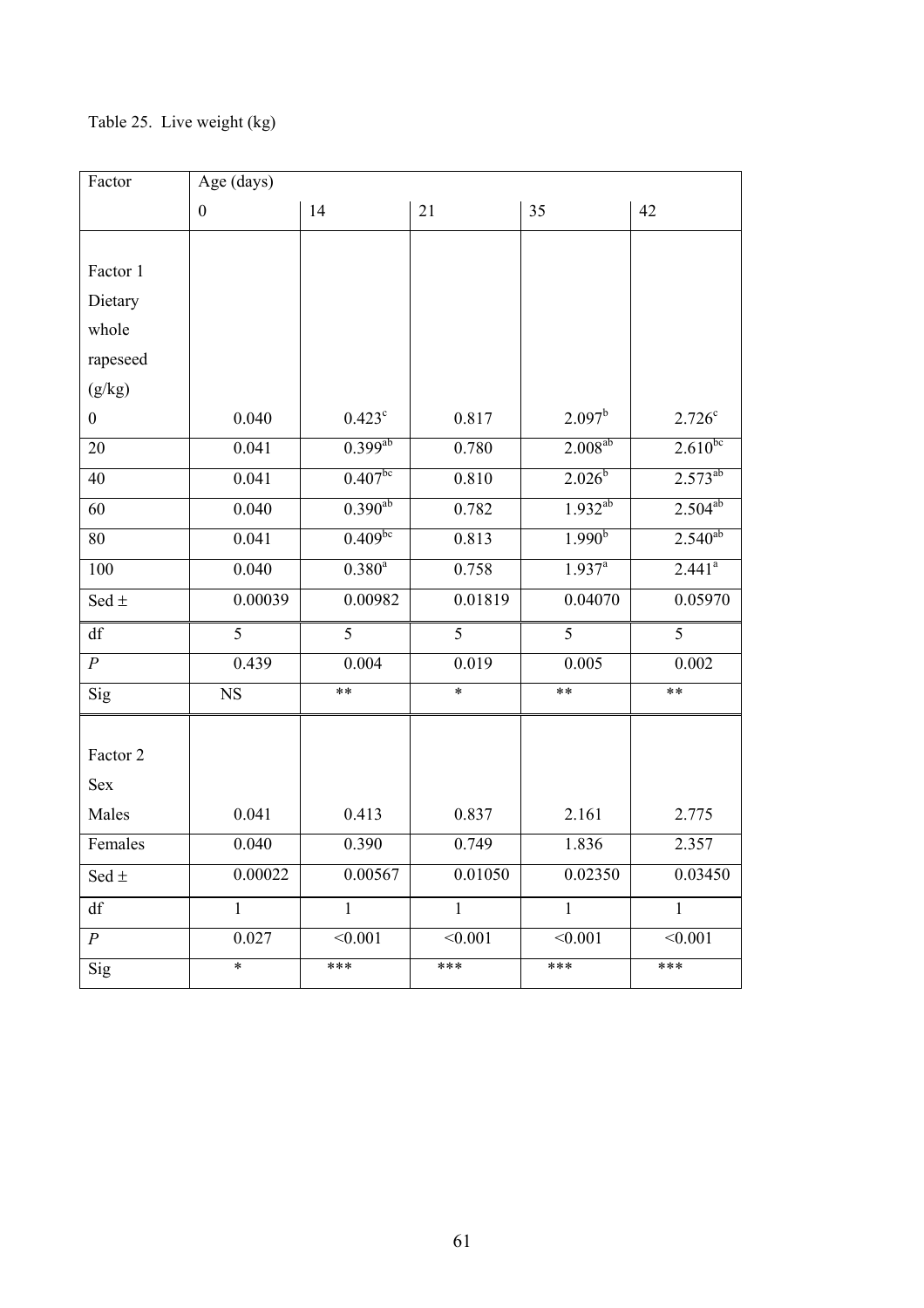#### Feed intake

Feed intake between day-old and 21 days of age in the males was not affected by dietary whole rapeseed concentration, but feed intake between 22 days and 42 days of age and between day-old and 42 days of age was reduced linearly as the concentration of whole rapeseed increased ( $p$ <0.01 and  $p$ <0.05, respectively). In the females, increasing the dietary concentration of whole rapeseed reduced feed intake linearly between day-old and 21 days of age ( $p$ <0.05), between 22 days and 42 days of age ( $p$ <0.001) and between day-old and 42 days of age ( $p$ <0.001). The effects of dietary whole rapeseed concentration on feed intake between day-old and 42 days of age are shown for each sex in Figure 6.



Figure 6. Effect of dietary whole rapeseed concentration on feed intake (g/bird.day) between day-old and 42 days of age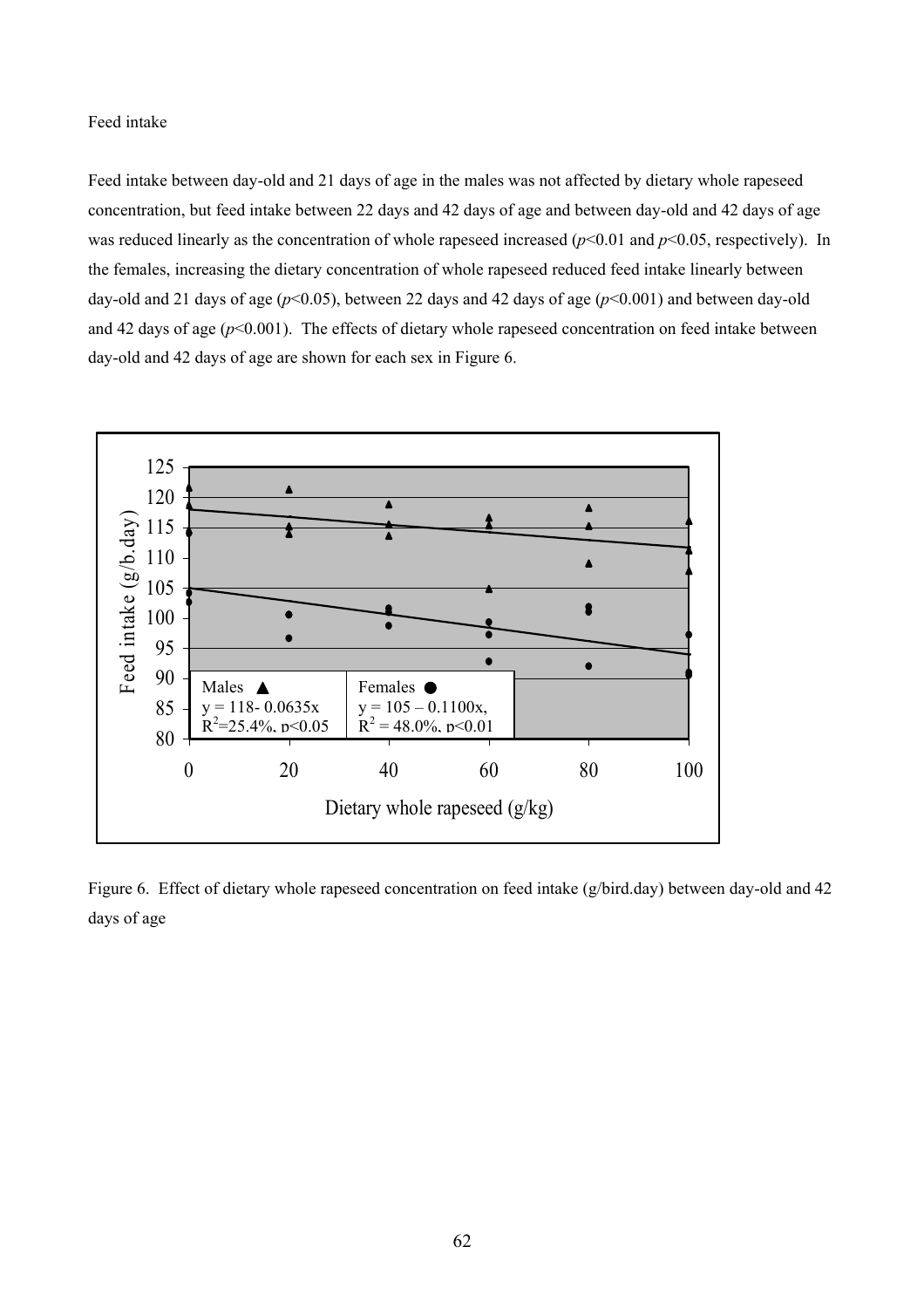The linear response equations describing the effects of increasing dietary whole rapeseed concentration on feed intake between day-old and 21 days of age (females only) and between 22 days and 42 days of age, and the respective  $R^2$  values are given in Table 26.

Table 26. Linear response equations describing the effects of increasing dietary concentrations of whole rapeseed on feed intake between day-old and 14 days of age (females only) and between 22 days and 42 days of age (males and females) (g/bird.day)

| <b>Sex</b> | Age (days) | Equation              | $R^2$ value $(\% )$ | Significance |
|------------|------------|-----------------------|---------------------|--------------|
|            |            |                       |                     |              |
| Male       | $22 - 42$  | $y = 186.0 - 0.172x$  | 45.8                | p<0.01       |
| Female     | $0 - 21$   | $y = 51.7 - 0.0401x$  | 25.3                | p<0.05       |
| Female     | $22 - 42$  | $y = 159.0 - 0.1960x$ | 52.6                | p<0.01       |

where:

 $y =$  feed intake (g/bird.day), and;

 $x =$  dietary concentration of whole rapeseed ( $g/kg$ )

There was no indication that males and females responded differently to increasing dietary concentrations of whole rapeseed. Regressions of feed intake to 42 days of age against dietary concentration of whole rapeseed were significant for males and females  $(p<0.001)$  when the slope of the responses was constant (i.e. parallel linear responses):

Male feed intake 0-42 days of age (g/bird.day) y = 119.20 – 0.0866x, *p*<0.001

Female feed intake 0-42 days of age (g/bird.day)  $y = 103.36 - 0.0866x, p < 0.001$ 

Feed intake on a mean-sex basis was reduced between 22 days and 35 days of age (*p*<0.01), between 36 days and 42 days of age  $(p<0.01)$ , between 22 days and 42 days of age  $(p<0.001)$  and between day-old and 42 days of age (*p*<0.01) (Table 27).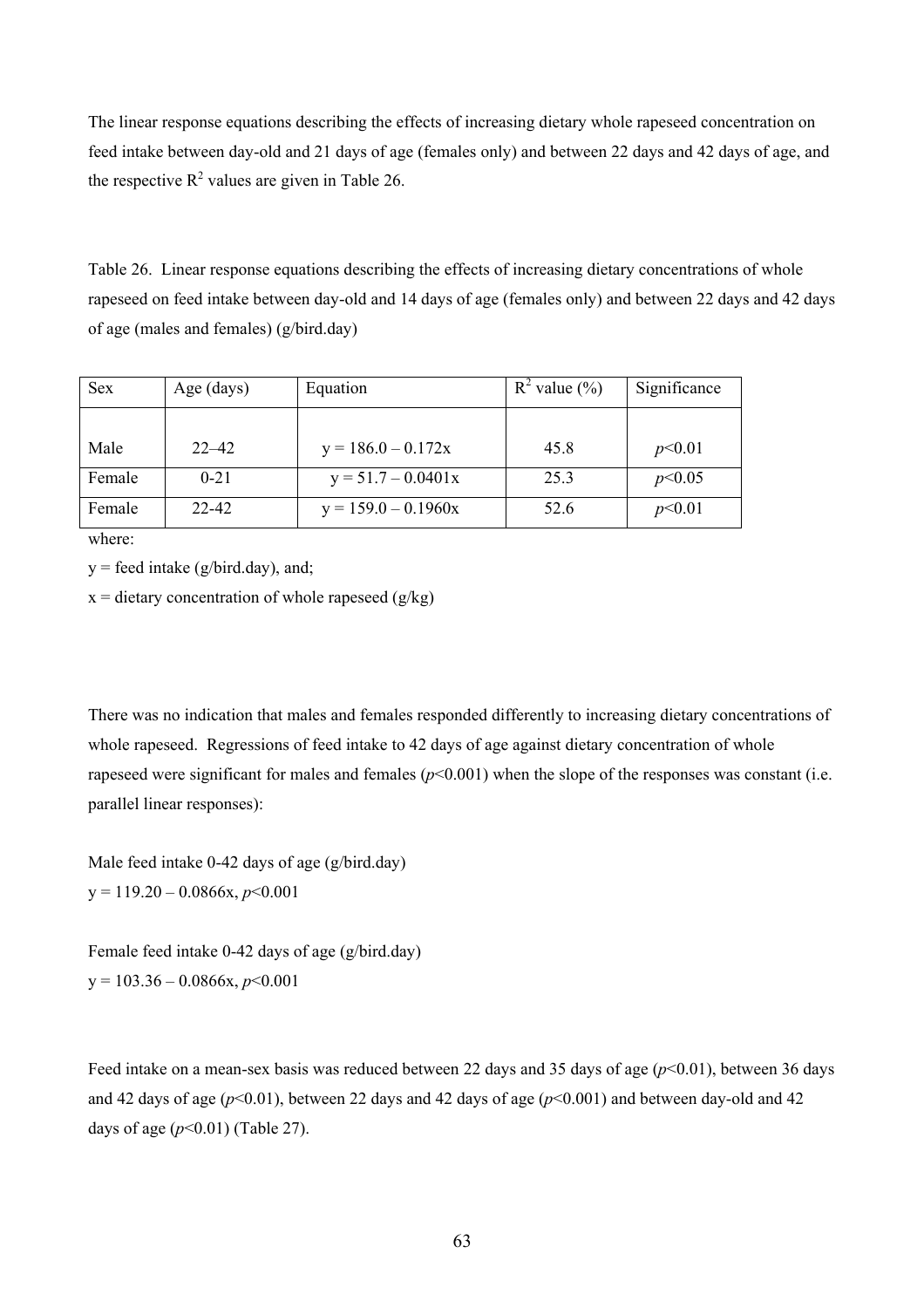## Table 27. Feed intake (g/bird/day)

| Factor            | Age (days)             |                  |                  |                  |                  |
|-------------------|------------------------|------------------|------------------|------------------|------------------|
|                   | $0 - 21$               | $22 - 35$        | $36 - 42$        | 22-42            | $0 - 42$         |
|                   |                        |                  |                  |                  |                  |
| Factor 1          |                        |                  |                  |                  |                  |
| Dietary whole     |                        |                  |                  |                  |                  |
| rapeseed $(g/kg)$ |                        |                  |                  |                  |                  |
| $\boldsymbol{0}$  | 54                     | $164^{\circ}$    | 199 <sup>c</sup> | $175^{\circ}$    | $113^{\circ}$    |
| 20                | 51                     | $156^{bc}$       | $187^{bc}$       | 166 <sup>b</sup> | $108^{bc}$       |
| 40                | 53                     | $156^{bc}$       | $182^{ab}$       | $165^b$          | $108^{bc}$       |
| 60                | 50                     | $150^{ab}$       | $176^{ab}$       | $159^{ab}$       | $104^{ab}$       |
| 80                | 52                     | $151^{ab}$       | $178^{ab}$       | $160^{ab}$       | $106^{ab}$       |
| 100               | $\overline{51}$        | 147 <sup>a</sup> | 169 <sup>a</sup> | $155^a$          | 102 <sup>a</sup> |
| Sed $\pm$         | 1.36                   | 3.87             | 6.47             | 4.17             | 2.45             |
| df                | $\overline{5}$         | $\overline{5}$   | $\overline{5}$   | $\overline{5}$   | $\overline{5}$   |
| $\boldsymbol{P}$  | 0.160                  | 0.004            | 0.003            | < 0.001          | 0.007            |
| Sig               | $\overline{\text{NS}}$ | $*$              | $**$             | ***              | $**$             |
|                   |                        |                  |                  |                  |                  |
| Factor 2          |                        |                  |                  |                  |                  |
| Sex               |                        |                  |                  |                  |                  |
| Males             | 54                     | 167              | 197              | 177              | 115              |
| Females           | 50                     | 141              | 167              | 150              | 99               |
| Sed $\pm$         | 0.79                   | 2.23             | 3.74             | 2.41             | 1.42             |
| df                | $\overline{1}$         | $\overline{1}$   | $\overline{1}$   | $\overline{1}$   | $\overline{1}$   |
| $\boldsymbol{P}$  | < 0.001                | < 0.001          | < 0.001          | < 0.001          | < 0.001          |
| Sig               | ***                    | ***              | ***              | ***              | ***              |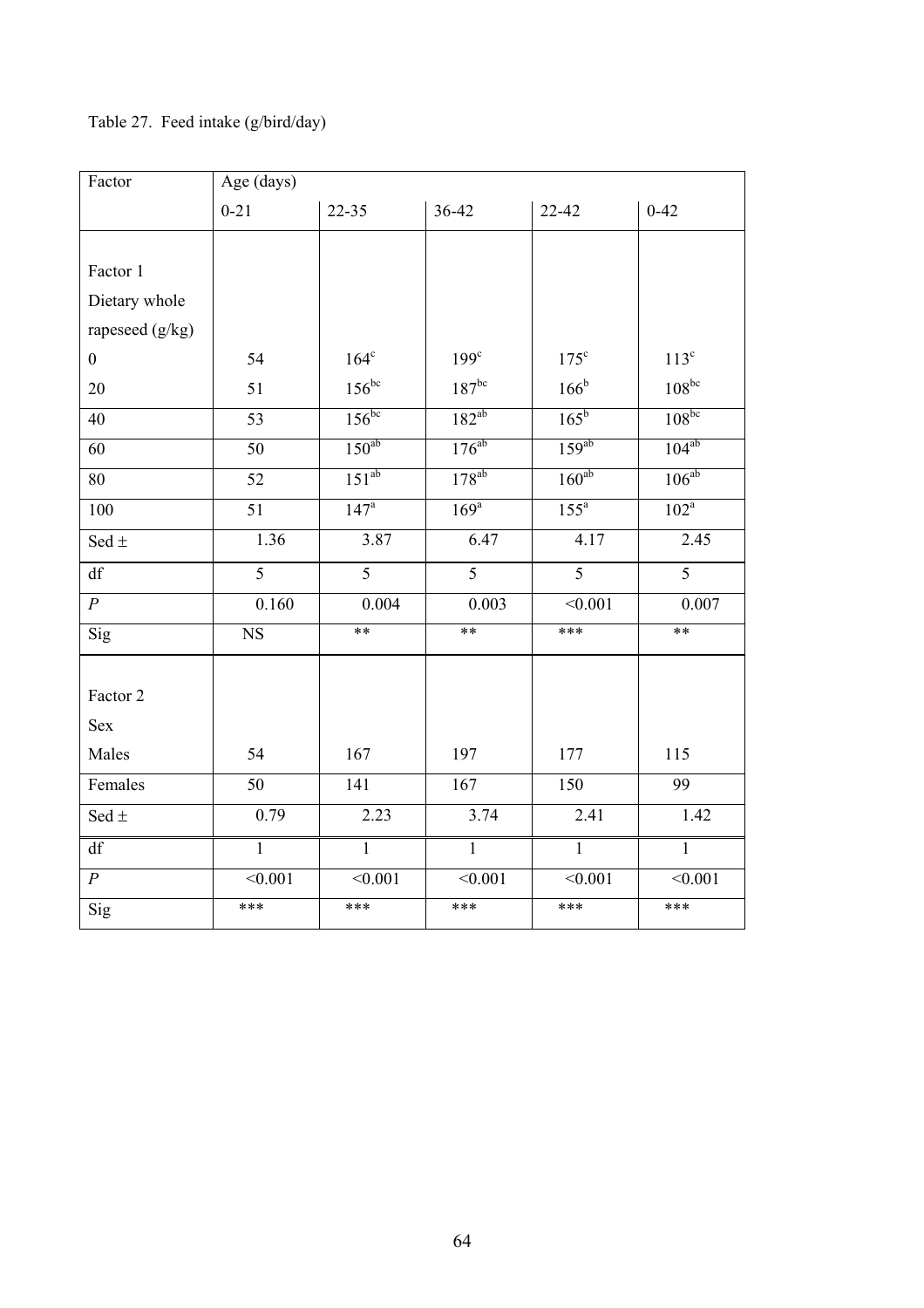The amount of whole rapeseed consumed between day-old and 42 days of age (kg/bird) on a mean-sex basis for each dietary treatment is shown in Figure 7.



Figure 7. Dietary whole rapeseed intake (kg/bird) to 42 days of age on a mean-sex basis

Whole rapeseed intake increased with increasing dietary concentrations of whole rapeseed. The highest whole rapeseed intake to 42 days of age was achieved when feeding 100 g/kg whole rapeseed between dayold and 42 days of age.

Total glucosinolate intake and sinapine intake to 42 days of age is shown on a sexed-basis for each dietary treatment in Figures 8 and 9, respectively. This has been calculated using whole rapeseed intake data and so the patterns of both glucosinolate intake and sinapine intake across the dietary whole rapeseed treatments are as reported for whole rapeseed intake.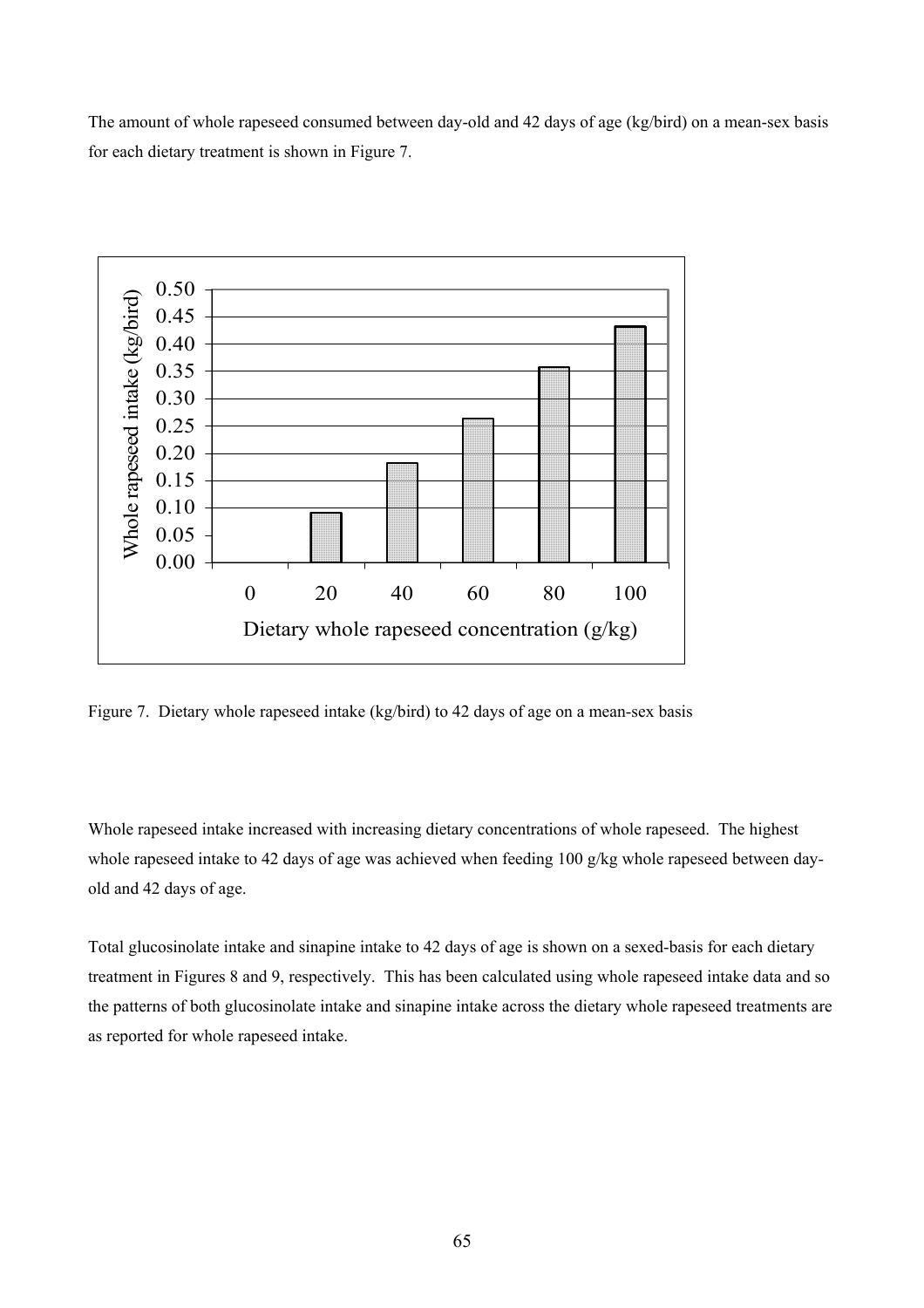

Figure 8. Total glucosinolate intake to 42 days of age  $(\mu \text{mol/bird})$ 



Figure 9. Sinapine intake to 42 days of age (mg/bird)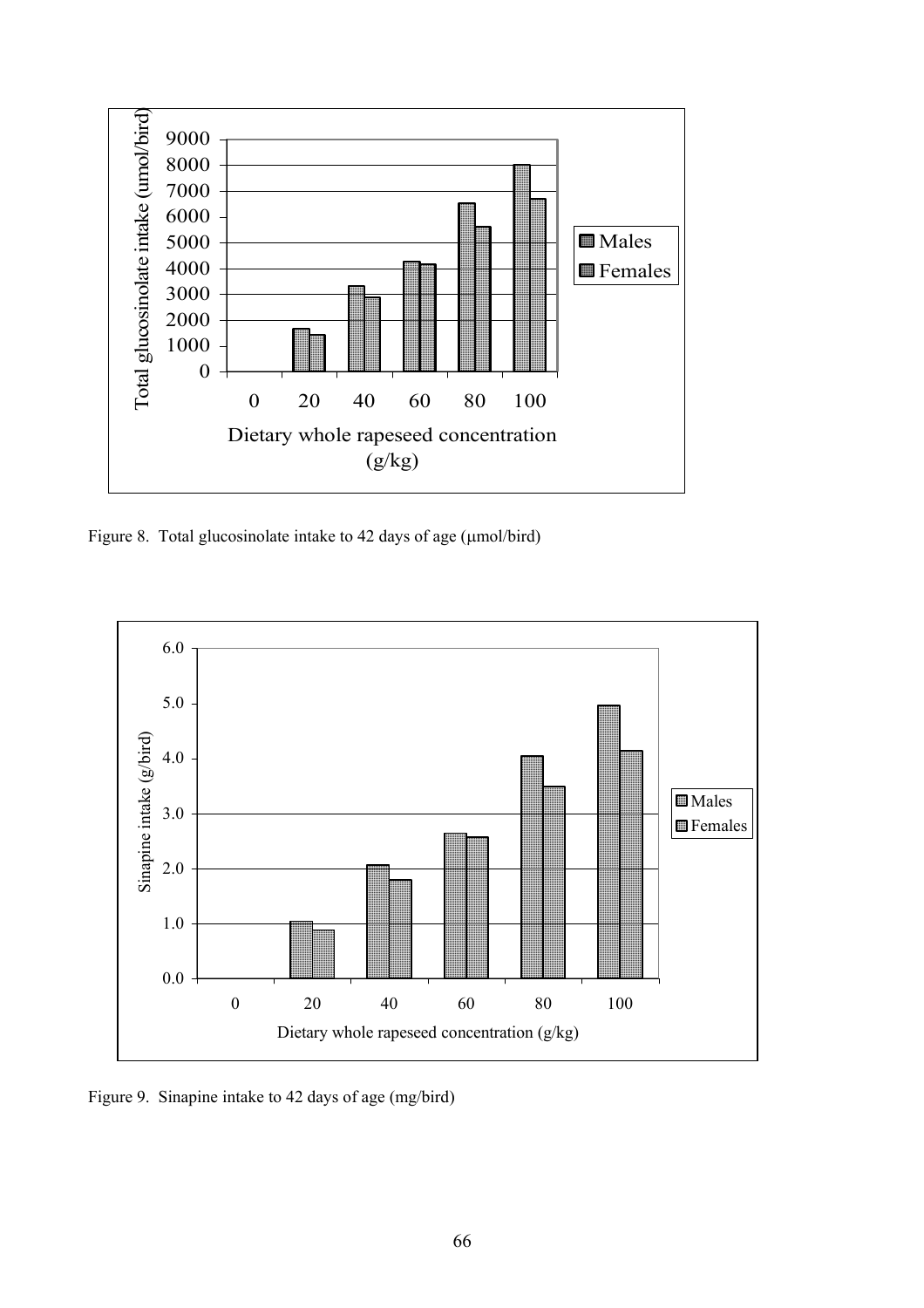#### FCE

There was an interaction between dietary whole rapeseed concentration and sex of bird on FCE between dayold and 42 days of age  $(p<0.001)$ . The poorest male FCE to 42 days of age was achieved by feeding 100 g/kg whole rapeseed, whereas in the females, FCE was best at this dietary concentration. The converse was also true. In the males, FCE to 42 days of age was best when feeding 0  $g/kg$  whole rapeseed, whereas in the females, FCE was poorest at this concentration.

However, these findings should be treated with some caution as the interactive effect of dietary whole rapeseed concentration and sex occurred in the absence of a significant effect of dietary whole rapeseed concentration (p=0.595, Table 28). A poorer than expected FCE for one replicate of males fed 120 g/kg whole rapeseed was responsible for the significant interaction between dietary whole rapeseed and sex. Furthermore, as reported earlier significant parallel sex responses for live weight and feed intake to 42 days of age to increasing dietary concentrations of whole rapeseed were identified  $(p<0.001)$ .

There were no other periods were interactive effects of dietary whole rapeseed and sex were found. FCE between day-old and 21 days of age, 22 days and 35 days of age, 36 days and 42 days of age and between 22 days and 42 days of age was not affected by dietary whole rapeseed concentration (Table 28).

FCE between day-old and 42 days of age was better in the males than the females ( $p<0.01$ , Table 28).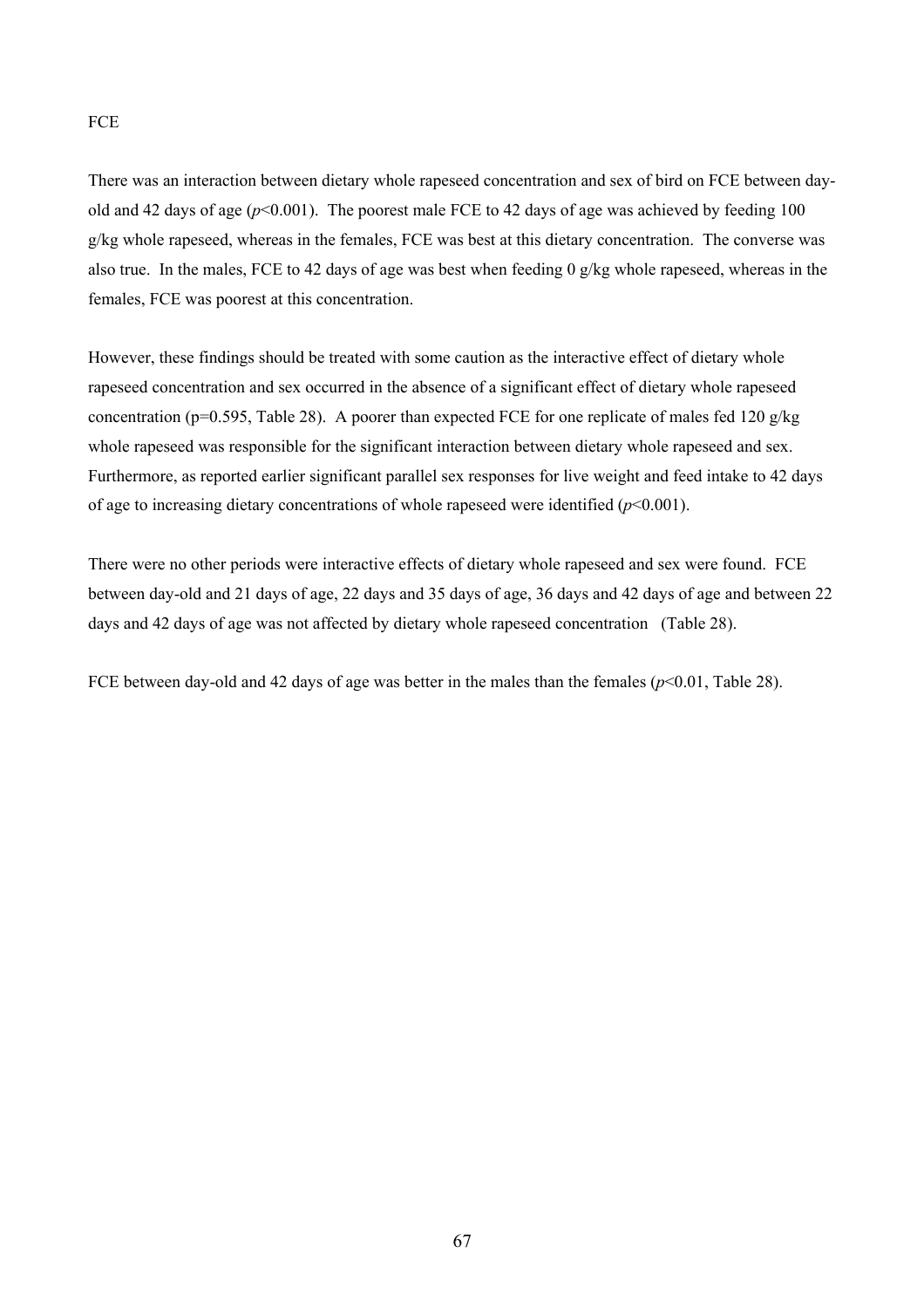## Table 28. FCE (0-1)

| Factor            | Age (days)     |                |                |                |                |
|-------------------|----------------|----------------|----------------|----------------|----------------|
|                   | $0 - 21$       | $22 - 35$      | 36-42          | $22 - 42$      | $0 - 42$       |
|                   |                |                |                |                |                |
| Factor 1          |                |                |                |                |                |
| Dietary whole     |                |                |                |                |                |
| rapeseed $(g/kg)$ |                |                |                |                |                |
| $\boldsymbol{0}$  | 0.684          | 0.560          | 0.433          | 0.512          | 0.554          |
| 20                | 0.682          | 0.560          | 0.455          | 0.521          | 0.560          |
| 40                | 0.694          | 0.556          | 0.430          | 0.510          | 0.555          |
| 60                | 0.698          | 0.546          | 0.458          | 0.514          | 0.559          |
| $\overline{80}$   | 0.701          | 0.555          | 0.441          | 0.513          | 0.559          |
| 100               | 0.670          | 0.568          | 0.426          | 0.517          | 0.556          |
| Sed $\pm$         | 0.01330        | 0.00763        | 0.01600        | 0.00618        | 0.00407        |
| $\overline{df}$   | $\overline{5}$ | $\overline{5}$ | $\overline{5}$ | $\overline{5}$ | $\overline{5}$ |
| $\overline{P}$    | 0.221          | 0.155          | 0.253          | 0.486          | 0.595          |
| Sig               | NS             | <b>NS</b>      | <b>NS</b>      | <b>NS</b>      | <b>NS</b>      |
|                   |                |                |                |                |                |
| Factor 2          |                |                |                |                |                |
| Sex               |                |                |                |                |                |
| Males             | 0.699          | 0.565          | 0.436          | 0.518          | 0.561          |
| Females           | 0.677          | 0.551          | 0.445          | 0.511          | 0.553          |
| Sed $\pm$         | 0.00768        | 0.00441        | 0.00924        | 0.00357        | 0.00235        |
| df                | $\mathbf{1}$   | $\mathbf{1}$   | $\mathbf{1}$   | $\mathbf{1}$   | $\mathbf{1}$   |
| $\overline{P}$    | 0.008          | 0.004          | 0.344          | 0.094          | 0.004          |
| Sig               | $***$          | $***$          | <b>NS</b>      | <b>NS</b>      | $***$          |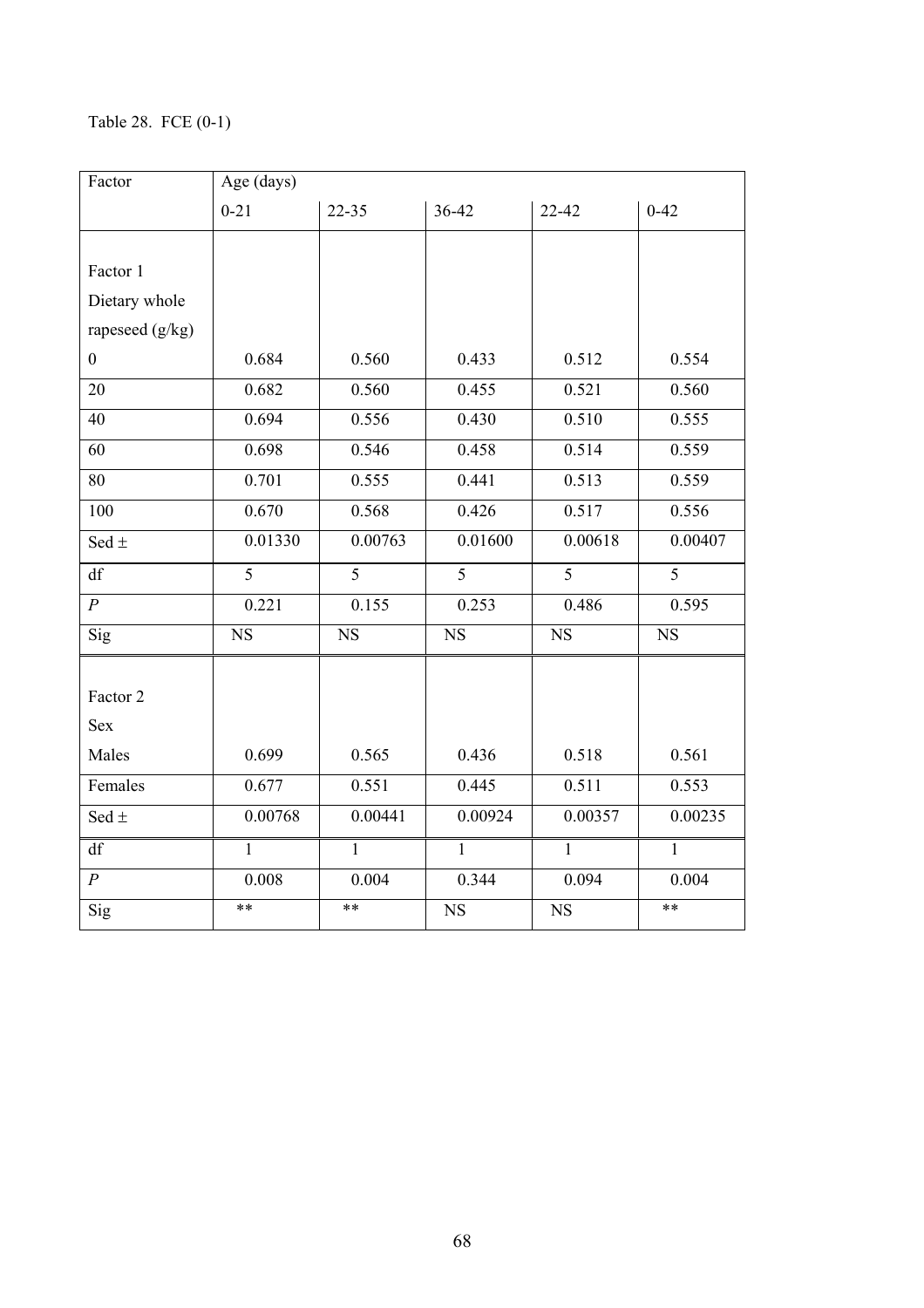## Mortality and bird health

Mortality between day-old and 42 days of age, or during any of the intermediate periods studied, was not affected by dietary whole rapeseed concentration or sex (Table 29). Mean mortality to 42 days of age was low at only 3.3%. Only three birds out of 748 housed at day-old were culled due to leg abnormalities.

|  | Table 29. Mortality $(\%)$ |  |
|--|----------------------------|--|
|--|----------------------------|--|

| Factor           | Age (days)             |                        |                        |                        |                        |
|------------------|------------------------|------------------------|------------------------|------------------------|------------------------|
|                  | $0 - 21$               | $22 - 35$              | 36-42                  | $22 - 42$              | $0 - 42$               |
|                  |                        |                        |                        |                        |                        |
| Factor 1         |                        |                        |                        |                        |                        |
| Dietary whole    |                        |                        |                        |                        |                        |
| rapeseed (g/kg)  |                        |                        |                        |                        |                        |
| $\boldsymbol{0}$ | 3.0                    | 0.8                    | 1.5                    | 2.3                    | 5.3                    |
| $\overline{20}$  | 4.6                    | $\overline{0.0}$       | $\overline{0.8}$       | $\overline{0.8}$       | 5.3                    |
| 40               | 1.5                    | 1.5                    | $\overline{0.0}$       | 1.5                    | 3.0                    |
| 60               | 1.5                    | 0.0                    | $\overline{0.8}$       | $\overline{0.8}$       | $\overline{2.3}$       |
| 80               | 0.8                    | 0.0                    | 0.0                    | 0.0                    | 0.8                    |
| 100              | 0.0                    | 2.2                    | $\overline{0.8}$       | 3.0                    | 3.0                    |
| Sed $\pm$        | 1.750                  | 0.974                  | 1.157                  | 1.309                  | 2.228                  |
| df               | $\overline{5}$         | $\overline{5}$         | $\overline{5}$         | $\overline{5}$         | $\overline{5}$         |
| $\overline{P}$   | 0.159                  | 0.133                  | 0.783                  | 0.251                  | 0.311                  |
| Sig              | $\overline{\text{NS}}$ | $\overline{\text{NS}}$ | $\overline{\text{NS}}$ | <b>NS</b>              | <b>NS</b>              |
|                  |                        |                        |                        |                        |                        |
| Factor 2         |                        |                        |                        |                        |                        |
| Sex              |                        |                        |                        |                        |                        |
| Males            | 2.3                    | 0.8                    | $1.0\,$                | 1.8                    | 4.0                    |
| Females          | 1.5                    | 0.8                    | 0.3                    | $1.0\,$                | 2.5                    |
| Sed $\pm$        | 1.010                  | 0.562                  | 0.668                  | 0.756                  | 1.287                  |
| df               | $\mathbf{1}$           | $\mathbf{1}$           | $\mathbf{1}$           | $\mathbf{1}$           | $\mathbf{1}$           |
| $\overline{P}$   | 0.461                  | 0.985                  | 0.268                  | 0.319                  | 0.247                  |
| Sig              | $\overline{\text{NS}}$ | $\overline{\text{NS}}$ | $\overline{\text{NS}}$ | $\overline{\text{NS}}$ | $\overline{\text{NS}}$ |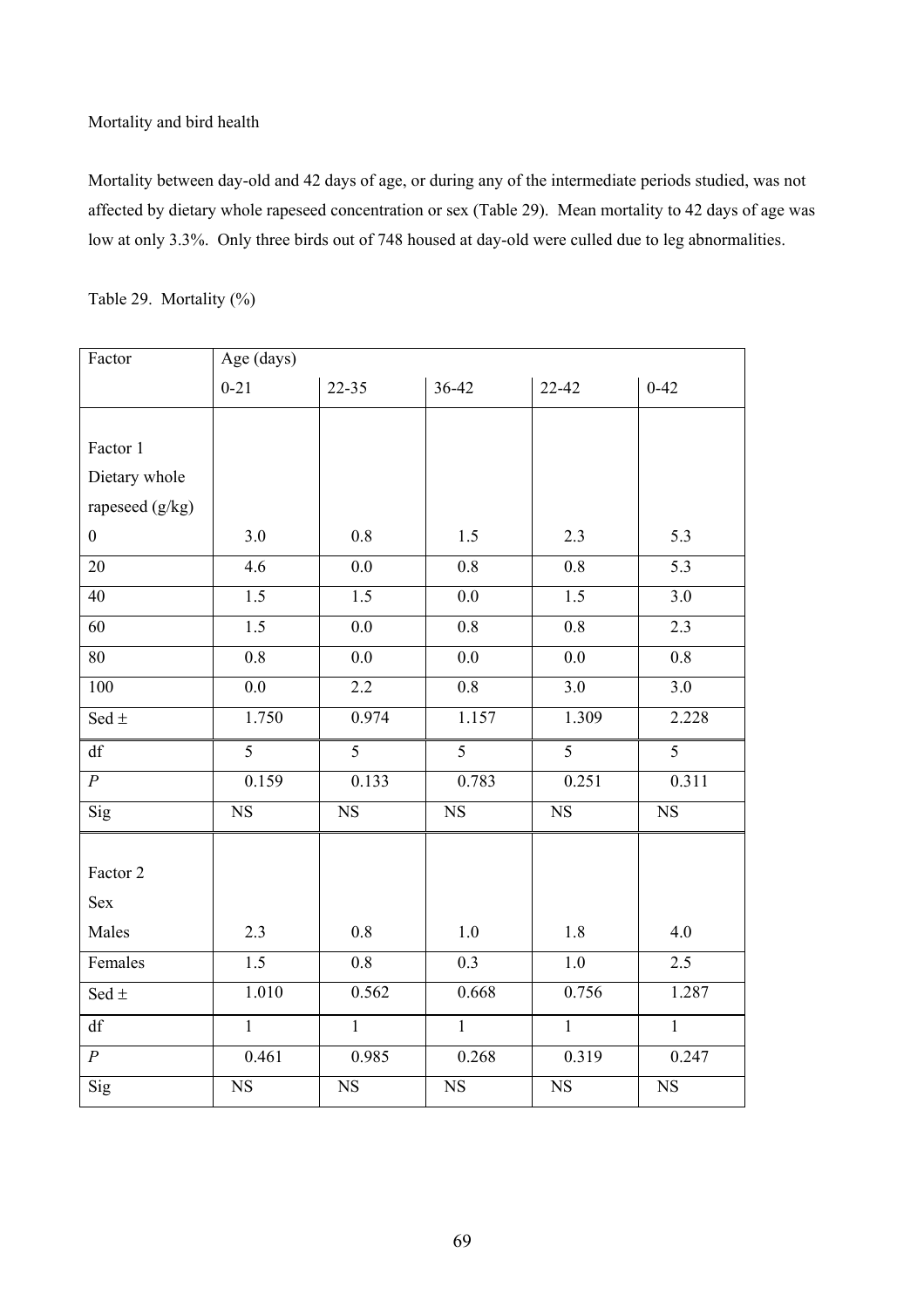Litter quality and hock burn damage

Litter friability was extremely good at 20 days of age, and although there were differences in litter friability deterioration score at 41 days of age (*p*<0.01) between dietary whole rapeseed concentrations even at the highest score of 1.5, the litter was mostly friable and free flowing (Table 30). Litter friability deterioration score was highest in birds fed 0 g/kg whole rapeseed, and lowest in birds fed 20 g/kg, 60 g/kg, 80 g/kg and 100 g/kg whole rapeseed. Birds fed 40 g/kg whole rapeseed had an intermediate litter friability deterioration score.

Litter friability deterioration score was similar between males and females at 20 days and 41 days of age.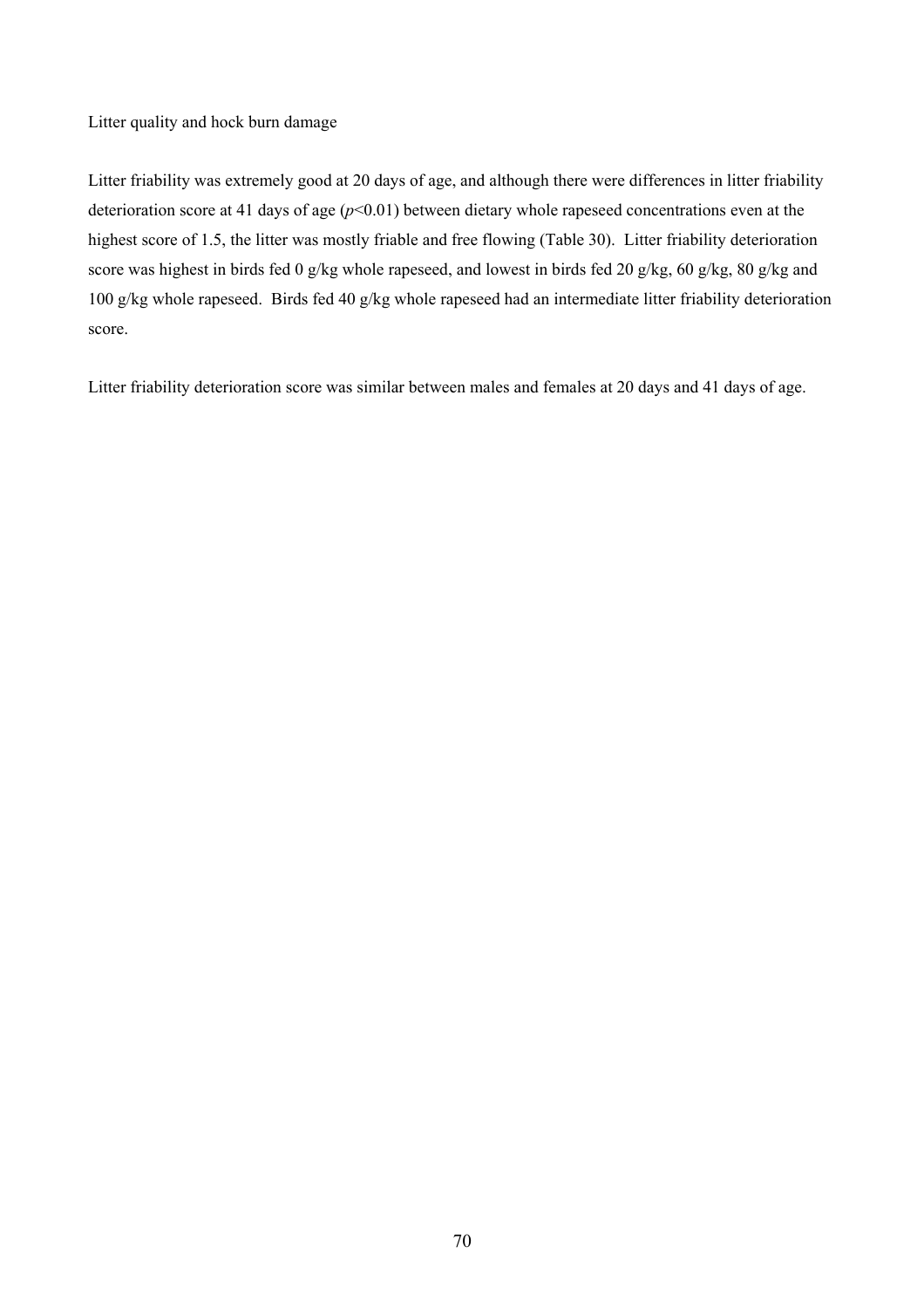|  | Table 30. Litter friability deterioration score (1-5) |  |  |  |
|--|-------------------------------------------------------|--|--|--|
|--|-------------------------------------------------------|--|--|--|

| Factor                 | Age (days)             |                        |  |  |  |
|------------------------|------------------------|------------------------|--|--|--|
|                        | 20                     | 41                     |  |  |  |
|                        |                        |                        |  |  |  |
| Factor 1               |                        |                        |  |  |  |
| Dietary whole rapeseed |                        |                        |  |  |  |
| (g/kg)                 |                        |                        |  |  |  |
| $\boldsymbol{0}$       | $1.0\,$                | 1.5                    |  |  |  |
| $\overline{20}$        | $\overline{1.0}$       | $\overline{1.0}$       |  |  |  |
| 40                     | $\overline{1.0}$       | $\overline{1.3}$       |  |  |  |
| 60                     | 1.0                    | 1.0                    |  |  |  |
| 80                     | 1.0                    | $\overline{1.1}$       |  |  |  |
| 100                    | $\overline{1.0}$       | $\overline{1.1}$       |  |  |  |
| Sed $\pm$              | 0.000                  | 0.1434                 |  |  |  |
| df                     | 5                      | $\overline{5}$         |  |  |  |
| $\overline{P}$         | $\overline{a}$         | 0.010                  |  |  |  |
| Sig                    | $\overline{\text{NS}}$ | **                     |  |  |  |
| Factor 2               |                        |                        |  |  |  |
| Sex                    |                        |                        |  |  |  |
| Males                  | $1.0\,$                | 1.2                    |  |  |  |
| Females                | $\overline{1.0}$       | $\overline{1.1}$       |  |  |  |
| Sed $\pm$              | 0.000                  | 0.0828                 |  |  |  |
| df                     | $\mathbf{1}$           | $\mathbf{1}$           |  |  |  |
| $\overline{P}$         |                        | 0.659                  |  |  |  |
| Sig                    | $_{\rm NS}$            | $\overline{\text{NS}}$ |  |  |  |

There were no effects of dietary whole rapeseed concentration on litter dry matter, total nitrogen and uric acid-nitrogen contents, and pH at 41 days of age (Table 31). Ammonium-nitrogen concentrations were affected by dietary whole rapeseed concentration and sex (*p*<0.01, Table 31) but not in a consistent manner.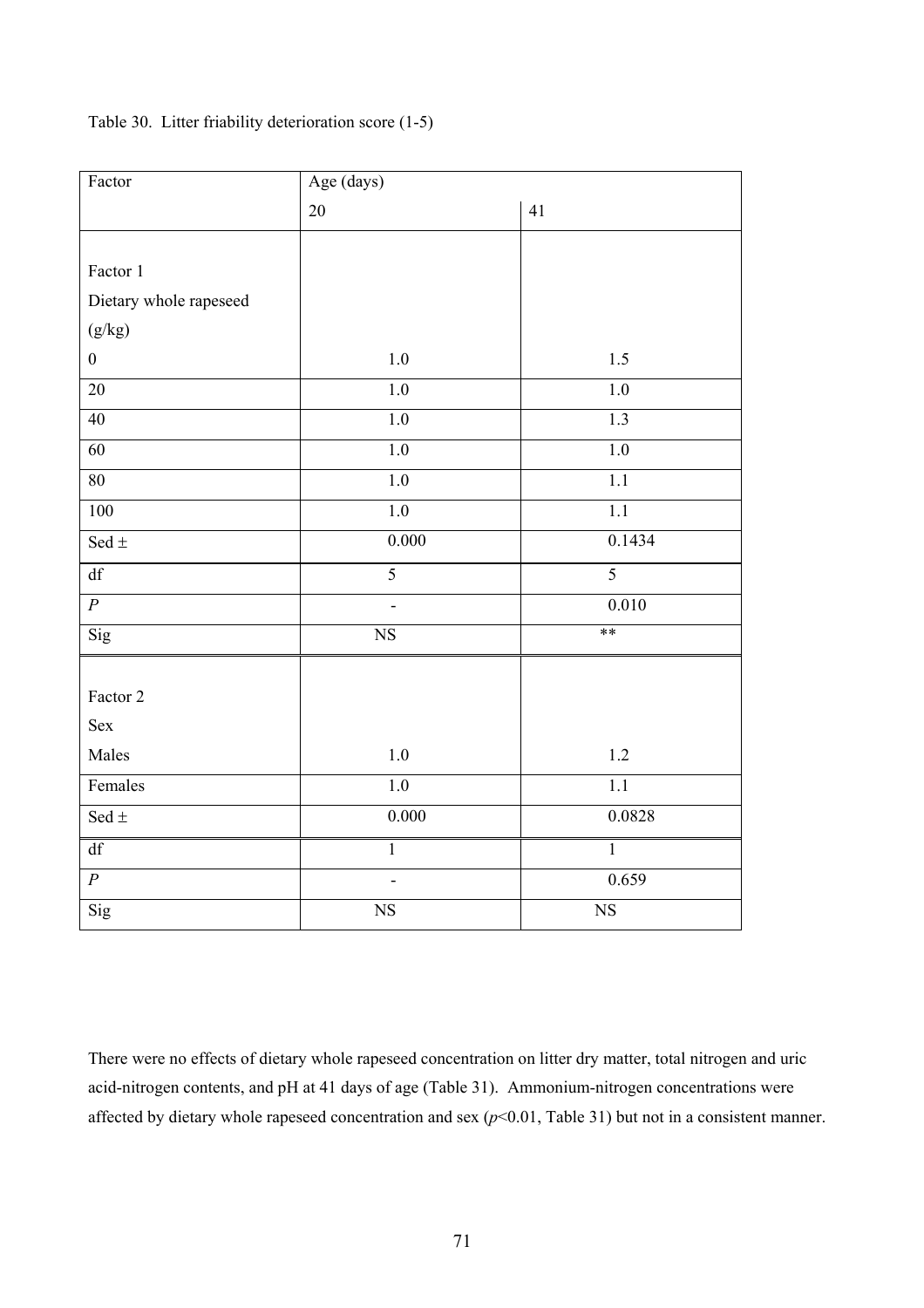Table 31. Litter dry matter, total nitrogen, uric acid-nitrogen and ammonium-nitrogen contents (g/kg fresh basis) and pH at 41 days of age

| Factor                 | Litter quality variable |              |               |                   |                |  |
|------------------------|-------------------------|--------------|---------------|-------------------|----------------|--|
|                        | Dry matter              | Total        | Uric acid-    | Ammonium-         | pH             |  |
|                        | (g/kg)                  | nitrogen     | nitrogen      | nitrogen          |                |  |
|                        |                         | (g/kg fresh  | $(g/kg$ fresh | (g/kg basis)      |                |  |
|                        |                         | basis)       | basis)        |                   |                |  |
|                        |                         |              |               |                   |                |  |
| Factor 1               |                         |              |               |                   |                |  |
| Dietary whole          |                         |              |               |                   |                |  |
| rapeseed               |                         |              |               |                   |                |  |
| (g/kg)                 |                         |              |               |                   |                |  |
| $\boldsymbol{0}$       | 587                     | 43           | 7.9           | $7.1^\circ$       | 7.2            |  |
| 20                     | 650                     | 39           | 8.5           | 4.6 <sup>ab</sup> | 7.4            |  |
| 40                     | 642                     | 43           | 7.9           | $5.6^b$           | 8.0            |  |
| 60                     | 680                     | 38           | 8.2           | $4.4^a$           | 8.0            |  |
| 80                     | 684                     | 38           | 8.6           | 4.6 <sup>ab</sup> | 7.7            |  |
| $100\,$                | 673                     | 39           | 7.2           | $4.8^{ab}$        | 7.8            |  |
| Sed $\pm$              | 34.01                   | 3.94         | 0.798         | 0.471             | 0.416          |  |
| $\mathrm{d}\mathrm{f}$ | 5                       | 5            | 5             | $\overline{5}$    | $\overline{5}$ |  |
| $\overline{P}$         | 0.079                   | 0.624        | 0.534         | < 0.001           | 0.371          |  |
| Sig                    | $_{\rm NS}$             | $_{\rm NS}$  | $_{\rm NS}$   | ***               | $_{\rm NS}$    |  |
|                        |                         |              |               |                   |                |  |
| Factor 2               |                         |              |               |                   |                |  |
| Sex                    |                         |              |               |                   |                |  |
| Males                  | 662                     | 38           | 8.0           | 4.9               | 7.7            |  |
| Females                | 644                     | 42           | 8.0           | 5.5               | 7.6            |  |
| Sed $\pm$              | 19.63                   | 2.27         | 0.461         | 0.272             | 0.240          |  |
| df                     | $\mathbf{1}$            | $\mathbf{1}$ | $\mathbf{1}$  | $\mathbf 1$       | $\mathbf{1}$   |  |
| $\boldsymbol{P}$       | 0.371                   | 0.054        | 0.990         | 0.037             | 0.600          |  |
| Sig                    | $_{\rm NS}$             | $_{\rm NS}$  | $_{\rm NS}$   | $_{\rm NS}$       | $_{\rm NS}$    |  |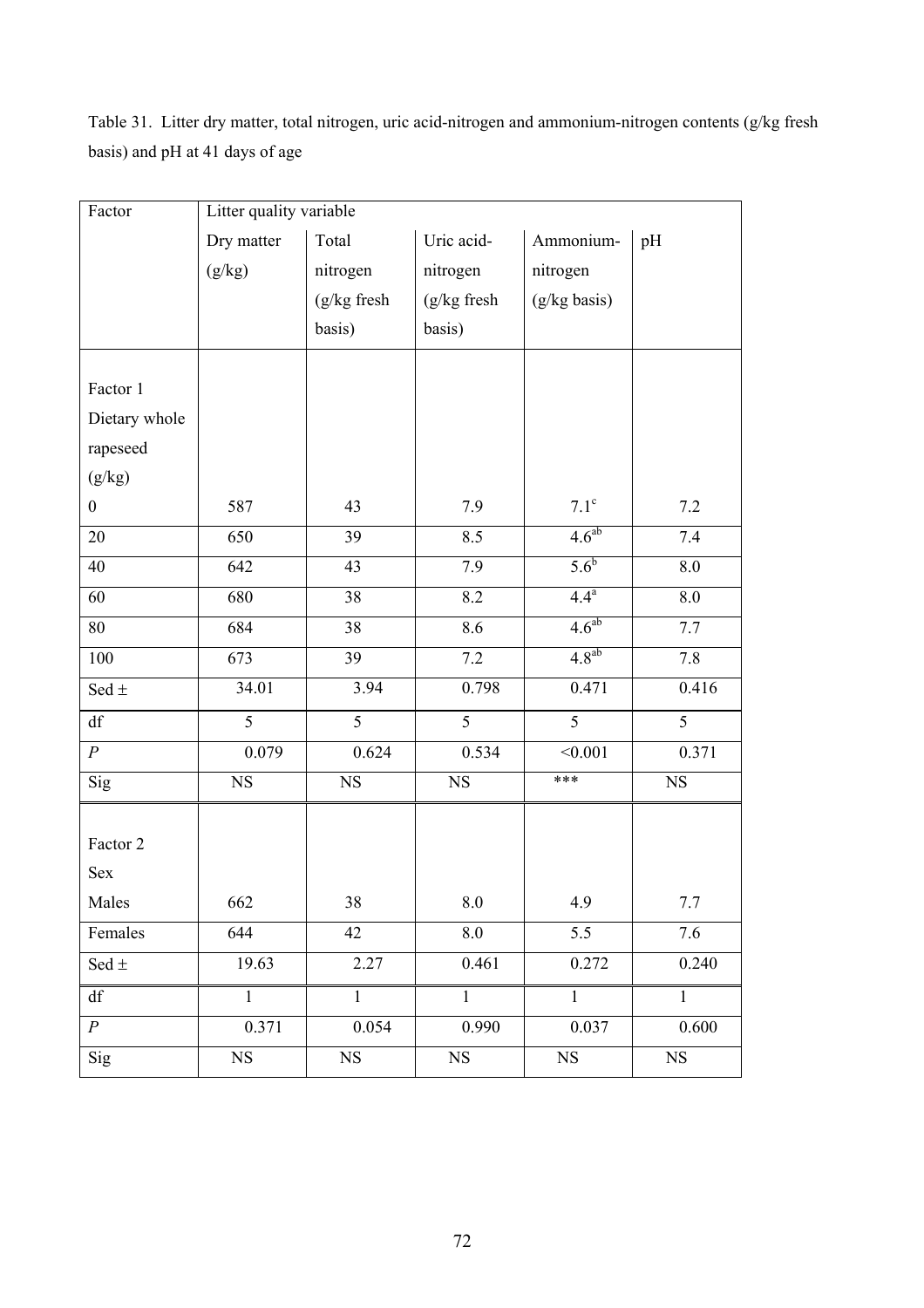There was minimal hock burn damage at 41 days of age and there were no differences between males and females (Table 32). Hock burn damage was highest in birds fed 0 g/kg whole rapeseed and lowest in birds fed 60 g/kg whole rapeseed.

| Table 32. Hock burn score at 41 days of age |  |  |  |  |  |
|---------------------------------------------|--|--|--|--|--|
|---------------------------------------------|--|--|--|--|--|

| Factor                        | Age (days)             |
|-------------------------------|------------------------|
|                               | 41                     |
|                               |                        |
| Factor 1                      |                        |
| Dietary whole rapeseed (g/kg) |                        |
| $\boldsymbol{0}$              | $1.4$                  |
| $\overline{20}$               | 1.3                    |
| 40                            | $\overline{1.3}$       |
| 60                            | 1.0                    |
| 80                            | $\overline{1.1}$       |
| 100                           | 1.1                    |
| Sed $\pm$                     | 0.119                  |
| df                            | $\overline{5}$         |
| $\overline{P}$                | 0.019                  |
| Sig                           | $\ast$                 |
|                               |                        |
| Factor 2                      |                        |
| Sex                           |                        |
| Males                         | $1.2\,$                |
| Females                       | $\overline{1.2}$       |
| Sed $\pm$                     | 0.069                  |
| df                            | $\mathbf{1}$           |
| $\overline{P}$                | 0.425                  |
| Sig                           | $\overline{\text{NS}}$ |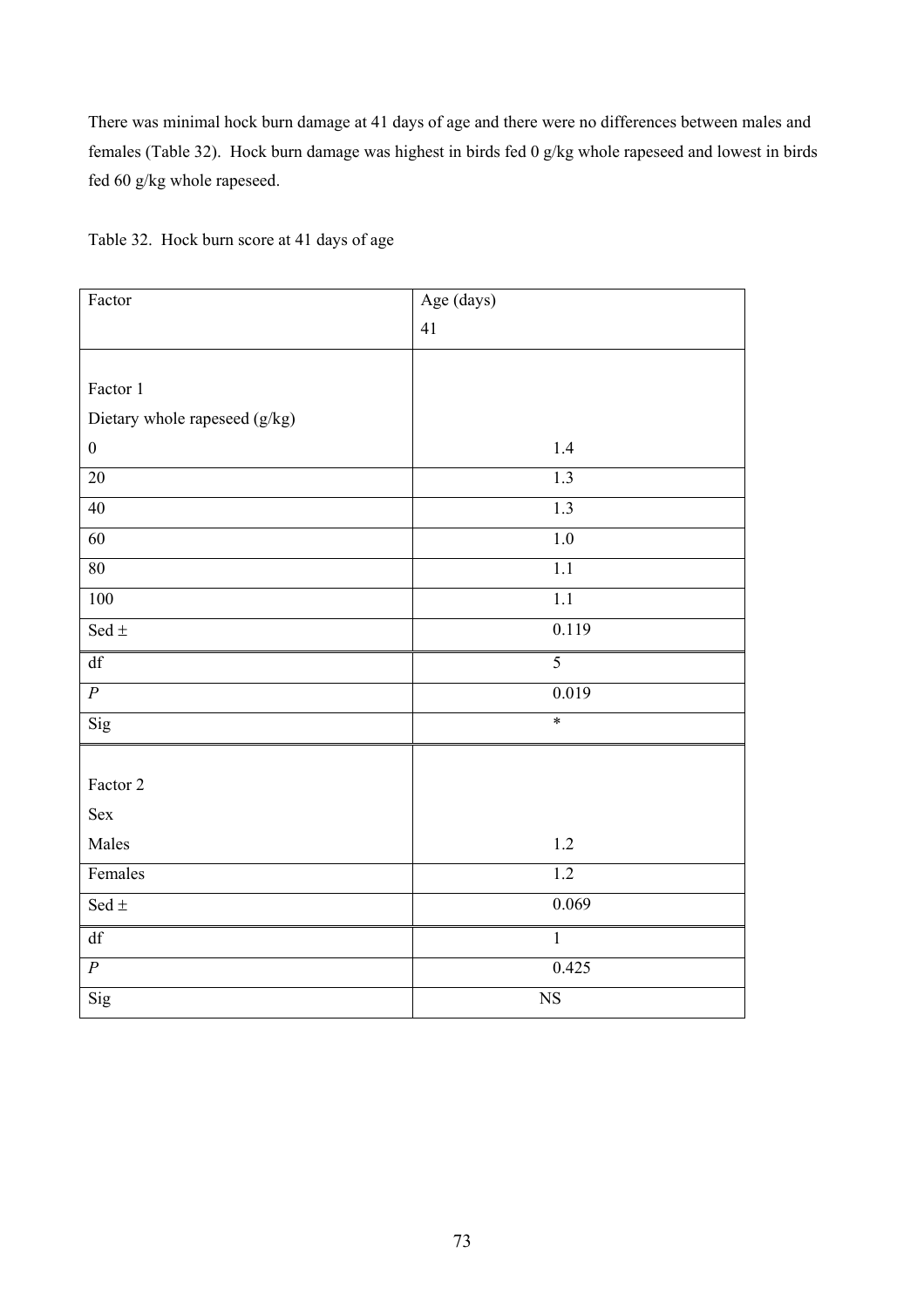Diet costs and gross margins of live weight sales minus feed costs

Using the ingredient prices shown in Table 21, the cost of the treatment diets have been calculated and the results are given in Table 33. The cheapest starter ration contained 0 g/kg whole rapeseed, whereas the most expensive starter ration contained the highest concentration of whole rapeseed (100 g/kg), the difference between the two diets being about £10/tonne. There was a smaller price differential between the cheapest and most expensive finisher diets (about £7/tonne), but again the most expensive diet was the finisher ration containing 100 g/kg whole rapeseed. The cheaper finisher rations contained the lower concentrations of whole rapeseed.

|  | Table 33. Treatment diet cost (£/tonne) |  |  |  |
|--|-----------------------------------------|--|--|--|
|--|-----------------------------------------|--|--|--|

| Dietary whole rapeseed (g/kg) | Cost of starter ration          | Cost of finisher   |
|-------------------------------|---------------------------------|--------------------|
|                               | $(\text{\pounds}/\text{tonne})$ | ration $(f/tonne)$ |
|                               |                                 |                    |
| $\boldsymbol{0}$              | 174.80                          | 169.07             |
| 20                            | 183.65                          | 166.74             |
| 40                            | 179.32                          | 169.06             |
| 60                            | 180.64                          | 171.74             |
| 80                            | 182.19                          | 174.05             |
| 100                           | 184.48                          | 175.74             |

Gross margins of live weight sales minus feed costs have been calculated (Table 34) using:

- starter feed intake and finisher feed intake data to 42 days of age;
- $\bullet$  diet costs (£/tonne);
- total live weight produced at 42 days of age (based on mean live weight data at 42 days of age and mortality to 42 days of age), and;
- a value of £0.46/kg of live weight sold.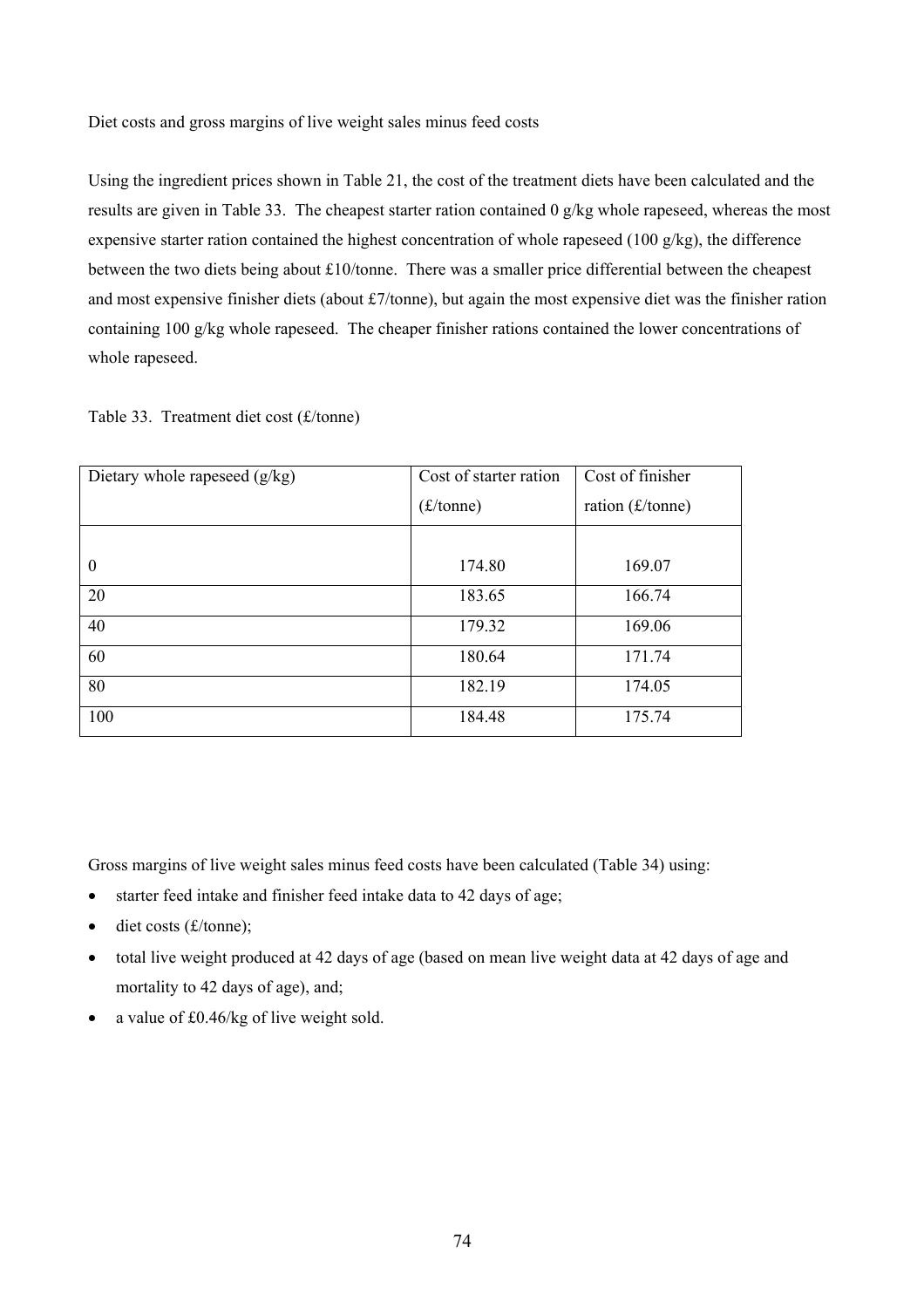Table 34. Gross margins of live weight sales minus feed costs

| Dietary whole rapeseed (g/kg) | Gross margin $(f/bird)$ |
|-------------------------------|-------------------------|
|                               |                         |
| $\boldsymbol{0}$              | 0.40                    |
| 20                            | 0.41                    |
| 40                            | 0.40                    |
| 60                            | 0.38                    |
| 80                            | 0.38                    |
| 100                           | 0.34                    |

Gross margins of live weight sales minus feed costs at 42 days of age were similar when feeding 0 g/kg, 20 g/kg and 40 g/kg whole rapeseed to 42 days of age. At concentrations of greater than 40 g/kg whole rapeseed, the gross margins of live weight sales minus feed costs were reduced.

It is important to note that these financial findings are not definitive: they will change with changing ingredient prices.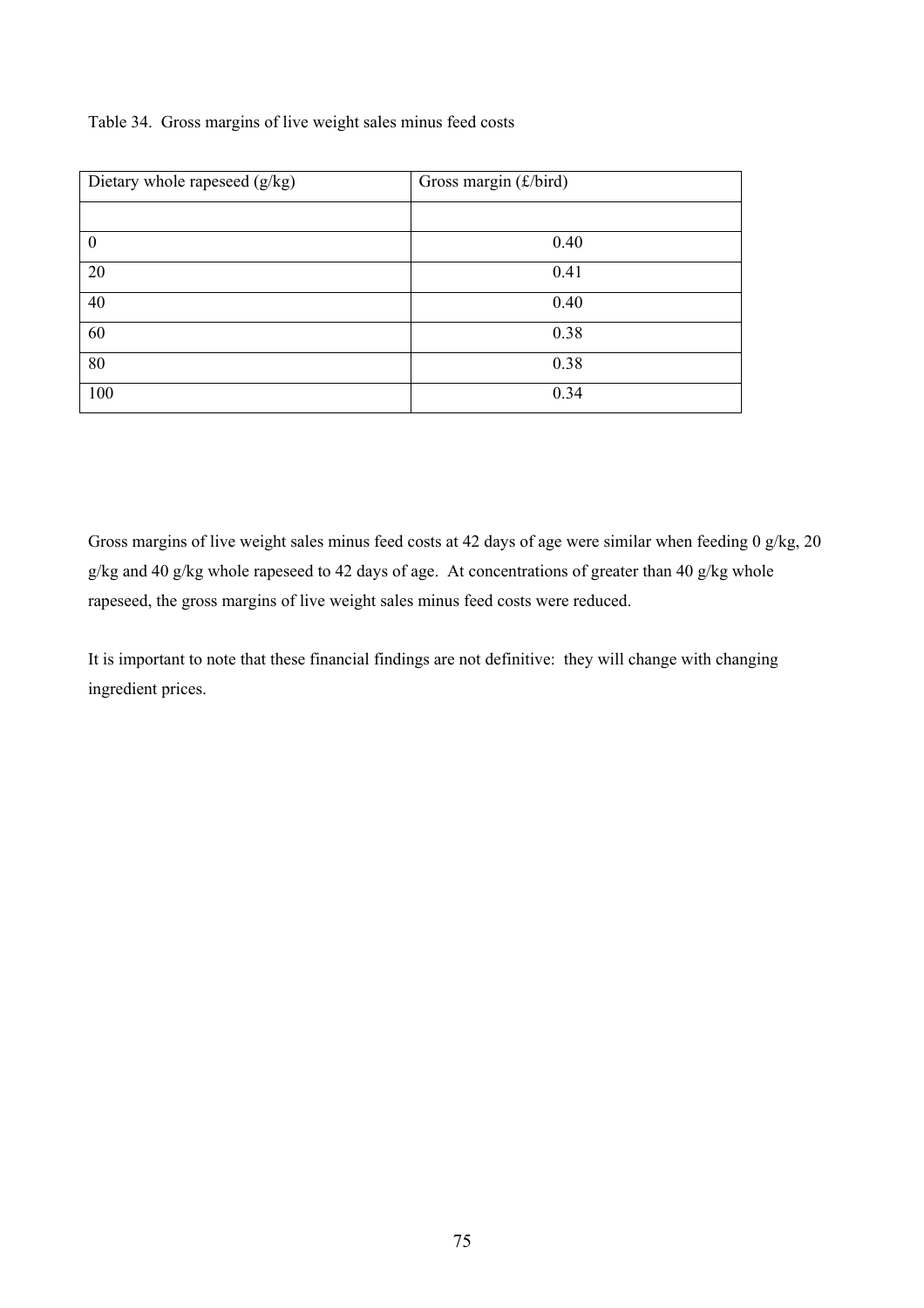#### *Discussion*

The blend of whole seeds used was sourced separately from the blend of rapeseed meal. Thus, in addition to differences in nutrient content between meal and whole seeds, which were accounted for in the diet formulation processes, the two sources differed in their content of antinutritional factors; the most important of which were glucosinolates, erucic acid and sinapine. In both cases, UK blends of double zero rapeseed varieties were sought. These varieties have low glucosinolate and low erucic acid contents and so they offer better potential as feed ingredients for poultry.

The glucosinolate content of the rapeseed meal used  $(7 \text{ mmol/g})$  confirms that the aim of sourcing double zero rapeseed varieties was achieved. Larbier and Leclercq (1994) wrote that glucosinolate contents were less than 50 µmol/g in double zero rapeseed meal varieties. van Kempen and Jansmen (1994) reported glucosinolate contents of between 20  $\mu$ mol/g and 30  $\mu$ mol/g in the oil free dry matter of rapeseed meals comprising double zero varieties. More recently, Slominski et al., (1999) reported glucosinolate contents of between 11.4  $\mu$ mol/g and 21.7  $\mu$ mol/g in the oil free meal when using varieties of yellow seeded canola.

The glucosinolate content of the blended whole seeds at 17  $\mu$ mol/g was greater than reported for the blended meal, but the glucosinolate content of the whole seeds was still commensurate with having sourced double zero varieties.

Erucic acid contents in the oil were low at less than 0.29% and 10% in the meal and whole seed, respectively.

The sinapine content of the whole rapeseed blend was less than the sinapine content of the rapeseed meal blend (10.5 g/kg versus 11.7 g/kg, respectively). In both cases, however, the sinapine contents were towards the lower end of the published range for double zero rapeseed; this being from 6 g/kg to 30 g/kg depending on cultivar, growing conditions and location (Krygier et al., 1982 and Lacki and Duvnjak, 1996 cited by Qaio and Classen, 2003).

Although the study was not designed in this manner, there were differences in the maximum intakes of total glucosinolates between birds fed rapeseed meal and birds fed whole rapeseed. The maximum intake of total glucosinolates to 42 days of age was considerably higher when feeding whole rapeseed, compared with feeding rapeseed meal (about 8 000 µmol/male bird, *versus* about 2 050 µmol/male bird respectively). This reflected the higher total glucosinolate content of whole rapeseed (17 µmol/g) compared with rapeseed meal (7 µmol/g), and the higher maximum concentration of whole rapeseed fed between day-old and 42 days of

76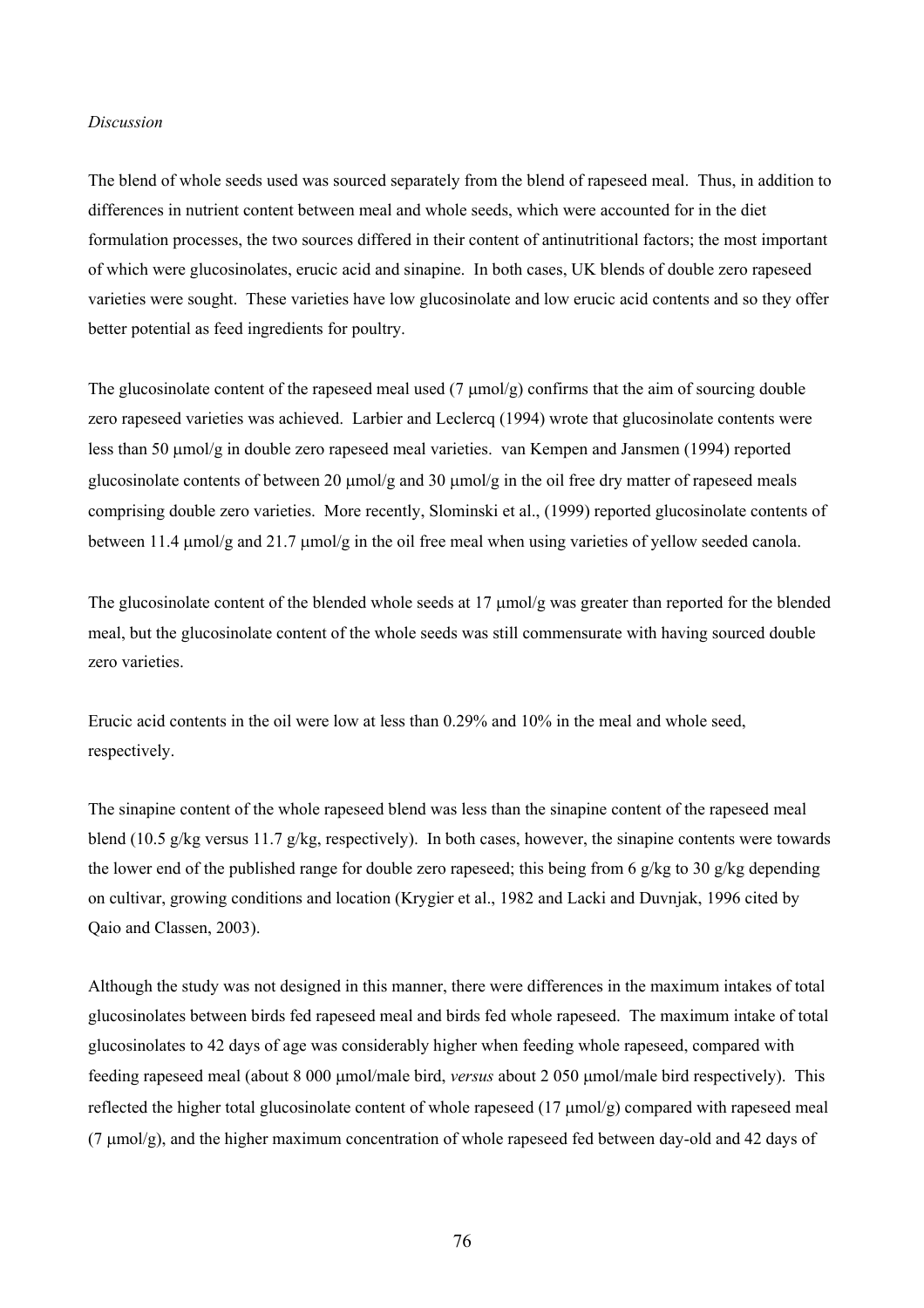age (100 mg/kg, *versus* 60 g/kg rapeseed meal). The inability to feed high concentrations of rapeseed meal in finisher rations, owing the low ME value of the meal limited the intake of total glucosinolates.

There was a similar story for differences between rapeseed meal and whole rapeseed in sinapine intake to 42 days of age. The maximum intake of sinapine between day-old and 42 days of age was also achieved by feeding whole rapeseed (about 5.0 g/male bird, *versus* about 3.5 g/male bird with rapeseed meal).

The differences in the antinutritional contents of whole seeds and rapeseed meal are likely to be important, whereas theoretically, differences in the nutritive value of the seed and meal can be balanced during diet formulation.

Both glucosinolates and sinapine are metabolised by poultry. Glucosinolates are metabolised by the bird and excreted in the faeces, but the site in the body where metabolism occurs is not clear (Frieg *et al.,* 1986). Qaio and Classen (2003) reported that the hind-gut is probably an important metabolic site for sinapine and that hydrolysis is by gut micro-organisms.

Modern UK broiler hybrids have a very fast growth rate, and they are capable of achieving market live weights of about 2.2 kg or above by 40 days of age. Their rapid growth rates make them particularly sensitive to inadequacies in protein supply, either through low dietary concentrations of nitrogen and amino acids or imbalanced supplies of essential amino acids. They are also sensitive to ingredient antinutritional factors, which either interfere with metabolism or reduce nutrient availability for absorption and metabolism.

Rapeseed, either as a meal or whole seed, reduced live weight gain during early life (0-21 days of age), but in the case of rapeseed meal this did not appear to be the result of lower feed intakes. Neither were there dietary effects on FCE during this period.

Lower live weight gains to 21 days of age in birds fed whole rapeseed did appear to be accounted for by lower feed intakes, although this was only significant for the females.

There was an effect of dietary rapeseed meal concentration on feed intake during the latter part of the growing period (22-42 days of age), but this was not in a consistent manner with regards to dietary rapeseed meal concentration. By comparison there was a linear reduction in feed intake between 22 days and 42 days of age, and throughout the whole growing period (0-42 days of age) in birds fed whole rapeseed.

Live weight at 42 days of age was linearly reduced with increasing dietary concentrations of whole rapeseed, whereas dietary rapeseed meal concentration did not affect live weight at 42 days of age. FCE to 42 days of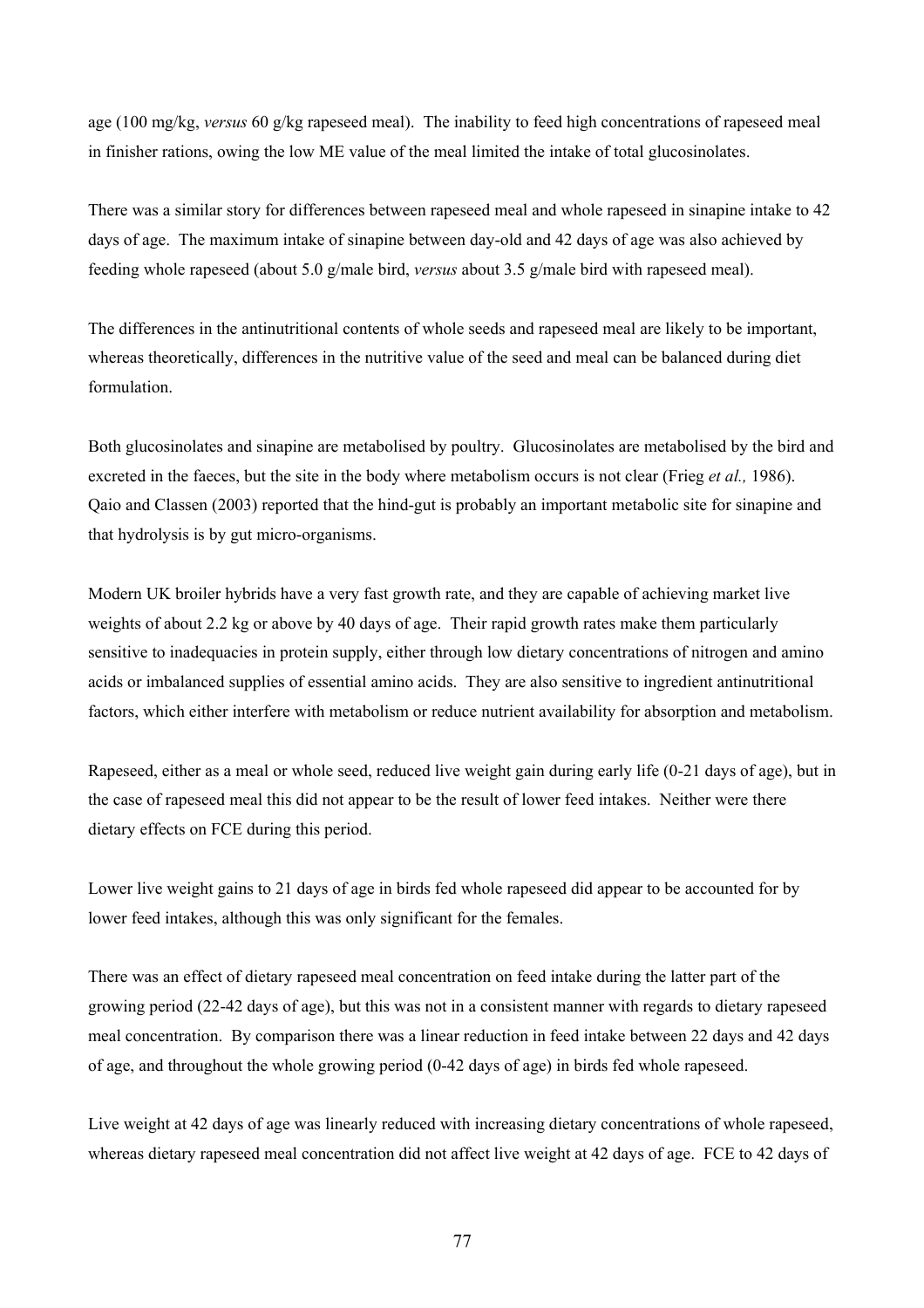age was similar irrespective of dietary rapeseed meal concentration, and it is thought that there was no real effect of dietary whole rapeseed concentration on FCE over this period.

Salmon *et al.*, (1981) reported similar live weight gains to 56 days of age between broilers fed 0 g/kg canola meal throughout, and birds fed increasing concentrations of canola meal up to 281  $g/kg$  in the starter rations and up to 121  $g/kg$  in the finisher rations. FCE to 56 days of age was not affected by canola meal when the nutrient density of the diets was maintained by added fat (*loc. sit*.).

It seems that if there is an effect of rapeseed on broiler performance it is through feed intake responses to dietary rapeseed, whereby a reduced feed intake, and therefore reduced nutrient intake, mostly accounts for any reduction in live weight gain to 42 days of age when the diets are iso-energetic and iso-nitrogenous.

Other workers have reported similar findings for the effects of rapeseed meal on broiler performance. McNeill *et al.*, (2004) found lower feed intakes and live weight gains in broilers grown to 42 days of age when fed either 100 g/kg or 200 g/kg low glucosinolate, low erucic acid rapeseed meal, compared with 0 g/kg rapeseed meal. All diets were iso-energetic and iso-nitrogenous. Performance was similar between birds fed 100 g/kg and 200 g/kg rapeseed meal. FCE to 42 days of age was not affected by dietary rapeseed meal concentration.

The array and concentrations of antinutritional factors in the UK-grown blends of rapeseed used in these studies may have been responsible for the depression in feed intake. They do not appear however, to be at such high concentrations as to impact on the digestion and absorption of nutrients, this being surmised from the lack of an effect on FCE.

Whether chickens perceive diets rich in rapeseed as tasting bitter or astringent is not known. In a review by Picard *et al.,* (2002), it was noted that young chickens perceive tastes (citing work by Ganchrow *et al.,* 1990), but the lack of mastication and the mode of deglutition limits the practical importance of taste in feeding birds. Furthermore, the effect of dietary rapeseed meal concentration on feed intake in the growth study by McNeill *et al.,* (2004), was not reflected in their study on food preference (*loc. sit*.). Broilers up to 14 days of age were allowed the free choice between a diet containing 0 g/kg rapeseed meal and a diet containing 20 g/kg rapeseed meal. Selection to this age between the two diets was similar.

Thus, it is perhaps unlikely that the reduction in feed intake in the growth study was due to poor palatability associated with rapeseed meal. A metabolic or physiological effect of rapeseed antinutritional factors on feed intake might be the reason.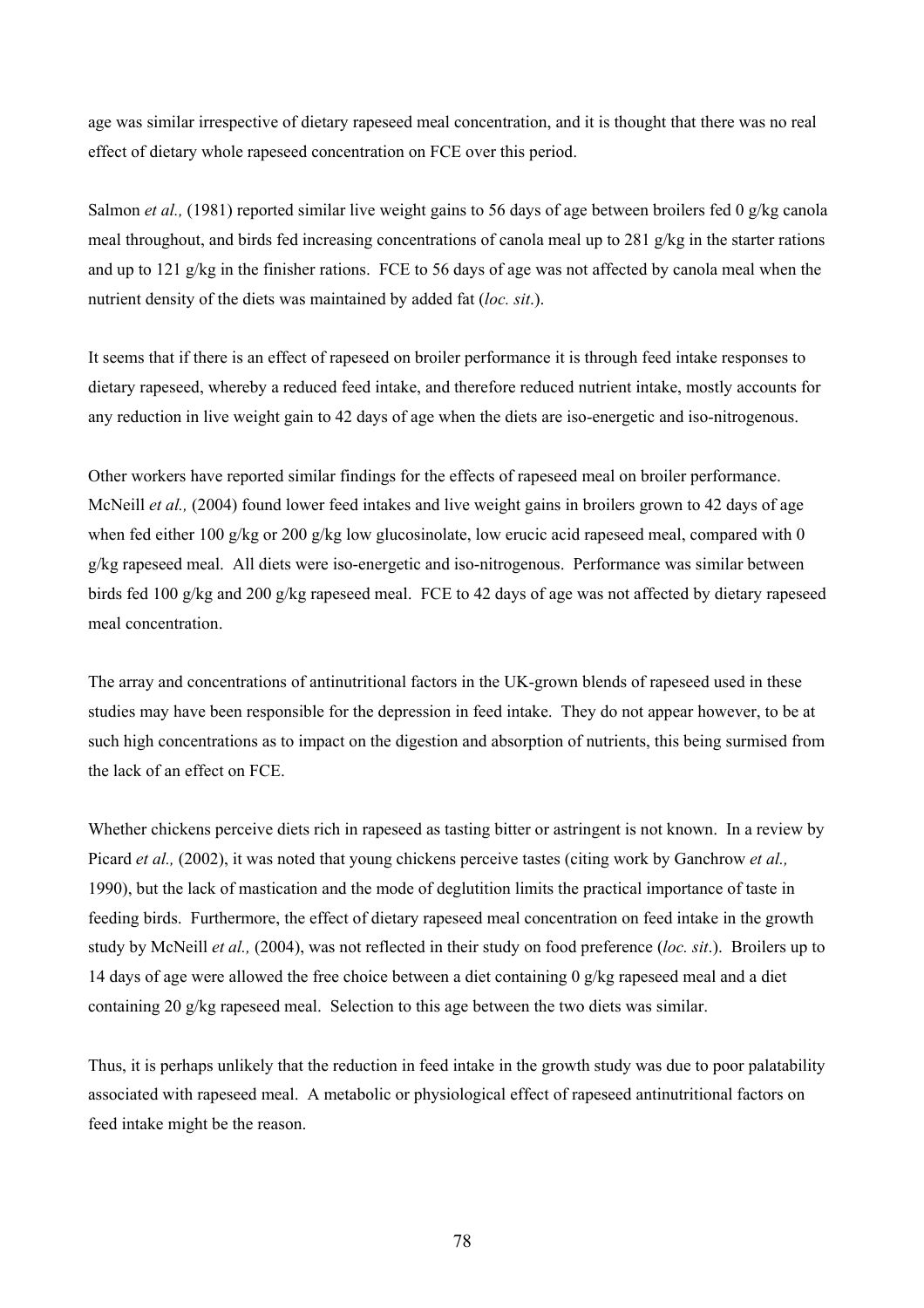As discussed above there were large discrepancies between glucosinolate intake to 42 days of age in birds fed rapeseed meal and birds fed whole rapeseed (max. about 2 050 µmol/male bird, *versus* 8 000 µmol/male bird, respectively).

A comparison of live weight at 42 days and feed intake to 42 days of age between birds fed either rapeseed meal or whole rapeseed at dietary concentrations of 20 g/kg, 40 g/kg and 60 g/kg, found that birds fed whole rapeseed had significantly lower intakes (mean intake 107 g/bird.day for birds fed whole rapeseed *versus* 110 g/bird.day for birds fed rapeseed meal) and lower live weights (2.562 kg/bird when fed whole rapeseed *versus* 2.651 kg/bird when fed rapeseed meal) (both  $p<0.05$ ). This was despite there being only small discrepancies in ME values and contents of crude protein, lysine, methionine cystine between the meal and whole seed diets. FCE to 42 days of age was similar for birds fed either whole rapeseed or rapeseed meal at concentrations of between 20 g/kg and 60 g/kg.

Other workers (Slominski *et al.,* 1999) reported that rapeseed glucosinolates might be important in reducing feed intake and live weight gain during early life. In the work of Slominski *et al.,* (1999) 301 g/kg meal of *Brassica juncea* 'yellow' cultivar J4316 was fed between four days and 18 days of age. The glucosinolate content of the meal was higher than that of other cultivars studied at  $21.7 \mu mol/g DM$ . The protein quality was similar across the treatment diets (cultivars), and so the authors attributed poorer live weight gains to 18 days of age with the aforementioned cultivars' higher glucosinolate content.

The study was not designed to test the effects of feeding glucosinolates on broiler feed intakes and live weight gains. There is the suggestion however, that dietary glucosinolate content might have influenced feed intake and live weight gain, and this merits further investigation.

Qaio and Classen (2003) reported that sinapine (sinapine bisulphate trihydrate or sinapine ethanol extract) included at concentrations approximately equivalent to that found in diets containing 300 g/kg rapeseed meal did not cause toxicity or an antinutritional effect in broilers grown to 18 days of age. Qaio and Classen (2003) determined the sinapine content of commercial rapeseed meals prior to diet formulation and reported them as being about 10.0 g sinapine /kg. This was similar to the sinapine content of the whole rapeseed (10.5 g/kg) and slightly less than the sinapine content of the rapeseed meal (11.7 g/kg) used in this study.

However, Qaio and Classen (2003) only fed broiler chicks rapeseed meal or sinapine (sinapine bisulphate trihydrate or sinapine ethanol extract) to 18 days of age. Thus, the total sinapine intake to 18 days of age was less than the total sinapine intake achieved in this study, where birds were grown to 42 days of age. Based on the data of Qaio and Classen (2003) the mean sinapine intake to 18 days of age at a corresponding dietary rapeseed meal concentration of 300 g/kg was calculated to be 1.9 g/bird.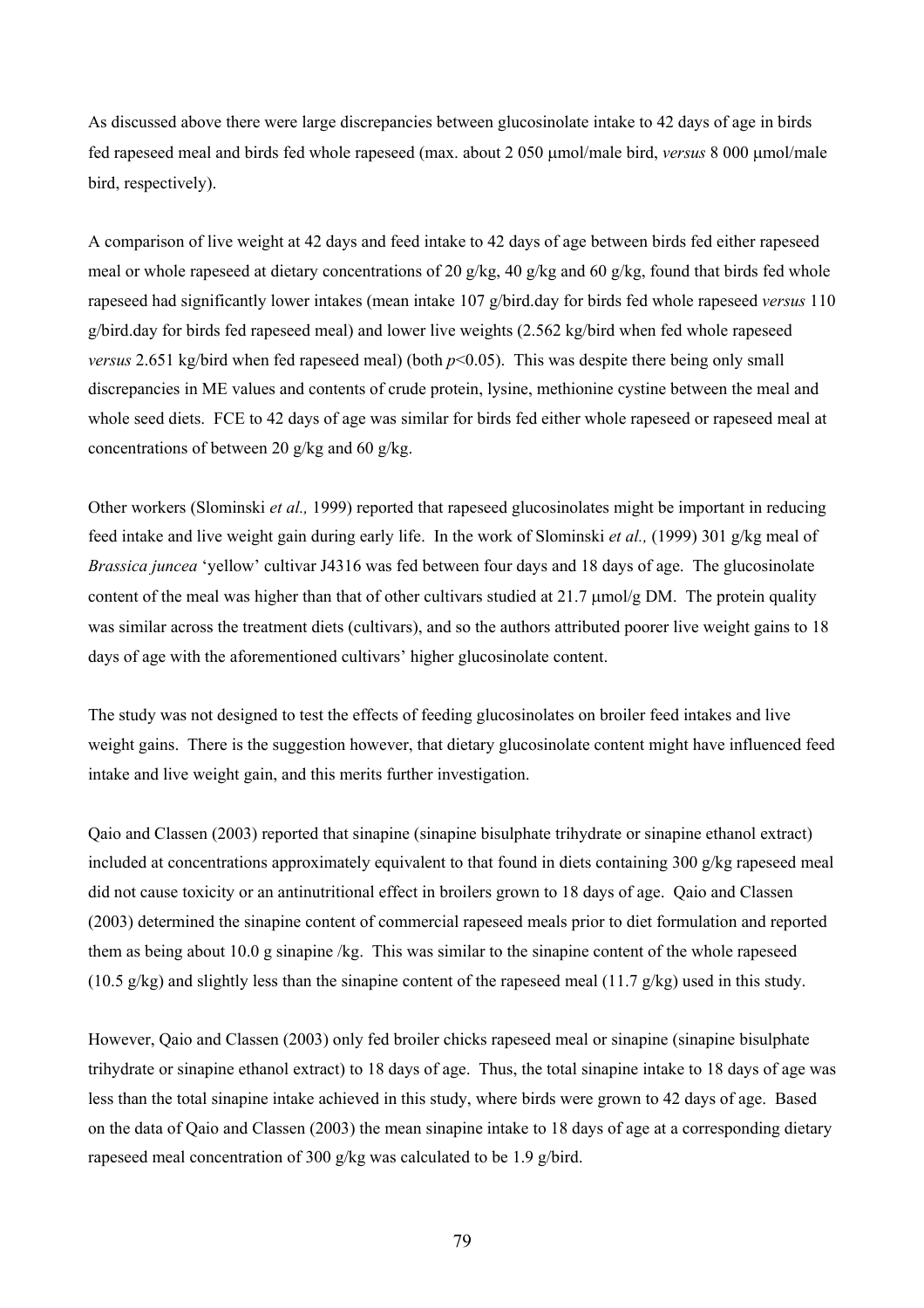It is the findings of Qaio and Classen (2003) however, and the differences in performance between birds fed whole rapeseed and rapeseed meal in this study, which suggest that sinapine is perhaps not the main factor responsible for poor feed intakes and live weight gains when feeding whole rapeseed.

In this study, feed intake and live weight at 42 days of age were not affected by feeding 60 g/kg rapeseed meal throughout, which gave the maximum sinapine intake as associated with feeding rapeseed meal (about 3.5 g sinapine intake/male bird). Feeding 60 g/kg whole rapeseed to 42 days of age gave a sinapine intake of about 2.8 g/male bird, this being less than the maximum sinapine intake achieved when feeding 60 g/kg rapeseed meal. Thus, if sinapine was responsible for the poor feed intakes and live weight gains found when feeding 60 g/kg whole rapeseed then similar poor performances would have been found for feeding 60 g/kg rapeseed meal.

There is the possibility however, that at the higher concentrations of whole rapeseed (80 g/kg and 100 g/kg) sinapine intake might have been influenced feed intakes and live weight gains.

Further research is needed to clarify the effects of glucosinolate and sinapine intakes on feed intake and live weight gain in broilers grown to market age.

It is worth noting that neither feed intake nor live weight data have been expressed in terms of responses to increasing dietary concentrations or intakes of glucosinolates or sinapine as this is effectively a re-iteration of the results for dietary rapeseed (meal or whole seed) concentration. Furthermore, this would be less accurate than expressing the findings in terms of dietary rapeseed concentration (either meal or seed) as the concentrations of other ingredients, some nutrients and both known and unknown antinutritional factors changed with increasing rapeseed concentration.

If the use of UK rapeseed meal as an ingredient in broiler diets is to be encouraged then perhaps more information is needed on the quality of blended rapeseed meals produced in the UK (protein, amino acid availability and concentrations of antinutritional factors). In addition to varietal and agronomic effects on rapeseed quality, processing is a variable, which influences quality. Over-processing (toasting) reduces protein quality and amino acid availability, and particularly lysine content and availability (Anderson-Hafermann *et al.,* 1993; Newkirk *et al.,* 2003). Naczk *et al.,* (1998) in a review on rapeseed meal cited work by Dabrowski and Sosulski (1983) which showed a reduction in rapeseed phenolic acid content (including sinapine) after solvent extraction.

The ability to dehull rapeseed prior to commercial processing would undoubtedly improve the feeding value of rapeseed meal to broilers. The content of the hulls varies from 10.5 to 20% of the seed weight and 20 to 30% of the defatted meal on a dry weight basis (Naczk *et al.,* 1998 citing work by Applequist and Ohlson,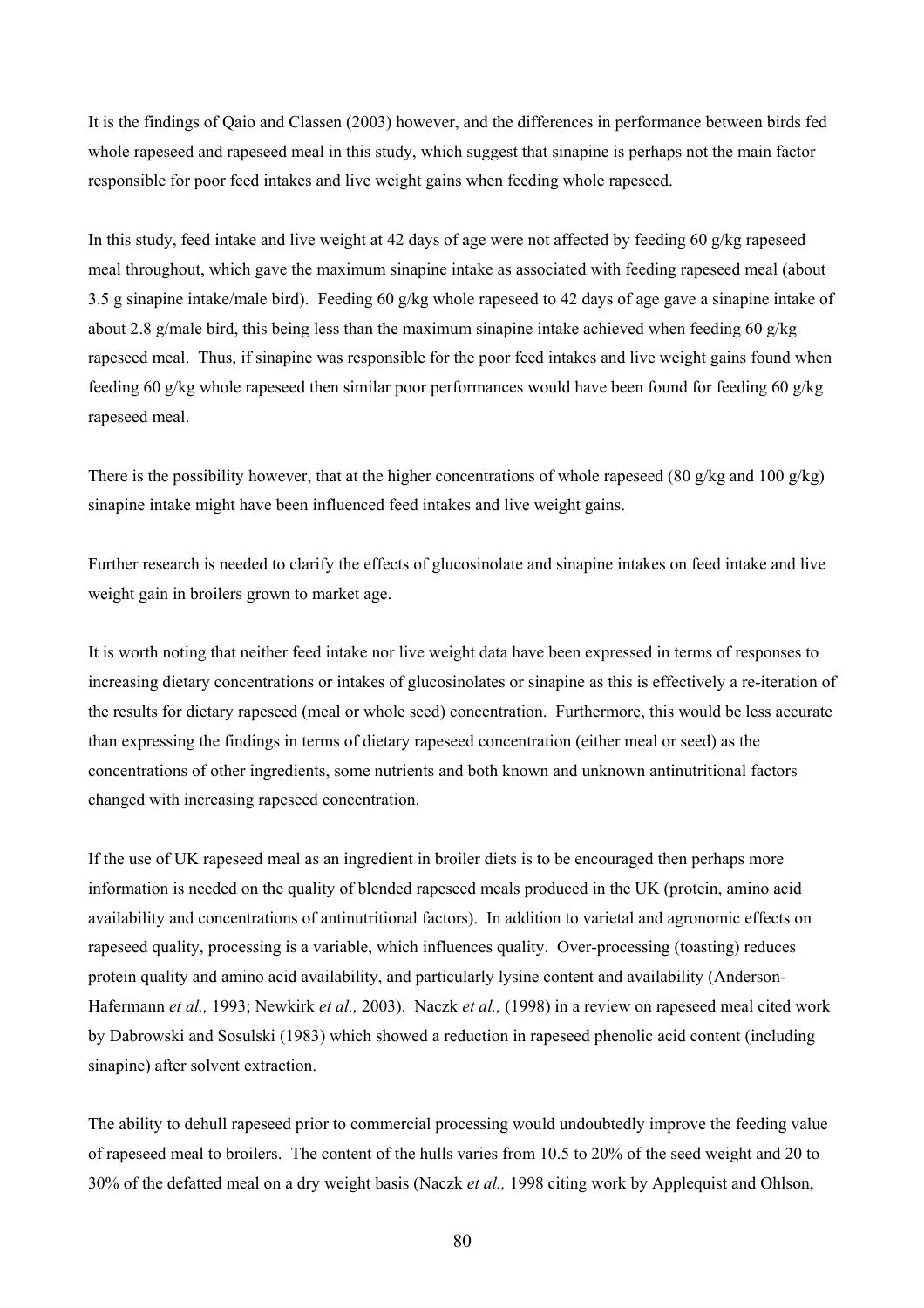1972, Theander *et al.,* 1977, Bell, 1993 and Jensen *et al.,* 1995). Hulls consist of low molecular weight carbohydrates, polysaccharides, pectins, cellulose and lignin, as well as proteins, polyphenolics, glucosinolates and minerals (Naczk *et al.,* 1998).

Naczk *et al.*, (1998) reported that mechanical methods for separation of hulls from rapeseed are still inefficient and therefore dehulling is not a standard practice in oil extraction plants.

There was no effect of rapeseed meal or whole rapeseed on mortality to 42 days of age and there was no indication that bird health was adversely affected by dietary rapeseed treatment. Recent work by McNeil *et al.,* (2004), which examined the performance of broilers fed a low glucosinolate, low erucic acid rapeseed meal at concentrations up to 200 g/kg made no mention of an effect on mortality. Information on mortality levels has been omitted from studies, which have been reviewed whilst writing this discussion. It is suggested that this is a positive finding, as an adverse effect of feeding rapeseed meal on the incidence of mortality to market age would most probably have been reported.

Although Timms (1983) reported a high incidence of leg abnormalities (19.4% of 216 birds) in male broilers fed a diet containing 125 g/kg rapeseed meal to ten weeks of age there was no indication in these studies that feeding rapeseed caused leg health problems. Only two birds out of 748 birds fed rapeseed meal and three birds out of 748 birds fed whole rapeseed, were necessarily culled due to leg abnormalities.

Timms (1983) accepted that the incidence of leg abnormalities might have been higher than normal for contemporaneous commercial flocks because of the longer than typical growing period (10 weeks rather than 6 weeks to slaughter), and the sole use of males, which are heavier and more prone to leg abnormalities than females. The mechanism by which rapeseed meal affected leg health was not identified. Previous studies of rapeseed constituents eliminated goitrogenic substances (Timms, 1983 citing Holmes and Roberts, 1963) and low availabilities of manganese (Seth and Clandinin, 1973 cited by Timms, 1983) or zinc (Motzok, 1976 cited by Timms, 1983) as being possible causative factors of leg weakness.

Griffiths *et al.*, (1980) in a study of high glucosinolate rapeseed meal and its effects on meat flavour in three UK broiler hybrids reported that 19 out of 120 birds developed leg abnormalities. There was no effect of diet on the incidence of leg abnormalities but the incidence was highest in the heavier hybrid.

Leg weakness was a particular welfare problem in the 1980s and since then there have been improvements in the leg health of broilers through selection against tibial dyschondroplasia, better management practices and improved nutrition. Dyschondroplasia, valgus and varus deformities, slipped gastrocneumius tendons and rotational deformities as reported by Timms (1983), where more commonly found in commercial broiler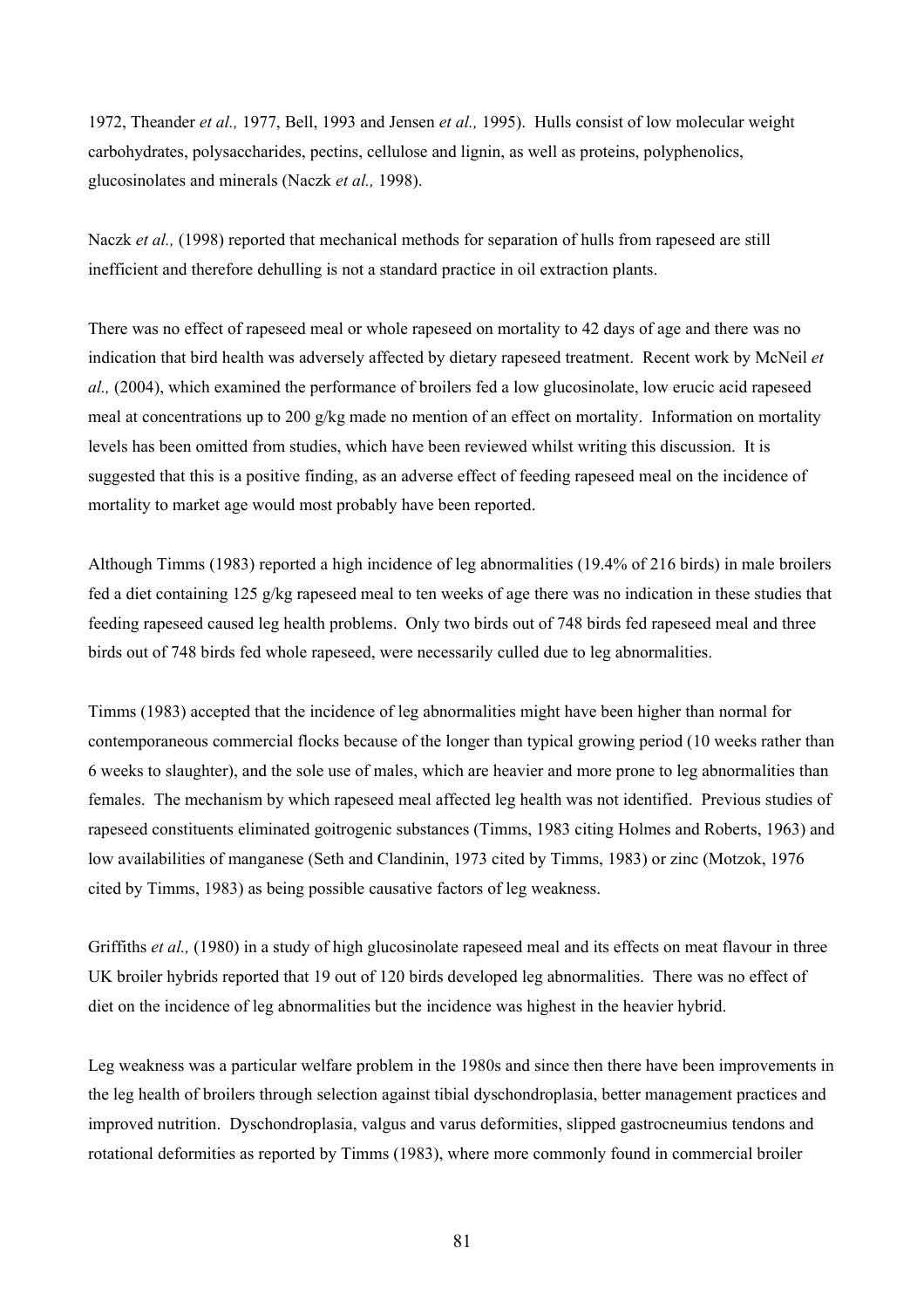flocks in the 1980s than they are today. This might reduce the likelihood of rapeseed causing leg health problems in commercial broiler flocks but any incidences should be thoroughly examined.

Summers (1995) warned of the possibility of high dietary sulphur contents increasing the incidence of leg abnormalities when feeding canola to broilers. He suggested that this might be partially alleviated by feeding supplementary calcium.

The litter remained mostly friable throughout the growing period and hock burn damage at 41 days of age was minimal. The potassium contents of the rapeseed meal starter rations and of the whole rapeseed starter and finisher rations were high, and this might have been expected to impact on water intake and litter moisture contents. Tucker and Walker (1992) in a review of hock burn damage in broilers highlighted the risk of wet litter and hock burn damage when feeding soya-rich high potassium diets. Perhaps, the use of an exogenous β-gluconase enzyme in the diet helped to alleviate litter problems through improved wheat starch digestibility. Often serious litter quality problems are multifactorial.

Neither litter dry matter content nor litter total nitrogen content at 41 days of age was affected by dietary rapeseed concentration (meal or seed). Litter uric-acid nitrogen and ammonium contents and pH at 41 days of age were similar between dietary rapeseed meal concentrations and except for ammonium-nitrogen contents this was the case for whole rapeseed. Ammonium-nitrogen content at 41 days of age was affected by dietary whole rapeseed and sex, but in an inconsistent manner. Although this is difficult to explain it is likely that the feeding of rapeseed influences gut bacterial populations and this might impact on the availability of nitrogen in the droppings.

Despite concern about phytate complexes reducing the bioavailability of zinc and other divalent metal ions (Erdman, 1979; Jones, 1979; Cheryan, 1980; Maga, 1982), liver and spleen stores of zinc at 21 days and 42 days of age were unaffected by dietary rapeseed concentration.

Although the eating quality of broilers fed rapeseed meal or whole rapeseed was not examined in this study, it is an important issue and so the potential for 'off' or 'fishy' taint in rapeseed fed broiler meat is briefly discussed.

High glucosinolate rapeseed meal has been found to adversely affect the flavour of broiler meat (Yule and McBride, 1976, 1978; Steedman *et al.,* 1979) although Griffiths *et al.,* (1980) reported that high glucosinolate rapeseed meal (glucosinolate content 49.9 g/kg in the seed) fed at 100 g/kg to 42 days of age did not affect meat flavour.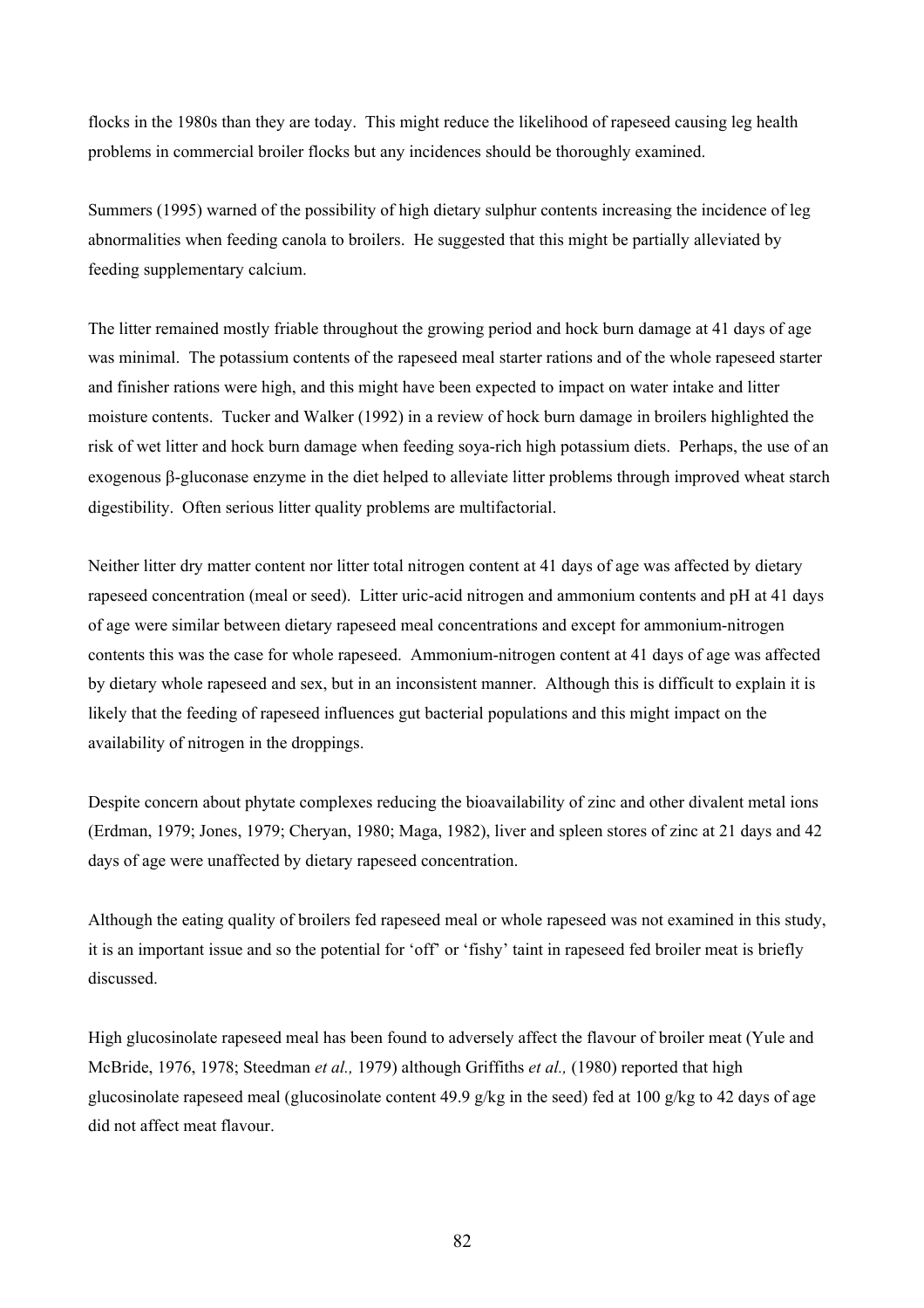In general however, the meal from low glucosinolate varieties seems to produce fewer meat flavour problems, although this is dependent on the specifics of the meal and the concentration fed.

Hawrysh *et al.,* (1980a and 1982) reported that the eating quality of broiler meat assessed by a trained taste panel was similar between birds fed a soya bean-based diet and birds fed a diet containing 200 g/kg low glucosinolate rapeseed meal. Other work by Hawrysh *et al.,* (1980b and c) using a trained taste panel or a consumer-based panel found similar eating qualities between birds fed a soya-based diet and birds fed a diet containing 100 g/kg low glucosinolate rapeseed meal. Supplementing diets containing 200 g/kg canola meal with methionine or choline had no adverse effect on eating quality. Methyl containing compounds and choline are produced during the metabolism of sinapine, and 'fishy' taint in brown eggs from susceptible hens fed rapeseed meal has been attributed to the deposition of trimethylamine in the egg.

Salmon *et al.*, (1981) found that the intensity of chicken flavour decreased and the frequency of 'off' flavours increased when diets contained 281 g/kg canola meal in the starter and 121 g/kg canola meal in the finisher were fed. There were no adverse effects on eating quality when the diet contained canola meal up to 210 g/kg in the starter and 90 g/kg canola meal in the finisher. Later work by Salmon *et al.,* (1984) found that canola meal could be fed at concentrations as high as 300 g/kg to 52 days of age without adversely affecting broiler meat flavour, juiciness or tenderness. They also found no adverse effects of supplementing canola-based diets with methionine (1 g DL methionine/kg) and choline (0.5 g choline chloride) on eating quality. However, when high concentrations of canola meal were fed in combination with herring meal (50 g/kg) and supplementary methionine and choline there was an increased incidence of 'off' flavours. Hawrysh *et al.,* (1980a) had previously reported that 200 g/kg canola meal fed together with 50 g herring meal and supplementary methionine (1 g DL methionine/kg) and choline (0.5 g choline chloride) reduced the palatability of broiler meat. They suggested that this combination of ingredients might lead to an accumulation of trimethylamine in the tissues, causing undesirable odours and flavours in the meat. However, an increase in the tissue concentration of omega-3 fatty acids might be a contributing factor (reviewed by Gordon, 2001).

Recent work by McNeill *et al.,* (2004) found that the breast meat from broilers fed 200 g/kg double zero rapeseed meal (solvent extracted) was identified as tasting different when compared with birds fed 0 g/kg rapeseed meal, but there was no strong aversion to the meat. It was not possible to identify differences in meat flavour between birds fed 0 g/kg rapeseed meal and birds fed 100 g/kg rapeseed meal.

Thus, it seems that rapeseed meal at practical commercial concentrations of about 100 g/kg is unlikely to adversely affect broiler meat flavour, but caution is warranted if higher concentrations are used and the diets contain fishmeal and supplementary methionine and choline.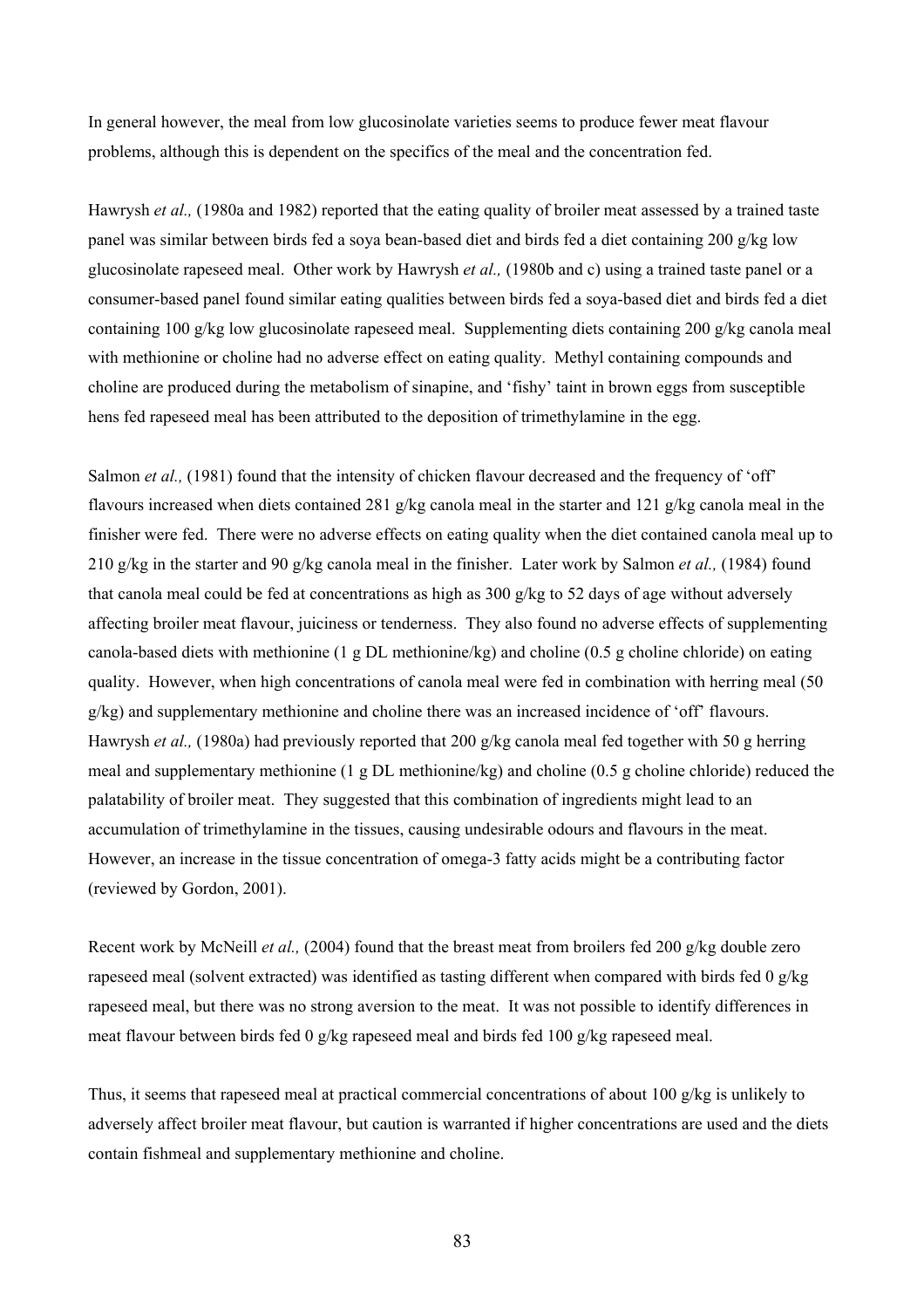Literature reporting the effects of feeding whole rapeseed on broiler meat flavour has not been found. If whole rapeseed generally has a similar concentration of sinapine to that of rapeseed meal there is perhaps a similar risk of 'off' or 'fishy' flavours at similar dietary concentrations. Research is needed to examine the effects of feeding increasing concentrations of whole rapeseed on broiler meat flavour. This should take into account the interactive effects of feeding whole rapeseed and supplementary methionine and choline on meat flavour, and perhaps also fishmeal.

Another perhaps adverse effect of feeding whole rapeseed on quality is the potential for yellow skin pigmentation. Khattack *et al.,* (1995) reported that whole rapeseed fed at either 100 g/kg or 300 g/kg to broilers aged between seven days and 35 days of age produced yellow pigmented skin on the legs and feet. Yellow pigmentation was greater at the higher dietary concentration of whole rapeseed. It was attributed to undefined carotenoid products in rapeseed (Khattack *et al.,* 1995 citing work by Cmolik *et al.,* 1991).

Yellow skin pigmentation might lead to the birds being downgraded because of poor consumer acceptance. Yellow skin pigmentation is associated with feeding maize and maize fed birds are niche products. However, yellow skin pigmentation was not seen in this study even though broilers were fed up to 100 g/kg whole rapeseed between day-old and 42 days of age.

The finding that gross margins were not affected by feeding rapeseed meal was encouraging, as this is the ultimate factor affecting the use of an ingredient. The financial viability of feeding rapeseed meal will depend however on the price of other proteinaceous raw ingredients and the value of the broiler at market age.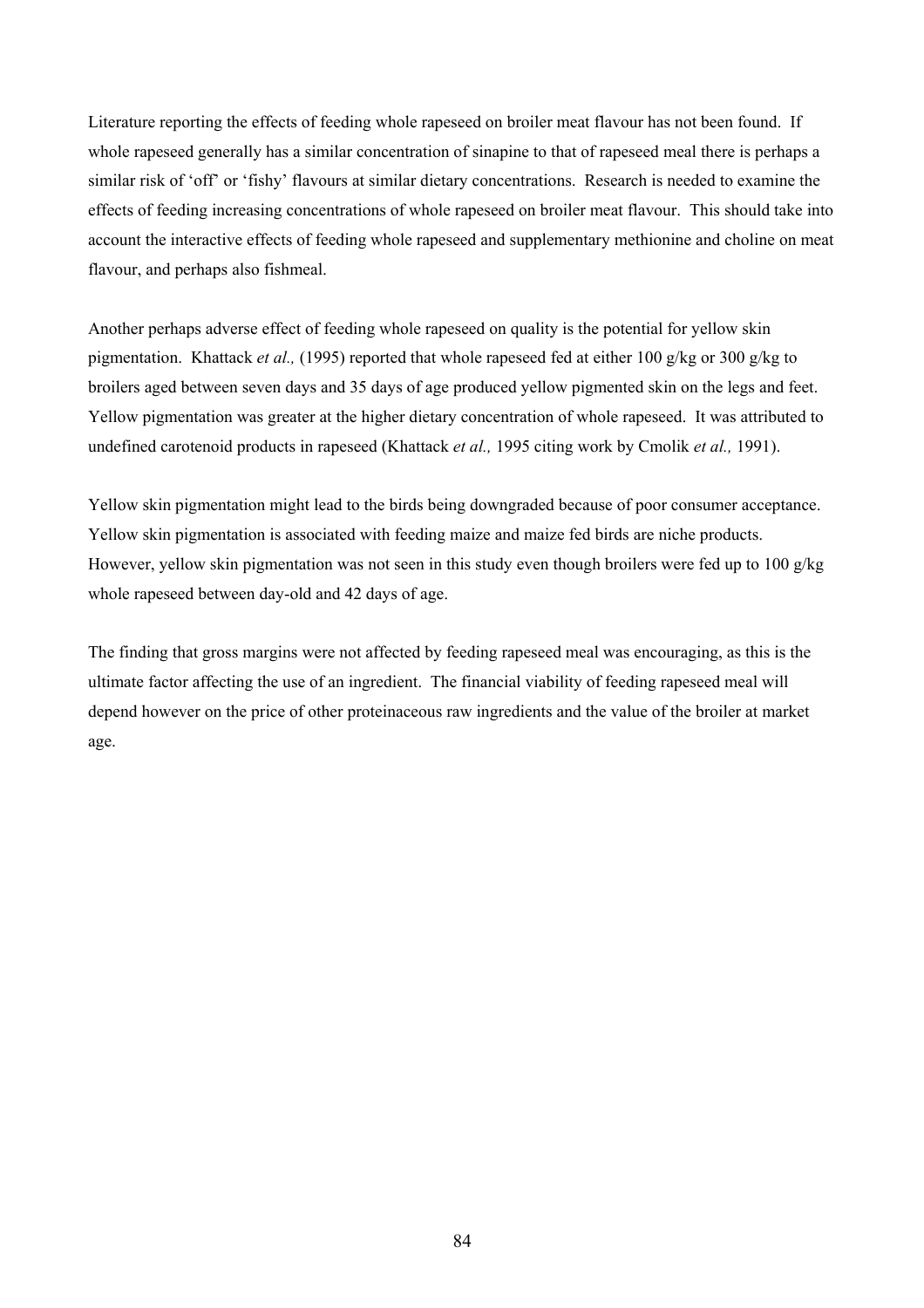#### *Conclusions*

- 1. There was a linear reduction in feed intake and live weight up to 21 days of age when feeding rapeseed meal within the range of 0 g/kg to 160 g/kg. At 42 days of age, there was an effect of rapeseed meal concentration (0 g/kg, 20 g/kg, 40 g/kg, 60 g/kg, 80/0 g/kg, 100/0 g/kg, 120/0 g/kg, 140/0 g/kg and 160/0 g/kg) on feed intake, but not in a consistent manner. Neither live weight nor FCE to 42 days of age were significantly affected by dietary rapeseed meal concentration.
- 2. There was a linear reduction in feed intake and live weight up to 42 days of age in females fed whole rapeseed within the range of 0 g/kg to 100 g/kg, and in the males at 42 days of age. FCE to 42 days of age was not affected and so the depression in feed intake with increasing whole rapeseed concentration accounted for the reduction in live weight gain.
- 3. The use of 'best fit' analysis identified a linear relationship between dietary rapeseed concentration (meal or whole seed) and feed intake or live weight as being the most appropriate descriptor. The equations cited in this report describe the bird's responses to the range of dietary rapeseed concentrations studied and they should not be extrapolated to wider ranges of dietary concentrations. Linearality is not expected across a wider range of dietary rapeseed concentrations. However, within the constraints of formulating treatment diets to be iso-energetic and iso-nitrogenous, the maximum range of dietary rapeseed concentrations were studied.
- 4. Birds fed 20 g/kg, 40 g/kg or 60 g/kg whole rapeseed had lower feed intakes and live weight gains to 42 days of age than birds fed corresponding concentrations of rapeseed meal. The differences in feed intakes and live weight gains between birds fed the two different categories of rapeseed could not be explained by differences in the nutrient content and ME value of the diets. There were however, large differences in total glucosinolate intake to 42 days of age between birds fed whole rapeseed and birds fed rapeseed meal. Birds fed whole rapeseed had much high intakes of total glucosinolates to 42 days of age than birds fed rapeseed meal. Thus, an antinutritional effect of glucosinolates in birds fed whole rapeseed cannot be ruled out.
- 5. Except at the higher concentrations of whole rapeseed (80 g/kg and 100 g/kg), sinapine was not thought to have been an important antinutritional factor. Whether at the higher concentrations of whole rapeseed, sinapine depressed feed intake and live weight gain is not known.
- 6. Mortality to 42 days of age was not affected by feeding rapeseed meal up to 160 g/kg in the starter ration and up to 60 g/kg in the finisher ration, or by feeding whole rapeseed up to 100 g/kg in both the starter and finisher rations.
- 7. The incidence of birds culled due to leg abnormalities was very low and there was no effect of diet on this.
- 8. The litter remained mostly friable to 42 days of age irrespective of dietary rapeseed meal or whole rapeseed concentration. Neither litter moisture nor total litter nitrogen content was affected by dietary rapeseed concentration (meal or whole seed). There was an indication that the form and availability of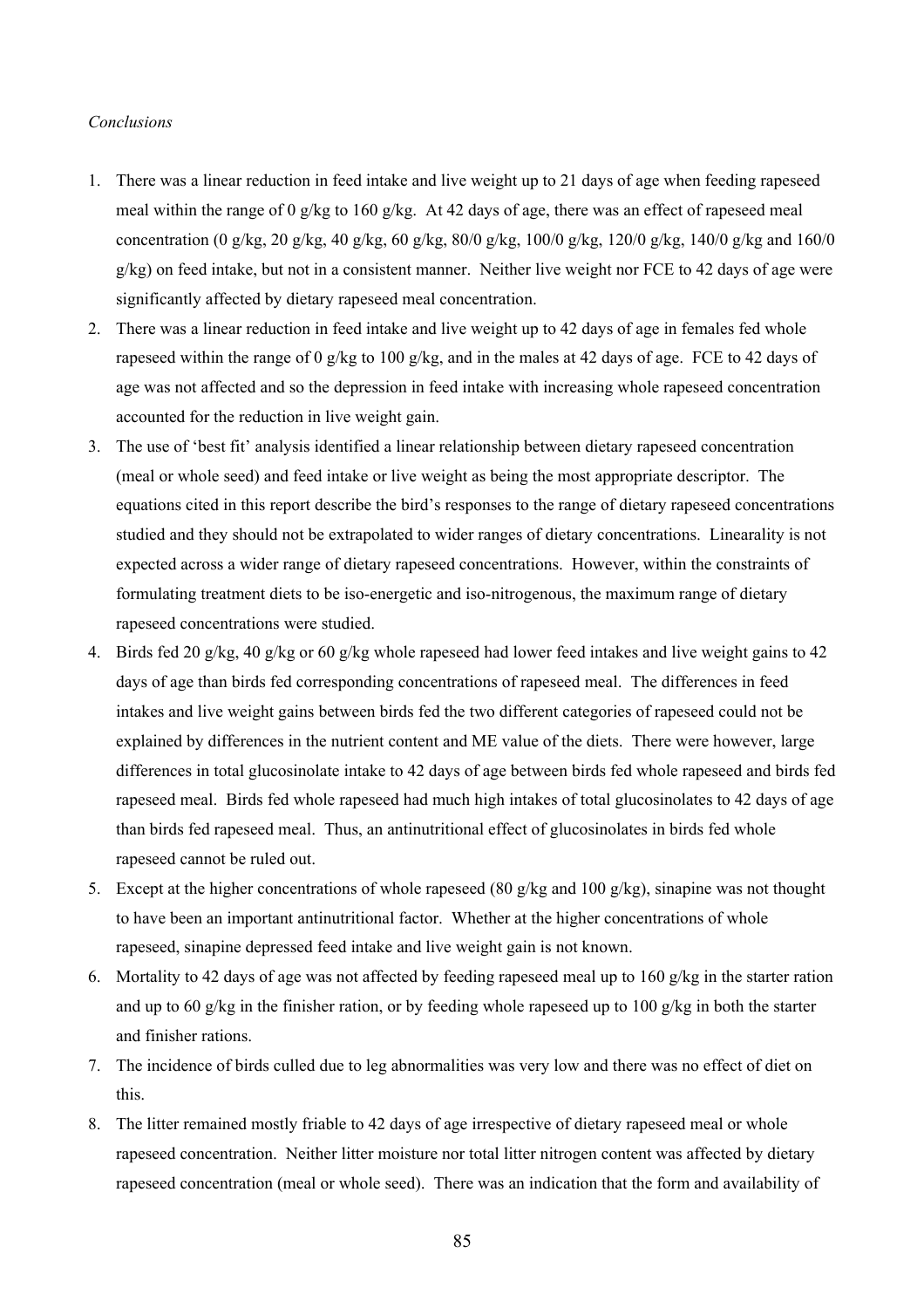nitrogen in the droppings and litter manure might be affected by dietary protein source. This is not surprising as ingredient intake influences the gut bacterial population and this will impact on the digestion and excretion of nutrients.

- 9. Hock burn damage was minimal at 42 days of age across all concentrations of dietary rapeseed meal or whole seed.
- 10. Dietary rapeseed meal concentration did not affect the storage of zinc, copper and cobalt in the liver and spleen at 21 days and 42 days of age, and although there was an interactive effect of dietary rapeseed meal concentration and sex on liver and spleen manganese content at 21 days of age this was in an inconsistent manner. There was no effect of dietary rapeseed meal concentration on liver and spleen manganese content at 42 days of age. The findings suggest that despite rapeseed having a high phytic acid concentration this does not impact on the bird's storage and therefore availability of trace elements for physiological and metabolical processes.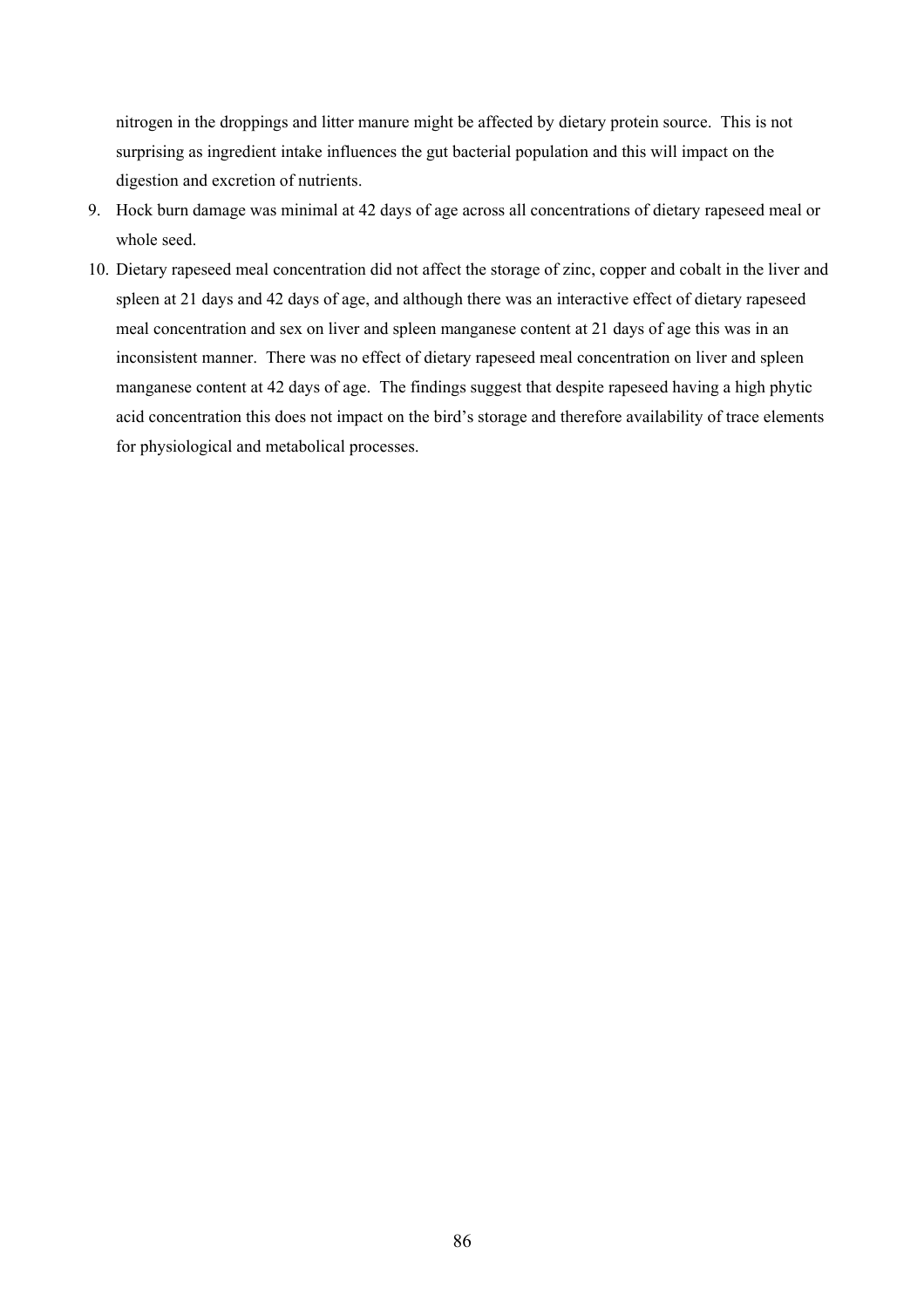#### Study 2 Peas and beans

## *Introduction*

This study investigated the use of field peas and field beans as protein sources for broilers.

Peas are an increasingly important raw material in some European countries, in particular in France where they represent 11% of all raw materials used by the feed industry (UNIP-ITCF, 1995). The "protein crop" regulation introduced in 1978 stimulated an increase in dry pea production in the EU12 during the 1980s. Total production rapidly increased from less than 400 Mt in the early 1980s to approximately 4 500 Mt in 1994 (*loc. sit*.). Of the EU12 countries France is the most important in terms of pea production, accounting for approximately 79% of total production in 1994. In the same year, Denmark accounted for 8.5% of total production, England accounted for 6.2% of total production and Germany accounted for 3.5% of total production. The area used for dry pea production was 661 000 ha in France, 104 000 ha in Denmark, 80 000 ha in England and 45 000 ha in Germany. The total area used for dry pea production in the EU12 was 981 000 ha. This is a small area compared with that down to cereals. In 2003 3.06 million ha of cereals were grown in UK alone (Defra, 2004).

The majority of dry peas destined for use in animal feeding are round-seeded, free from tannins and with low trypsin inhibitor activity. White flower coloured peas do not contain tannins unlike the coloured flowered varieties (Larbier and Leclercq, 1994). Spring varieties sown between January and April are favoured because of their lower trypsin inhibitor activity and fibre contents than winter sown varieties (*loc. sit*.). Other antinutritional factors present in peas are lectins, saponins and phytic acid, but either they have mild effects or they have received little attention (McNeil *et al.,* 2004).

The crude protein content of peas is variable. Between 1987 and 1994 the crude protein content was  $241 \pm$ 12 g/kg DM with the maximum range in one year approaching 70g/kg DM (UNIP-ITCF, 1995). The causes of variability are genetic, cultural and environmental in origin. However, the crude protein content of a variety may be established and reproduced when adopting similar cultural and environmental conditions. UNIP-ITCF (1995) cited work by Carrouree and Duchene (1993) which identified techniques and climatic conditions having a large effect on crude protein content. They found that early drought at the beginning of flowering followed by a period of high moisture generally led to low protein contents. Pea weevil attack or soil compaction below the seed bed, which reduce nitrogen fixation, are likely to lead to lower protein contents. Very early sowing dates will generally lead to higher protein concentrations.

The apparent nitrogen digestibility of raw peas in the adult fowl is estimated as being 75-80% (UNIP-ITCF, 1995 citing the work of Carre *et al.,* 1991). The true digestibility of nitrogen is 88% according to RPAN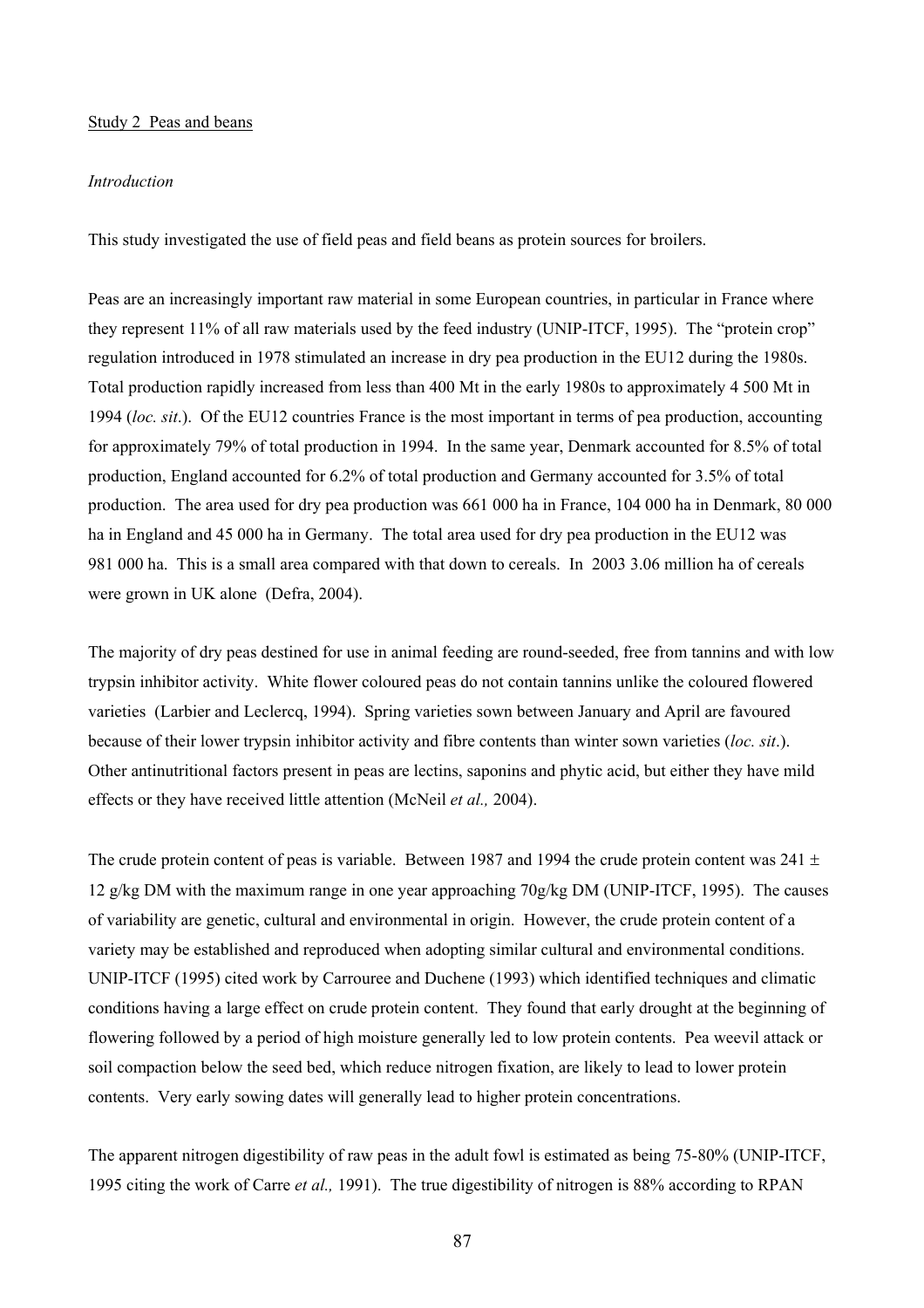(1993). Pea proteins are predominantly water soluble (UNIP-ITCF, 1995). The water soluble proteins are principally globulins (approximately 60% of the total protein content) and albumins (approximately 25% of the total protein content). Ratios of globulins to albumins may vary and the variability is primarily of genetic origin rather than environmental (Baniel *et al.,* 1992). Both globulins and albumins are fairly rich in lysine. As a consequence the ratio of lysine:crude protein content is high. However, the crude protein and lysine contents of peas are less than those of soya bean meal but higher than those of cereals. Lysine is the first limiting amino acid in growth and egg production. Peas have low sulphur amino acid contents and a low tryptophan content compared with soya bean meal.

The amino acid composition of peas varies linearly with crude protein content according to work reviewed by UNIP-ITCF (1995).

Digestibility of pea proteins is improved by pelleting (Carre *et al.,* 1987 and Conan *et al.,* 1992). Autoclaving has less effect on the digestibility of crude protein (Conan and Carre, 1989). Extrusion and fine grinding have very little effect according to Lacassagne (1988) and Conan *et al.,* (1992) respectively.

The dietary energy value of peas is compatible with the majority of diets employed in conventional poultry production. UNIP-ITCF (1995) published an average metabolisable energy value for feed peas of 12.1 MJ/kg DM, which was determined using diets fed as meal to adult cockerels. They noted that the value of pea metabolisable energy in diets after pelleting was higher, being approximately 13.0 MJ/kg DM in the case of steam pelleting. This was said to be due to an improvement in the digestibility of starch from approximately 75-90% in raw peas to as high as 95% following heat treatment (Larbier and Leclercq, 1992). Starch is the predominant component of peas. Samples taken between 1987 and 1994 identified a concentration of  $514 \pm 15$  g/kg DM (UNIP-ITCF, 1995). However, even after heat treatment pea starch is less digestible than cereal starch (Larbier and Leclercq, 1992). Digestibility of fibre is low (Longstaff and McNab, 1989), hence the improvement in metabolisable energy value of peas following dehulling. Lacassagne (1988) reported that extrusion had little effect on the metabolisable energy value of peas. Grinding through a screen size of 0.8 mm increased the metabolisable energy value of peas by 9.6% compared with a screen size of 4 mm (Conan *et al.,* 1992).

The metabolisable energy value of peas is lower in young chicks than in adult cockerels. The greatest difference is seen in meal diets, the reduction being 8.2% compared with only 0.5% in pelleted diets (Barrier-Guillot *et al.,* 1995). Askbrant (1988) reported that the metabolisable energy value of peas in laying hens fed meal was 7.4% lower than in adult cockerels. Work reported by UNIP-ITCF (1995) identified reductions between 2% and 5% in the metabolisable energy value of diets containing 18% peas in the laying hen.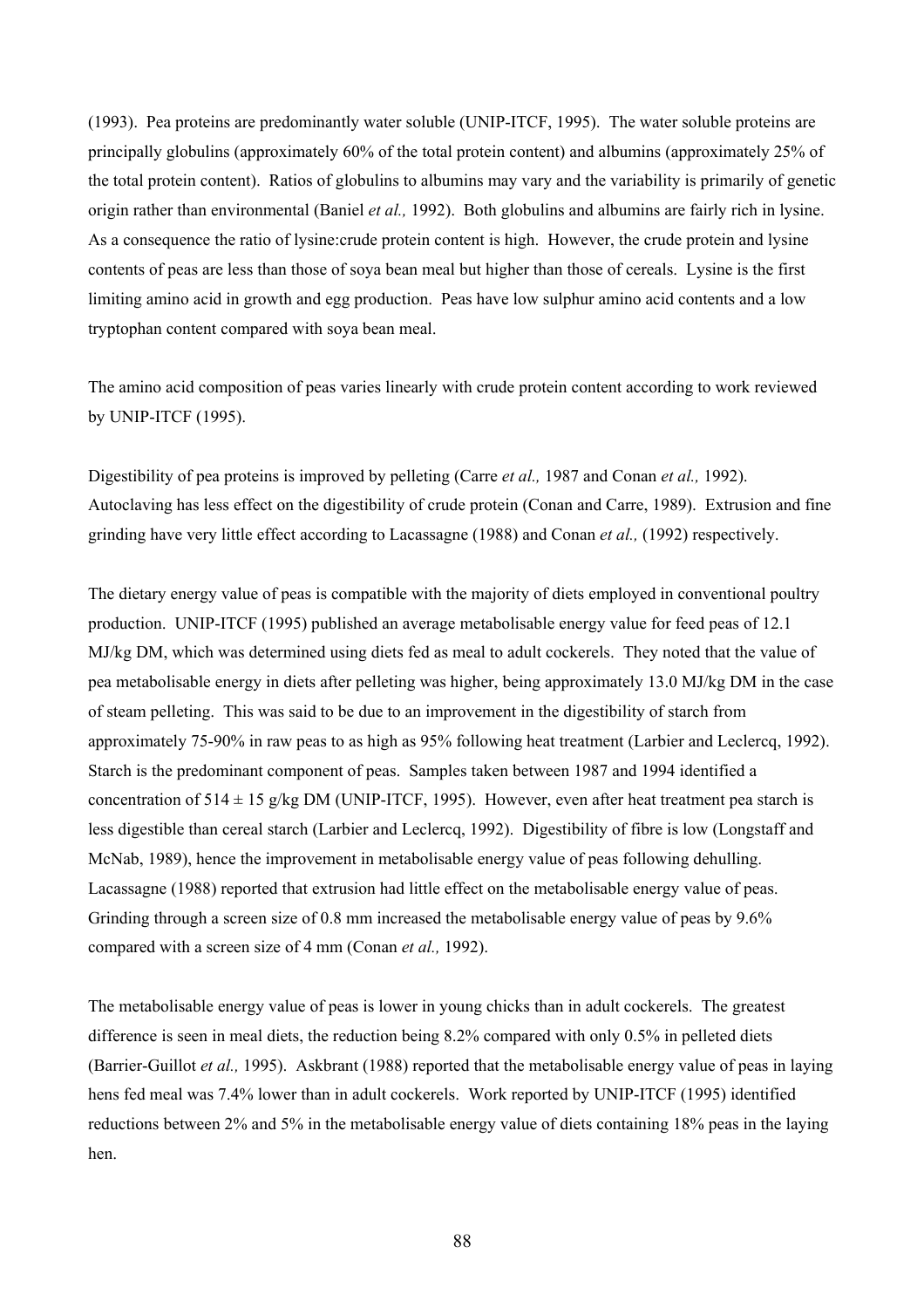Peas contain small amounts of oligosaccharides, these being between 63-75 g/kg DM according to UNIP-ITCF (1995). The major example is sucrose, representing between 30 and 40% of total soluble carbohydrates in peas, but there are also  $\alpha$ -galactosides.

Huisman and Tolman (1992) reviewed the literature on the presence of antinutritional factors in beans. Tannins were of particular concern, but trypsin inhibitors, lectins, phenolics, vicine and covicine might also be problematic for poultry. Vicine and covicine are of more relevance to laying hens however, as they depress egg weight. Recent work has been aimed at examining the effect of tannin-binding agents on digestibility (Lamb and Acamovic, 1998).

Beans have a much lower crude protein content (approximately 291 g /kg DM) than soya bean meal (Larbier and Leclercq, 1994), and beans are much less rich in lysine and tryptophan, and slightly less rich in methionine than soya (see Gordon and Charles, 2002).

Gordon and Charles (2002), in a review of protein sources for organic poultry, recognised that there were considerable differences in published recommended maximum dietary concentrations. This might have been due to differences in nutrient content and contents of antinutritional factors of field peas and field beans between studies. Variety was found to be important in influencing feeding value.

The use of UK-blends of peas and UK-blends of beans, fed at a range of dietary concentrations, which allow for the testing of broiler intake and growth responses, was thought to be worthwhile. This approach was the basis of the study and importantly within the range of concentrations tested the diets were formulated to be iso-energetic and iso-nitrogenous.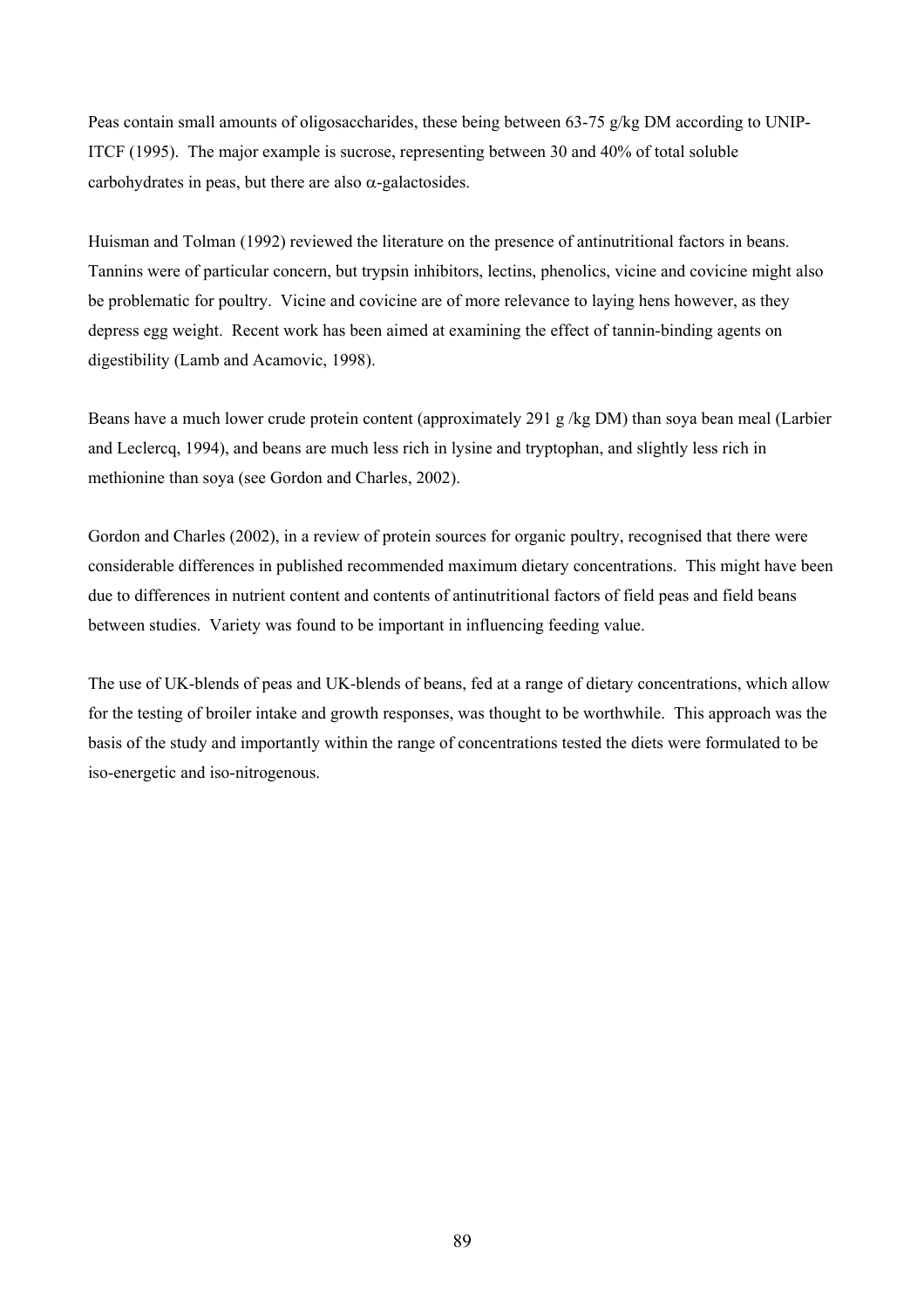# *Materials and methods*

The experimental housing and pen facilities used for Studies 2A and 2B were the same as for Study 1, and so were the physical environmental factors, such as room temperature and ventilation rate control. The bird genetic material and the husbandry were the same, and so were the main factors measured and recorded.

UK-grown blends of field peas and field beans were used in this study. The determined nutrient contents and the contents of some of the known antinutritional factors present in field peas and field beans are given in Tables 35 and 36.

Table 35. Determined nutrient content of UK-grown field peas and UK-grown field beans (g/kg fresh basis) under test

| Nutrient (g/kg)      | Field peas | Field beans |
|----------------------|------------|-------------|
|                      |            |             |
| Dry matter           | 837.0      | 897.5       |
| Crude $protein1$     | 202.5      | 267.5       |
| $Oil^2$              | 19.5       | 15.0        |
| Sugar $3$            | N/A        | N/A         |
| Start <sup>4</sup>   | 405.5      | 386.5       |
| Available lysine     | 13.0       | 17.3        |
| Methionine           | 2.3        | 1.8         |
| Threonine            | 8.6        | 9.6         |
| Estimated ME (MJ/kg) | 11.6       | 11.2        |

1 Dumas

<sup>2</sup>Acid hydrolysed

<sup>3</sup>Luff Schoorl

4 Polarimetric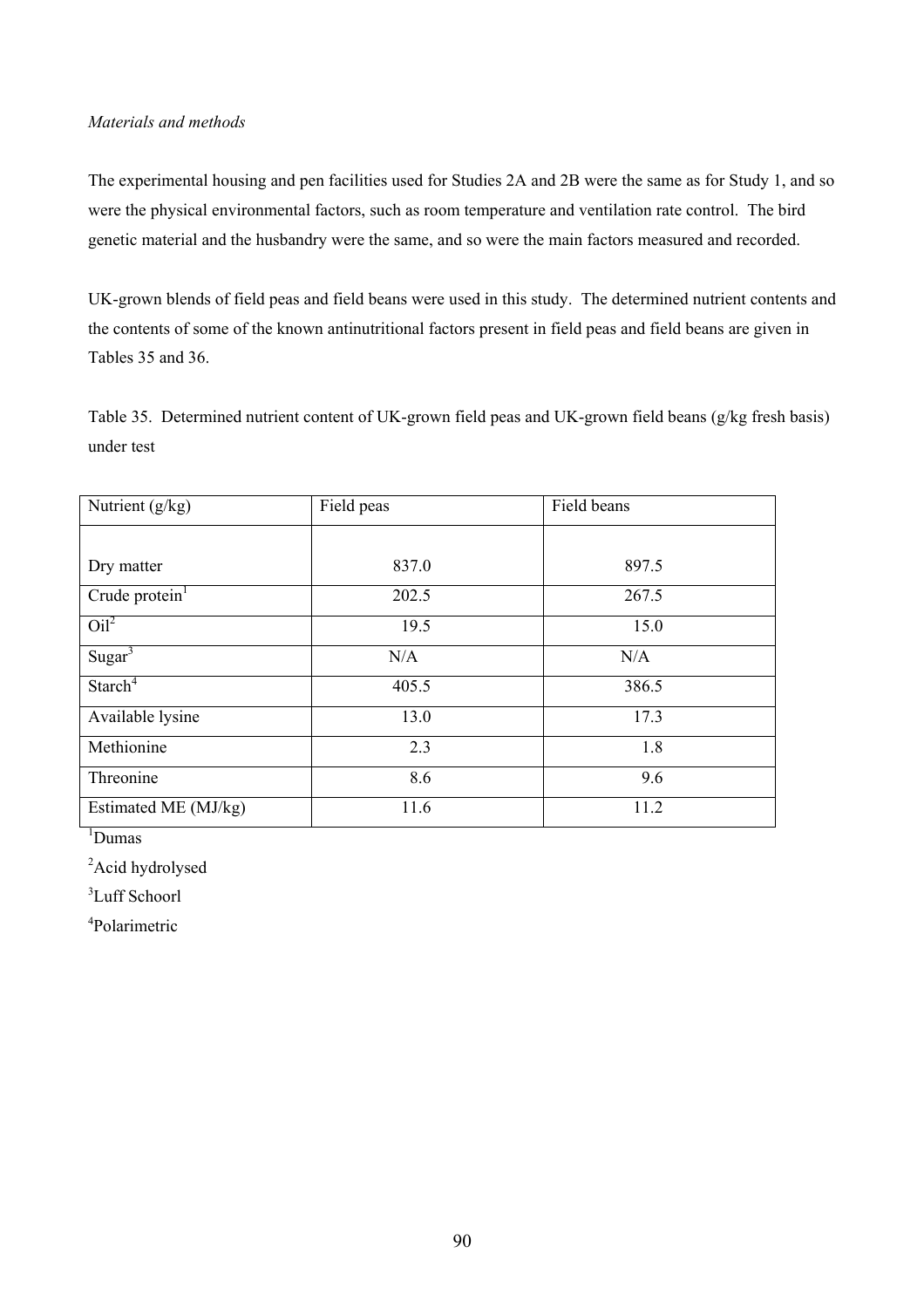Table 36. Determined contents of some antinutritional factors present in UK-grown field peas and UKgrown field beans (unit fresh weight) under test

| Antinutritional factor                     | Field peas   | Field beans |
|--------------------------------------------|--------------|-------------|
|                                            |              |             |
| Tannins <sup>1</sup> (mg/kg)               | 17150        | 24150       |
| Trypsin inhibitor activity                 | 1.65         |             |
| (mg/g)                                     |              |             |
| Erucic acid (% of oil extracted)           | 0.13         | 0.10        |
| Glucosinolates <sup>2</sup> ( $\mu$ mol/g) | $\langle$ 2. | $<$ 2       |
| Chlorogenic acid (mg/kg)                   | < 1000       | < 1000      |
| $\overline{\text{Sinapine}}^3$ (mg/kg)     | < 100        | < 100       |
| Dry matter                                 | 837.0        | 897.5       |

<sup>1</sup>Tannins are polyphenolic compounds with medium to high molecular weights extracted from oil-free feed/plant material with hot water. The tannin in the extract is defined as that which can reduce cold standard potassium permanganate solution with indigo carmine indicator expressed as quercitannic acid. <sup>2</sup>Total glucosinolates determined by HPLC

<sup>3</sup>Sinapine determined as sinapine hydrogen sulphide and corrected for recovery.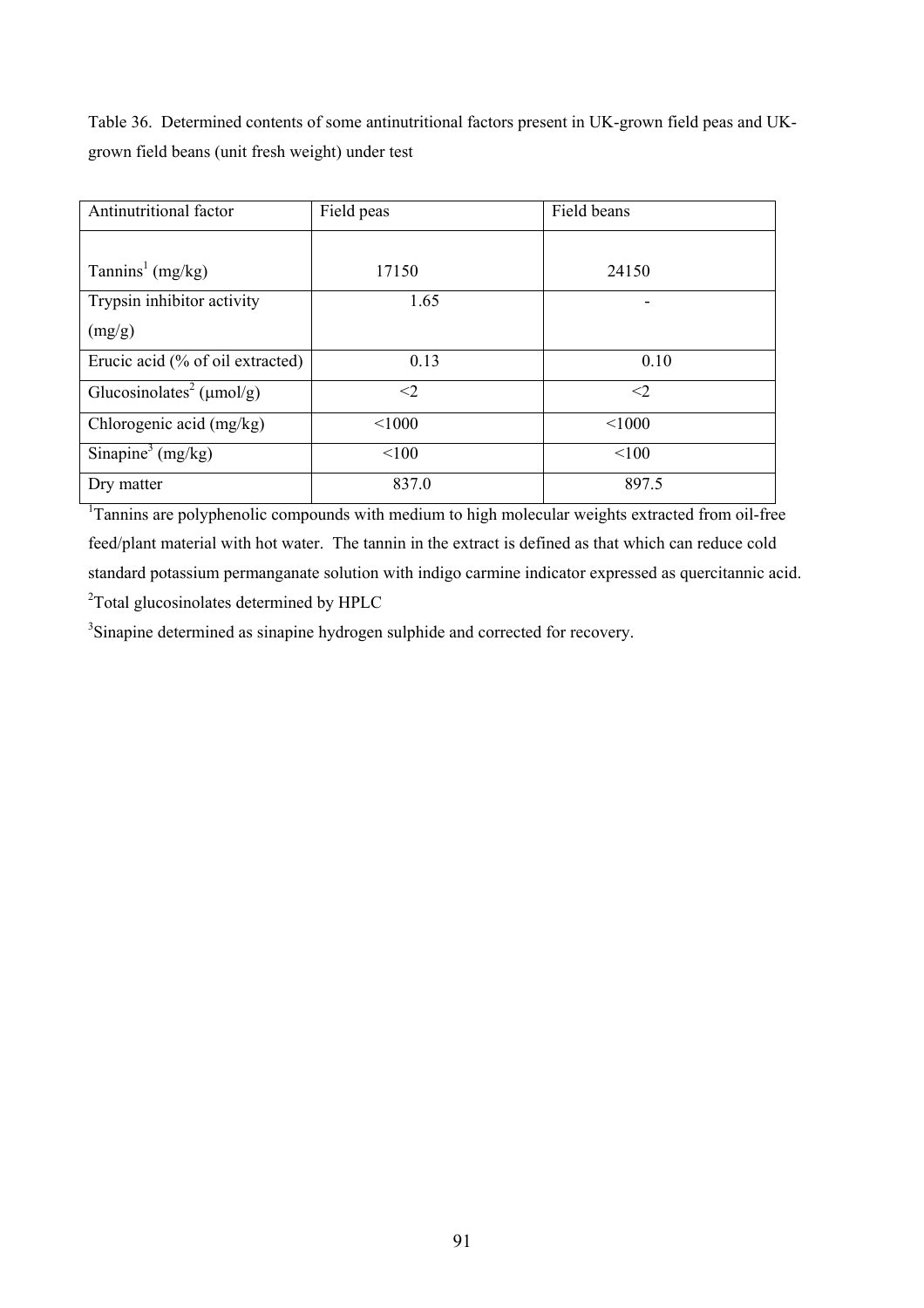### Study 2A – Dietary field pea concentrations

Nine concentrations of field peas, from 0 to 200 g/kg in equal increments of 25 g/kg, were fed between dayold and 42 days of age (Table 37).

| Treatment number | Dietary concentration of field peas (g/kg) |                 |
|------------------|--------------------------------------------|-----------------|
|                  | Starter ration                             | Finisher ration |
|                  |                                            |                 |
|                  | $\boldsymbol{0}$                           | $\theta$        |
| 2                | 20                                         | 20              |
| 3                | 40                                         | 40              |
| $\overline{4}$   | 60                                         | 60              |
| 5                | 80                                         | $\theta$        |
| 6                | 100                                        | $\Omega$        |
| $\overline{7}$   | 120                                        | $\theta$        |
| 8                | 140                                        | $\theta$        |
| 9                | 160                                        | $\theta$        |

Table 37. Dietary concentration of field peas in the starter and finisher rations (g/kg) tested

The strategy for feed formulation was as follows. A soya protein mix was used as the predominant protein source in the 0 g/kg field pea diet. The starter ration soya protein mix comprised full fat soya and soya 50 (crude protein content 500 g/kg fresh basis), whereas the finisher protein mix comprised only full fat soya. The proportion of soya protein mix in the diet was increasingly reduced so as to allow a greater proportion of field peas in the diet. As field peas did not have the same nutrient contents and ME value as the soya protein mix, other ingredients such as vegetable oils, fishmeal and synthetic amino acids were used to equalise the dietary ME values and nitrogen contents of the rations.

The diet compositions and calculated nutrient analyses are given for the starter and finisher field pea rations in Tables 38 and 39.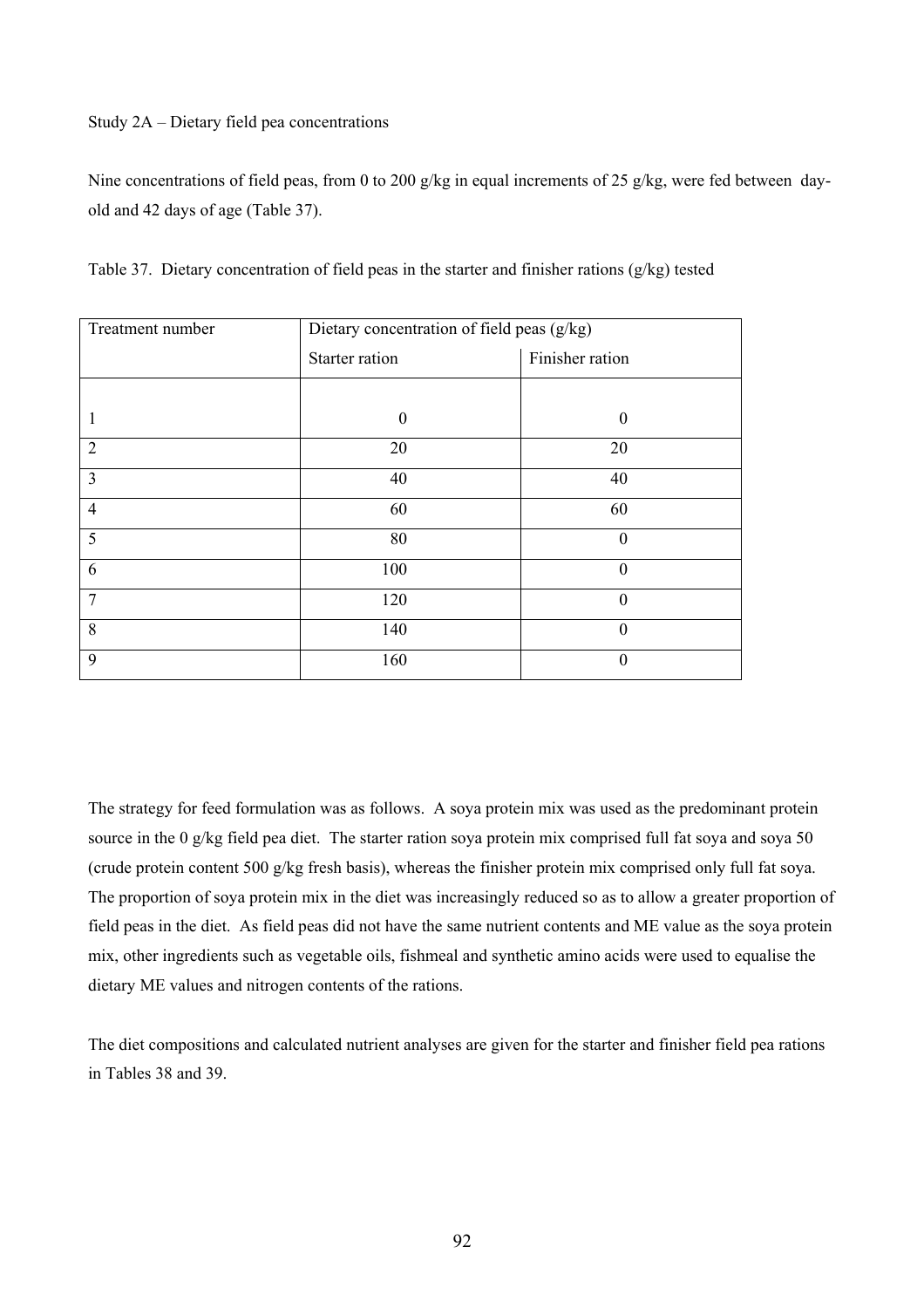Table 38. Diet composition and calculated nutrient contents of the starter field pea rations (g/kg fresh basis) tested

| Ingredient                      |                  | Quantity (g/kg fresh basis)        |                   |                  |                  |                  |                  |              |                  |
|---------------------------------|------------------|------------------------------------|-------------------|------------------|------------------|------------------|------------------|--------------|------------------|
|                                 |                  | Dietary pea concentration $(g/kg)$ |                   |                  |                  |                  |                  |              |                  |
|                                 | $\boldsymbol{0}$ | 25                                 | 50                | 75               | 100              | 125              | 150              | 175          | 200              |
|                                 |                  | 400.01                             | 389.92            | 391.27           |                  | 433.50           | 443.84           | 402.02       | 388.40           |
| Wheat                           | 410.20<br>212.10 | 200.00                             | 187.90            | 169              | 412.28<br>138.30 | 107.50           | 74.20            | 88.70        | 78.70            |
| Maize germ 10 oil               | 89.80            | 93.40                              | 97.00             | 96.20            | 87.80            | 79.30            | 73.90            | 80.00        | 84.90            |
| Maize gluten 60                 | 2.40             | 2.40                               | 2.40              | 2.30             | 2.00             | 1.80             | 1.80             | 1.90         | 1.90             |
| Salt                            | 63.30            | 73.20                              | 83.10             | 87.80            | 83.50            | 79.20            | 97.50            | 110.80       | 122.30           |
| Soya full fat                   | 181.20           | 164.80                             | 148.50            | 132.30           | 116.70           | 101.00           | 82.90            | 71.60        | 55.10            |
| Soya 50                         |                  |                                    | 50.00             | 75.00            | 100.00           | 125.00           | 150.00           | 175.00       | 200.00           |
| Field peas                      | $0.00\,$         | 25.00                              |                   |                  |                  |                  |                  |              |                  |
| Fish meal 66                    | $0.00\,$         | 0.00                               | $0.00\,$          | 6.40             | 23.80            | 41.30            | 45.40            | 37.90        | 36.00            |
| Synthetic lysine                | 3.80             | 3.80                               | 3.80              | 3.70             | 3.20             | 2.70             | 2.50             | 2.50         | 2.60             |
| Synthetic                       | 0.67             | 0.67                               | 0.67              | 0.65             | 0.60             | 0.54             | 0.59             | 0.62         | 0.64             |
| methionine                      |                  |                                    |                   |                  |                  |                  |                  |              |                  |
| Synthetic threonine             | 0.53             | 0.52                               | 0.51              | 0.48             | 0.42             | 0.36             | 0.37             | 0.36         | 0.36             |
| Mineral and                     | 5.00             | 5.00                               | $\overline{5.00}$ | 5.00             | 5.00             | 5.00             | 5.00             | 5.00         | 5.00             |
| vitamin premix                  |                  |                                    |                   |                  |                  |                  |                  |              |                  |
| Limestone                       | 10.50            | 10.60                              | 10.60             | 10.30            | 9.50             | 8.70             | 8.50             | 8.80         | 9.00             |
| Dicalcium                       | 19.80            | 19.90                              | 19.90             | 18.90            | 16.20            | 13.40            | 12.80            | 14.10        | 14.40            |
| phosphate                       |                  |                                    |                   |                  |                  |                  |                  |              |                  |
| Sodium                          | 0.70             | 0.70                               | 0.70              | 0.70             | 0.70             | 0.70             | 0.70             | 0.70         | 0.70             |
| bicarbonate                     |                  |                                    |                   |                  |                  |                  |                  |              |                  |
|                                 |                  |                                    |                   |                  |                  |                  |                  |              |                  |
| Total                           | 1000             | 1000                               | 1000              | 1000             | 1000             | 1000             | 1000             | 1000         | 1000             |
|                                 |                  |                                    |                   |                  |                  |                  |                  |              |                  |
| Nutrient                        |                  | Quantity (g/kg fresh basis)        |                   |                  |                  |                  |                  |              |                  |
|                                 |                  |                                    |                   |                  |                  |                  |                  |              |                  |
| Crude protein                   | 237.3            | 237.8                              | 238.4             | 238.7            | 238.9            | 239.1            | 238.8            | 239.4        | 240.0            |
| $\overline{\text{AME}}$ (MJ/kg) | 12.6             | 12.6                               | 12.6              | 12.6             | 12.6             | 12.6             | 12.6             | 12.6         | 12.6             |
| Arginine                        | 15.1             | 15.1                               | 15.1              | 15.1             | 15.1             | 15.1             | 15.1             | 15.3         | 15.3             |
| Iso-leucine                     | 10.3             | 10.3                               | 10.3              | 10.3             | 10.3             | 10.3             | 10.3             | 10.3         | 10.3             |
| Methionine                      | 4.9              | 4.9                                | 4.9               | 4.9              | 4.9              | 4.9              | 4.9              | 4.9          | 4.9              |
| Methionine +                    | 9.3              | 9.3                                | 9.2               | 9.2              | 9.1              | 9.1              | 9.0              | 9.0          | 9.0              |
| cystine                         |                  |                                    |                   |                  |                  |                  |                  |              |                  |
| Threonine                       | 8.9              | 8.9                                | 8.9               | 8.9              | 8.9              | 8.9              | 8.9              | 8.9          | 8.9              |
| Tryptophan                      | 2.5              | 2.4                                | 2.4               | 2.4              | 2.4              | 2.4              | 2.4              | 2.4          | 2.3              |
| Lysine                          | 13.8             | 13.8                               | 13.8              | 13.8             | 13.8             | 13.8             | 13.8             | 13.8         | 13.8             |
| Calcium                         | 10.0             | 10.0                               | $10.0\,$          | $10.0\,$         | $10.0\,$         | $10.0\,$         | 10.0             | 10.0         | 10.0             |
| Available                       | 5.0              | 5.0                                | 5.0               | 5.0              | 5.0              | 5.0              | 5.0              | 5.0          | 5.0              |
| phosphorus                      |                  |                                    |                   |                  |                  |                  |                  |              |                  |
| Sodium                          | $\overline{3.2}$ | $\overline{3.2}$                   | $\overline{3.2}$  | $\overline{3.2}$ | $\overline{3.2}$ | $\overline{3.2}$ | $\overline{3.2}$ | 3.2          | $\overline{3.2}$ |
| Potassium                       | $7.0\,$          | 7.0                                | 7.0               | 7.0              | $7.0\,$          | 7.0              | 7.2              | 7.2          | 7.2              |
| Fibre                           | 21.6             | 22.6                               | 23.6              | 24.6             | 25.7             | 26.7             | 28.4             | 29.0         | 30.0             |
| Oil<br>Ash                      | 43.7<br>68.0     | 44.4<br>67.8                       | 45.2<br>67.5      | 44.7<br>66.6     | 42.1<br>64.7     | 39.5<br>62.8     | 40<br>62.0       | 43.2<br>63.0 | 44.3<br>62.9     |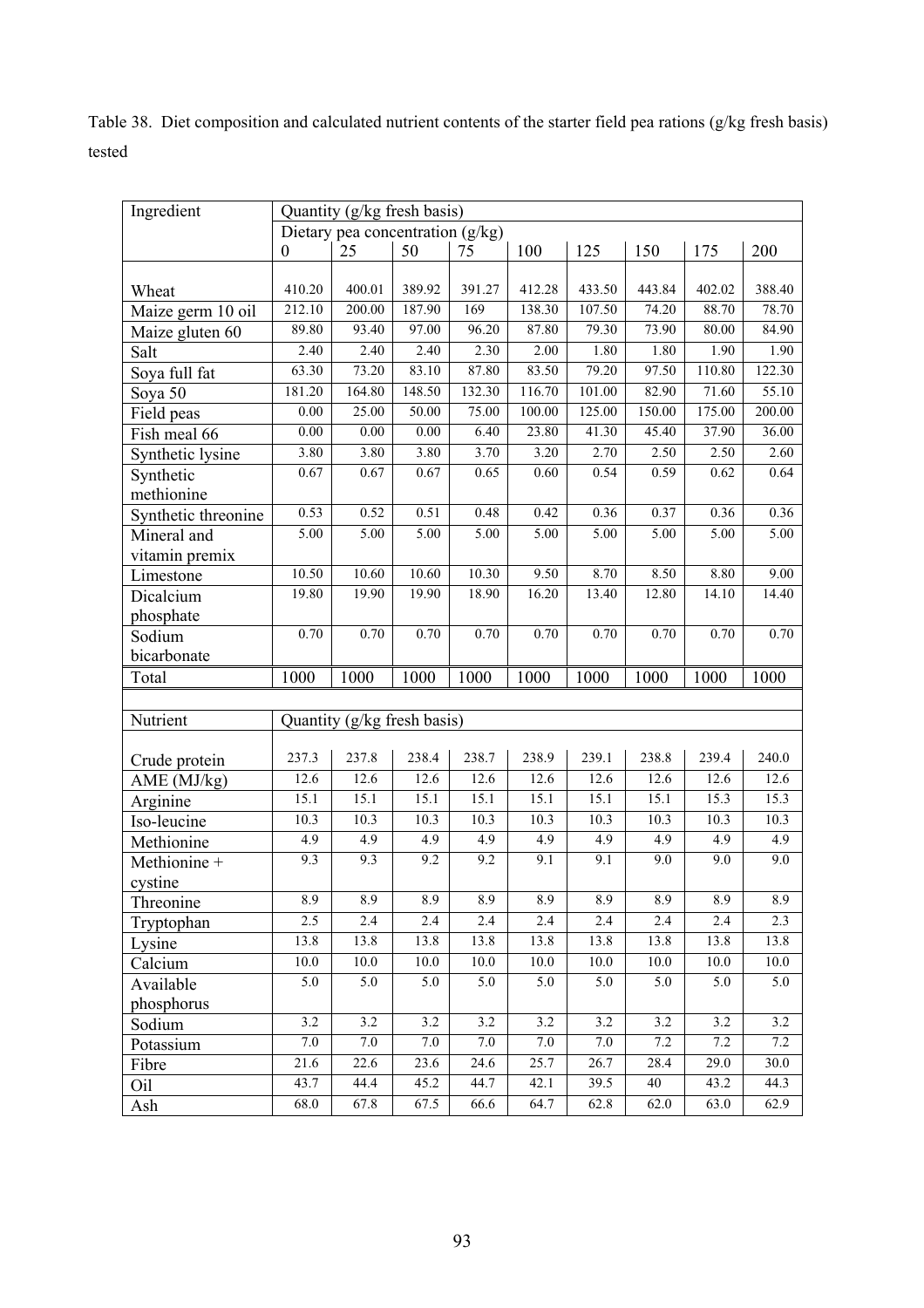Table 39. Diet composition and calculated nutrient contents of the finisher field pea rations (g/kg fresh basis) tested

| Ingredient                      |                  | Quantity (g/kg fresh basis)        |                  |                  |                   |                   |                  |                  |                  |
|---------------------------------|------------------|------------------------------------|------------------|------------------|-------------------|-------------------|------------------|------------------|------------------|
|                                 |                  | Dietary pea concentration $(g/kg)$ |                  |                  |                   |                   |                  |                  |                  |
|                                 | $\boldsymbol{0}$ | 25                                 | 50               | 75               | 100               | 125               | 150              | 175              | 200              |
|                                 |                  |                                    |                  |                  |                   |                   |                  |                  |                  |
| Wheat                           | 492.16           | 474.82                             | 457.38           | 439.74           | 422.20            | 404.86            | 413.63           | 423.01           | 432.67           |
| Maize germ 10 oil               | 200.00           | 200.00                             | 200.00           | 200.00           | 200.00            | 200.00            | 167.30           | 133.70           | 100.00           |
| Maize gluten 60                 | 65.00            | 72.40                              | 79.70            | 87.10            | 94.40             | 101.80            | 96.90            | 91.70            | 86.50            |
| Salt                            | 2.40             | 2.40                               | 2.30             | 2.40             | 2.40              | 2.40              | 2.40             | 2.50             | 2.50             |
| Soya full fat                   | 199.30           | 181.30                             | 163.30           | 145.30           | 127.30            | 109.20            | 109.20           | 109.70           | 110.20           |
| Vegetable oil                   | 6.00             | 9.00                               | 12.10            | 15.10            | 18.20             | 21.20             | 25.00            | 28.80            | 32.60            |
| Field peas                      | $0.00\,$         | 25.00                              | 50.00            | 75.00            | 100.00            | 125.00            | 150.00           | 175.00           | 200.00           |
| Synthetic lysine                | 3.00             | 3.00                               | 3.10             | 3.20             | 3.30              | 3.30              | 3.20             | 3.00             | 2.80             |
| Synthetic                       | 0.67             | 0.63                               | 0.59             | 0.56             | 0.52              | 0.48              | 0.57             | 0.65             | 0.74             |
| methionine                      |                  |                                    |                  |                  |                   |                   |                  |                  |                  |
| Synthetic threonine             | 0.17             | 0.15                               | 0.13             | 0.10             | $\overline{0.08}$ | 0.06              | 0.10             | 0.14             | 0.19             |
| Mineral and                     | 5.00             | 5.00                               | 5.00             | 5.00             | 5.00              | 5.00              | 5.00             | 5.00             | 5.00             |
| vitamin premix                  |                  |                                    |                  |                  |                   |                   |                  |                  |                  |
| Limestone                       | 9.60             | 9.60                               | 9.70             | 9.80             | 9.90              | 10.00             | 10.00            | 10.00            | 10.00            |
| Dicalcium                       | 16.00            | 16.00                              | 16.00            | 16.00            | 16.00             | 16.00             | 16.00            | 16.10            | 16.10            |
| phosphate                       |                  |                                    |                  |                  |                   |                   |                  |                  |                  |
| Sodium                          | 0.70             | 0.70                               | 0.70             | 0.70             | 0.70              | 0.70              | 0.70             | 0.70             | 0.70             |
| bicarbonate                     |                  |                                    |                  |                  |                   |                   |                  |                  |                  |
|                                 |                  |                                    |                  |                  |                   |                   |                  |                  |                  |
| Total                           | 1000             | 1000                               | 1000             | 1000             | 1000              | 1000              | 1000             | 1000             | 1000             |
|                                 |                  |                                    |                  |                  |                   |                   |                  |                  |                  |
|                                 |                  |                                    |                  |                  |                   |                   |                  |                  |                  |
| Nutrient                        |                  | Quantity (g/kg fresh basis)        |                  |                  |                   |                   |                  |                  |                  |
|                                 | 191.0            | 191.8                              | 192.7            | 193.6            | 194.5             | 195.4             | 194.8            | 194.2            | 193.5            |
| Crude protein                   | 13.5             | 13.5                               | 13.5             | 13.5             | 13.5              | 13.5              | 13.5             | 13.5             | 13.5             |
| $\overline{\text{AME}}$ (MJ/kg) | 12.1             | 12.1                               | 12.1             | 12.1             | 12.1              | 12.1              | 12.1             | 12.1             | 12.1             |
| Arginine                        | 8.0              | 8.0                                | 8.0              | 8.0              | 8.0               | 8.0               | 8.0              | 8.0              | 8.0              |
| Iso-leucine                     | 4.1              | 4.1                                | $\overline{4.1}$ | 4.1              | 4.1               | 4.1               | 4.1              | 4.1              | 4.1              |
| Methionine                      | 7.8              | 7.8                                | 7.8              | 7.8              | 7.8               | 7.8               | 7.8              | 7.8              | 7.7              |
| Methionine +                    |                  |                                    |                  |                  |                   |                   |                  |                  |                  |
| cystine                         | 6.9              | 6.9                                | 6.9              | 6.9              | 6.9               | 6.9               | 6.9              | 6.9              | 6.9              |
| Threonine                       | $2.0\,$          | $2.0\,$                            | 1.9              | 1.9              | 1.9               | $1.8\,$           | 1.8              | 1.8              | 1.8              |
| Tryptophan                      |                  |                                    |                  |                  |                   |                   |                  |                  |                  |
| Lysine                          | 10.5             | 10.5                               | 10.5             | 10.5             | 10.5              | 10.5              | 10.5             | 10.5             | 10.5             |
| Calcium                         | 8.5              | 8.5                                | 8.5              | 8.5              | 8.5               | 8.5               | 8.5              | 8.5              | 8.5              |
| Available                       | 4.2              | 4.2                                | 4.2              | $4.2\,$          | 4.2               | 4.2               | 4.2              | 4.2              | 4.2              |
| phosphorus                      |                  |                                    |                  |                  |                   |                   |                  |                  |                  |
| Sodium                          | $\overline{3.2}$ | $\overline{3.2}$                   | 3.2              | 5.3              | $\overline{3.2}$  | $\overline{3.2}$  | 3.2              | 3.2              | $\overline{3.2}$ |
| Potassium                       | $\overline{5.5}$ | $\overline{5.4}$                   | $\overline{5.3}$ | $\overline{5.7}$ | 5.1               | 5.0               | $\overline{5.2}$ | $\overline{5.5}$ | 5.7              |
| Fibre                           | 23.5             | 23.6                               | 23.8             | 24.0             | 24.1              | $\overline{24.3}$ | 25.6             | 27.0             | 28.4             |
| Oil<br>Ash                      | 71.6<br>58.8     | 71.6<br>58.7                       | 71.6<br>58.6     | 71.5<br>58.5     | 71.5<br>58.3      | 71.5<br>58.2      | 72.4<br>57.8     | 73.3<br>57.4     | 74.2<br>57.0     |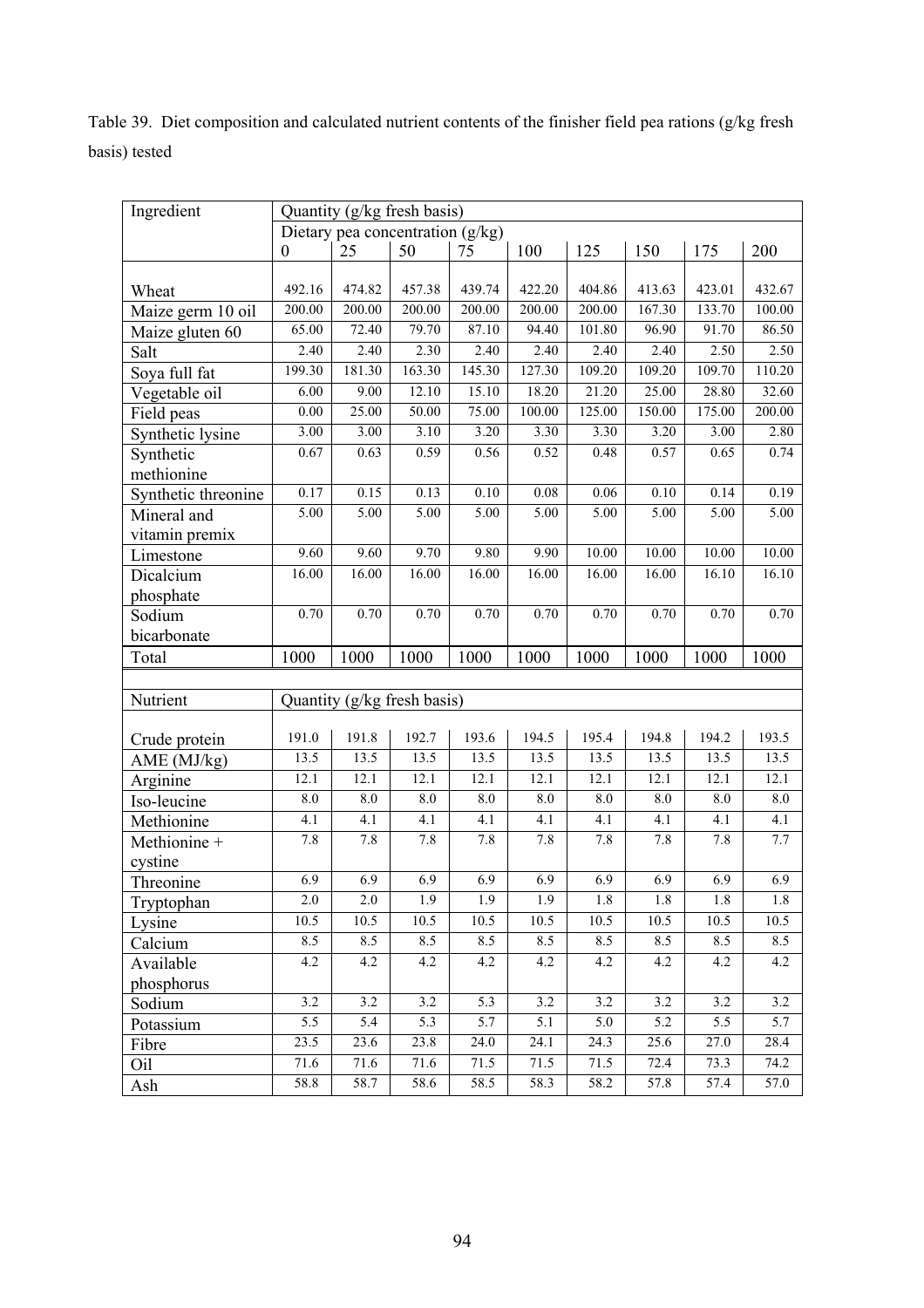### Study 2B – Dietary field bean concentrations

For the field bean study, the range of concentrations used was between 0 g and 160 g field beans/kg in the starter ration and between 0 g and 120 g field beans/kg in the finisher ration. The lower maximal concentration of field beans in the finisher ration was because of its low dietary energy content limiting its acceptability when formulating diets that were iso-energetic and iso-nitrogenous. There were nine dietary treatments and equal increments in field bean concentrations were used (increments of 20 g/kg field beans in the starter ration and of 15 g/kg field beans in the finisher ration).

The dietary concentrations of field beans used are shown in Table 40.

| Treatment number | Dietary concentration of field beans (g/kg) |          |  |  |  |
|------------------|---------------------------------------------|----------|--|--|--|
|                  | <b>Starter</b>                              | Finisher |  |  |  |
|                  |                                             |          |  |  |  |
| 10               | $\boldsymbol{0}$                            | $\theta$ |  |  |  |
| 11               | 20                                          | 15       |  |  |  |
| 12               | 40                                          | 30       |  |  |  |
| 13               | 60                                          | 45       |  |  |  |
| 14               | 80                                          | 60       |  |  |  |
| 15               | 100                                         | 75       |  |  |  |
| 16               | 120                                         | 90       |  |  |  |
| 17               | 140                                         | 105      |  |  |  |
| 18               | 160                                         | 120      |  |  |  |

Table 40. Dietary concentrations of field beans in the starter and finisher rations (g/kg) tested

The strategy for diet formulation was similar to that used for the field pea treatments. A combination of different soya products was used to obtain a soya protein mix, which was increasingly replaced in the diet by field beans.

The diet compositions and calculated nutrient analyses are given for the starter and finisher field beans rations in Tables 41 and 42.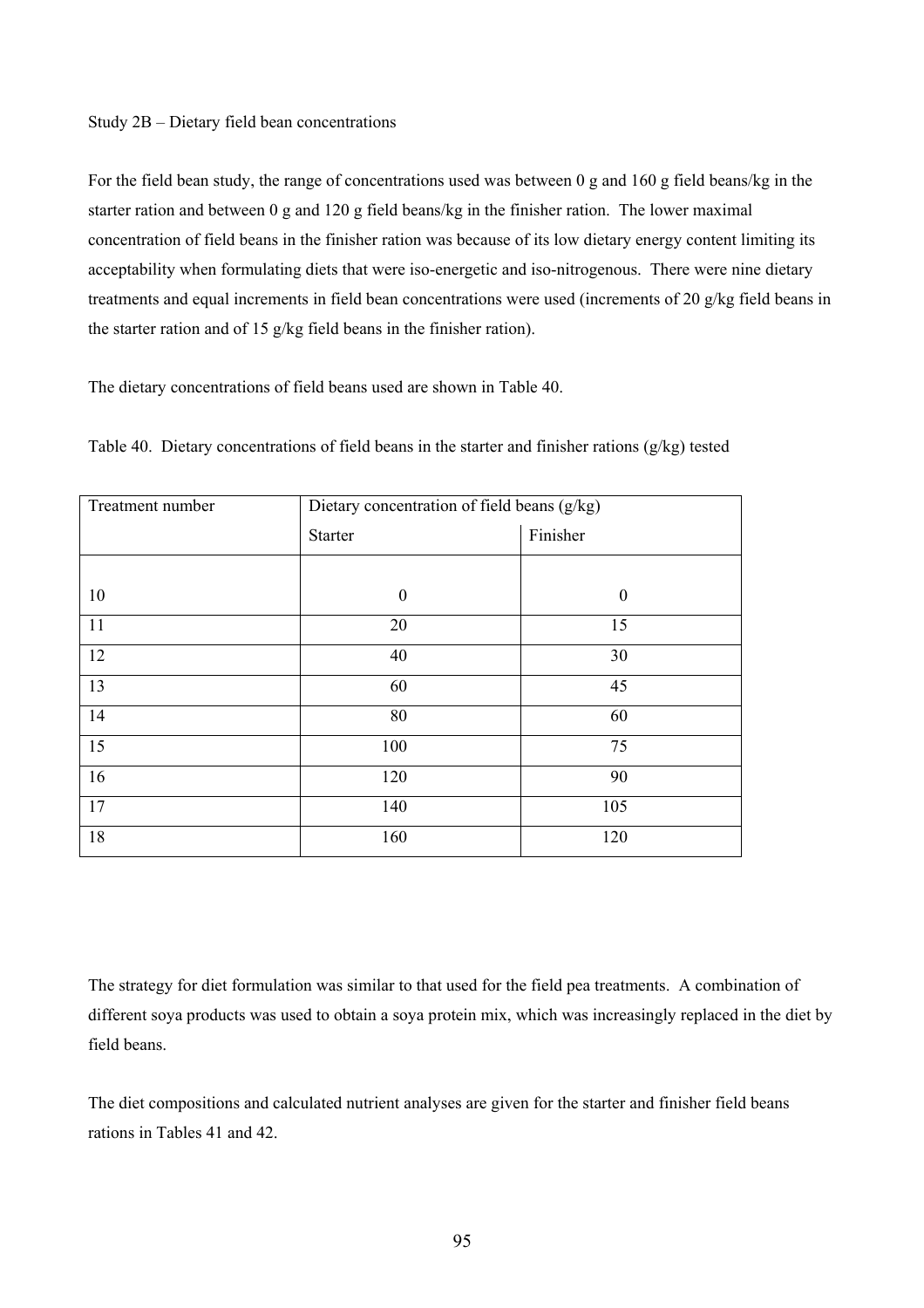Table 41. Diet composition and calculated nutrient analyses of the starter field bean rations (g/kg fresh basis) tested

| Ingredient          | Quantity (g/kg fresh basis) |                    |                             |                                   |                  |              |                  |              |                |
|---------------------|-----------------------------|--------------------|-----------------------------|-----------------------------------|------------------|--------------|------------------|--------------|----------------|
|                     |                             |                    |                             | Dietary bean concentration (g/kg) |                  |              |                  |              |                |
|                     | 0/0                         | 20/15              | 40/30                       | 60/45                             | 80/60            | 100/<br>75   | 120/<br>90       | 140/<br>105  | 160/<br>120    |
|                     |                             |                    |                             |                                   |                  |              |                  |              |                |
| Wheat               | 410.20                      | 409.98             | 409.46                      | 409.33                            | 409.10           | 408.78       | 408.66           | 408.44       | 408.01         |
| Maize germ 10 oil   | 212.10                      | 198.60             | 185.10                      | 171.50                            | 158.00           | 144.50       | 130.90           | 117.40       | 103.90         |
| Maize gluten 60     | 89.80                       | 91.40              | 93.00                       | 94.70                             | 96.30            | 97.90        | 99.50            | 101.10       | 102.80         |
| Salt                | 2.40                        | 2.40               | 2.40                        | 2.40                              | 2.40             | 2.40         | 2.40             | 2.40         | 2.40           |
| Soya full fat       | 63.30                       | $69.\overline{80}$ | 76.40                       | 82.90                             | 89.50            | 96.00        | 102.60           | 109.10       | 115.70         |
| Soya 50             | 181.20                      | 166.70             | 152.30                      | 137.80                            | 123.30           | 108.90       | 94.40            | 79.90        | 65.40          |
| Field beans         | 0.00                        | 20.00              | 40.00                       | 60.00                             | 80.00            | 100.00       | 120.00           | 140.00       | 160.00         |
| Synthetic lysine    | 3.80                        | 3.80               | 3.90                        | 3.90                              | 3.90             | 3.90         | 3.90             | 4.00         | 4.00           |
| Synthetic           | 0.67                        | 0.70               | 0.72                        | 0.75                              | 0.78             | $0.80\,$     | 0.83             | 0.85         | 0.88           |
| methionine          |                             |                    |                             |                                   |                  |              |                  |              |                |
| Synthetic threonine | 0.53                        | 0.52               | 0.52                        | 0.52                              | 0.52             | 0.52         | 0.52             | 0.51         | 0.51           |
| Mineral and         | 5.00                        | 5.00               | 5.00                        | 5.00                              | 5.00             | 5.00         | 5.00             | 5.00         | 5.00           |
| vitamin premix      |                             |                    |                             |                                   |                  |              |                  |              |                |
| Limestone           | 10.50                       | 10.60              | 10.60                       | 10.60                             | 10.60            | 10.60        | 10.60            | 10.60        | 10.60          |
| Dicalcium           | 19.80                       | 19.80              | 19.90                       | 19.90                             | 19.90            | 20.00        | 20.00            | 20.00        | 20.10          |
| phosphate           |                             |                    |                             |                                   |                  |              |                  |              |                |
| Sodium              | 0.70                        | 0.70               | 0.70                        | 0.70                              | 0.70             | 0.70         | 0.70             | 0.70         | 0.70           |
| bicarbonate         |                             |                    |                             |                                   |                  |              |                  |              |                |
|                     |                             |                    |                             |                                   |                  |              |                  |              |                |
| Total               | 1000                        | 1000               | 1000                        | 1000                              | 1000             | 1000         | 1000             | 1000         | 1000           |
|                     |                             |                    |                             |                                   |                  |              |                  |              |                |
| Nutrient            |                             |                    | Quantity (g/kg fresh basis) |                                   |                  |              |                  |              |                |
|                     |                             |                    |                             |                                   |                  |              |                  |              |                |
| Crude protein       | 237.3                       | 237.49             | 237.7                       | 237.9                             | 238.1            | 238.3        | 238.5            | 238.7        | 238.9          |
| AME (MJ/kg)         | 12.6                        | 12.6               | 12.6                        | 12.6                              | 12.6             | 12.6         | 12.6             | 12.6         | 12.6           |
| Arginine            | 15.1                        | 15.1               | 15.1                        | 15.1                              | 15.1             | 15.1         | 15.1             | 15.1         | 15.1           |
| Iso-leucine         | 10.3                        | 10.3               | 10.3                        | 10.3                              | 10.3             | 10.3         | 10.3             | 10.3         | 10.3           |
| Methionine          | 4.9                         | 4.9                | 4.9                         | 4.9                               | 4.9              | 4.9          | 4.9              | 8.9          | 4.9            |
| Methionine +        | 9.3                         | 9.2                | 9.2                         | $\overline{9.2}$                  | $\overline{9.1}$ | 9.1          | $\overline{9.1}$ | 9            | $\overline{9}$ |
| cystine             |                             |                    |                             |                                   |                  |              |                  |              |                |
| Threonine           | 8.9                         | 8.9                | 8.9                         | 8.9                               | 8.9              | 8.9          | 8.9              | 8.9          | 8.9            |
| Tryptophan          | 2.5                         | 2.5                | 2.4                         | 2.4                               | 2.4              | 2.4          | 2.4              | 2.3          | 2.3            |
| Lysine              | 13.8                        | 13.8               | 13.8                        | 13.8                              | 13.8             | 13.8         | 13.8             | 13.8         | 13.8           |
| Calcium             | $10.0\,$                    | 10.0               | $10.0\,$                    | 10.0                              | $10.0\,$         | $10.0\,$     | 10.0             | $10.0\,$     | 10.0           |
| Available           | 5.0                         | 5.0                | 5.0                         | $5.0\,$                           | 5.0              | 5.0          | 5.0              | 5.0          | 5.0            |
| phosphorus          |                             |                    |                             |                                   |                  |              |                  |              |                |
| Sodium              | 3.2                         | 3.2                | 3.2                         | 3.2                               | 3.2              | 3.2          | 3.2              | 3.2          | 3.2            |
| Potassium           | 7.0                         | 7.0                | 7.0                         | 7.0                               | 7.0              | 7.0          | 7.0              | 7.0          | 7.0            |
| Fibre               | $\overline{21.6}$           | 22.8               | $\overline{24}$             | 25.3                              | 26.5             | 27.7         | 28.9             | 10.1         | 31.4           |
| Oil                 | 43.7<br>68.0                | 43.7<br>67.7       | 43.6<br>67.3                | 43.6<br>67.0                      | 43.5<br>66.6     | 43.4<br>66.3 | 43.4<br>66.0     | 43.4<br>65.6 | 43.4<br>65.3   |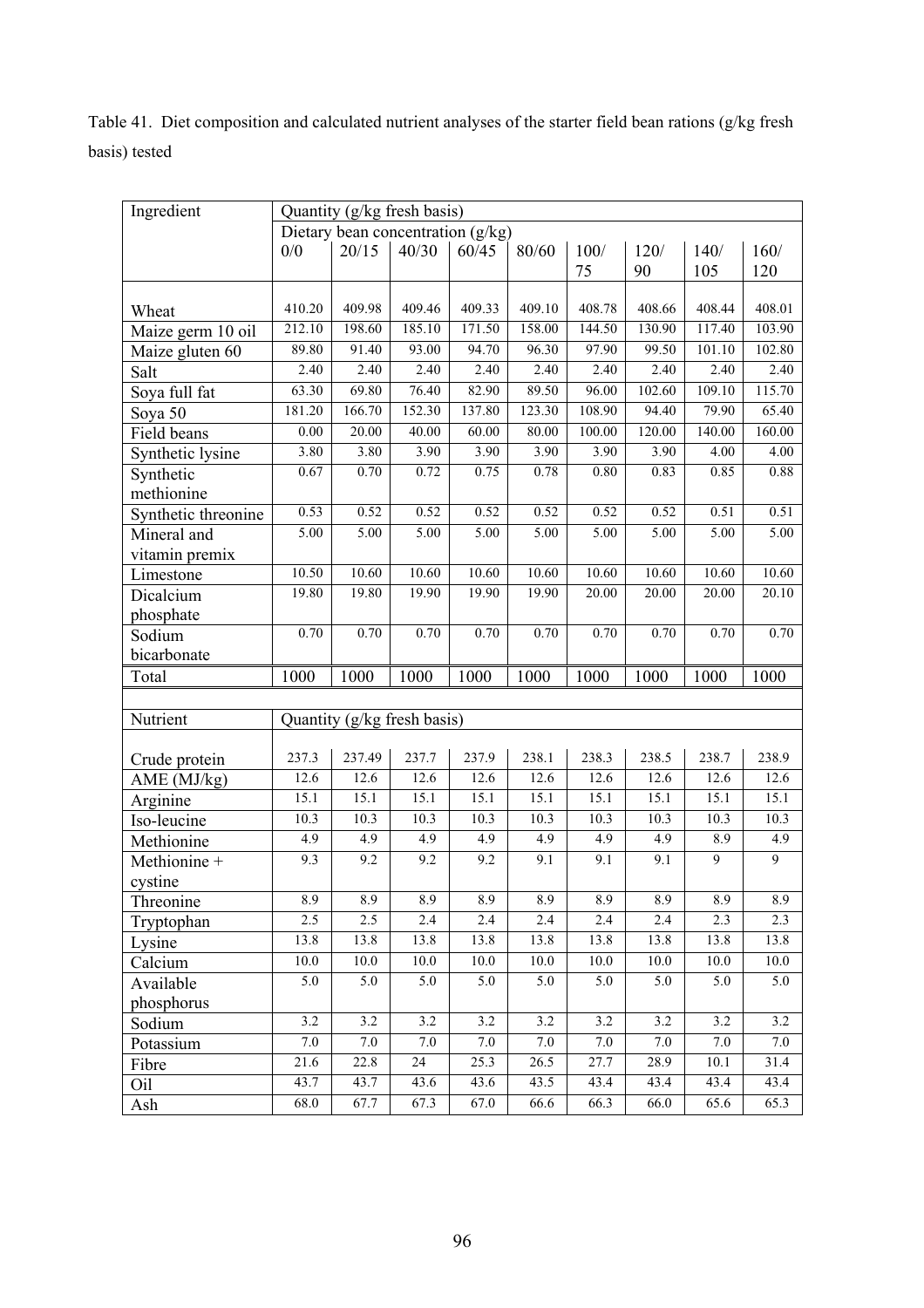Table 42. Diet composition and calculated nutrient analyses of the field bean finisher rations (g/kg fresh basis) tested

| Ingredient          | Quantity (g/kg fresh basis) |              |                                   |                    |              |              |              |              |              |
|---------------------|-----------------------------|--------------|-----------------------------------|--------------------|--------------|--------------|--------------|--------------|--------------|
|                     |                             |              | Dietary bean concentration (g/kg) |                    |              |              |              |              |              |
|                     | 0/0                         | 20/15        | 40/30                             | 60/45              | 80/60        | 100/<br>75   | 120/<br>90   | 140/<br>105  | 160/<br>120  |
|                     |                             |              |                                   |                    |              |              |              |              |              |
| Wheat               | 492.16                      | 485.48       | 478.62                            | 471.74             | 464.96       | 458.29       | 451.51       | 44453        | 437.86       |
| Maize germ 10 oil   | 200.00                      | 200.00       | 200.00                            | 200.00             | 200.00       | 200.00       | 200.00       | 200.00       | 200.00       |
| Maize gluten 60     | 65.00                       | 69.50        | 74.00                             | 78.50              | 83.00        | 87.50        | 91.90        | 96.40        | 100.90       |
| Salt                | 2.40                        | 2.40         | 2.40                              | 2.40               | 2.40         | 2.40         | 2.40         | 2.40         | 2.40         |
| Soya full fat       | 199.30                      | 184.60       | 169.80                            | 155.10             | 140.30       | 125.60       | 110.80       | 96.10        | 81.40        |
| Field beans         | 0.00                        | 15.00        | 30.00                             | 45.00              | 60.00        | 75.00        | 90.00        | 105.00       | 120.00       |
| Vegetable oil       | 6.00                        | 7.90         | 9.90                              | 11.90              | 13.90        | 15.80        | 17.80        | 19.90        | 21.70        |
| Synthetic lysine    | 3.00                        | 3.00         | 3.10                              | 3.20               | 3.20         | 3.30         | 3.40         | 3.50         | 3.50         |
| Synthetic           | 0.67                        | 0.66         | 0.64                              | 0.63               | 0.62         | 0.61         | 0.60         | 0.59         | 0.58         |
| methionine          |                             |              |                                   |                    |              |              |              |              |              |
| Synthetic threonine | 0.17                        | 0.16         | 0.14                              | 0.13               | 0.12         | $0.10\,$     | 0.09         | $0.08\,$     | 0.06         |
| Mineral and         | 5.00                        | 5.00         | 5.00                              | 5.00               | 5.00         | 5.00         | 5.00         | 5.00         | 5.00         |
| vitamin premix      |                             |              |                                   |                    |              |              |              |              |              |
| Limestone           | 9.60                        | 9.60         | 9.70                              | 9.70               | 9.80         | 9.80         | 9.90         | 9.90         | 10.00        |
| Dicalcium           | 16.00                       | 16.00        | 16.00                             | 16.00              | 16.00        | 15.90        | 15.90        | 15.90        | 15.90        |
| phosphate           |                             |              |                                   |                    |              |              |              |              |              |
| Sodium              | 0.70                        | 0.70         | 0.70                              | 0.70               | 0.70         | 0.70         | 0.70         | 0.70         | 0.70         |
| bicarbonate         |                             |              |                                   |                    |              |              |              |              |              |
|                     |                             |              |                                   |                    |              |              |              |              |              |
| Total               | 1000                        | 1000         | 1000                              | 1000               | 1000         | 1000         | 1000         | 1000         | 1000         |
|                     |                             |              |                                   |                    |              |              |              |              |              |
| Nutrient            |                             |              | Quantity (g/kg fresh basis)       |                    |              |              |              |              |              |
|                     |                             |              |                                   |                    |              |              |              |              |              |
| Crude protein       | 191.0                       | 191.4        | 191.9                             | 192.4              | 192.9        | 193.4        | 193.9        | 194.4        | 195          |
| AME (MJ/kg)         | 13.5                        | 13.5         | 13.5                              | 13.5               | 13.5         | 13.5         | 13.5         | 13.5         | 13.5         |
| Arginine            | 12.1                        | 12.1         | 12.1                              | 12.1               | 12.1         | 12.1         | 12.1         | 12.1         | 12.1         |
| Iso-leucine         | $8.0\,$                     | 8.0          | $\boldsymbol{8.0}$                | $\boldsymbol{8.0}$ | $8.0\,$      | $8.0\,$      | $8.0\,$      | 8.0          | $8.0\,$      |
| Methionine          | 4.1                         | 4.1          | 4.1                               | 4.1                | 4.1          | 4.1          | 4.1          | 4.1          | 4.1          |
| Methionine +        | 7.8                         | 7.8          | 7.8                               | 7.7                | 7.7          | 7.7          | 7.7          | 7.7          | 7.7          |
| cystine             |                             |              |                                   |                    |              |              |              |              |              |
| Threonine           | 6.9                         | 6.9          | 6.9                               | 6.9                | 6.9          | 6.9          | 6.9          | 6.9          | 6.9          |
| Tryptophan          | 2.0                         | 2.0          | $2.0\,$                           | $2.0\,$            | 1.9          | 1.9          | 1.9          | 1.8          | 1.8          |
| Lysine              | 10.5                        | 10.5         | 10.5                              | 10.5               | 10.5         | 10.5         | 10.5         | 10.5         | 10.5         |
| Calcium             | 8.5                         | 8.5          | 8.5                               | 8.5                | 8.5          | 8.5          | 8.5          | 8.5          | 8.5          |
| Available           | 4.2                         | 4.2          | 4.2                               | 4.2                | 4.2          | 4.2          | 4.2          | 4.2          | 4.2          |
| phosphorus          |                             |              |                                   |                    |              |              |              |              |              |
| Sodium              | 3.2                         | 3.2          | 3.2                               | 3.2                | 3.2          | 3.2          | 3.2          | 3.2          | 3.2          |
| Potassium           | 5.5                         | 5.4          | 5.3                               | $\overline{5.3}$   | 5.2          | 5.1          | 5.0          | 4.9          | 4.8          |
| Fibre               | 23.5                        | 23.8         | 24.0                              | 24.3               | 24.6         | 24.9         | 25.2         | 25.5         | 25.7         |
| Oil                 | 71.6<br>58.8                | 71.0<br>58.6 | 70.4<br>58.5                      | 69.8<br>58.4       | 69.2<br>58.3 | 68.6<br>58.1 | 68.0<br>58.0 | 67.5<br>57.9 | 66.9<br>57.8 |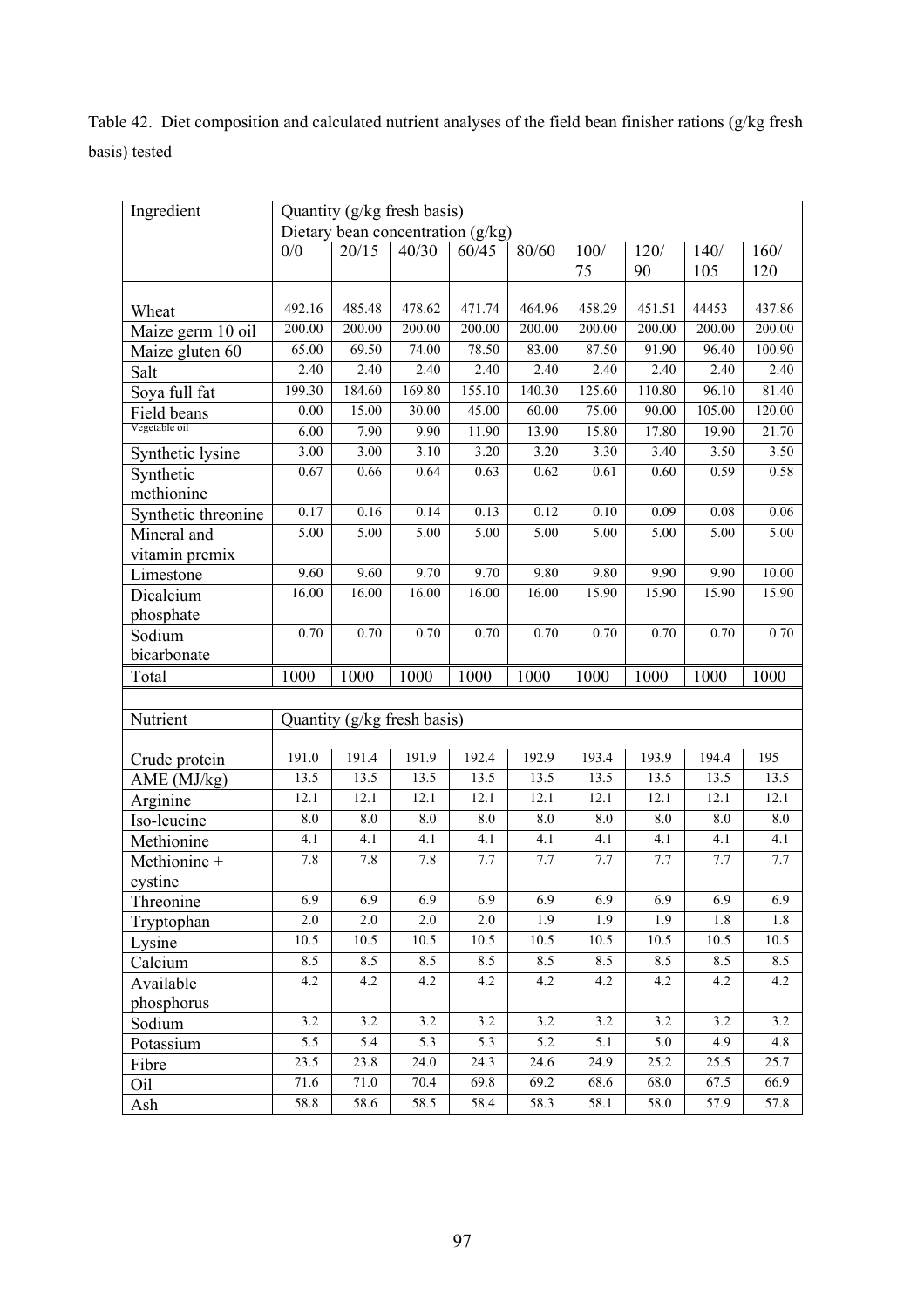Experiment design and statistical analysis of the data

## Experiment design

The two studies were run concurrently in House 1 on the poultry unit at ADAS Gleadthorpe. The dietary concentration of field peas or field beans x sex treatment combinations was fully randomised across the 72 plots available within the house.

There was a separate control treatment (0 g/kg field peas and 0 g/kg field beans) for the two studies.

Study 2A – Dietary field peas 9 dietary treatments x 2 sexes x 2 replicates = 36 plots.

Study 2B – Dietary field beans 9 dietary treatments x 2 sexes x 2 replicates = 36 plots.

This gave a total of 72 plots, were each plot comprised a wood and wire pen, which was stocked with 22 day-old chicks, either male or female to give a total flock size of 1 584.

Statistical analysis of the data

The data were analysed using a number of statistical techniques (response curve fitting, ANOVA, covariate analysis, Duncan's multiple range test, Kruksal-Wallis test and Freidman's test) using the software packages GenStat 5 (release 4.1) and Statistica (version 5.5A).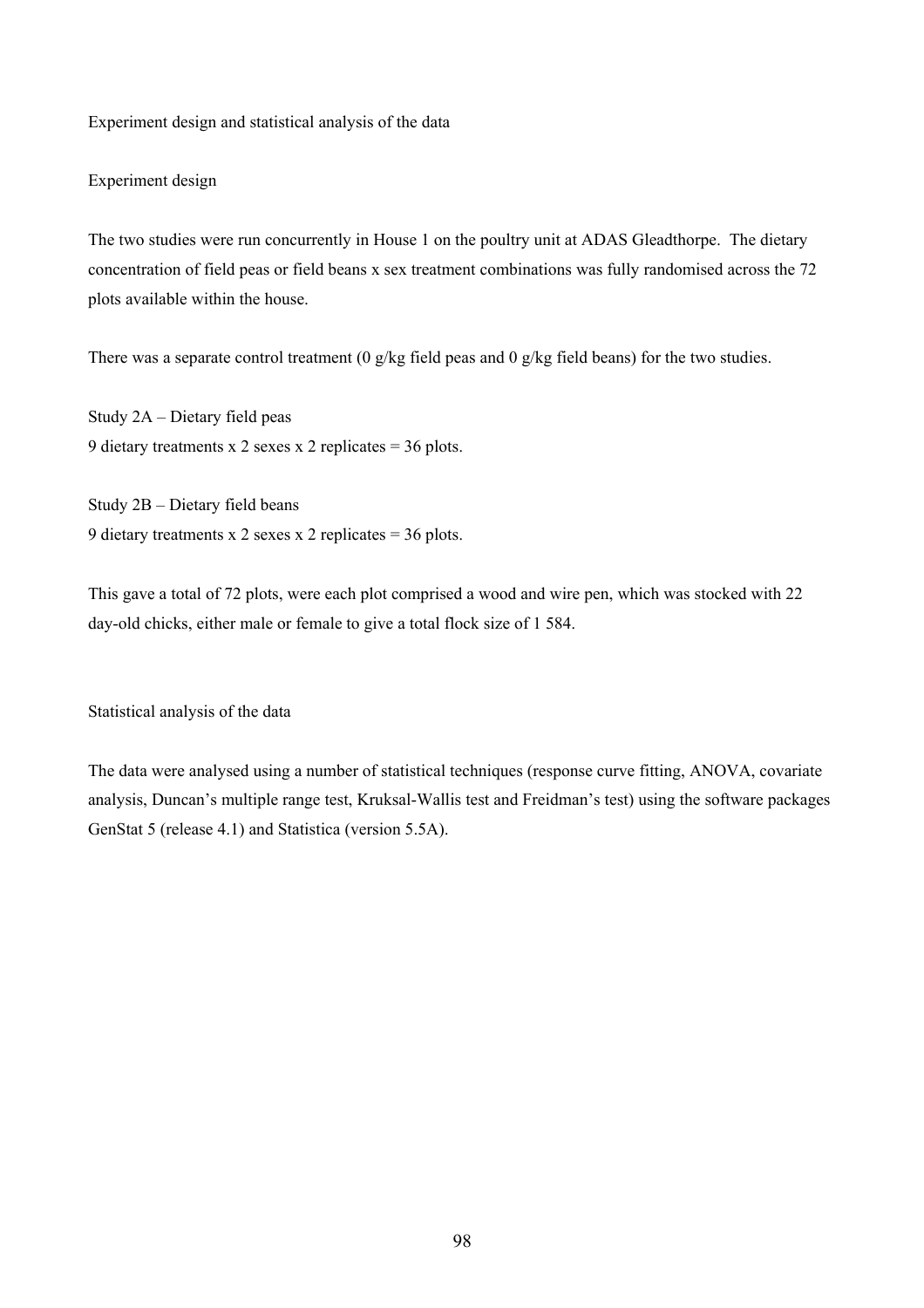## *Results*

# Study 2A Field peas

# Live weight

For the males, neither linear nor curvilinear responses were identified as being suitable descriptors of the live weight results across the range of dietary pea concentrations studied. In addition to an inconsistency for the effect of increasing dietary field pea concentration on male live weight, there was considerable variation in live weight at a given age and within the same dietary concentration of field peas. For example, mean male live weight at 42 days of age when fed either 0 g /kg, 75 g/kg or 100 g/kg field peas varied by more than 100 g/bird between replicate groups and by more than 150 g/bird at 75 g/kg field peas. This amount of variation in male live weight was large and it would not be acceptable in commercial broiler production. The reason for the variability is not fully understood and cannot be attributed to feeding peas as it occurred in males fed 0 g/kg field peas. This issue is addressed again later in the live weight results section and is considered more fully in the discussion.

There was a curvilinear response to increasing dietary concentrations of field peas on female live weight at 14 days, 21 days and 35 days of age (*p*<0.01), but not at 42 days of age. The form of the response was quadratic and the equations and respective  $R^2$  values are given in Table 43 for female live weight at 14 days and 35 days of age, and illustrated in Figure 10 for female live weight at 21 days of age.

Table 43. Quadratic response equations describing the effects of increasing dietary concentrations of whole peas on female live weight at 14 days, 21 days and 35 days of age (kg/bird)

| Age | Equation                                    | $R^2$ value $(\%)$ | Significance |
|-----|---------------------------------------------|--------------------|--------------|
| 14  | $Y = 0.364 + 4.874e^{4}x - 1.484e^{6}x^{2}$ | 54.9               | p<0.01       |
| 35  | $Y = 1.748 + 0.001x - 1.883e^{-6}x^{2}$     | 49.3               | p<0.01       |

where:

 $y =$  live weight (kg/bird), and;

 $x =$  dietary concentration of field peas (g/kg)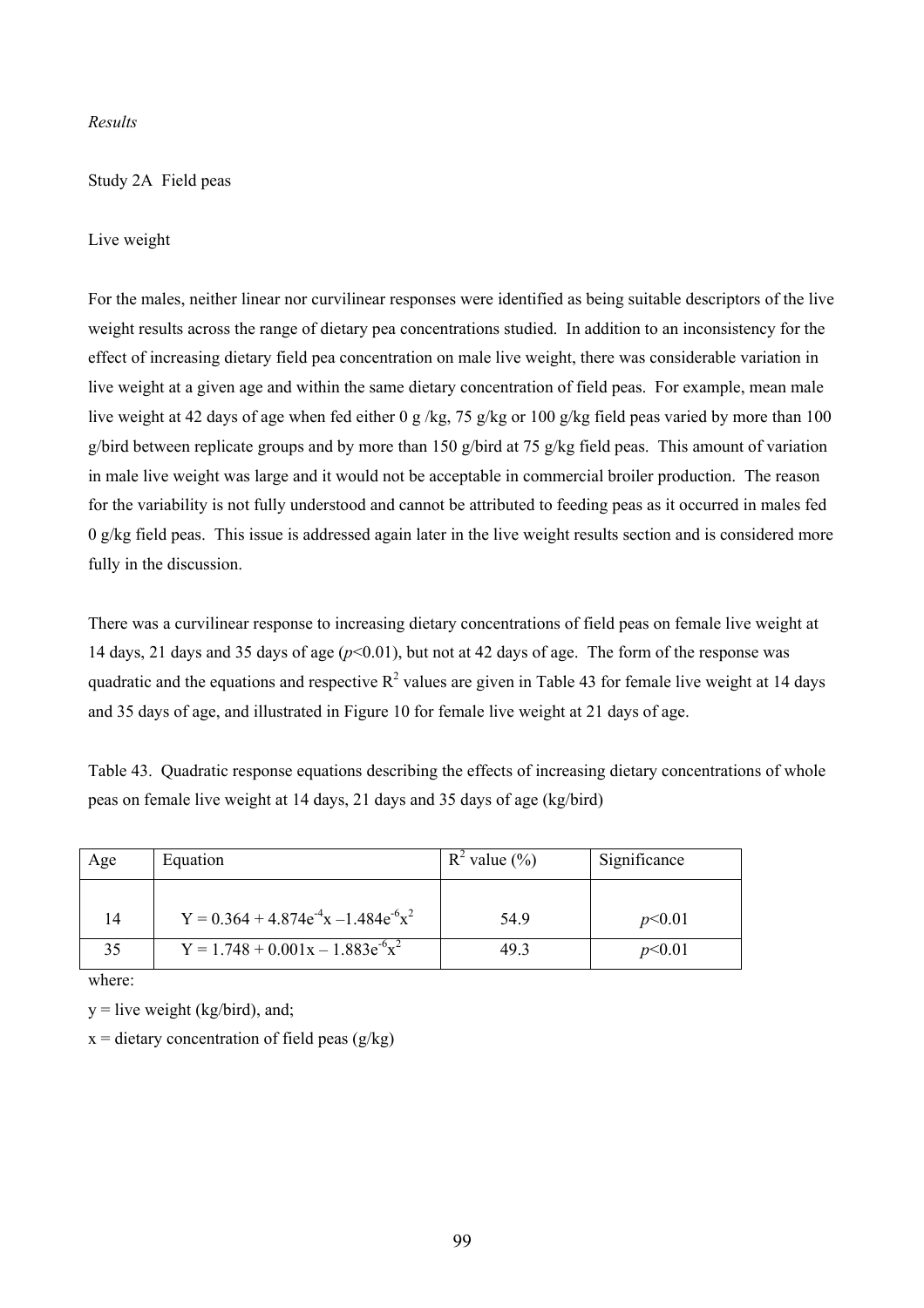



Analysis of variance of the live weight data was undertaken so as to improve the understanding of the results. There were limitations however, as there were only two replicates of each dietary pea concentration x sex combination, but the low level of replication was a trade-off which was considered to be worthwhile as it allowed a large number of dietary pea concentrations to be studied. The aim was to establish the broilers' performance responses to increasing dietary concentrations of peas.

The following is a description of the actual live weight results and the statistical findings for birds fed increasing dietary concentrations of field peas. It should be noted however, that there was a significant block effect on day-old live weight (*p*<0.001) and so covariate analysis of the live weight data has been undertaken and the findings are reported later. Covariate analysis was also applied to feed intake and FCE data as differences in day-old live weight were likely to influence feed intake, and possibly FCE.

There were interactions between dietary field pea concentration and sex on live weight at 14 days and 42 days of age ( $p$ <0.05 and  $p$ <0.01, respectively), but not at 21 days and 35 days of age. The interactions were inconsistent however. For example, at 42 days of age male live weight was highest when fed 175 g/kg field peas, and lowest when fed 200 g/kg field peas (Table 45). Female live weight at 42 days of age was highest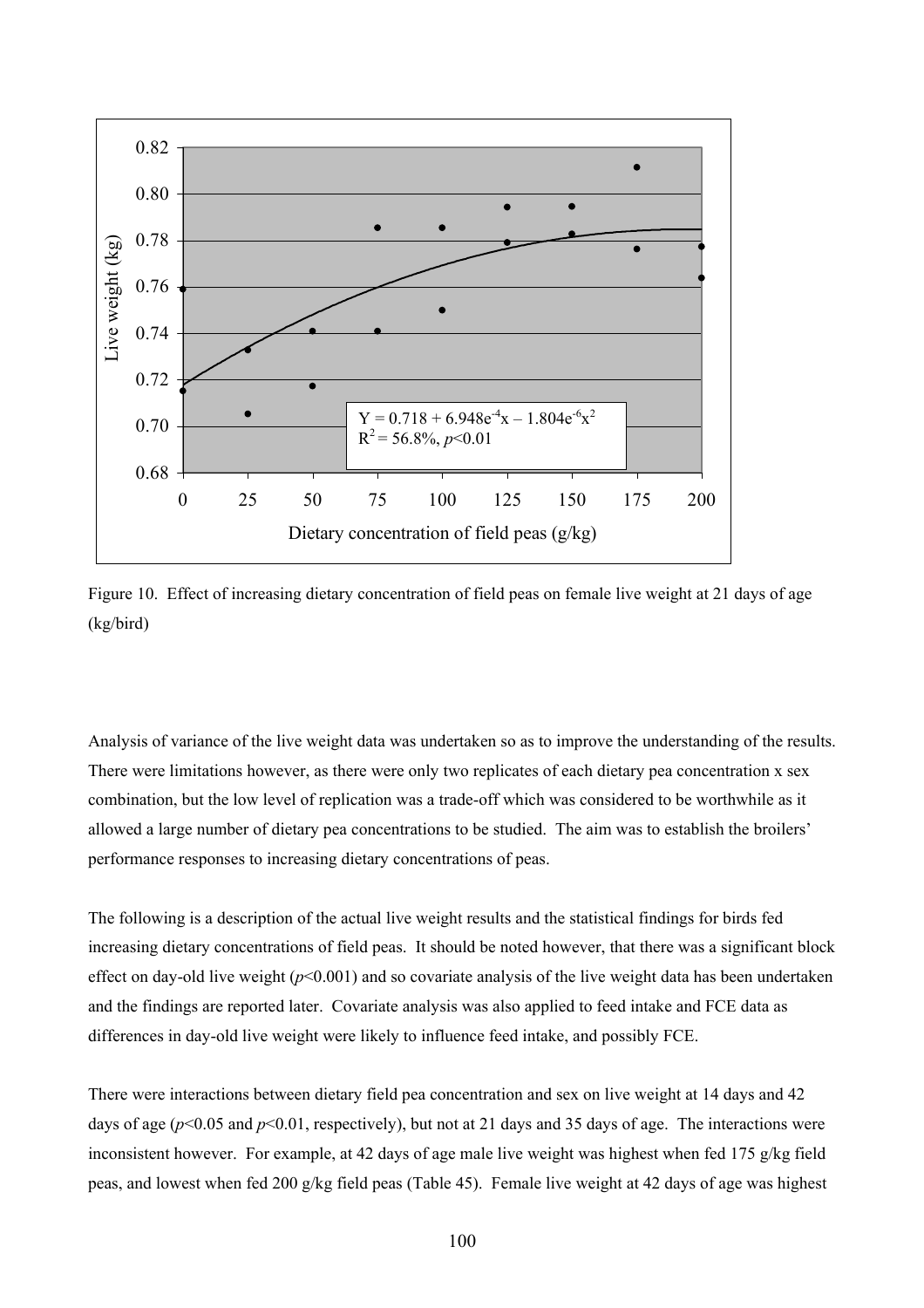when fed 125 g/kg or 150 g/kg field peas and poorest when fed either 50 g/kg or 100 g/kg field peas. However, the mean female live weight at 42 days of age when fed 75 g/kg field peas was only 30 g less than the maximum mean female live weight, which was achieved by feeding 125 g/kg field peas.

At 21 days and 35 days of age, the lowest mean sex live weights were achieved by feeding 25 g/kg field peas (*p*<0.01) (Table 44). Live weight at 21 days of age did not differ statistically however, between birds fed 0 g/kg, 25 g/kg, 50 g/kg, 75 g/kg, 100 g/kg and 200 g/kg field peas. This was also the case at 35 days of age, except for birds fed 75 g/kg field peas whose mean sex live weights were heavier than for birds fed the aforementioned dietary concentrations.

Feeding 175 g/kg field peas gave the highest mean sex live weights at 21 days and 35 days of age ( $p<0.01$ ). However, mean sex live weight at 21 days of age was statistically similar between birds fed 125 g/kg, 150 g/kg, 175 g/kg and 200 g/kg field peas. This was also the case at 35 days of age, but in addition birds fed 75 g/kg field peas were of similar live weight.

Male live weights were heavier at 21 days and 35 days of age than female live weights ( $p$ <0.001) (Table 44).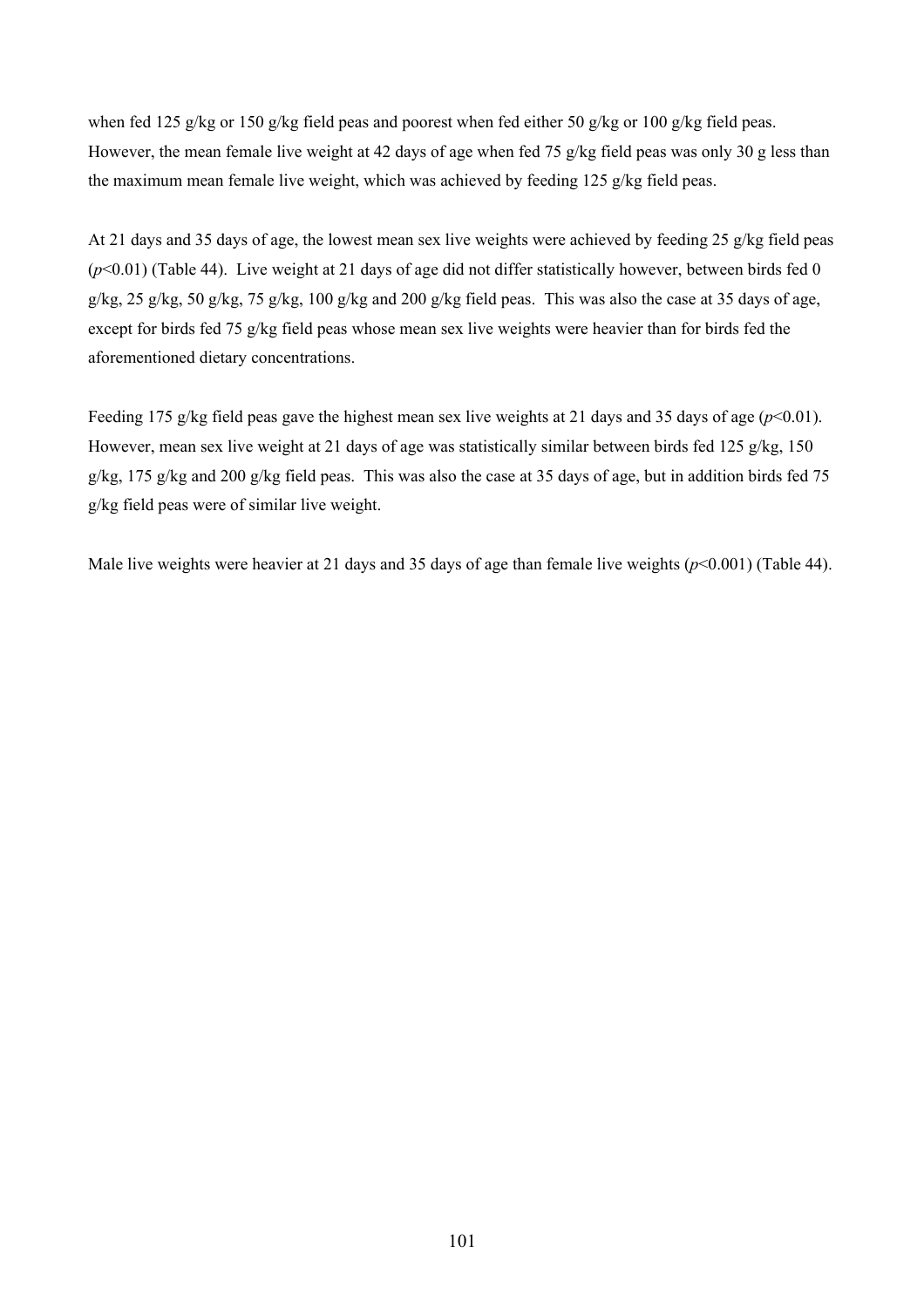# Table 45. Live weight (kg/bird)

| Factor           | Age (days)       |                    |                         |                         |                     |  |  |  |
|------------------|------------------|--------------------|-------------------------|-------------------------|---------------------|--|--|--|
|                  | $\boldsymbol{0}$ | 14                 | 21                      | 35                      | 42                  |  |  |  |
|                  |                  |                    |                         |                         |                     |  |  |  |
| Factor 1         |                  |                    |                         |                         |                     |  |  |  |
| Dietary pea      |                  |                    |                         |                         |                     |  |  |  |
| concentration    |                  |                    |                         |                         |                     |  |  |  |
| (g/kg)           |                  |                    |                         |                         |                     |  |  |  |
| $\boldsymbol{0}$ | 0.045            | $0.395^{ab}$       | $0.790^{ab}$            | $1.936^{ab}$            | $2.634^{ab}$        |  |  |  |
| 25               | 0.044            | $0.382^{a}$        | $0.774$ <sup>a</sup>    | $1.923$ <sup>a</sup>    | 2.588 <sup>ab</sup> |  |  |  |
| 50               | 0.046            | $0.400^{ab}$       | $0.794$ <sup>abc</sup>  | $1.955^{ab}$            | $2.565^{\circ}$     |  |  |  |
| 75               | 0.045            | $0.399^{ab}$       | $0.797$ <sup>abc</sup>  | 2.016 <sup>bcd</sup>    | $2.560^{\circ}$     |  |  |  |
| 100              | 0.045            | 0.409 <sup>b</sup> | $0.804$ <sup>abc</sup>  | $1.980$ <sup>abc</sup>  | $2.556^a$           |  |  |  |
| 125              | 0.045            | $0.412^{bc}$       | $0.823$ bcd             | $1.993$ <sup>abcd</sup> | $2.647^{ab}$        |  |  |  |
| 150              | 0.045            | $0.431$ c          | $0.834^{cd}$            | 2.057 <sup>cd</sup>     | $2.688^{b}$         |  |  |  |
| 175              | 0.046            | 0.430 <sup>c</sup> | $0.849$ <sup>d</sup>    | $2.065^d$               | $2.683^{b}$         |  |  |  |
| 200              | 0.045            | $0.406^b$          | $0.812$ <sup>abcd</sup> | $2.002$ abcd            | $2.629^{ab}$        |  |  |  |
| Sed $\pm$        | 0.00041          | 0.00839            | 0.01677                 | 0.03431                 | 0.04390             |  |  |  |
| df               | 8                | 8                  | 8                       | $\overline{8}$          | $\overline{8}$      |  |  |  |
| $\overline{P}$   | 0.114            | ${}< 0.001$        | 0.009                   | 0.006                   | 0.038               |  |  |  |
| Sig              | NS               | ***                | **                      | **                      | $\ast$              |  |  |  |
|                  |                  |                    |                         |                         |                     |  |  |  |
| Factor 2         |                  |                    |                         |                         |                     |  |  |  |
| Males            | 0.045            | 0.423              | 0.855                   | 2.157                   | 2.840               |  |  |  |
| Females          | 0.045            | 0.391              | 0.762                   | 1.827                   | 2.393               |  |  |  |
| Sed $\pm$        | 0.00019          | 0.00396            | 0.00791                 | 0.01617                 | 0.02070             |  |  |  |
| df               | $\mathbf{1}$     | $\mathbf{1}$       | $\mathbf{1}$            | $\mathbf{1}$            | $\mathbf{1}$        |  |  |  |
| $\boldsymbol{P}$ | 0.014            | ${}< 0.001$        | ${}< 0.001$             | ${}< 0.001$             | ${}< 0.001$         |  |  |  |
| Sig              | $\ast$           | ***                | ***                     | ***                     | ***                 |  |  |  |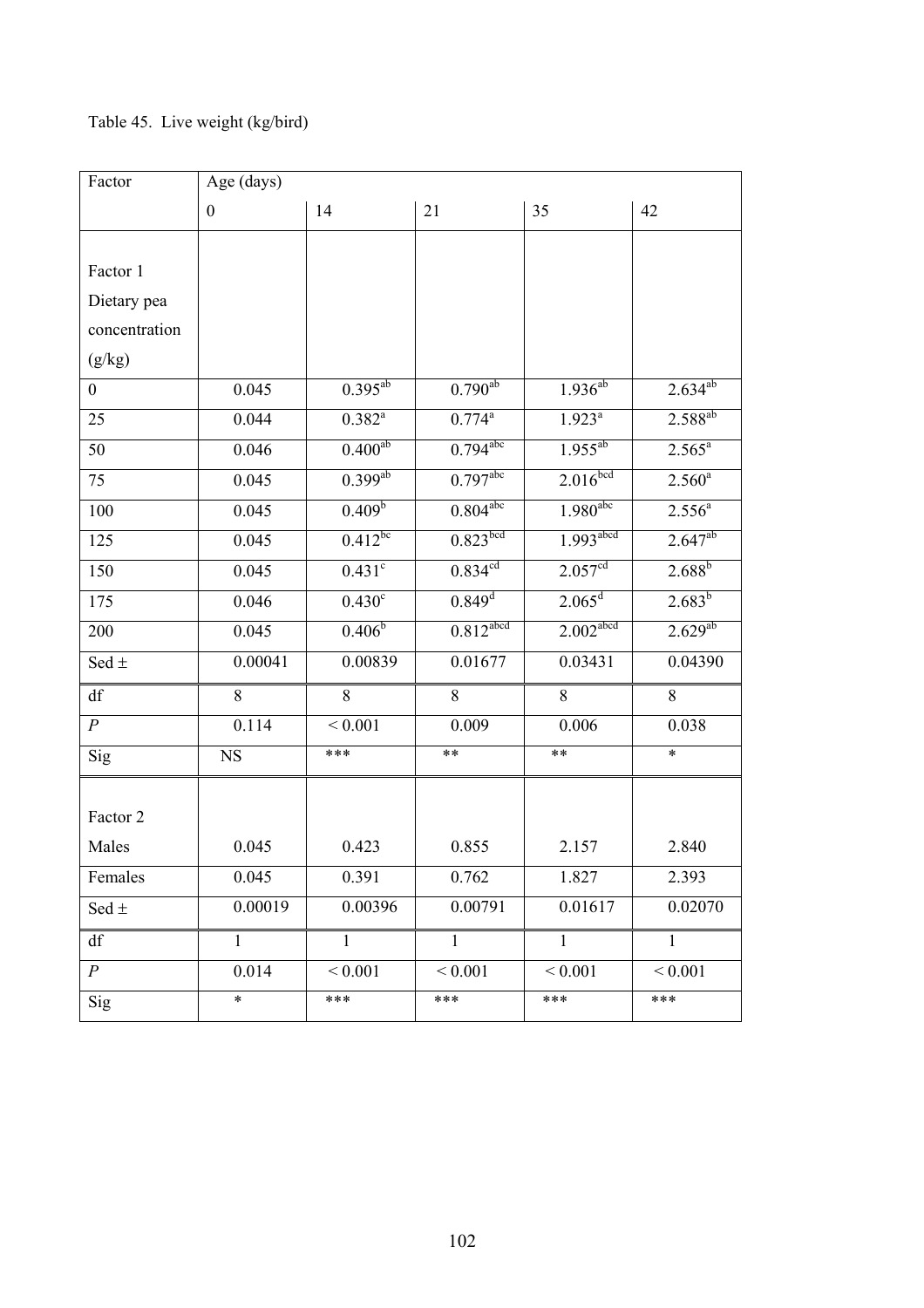| Dietary pea concentration | Sex                                   |         |
|---------------------------|---------------------------------------|---------|
| (g/kg)                    |                                       |         |
|                           | Males                                 | Females |
|                           |                                       |         |
| $\boldsymbol{0}$          | 2.861                                 | 2.407   |
| 25                        | 2.831                                 | 2.344   |
| 50                        | 2.856                                 | 2.274   |
| 75                        | 2.675                                 | 2.445   |
| 100                       | 2.855                                 | 2.257   |
| 125                       | 2.820                                 | 2.475   |
| 150                       | 2.905                                 | 2.471   |
| 175                       | 2.964                                 | 2.402   |
| 200                       | 2.796                                 | 2.462   |
| $df = 8$                  | $P = 0.007$ , **<br>Sed $\pm 0.06210$ |         |

Table 45. Interactions – live weight (kg/bird) at 42 days of age

Covariate analysis of the live weight data

The results of covariate analysis of mean sex live weight data at 21 days and 42 days of age are presented in Tables 46 and 47. There were significant effects of dietary field pea concentration on mean sex`live weight at 21 days of age (*p*<0.01). At 21 days of age, live weights were lowest when fed 25 g/kg field peas and highest when fed 175 g/k field peas. Live weight at 21 days of age did not differ statistically however, between birds fed 0 g/kg, 25 g/kg, 50 g/kg, 75 g/kg, 100 g/kg, 125 g/kg and 200 g/kg field peas.

The heaviest birds at 21 days of age were those fed 175 g/kg field peas, but their live weight did not differ statistically from birds fed 0 g/kg, 25 g/kg, 125 g/kg, 150 g/kg and 200 g/kg field peas.

At 42 days of age, there was an interaction between dietary field pea concentration and sex on live weight  $(p<0.01)$ . The interactions were inconsistent and as described earlier.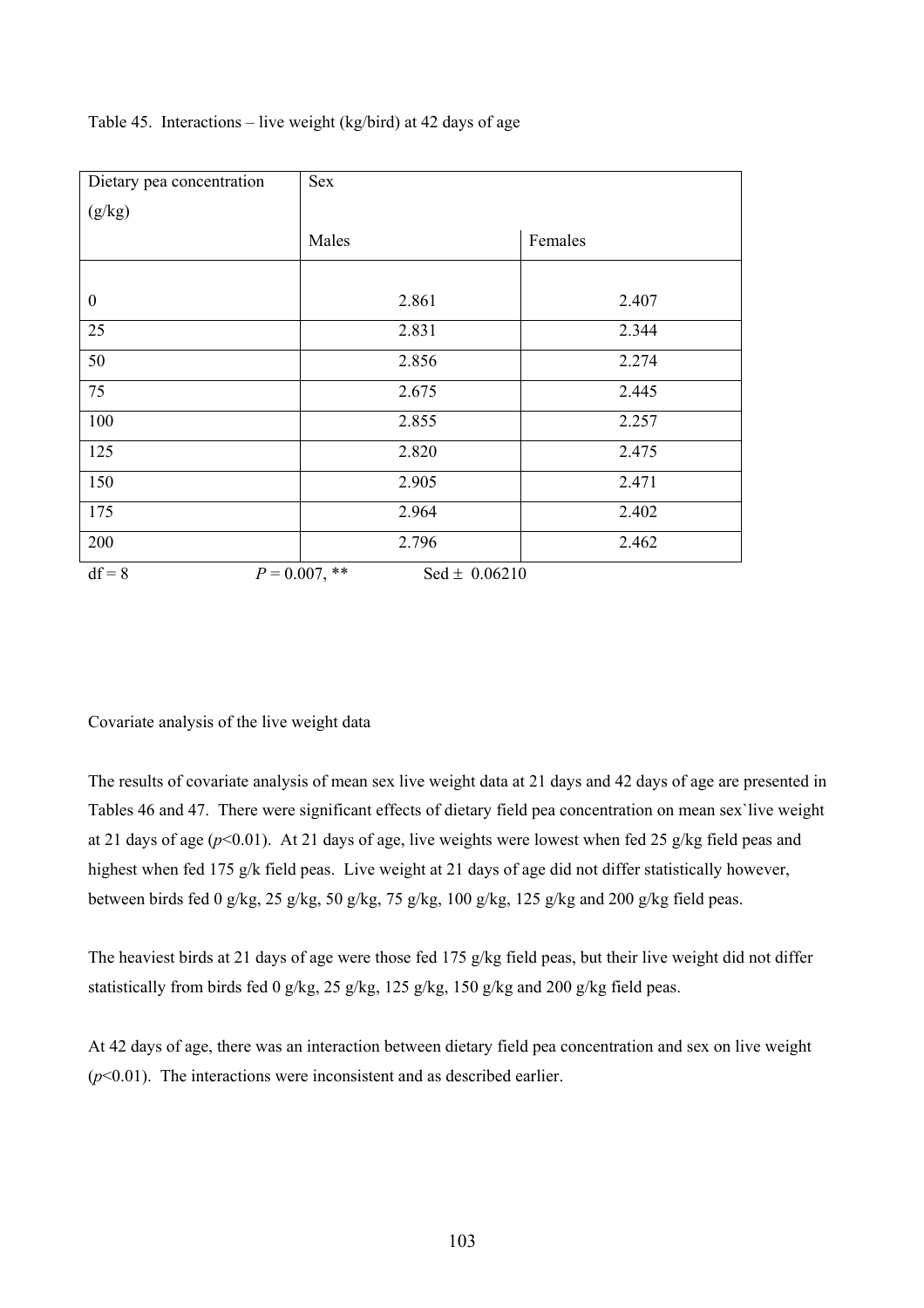Covariate analysis of the data produced only subtle differences in the statistical findings and so whilst there was a significant effect of block on day-old live weight, this did not greatly affect the birds responses to dietary pea concentration at later ages.

| Factor                 | Age (days)             |                    |
|------------------------|------------------------|--------------------|
|                        | 21                     | 42                 |
|                        |                        |                    |
| Factor 1               |                        |                    |
| Dietary pea            |                        |                    |
| concentration          |                        |                    |
| (g/kg)                 |                        |                    |
| $\boldsymbol{0}$       | $0.792^{\text{a}}$     | $2.646^{ab}$       |
| 25                     | $0.780^{a}$            | $2.619^{ab}$       |
| 50                     | $0.791^{\circ}$        | $2.548^{a}$        |
| 75                     | $0.796^{ab}$           | $2.556^{a}$        |
| $100\,$                | $0.803^{ab}$           | $2.550^{a}$        |
| 125                    | $0.822$ <sup>abc</sup> | $2.641^{ab}$       |
| 150                    | $0.837^{bc}$           | 2.707 <sup>b</sup> |
| 175                    | 0.845                  | $2.665^b$          |
| 200                    | $0.810$ <sup>abc</sup> | $2.618^{ab}$       |
| Sed $\pm$              | 0.01791                | 0.04399            |
| $\mathrm{d}\mathbf{f}$ | 8                      | $8\,$              |
| $\overline{P}$         | 0.019                  | $< 0.001$          |
| Sig                    | $\ast$                 | ***                |
|                        |                        |                    |
| Factor 2               |                        |                    |
| Males                  | 0.853                  | 2.829              |
| Females                | 0.764                  | 2.404              |
| Sed $\pm$              | 0.00961                | 0.02361            |
| df                     | $\mathbf{1}$           | $\mathbf 1$        |
| $\boldsymbol{P}$       | $\leq 0.001$           | $\leq 0.001$       |
| Sig                    | $***$                  | ***                |

Table 46. Live weight (kg/bird) – covariate analysis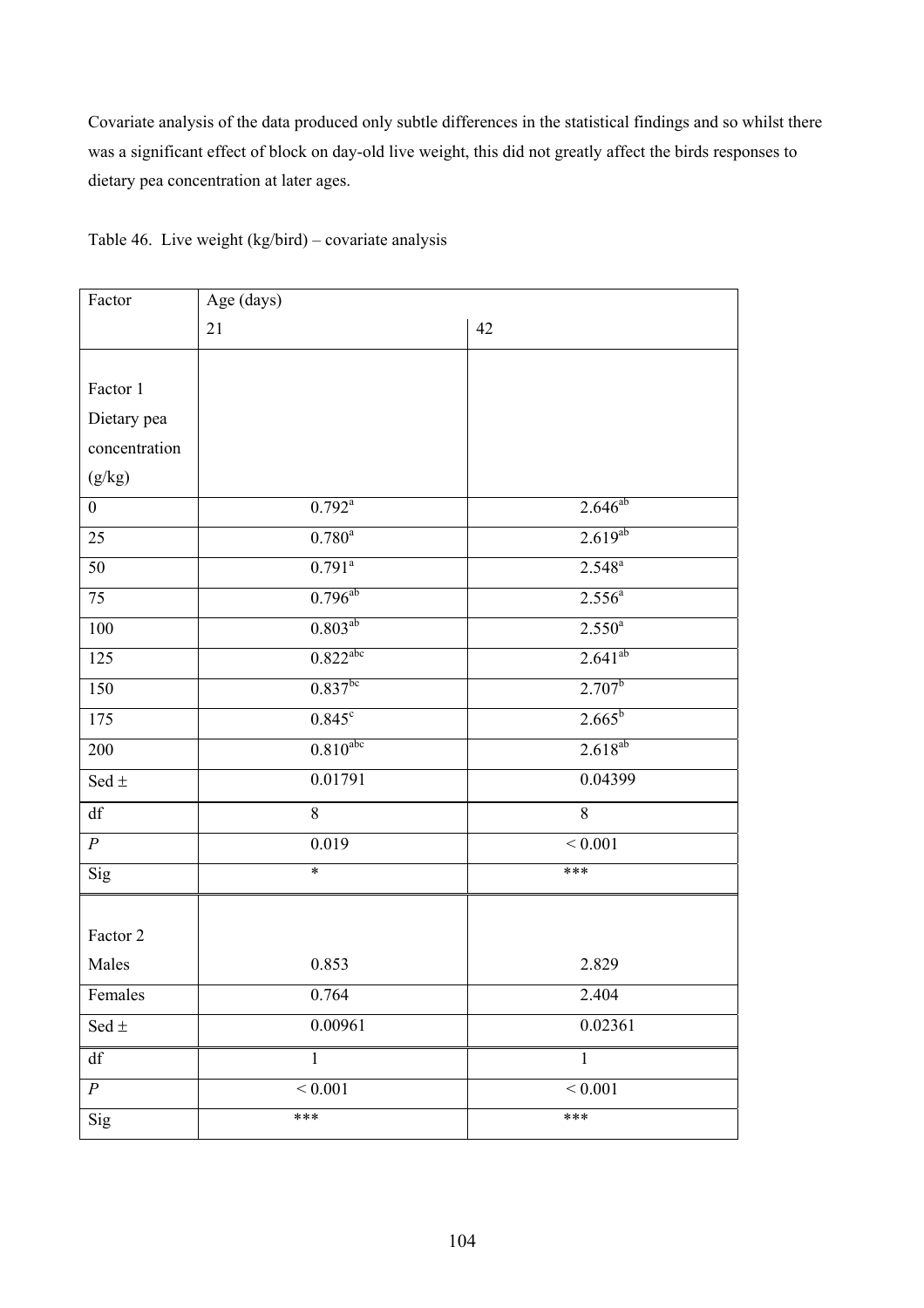| Dietary pea concentration | Sex                                   |         |
|---------------------------|---------------------------------------|---------|
| (g/kg)                    |                                       |         |
|                           | Males                                 | Females |
|                           |                                       |         |
| $\boldsymbol{0}$          | 2.837                                 | 2.455   |
| 25                        | 2.868                                 | 2.371   |
| 50                        | 2.825                                 | 2.271   |
| 75                        | 2.656                                 | 2.455   |
| 100                       | 2.828                                 | 2.272   |
| 125                       | 2.798                                 | 2.484   |
| 150                       | 2.912                                 | 2.502   |
| 175                       | 2.951                                 | 2.379   |
| 200                       | 2.789                                 | 2.448   |
| $df = 8$                  | $P = 0.004$ , **<br>Sed $\pm$ 0.06219 |         |

Table 47. Covariate analysis interactions – live weight (kg/bird) at 42 days of age

## Feed intake

There were no significant intake responses to feeding increasing concentrations of field peas within the range of 0 g/kg to 200 g/kg between day-old and 21 days of age, between 22 days and 42 days of age, or between day-old and 42 days of age. Neither were there any significant effects of dietary field pea concentration on male, female or mean-sex actual feed intakes for the periods studied (*p*>0.05, shown on a mean-sex basis in Table 48).

There was considerable variation between replicate groups of the same sex in feed intake over the whole growing period. For example, male feed intakes differed by up to 11 g/bird.day (maximum at 25 g/kg field peas) and female intake differed by up to 9 g/bird.day (maximum at 150 g/kg field peas) between replicate groups of the same dietary field pea concentration.

As expected males had the highest feed intakes for all periods studied ( $p<0.001$ ) (Table 48).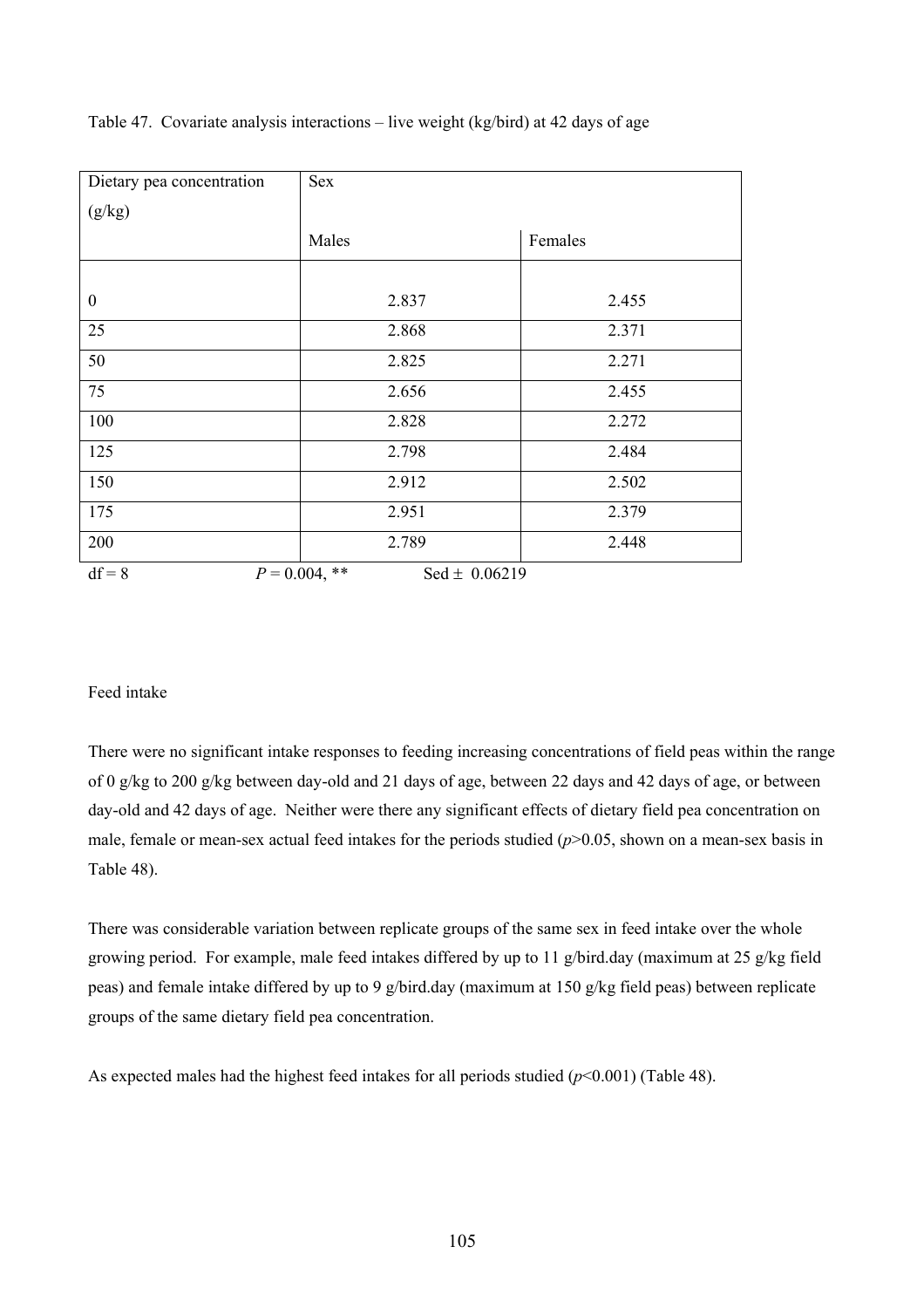# Table 48. Feed intake (g/bird.day)

| Factor           | Age (days)   |              |              |              |                  |  |  |  |
|------------------|--------------|--------------|--------------|--------------|------------------|--|--|--|
|                  | $0 - 21$     | $22 - 35$    | $36 - 42$    | 22-42        | $0 - 42$         |  |  |  |
|                  |              |              |              |              |                  |  |  |  |
| Factor 1         |              |              |              |              |                  |  |  |  |
| Dietary pea      |              |              |              |              |                  |  |  |  |
| concentration    |              |              |              |              |                  |  |  |  |
| (g/kg)           |              |              |              |              |                  |  |  |  |
| $\boldsymbol{0}$ | 55           | 161          | 213          | 178          | 116              |  |  |  |
| 25               | 56           | 157          | 204          | 173          | 114              |  |  |  |
| 50               | 55           | 160          | 201          | 173          | 114              |  |  |  |
| 75               | 54           | 161          | 204          | 176          | 114              |  |  |  |
| 100              | 56           | 159          | 192          | 169          | 112              |  |  |  |
| 125              | 54           | 160          | 204          | 174          | $\overline{1}14$ |  |  |  |
| 150              | 56           | 163          | 209          | 178          | 117              |  |  |  |
| 175              | 56           | 163          | 210          | 179          | 117              |  |  |  |
| 200              | 52           | 158          | 204          | 173          | 112              |  |  |  |
| Sed $\pm$        | 2.67         | 3.10         | 6.01         | 3.80         | 2.69             |  |  |  |
| df               | $\,8\,$      | $8\,$        | 8            | $8\,$        | 8                |  |  |  |
| $\boldsymbol{P}$ | 0.669        | 0.523        | 0.109        | 0.316        | 0.536            |  |  |  |
| Sig              | $_{\rm NS}$  | $_{\rm NS}$  | $_{\rm NS}$  | $_{\rm NS}$  | $_{\rm NS}$      |  |  |  |
|                  |              |              |              |              |                  |  |  |  |
| Factor 2         |              |              |              |              |                  |  |  |  |
| Sex              |              |              |              |              |                  |  |  |  |
| Males            | 58           | 173          | 222          | 189          | 123              |  |  |  |
| Females          | 52           | 147          | 187          | 160          | 106              |  |  |  |
| Sed $\pm$        | 1.26         | 1.46         | 2.83         | 1.79         | 1.27             |  |  |  |
| df               | $\mathbf{1}$ | $\mathbf{1}$ | $\mathbf{1}$ | $\mathbf{1}$ | $\mathbf{1}$     |  |  |  |
| $\boldsymbol{P}$ | ${}< 0.001$  | ${}< 0.001$  | ${}< 0.001$  | ${}_{0.001}$ | < 0.001          |  |  |  |
| Sig              | ***          | ***          | ***          | ***          | ***              |  |  |  |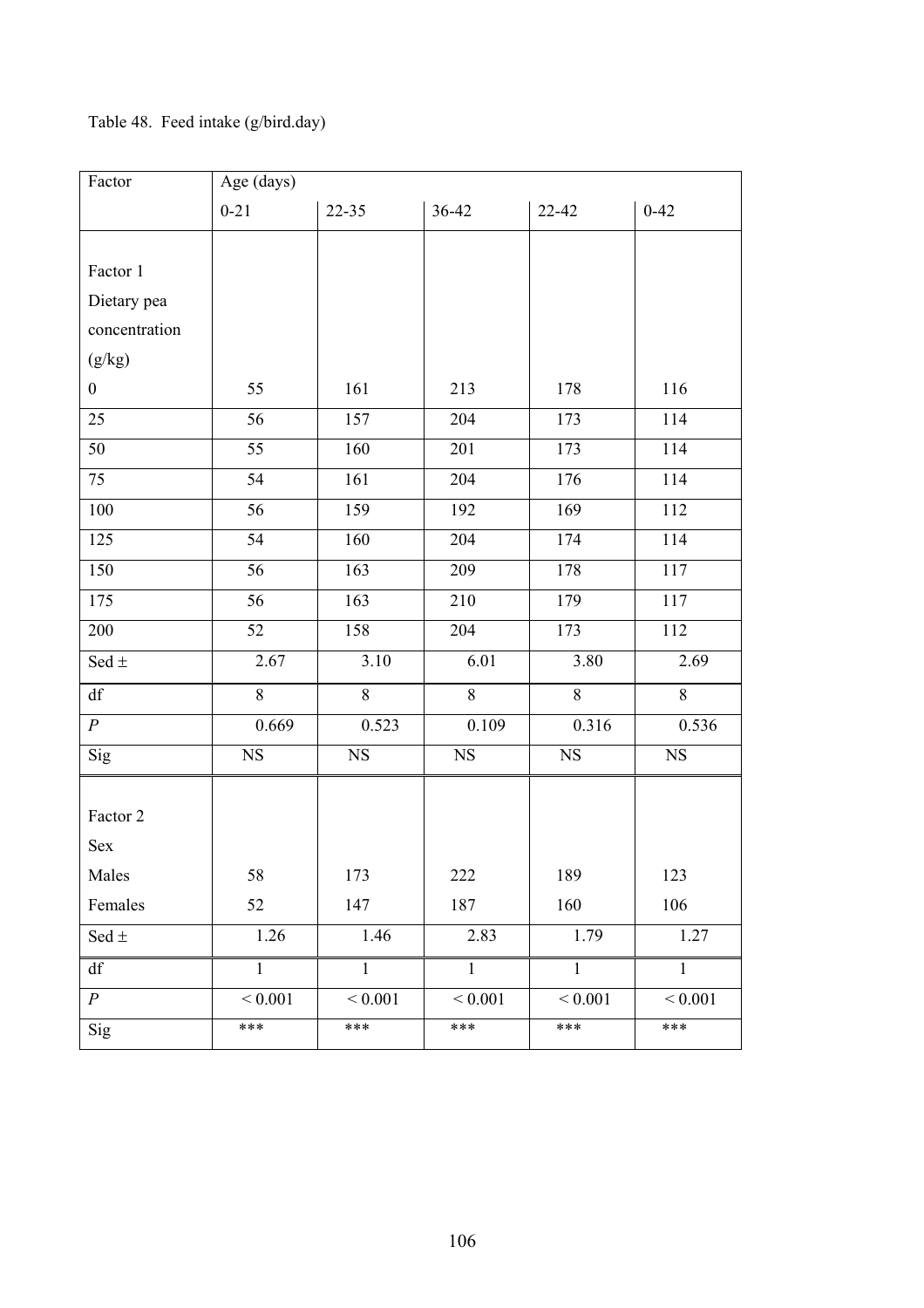Covariate analysis of feed intake data

There were no effects of dietary field pea concentration on feed intake between day-old and 21 days of age, but there were effects on pea concentration on feed intake between 22 days and 42 days of age and between day-old and 42 days of age (*p*<0.05, Table 49).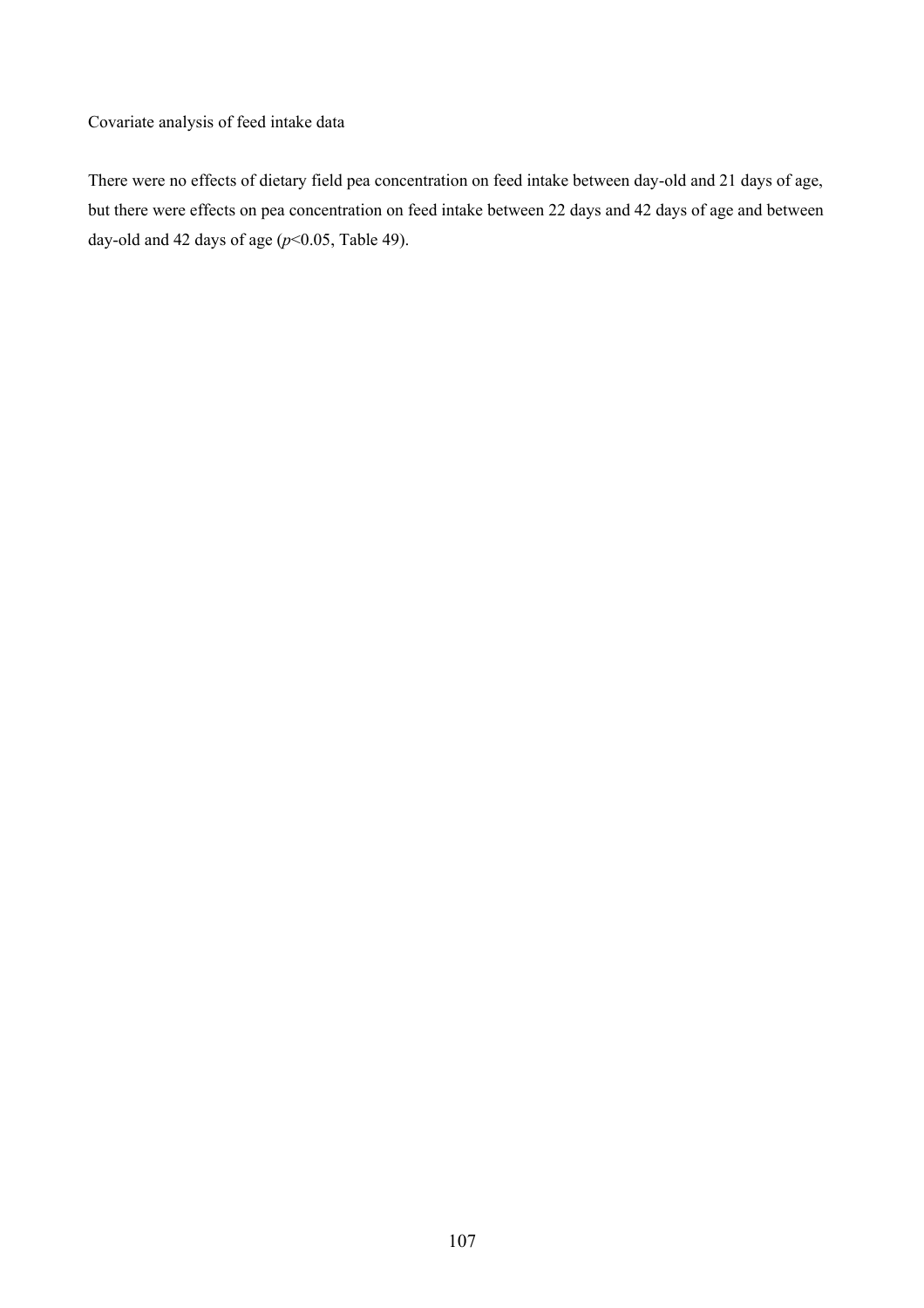# Table 49. Feed intake (g/bird.day) – covariate analysis

| Factor                 | Age (days)      |                  |                  |  |  |
|------------------------|-----------------|------------------|------------------|--|--|
|                        | $0 - 21$        | 22-42            | $0 - 42$         |  |  |
|                        |                 |                  |                  |  |  |
| Factor 1               |                 |                  |                  |  |  |
| Dietary pea            |                 |                  |                  |  |  |
| concentration          |                 |                  |                  |  |  |
| (g/kg)                 |                 |                  |                  |  |  |
| $\boldsymbol{0}$       | 55              | $179^a$          | $116^a$          |  |  |
| 25                     | $\overline{55}$ | 174 <sup>a</sup> | 114 <sup>a</sup> |  |  |
| 50                     | 55              | 173 <sup>a</sup> | 114 <sup>a</sup> |  |  |
| 75                     | 54              | 175 <sup>a</sup> | $114^a$          |  |  |
| $100\,$                | 57              | 169 <sup>a</sup> | $112^a$          |  |  |
| 125                    | $\overline{54}$ | $174^a$          | 114 <sup>a</sup> |  |  |
| $150\,$                | 55              | 178 <sup>a</sup> | $117^a$          |  |  |
| 175                    | $\overline{57}$ | 178 <sup>a</sup> | 117 <sup>a</sup> |  |  |
| 200                    | $\overline{52}$ | 173 <sup>a</sup> | $112^a$          |  |  |
| Sed $\pm$              | 2.81            | 4.12             | 2.92             |  |  |
| df                     | 8               | $\overline{8}$   | 8                |  |  |
| $\overline{P}$         | 0.539           | 0.010            | 0.038            |  |  |
| Sig                    | $_{\rm NS}$     | $\ast$           | $\ast$           |  |  |
|                        |                 |                  |                  |  |  |
| Factor 2               |                 |                  |                  |  |  |
| Sex                    |                 |                  |                  |  |  |
| Males                  | 58              | 189              | 123              |  |  |
| Females                | 52              | 161              | 106              |  |  |
| Sed $\pm$              | 1.51            | 2.21             | 1.57             |  |  |
| $\mathrm{d}\mathbf{f}$ | $\mathbf{1}$    | $\mathbf{1}$     | $\mathbf{1}$     |  |  |
| $\boldsymbol{P}$       | ${}< 0.001$     | ${}< 0.001$      | ${}< 0.001$      |  |  |
| Sig                    | $***$           | ***              | $***$            |  |  |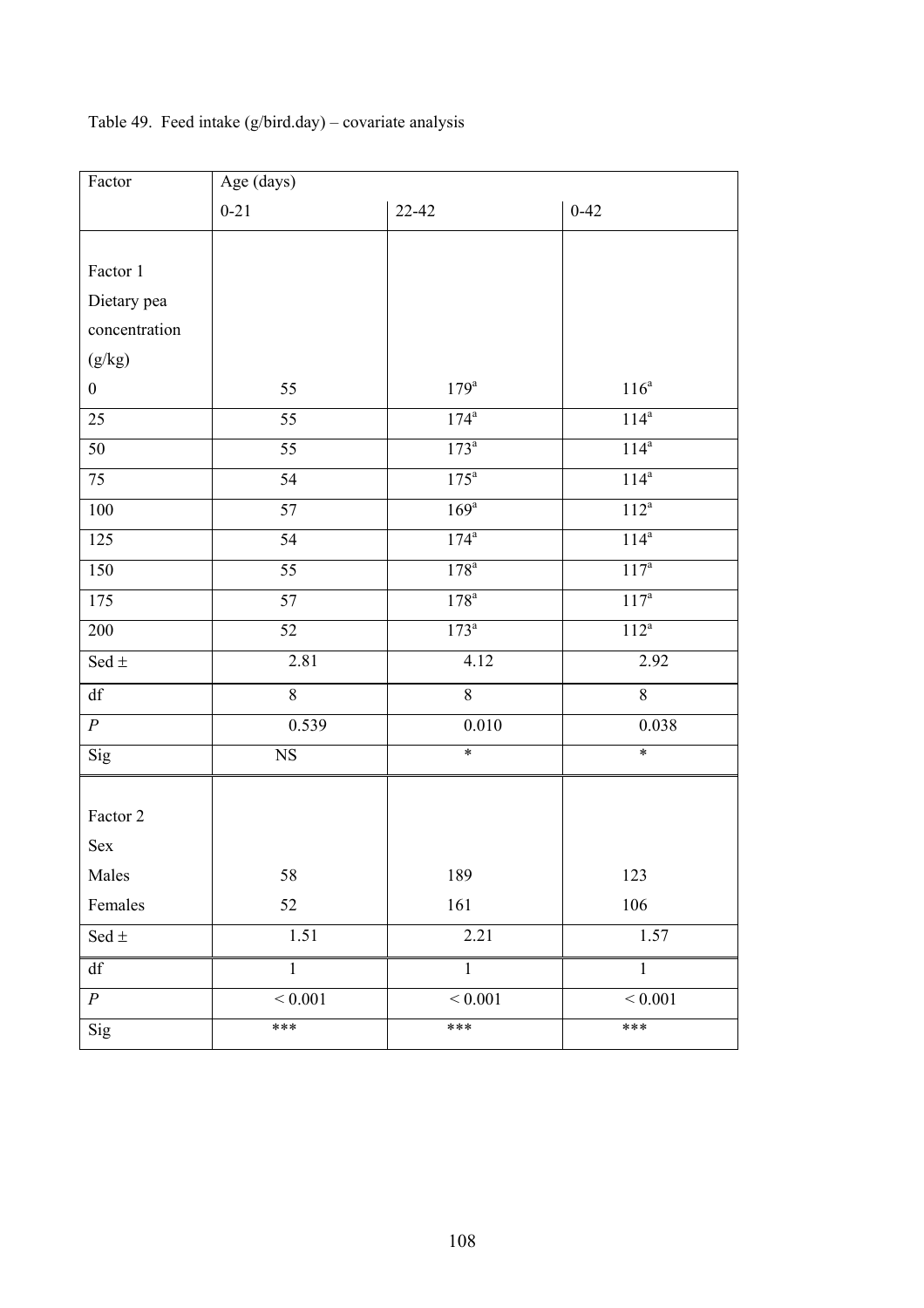The amount of field peas consumed between day-old and 21 days of age (g/bird.day), between 22 days and 42 days of age (g/bird.day) and between day-old and 42 days of age (g/bird.day and kg/bird) on a mean sex basis for each dietary treatment is shown in Table 50.

Table 50. Field pea intake between day-old and 21 days of age (g/bird.day), between 22 days and 42 days of age (g/bird.day) and between day-old and 42 days of age (g/bird.day and kg/bird) on a mean sex basis

| Dietary pea      | Field pea intake |                  |              |           |
|------------------|------------------|------------------|--------------|-----------|
| concentration    |                  |                  |              |           |
| (g/kg)           |                  |                  |              |           |
|                  | Age (days)       |                  |              |           |
|                  | $0 - 21$         | 22-42            | $0 - 42$     | $0 - 42$  |
|                  | (g/bird.day)     | (g/bird.day)     | (g/bird.day) | (kg/bird) |
|                  |                  |                  |              |           |
| $\boldsymbol{0}$ | $\boldsymbol{0}$ | $\boldsymbol{0}$ | $\mathbf{0}$ | 0.000     |
| 25               | 1                | $\overline{4}$   | 3            | 0.120     |
| 50               | $\overline{3}$   | 9                | 6            | 0.239     |
| 75               | $\overline{4}$   | 13               | 9            | 0.359     |
| 100              | 6                | 17               | 11           | 0.470     |
| 125              | $\overline{7}$   | 22               | 14           | 0.599     |
| 150              | 8                | 27               | 18           | 0.737     |
| 175              | 10               | 31               | 20           | 0.860     |
| 200              | 10               | 35               | 22           | 0.941     |

Field pea intake to 42 days of age increased with increasing dietary concentrations. Thus, the highest intake of field peas between day-old and 42 days of age was achieved by feeding 200 g/kg field peas.

### **FCE**

There was a curvilinear relationship between dietary field pea concentration and male and female FCEs between day-old and 21 days of age, and for the females between day-old and 42 days of age (*p*<0.05). The form of the response was quadratic, and the equations and the respective  $R^2$  values are given in Table 51 for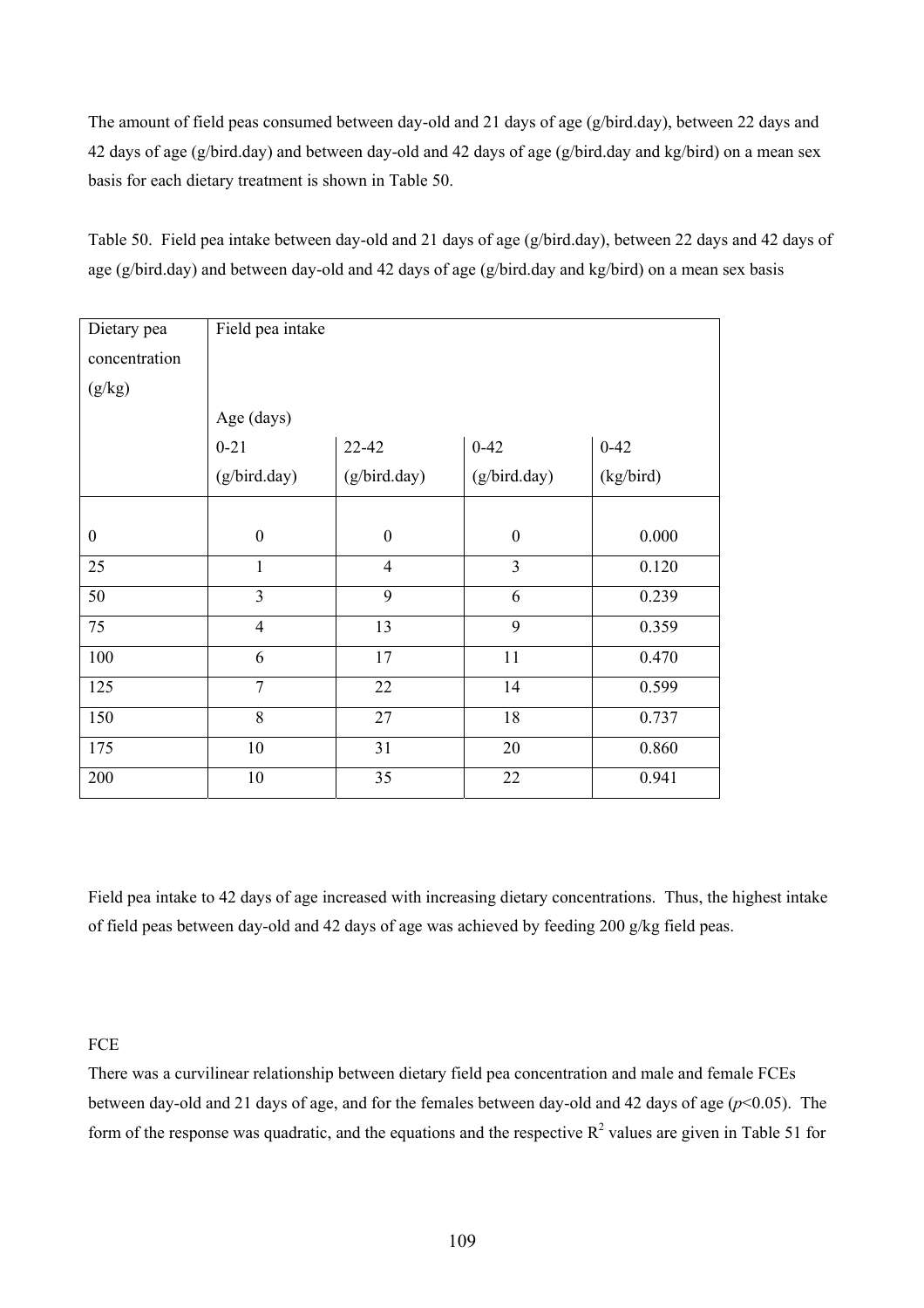male and female FCEs between day-old and 21 days of age, and illustrated in Figure 11 for female FCE between day-old and 42 days of age.

Table 51. Quadratic response equations describing the effects of increasing dietary concentrations of whole peas on male and female FCE between day-old and 21 days of age (0-1)

| <b>Sex</b> | Equation                                    | $R^2$ value $(\% )$ | Significance |
|------------|---------------------------------------------|---------------------|--------------|
| Males      | $Y = 0.628 + 2.904e^{4}x + 6.508e^{7}x^{2}$ | 36.0                | p<0.05       |
| Females    | $Y = 0.626 + 3.15e^{4}x - 3.076e^{7}x^{2}$  | 34.6                | p<0.05       |

where:

 $y = FCE (0-1)$ , and;

 $x =$  dietary concentration of field peas (g/kg)



Figure 11. Effect of dietary field pea concentration on female FCE between day-old and 42 days of age (0-1)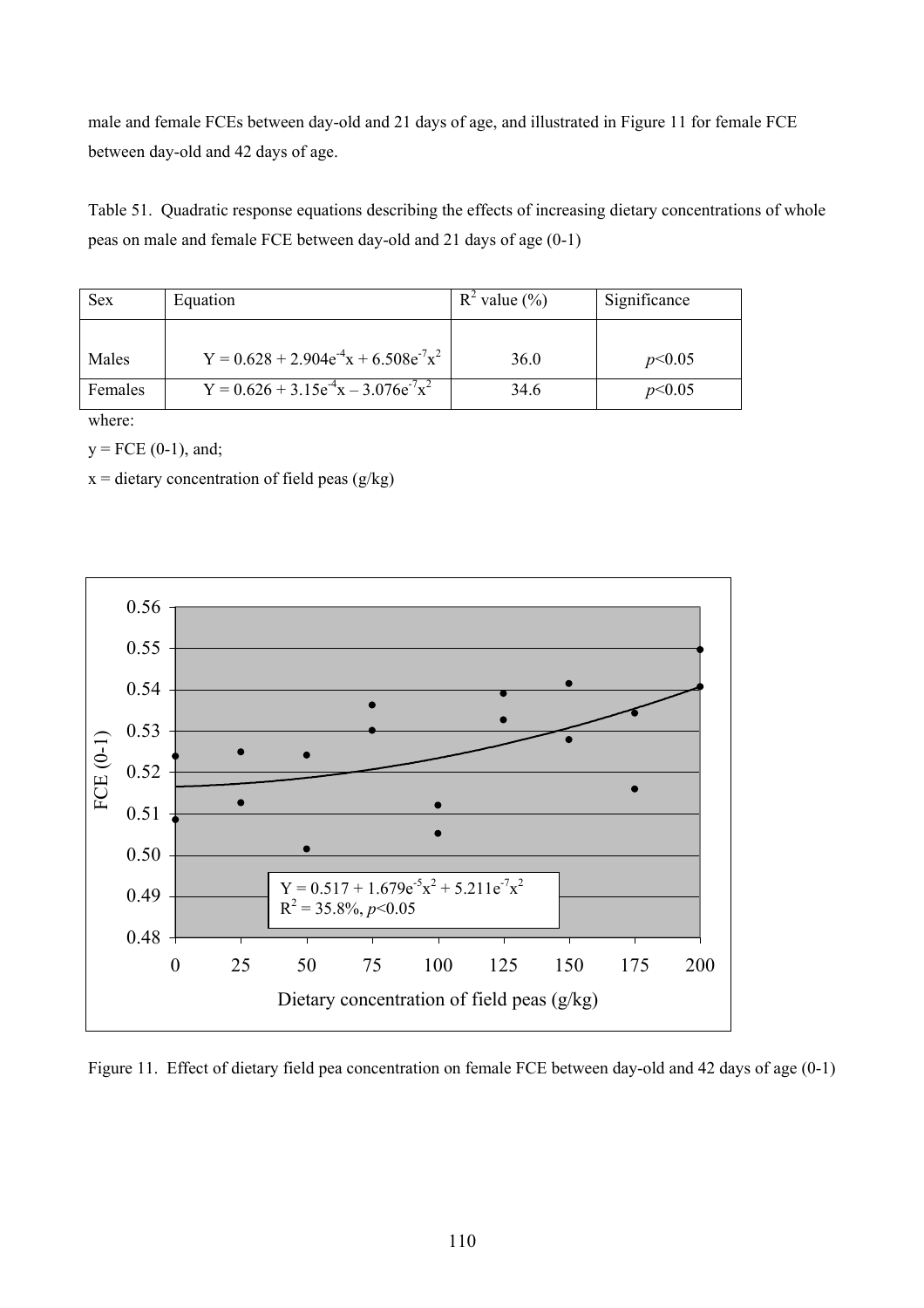It should be noted that the low  $R^2$ values given in Table 51 and Figure 11 suggest that the quadratic response is perhaps not a good descriptor of the relationship between dietary field pea concentration and FCE between day-old and 42 days of age. Variable performance in birds fed the same dietary field pea concentration and inconsistencies in the effects of increasing dietary field pea concentration on FCE to 42 days of age affected the 'goodness of fit'. Other forms of descriptive curves could be considered, but they will also be affected by variability in bird performance, and their biological meaning might be poor.

FCEs between day-old and 21 days of age and between day-old and 42 days of age were not affected by dietary field pea concentration (Table 52).

There was an interaction between dietary field pea concentration and sex on FCE between 22 days and 42 days of age ( $p$ <0.05, Table 53) but it was inconsistent. For example, male FCE between 22 days and 42 days of age was highest when fed 25 g/kg or 100 g/kg field peas, and lowest when fed 75 g/kg field peas. Males fed 50 g/kg field peas however, had a reasonable FCE between 22 days and 42 days of age, as did birds fed 0 g/kg, 125 g/kg or 175 g/kg field peas. Female FCE between 22 days and 42 days of age was highest when fed 75 g/kg or 150 g/kg field peas and poorest when fed either 50 g/kg or 100 g/kg field peas. It is suggested that the finding of an interaction between dietary field pea concentration and sex on FCE between 22 days and 42 days of age is treated with some caution as this occurred in the absence of a significant effect of dietary field pea concentration (*p*=0.693, Table 53).

Males had a better FCE between day-old and 42 days of age than females ( $p<0.05$ ) (Table 52).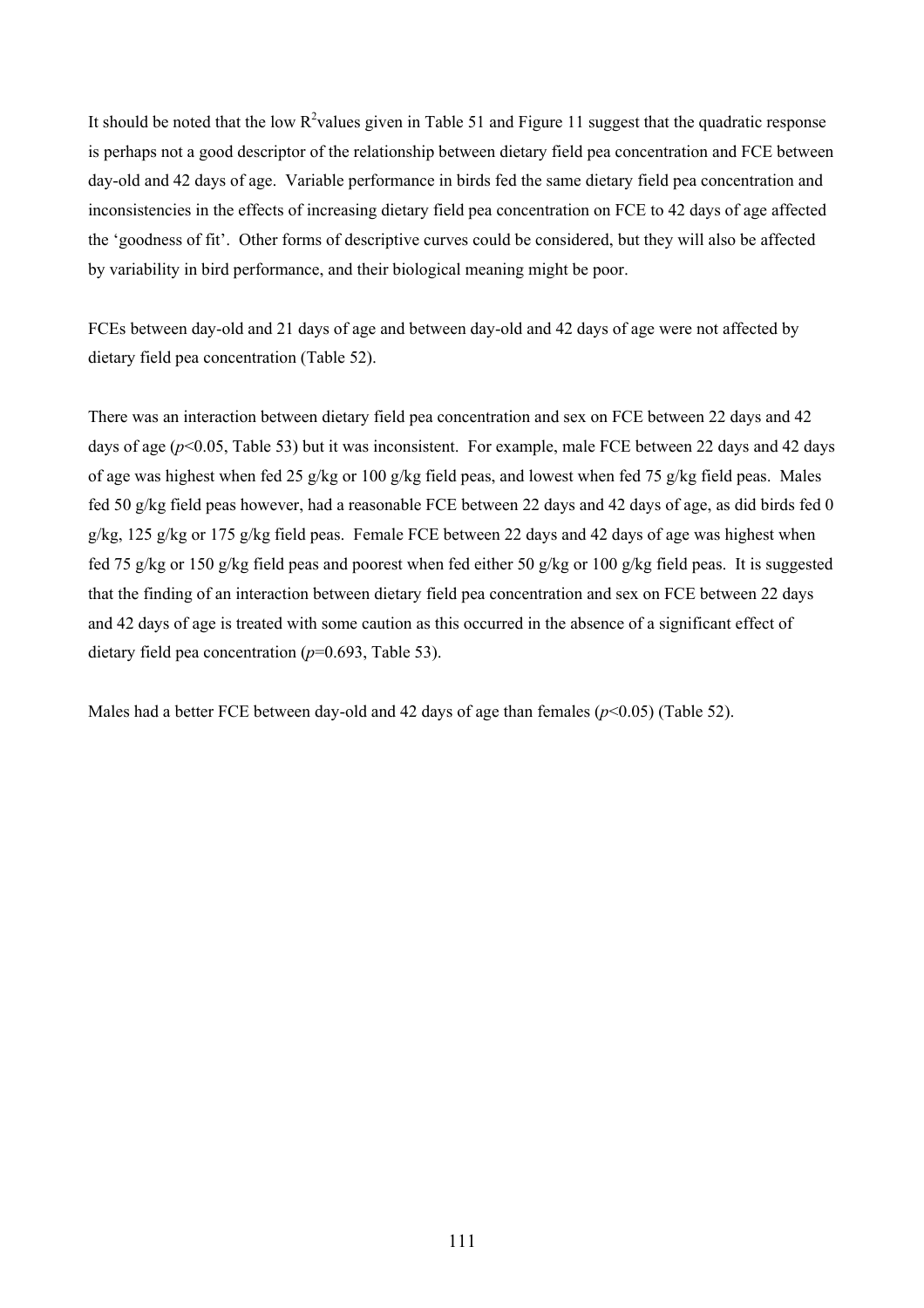## Table 52. FCE (0-1)

| Factor           | Age (days)  |                    |             |              |              |
|------------------|-------------|--------------------|-------------|--------------|--------------|
|                  | $0 - 21$    | $22 - 35$          | $36 - 42$   | $22 - 42$    | $0 - 42$     |
|                  |             |                    |             |              |              |
| Factor 1         |             |                    |             |              |              |
| Dietary pea      |             |                    |             |              |              |
| concentration    |             |                    |             |              |              |
| (g/kg)           |             |                    |             |              |              |
| $\boldsymbol{0}$ | 0.633       | $0.508^{a}$        | 0.463       | 0.490        | 0.525        |
| 25               | 0.616       | $0.521^{ab}$       | 0.466       | 0.499        | 0.527        |
| 50               | 0.655       | $0.519^{ab}$       | 0.434       | 0.486        | 0.527        |
| 75               | 0.658       | 0.538 <sup>c</sup> | 0.391       | 0.482        | 0.524        |
| 100              | 0.641       | $0.526$ bc         | 0.428       | 0.490        | 0.528        |
| 125              | 0.688       | $0.534^{bc}$       | 0.434       | 0.495        | 0.541        |
| 150              | 0.669       | $0.533^{bc}$       | 0.437       | 0.496        | 0.538        |
| 175              | 0.675       | $0.531^{bc}$       | 0.425       | 0.490        | 0.535        |
| 200              | 0.701       | $0.538$ c          | 0.43        | 0.496        | 0.544        |
| Sed $\pm$        | 0.02736     | 0.00668            | 0.02269     | 0.00929      | 0.01025      |
| df               | 8           | 8                  | 8           | 8            | 8            |
| $\boldsymbol{P}$ | 0.119       | 0.004              | 0.131       | 0.693        | 0.421        |
| Sig              | $_{\rm NS}$ | $***$              | $_{\rm NS}$ | <b>NS</b>    | <b>NS</b>    |
| Factor 2         |             |                    |             |              |              |
|                  |             |                    |             |              |              |
| Sex              |             |                    |             |              | 0.539        |
| Males            | 0.666       | 0.539              | 0.437       | 0.500        |              |
| Females          | 0.653       | 0.516              | 0.432       | 0.484        | 0.526        |
| Sed $\pm$        | 0.01290     | 0.00315            | 0.01070     | 0.00438      | 0.00483      |
| df               | 1           | 1                  | 1           | $\mathbf{1}$ | $\mathbf{1}$ |
| $\boldsymbol{P}$ | 0.334       | ${}_{0.001}$       | 0.616       | 0.002        | 0.016        |
| Sig              | $_{\rm NS}$ | ***                | $_{\rm NS}$ | $***$        | $\ast$       |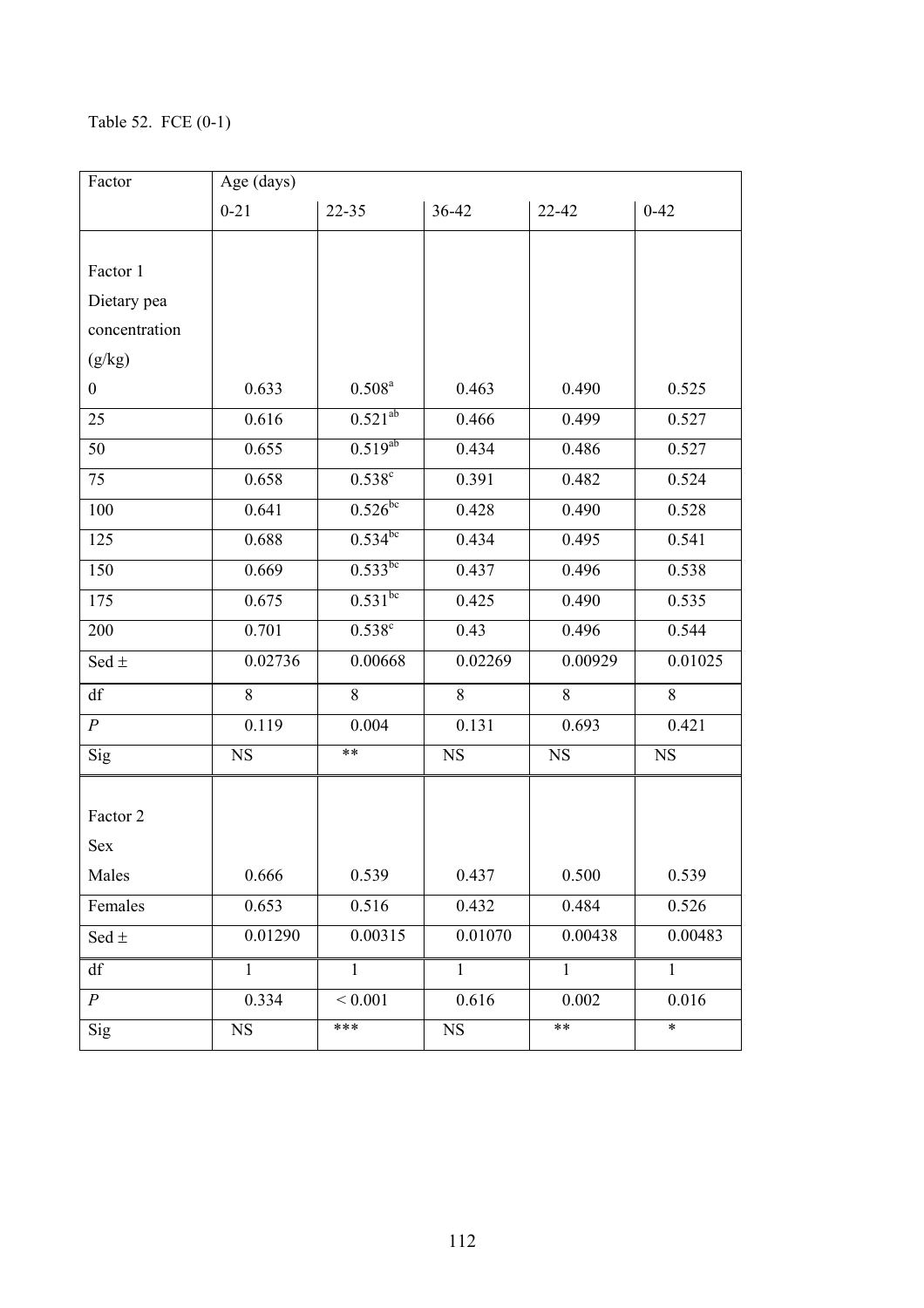| Dietary pea concentration | Sex                                  |         |
|---------------------------|--------------------------------------|---------|
| (g/kg)                    |                                      |         |
|                           | Males                                | Females |
|                           |                                      |         |
| $\boldsymbol{0}$          | 0.500                                | 0.481   |
| 25                        | 0.513                                | 0.486   |
| 50                        | 0.505                                | 0.467   |
| 75                        | 0.472                                | 0.492   |
| 100                       | 0.514                                | 0.466   |
| 125                       | 0.500                                | 0.490   |
| 150                       | 0.498                                | 0.493   |
| 175                       | 0.503                                | 0.478   |
| 200                       | 0.491                                | 0.501   |
| $df = 8$                  | $P = 0.037$ , *<br>$Sed \pm 0.01313$ |         |

Table 53. Interactions – FCE  $(0-1)$  22-42 days of age

Covariate analysis of FCE data

There were no interactions between dietary field pea concentration and sex on FCE between day-old and 42 days of age, and FCE over the whole growing period was not affected by dietary field pea concentration (Table 54).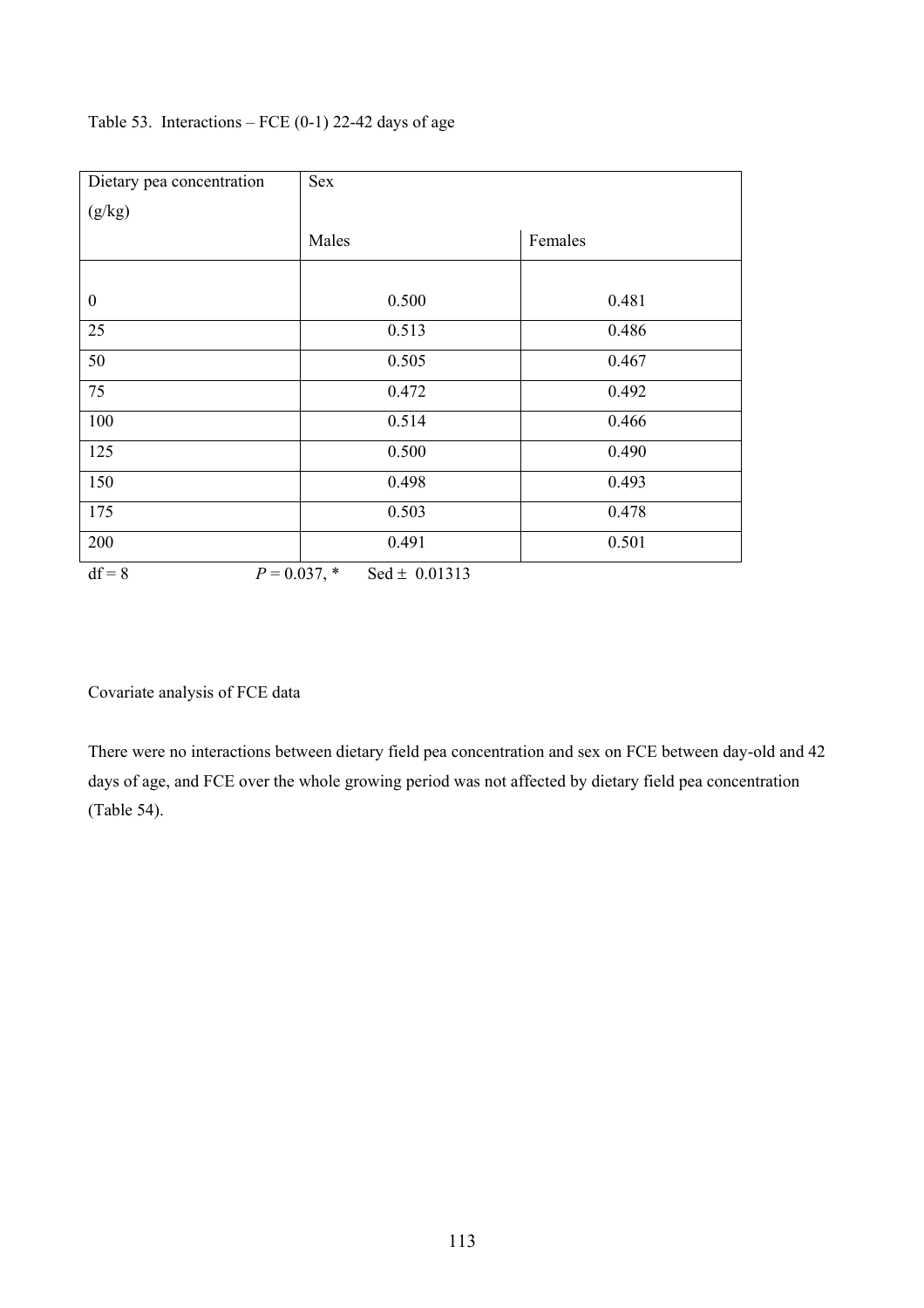# Table 54. FCE  $(0-1)$  – covariate analysis

| Factor                 | Age (days)  |
|------------------------|-------------|
|                        | $0 - 42$    |
|                        |             |
| Factor 1               |             |
| Dietary pea            |             |
| concentration          |             |
| (g/kg)                 |             |
| $\boldsymbol{0}$       | 0.528       |
| $25\,$                 | 0.536       |
| 50                     | 0.522       |
| $75\,$                 | 0.522       |
| $100\,$                | 0.526       |
| 125                    | 0.540       |
| 150                    | 0.543       |
| 175                    | 0.531       |
| $200\,$                | 0.541       |
| Sed $\pm$              | 0.00997     |
| $\mathrm{d}\mathbf{f}$ | 8           |
| $\cal P$               | 0.277       |
| Sig                    | $_{\rm NS}$ |
|                        |             |
| Factor 2               |             |
| Sex                    |             |
| Males                  | 0.536       |
| Females                | 0.529       |
| Sed $\pm$              | 0.00535     |
| df                     | $\mathbf 1$ |
| $\cal P$               | 0.119       |
| Sig                    | $_{\rm NS}$ |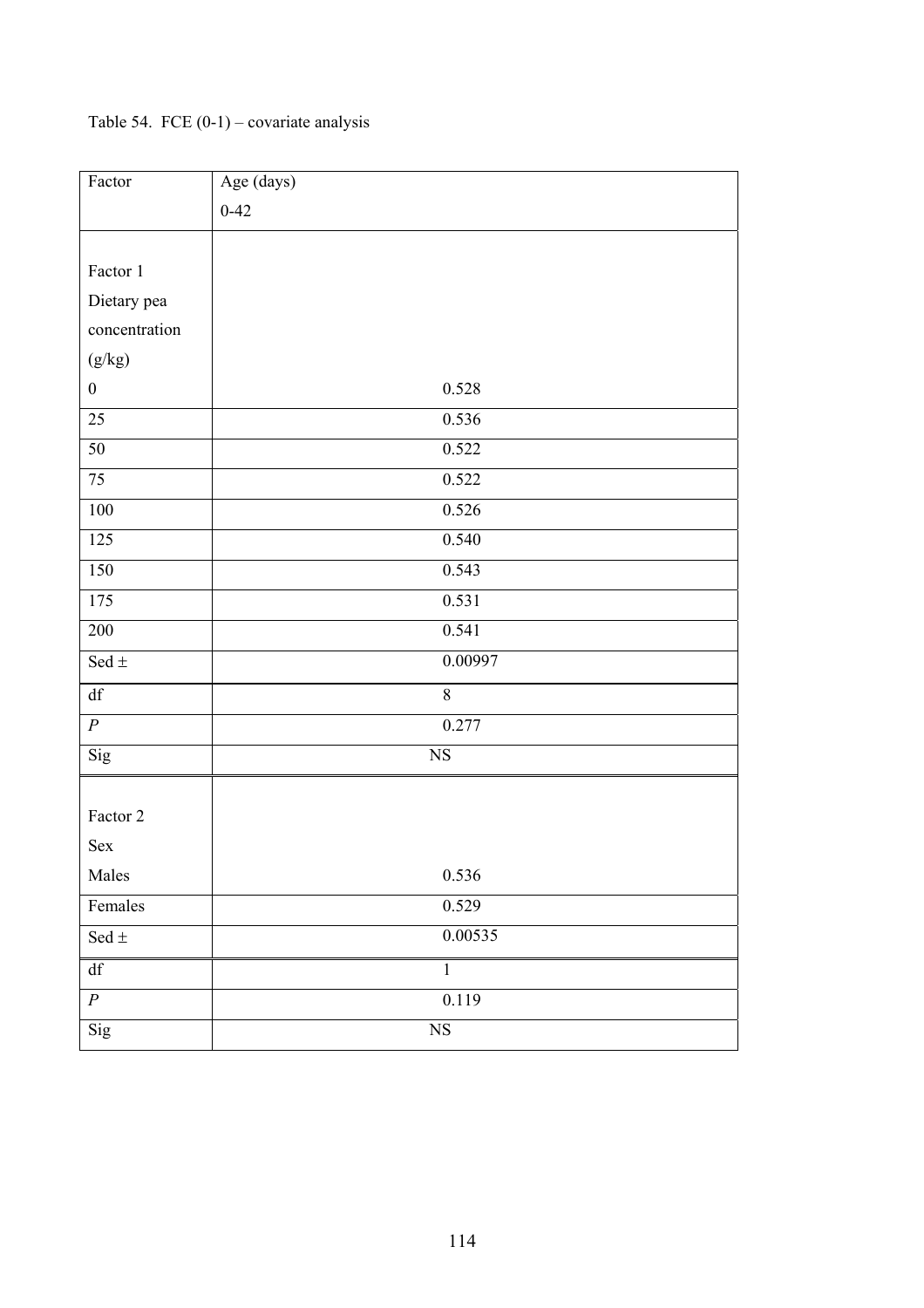Mortality and bird health

Mean mortality to 42 days of age was low at only 3.3%. The causes of mortality were usual in that yolk sac infection due to *E.coli* is often a cause of early mortality and sudden deaths are usually experienced after 21 days of age. The number of birds culled due to leg abnormalities was very low at only one bird out of 792 birds housed.

There was no effect of dietary field concentration on mortality between day-old and 21 days of age, between 22 days and 42 days of age and between day-old and 42 days of age. This is shown on a mean sex basis in Table 55.

| Factor           | Age (days)       |                  |                  |
|------------------|------------------|------------------|------------------|
|                  | $0 - 21$         | 22-42            | $0 - 42$         |
|                  |                  |                  |                  |
| Factor 1         |                  |                  |                  |
| Dietary pea      |                  |                  |                  |
| concentration    |                  |                  |                  |
| (g/kg)           |                  |                  |                  |
| $\boldsymbol{0}$ | 6.8              | 1.1              | $8.0\,$          |
| 25               | 2.3              | 0.0              | 2.3              |
| 50               | $\overline{0.0}$ | 1.1              | 1.1              |
| 75               | 2.3              | $0.0\,$          | 2.3              |
| 100              | $\overline{0.0}$ | 3.4              | $\overline{3.4}$ |
| 125              | 0.0              | 2.3              | 2.3              |
| 150              | 0.0              | 3.4              | 3.4              |
| 175              | 2.3              | 2.3              | 4.6              |
| 200              | 1.1              | $\overline{1.1}$ | 2.3              |
| df               | 8                | 8                | 8                |
| S                | 11.81            | 6.98             | 8.51             |
| $\boldsymbol{P}$ | 0.160            | 0.539            | 0.385            |
| Sig              | NS               | $_{\rm NS}$      | $_{\rm NS}$      |

Table 55. Estimated median mortality (%) for both sexes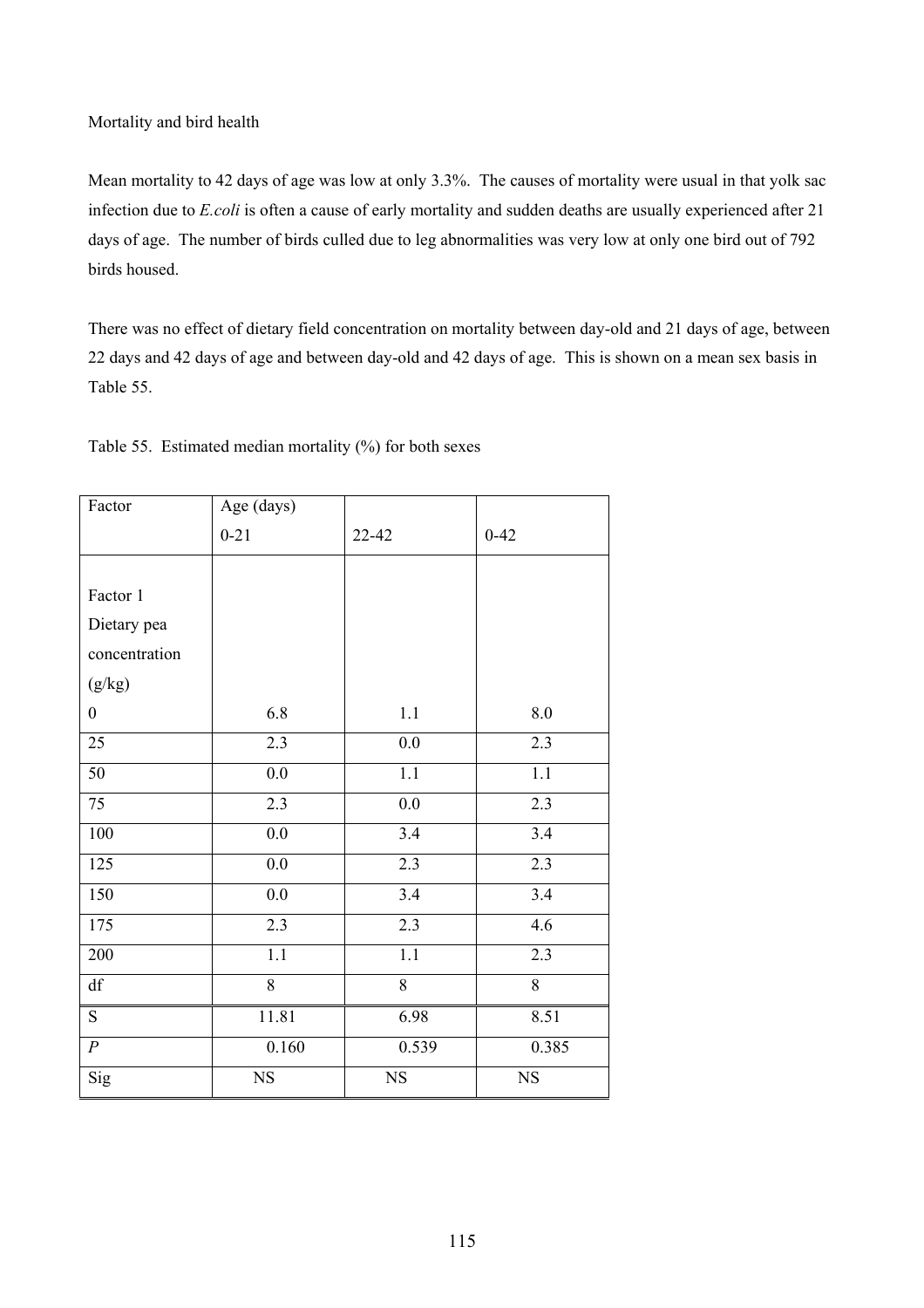### Litter quality and hock burn damage

Litter friability was good throughout the study and birds were free from hock burn damage. There were no effects of field pea concentration or sex of bird on either of these parameters (Tables 56 to 58) or on litter dry matter, total nitrogen, uric acid-nitrogen and ammonium-nitrogen contents at 41 days of age (Table 59).

Litter pH at 41 days of age was affected by dietary field pea concentration (p<0.05) (Table 59). Litter pH at 41 days of age was lowest when fed 25 g/kg and 100 g/kg field peas and highest when fed 200 g/kg field peas. Litter pH at this age did not differ statistically (p<0.05) however, between birds fed 0 g/kg, 25 g/kg, 50 g/kg, 75 g/kg 100 g/kg, 125 g/kg and 150 g/kg field peas. In addition, litter pH at 41 days of age was statistically similar between birds fed 50 g/kg, 75 g/kg, 125 g/kg, 150 g/kg, 175 g/kg and 200 g/kg field peas.

There was no difference in litter pH at 41 days of age between the males and females (Table 59).

| Factor           | Age (days)     |                  |
|------------------|----------------|------------------|
|                  | 20             | 41               |
|                  |                |                  |
| Factor 1         |                |                  |
| Dietary pea      |                |                  |
| concentration    |                |                  |
| (g/kg)           |                |                  |
| $\boldsymbol{0}$ | $1.0\,$        | $1.2\,$          |
| 25               | $1.0\,$        | $\overline{1.5}$ |
| 50               | $1.0\,$        | 1.8              |
| 75               | $1.0\,$        | 2.3              |
| 100              | $1.0\,$        | 3.3              |
| 125              | $1.0\,$        | 1.7              |
| 150              | $1.0\,$        | 2.7              |
| 175              | $1.0\,$        | $\overline{2.3}$ |
| 200              | $1.0\,$        | 2.0              |
| df               | $\overline{8}$ | $\overline{8}$   |
| $\rm H$          | $0.00\,$       | 11.06            |
| $\cal P$         | 1.000          | 0.198            |
| Sig              | NS             | NS               |

Table 56. Median litter friability deterioration score (1-5) for males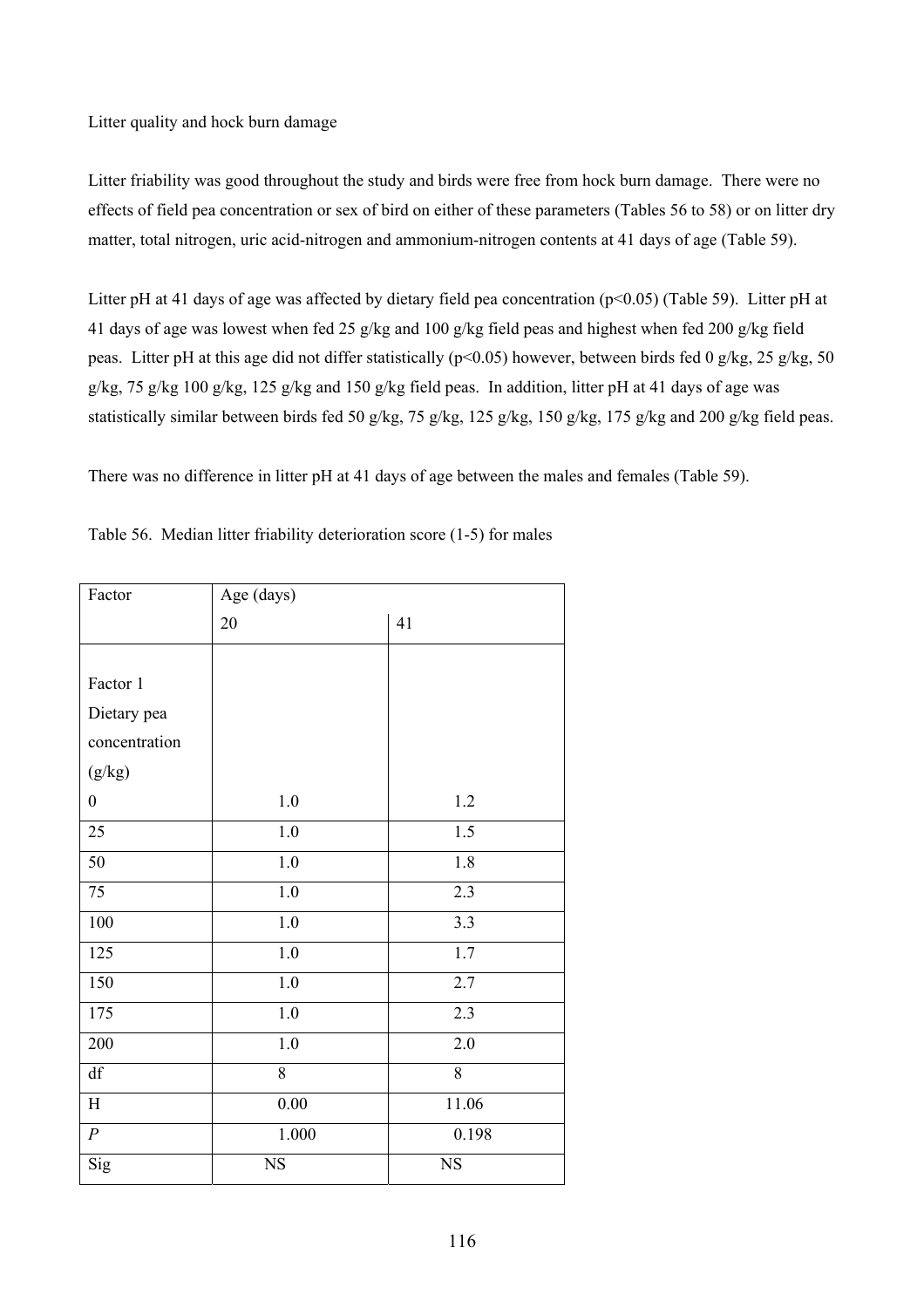| Factor           | Age (days)  |             |
|------------------|-------------|-------------|
|                  | 20          | 41          |
|                  |             |             |
| Factor 1         |             |             |
| Dietary pea      |             |             |
| concentration    |             |             |
| (g/kg)           |             |             |
| $\boldsymbol{0}$ | $1.0\,$     | $2.0$       |
| 25               | 1.0         | 2.3         |
| 50               | $1.0\,$     | $1.2\,$     |
| 75               | 1.0         | $2.0$       |
| 100              | $1.0\,$     | 1.7         |
| 125              | $1.0\,$     | 1.3         |
| 150              | $1.0\,$     | 2.0         |
| 175              | 1.0         | 1.2         |
| 200              | 1.0         | 1.0         |
| df               | 8           | 8           |
| $\rm H$          | $0.00\,$    | 10.93       |
| $\cal P$         | 1.000       | 0.206       |
| Sig              | $_{\rm NS}$ | $_{\rm NS}$ |

Table 57. Median litter friability deterioration score (1-5) for females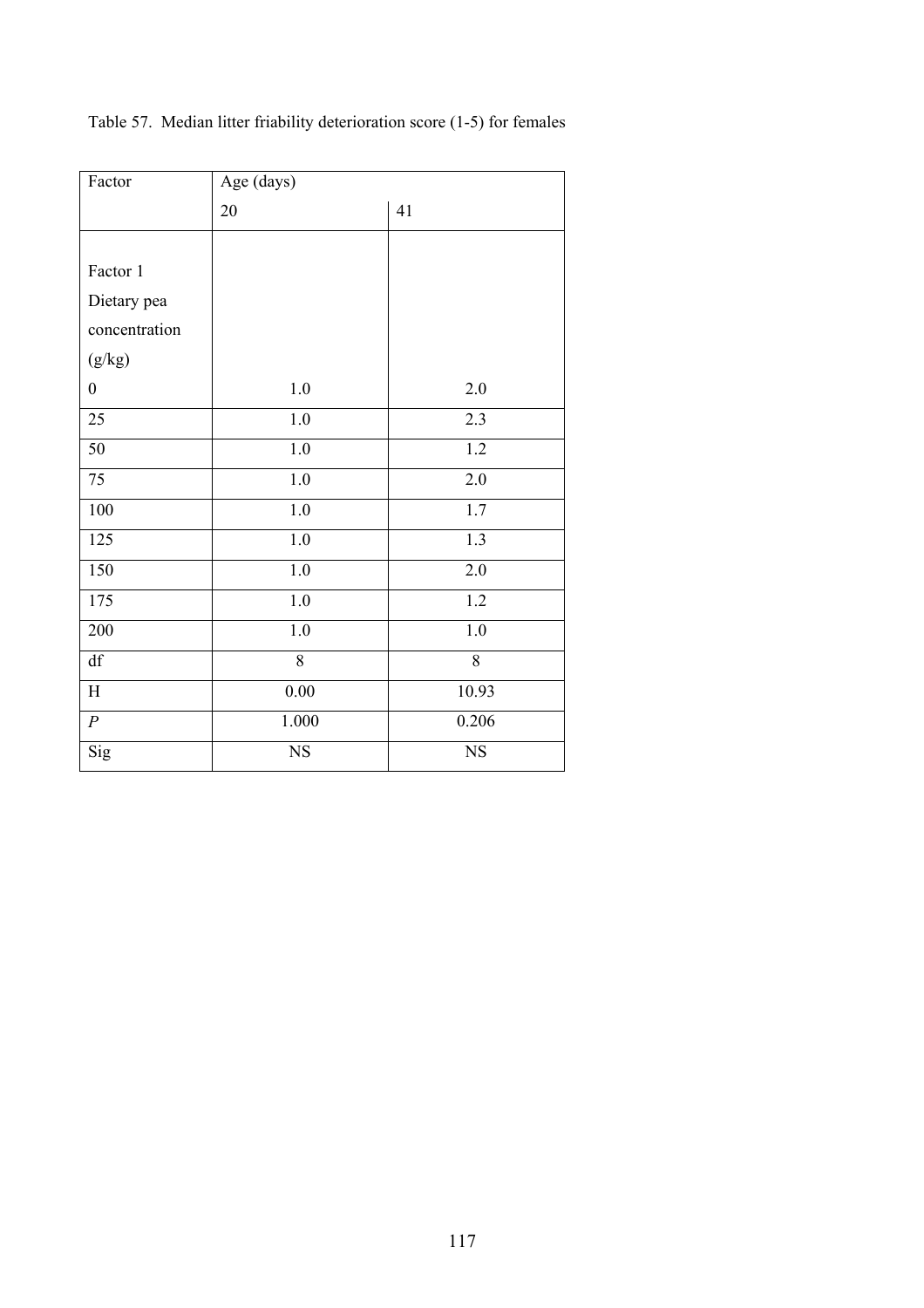| Factor           | Sex              |                  |
|------------------|------------------|------------------|
|                  | Male             | Female           |
|                  |                  |                  |
| Factor 1         |                  |                  |
| Dietary pea      |                  |                  |
| concentration    |                  |                  |
| (g/kg)           |                  |                  |
| $\boldsymbol{0}$ | 1.8              | $1.5\,$          |
| 25               | $\overline{1.4}$ | 1.5              |
| 50               | $2.0\,$          | $\overline{1.5}$ |
| 75               | $\overline{1.4}$ | $\overline{1.8}$ |
| 100              | $\overline{1.8}$ | $\overline{1.2}$ |
| 125              | $\overline{1.6}$ | $\overline{1.5}$ |
| 150              | 2.0              | 1.7              |
| 175              | 2.3              | 1.5              |
| 200              | 1.7              | 1.7              |
| df               | $\overline{8}$   | $\overline{8}$   |
| $\rm H$          | 8.57             | 5.27             |
| $\cal P$         | 0.380            | 0.729            |
| Sig              | $_{\rm NS}$      | $_{\rm NS}$      |

Table 58. Median hock burn score (1-5) at 41 days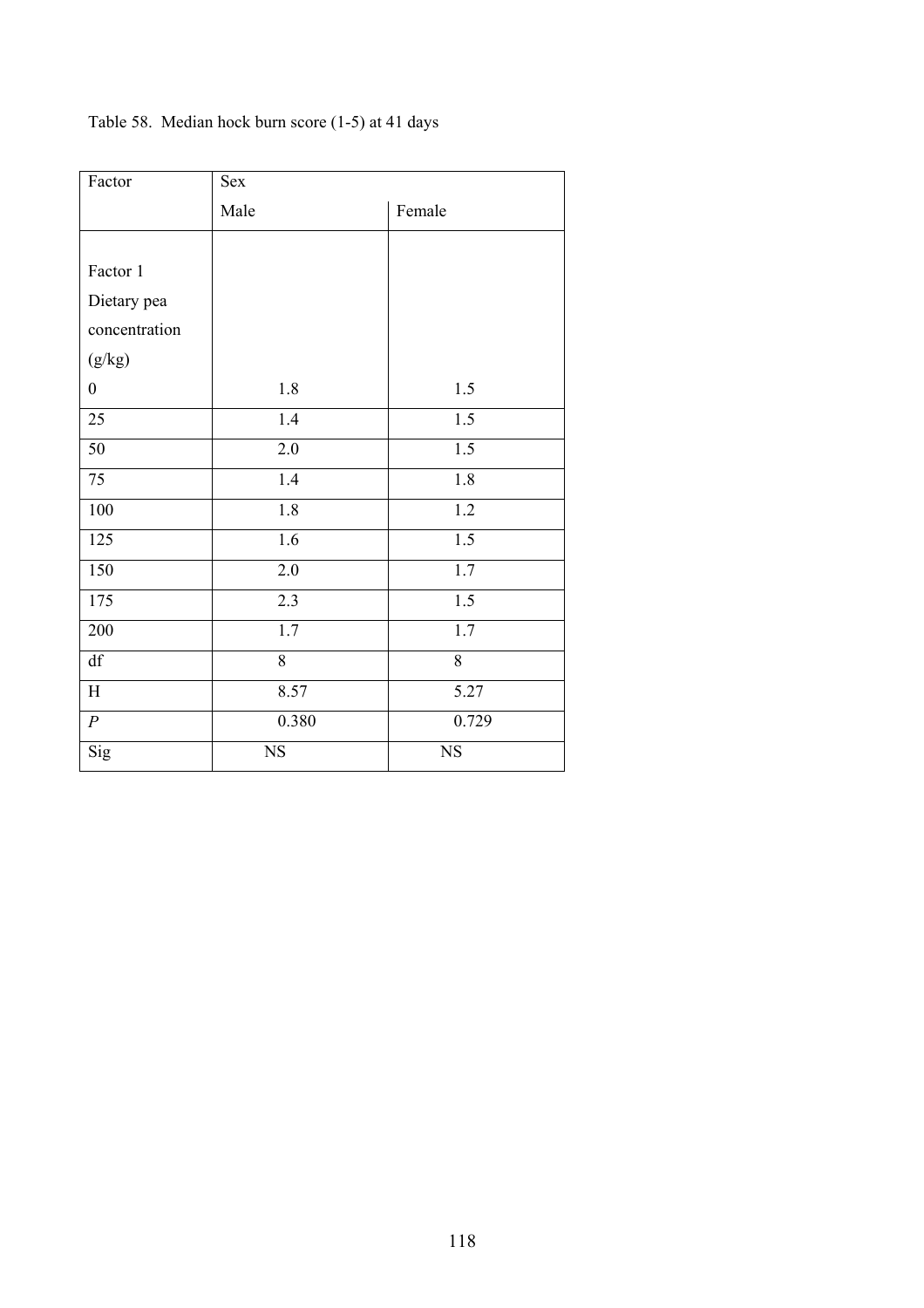Table 59. Litter dry matter, total nitrogen, uric acid-nitrogen and ammonium-nitrogen contents (g/kg) and pH at 41 days of age

| Factor           | Litter quality variable |              |               |              |                      |
|------------------|-------------------------|--------------|---------------|--------------|----------------------|
|                  | Dry matter              | Total        | Uric acid-    | Ammonium-    | pH                   |
|                  | (g/kg)                  | nitrogen     | nitrogen      | nitrogen     |                      |
|                  |                         | (g/kg DM)    | $(g/kg$ fresh | (g/kg DM)    |                      |
|                  |                         | basis)       | basis)        | basis)       |                      |
|                  |                         |              |               |              |                      |
| Factor 1         |                         |              |               |              |                      |
| Dietary pea      |                         |              |               |              |                      |
| concentration    |                         |              |               |              |                      |
| (g/kg)           |                         |              |               |              |                      |
| $\boldsymbol{0}$ | 599.0                   | 47.4         | 20.2          | 6.9          | 6.7 <sup>ab</sup>    |
| 25               | 646.0                   | 40.8         | 18.5          | 7.6          | $6.6^a$              |
| 50               | 633.0                   | 56.7         | 20.2          | 7.2          | 6.8 <sup>abc</sup>   |
| 75               | 656.0                   | 43.1         | 21.2          | 8.2          | $7.2$ <sup>abc</sup> |
| 100              | 648.0                   | 49.5         | 26.2          | 8.4          | $6.7^{a}$            |
| 125              | 678.0                   | 39.9         | 22.0          | 7.7          | 7.3 <sup>abc</sup>   |
| 150              | 607.0                   | 46.4         | 22.5          | 10.6         | 7.4 <sup>abc</sup>   |
| 175              | 640.0                   | 38.5         | 22.5          | 7.4          | $7.4^{bc}$           |
| 200              | 708.0                   | 41.2         | 24.7          | 6.6          | $7.6^{\circ}$        |
| Sed $\pm$        | 48.200                  | 5.350        | 4.370         | 1.579        | 0.320                |
| df               | 8                       | $\,8\,$      | $\,8\,$       | 8            | 8                    |
| $\boldsymbol{P}$ | 0.499                   | 0.062        | 0.774         | 0.410        | 0.043                |
| Sig              | $_{\rm NS}$             | $_{\rm NS}$  | $_{\rm NS}$   | $_{\rm NS}$  | $\ast$               |
|                  |                         |              |               |              |                      |
| Factor 2         |                         |              |               |              |                      |
| Sex              |                         |              |               |              |                      |
| Males            | 643.0                   | 47.1         | 20.5          | 8.3          | 7.2                  |
| Females          | 649.0                   | 42.6         | 23.6          | 7.3          | 7.0                  |
| Sed $\pm$        | 22.700                  | 2.520        | 2.060         | 0.744        | 0.151                |
| df               | $\mathbf{1}$            | $\mathbf{1}$ | $\mathbf{1}$  | $\mathbf{1}$ | $\mathbf{1}$         |
| $\boldsymbol{P}$ | 0.791                   | 0.087        | 0.156         | 0.199        | $\overline{0.1}39$   |
| Sig              | $_{\rm NS}$             | $_{\rm NS}$  | $_{\rm NS}$   | $_{\rm NS}$  | $_{\rm NS}$          |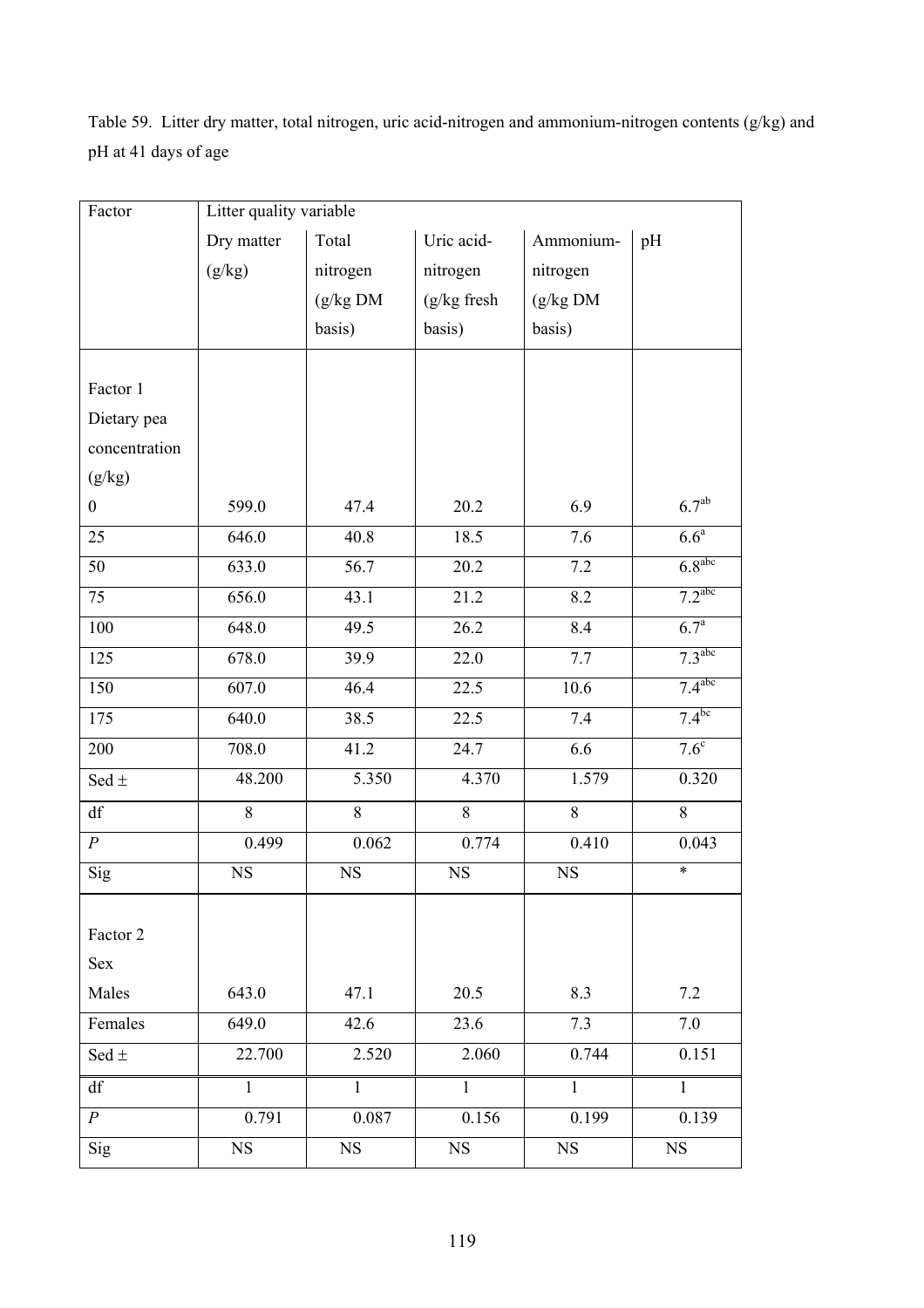Liver and spleen trace element concentrations

Liver and spleen moisture and trace element contents were not affected by dietary field pea concentration (Table 60). There were no differences between males and females in the trace element content of the liver and spleen but the males had a higher liver and spleen moisture content than the females  $(p<0.05)$  (Table 60).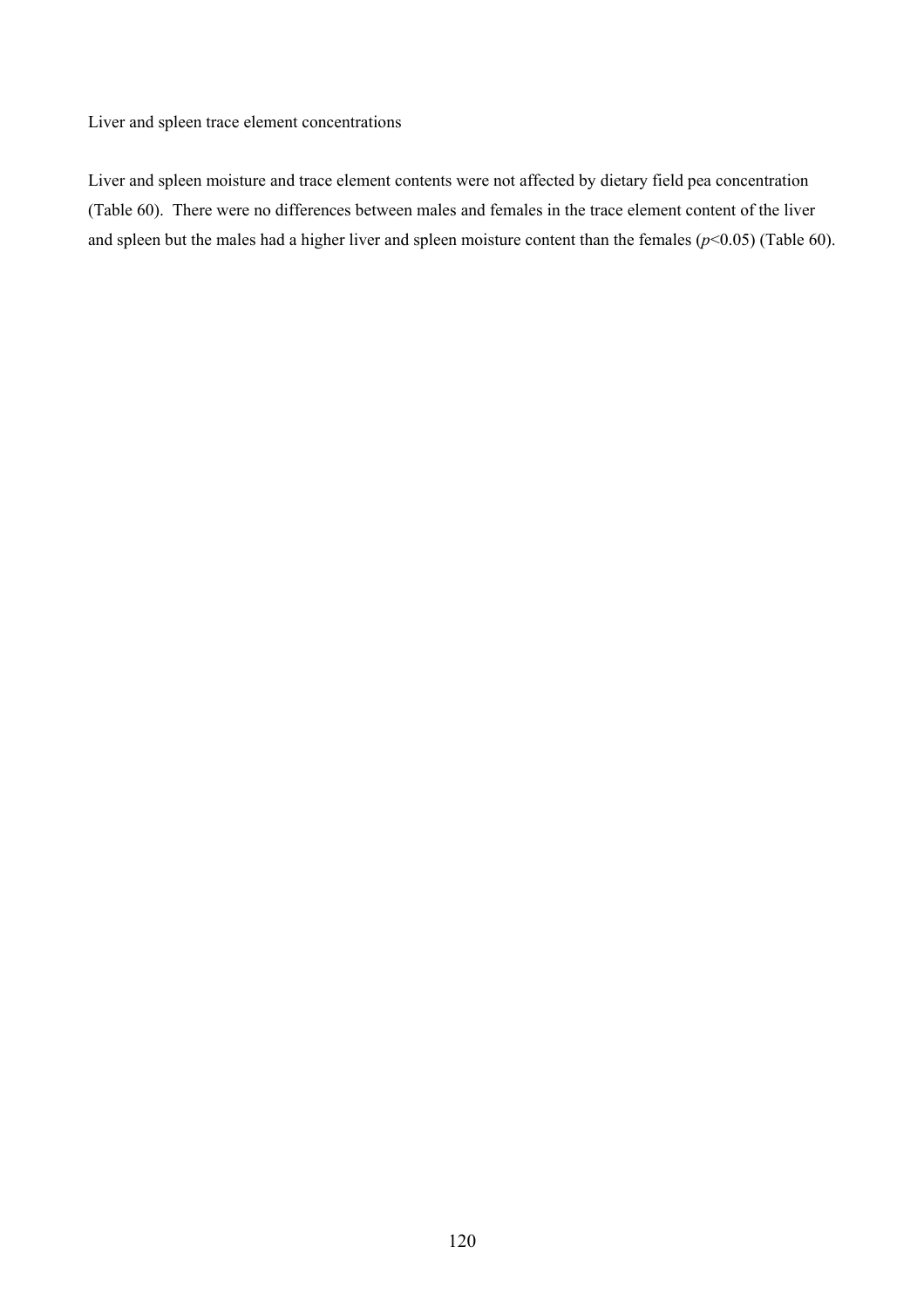| Factor                 | Concentrations |                  |                  |              |              |
|------------------------|----------------|------------------|------------------|--------------|--------------|
|                        | Moisture       | Cobalt           | Copper           | Manganese    | Zinc (mg/kg) |
|                        | (g/kg)         | (mg/kg fresh     | (mg/kg fresh     | (mg/kg fresh | fresh basis) |
|                        |                | basis)           | basis)           | basis)       |              |
|                        |                |                  |                  |              |              |
| Factor 1               |                |                  |                  |              |              |
| Dietary pea            |                |                  |                  |              |              |
| concentration          |                |                  |                  |              |              |
| (g/kg)                 |                |                  |                  |              |              |
| $\boldsymbol{0}$       | 701            | 0.1              | 3.6              | 2.6          | 23.5         |
| $\overline{25}$        | 759            | $\overline{0.1}$ | 3.4              | 2.9          | 23.5         |
| 50                     | 704            | 0.1              | 3.8              | 2.8          | 23.2         |
| 75                     | 750            | $\overline{0.1}$ | $\overline{3.4}$ | 2.7          | 21.9         |
| 100                    | 702            | $\overline{0.1}$ | $\overline{3.5}$ | 2.5          | 23.0         |
| 125                    | 677            | $\overline{0.2}$ | $\overline{3.6}$ | 2.5          | 22.4         |
| 150                    | 680            | 0.1              | 3.4              | 2.8          | 22.0         |
| 175                    | 722            | 0.2              | 3.4              | 2.6          | 23.1         |
| 200                    | 709            | 0.1              | 3.4              | 2.7          | 22.8         |
| Sed $\pm$              | 29.54          | 0.100            | 0.360            | 0.321        | 1.769        |
| $\mathrm{d}\mathrm{f}$ | 8              | 8                | $8\,$            | $8\,$        | 8            |
| $\boldsymbol{P}$       | 0.141          | 0.901            | 0.981            | 0.969        | 0.980        |
| Sig                    | <b>NS</b>      | <b>NS</b>        | $_{\rm NS}$      | <b>NS</b>    | <b>NS</b>    |
| Factor 2               |                |                  |                  |              |              |
| Sex                    |                |                  |                  |              |              |
| Male                   | 727            | 0.1              | 3.4              | 2.6          | 22.7         |
| Female                 | 696            | 0.1              | 3.5              | 2.7          | 22.9         |
| Sed $\pm$              | 13.92          | 0.047            | 0.170            | 0.151        | 0.834        |
|                        |                |                  |                  |              |              |
| $\mathrm{d}\mathrm{f}$ | $\mathbf{1}$   | $\mathbf{1}$     | $\mathbf{1}$     | $\mathbf{1}$ | $\mathbf{1}$ |
| $\boldsymbol{P}$       | 0.036          | 0.635            | 0.575            | 0.472        | 0.828        |
| Sig                    | $\ast$         | $_{\rm NS}$      | $_{\rm NS}$      | $_{\rm NS}$  | NS           |

Table 60. Liver and spleen moisture (g/kg) and trace element concentrations (mg/kg fresh basis) at 42 days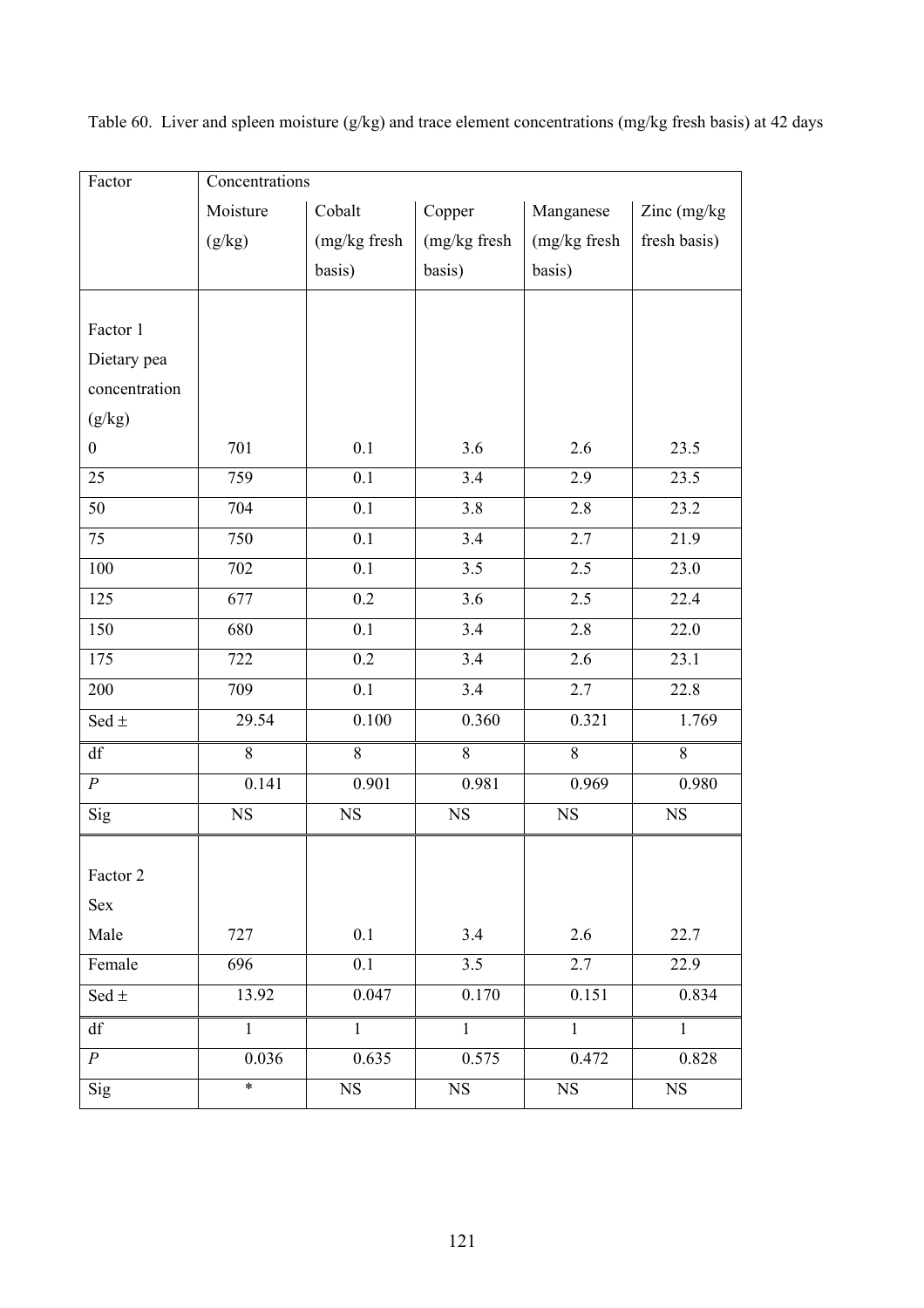Diet costs and gross margins of live weight sales minus feed costs

Using the ingredient prices shown in Table 61, the cost of the treatment diets have been calculated and the results are given in Table 62. In both the starter and finisher rations, the diets became more expensive as the concentration of field peas increased.

Table 61. Ingredient cost (£/tonne)

| Ingredient           | Cost (f/tonne) |
|----------------------|----------------|
|                      |                |
| Wheat                | 95.00          |
| Maize germ meal      | 175.00         |
| Maize gluten 60      | 92.00          |
| Vegetable oil        | 545.00         |
| Soya full fat        | 231.00         |
| Soya 50              | 197.50         |
| Peas                 | 260.00         |
| Beans                | 270.00         |
| Fishmeal 66          | 440.00         |
| Synthetic lysine     | 1750.00        |
| Synthetic methionine | 2000.00        |
| Synthetic threonine  | 5500.00        |
| Premix starter       | 2280.00        |
| Premix finisher      | 1480.00        |
| Limestone            | 54.65          |
| Dicalcium phosphate  | 275.00         |
| Sodium bicarbonate   | 210.00         |
| Salt                 | 90.00          |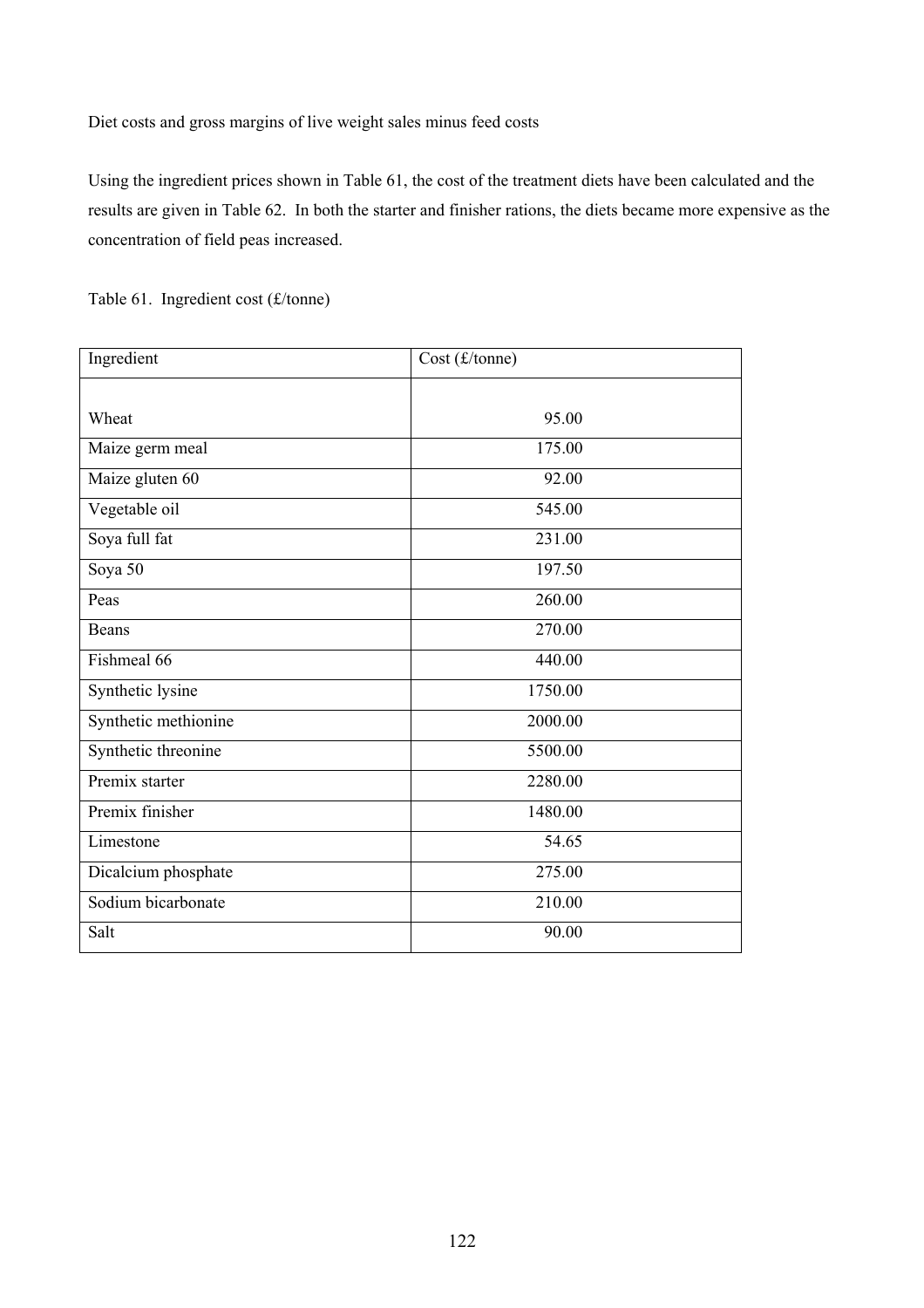| Dietary pea concentration $(g/kg)$ | Cost of starter ration | Cost of finisher   |
|------------------------------------|------------------------|--------------------|
|                                    | $(f/\text{tonne})$     | ration $(f/tonne)$ |
|                                    |                        |                    |
| $\boldsymbol{0}$                   | 162.38                 | 156.26             |
| 25                                 | 165.22                 | 159.08             |
| 50                                 | 168.04                 | 162.10             |
| 75                                 | 171.41                 | 165.05             |
| 100                                | 175.38                 | 168.08             |
| 125                                | 179.32                 | 170.88             |
| 150                                | 182.73                 | 174.50             |
| 175                                | 186.21                 | 177.95             |
| 200                                | 189.04                 | 181.46             |

Table 62. Treatment diet cost (£/tonne)

Gross margins of live weight sales minus feed costs have been calculated (Table 63) using:

- starter feed intake and finisher feed intake data to 42 days of age (Table 48);
- $\bullet$  diet costs (£/tonne, Table 62);
- total live weight produced at 42 days of age (based on mean live weight data at 42 days of age and mortality to 42 days of age, and;
- a value of £0.47/kg of live weight sold.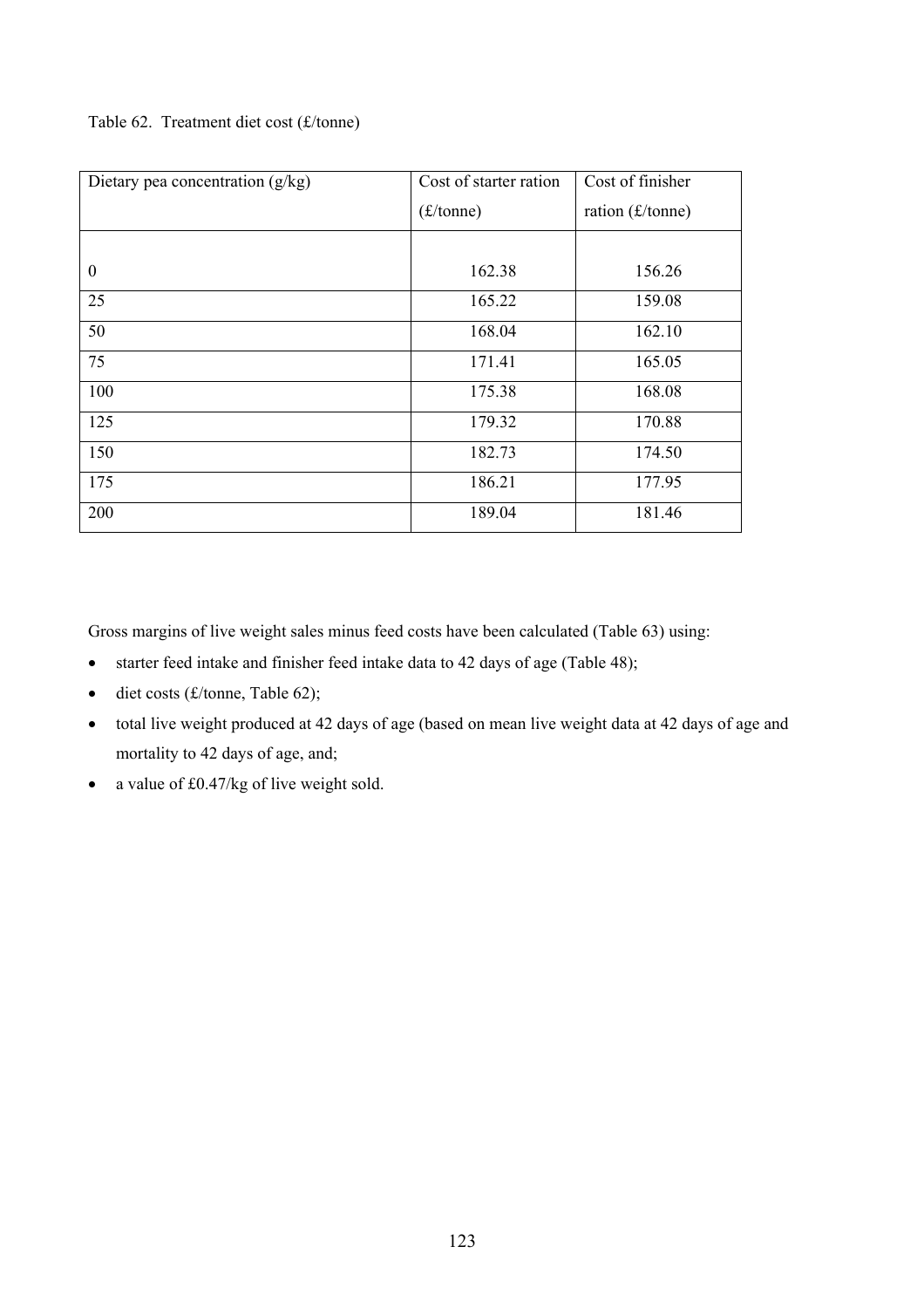| Dietary pea concentration $(g/kg)$ | Gross margin (£/bird) |
|------------------------------------|-----------------------|
|                                    |                       |
| $\boldsymbol{0}$                   | 0.41                  |
| 25                                 | 0.40                  |
| 50                                 | 0.38                  |
| 75                                 | 0.36                  |
| 100                                | 0.34                  |
| 125                                | 0.36                  |
| 150                                | 0.33                  |
| 175                                | 0.32                  |
| 200                                | 0.32                  |

Table 63. Gross margins of live weight sales minus feed costs

In general, there was an increasing financial penalty associated with feeding more field peas (Table 63), which was due to the higher diet costs with increasing pea concentration (Table 62) rather than poorer FCEs to 42 days of age. As the diets were formulated to be iso-energetic and iso-nitrogenous within the range of field pea concentrations studied, there might be more scope in commercial diet formulations to reduce the cost of diets including peas. This will depend however, on the price of ingredients at any given time.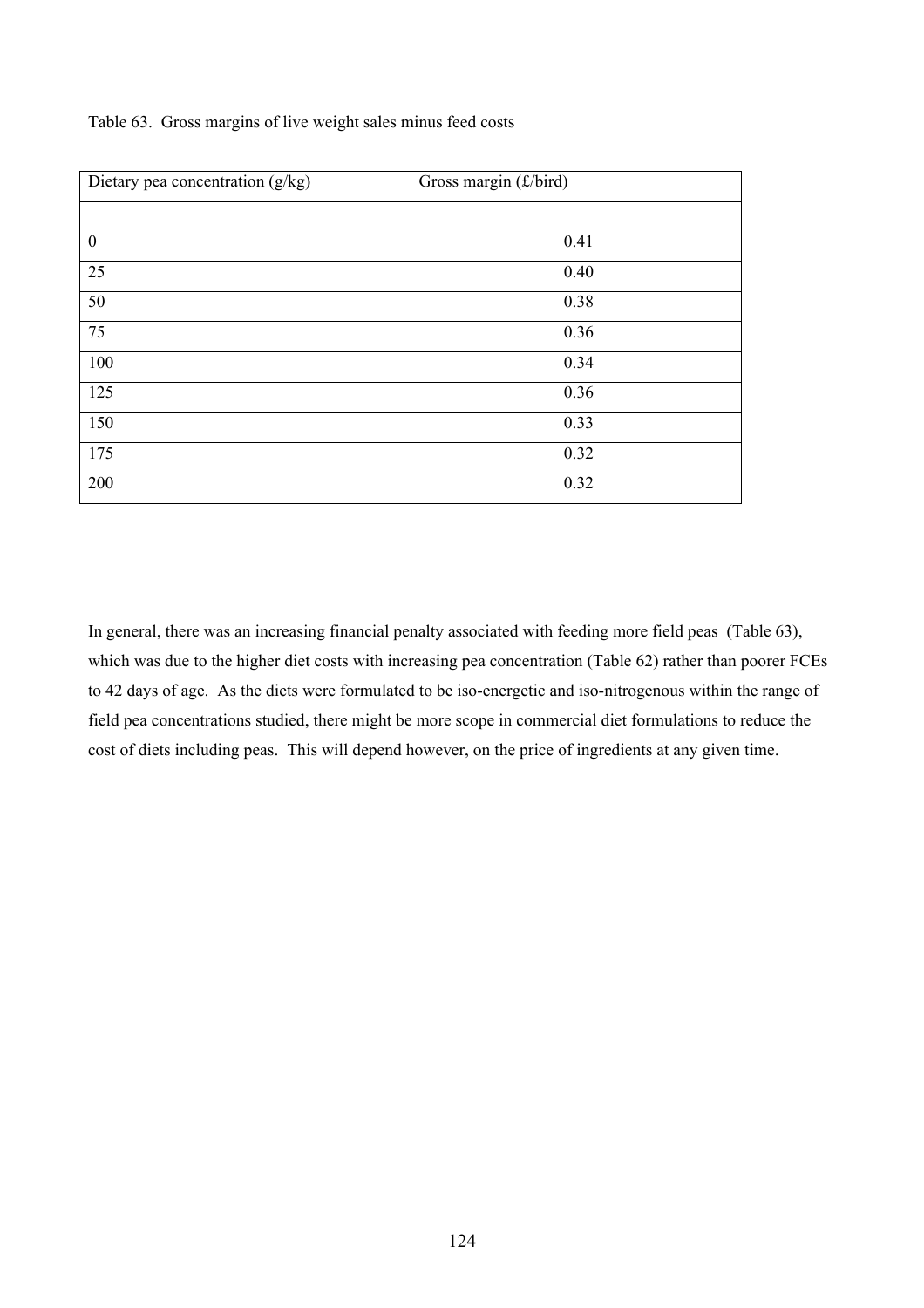#### Study 2B Field beans

#### Live weights

There was a curvilinear response to increasing dietary concentrations of field beans on male live weight at 14 days ( $p$ <0.05, Figure 12), but not on female live weight at 14 days and for neither the males or females at 21 days, 35 days nor 42 days of age.



Figure 12. Effect of dietary field bean concentration on male live weight at 14 days of age (kg/bird)

There were no statistically significant effects of dietary field bean concentration on live weight at 14 days, 21 days, 35 days or 42 days of age (*p*>0.05). This is shown on a mean sex-basis in Table 64. There was however, quite a range in mean-sex live weights at 42 days of age; from 2.552 kg/bird in birds fed 40/30 g/kg field beans to 2.645 kg/bird in birds fed 140/105 g/kg field beans. This was a difference of 93 g/bird, which would be important in commercial broiler production.

There was also considerable variation between replicate groups fed the same dietary concentration of field beans. For example, male live weight at 42 days of age differed by more than 200 g/bird when fed 0 g/kg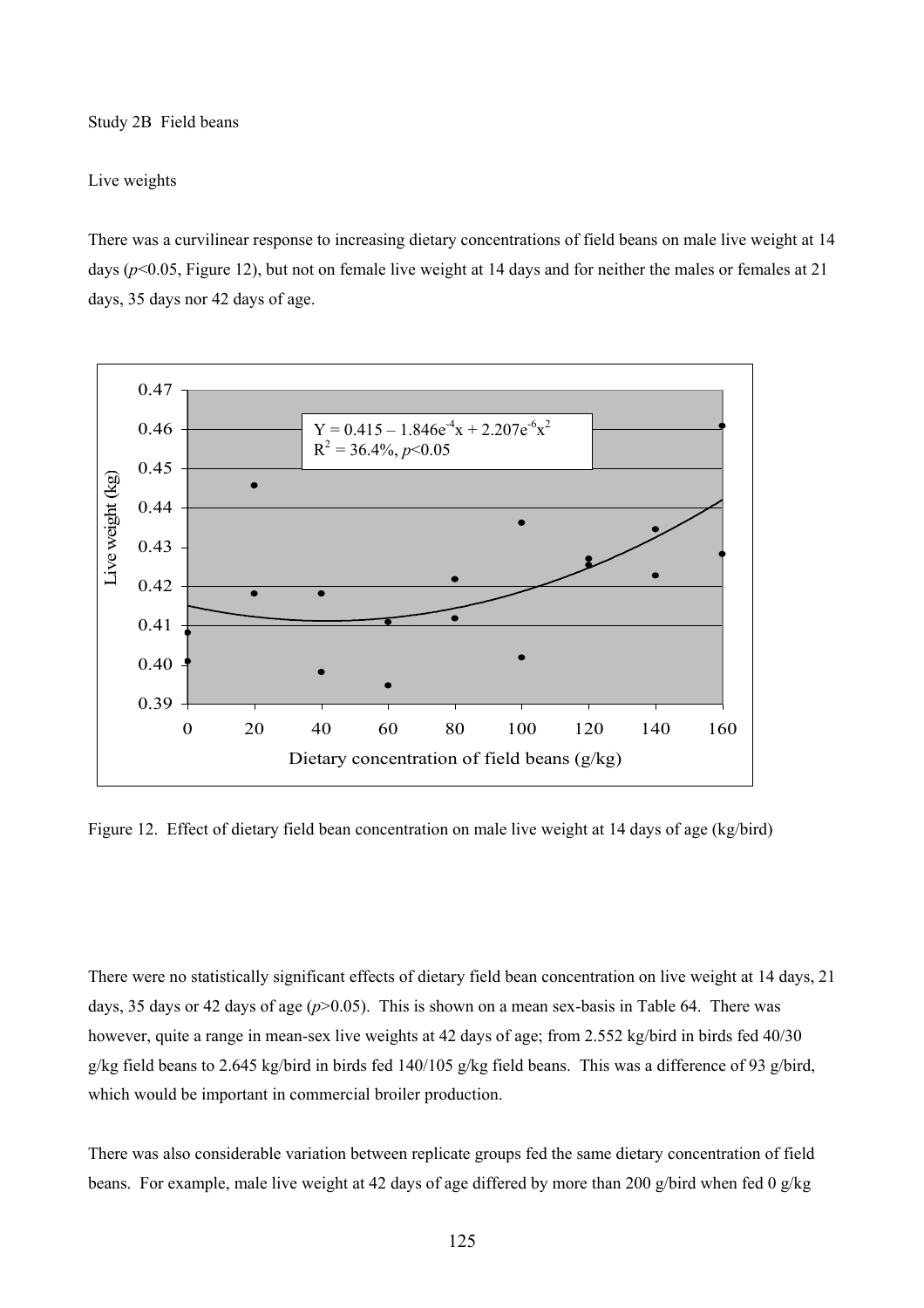field beans and by more than 100 g/bird when fed 40/30 g/kg, 60/45 g/kg or 100/75 g/kg field beans. This level of variability in replicate group live weights was very large and as reported in the results for field peas, is atypical of the performance usually achieved in small pen broiler studies at Gleadthorpe. Unlike for field peas, there was not a significant block effect on live weight at day-old (*p*>0.05). Thus, covariate analysis of the performance results was not undertaken.

Male live weight at 14 days, 21 days, 35 days and 42 days of age was greater than for female live weights (*p*<0.001).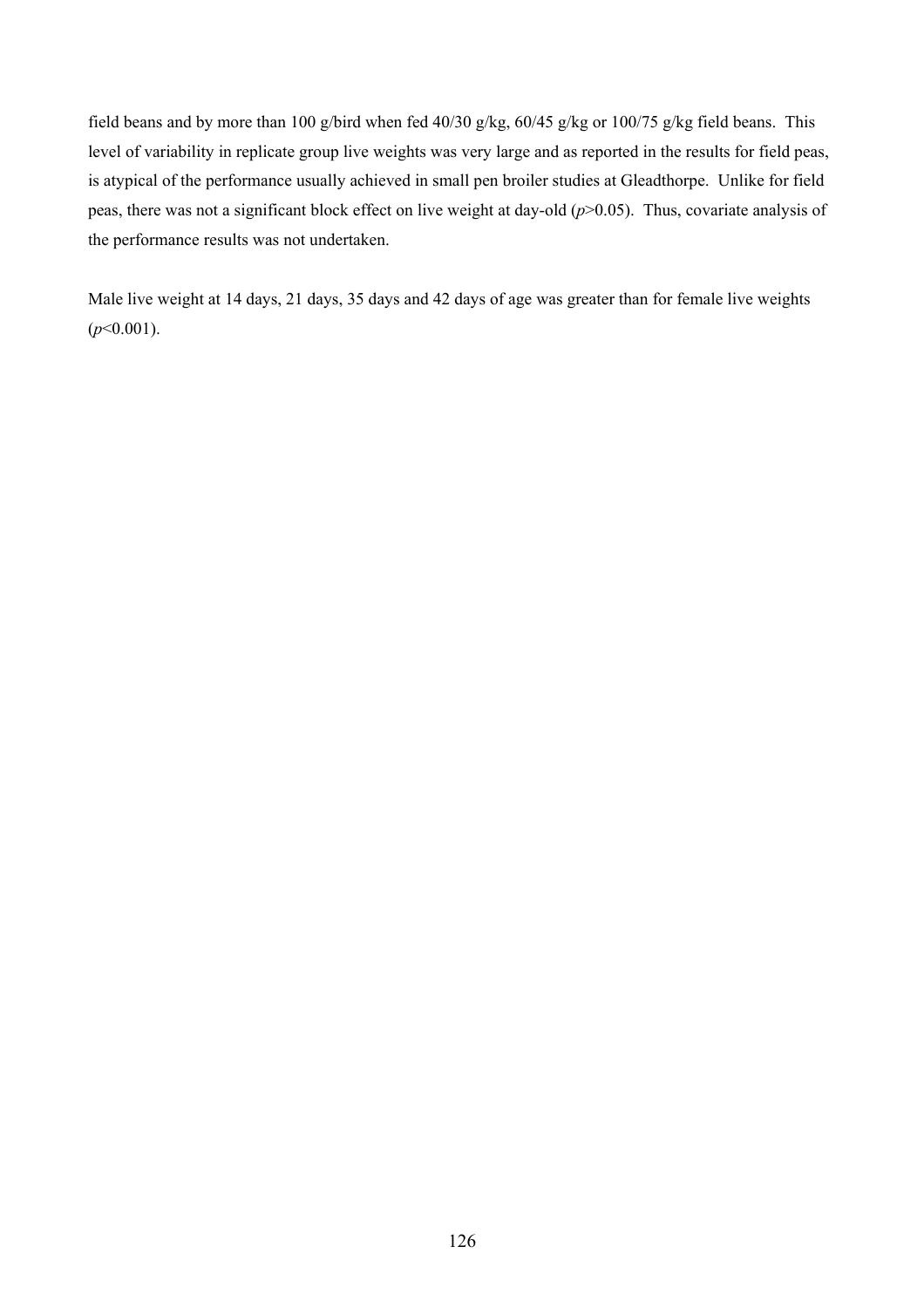# Table 64. Live weight (kg/bird)

| Factor           | Age (days)       |              |              |              |           |
|------------------|------------------|--------------|--------------|--------------|-----------|
|                  | $\boldsymbol{0}$ | 14           | 21           | 35           | 42        |
|                  |                  |              |              |              |           |
| Factor 1         |                  |              |              |              |           |
| Dietary bean     |                  |              |              |              |           |
| concentration    |                  |              |              |              |           |
| (g/kg)           |                  |              |              |              |           |
| $\boldsymbol{0}$ | 0.045            | 0.406        | 0.803        | 2.003        | 2.623     |
| 20/15            | 0.045            | 0.410        | 0.806        | 1.999        | 2.570     |
| 40/30            | 0.045            | 0.402        | 0.791        | 1.967        | 2.552     |
| 60/45            | 0.045            | 0.403        | 0.797        | 1.955        | 2.614     |
| 80/60            | 0.045            | 0.402        | 0.797        | 2.001        | 2.592     |
| 100/75           | 0.045            | 0.408        | 0.800        | 1.940        | 2.607     |
| 120/90           | 0.044            | 0.412        | 0.793        | 1.940        | 2.591     |
| 140/105          | 0.046            | 0.412        | 0.803        | 1.948        | 2.645     |
| 160/120          | 0.045            | 0.419        | 0.811        | 1.970        | 2.624     |
| Sed $\pm$        | 0.00053          | 0.00899      | 0.01550      | 0.04042      | 0.05180   |
| df               | 8                | 8            | 8            | 8            | 8         |
| $\cal P$         | 0.456            | 0.622        | 0.942        | 0.591        | 0.743     |
| Sig              | <b>NS</b>        | <b>NS</b>    | <b>NS</b>    | <b>NS</b>    | <b>NS</b> |
|                  |                  |              |              |              |           |
| Factor 2         |                  |              |              |              |           |
| Males            | 0.045            | 0.420        | 0.841        | 2.118        | 2.833     |
| Females          | 0.045            | 0.396        | 0.760        | 1.820        | 2.371     |
| Sed $\pm$        | 0.00025          | 0.00424      | 0.00731      | 0.01905      | 0.02440   |
| df               | 1                | $\mathbf{1}$ | $\mathbf{1}$ | $\mathbf{1}$ | 1         |
| $\boldsymbol{P}$ | 0.066            | < 0.001      | < 0.001      | < 0.001      | < 0.001   |
| Sig              | $_{\rm NS}$      | ***          | ***          | ***          | ***       |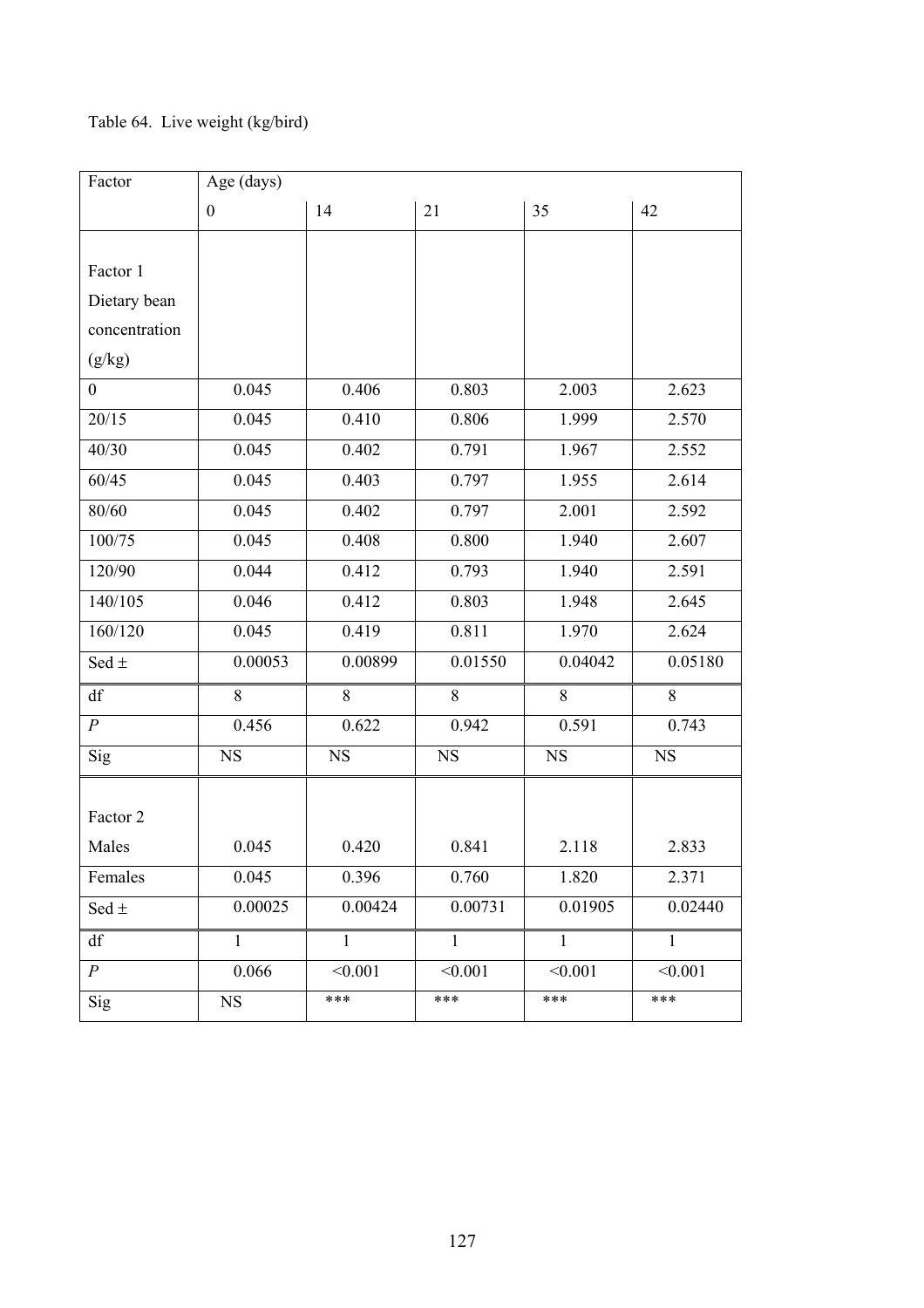Feed intake

There were no effects of dietary field bean concentration on feed intake for any of the periods studied (Table 65). The males had consistently higher feed intakes throughout the 42-day growing period than the females (*p*<0.001, Table 65).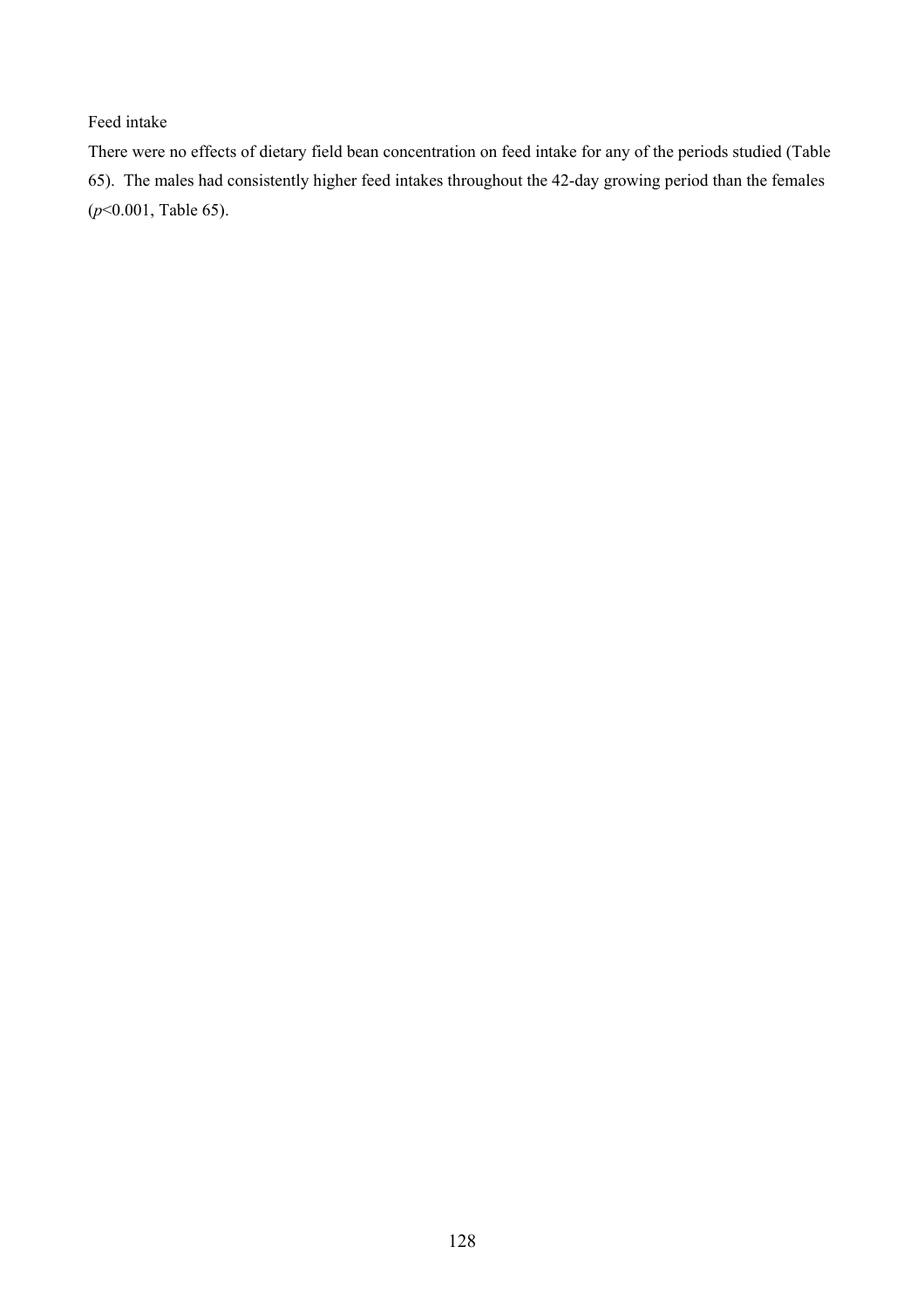# Table 65. Feed intake (g/bird.day)

| Factor           | Age (days)   |              |              |              |              |
|------------------|--------------|--------------|--------------|--------------|--------------|
|                  | $0 - 21$     | $22 - 35$    | $36 - 42$    | 22-42        | $0 - 42$     |
|                  |              |              |              |              |              |
| Factor 1         |              |              |              |              |              |
| Dietary bean     |              |              |              |              |              |
| concentration    |              |              |              |              |              |
| (g/kg)           |              |              |              |              |              |
| $\boldsymbol{0}$ | 54           | 160          | 206          | 175          | 114          |
| 20/15            | 58           | 162          | 205          | 176          | 117          |
| 40/30            | 56           | 161          | 209          | 177          | 117          |
| 60/45            | 57           | 156          | 200          | 170          | 112          |
| 80/60            | 53           | 160          | 207          | 176          | 114          |
| 100/75           | 54           | 156          | 200          | 171          | 112          |
| 120/90           | 52           | 160          | 204          | 174          | 113          |
| 140/105          | 56           | 155          | 202          | 170          | 113          |
| 160/120          | 56           | 158          | 199          | 171          | 113          |
| Sed $\pm$        | 2.77         | 3.24         | 6.87         | 4.04         | 2.89         |
| df               | 8            | 8            | 8            | 8            | 8            |
| $\boldsymbol{P}$ | 0.546        | 0.374        | 0.824        | 0.537        | 0.710        |
| Sig              | $_{\rm NS}$  | $_{\rm NS}$  | $_{\rm NS}$  | $_{\rm NS}$  | $_{\rm NS}$  |
|                  |              |              |              |              |              |
| Factor 2         |              |              |              |              |              |
| Sex              |              |              |              |              |              |
| Males            | 59           | 172          | 224          | 189          | 124          |
| Females          | 52           | 145          | 183          | 158          | 104          |
| Sed $\pm$        | 1.30         | 1.53         | 3.24         | 1.91         | 1.36         |
| df               | $\mathbf{1}$ | $\mathbf{1}$ | $\mathbf{1}$ | $\mathbf{1}$ | $\mathbf{1}$ |
| $\boldsymbol{P}$ | ${}< 0.001$  | < 0.001      | < 0.001      | ${}< 0.001$  | ${}< 0.001$  |
| Sig              | ***          | ***          | ***          | ***          | ***          |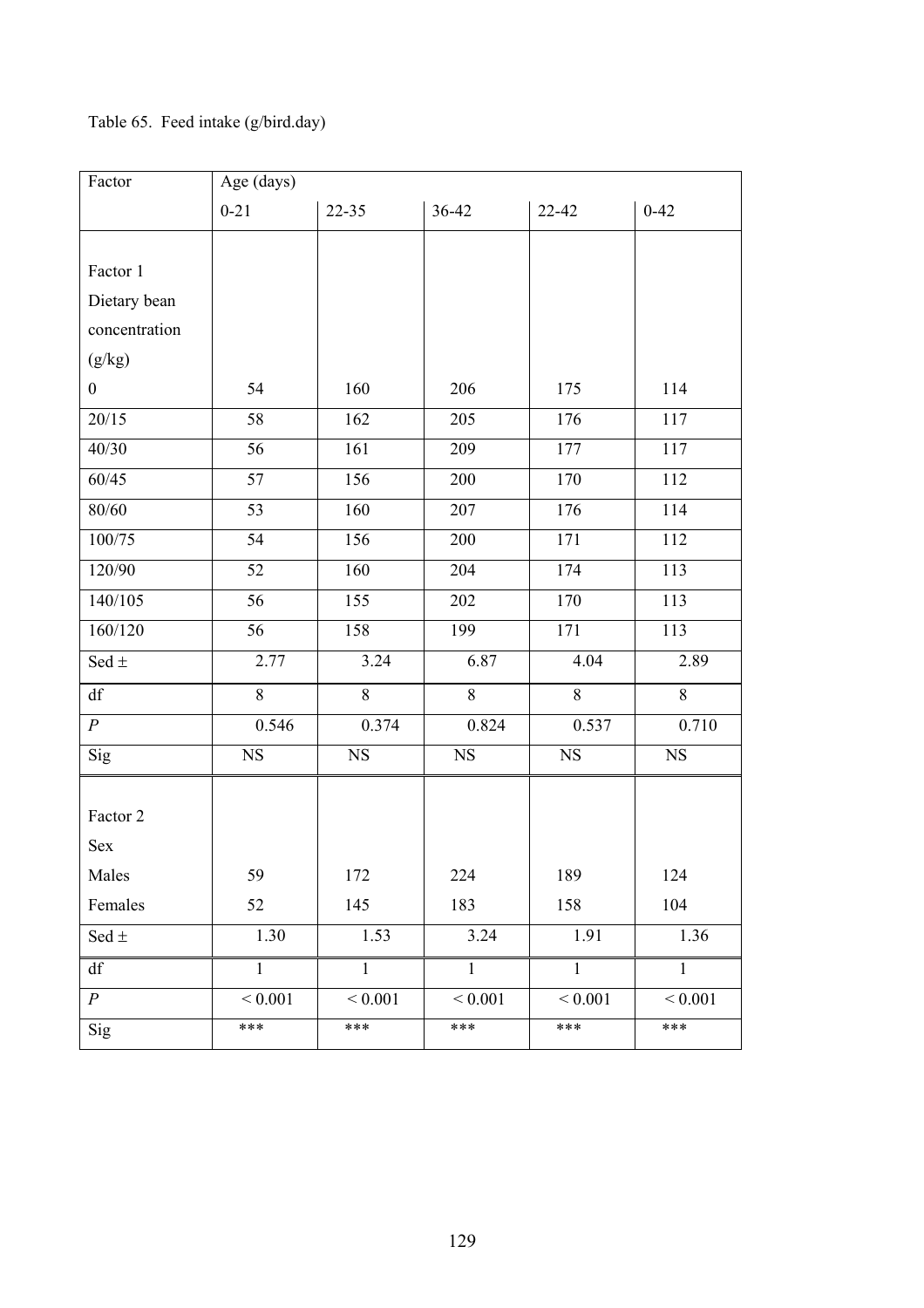The amount of field beans consumed between day-old and 21 days of age (g/bird.day), between 22 days and 42 days of age (g/bird.day) and between day-old and 42 days of age (g/bird.day and kg/bird) on a mean sex basis per dietary field bean treatment is shown in Table 66.

Table 66. Field bean intake between day-old and 21 days of age (g/bird.day), between 22 days and 42 days of age (g/bird.day) and between day-old and 42 days of age (g/bird.day and kg/bird) on a mean sex basis

| Dietary          | Field bean intake |                  |                  |           |
|------------------|-------------------|------------------|------------------|-----------|
| field bean       | Age (days)        |                  |                  |           |
| Concentration    | $0 - 21$          | $22 - 42$        | $0 - 42$         | $0 - 42$  |
| (g/kg)           |                   |                  |                  |           |
|                  | (g/bird.day)      | (g/bird.day)     | (g/bird.day)     | (kg/bird) |
|                  |                   |                  |                  |           |
| $\boldsymbol{0}$ | $\boldsymbol{0}$  | $\boldsymbol{0}$ | $\boldsymbol{0}$ | 0.000     |
| 20/15            | 1                 | $\overline{3}$   | $\overline{2}$   | 0.080     |
| 40/30            | $\overline{2}$    | 5                | $\overline{4}$   | 0.159     |
| 60/45            | $\overline{3}$    | 8                | 6                | 0.232     |
| 80/60            | $\overline{4}$    | 11               | $\overline{7}$   | 0.311     |
| 100/75           | 5                 | 13               | 9                | 0.383     |
| 120/90           | 6                 | 16               | 11               | 0.460     |
| 140/105          | 8                 | 18               | 13               | 0.539     |
| 160/120          | 9                 | 21               | 15               | 0.619     |

### **FCE**

FCE between day-old and 21 days of age was not affected by dietary field bean concentration, but there was an effect of bean concentration on FCE between 22 days and 42 days of age and between day-old and 42 days of age ( $p$ <0.05, Table 67). FCE between 22 days and 42 days of age was highest when feeding 105 g/kg field beans over this period, the birds having previously been fed 140 g/kg field beans. This treatment also produced the highest FCE between day-old and 42 days of age. FCE between 22 days and 42 days of age and between day-old and 42 days of age was similar however, between birds fed the following field bean concentrations 0 g/kg, 60/45 g/kg, 80/60 g/kg, 100/75 g/kg, 120/90 g/kg, 140/105 g/kg and 160/120 g/kg.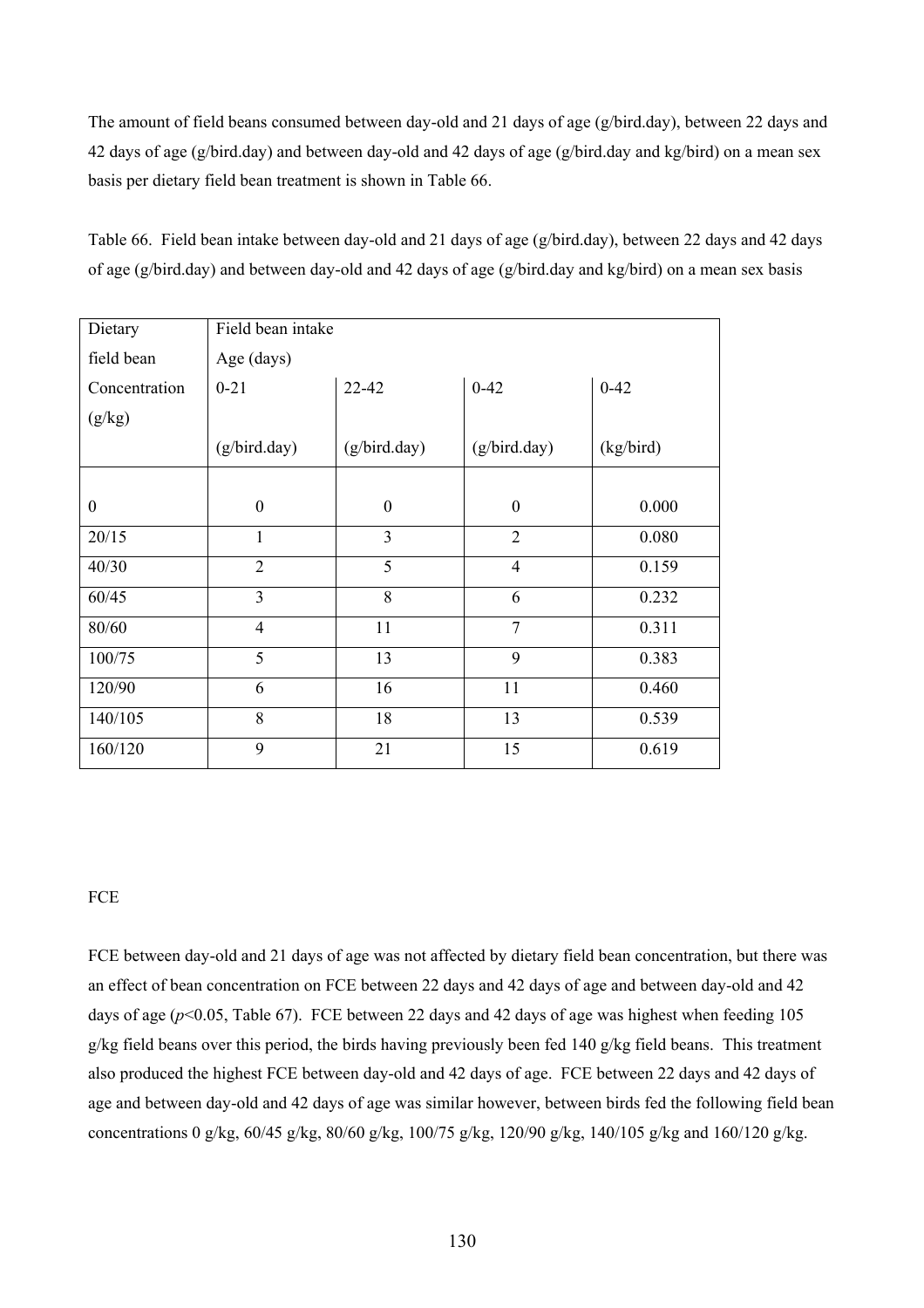The lowest FCE between 22 days and 42 days of age and between day-old and 42 days of age was in birds fed 20/15 g/kg field beans (*p*<0.05). However, FCEs for these periods did not differ between birds fed 0 g/kg, 20/15 g/kg, 40/30 g/kg and 80/60 g/kg field beans, and for the period day-old to 42 days of age this included birds fed 60/45 g/kg field beans.

FCE between 22 days and 42 days of age was better in the males than females  $(p<0.05)$  (Table 67). Although there were no statistically significant effects of sex on FCE between day-old and 42 days of age the males had a numerically higher FCE (Table 67).

The findings on FCE between day-old and 42 days of age should however, be treated with caution as this is a ratio of two measured variables which were subject to a great deal of variability.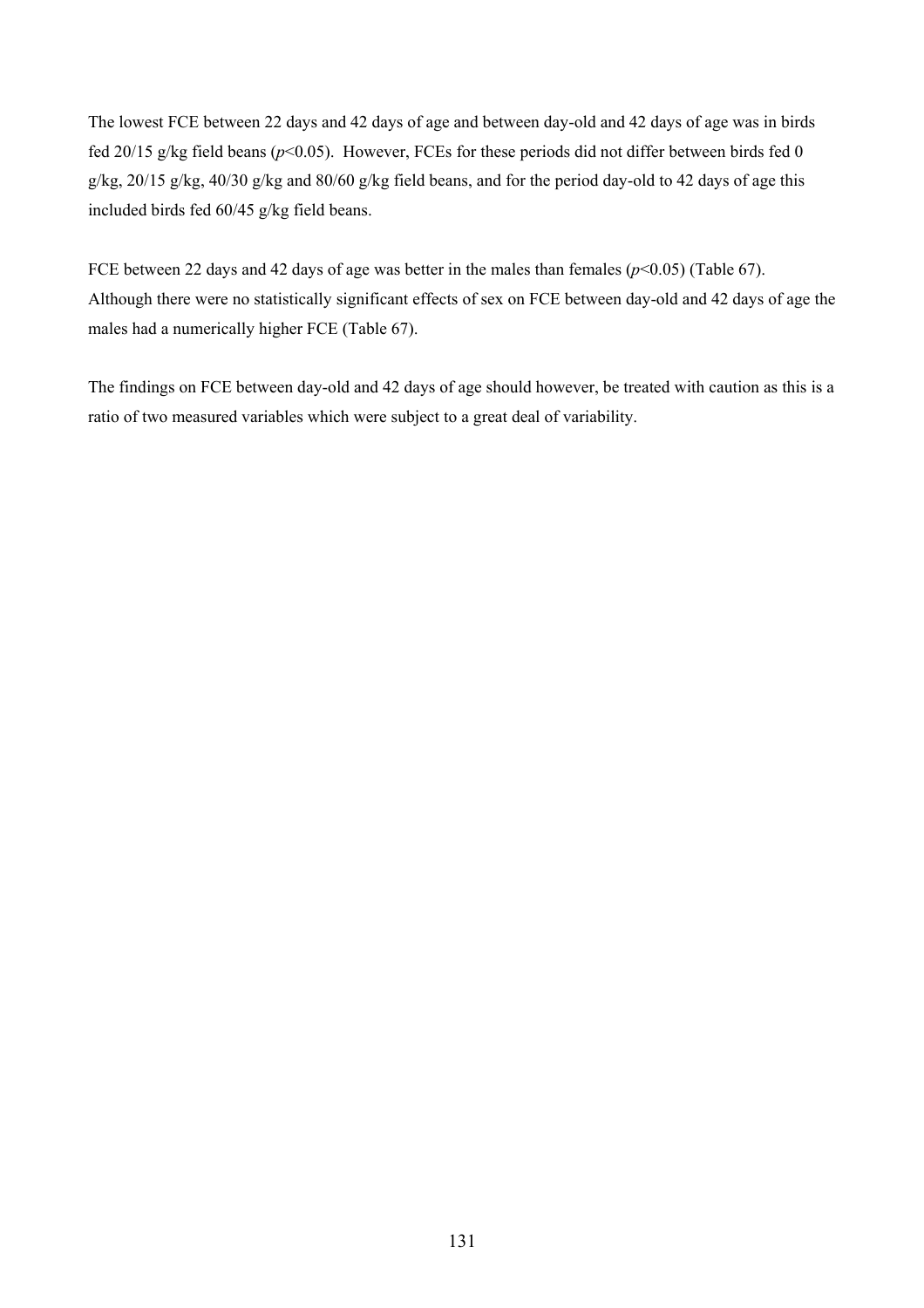## Table 67. FCE (0-1)

| Factor           | Age (days)   |              |                        |                    |                 |
|------------------|--------------|--------------|------------------------|--------------------|-----------------|
|                  | $0 - 21$     | $22 - 35$    | 36-42                  | $22 - 42$          | $0 - 42$        |
|                  |              |              |                        |                    |                 |
| Factor 1         |              |              |                        |                    |                 |
| Dietary bean     |              |              |                        |                    |                 |
| concentration    |              |              |                        |                    |                 |
| (g/kg)           |              |              |                        |                    |                 |
| $\boldsymbol{0}$ | 0.665        | 0.526        | $0.433$ <sup>abc</sup> | $0.490^{ab}$       | $0.532^{ab}$    |
| 20/15            | 0.624        | 0.524        | $0.401^{\rm a}$        | $0.476^{\rm a}$    | $0.513^a$       |
| 40/30            | 0.632        | 0.522        | $0.406^{\text{a}}$     | $0.477^{\rm a}$    | $0.515^{\circ}$ |
| 60/45            | 0.625        | 0.522        | $0.464^{\circ}$        | 0.499 <sup>b</sup> | $0.531^{ab}$    |
| 80/60            | 0.673        | 0.535        | $0.412^{ab}$           | $0.487^{ab}$       | $0.530^{ab}$    |
| 100/75           | 0.655        | 0.518        | $0.473^{\circ}$        | 0.501 <sup>b</sup> | $0.539^{b}$     |
| 120/90           | 0.679        | 0.514        | 0.456 <sup>c</sup>     | $0.491^{ab}$       | $0.535^{b}$     |
| 140/105          | 0.648        | 0.525        | $0.480^{bc}$           | 0.508 <sup>b</sup> | $0.542^b$       |
| 160/120          | 0.649        | 0.525        | $0.468^{\circ}$        | $0.503^{b}$        | $0.539^{b}$     |
| Sed $\pm$        | 0.02392      | 0.01359      | 0.02188                | 0.00898            | 0.00876         |
| df               | 8            | 8            | 8                      | 8                  | $8\,$           |
| $\cal P$         | 0.267        | 0.920        | 0.007                  | 0.024              | 0.032           |
| Sig              | <b>NS</b>    | NS           | $***$                  | $\ast$             | $\ast$          |
|                  |              |              |                        |                    |                 |
| Factor 2         |              |              |                        |                    |                 |
| Sex              |              |              |                        |                    |                 |
| Males            | 0.643        | 0.527        | 0.454                  | 0.499              | 0.533           |
| Females          | 0.657        | 0.519        | 0.434                  | 0.487              | 0.529           |
| Sed $\pm$        | 0.01128      | 0.00640      | 0.01032                | 0.00423            | 0.00413         |
| df               | $\mathbf{1}$ | $\mathbf{1}$ | $\mathbf{1}$           | $\mathbf{1}$       | $\mathbf{1}$    |
| $\boldsymbol{P}$ | 0.241        | 0.247        | 0.065                  | 0.011              | 0.367           |
| Sig              | $_{\rm NS}$  | $_{\rm NS}$  | $_{\rm NS}$            | $\ast$             | $_{\rm NS}$     |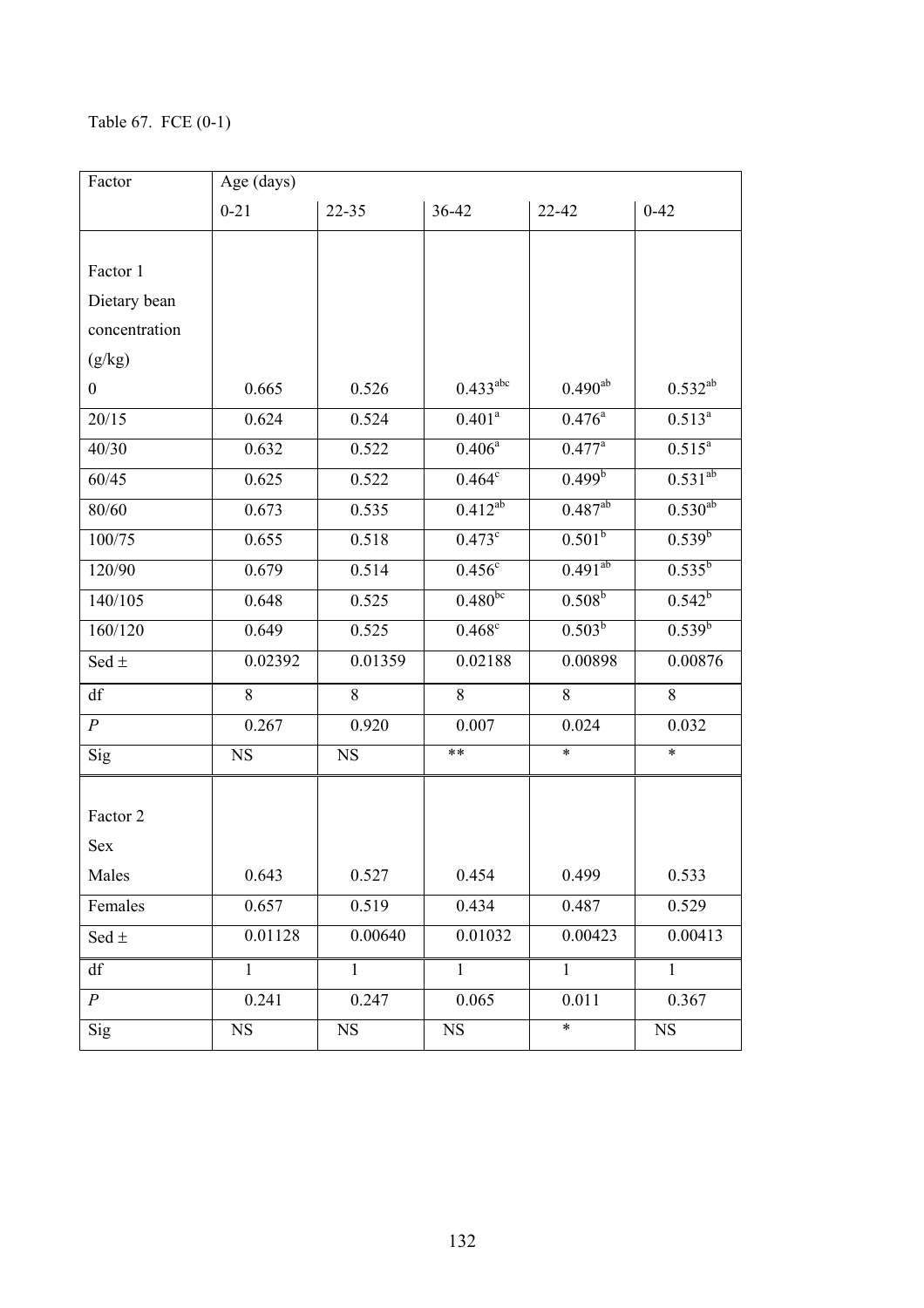### Mortality and bird health

Mortality between day-old and 42 days of age was not affected by dietary field bean concentration (Tables 68 to 70?). Mean mortality to 42 days of age was low at only 3.8%. Only four birds out of 792 birds housed at day-old were culled due to leg abnormalities.

| Table 68. Estimated median mortality $(\% )$ for both sexes |  |
|-------------------------------------------------------------|--|
|                                                             |  |

| Factor           | Age (days)       |                |                  |
|------------------|------------------|----------------|------------------|
|                  | $0 - 21$         | 22-42          | $0 - 42$         |
|                  |                  |                |                  |
| Factor 1         |                  |                |                  |
| Dietary bean     |                  |                |                  |
| concentration    |                  |                |                  |
| (g/kg)           |                  |                |                  |
| $\boldsymbol{0}$ | 2.3              | 3.4            | 5.7              |
| 20/15            | 1.1              | 1.1            | 2.3              |
| 40/30            | $\overline{1.1}$ | 0.0            | 1.1              |
| 60/45            | $\overline{5.7}$ | 2.3            | 8.0              |
| 80/60            | $\overline{1.1}$ | 0.0            | $\overline{1.1}$ |
| 100/75           | $\overline{5.7}$ | 1.1            | 6.8              |
| 120/90           | 2.3              | 0.0            | 2.3              |
| 140/105          | $0.0\,$          | 2.3            | 2.3              |
| 160/120          | 3.4              | 1.1            | 4.5              |
| df               | $\overline{8}$   | $\overline{8}$ | $\overline{8}$   |
| S                | 13.96            | 11.43          | 15.25            |
| $\boldsymbol{P}$ | 0.083            | 0.178          | 0.054            |
| Sig              | <b>NS</b>        | $_{\rm NS}$    | NS               |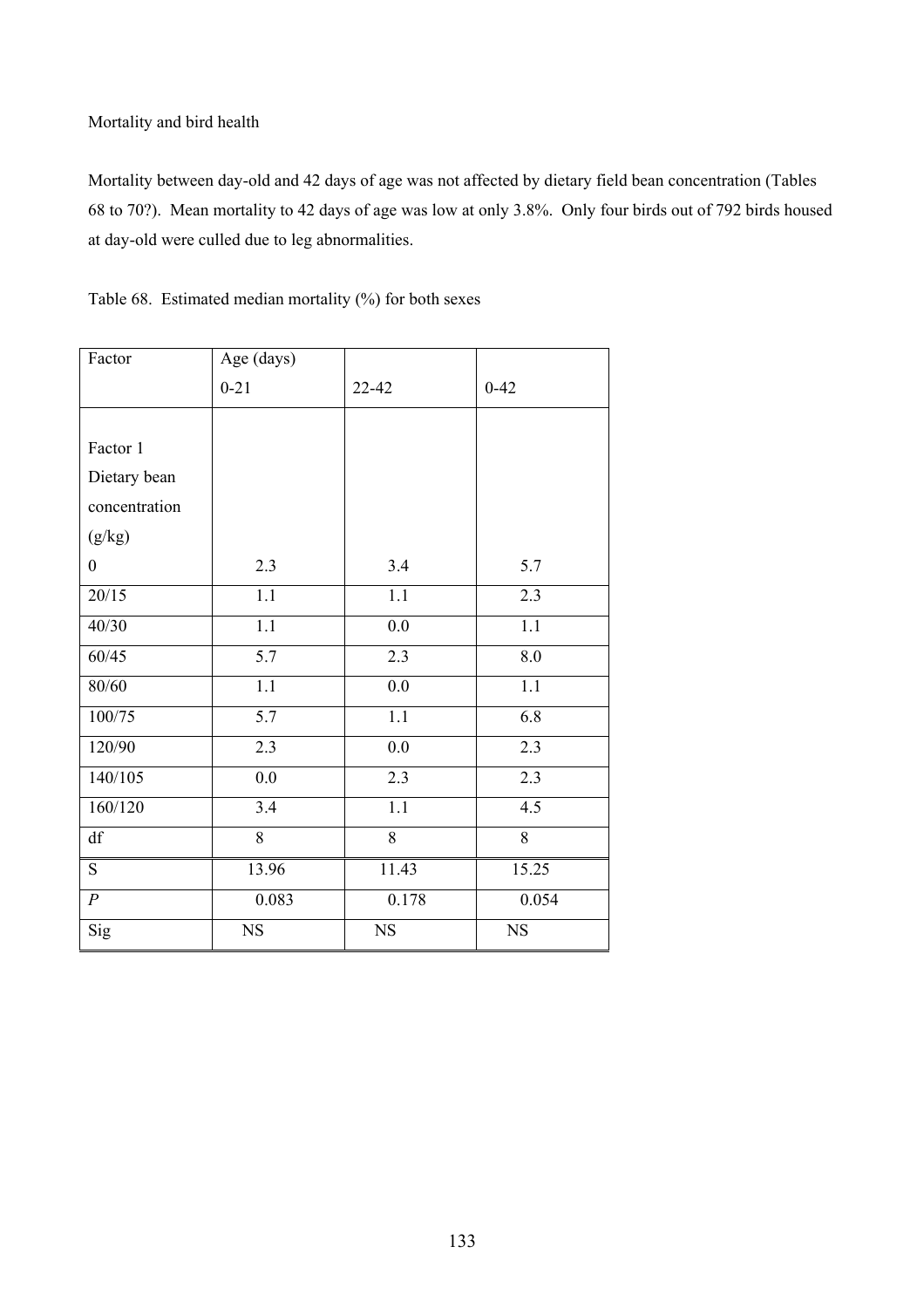| Factor           | Age (days)       |                |                |
|------------------|------------------|----------------|----------------|
|                  | $0 - 21$         | 22-42          | $0 - 42$       |
|                  |                  |                |                |
| Factor 1         |                  |                |                |
| Dietary bean     |                  |                |                |
| concentration    |                  |                |                |
| (g/kg)           |                  |                |                |
| $\overline{0}$   | 2.3              | 2.3            | 4.5            |
| 20/15            | 2.3              | 2.3            | 4.5            |
| 40/30            | 0.0              | 0.0            | 0.0            |
| 60/45            | 9.1              | 4.5            | 13.6           |
| 80/60            | $\overline{0.0}$ | 0.0            | 0.0            |
| 100/75           | 4.5              | $0.0\,$        | 4.5            |
| 120/90           | 4.5              | $0.0\,$        | 4.5            |
| 140/105          | 0.0              | 4.5            | 4.5            |
| 160/120          | $0.0\,$          | 2.3            | 2.3            |
| df               | $\overline{8}$   | $\overline{8}$ | $\overline{8}$ |
| S.               | 9.01             | 9.59           | 10.11          |
| $\boldsymbol{P}$ | 0.341            | 0.295          | 0.258          |
| Sig              | $_{\rm NS}$      | $_{\rm NS}$    | $_{\rm NS}$    |

Table 69. Estimated median mortality (%) for the males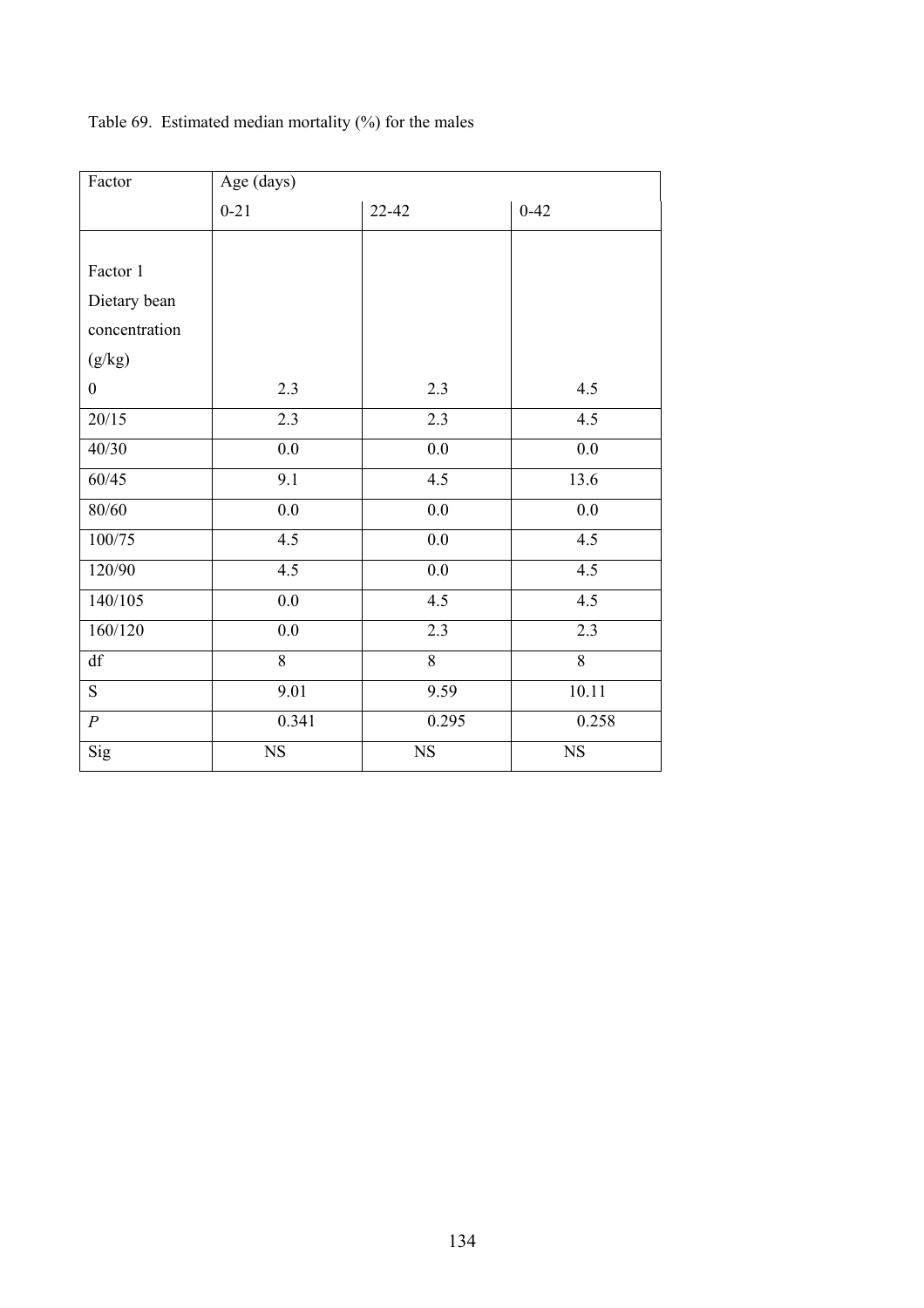| Factor           | Age (days)       |                  |                  |
|------------------|------------------|------------------|------------------|
|                  | $0 - 21$         | 22-42            | $0 - 42$         |
|                  |                  |                  |                  |
| Factor 1         |                  |                  |                  |
| Dietary bean     |                  |                  |                  |
| concentration    |                  |                  |                  |
| (g/kg)           |                  |                  |                  |
| $\boldsymbol{0}$ | 2.3              | 4.5              | 6.8              |
| 20/15            | $0.0\,$          | 0.0              | 0.0              |
| 40/30            | 2.3              | 0.0              | 2.3              |
| 60/45            | 2.3              | 0.0              | 2.3              |
| 80/60            | $\overline{2.3}$ | $\overline{0.0}$ | $\overline{2.3}$ |
| 100/75           | 6.8              | 2.3              | 9.1              |
| 120/90           | 0.0              | 0.0              | 0.0              |
| 140/105          | $0.0\,$          | $0.0\,$          | $0.0\,$          |
| 160/120          | 6.8              | 0.0              | 6.8              |
| df               | 8                | 8                | $\overline{8}$   |
| S                | 11.48            | 13.09            | 12.73            |
| $\boldsymbol{P}$ | 0.176            | 0.109            | 0.122            |
| Sig              | $_{\rm NS}$      | $_{\rm NS}$      | $_{\rm NS}$      |

Table 70. Estimated median mortality (%) for the females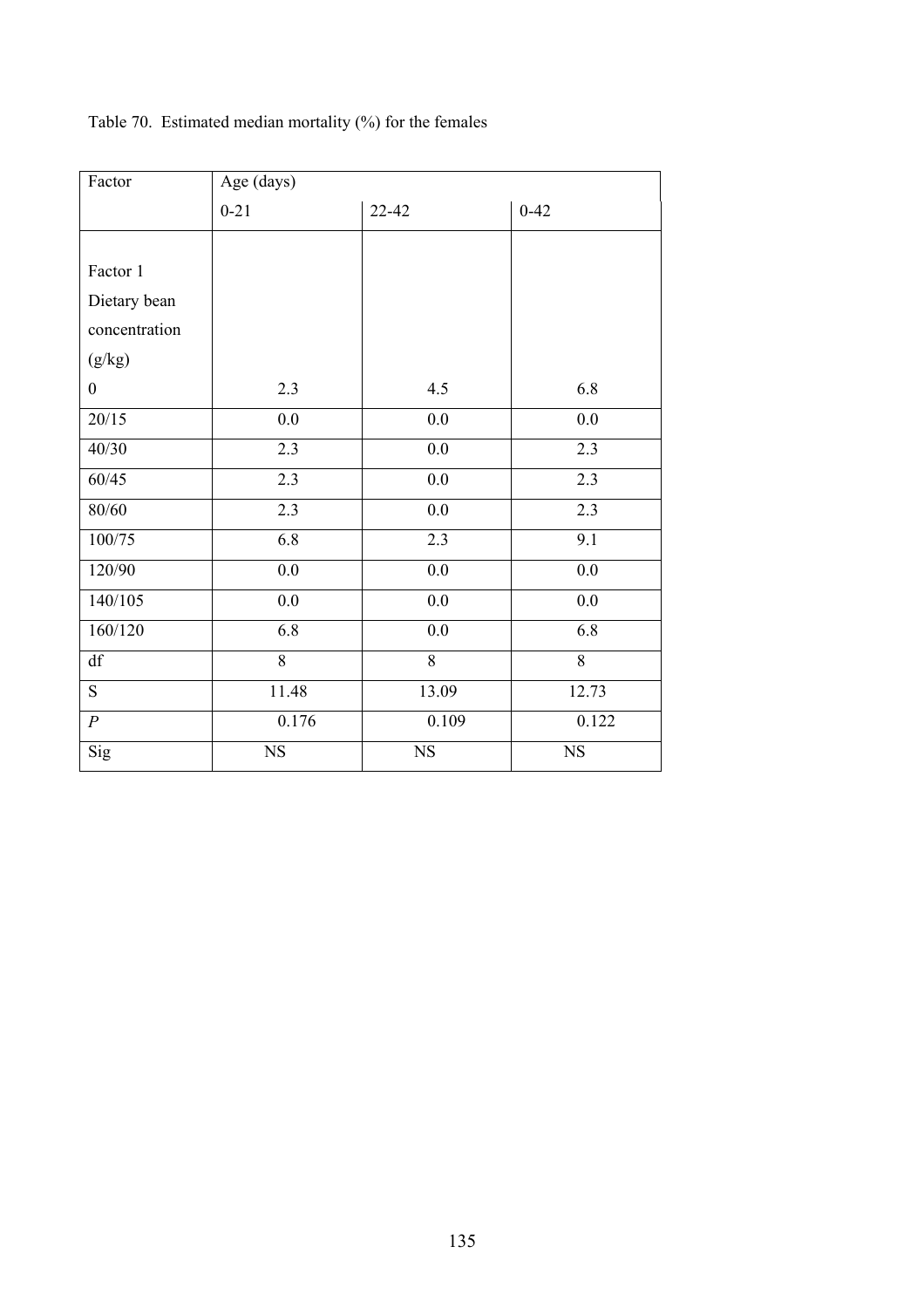Litter quality and hock burn damage

Litter friability was good throughout the study and birds were free from hock burn damage. There were no effects of field bean concentration or sex of bird on either of these parameters (Tables 71 to 73 and Table 74) or on litter dry matter, total nitrogen, uric acid-nitrogen and ammonium-nitrogen contents and pH at 41 days of age (Tables 74).

There were differences between the males and females in litter dry matter, total nitrogen and ammoniumnitrogen contents at 41 days of age ( $p$ <0.05,  $p$ <0.01 and  $p$ <0.05, respectively, Table 74). Litter dry matter content was lower in the males than females, but litter total nitrogen and ammonium-nitrogen contents were higher in the males.

| Factor           | Age (days)       |                  |
|------------------|------------------|------------------|
|                  | 20               | 41               |
|                  |                  |                  |
| Factor 1         |                  |                  |
| Dietary bean     |                  |                  |
| concentration    |                  |                  |
| (g/kg)           |                  |                  |
| $\boldsymbol{0}$ | $1.0\,$          | 1.8              |
| 20/15            | $1.0\,$          | 2.0              |
| 40/30            | $1.2$            | 2.7              |
| 60/45            | $\overline{1.0}$ | $\overline{1.5}$ |
| 80/60            | $\overline{1.0}$ | 2.5              |
| 100/75           | $1.0\,$          | 2.8              |
| 120/90           | $1.0\,$          | 1.7              |
| 140/105          | 1.0              | 1.8              |
| 160/120          | $1.0\,$          | 1.3              |
| df               | 8                | $\overline{8}$   |
| H                | 8.00             | 6.85             |
| $\boldsymbol{P}$ | 0.433            | 0.553            |
| Sig              | $_{\rm NS}$      | <b>NS</b>        |

Table 71. Median litter friability deterioration score (1-5) for males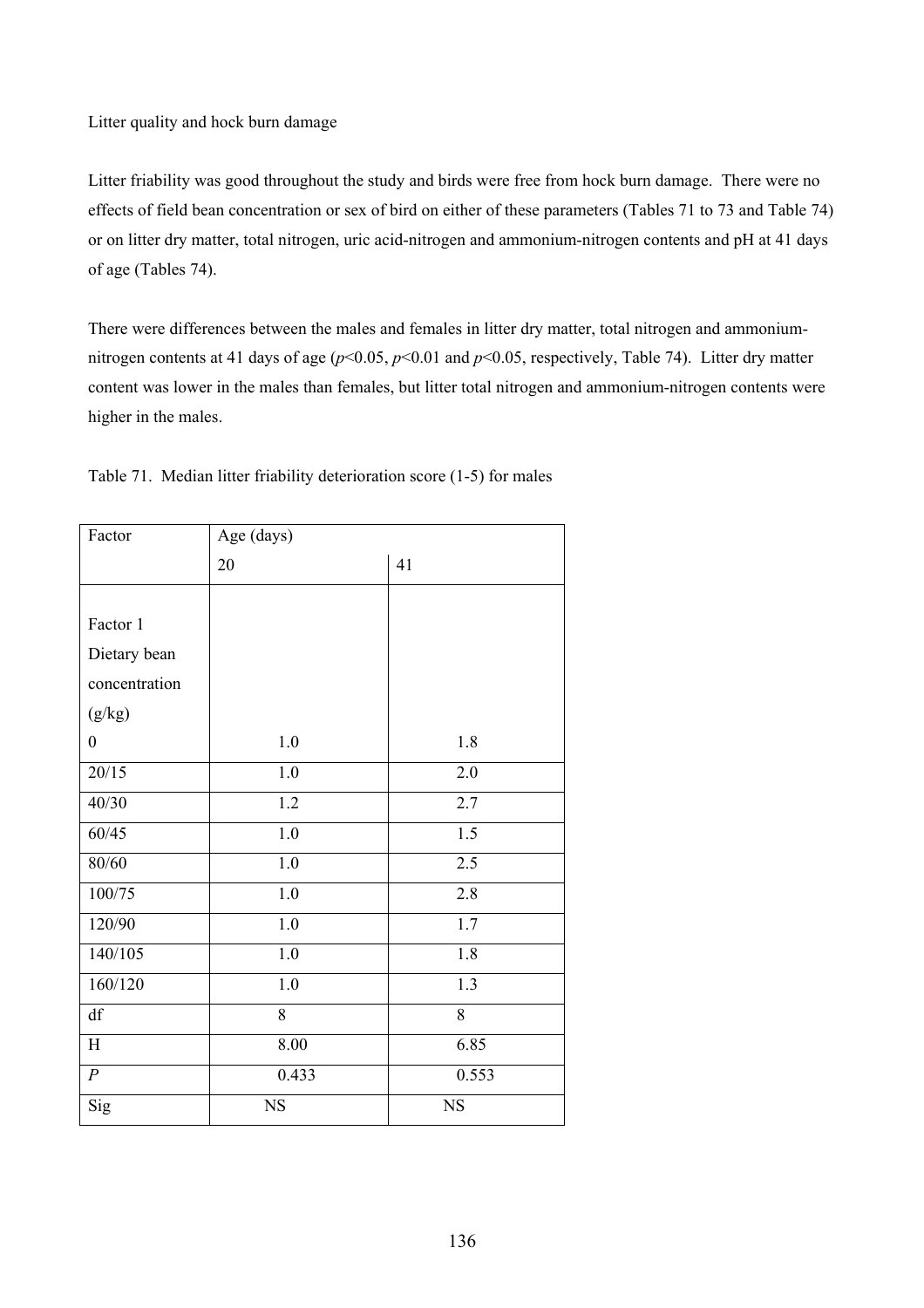| Factor           | Age (days) |                  |
|------------------|------------|------------------|
|                  | 20         | 41               |
|                  |            |                  |
| Factor 1         |            |                  |
| Dietary bean     |            |                  |
| concentration    |            |                  |
| (g/kg)           |            |                  |
| $\boldsymbol{0}$ | $1.0\,$    | 1.2              |
| 20/15            | $1.0\,$    | 2.3              |
| 40/30            | $1.0\,$    | $\overline{1.5}$ |
| 60/45            | $1.0\,$    | 1.5              |
| 80/60            | $1.0\,$    | $1.0\,$          |
| 100/75           | $1.0\,$    | $\overline{1.3}$ |
| 120/90           | 1.0        | 1.2              |
| 140/105          | 1.0        | 1.8              |
| 160/120          | 1.0        | 1.2              |
| df               | 8          | $\overline{8}$   |
| H                | $0.00\,$   | 10.35            |
| $\boldsymbol{P}$ | 1.000      | 0.241            |
| Sig              | <b>NS</b>  | <b>NS</b>        |

Table 72. Median litter friability deterioration score (1-5) for females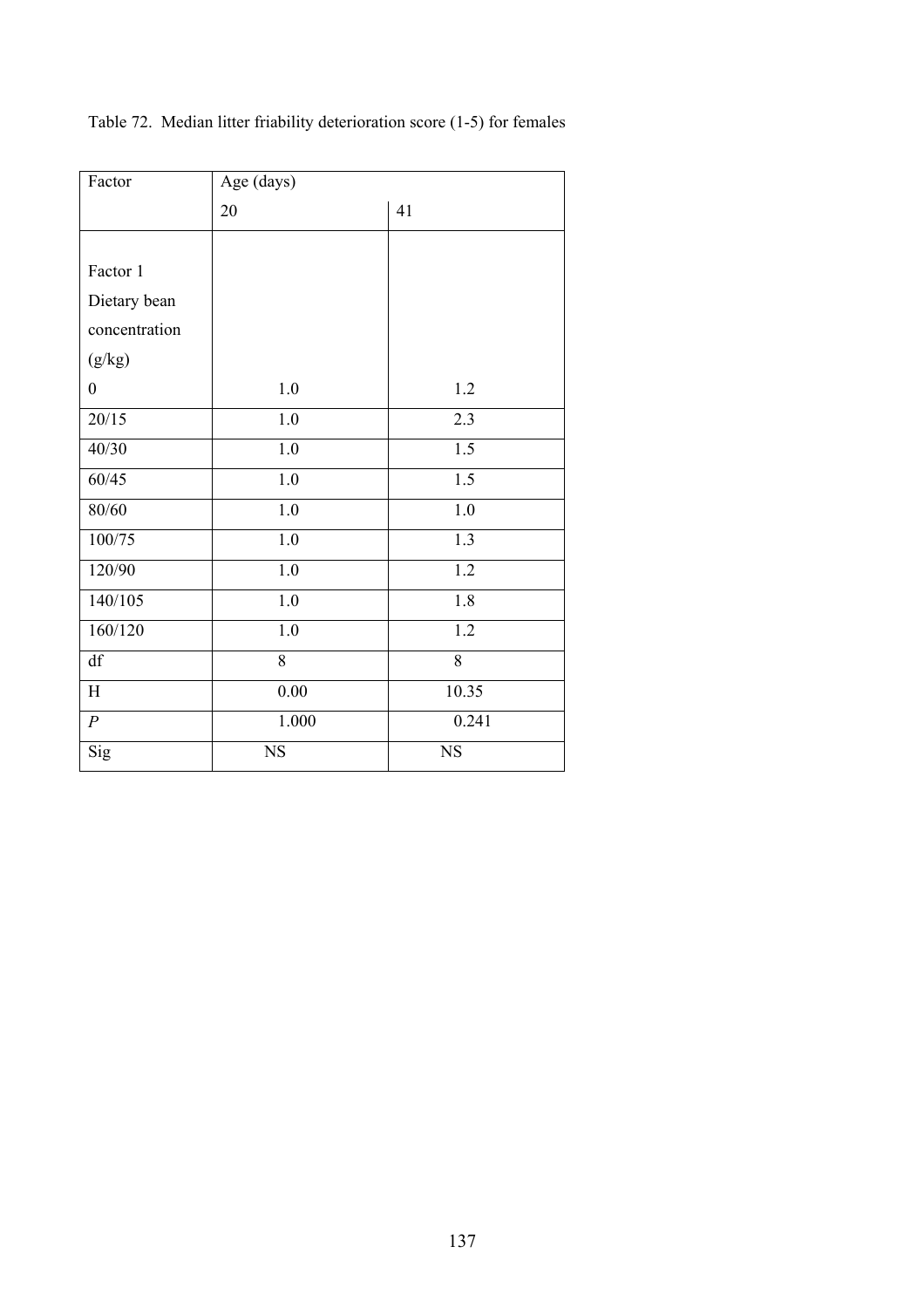| Factor           | <b>Sex</b>       |                  |  |
|------------------|------------------|------------------|--|
|                  | Male             | Female           |  |
|                  |                  |                  |  |
| Factor 1         |                  |                  |  |
| Dietary bean     |                  |                  |  |
| concentration    |                  |                  |  |
| (g/kg)           |                  |                  |  |
| $\boldsymbol{0}$ | 1.6              | 1.6              |  |
| 20/15            | 1.6              | 1.4              |  |
| 40/30            | 2.1              | $\overline{1.1}$ |  |
| 60/45            | $\overline{1.7}$ | $\overline{1.4}$ |  |
| 80/60            | $\overline{1.8}$ | 1.5              |  |
| 100/75           | $\overline{1.7}$ | $\overline{1.5}$ |  |
| 120/90           | 1.5              | 1.1              |  |
| 140/105          | 1.4              | 1.3              |  |
| 160/120          | 1.9              | 1.5              |  |
| df               | 8                | $\overline{8}$   |  |
| H                | 5.63             | 5.76             |  |
| $\boldsymbol{P}$ | 0.688            | 0.674            |  |
| Sig              | $_{\rm NS}$      | $_{\rm NS}$      |  |

# Table 73. Median hock burn score (1-5) at 41 days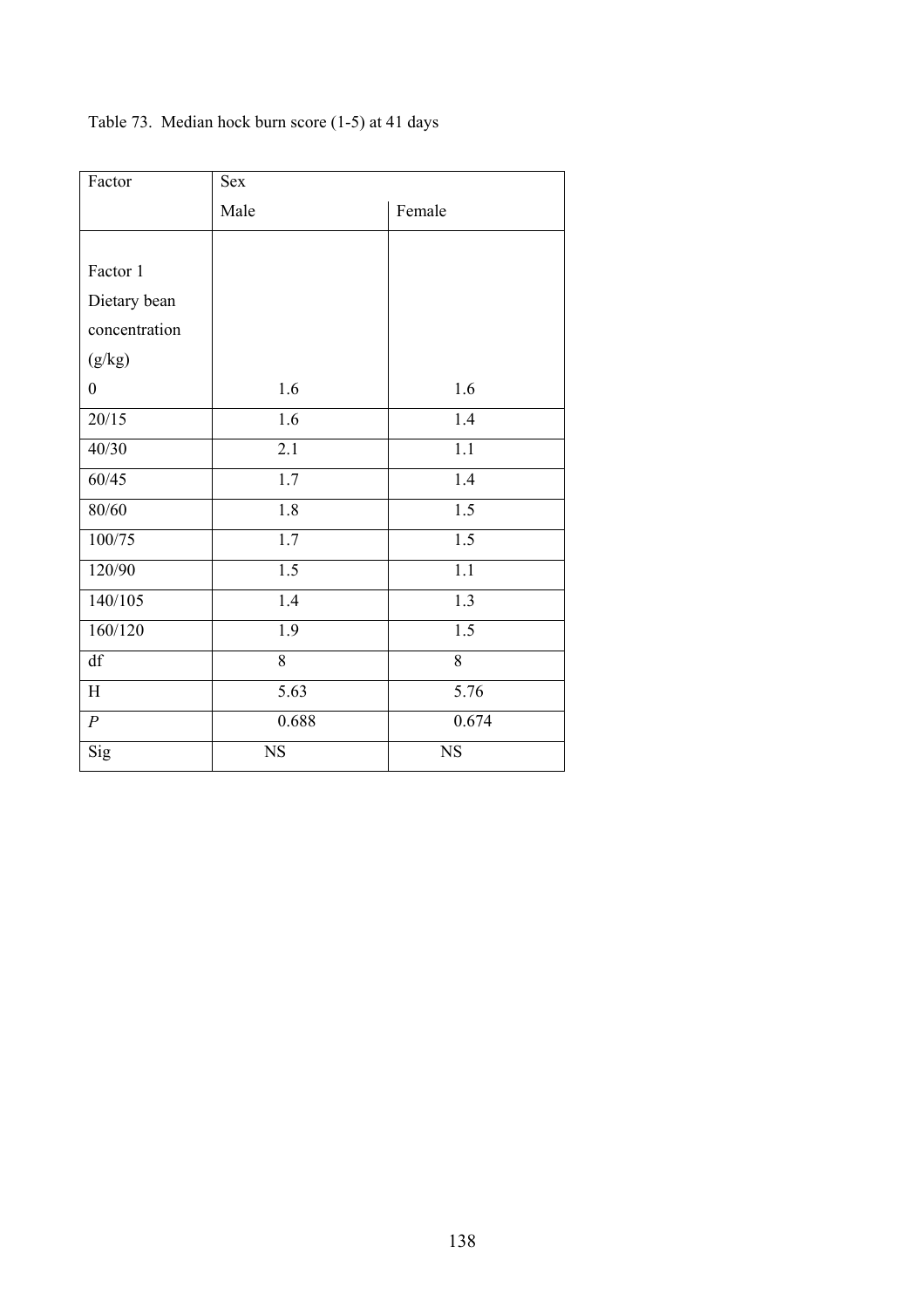Table 74. Litter dry matter, total nitrogen, uric acid-nitrogen and ammonium-nitrogen contents (g/kg) and pH at 41 days of age

| Factor           | Litter quality variable |              |               |                  |                  |
|------------------|-------------------------|--------------|---------------|------------------|------------------|
|                  | Dry matter              | Total        | Uric acid-    | Ammonium-        | pH               |
|                  | (g/kg)                  | nitrogen     | nitrogen      | nitrogen         |                  |
|                  |                         | (g/kg DM)    | $(g/kg$ fresh | (g/kg DM)        |                  |
|                  |                         | basis)       | basis)        | basis)           |                  |
|                  |                         |              |               |                  |                  |
| Factor 1         |                         |              |               |                  |                  |
| Dietary bean     |                         |              |               |                  |                  |
| concentration    |                         |              |               |                  |                  |
| (g/kg)           |                         |              |               |                  |                  |
| $\boldsymbol{0}$ | 652.0                   | 46.6         | 20.0          | 8.0              | 7.2              |
| 20/15            | 694.0                   | 39.4         | 24.0          | 6.4              | 7.1              |
| 40/30            | 643.0                   | 49.3         | 23.7          | 7.2              | 7.2              |
| 60/45            | 638.0                   | 45.4         | 19.2          | 7.6              | 6.8              |
| 80/60            | 680.0                   | 41.9         | 25.0          | 6.7              | 7.2              |
| 100/75           | 609.0                   | 42.7         | 21.2          | 8.8              | 6.9              |
| 120/90           | 663.0                   | 41.4         | 22.0          | 8.0              | 6.9              |
| 140/105          | 652.0                   | 40.2         | 20.0          | $\overline{8.2}$ | $\overline{7.1}$ |
| 160/120          | 681.0                   | 35.8         | 19.5          | 7.4              | 7.2              |
| Sed $\pm$        | 44.200                  | 3.974        | 4.270         | 0.981            | 0.336            |
| df               | 8                       | $8\,$        | $\,8\,$       | 8                | 8                |
| $\boldsymbol{P}$ | 0.689                   | 0.090        | 0.833         | 0.365            | 0.765            |
| Sig              | $_{\rm NS}$             | $_{\rm NS}$  | $_{\rm NS}$   | $_{\rm NS}$      | $_{\rm NS}$      |
|                  |                         |              |               |                  |                  |
| Factor 2         |                         |              |               |                  |                  |
| <b>Sex</b>       |                         |              |               |                  |                  |
| Males            | 633.0                   | 45.6         | 20.6          | 8.1              | 7.0              |
| Females          | 680.0                   | 39.4         | 22.7          | 7.1              | 7.0              |
| Sed $\pm$        | 20.800                  | 1.874        | 2.010         | 0.463            | 0.158            |
| df               | $\mathbf{1}$            | $\mathbf{1}$ | $\mathbf{1}$  | $\mathbf{1}$     | $\mathbf{1}$     |
| $\boldsymbol{P}$ | 0.039                   | 0.004        | 0.296         | 0.032            | 0.972            |
| Sig              | $\ast$                  | **           | $_{\rm NS}$   | $\ast$           | $_{\rm NS}$      |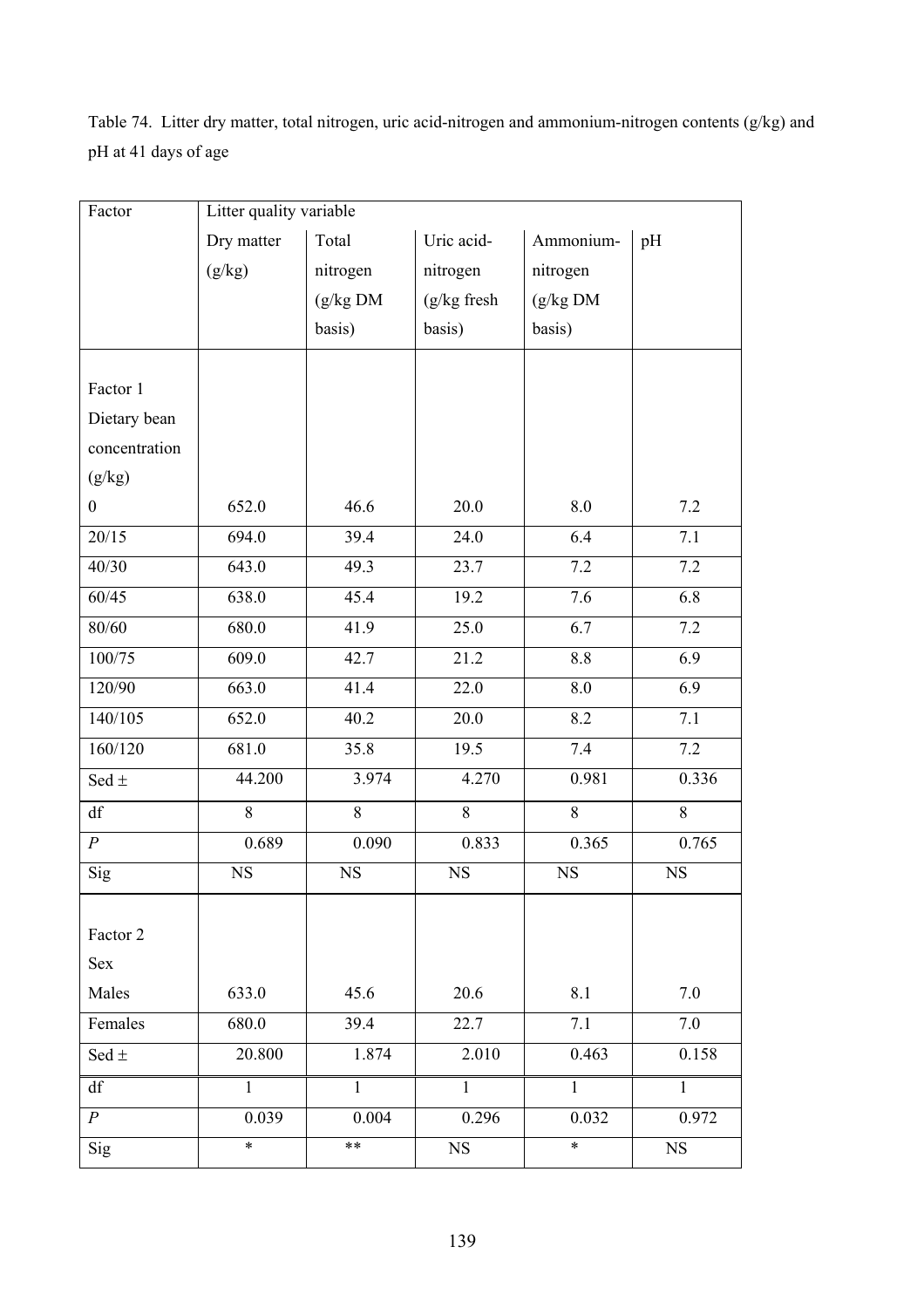Liver and spleen trace element concentrations

There was no effect of dietary field bean concentration on liver and spleen moisture or trace element content at 42 days of age (Table 75). The only difference between the males and females was that the liver and spleen moisture content was higher in the males  $(p<0.05)$ .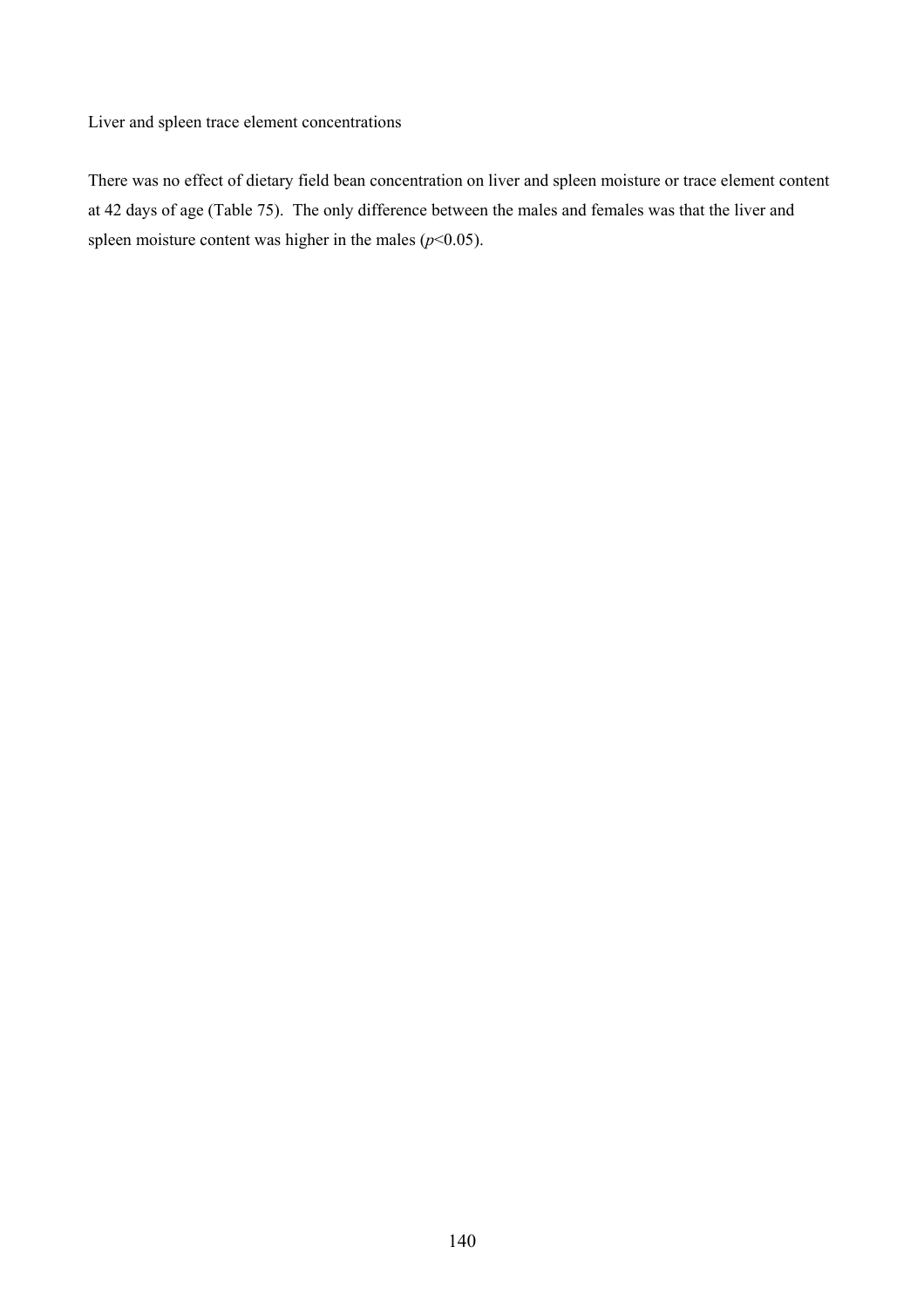| Factor                 | Concentrations |                  |                  |              |              |
|------------------------|----------------|------------------|------------------|--------------|--------------|
|                        | Moisture       | Cobalt           | Copper           | Manganese    | Zinc (mg/kg) |
|                        | (g/kg)         | (mg/kg fresh     | (mg/kg fresh     | (mg/kg fresh | fresh basis) |
|                        |                | basis)           | basis)           | basis)       |              |
|                        |                |                  |                  |              |              |
| Factor 1               |                |                  |                  |              |              |
| Dietary bean           |                |                  |                  |              |              |
| concentration          |                |                  |                  |              |              |
| (g/kg)                 |                |                  |                  |              |              |
| $\boldsymbol{0}$       | 696            | 0.1              | 3.6              | 2.5          | 23.5         |
| 20/15                  | 720            | $\overline{0.3}$ | $\overline{3.3}$ | 2.7          | 23.7         |
| 40/30                  | 713            | 0.1              | $3.\overline{5}$ | 2.9          | 24.7         |
| 60/45                  | 719            | 0.1              | $\overline{3.3}$ | 2.6          | 31.0         |
| 80/60                  | 704            | $\overline{0.1}$ | 3.5              | 2.7          | 22.9         |
| 100/75                 | 701            | $\overline{0.1}$ | $\overline{3.5}$ | 2.7          | 22.8         |
| 120/90                 | 749            | 0.1              | 3.2              | 2.5          | 23.8         |
| 140/105                | 731            | 0.1              | 3.2              | 2.9          | 22.5         |
| 160/120                | 726            | 0.2              | 3.4              | 2.5          | 23.2         |
| Sed $\pm$              | 2.957          | 0.121            | 0.218            | 0.231        | 3.767        |
| $\mathrm{d}\mathbf{f}$ | 8              | 8                | $8\,$            | $8\,$        | 8            |
| $\boldsymbol{P}$       | 7.43           | 0.677            | 0.529            | 0.546        | 0.488        |
| Sig                    | <b>NS</b>      | <b>NS</b>        | <b>NS</b>        | <b>NS</b>    | <b>NS</b>    |
| Factor 2               |                |                  |                  |              |              |
| Sex                    |                |                  |                  |              |              |
|                        |                | 0.1              | 3.4              | 2.6          | 24.9         |
| Male                   | 733            |                  |                  |              |              |
| Female                 | 702            | 0.1              | 3.4              | 2.7          | 23.6         |
| Sed $\pm$              | 13.94          | 0.057            | 0.103            | 0.109        | 1.776        |
| $\mathrm{d}\mathrm{f}$ | $\mathbf{1}$   | $\mathbf{1}$     | $\mathbf{1}$     | $\mathbf{1}$ | $\mathbf{1}$ |
| $\boldsymbol{P}$       | 0.039          | 0.434            | 0.741            | 0.396        | 0.479        |
| Sig                    | $\ast$         | NS               | NS               | $_{\rm NS}$  | NS           |

Table 75. Liver and spleen moisture (g/kg) and trace element concentrations (mg/kg fresh basis) at 42 days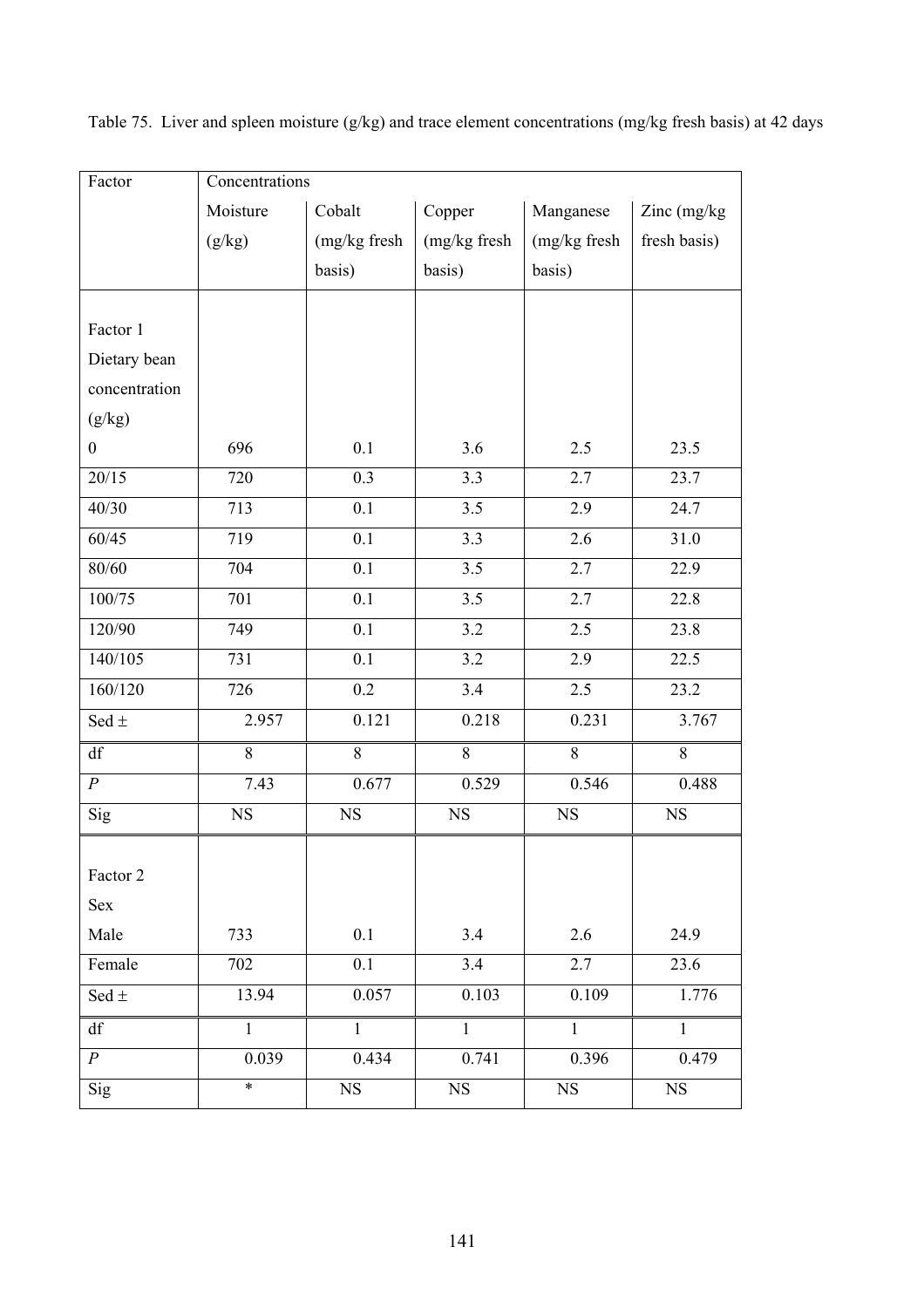Diet costs and gross margins of live weight sales minus feed costs

Using the ingredient prices shown in Table 61, the cost of the treatment diets have been calculated and the results are given in Table 76. The cheapest starter ration contained 0 g/kg field beans, whereas the most expensive starter ration contained the highest concentration of field beans (160 g/kg), the difference between the two diets being about £16/tonne. There was a smaller price differential between the cheapest and most expensive finisher diets (about £12/tonne), but again the most expensive diet was the finisher ration containing the highest concentration of field beans (120 g/kg field beans). The cheaper finisher rations contained the lower concentrations of field beans.

| Dietary field bean concentration $(g/kg)$ | Cost of starter ration          | Cost of finisher   |
|-------------------------------------------|---------------------------------|--------------------|
|                                           | $(\text{\pounds}/\text{tonne})$ | ration $(f/tonne)$ |
|                                           |                                 |                    |
| 0/0                                       | 162.38                          | 156.26             |
| 20/15                                     | 164.26                          | 157.65             |
| 40/30                                     | 166.39                          | 159.16             |
| 60/45                                     | 168.32                          | 160.77             |
| 80/60                                     | 170.27                          | 162.19             |
| 100/75                                    | 172.22                          | 163.68             |
| 120/90                                    | 174.16                          | 165.27             |
| 140/105                                   | 176.19                          | 166.92             |
| 160/120                                   | 178.16                          | 168.21             |

Table 76. Treatment diet cost (£/tonne)

Gross margins of live weight sales minus feed costs have been calculated (Table 77) using:

- starter feed intake and finisher feed intake data to 42 days of age (Table 65);
- diet costs  $(E/\text{tonne}, \text{Table 76})$ ;
- total live weight produced at 42 days of age (based on mean live weight data at 42 days of age and mortality to 42 days of age), and;
- a value of £0.47/kg of live weight sold.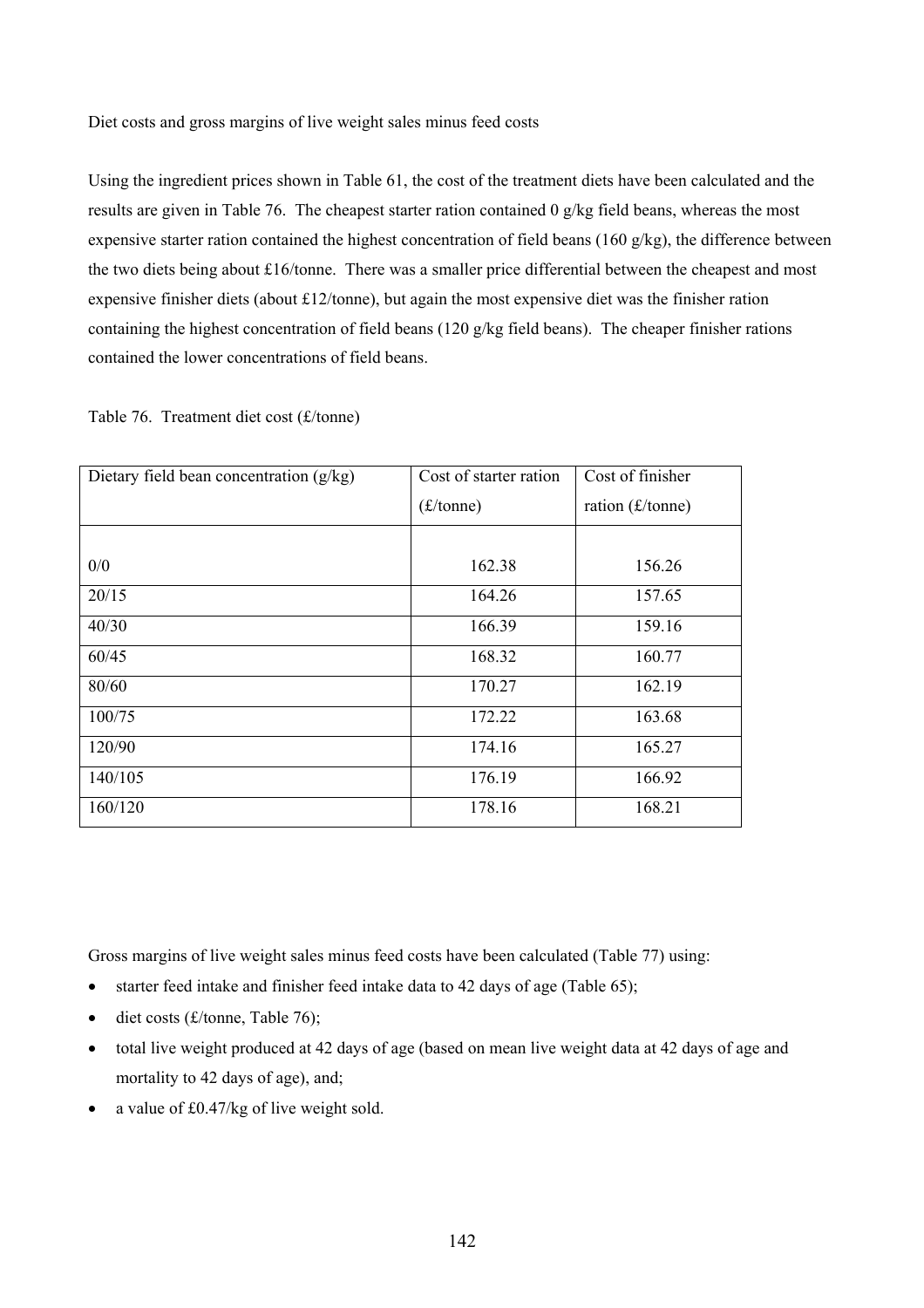Table 77. Gross margins of live weight sales minus feed costs

| Dietary field bean concentration $(g/kg)$ | Gross margin (£/bird) |
|-------------------------------------------|-----------------------|
|                                           |                       |
| 0/0                                       | 0.42                  |
| 20/15                                     | 0.38                  |
| 40/30                                     | 0.37                  |
| 60/45                                     | 0.39                  |
| 80/60                                     | 0.39                  |
| 100/75                                    | 0.40                  |
| 120/90                                    | 0.38                  |
| 140/105                                   | 0.38                  |
| 160/120                                   | 0.37                  |

Gross margins of live weight sales minus feed costs at 42 days of age were reduced by feeding field beans, but to a lesser extent than when feeding field peas. In addition, there was not a progressive decline in gross margins of live weight sales minus feed costs with increasing dietary field bean concentration. The reason for this is that although the feed was more expensive with increasing field bean concentration, the FCEs between day-old and 42 days of age were better in birds fed the higher concentrations of field beans. Whether the latter was real effect or a statistically significant effect that occurred by chance due to high levels of variability in live weight gain and feed intake is not clear.

It is important to note however, that these findings are not definitive: they will change with changing ingredient prices.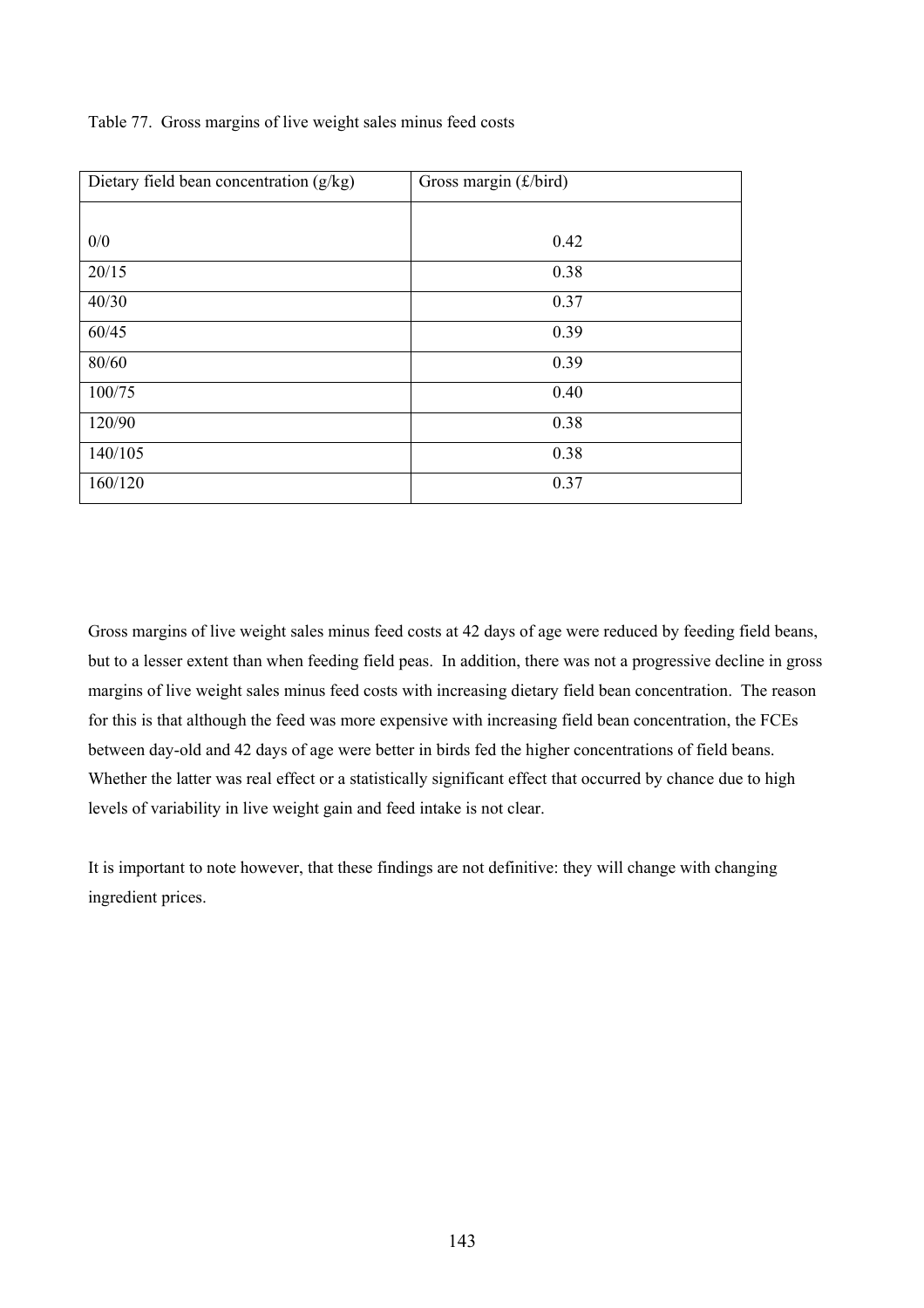#### *Discussion*

UK blends of field peas and field beans were sourced for use in this study. Although feed grade peas were specified at the point of purchase, the determined tannin content of the UK blend of peas was not insignificant at 17 150 mg/kg. Thus, protein and starch digestibility is expected to have been poorer than for blends of white flowered peas, which do not contain tannins.

The UK blend of field beans had a higher tannin content than the peas (at 24 150 mg/kg field beans), and again the value suggests that the preferred white flowered varieties, which have relatively low tannin contents (Larbier and Leclercq, 1994) were not used.

The level of trypsin inhibitor activity in the peas was 1.65 mg/g but it is likely that the activity was destroyed by steam pelleting. Larbier and Leclercq (1994) wrote that steam pelleting at 80°C destroys antinutritional factors having trypsin inhibitor activity. Even if they were not, there is some doubt about the effect pea trypsin inhibitors on poultry performance (McNeil *et al.,* 2004). McNeil *et al.,* (2004) cited work by Carre and Conan (1989), which found that protein digestibility was not correlated with reduced trypsin inhibitor activity.

Although there were some effects of dietary field pea or field bean concentration on performance during the 42-day growing period there tended to be no consistent effects on live weight at 42 days of age or feed intake to 42 days of age.

The most notable finding was the high level of variability in broiler performance to 42 days of age even when fed the control diet (0g/kg field peas or field beans). This is extremely unusual for Gleadthorpe small pen broiler studies as care is taken to control factors (e.g. temperature, background disease levels) which are likely to increase variability. The premise of the experiment design and level of replication used was that variability in broiler performance in small pen Gleadthorpe studies is low. However, differences between replicate groups of the same dietary concentration of peas or beans in broiler live weight at 42 days and feed intake to 42 days of age of greater than 100 g/bird and 10 g/bird.day, respectively were found.

The reason for such variability is not known, and cannot be explained in terms of pea or bean fed birds. Birds fed the control diet, which contained no peas or beans, and which were not atypical of commercial diets in terms of ingredients and ME values and nutrient content, were also variable in live weight and feed intake to 42 days of age. Furthermore, there were two replicate groups of males or females fed  $0 \frac{\alpha}{\text{kg}}$  peas or beans as a common control group was not used and in both of the replicate groups live weight and feed intake to 42 days of age was variable.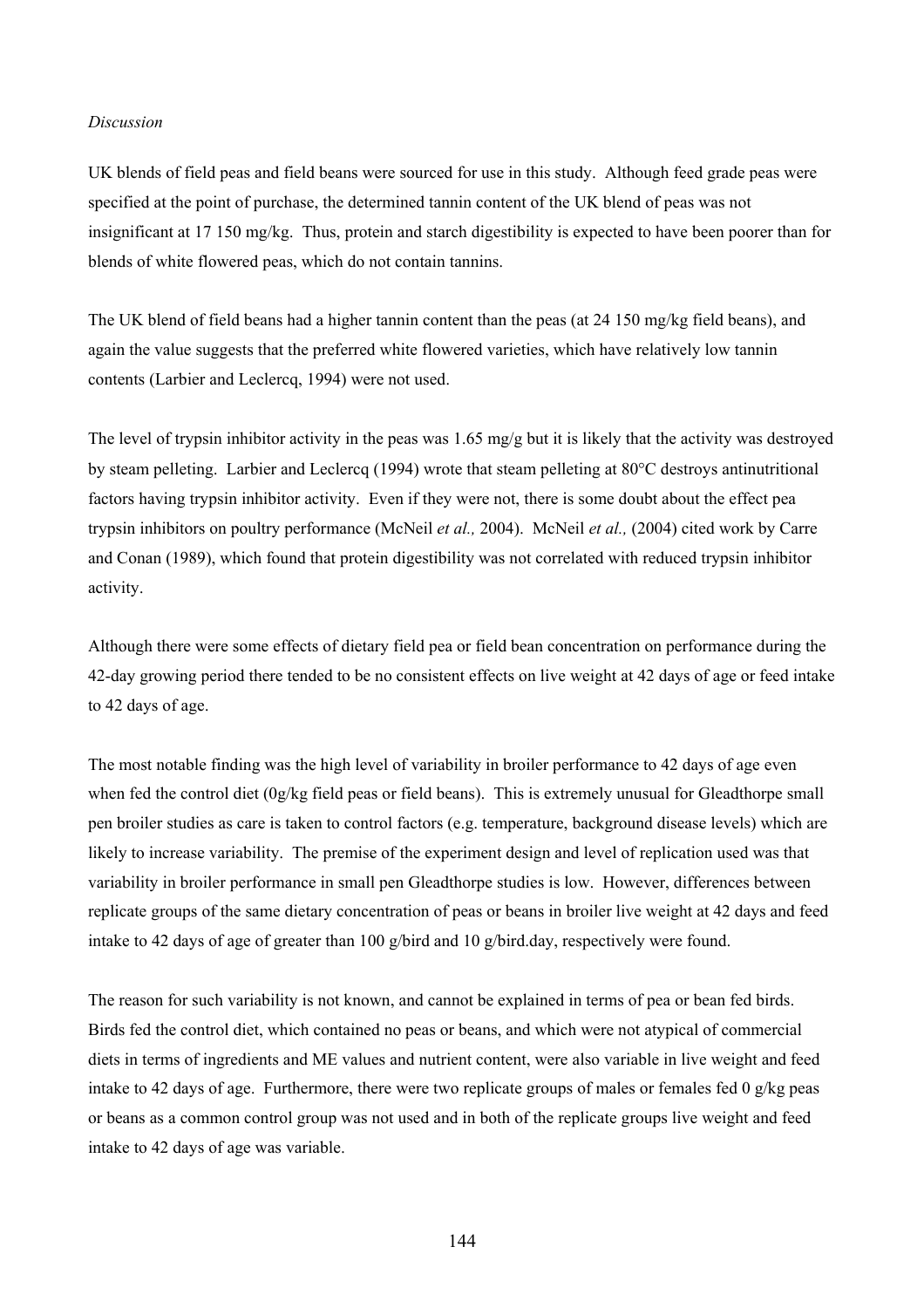Disease did not appear to have been an issue as mortality to 42 days of age was low (mean 3.3% in pea fed birds and 3.8% bean fed birds). Litter friability was good throughout most of the growing period and litter dry matter contents at 41 days of age were acceptable, although tending to be perhaps a little low in birds fed 0 g/kg peas. Nicholson *et al.,* (1996) published a mean litter dry matter content of 642 g/kg when surveying and determining the nutrient contents of commercial broiler litters. However, scouring was not evident in any of the treatment or replicate groups.

The control of temperature within the house was good and so this was not a factor, which contributed to the variable performance.

It is noted that day-old live weights were unusually high at a mean of 45  $g/bird$ . This suggests that the chicks were from an old breeder flock as egg weights increase with age and there is a positive correlation between egg weight and day-old chick weight (Raju *et al.,* 1997).

Importantly, there was a significant block effect on day-old chick weight in the field pea study and this was taken into account by applying covariate analysis to the performance data. There were no significant block differences in live weight at day-old in the field bean study.

It was unfortunate that there were differences in day-old chick live weight between the two replicate blocks in the field pea study, and this occurred despite randomly allocating chicks to the plots. It is possible that the chicks came from more than one breeder flock, with the flocks being of different ages and therefore producing different sized eggs. This would account for the variability in day-old chick weight. It is standard practice in Gleadthorpe studies to specify at purchase that chicks should be sourced by the hatchery from only one breeder flock and that the flock should be in mid-lay.

Variability in day-old chick live weight does influence subsequent performance. Other workers have reported increased variability in live weight and feed intake to 42 days of age when growing chicks of different day-old weights in the same pen (Raju *et al.,* 1997). There was less variability in performance to 42 days of age when chicks were group-reared according to day-old live weight. However, in the field pea study there was only about 1 g/bird difference in mean live weight at day-old between the two replicate groups and this is unlikely to have fully accounted for the variability in live weight between replicate groups at 42 days of age. Thus, it is not possible to fully account for the large variability in performance at 42 days of age between replicate groups.

As performance was variable in the control fed birds (0 g/kg field peas and 0 g/kg field beans) the findings cannot be explained in terms of the potential effects of antinutritional factors present in either peas or beans. Furthermore, the dietary concentration of tannins and other antinutritional factors would have increased with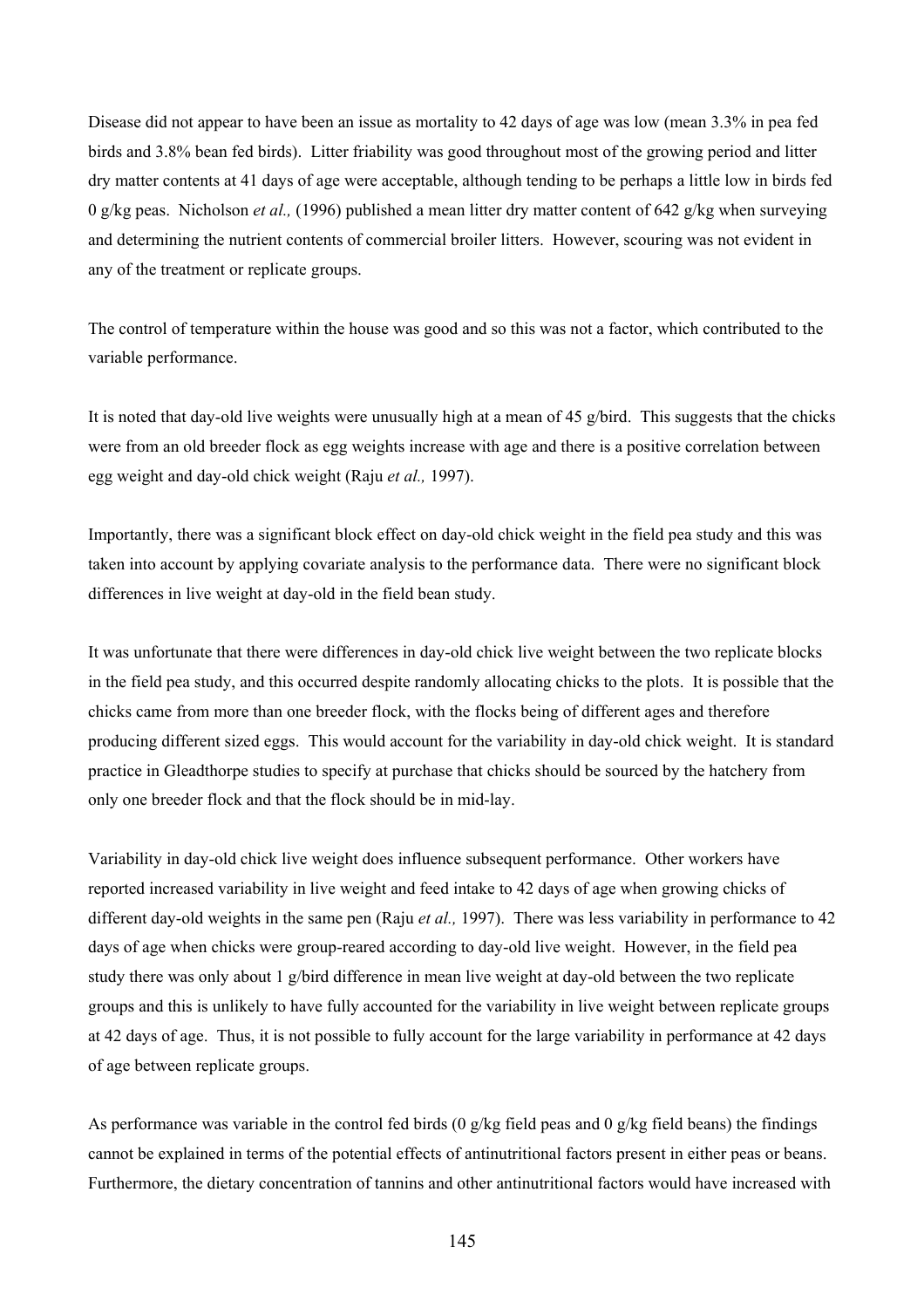dietary field pea or field bean content and there was no evidence of either a linear depression in performance or increasing variability in performance with increasing dietary concentrations of peas or beans.

There is recent evidence that choice fed broilers select against diets containing high concentrations of pea meal (200 g/kg, McNeil *et al.,* 2004), and this might be expected to increase the variability in feed intake of broilers fed peas but again it does not account for variable feed intakes in control fed birds.

The findings of this study suggest that in broilers having atypically variable performance, feeding peas up to 200 g/kg between day-old and 42 days of age, or feeding field beans up to 160 g/kg between day-old and 21 days of age, followed by up to 120 g/kg field beans from 22 days to 42 days of age did not generally reduce broiler performance. As the dietary concentrations of field peas or field beans increased the costs of the diets increased and this impacted on the gross margins of live weight sales minus feed costs. It is important to note however, that the latter findings are not static. They will change as the relative prices of ingredients change, and with relative changes in the value of chicken meat at the time of consideration. In some market conditions feeding peas or beans might be more favourable than feeding high quantities of soya.

Grosjean (1985) comprehensively reviewed work up to that time on the suitability of peas for animal feeding. He considered them to be satisfactory in poultry diets provided that methionine was added. Recommended maximum inclusion rates were found to vary between authors reviewed because of variation in the types of peas used and the ways in which the peas were treated. Values from 200 g/kg to 500 g/kg were quoted for broiler feeds. Ten years later UNIP-ITCF (1995) produced a major review on peas in animal feeding, with 144 references and much of the comments on the use of peas in poultry diets by Gordon and Charles (2002) were sourced from this publication. Feeding very high concentrations of field peas was possible when the peas were micronised and the diets were supplemented with synthetic lysine (up to 400 g/kg field peas, Igbasan and Guenter, 1996). More conservative recommendations on the maximum dietary concentrations were offered by Leeson and Summers (1997), these being up to 50 g/kg field peas in the starter and up to 100 g/kg field peas in the finisher ration.

Jansen *et al.,* (1993) proposed that beans of coloured flowered varieties may be included at up 300 g/kg in broiler rations, provided that the diets are nutritionally well balanced. It is not possible from the findings of this study to say whether such high concentrations of UK blends of field beans are likely to be tolerated by modern broiler hybrids.

The litter remained mostly friable throughout the growing period and hock burn damage at 41 days of age was minimal. Neither litter dry matter, total nitrogen, uric-acid nitrogen nor ammonium-nitrogen contents at 41 days of age were affected by dietary field pea or field bean concentration. It would be useful to re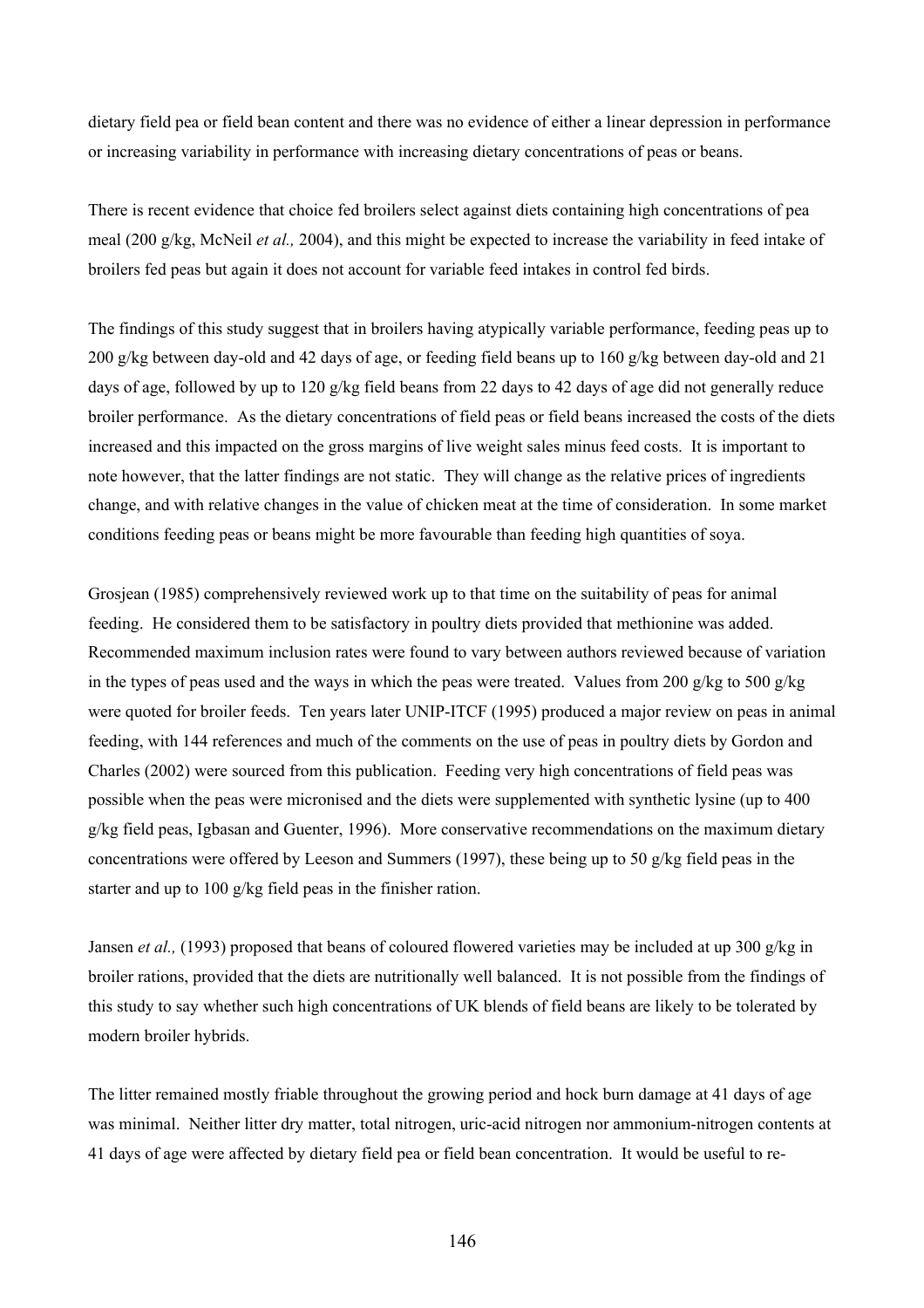evaluate this is birds, which have less variable performance to 42 days of age. Differences between replicate groups in feed intake might have masked any effects of protein source and utilisation for growth.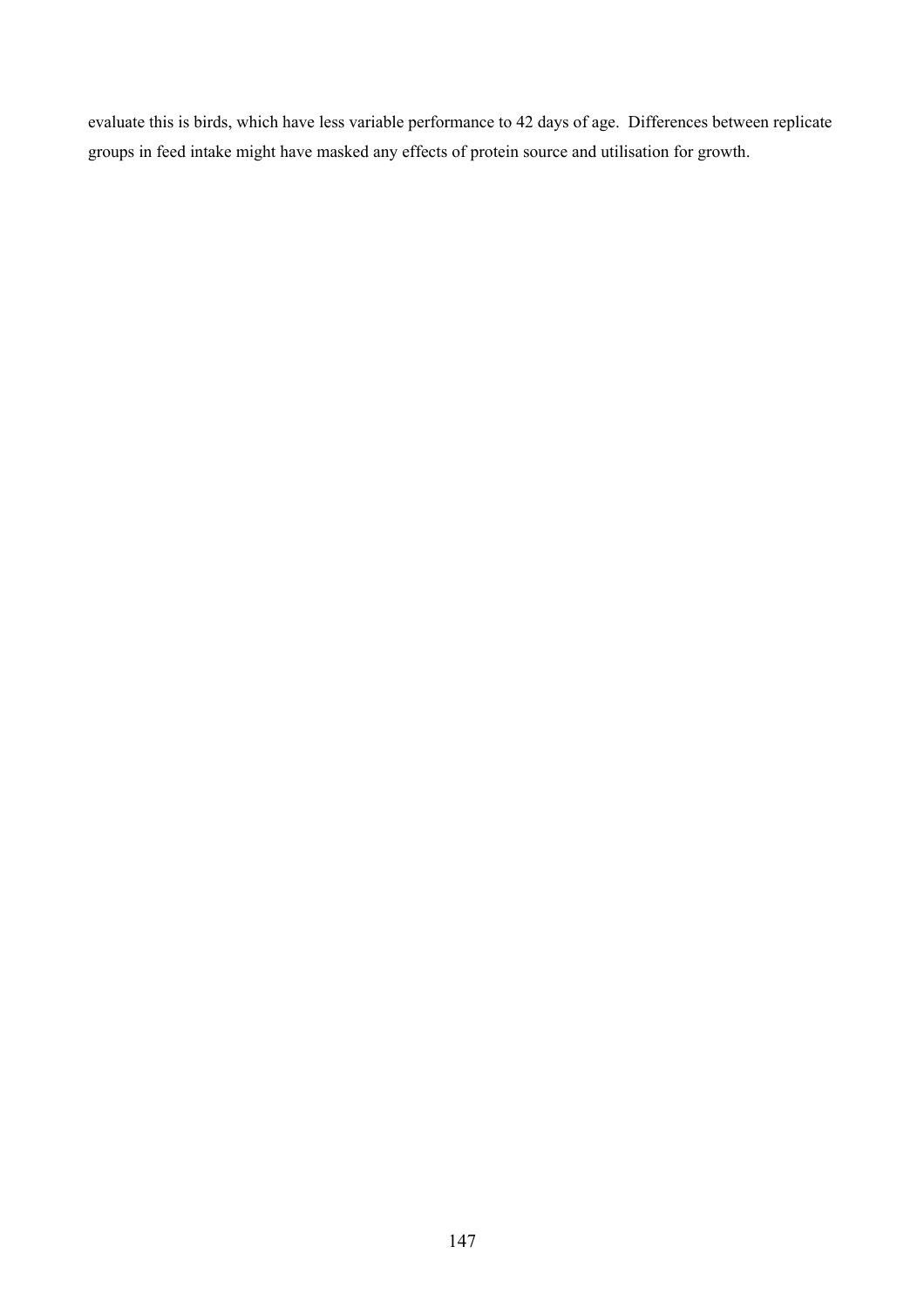### *Conclusions*

- 1. Broiler performance to 42 days of age was atypically very variable for small pen studies at Gleadthorpe. The reasons for such a high level of variability in performance were not fully identified. It is thought that some of the variability in performance to 42 days of age was due to variable day-old chick weights, and this was accounted for in the statistical analyses applied to the data. Generally however, the chicks were unusually large and this might have affected subsequent performance. Environment control in the study facility was good and so temperature variations within the house were minimised. Mortality to 42 days of age was low and there was no evidence of scouring or disease. Thus, background variation was minimised as per standard practice in Gleadthorpe studies.
- 2. The findings of this study suggest that in broilers having variable performance, feeding peas up to 200 g/kg between day-old and 42 days of age, or feeding field beans up to 160 g/kg between day-old and 21 days of age, followed by up to 120 g/kg field beans from 22 days to 42 days of age did not generally reduce broiler performance.
- 3. The litter remained mostly friable to 42 days of age irrespective of dietary field pea or field bean concentration. Neither litter moisture, total litter nitrogen, uric acid nitrogen nor ammonium nitrogen contents were affected by dietary field pea or field bean concentration.
- 4. Hock burn damage was minimal at 42 days of age across all concentrations of field peas and field beans.
- 5. Dietary field pea or field bean concentration did not affect the storage of zinc, manganese, copper and cobalt in the liver and spleen at 42 days of age. The findings suggest that for the concentrations of field peas and field beans used in this study, antinutritional factors present in peas or beans do not impact on the bird's storage and therefore availability of trace elements for physiological and metabolical processes.
- 6. As the dietary concentrations of field peas or field beans increased the costs of the diets increased and this impacted on the gross margins of live weight sales minus feed costs. It is important to note however, that the latter findings are not static. They will change as the relative price of ingredients change, and with relative changes in the value of chicken meat at the time of consideration. In some market conditions feeding peas or beans might be more favourable than feeding high quantities of soya.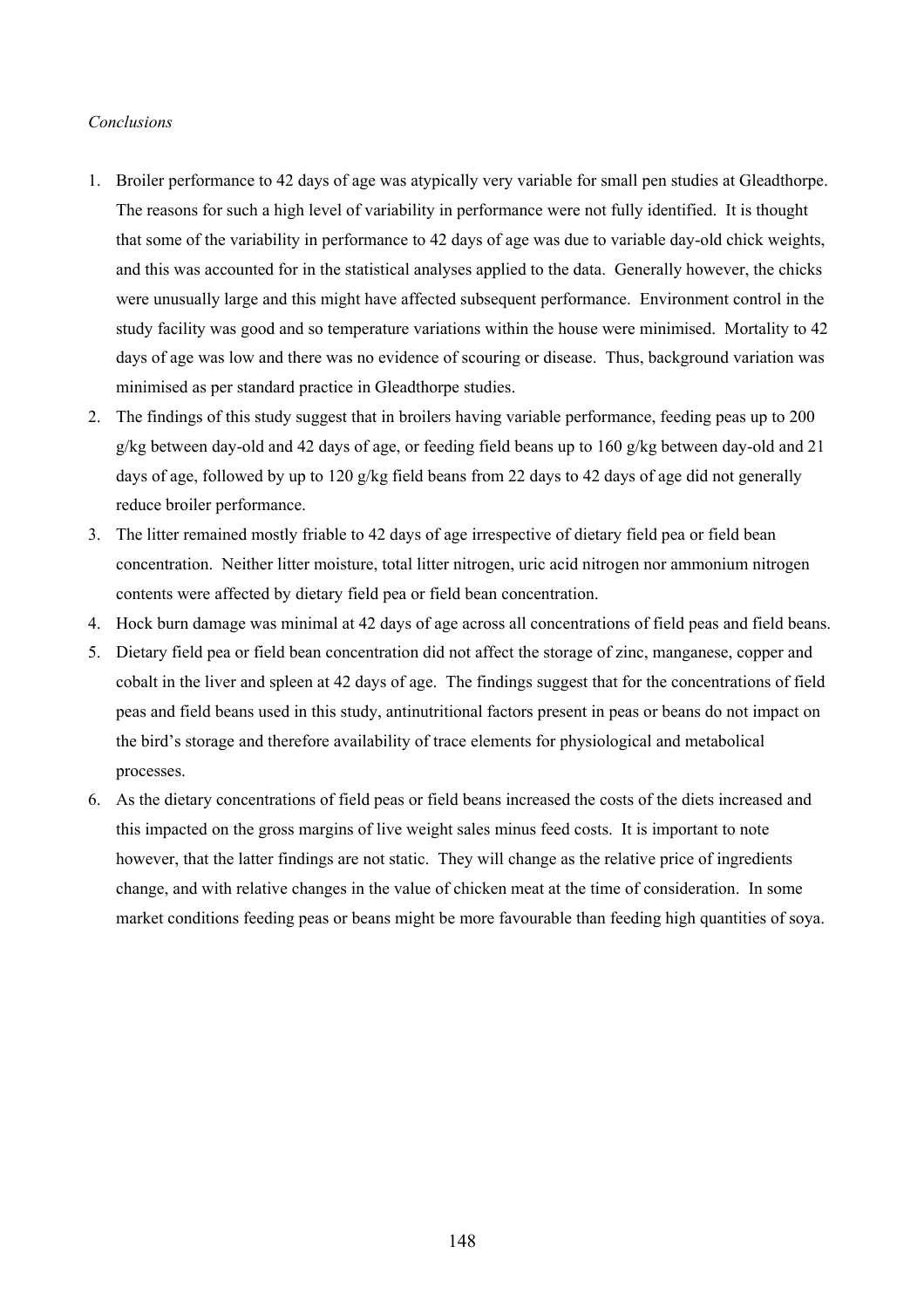#### Study 3 UK grown protein mix

### *Introduction*

A mix of ingredients can be useful in achieving a balanced feed, and this study investigated the use of a protein rich mix based on UK grown materials. Such a mix may help to overcome the limits to inclusion rates in final diets of any one ingredient, partly because high levels of any given protein source are inevitably associated with high levels of the antinutritional factors which it contains. However a mixed protein source will normally contain a higher total number of antinutritionals, and this raises questions about the risk of possible additive deleterious effects. This study was designed to test for such possibilities. Another potential virtue of a protein mix is the opportunity for one ingredient to balance the essential amino acid content of another.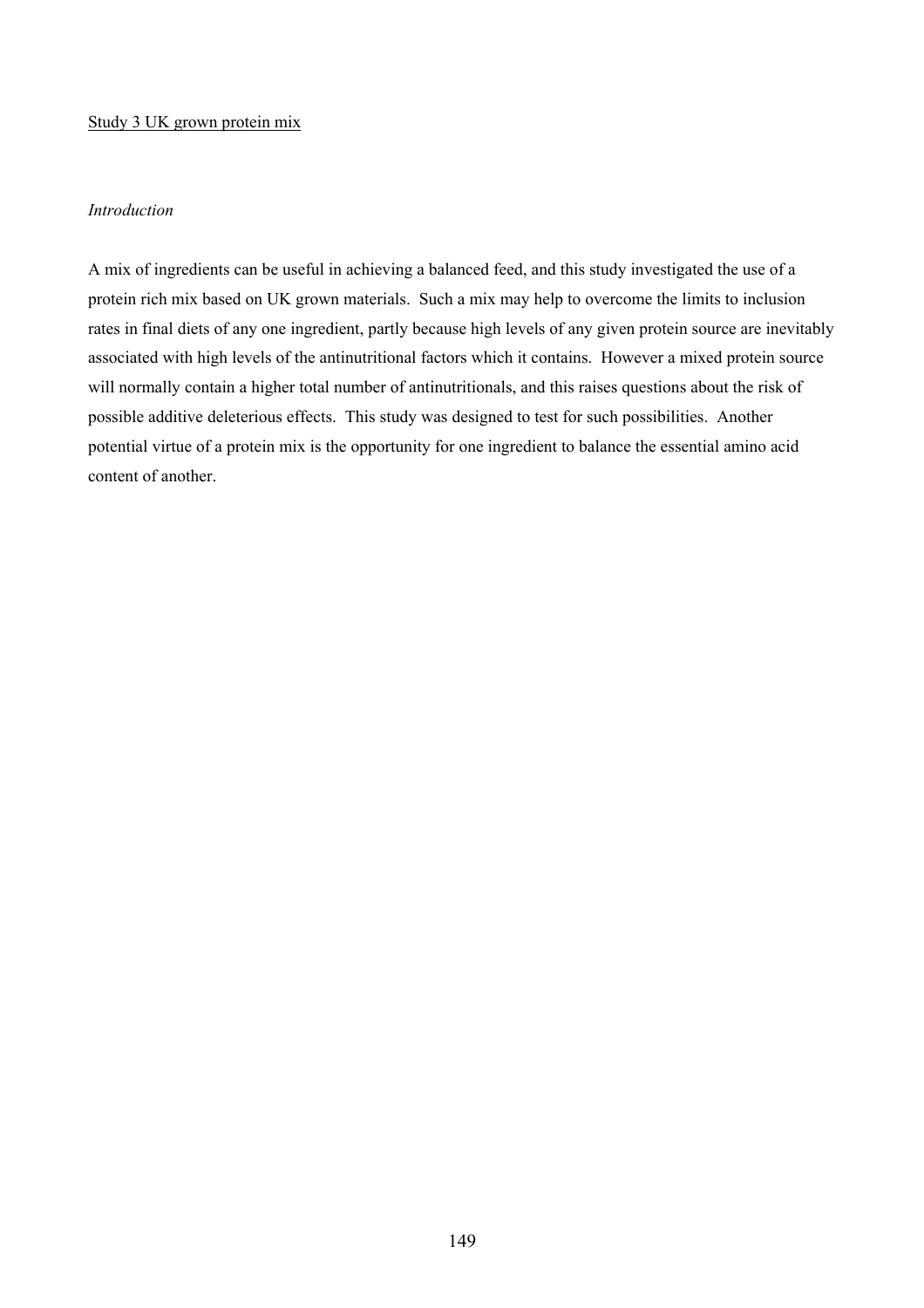### *Materials and methods*

The study examined the effects of increasing substitution rates (0% to 100% inclusive) of a 'soya protein mix' (SPM) with a 'non-soya protein mix' (NSPM) on broiler performance, welfare and litter quality when grown to 42 days of age. The responses were studied separately for males and females.

Within the range of substitution rates studied (0% to 100% inclusive), the number of intermediate substitution rates was maximised, but with replication at each substitution rate x sex treatment combination. This approach enhanced the statistical determination of growth responses for the males and females. Nine substitution rates were used (Table 78).

Table 78. Dietary treatments – SPM substitution rates with NSPM (% of the total protein mix in the diet)

| Treatment number | SPM (% of the total protein | NSPM (% of the total protein |
|------------------|-----------------------------|------------------------------|
|                  | mix in the diet)            | mix in the diet)             |
|                  |                             |                              |
| 1                | 100.0                       | 0.0                          |
| $\overline{2}$   | 87.5                        | 12.5                         |
| 3                | 75.0                        | 25.0                         |
| $\overline{4}$   | 62.5                        | 37.5                         |
| 5                | 50.0                        | 50.0                         |
| 6                | 37.5                        | 62.5                         |
| $\overline{7}$   | 25.0                        | 75.0                         |
| 8                | 12.5                        | 87.5                         |
| 9                | 0.0                         | 100.0                        |

The compositions of the SPM and the NSPM are given in Tables 79 and 80.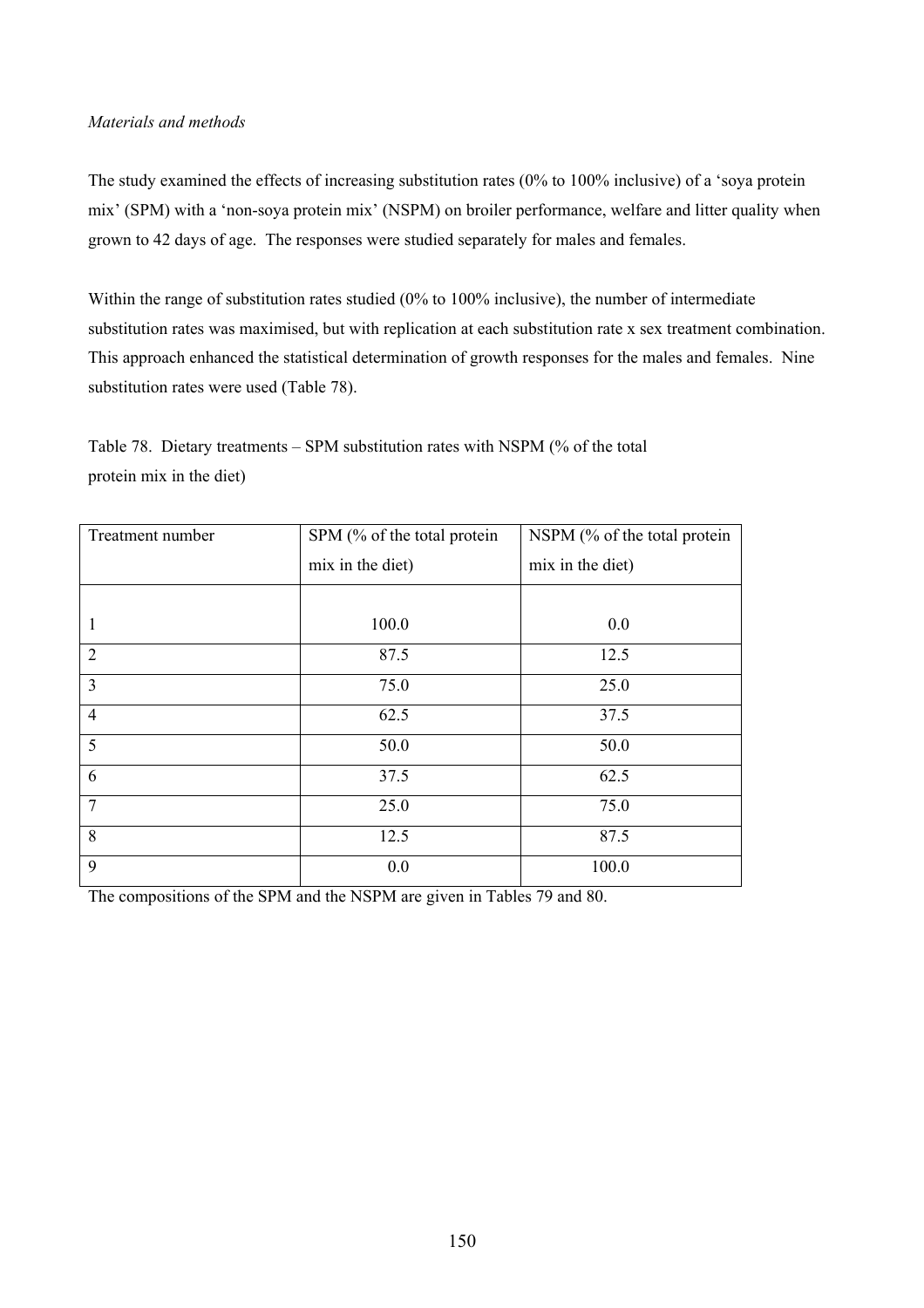### Table 79. Composition of the SPM (kg/tonne)

| Ingredient    | Quantity (kg/tonne) |
|---------------|---------------------|
|               |                     |
| Full-fat soya | 271.0               |
| Soya 50       | 729.0               |
| Total         | 1000.0              |

### Table 80. Composition of NSPM (kg/tonne)

| Ingredient          | Quantity (kg/tonne) |  |
|---------------------|---------------------|--|
|                     |                     |  |
| Maize gluten 60     | 419.4               |  |
| Rapeseed meal       | 372.0               |  |
| Whole rapeseed      | 50.3                |  |
| Field beans         | 48.0                |  |
| Field peas          | 52.0                |  |
| Synthetic lysine    | 22.1                |  |
| Synthetic threonine | 36.2                |  |
| Total               | 1000.0              |  |

In the NSPM, blended sources of UK-grown double 00 rapeseed meal, double 00 whole rapeseed, field peas and field beans were used.

The nutrient content of the NSPM was approximately similar to the nutrient content of the SPM. This allowed a straight substitution within the basal diet; i.e. 1 kg of SPM was replaced with 1 kg of NSPM. The calculated nutrient contents of the SPM and NSPM are given in Tables 81 and 82, respectively.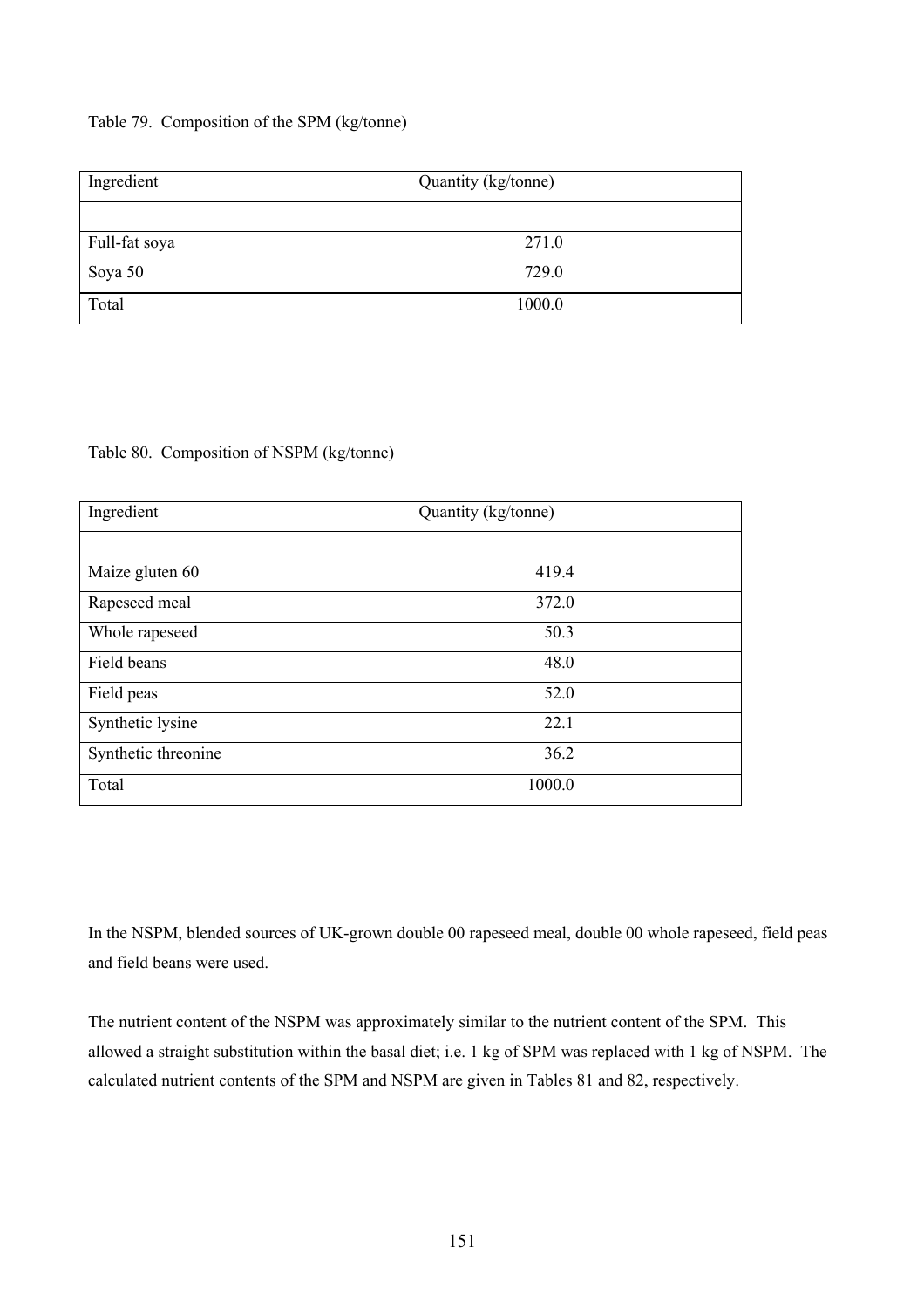Table 81. Calculated nutrient content of SPM on a fresh basis (g/kg)

| Nutrient             | Content $(g/kg)$ |  |
|----------------------|------------------|--|
|                      |                  |  |
| Crude protein        | 438.0            |  |
| Oil                  | 48.4             |  |
| Fibre                | 37.5             |  |
| Ash                  | 56.0             |  |
| Calcium              | 2.2              |  |
| Available phosphorus | 1.7              |  |
| Salt                 | 1.2              |  |
| Potassium            | 18.3             |  |
| Lysine               | 25.7             |  |
| Methionine           | 5.8              |  |
| Methionine + cystine | 12.2             |  |
| Threonine            | 17.4             |  |
| Tryptophan           | 4.4              |  |
| Arginine             | 30.6             |  |
| Iso-leucine          | 18.3             |  |
| ME (MJ/kg)           | 10.6             |  |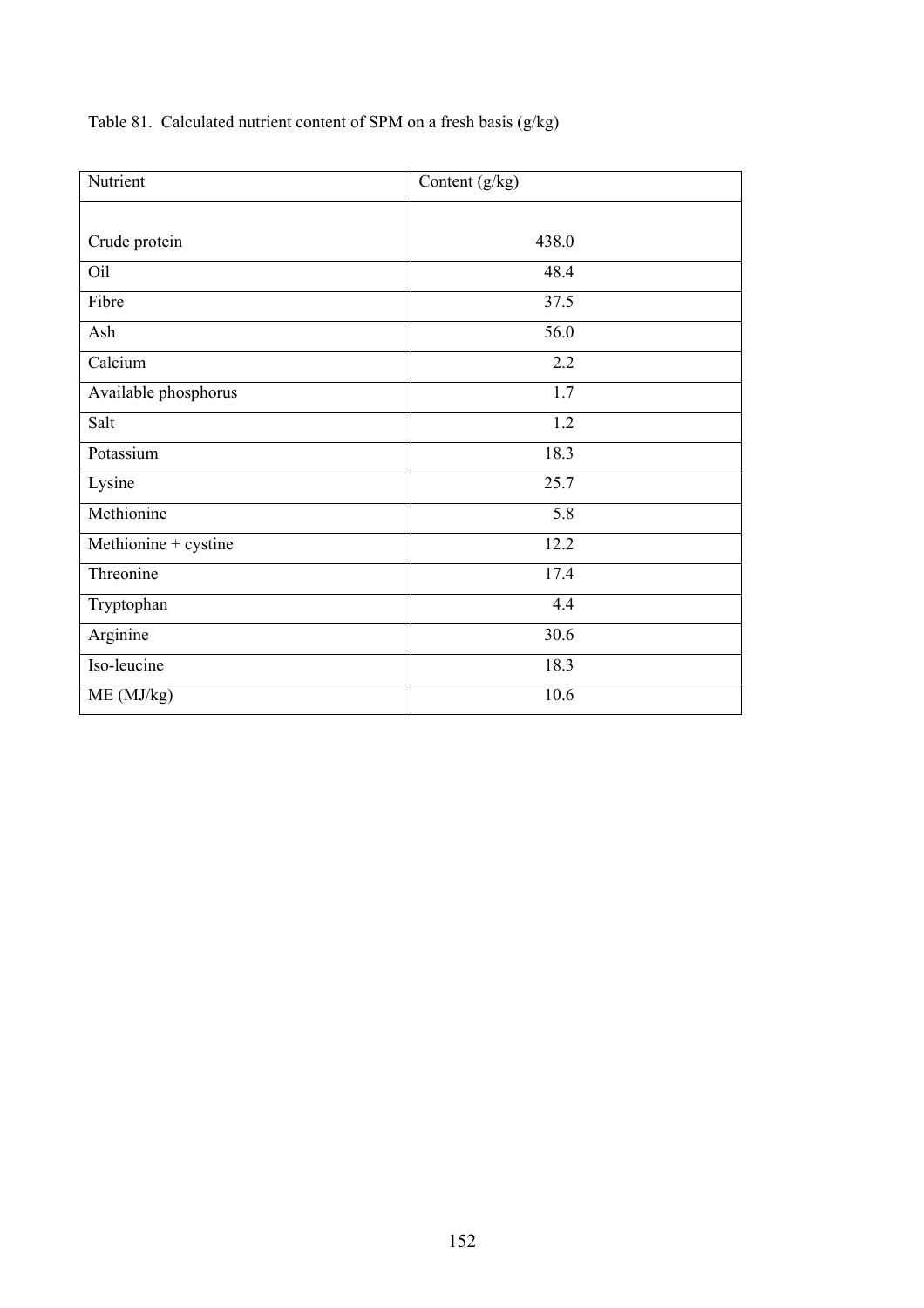Table 82. Calculated nutrient content of NSPM on a fresh basis (g/kg)

| Nutrient             | Content $(g/kg)$ |
|----------------------|------------------|
|                      |                  |
| Crude protein        | 438.0            |
| Oil                  | 20.0             |
| Fibre                | 67.3             |
| Ash                  | 38.7             |
| Calcium              | 3.0              |
| Available phosphorus | 2.0              |
| Salt                 | 0.7              |
| Potassium            | 7.4              |
| Lysine               | 30.8             |
| Methionine           | 9.1              |
| Methionine + cystine | 17.6             |
| Threonine            | 17.4             |
| Tryptophan           | 2.5              |
| Arginine             | 19.4             |
| Iso-leucine          | 16.7             |
| ME (MJ/kg)           | 10.9             |

A three-stage ration programme consisting of a starter (0-11 days of age), grower (11 days to 28 days of age) and finisher ration (29 days to 42 days of age) was used. The crude protein content was highest in the starter ration. It was then reduced in the grower ration, and further reduced in the finisher ration. This is consistent with commercial practice and it takes into account the birds' decreasing requirements for protein with age. Thus, the total amount of protein mix, either SPM and/or NSPM, was highest in the starter, and lowest in the finisher ration, with the grower intermediate. The concentrations of SPM and/or NSPM in the starter, grower and finisher rations are shown in Tables 83, 84 and 85, respectively.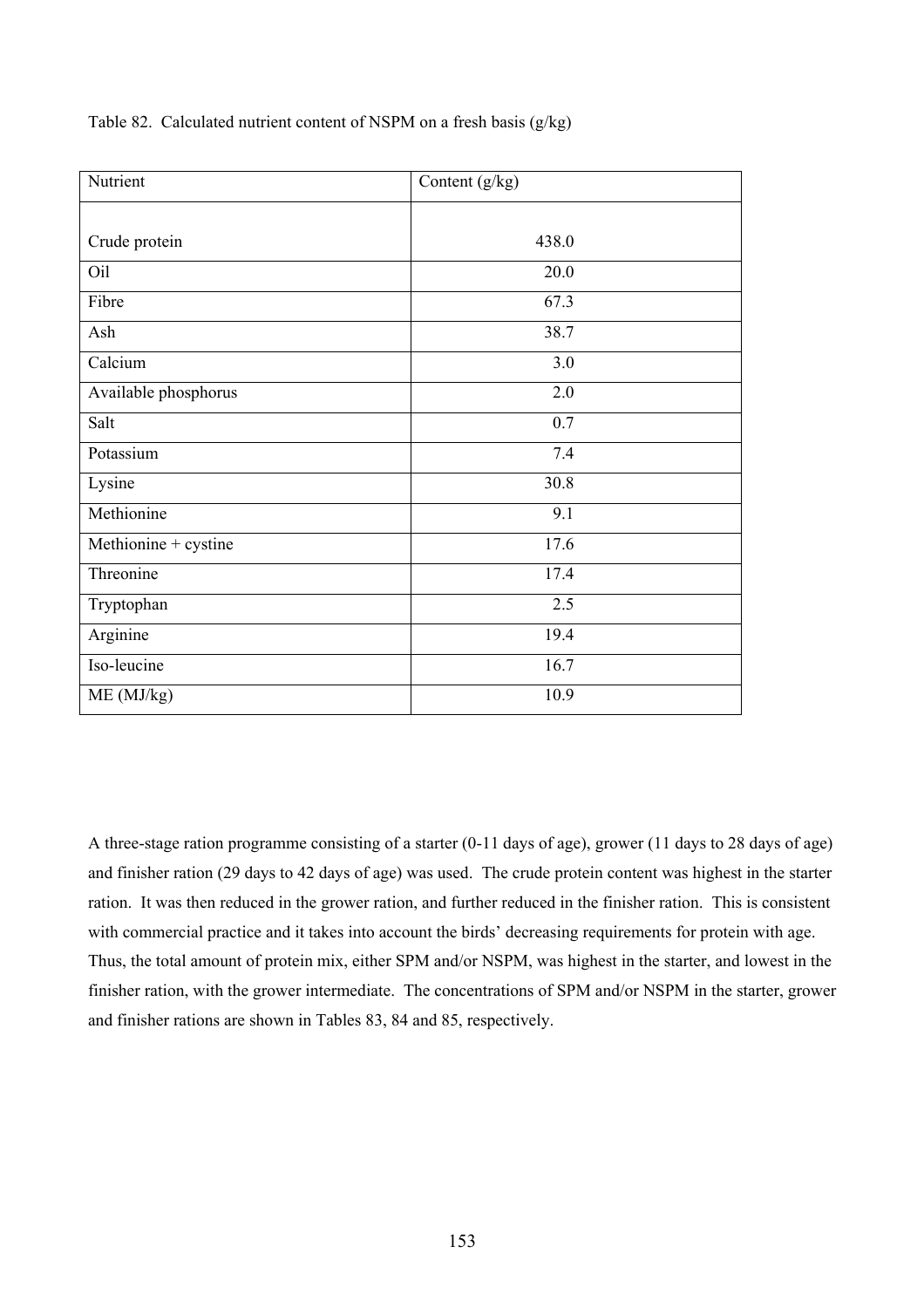Table 83. Dietary treatments: percentages and concentrations of SPM and/or NSPM in the starter ration  $(g/kg)$ 

| Treatment      | SPM (% of the     | NSPM (% of the    | Concentration of | Concentration of |
|----------------|-------------------|-------------------|------------------|------------------|
|                | total protein mix | total protein mix | <b>SPM</b>       | <b>NSPM</b>      |
| number         | in the diet)      | in the diet)      | (g/kg)           | (g/kg)           |
|                |                   |                   |                  |                  |
| 1              | 100.0             | 0.0               | 283.000          | 0.000            |
| $\overline{2}$ | 87.5              | 12.5              | 247.625          | 35.375           |
| $\overline{3}$ | 75.0              | 25.0              | 212.250          | 70.750           |
| $\overline{4}$ | 62.5              | 37.5              | 176.875          | 106.125          |
| 5              | 50.0              | 50.0              | 141.500          | 141.500          |
| 6              | 37.5              | 62.5              | 106.125          | 176.875          |
| $\tau$         | 25.0              | 75.0              | 70.750           | 212.250          |
| 8              | 12.5              | 87.5              | 35.375           | 247.625          |
| 9              | 0.0               | 100.0             | 0.000            | 283.000          |

Table 84. Dietary treatments: percentages and concentrations of SPM and/or NSPM in the grower ration  $(g/kg)$ 

|                | SPM (% of the     | NSPM $(\%$ of the | Concentration of | Concentration of |
|----------------|-------------------|-------------------|------------------|------------------|
| Treatment      | total protein mix | total protein mix | <b>SPM</b>       | <b>NSPM</b>      |
| number         | in the diet)      | in the diet)      | (g/kg)           | (g/kg)           |
|                |                   |                   |                  |                  |
| 1              | 100.0             | 0.0               | 210.900          | 0.000            |
| $\overline{2}$ | 87.5              | 12.5              | 184.538          | 26.363           |
| $\overline{3}$ | 75.0              | 25.0              | 158.175          | 52.725           |
| $\overline{4}$ | 62.5              | 37.5              | 131.813          | 79.088           |
| 5              | 50.0              | 50.0              | 105.450          | 105.450          |
| 6              | 37.5              | 62.5              | 79.088           | 131.813          |
| $\overline{7}$ | 25.0              | 75.0              | 52.725           | 158.175          |
| 8              | 12.5              | 87.5              | 26.363           | 184.538          |
| 9              | 0.0               | 100.0             | 0.000            | 210.900          |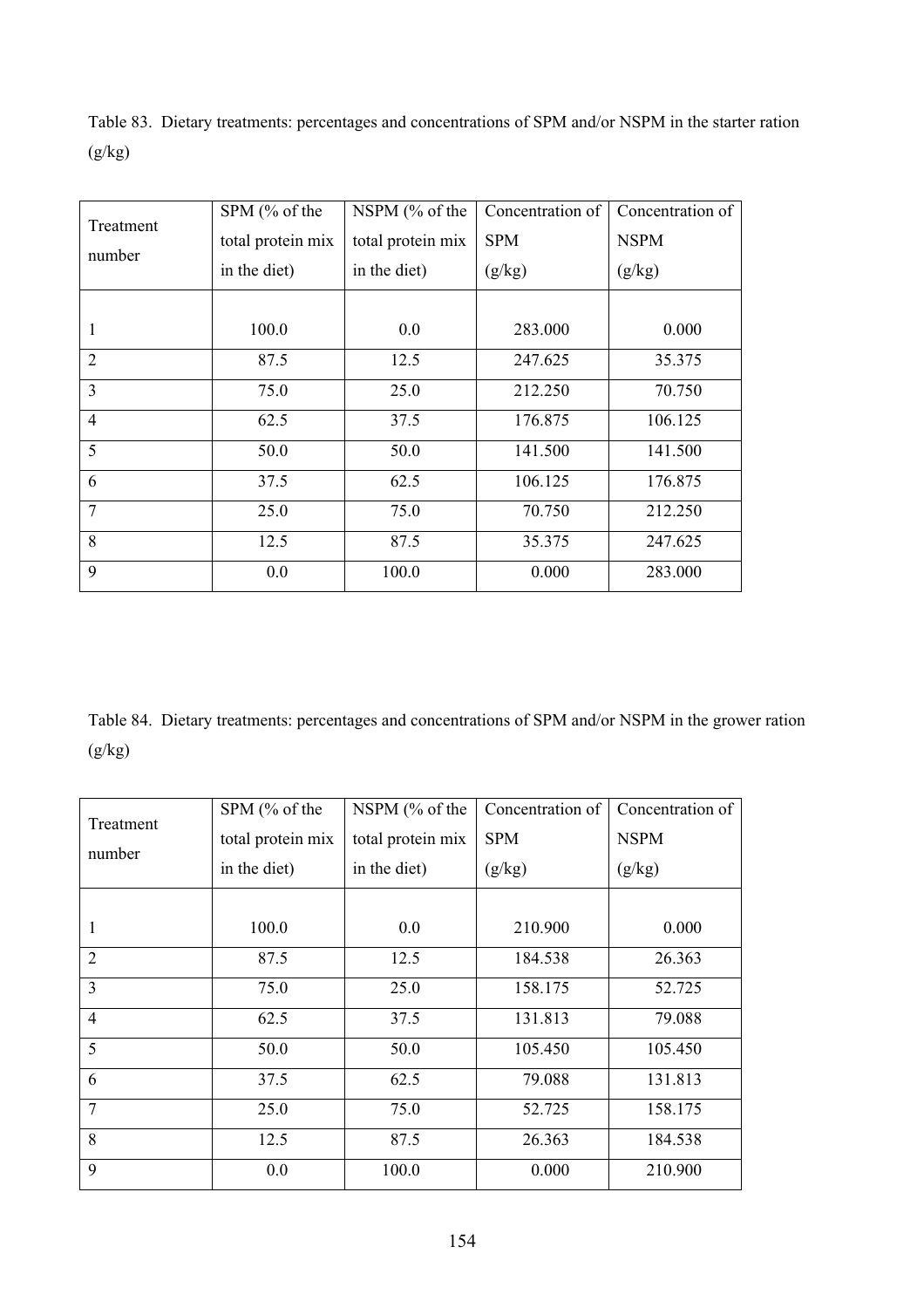Table 85. Dietary treatments: percentages and concentrations of SPM and/or NSPM in the finisher ration  $(g/kg)$ 

| Treatment      | SPM (% of the     | NSPM (% of the    | Concentration of | Concentration of |
|----------------|-------------------|-------------------|------------------|------------------|
|                | total protein mix | total protein mix | <b>SPM</b>       | <b>NSPM</b>      |
| number         | in the diet)      | in the diet)      | (g/kg)           | (g/kg)           |
|                |                   |                   |                  |                  |
|                | 100.0             | 0.0               | 180.000          | 0.000            |
| $\overline{2}$ | 87.5              | 12.5              | 157.500          | 22.500           |
| $\overline{3}$ | 75.0              | 25.0              | 135.000          | 45.000           |
| $\overline{4}$ | 62.5              | 37.5              | 112.500          | 67.500           |
| 5              | 50.0              | 50.0              | 90.000           | 90.000           |
| 6              | 37.5              | 62.5              | 67.500           | 112.500          |
| $\overline{7}$ | 25.0              | 75.0              | 45.000           | 135.000          |
| 8              | 12.5              | 87.5              | 22.500           | 157.500          |
| 9              | 0.0               | 100.0             | 0.000            | 180.000          |

The diet compositions and calculated nutrient analyses are given for the starter, grower and finisher rations in Tables 86 to 91.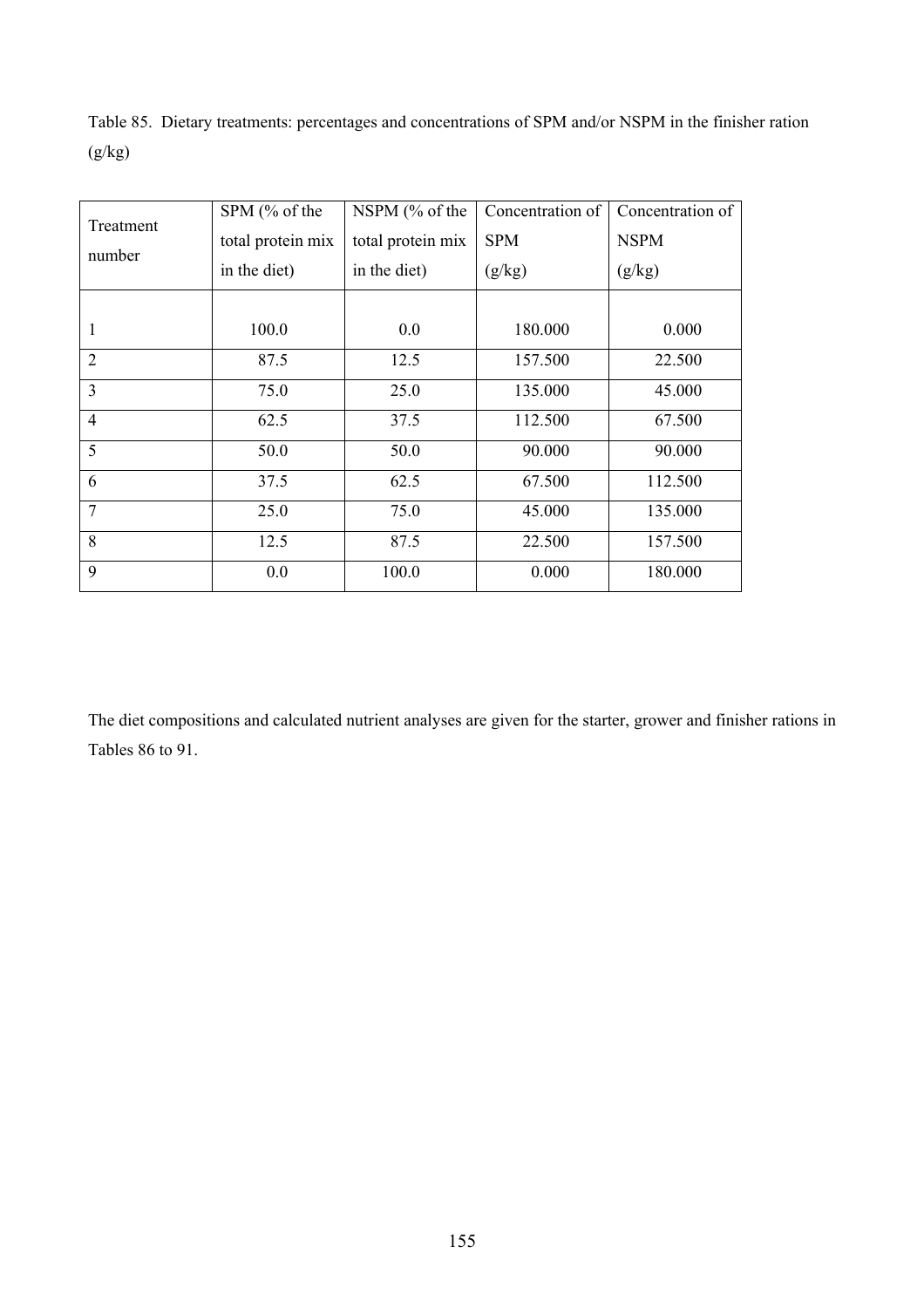Table 86. Diet composition - starter ration (g/kg)

| Ingredient             | Quantity (g/kg) |
|------------------------|-----------------|
|                        |                 |
| Wheat                  | 585.740         |
| Protein $mix1$         | 283.000         |
| Fish meal 66           | 74.900          |
| Oil                    | 23.200          |
| Synthetic lysine       | 1.100           |
| Synthetic methionine   | 0.960           |
| Limestone              | 6.900           |
| Dicalcium phosphate    | 8.000           |
| Mineral/vitamin premix | 15.000          |
| Salt                   | 1.200           |
| Total                  | 1000.000        |

<sup>1</sup>Protein mix – either SPM and/or NSPM, depending on the dietary treatment.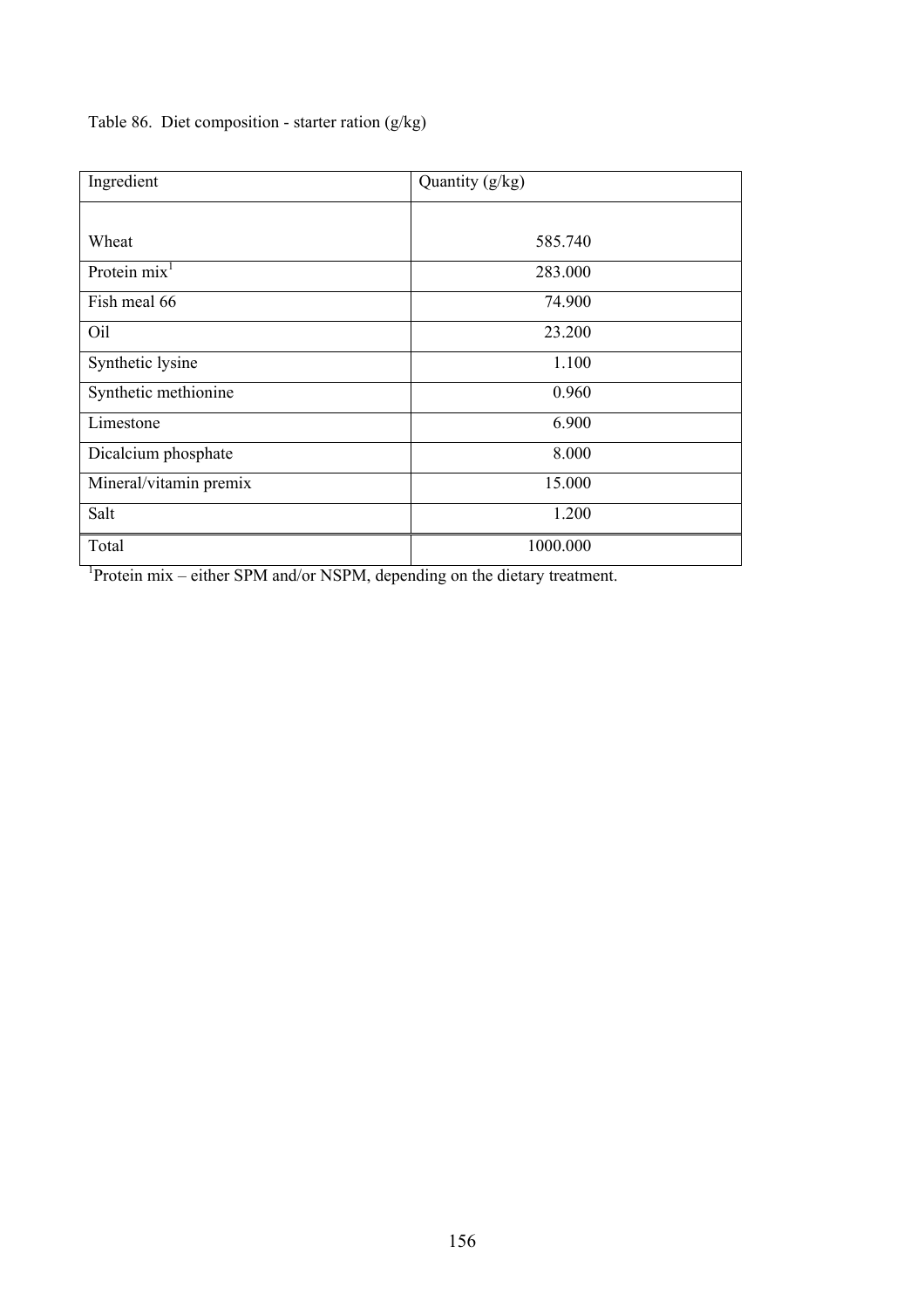Table 87. Calculated nutrient specification – Starter ration  $(g/kg)^2$ 

| Nutrient             | Quantity (g/kg) |  |
|----------------------|-----------------|--|
|                      |                 |  |
| Crude protein        | 235.0           |  |
| Oil                  | 44.1            |  |
| Fibre                | 28.5            |  |
| Ash                  | 70.4            |  |
| Calcium              | 10.0            |  |
| Available phosphorus | 5.0             |  |
| Salt                 | 3.2             |  |
| Potassium            | 8.0             |  |
| Lysine               | 13.8            |  |
| Methionine           | 4.9             |  |
| Methionine + cystine | 8.8             |  |
| Threonine            | 8.9             |  |
| Tryptophan           | 2.5             |  |
| Arginine             | 14.8            |  |
| Iso-leucine          | 9.7             |  |
| ME (MJ/kg)           | 12.6            |  |

 ${}^{2}$ Based on 100% SPM.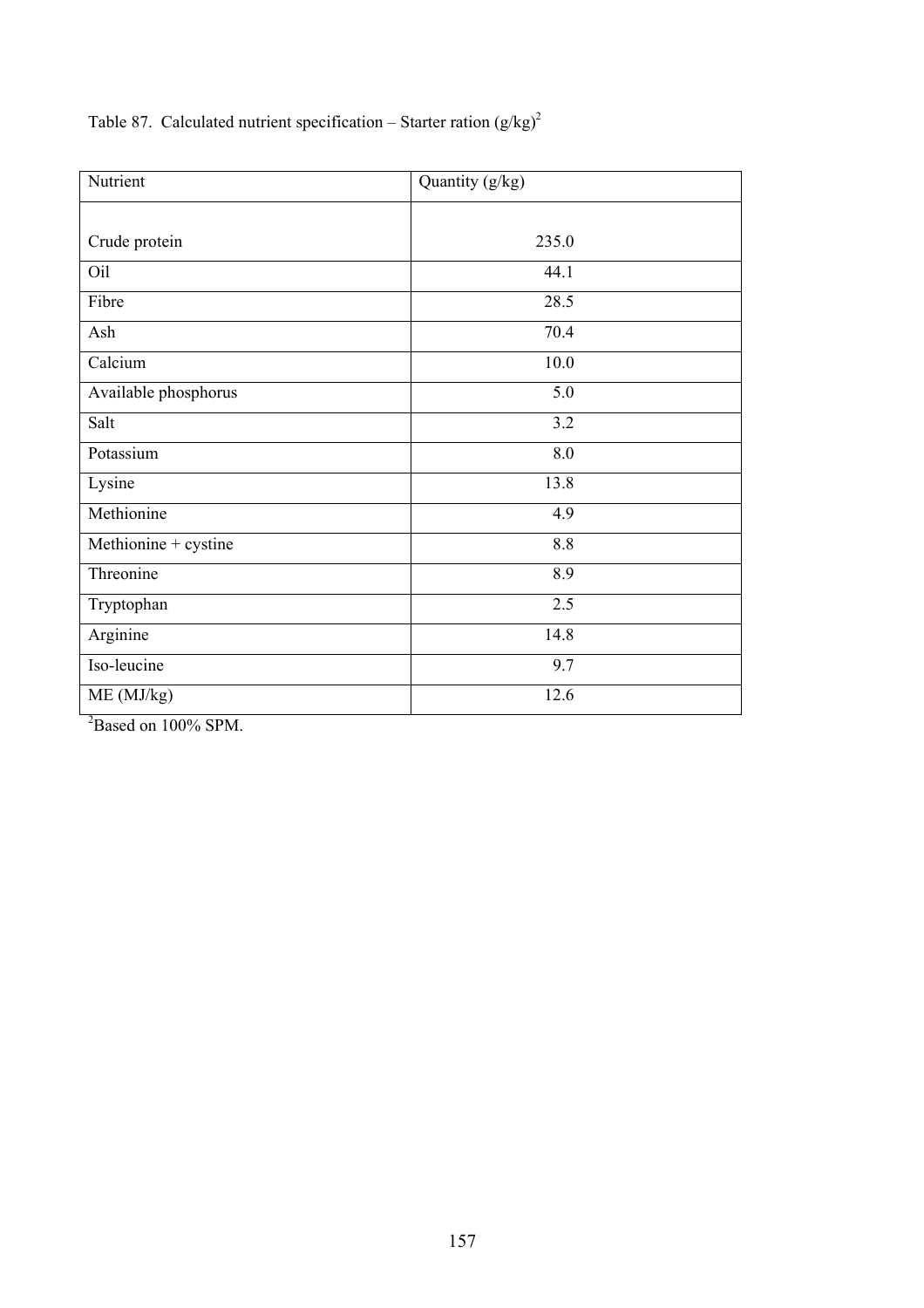Table 88. Diet composition – grower ration (g/kg)

| Ingredient             | Quantity (kg/tonne) |  |
|------------------------|---------------------|--|
|                        |                     |  |
| Wheat                  | 647.452             |  |
| Protein $mix1$         | 210.900             |  |
| Fish meal 66           | 73.850              |  |
| Oil                    | 38.810              |  |
| Synthetic lysine       | 0.330               |  |
| Synthetic methionine   | 0.778               |  |
| Limestone              | 6.410               |  |
| Dicalcium phosphate    | 5.270               |  |
| Mineral/vitamin premix | 15.000              |  |
| Salt                   | 1.200               |  |
| Total                  | 1000.000            |  |

<sup>1</sup>Protein mix – either SPM and/or NSPM, depending on the dietary treatment.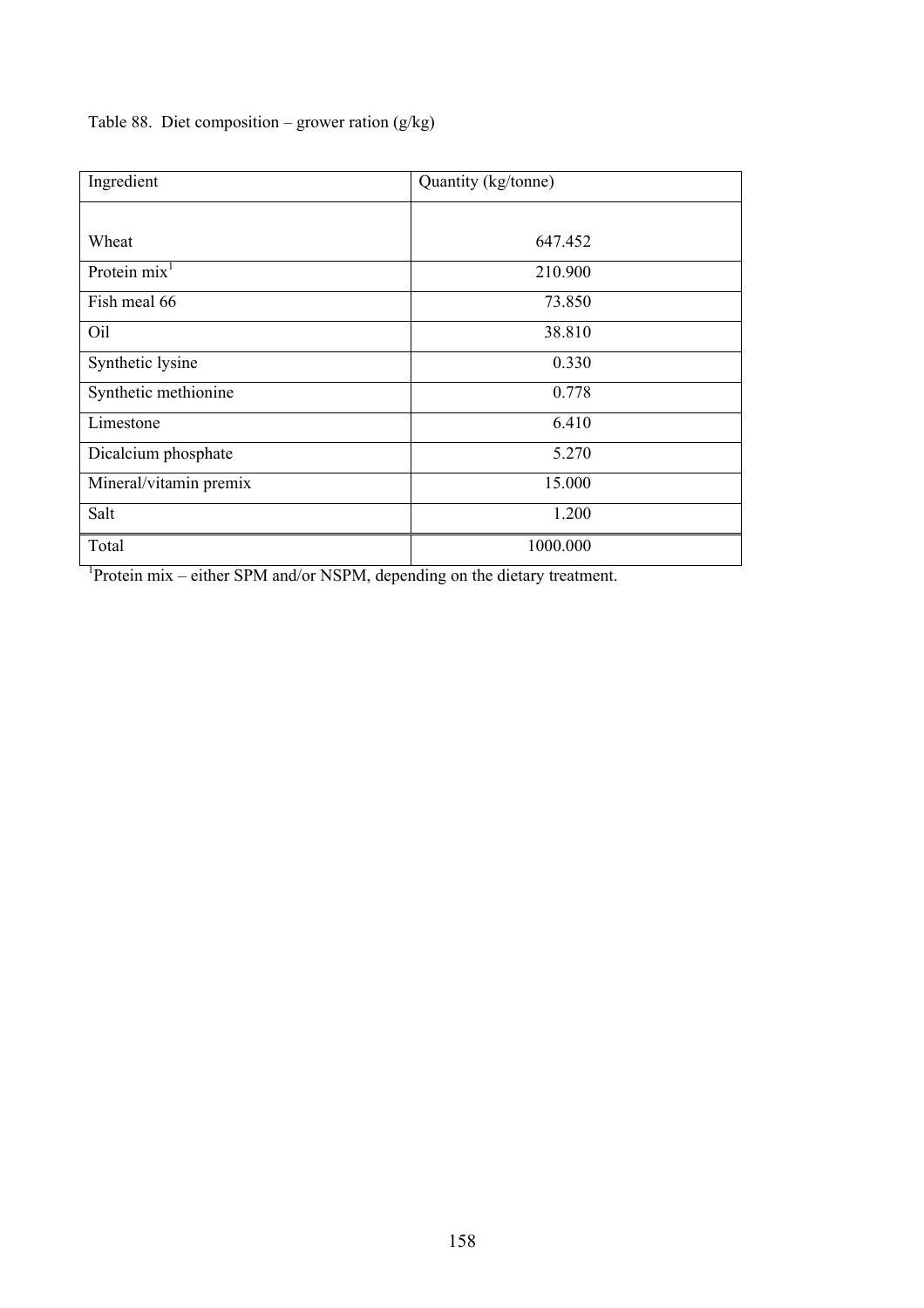Table 89. Calculated nutrient specification – Grower ration  $(g/kg)^2$ 

| Nutrient             | Quantity (g/kg) |
|----------------------|-----------------|
|                      |                 |
| Crude protein        | 208.4           |
| Oil                  | 60.5            |
| Fibre                | 25.6            |
| Ash                  | 64.1            |
| Calcium              | 9.0             |
| Available phosphorus | 4.4             |
| Salt                 | 3.2             |
| Potassium            | 6.9             |
| Lysine               | 11.5            |
| Methionine           | 4.4             |
| Methionine + cystine | 8.0             |
| Threonine            | 7.9             |
| Tryptophan           | 2.2             |
| Arginine             | 12.9            |
| Iso-leucine          | 8.6             |
| ME (MJ/kg)           | 13.2            |

 ${}^{2}$ Based on 100% SPM.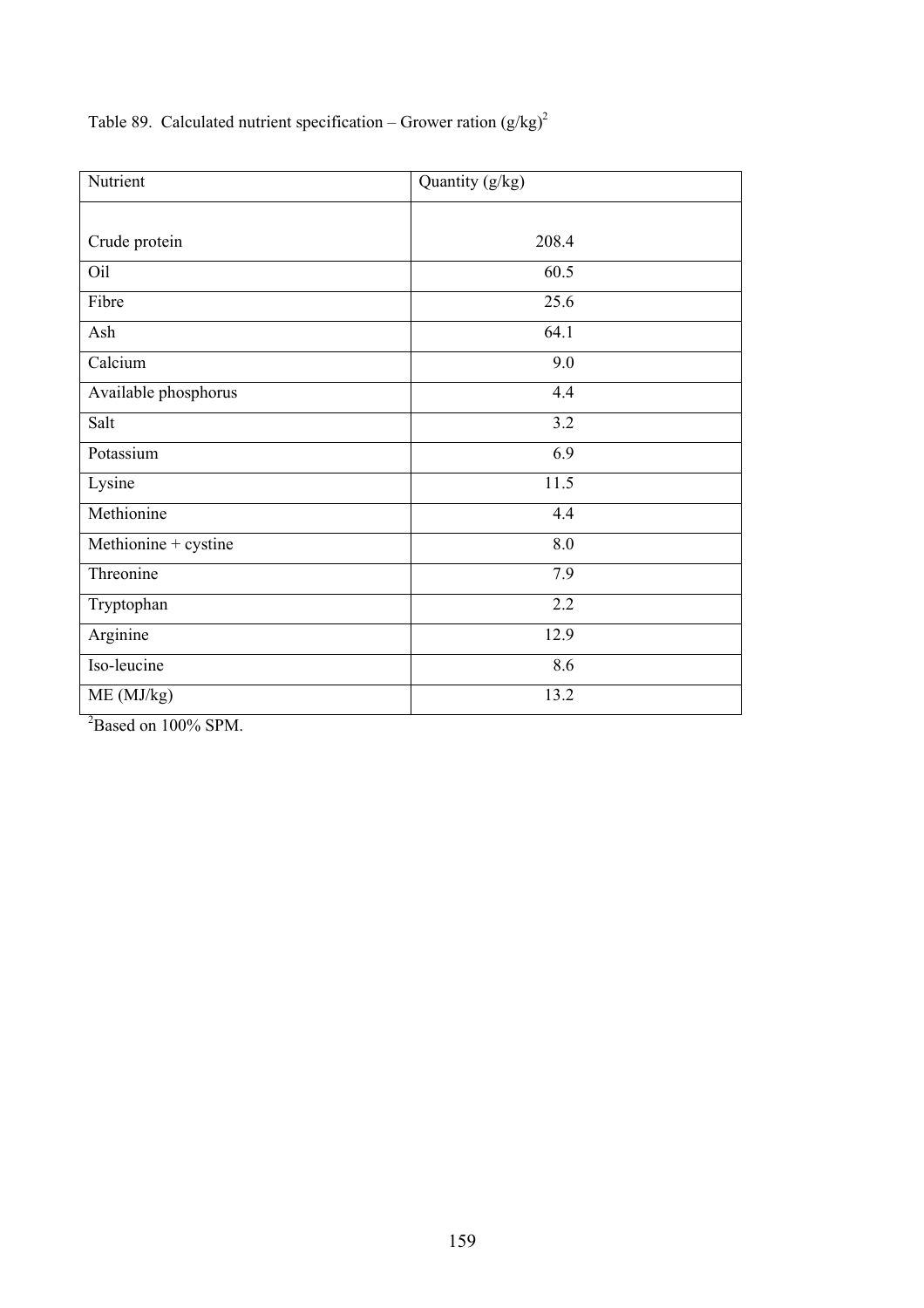Table 90. Diet composition - finisher ration (g/kg)

| Ingredient             | Quantity (g/kg) |
|------------------------|-----------------|
|                        |                 |
| Wheat                  | 673.900         |
| Protein $mix1$         | 180.000         |
| Fish meal 66           | 73.400          |
| Oil                    | 45.500          |
| Synthetic lysine       | 0.000           |
| Synthetic methionine   | 0.700           |
| Limestone              | 6.200           |
| Dicalcium phosphate    | 4.100           |
| Mineral/vitamin premix | 15.000          |
| Salt                   | 1.200           |
| Total                  | 1000.000        |

<sup>1</sup>Protein mix – either SPM and/or NSPM, depending on the dietary treatment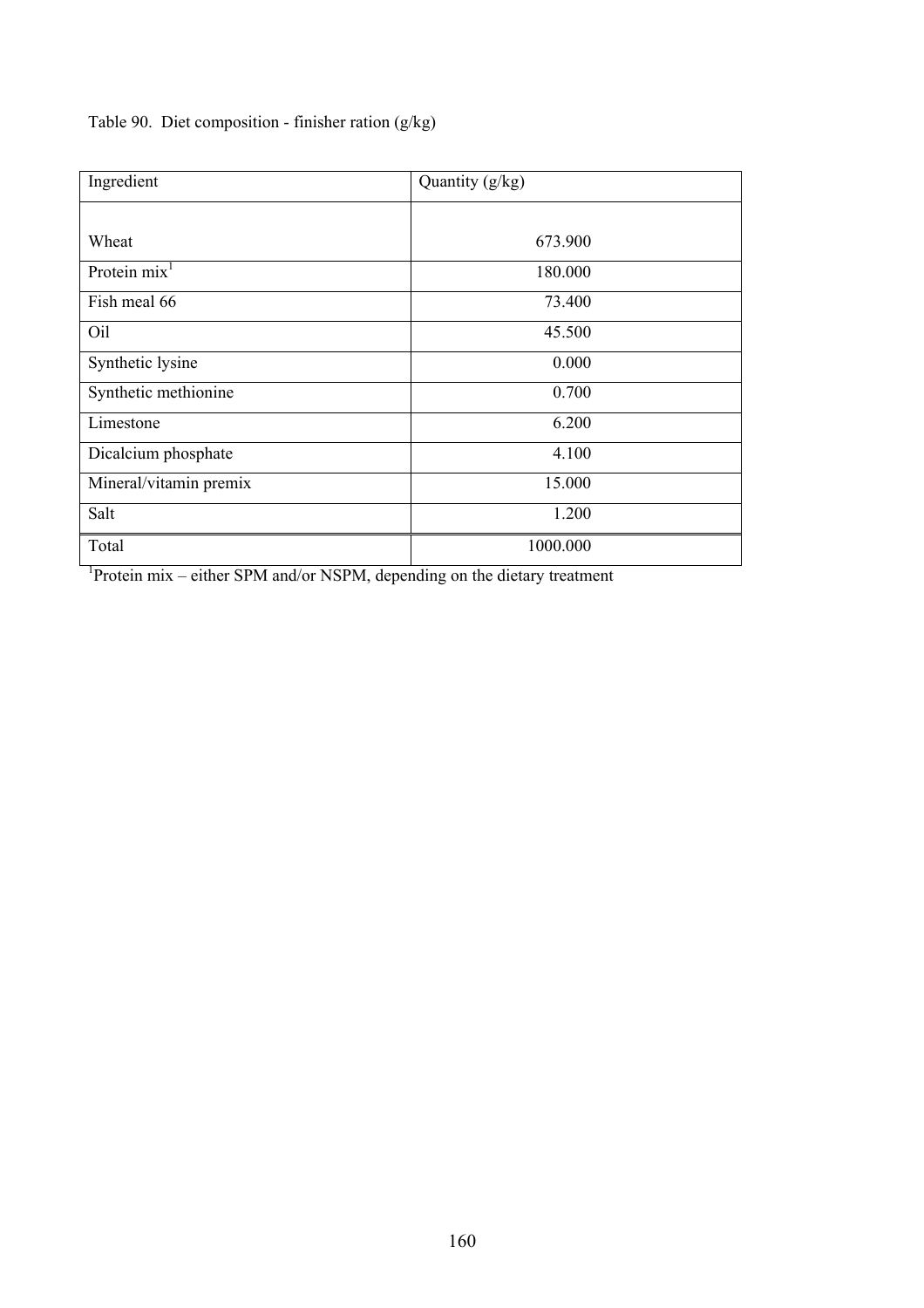Table 91. Calculated nutrient specification – finisher ration<sup>2</sup>

| Nutrient             | Quantity (g/kg) |
|----------------------|-----------------|
|                      |                 |
| Crude protein        | 197.0           |
| Oil                  | 67.5            |
| Fibre                | 24.3            |
| Ash                  | 61.4            |
| Calcium              | 8.5             |
| Available phosphorus | 4.2             |
| Salt                 | 3.2             |
| Potassium            | 6.4             |
| Lysine               | 10.5            |
| Methionine           | 4.2             |
| Methionine + cystine | 7.6             |
| Threonine            | 7.4             |
| Tryptophan           | 2.1             |
| Arginine             | 12.1            |
| Iso-leucine          | 8.1             |
| ME (MJ/kg)           | 13.5            |

 ${}^{2}$ Based on 100% SPM

# Experiment design

The study was run in House 1 on the poultry unit at ADAS Gleadthorpe. The experiment design was fully factorial with nine levels of factor 1 (%SPM / %NSPM) and two levels of factor 2 (sex of bird). There were four replicates of each diet and sex treatment combination. The treatment combinations were fully randomised across the 72 plots available within the house.

9 % SPM / NSPM treatments x 2 sexes x 4 replicates = 72 plots.

Each plot comprised a wood and wire pen, which was stocked with 22 day-old chicks, either male or female to give a total flock size of 1 584.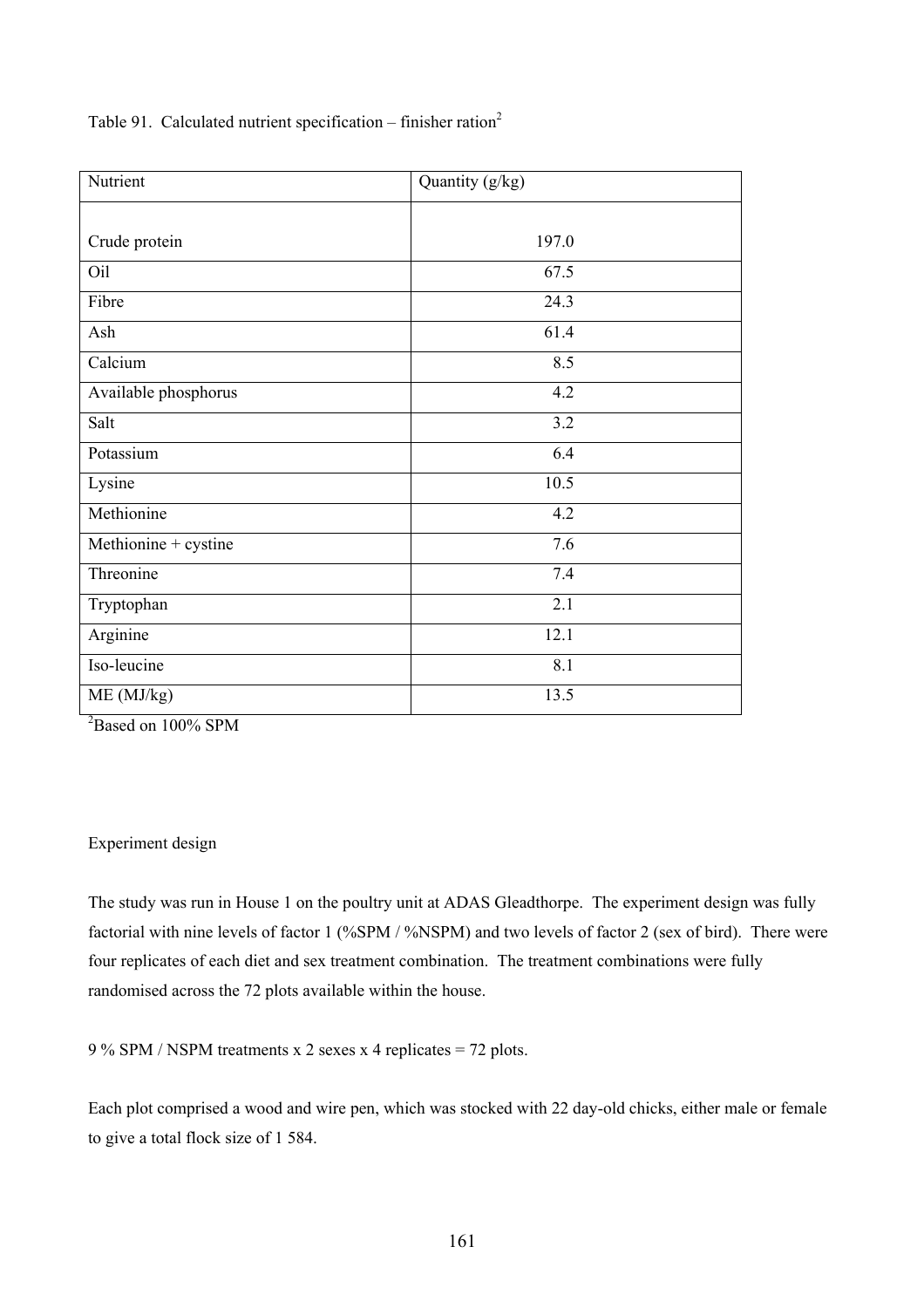# Statistical analysis

The data were analysed using a number of statistical techniques (response curve fitting, ANOVA, covariate analysis, Duncan's multiple range test, Kruksal-Wallis test and Freidman's test) using the software packages GenStat 5 (release 4.1) and Statistica (version 5.5A).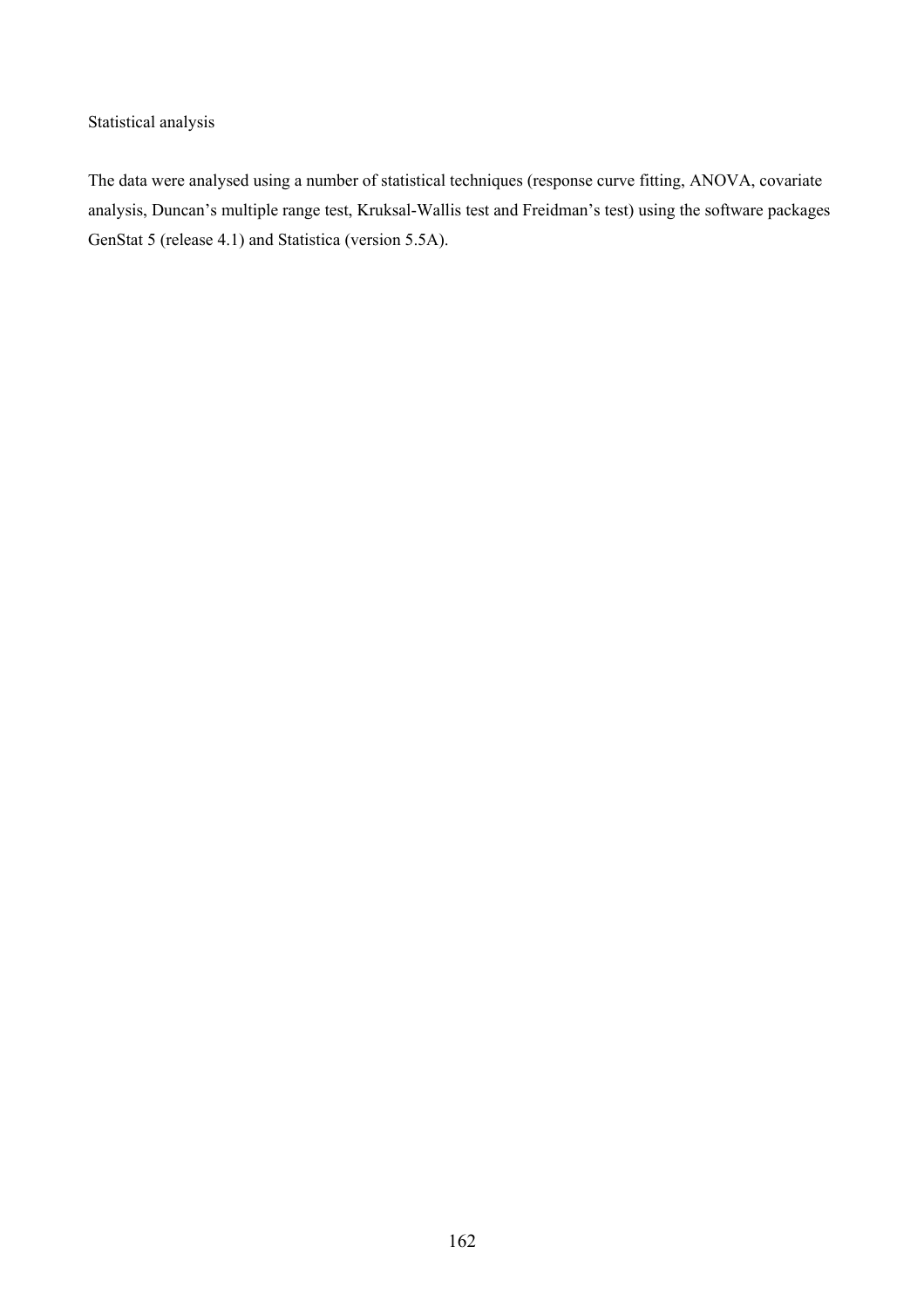### *Results*

## Live weight

There was a curvilinear response to reducing dietary %SPM (increasing dietary %NSPM) in terms of live weight in both the males and the females (p<0.001) at 11 days, 21 days, 28 days and 42 days of age. This is illustrated for male and female live weight at 42 days of age in Figures 13 and 14, respectively. Note that the x-axis is expressed in terms of increasing dietary % SPM.

Male live weight at 42 days of age was highest when feeding between 37.5% and 75.0% SPM (62.5% and 25.0% NSPM) and lowest when feeding 0.0% SPM (100% NSPM). Female live weight at this age was highest when feeding more dietary SPM (between 50.0% and 100.0% SPM, or between 50.0% and 0.0% NSPM, respectively) but like the males, female live weight was lowest when feeding 0.0% SPM (100% NSPM).

The curvilinear response equations describing the effects of dietary %SPM on male and female live weight at 11 days, 21 days and 28 days of age and the respective  $R^2$  and p values are given in Tables 92 and 93, respectively.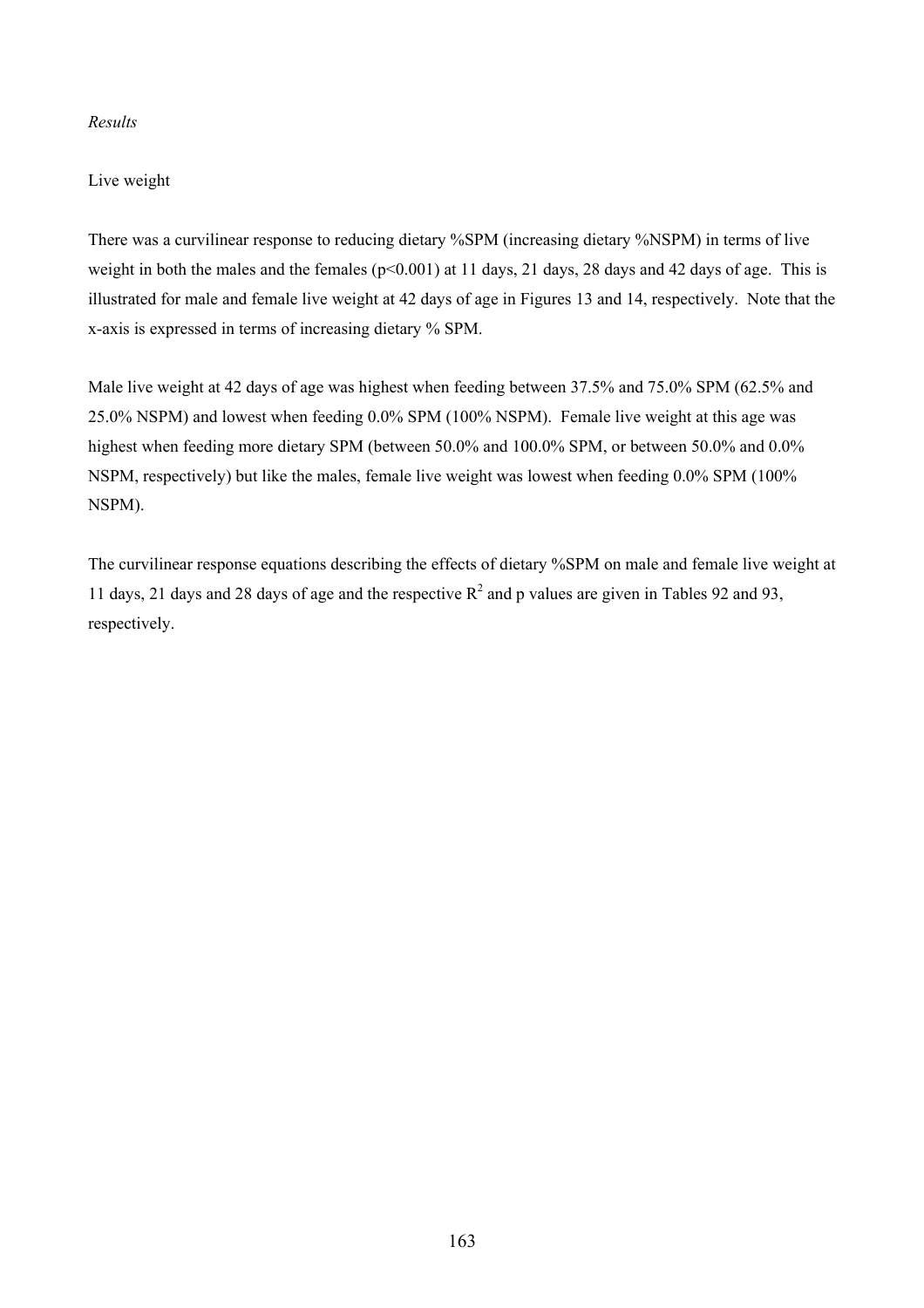

Figure 13. Effect of % 'SPM' on male live weight at 42 days of age (kg/bird)



Figure 14. Effect of %'SPM' on female live weight at 42 days of age (kg/bird)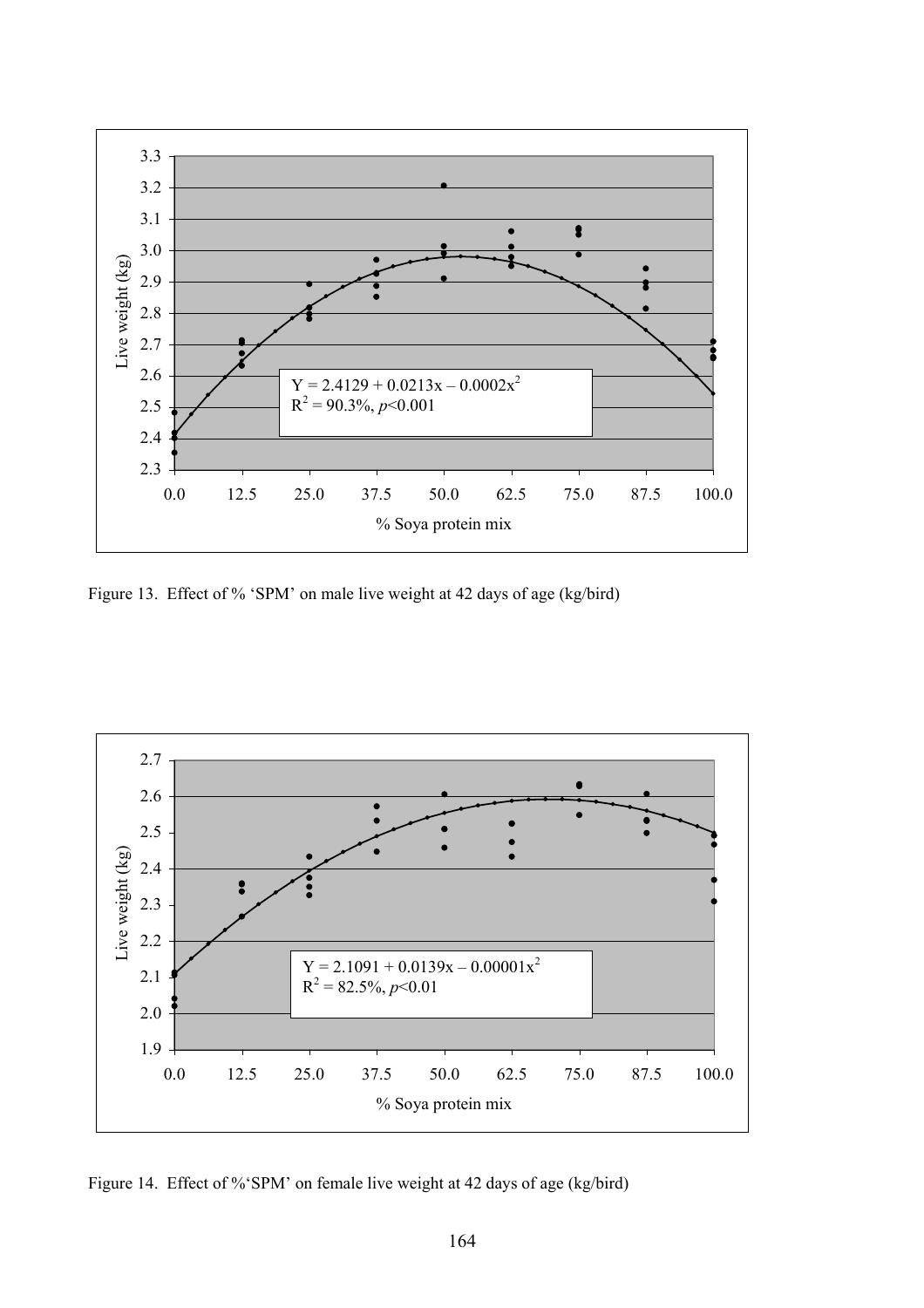Table 92. Curvilinear response equations describing the effects of dietary %SPM on male live weight at 11 days, 21 days and 28 days of age (kg/bird)

| Age | Equation                              | $R^2$ value $(\% )$ |         |
|-----|---------------------------------------|---------------------|---------|
|     |                                       |                     |         |
|     | $Y = 0.227 + 0.00370x - 0.00004x^2$   | 76.4%               | P<0.001 |
| 21  | $Y = 0.660 + 0.01180x - 0.00011x^{2}$ | 83.7%               | P<0.001 |
| 28  | $Y=1.250 + 0.01140x - 0.00010x^2$     | 79.0%               | P<0.001 |

where:

 $y =$  live weight (kg/bird), and;

 $x =$  dietary %SPM

Table 93. Curvilinear response equations describing the effects of dietary %SPM on female live weight at 11 days, 21 days and 28 days of age (kg/bird)

| Age | Equation                             | $R^2$ value $(\%)$ |               |
|-----|--------------------------------------|--------------------|---------------|
|     |                                      |                    |               |
| -11 | $Y = 0.218 + 0.00319x - 0.00003x^2$  | 72.2               | $P \le 0.001$ |
|     | $Y = 0.614 + 0.00830x - 0.000072x^2$ | 81.0               | P<0.001       |
| -28 | $Y = 1.080 + 0.01110x - 0.00009x^2$  | 813                | $P \le 0.001$ |

where:

 $y =$  live weight (kg/bird), and;

 $x =$  dietary %SPM

Live weight data is shown on a mean-sexed basis in Table 94 and on a separate sex basis in Tables 95 to 96.

There were no interactive effects of dietary %SPM and sex on live weight at 11 days and 28 days of age. At 11 days of age, feeding 100.0% SPM (0.0% NSPM) reduced live weight to a greater extent than when feeding 0.0% SPM (100.0% NSPM), but live weight was greatest when feeding between 62.5% and 75.0% SPM (37.5% to 25.5% NSPM, respectively) (Table 94).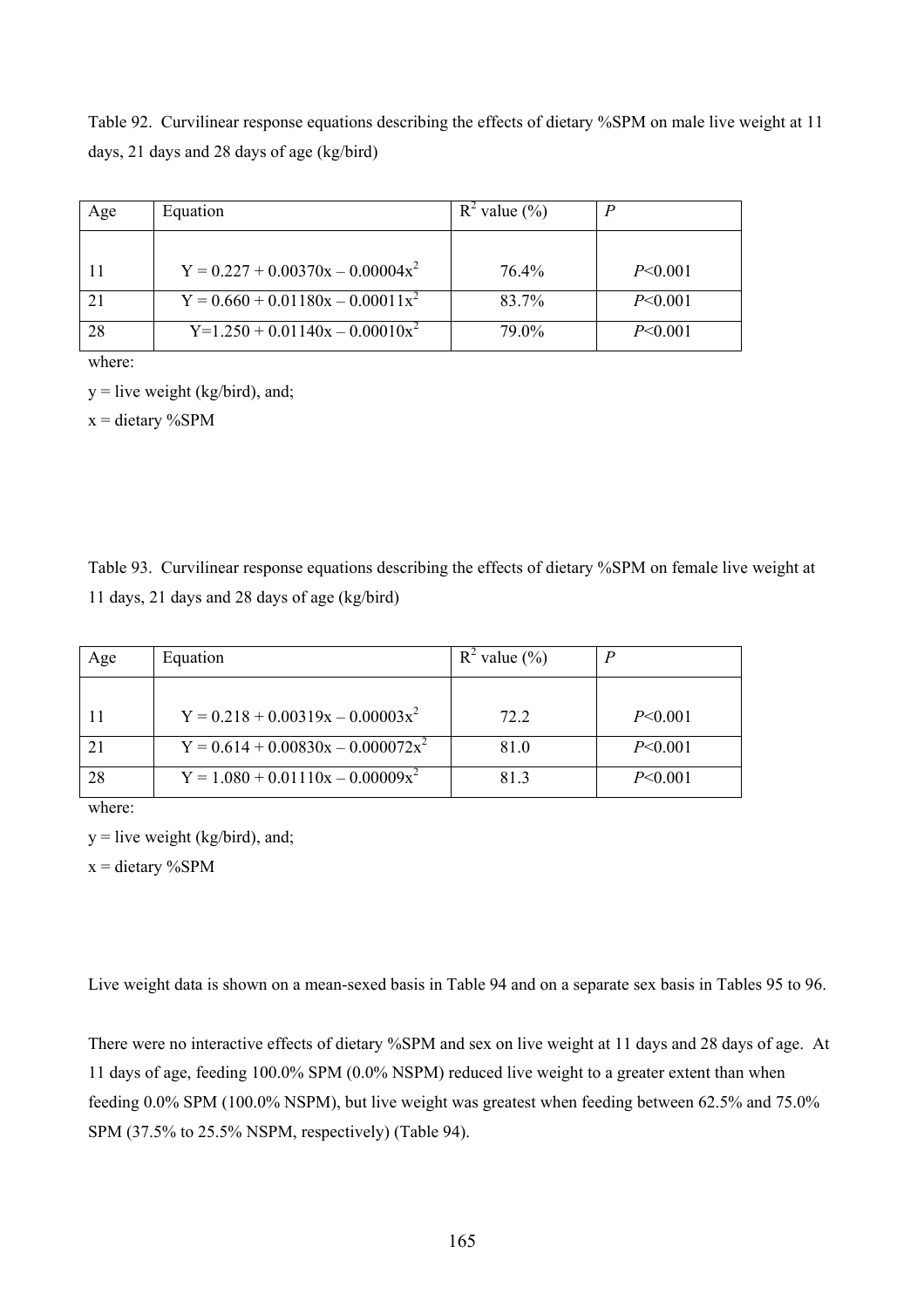Mean-sexed live weight at 28 days of age was highest in birds fed 75.0% SPM (25.0%), but live weight was statistically similar to birds fed 62.5% SPM (37.5% NSPM) (Table 94). There were no statistical differences in live weight at 28 days of age between birds fed 87.5% SPM (12.5% NSPM), 62.5% SPM (37.5% NSPM), 50.0%SPM (50.0% NSPM) and 37.5% SPM (62.5% NSPM). Live weight at this age fell as the dietary %SPM was reduced below 37.5% (above 62.5% NSPM) and as the dietary %SPM increased above 87.5% (below 12.5% NSPM). Feeding 0.0% SPM (100.0% NSPM) produced the smallest birds at 28 days of age.

Male live weight was greater than female live weight at 11 days and 28 days of age ( $p$ <0.001, Table 94).

There were interactive effects of dietary %SPM and sex on live weight at 21 days and 42 days of age (*p*<0.001, Tables 95 and 96, respectively). The males were more sensitive to a high dietary %SPM (greater than 62.5% SPM, less than 37.5% NSPM) than the females.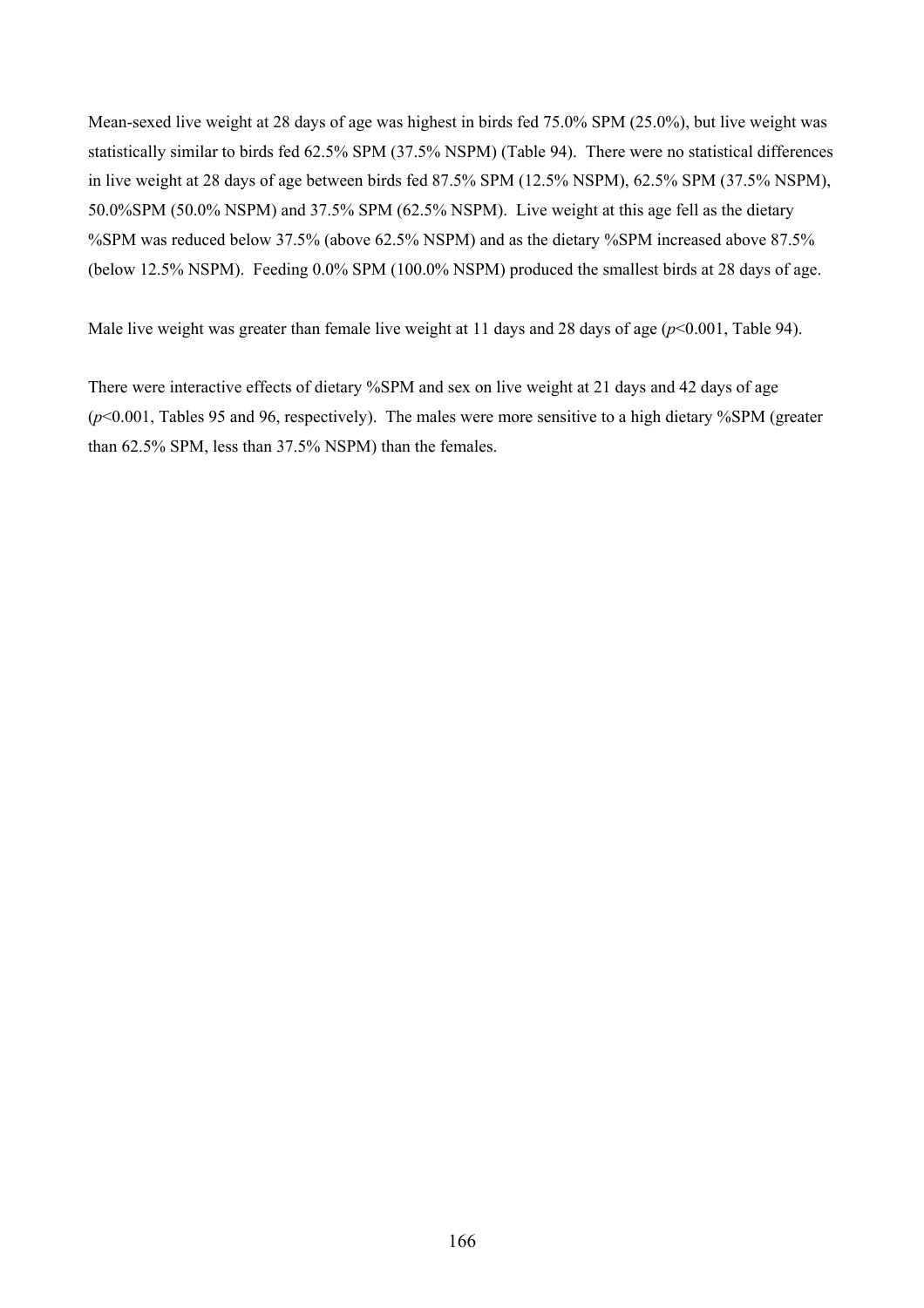# Table 94. Live weight (kg/bird)

| Factor                 | Age (days)             |                      |                       |                       |                       |
|------------------------|------------------------|----------------------|-----------------------|-----------------------|-----------------------|
|                        | $\boldsymbol{0}$       | 11                   | 21                    | 28                    | 42                    |
|                        |                        |                      |                       |                       |                       |
| Factor 1               |                        |                      |                       |                       |                       |
| Dietary %SPM           |                        |                      |                       |                       |                       |
| 100.0                  | 0.039                  | $0.210^{a}$          | $0.692^b$             | $1.257^b$             | $2.543^{bc}$          |
| 87.5                   | 0.040                  | $0.291$ <sup>d</sup> | $0.867$ <sup>de</sup> | $1.435^e$             | 2.713 <sup>d</sup>    |
| 75.0                   | 0.040                  | $0.312^e$            | $0.926^8$             | $1.492$ <sup>f</sup>  | 2.823 <sup>f</sup>    |
| 62.5                   | 0.039                  | $0.317^e$            | $0.913^{fg}$          | $1.454$ <sup>ef</sup> | $2.744$ <sup>de</sup> |
| 50.0                   | 0.039                  | $0.298$ <sup>d</sup> | $0.893$ <sup>ef</sup> | $1.436^e$             | $2.775$ <sup>ef</sup> |
| 37.5                   | 0.040                  | 0.292 <sup>d</sup>   | 0.863 <sup>d</sup>    | $1.435^e$             | 2.713 <sup>d</sup>    |
| 25.0                   | 0.040                  | $0.274$ c            | 0.802 <sup>c</sup>    | $1.378$ <sup>d</sup>  | 2.596 <sup>c</sup>    |
| 12.5                   | 0.039                  | $0.270$ c            | 0.780 <sup>c</sup>    | 1.330 <sup>c</sup>    | $2.505^b$             |
| 0.0                    | 0.039                  | $0.229^{b}$          | $0.641^a$             | $1.143^{a}$           | $2.242^a$             |
| Sed $\pm$              | 0.00046                | 0.00500              | 0.01401               | 0.02085               | 0.02882               |
| $\mathrm{d}\mathrm{f}$ | 8                      | 8                    | 8                     | 8                     | 8                     |
| $\boldsymbol{P}$       | 0.778                  | ${}< 0.001$          | ${}< 0.001$           | ${}< 0.001$           | ${}< 0.001$           |
| Sig                    | $\overline{\text{NS}}$ | ***                  | ***                   | ***                   | ***                   |
|                        |                        |                      |                       |                       |                       |
| Factor 2               |                        |                      |                       |                       |                       |
| Males                  | 0.040                  | 0.284                | 0.863                 | 1.447                 | 2.828                 |
| Females                | 0.039                  | 0.270                | 0.776                 | 1.300                 | 2.428                 |
| Sed $\pm$              | 0.00022                | 0.00236              | 0.00660               | 0.00983               | 0.01359               |
| df                     | $\mathbf{1}$           | $\mathbf{1}$         | $\mathbf{1}$          | $\mathbf{1}$          | $\mathbf{1}$          |
| $\overline{P}$         | ${}< 0.001$            | ${}< 0.001$          | ${}< 0.001$           | ${}< 0.001$           | ${}< 0.001$           |
| Sig                    | ***                    | ***                  | ***                   | ***                   | ***                   |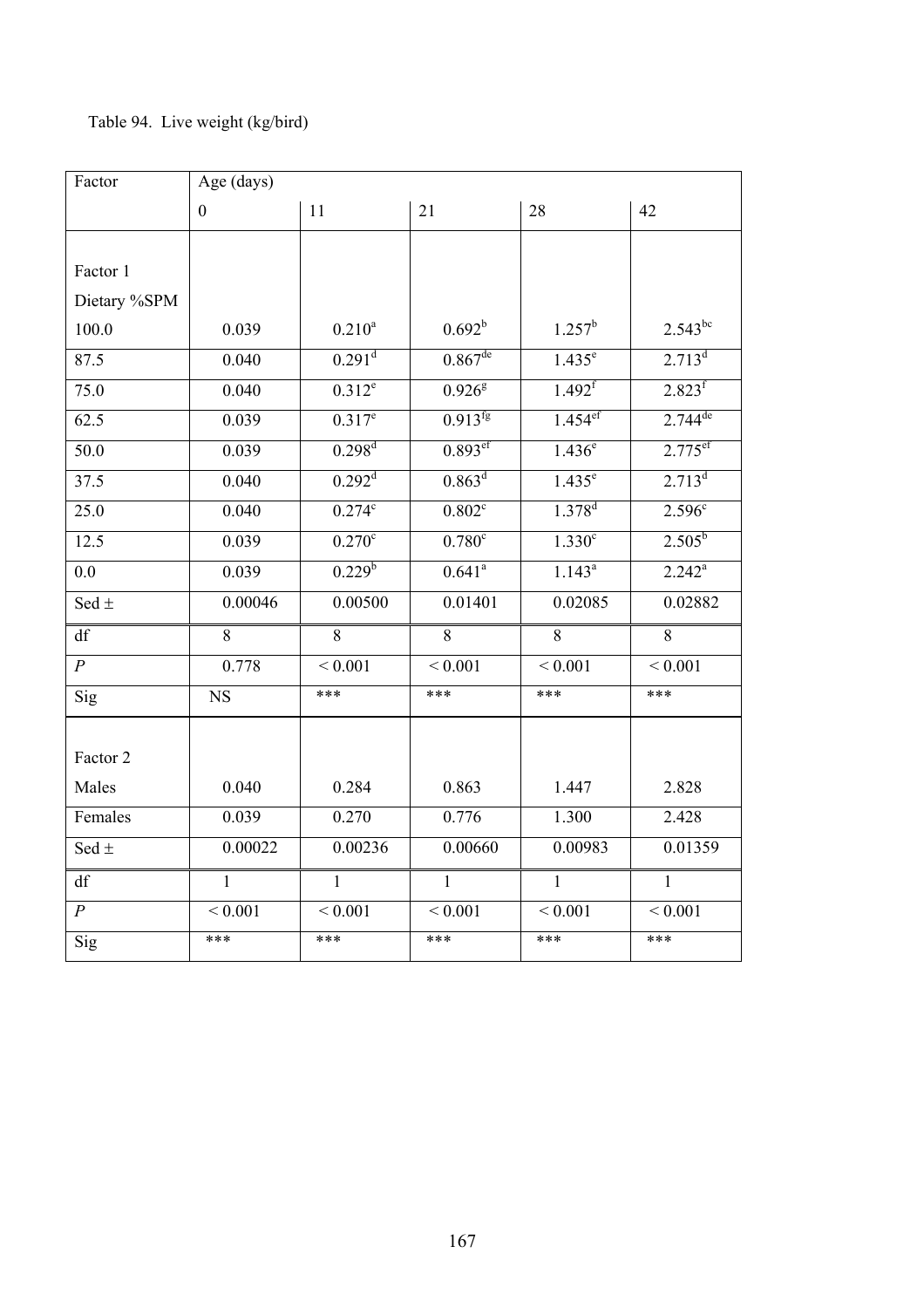| Dietary %SPM | Sex               |                   |
|--------------|-------------------|-------------------|
|              | Males             | Females           |
|              |                   |                   |
| 100.0        | 0.691             | 0.693             |
| 87.5         | 0.901             | 0.833             |
| 75.0         | 0.985             | 0.866             |
| 62.5         | 0.978             | 0.848             |
| 50.0         | 0.965             | 0.821             |
| 37.5         | 0.921             | 0.806             |
| 25.0         | 0.831             | 0.772             |
| 12.5         | 0.814             | 0.746             |
| 0.0          | 0.681             | 0.601             |
| $df = 8$     | $P = 0.001$ , *** | $Sed \pm 0.01981$ |

Table 95. Interactions – mean live weight (kg/bird) at 21 days of age

Table 96. Interactions – mean live weight (kg/bird) at 42 days of age

| Dietary %SPM | Sex                                    |         |
|--------------|----------------------------------------|---------|
|              | Males                                  | Females |
|              |                                        |         |
| 100.0        | 2.676                                  | 2.409   |
| 87.5         | 2.883                                  | 2.543   |
| 75.0         | 3.043                                  | 2.603   |
| 62.5         | 3.000                                  | 2.489   |
| 50.0         | 3.030                                  | 2.521   |
| 37.5         | 2.908                                  | 2.517   |
| 25.0         | 2.822                                  | 2.371   |
| 12.5         | 2.680                                  | 2.330   |
| 0.0          | 2.414                                  | 2.070   |
| $df = 8$     | $P = 0.001$ , ***<br>Sed $\pm 0.04076$ |         |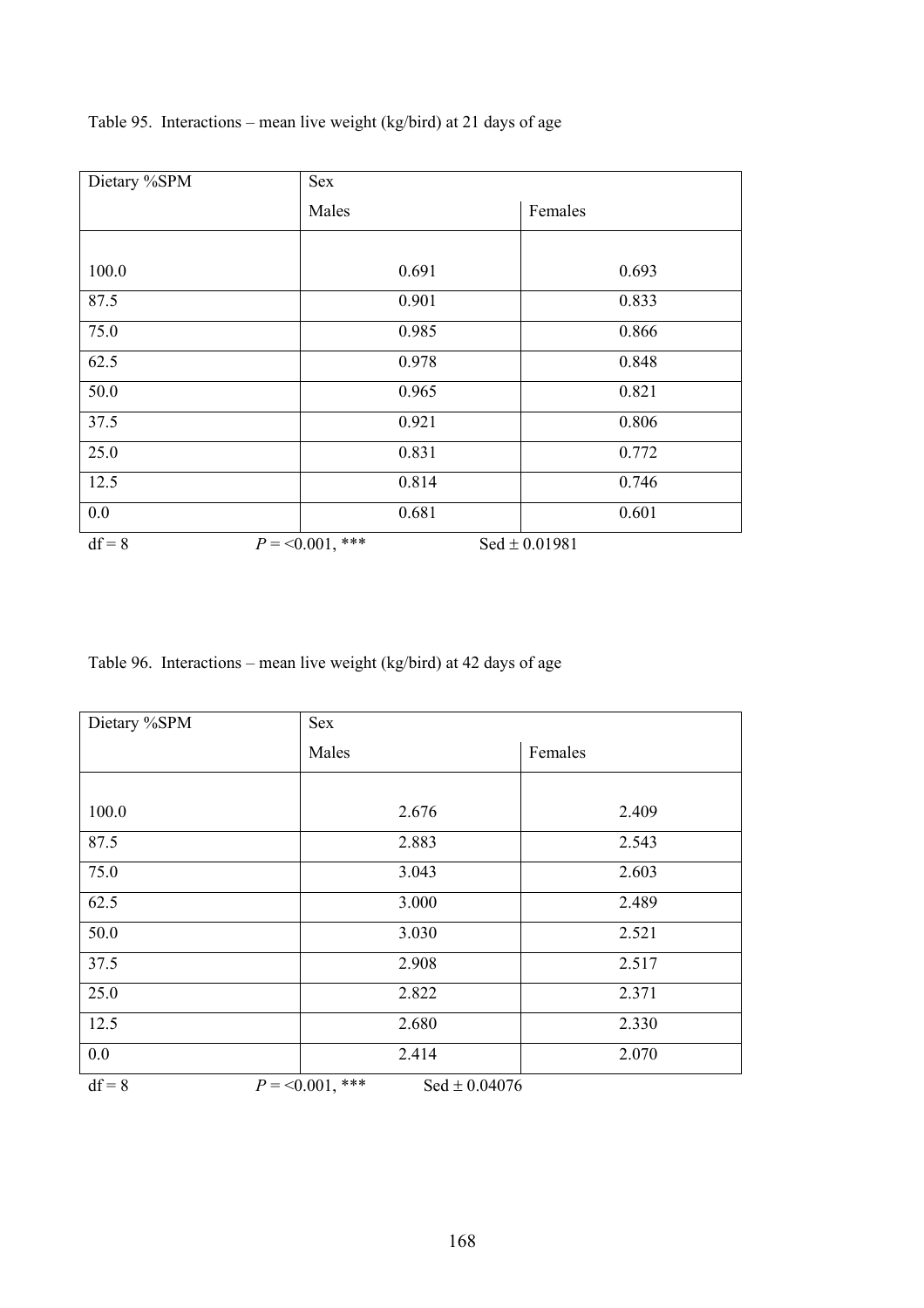### Feed intake

There was a curvilinear response to increasing concentrations of NSPM (reducing concentrations of SPM) in terms of feed intake in both the males and the females between day-old and 21 days, between 22 days and 42 days of age and between day-old and 42 days of age (*p*<0.001). This is illustrated for male and female feed intake between day-old and 42 days of age in Figures 15 and 16, respectively. Note that the x-axis is expressed in terms of increasing dietary % SPM.

The findings for feed intake between day-old and 42 days of age were similar to that reported for 42-day live weight, except that there was little difference in feed intake over this period for males fed either 0.0% or 100.0% SPM. In addition, feed intake between day-old and 42 days of age was highest when feeding between 50.0% and 75.0% SPM.

The curvilinear response equations describing the effects of dietary %SPM on male and female feed intake between day-old and 21 days of age and between 22 days and 42 days of age, and the respective  $R^2$  and  $p$ values are given in Tables 97 and 98, respectively.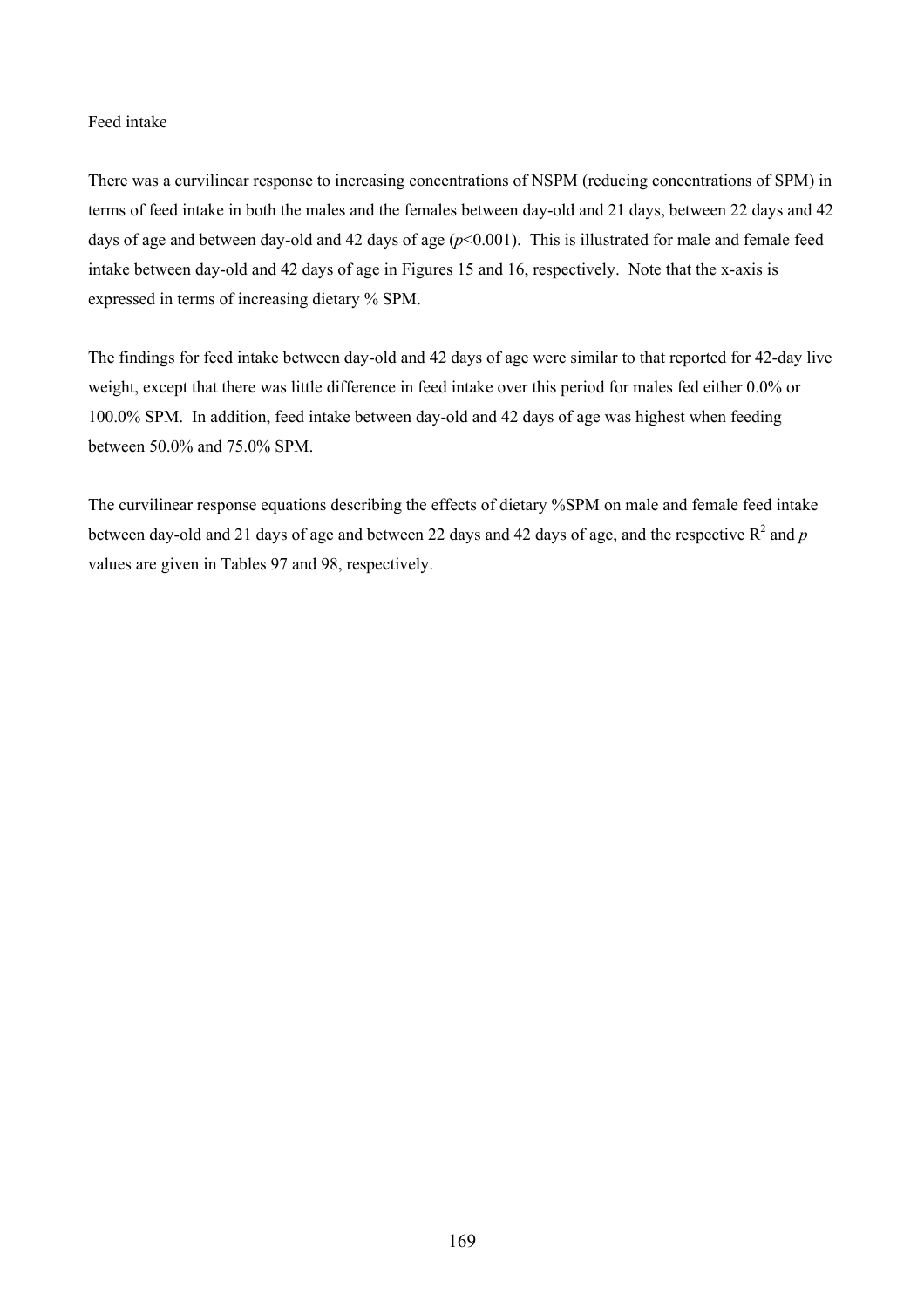

Figure 15. Effect of increasing dietary % 'SPM' on male feed intake between day-old and 42 days of age (g/bird.day)



Figure 16. Effect of increasing dietary % 'SPM' on female feed intake between day-old and 42 days of age (g/bird.day)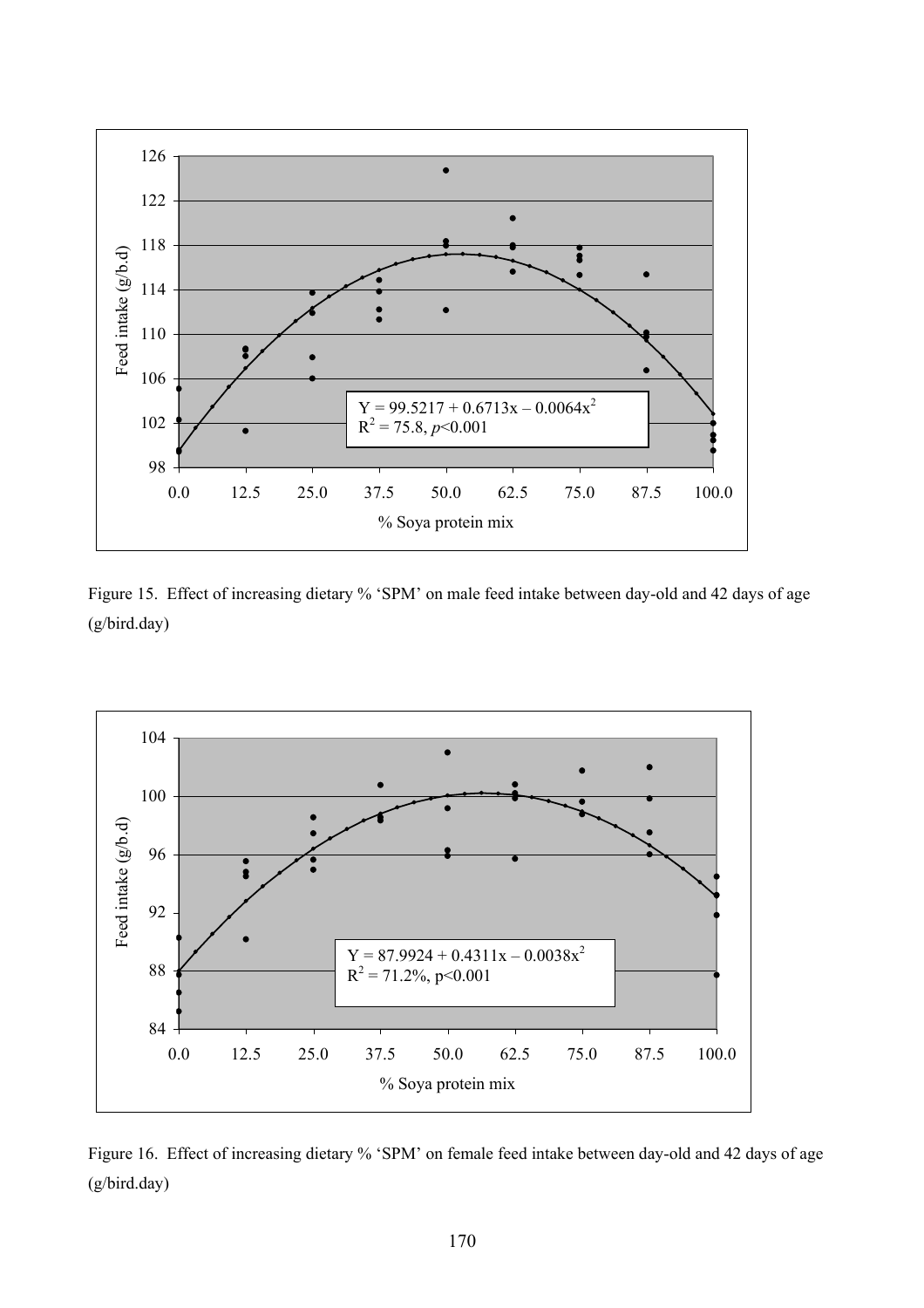Table 97. Curvilinear response equations describing the effects of dietary % SPM on male feed intake between 0 and 21 days of age and between 22 days and 42 days of age (g/bird.day)

| Age      | Equation                              | $R^2$ value $(\%)$ |               |
|----------|---------------------------------------|--------------------|---------------|
|          |                                       |                    |               |
| $0 - 21$ | $Y = 44.0 + 0.49800x - 0.00470x^2$    | 72.5               | $P \le 0.001$ |
| 22-42    | $Y = 156.0 + 0.88600x - 0.00849x^{2}$ | 76.1               | $P \le 0.001$ |

where:

 $y =$  feed intake (g/bird.day), and;

 $x =$  dietary concentration of SPM  $(\%)$ 

Table 98. Curvilinear response equations describing the effects of dietary %SPM on female feed intake between 0 and 21 days of age and between 22 days and 42 days of age (g/bird.day)

| Age      | Equation                             | $R^2$ value $\left(\frac{9}{6}\right)$ |               |
|----------|--------------------------------------|----------------------------------------|---------------|
| $0 - 21$ | $Y = 42.1 + 0.33800x - 0.00314x^{2}$ | 60.9                                   | $P \le 0.001$ |
| 22-42    | $Y = 135 + 0.53100x - 0.00444x^2$    | 68.9                                   | $P \le 0.001$ |

where:

 $y =$  feed intake (g/bird.day), and;

 $x =$  dietary concentration of SPM  $(\%)$ 

There was an interaction between dietary %SPM and sex of the bird on feed intake between 22 days and 42 days of age, and between day-old and 42 days of age ( $p$ <0.01, Tables 99 and 100). The males were more sensitive to high dietary %SPM (greater than 62.5%, less than 37.5% NSPM) than the females.

Feed intake between day-old and 11 days of age was highest when feeding between 25.0% and 75.0% SPM (between 75.0% and 25.0% NSPM, respectively), and lowest when feeding 0.0% or 100.0% SPM (100.0% or 0.0% NSPM, respectively) $(p< 0.001)$ . Between 12 days and 21 days of age and between 22 days and 28 days of age feed intake was lowest with the two extreme dietary %SPM treatments (0.0% and 100.0% SPM,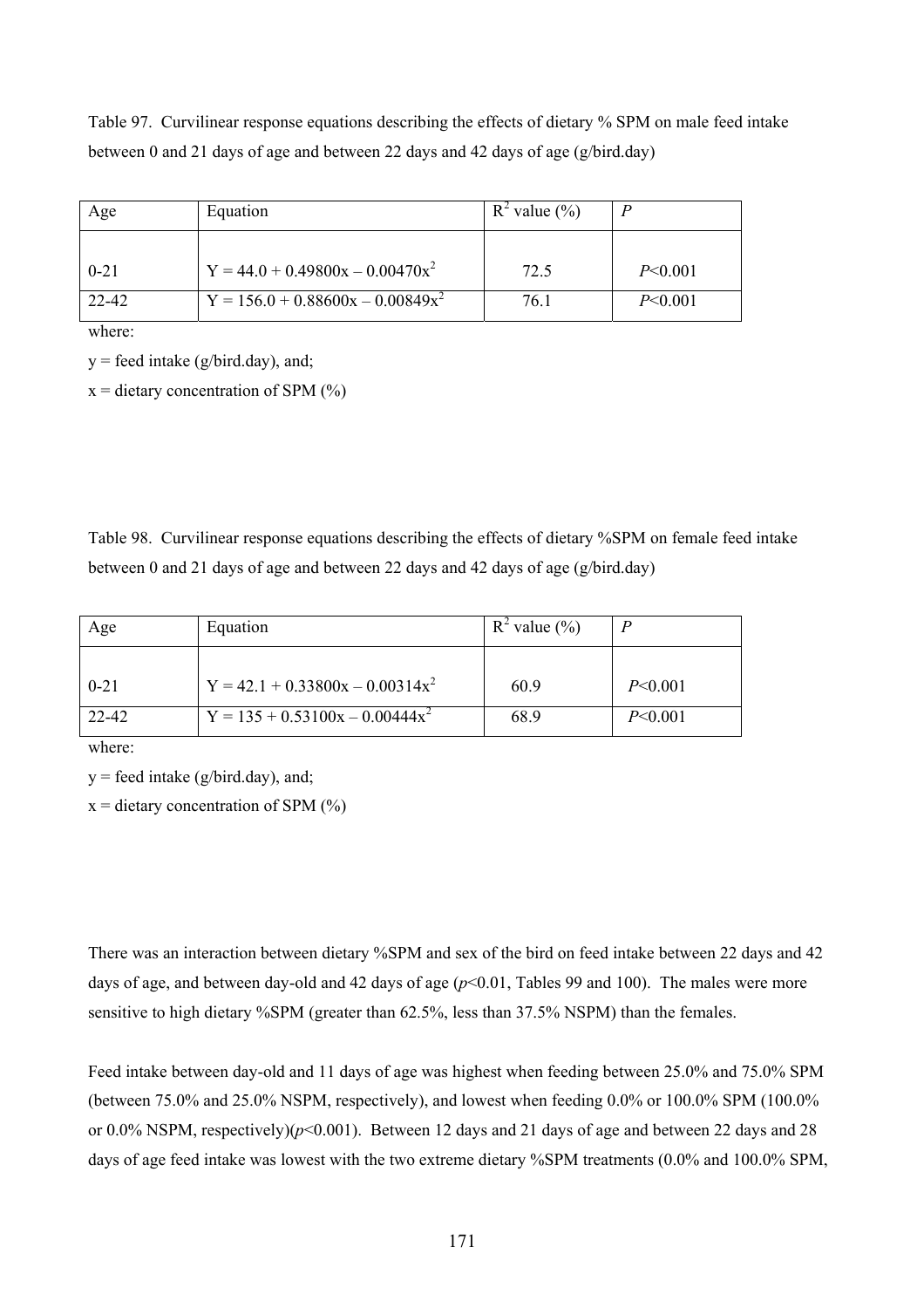100.0% and 0.0% NSPM, respectively) (*p*<0.001). Feed intake between 12 days and 21 days of age was highest when feeding between 87.5% and 37.5% SPM (between 12.5% and 62.5% NSPM, respectively) $(p<0.001)$ , but between 22 days and 28 days of age intake was similar when feeding between 87.5% SPM and 12.5% SPM (12.5% NSPM and 87.5% NSPM, respectively).

| Factor           | Age (days)      |                   |                  |                     |                   |
|------------------|-----------------|-------------------|------------------|---------------------|-------------------|
|                  | $0 - 11$        | $12 - 21$         | 22-28            | 29-42               | $0 - 42$          |
|                  |                 |                   |                  |                     |                   |
| Factor 1         |                 |                   |                  |                     |                   |
| Dietary %SPM     |                 |                   |                  |                     |                   |
| $100.0\,$        | $23^a$          | $65^{\mathrm{a}}$ | $117^a$          | $167^{bc}$          | 96 <sup>a</sup>   |
| 87.5             | $27^b$          | 79 <sup>cd</sup>  | 131 <sup>b</sup> | 173 <sup>cd</sup>   | 105 <sup>cd</sup> |
| 75.0             | 30 <sup>c</sup> | 82 <sup>cd</sup>  | 133 <sup>b</sup> | 179 <sup>e</sup>    | 108 <sup>e</sup>  |
| 62.5             | $28^{bc}$       | 83 <sup>d</sup>   | 131 <sup>b</sup> | $182^e$             | 109 <sup>e</sup>  |
| 50.0             | $28^{bc}$       | 81 <sup>cd</sup>  | 130 <sup>b</sup> | $182^e$             | 108 <sup>e</sup>  |
| 37.5             | $28^{bc}$       | 79 <sup>c</sup>   | $132^b$          | $176$ <sup>de</sup> | 106 <sup>e</sup>  |
| 25.0             | $28^{bc}$       | $74^b$            | 132 <sup>b</sup> | 172 <sup>cd</sup>   | $103^{\circ}$     |
| 12.5             | $26^{ab}$       | $74^b$            | $129^{b}$        | $166^{ab}$          | 100 <sup>b</sup>  |
| $0.0\,$          | $24^{\circ}$    | 66 <sup>a</sup>   | $117^a$          | 160 <sup>a</sup>    | 95 <sup>a</sup>   |
| Sed $\pm$        | 1.33            | 1.87              | 2.23             | 2.94                | 1.36              |
| df               | $\,8\,$         | $8\,$             | 8                | $8\,$               | $\,8\,$           |
| $\boldsymbol{P}$ | < 0.001         | < 0.001           | < 0.001          | < 0.001             | < 0.001           |
| Sig              | ***             | ***               | ***              | ***                 | ***               |
|                  |                 |                   |                  |                     |                   |
| Factor 2         |                 |                   |                  |                     |                   |
| Sex              |                 |                   |                  |                     |                   |
| Males            | 28              | 80                | 135              | 188                 | 111               |
| Females          | 26              | 72                | 120              | 158                 | 96                |
| Sed $\pm$        | 0.63            | 0.88              | 1.05             | 1.38                | 0.64              |
| df               | $\mathbf{1}$    | $\mathbf{1}$      | $\mathbf{1}$     | $\mathbf{1}$        | $\mathbf 1$       |
| $\boldsymbol{P}$ | 0.006           | < 0.001           | < 0.001          | < 0.001             | < 0.001           |
| Sig              | $***$           | ***               | ***              | ***                 | ***               |

Table 99. Feed intake (g/bird.day)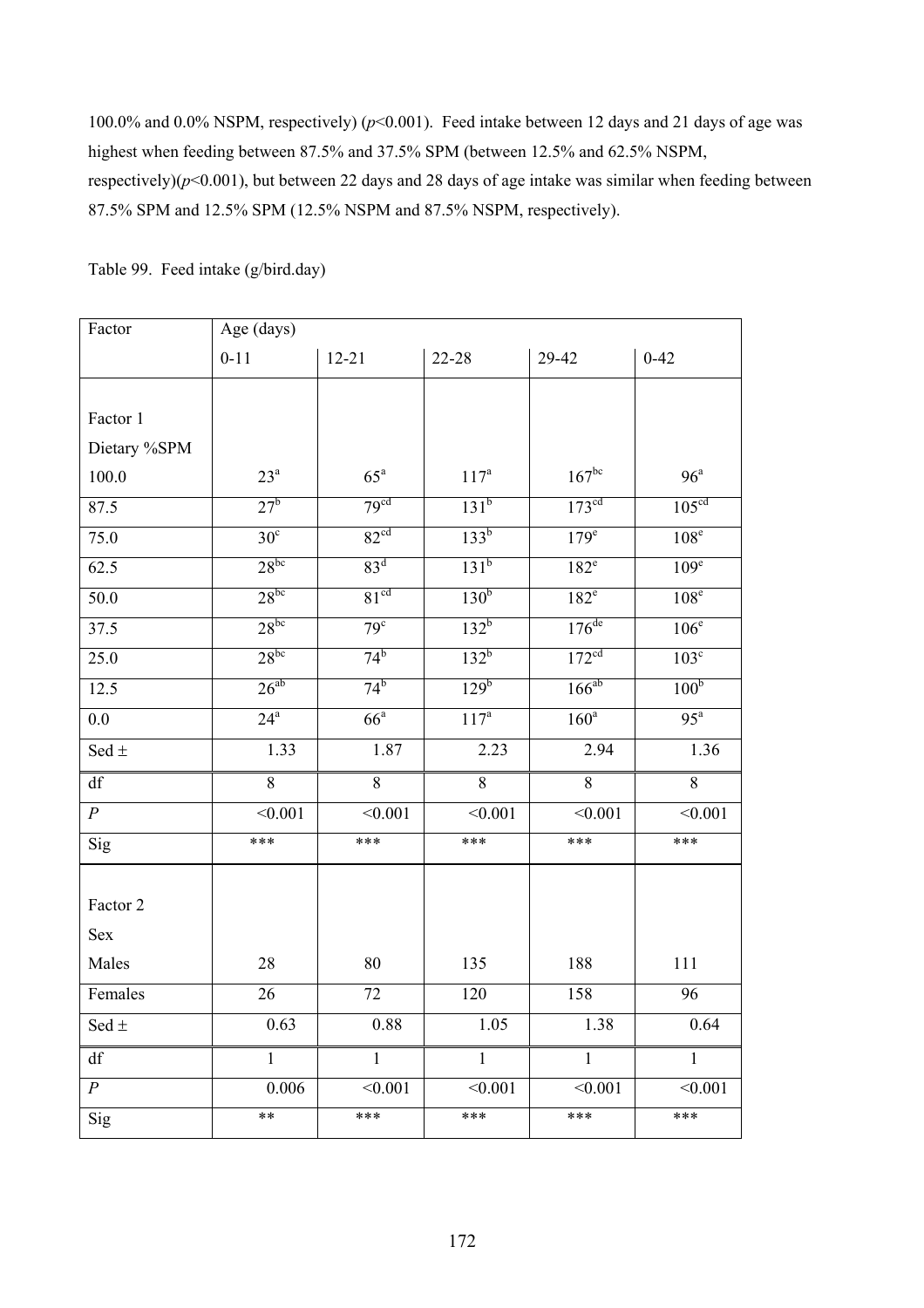| Dietary %SPM | Sex                                |         |
|--------------|------------------------------------|---------|
|              | Males                              | Females |
|              |                                    |         |
| 100.0        | 101                                | 92      |
| 87.5         | 110                                | 99      |
| 75.0         | 117                                | 100     |
| 62.5         | 118                                | 99      |
| 50.0         | 118                                | 99      |
| 37.5         | 113                                | 99      |
| 25.0         | 110                                | 97      |
| 12.5         | 107                                | 94      |
| $0.0\,$      | 102                                | 87      |
| $df = 8$     | $P = 0.005$ , **<br>$Sed \pm 1.92$ |         |

Table 100. Interactions – feed intake (g/bird/day) 0-42 days of age

## Feed conversion efficiency (FCE)

There was a curvilinear response to increasing concentrations of NSPM (reducing concentrations of SPM) in terms of FCE in both the males and the females between day-old and 21 days, between 22 days and 42 days of age and between day-old and 42 days of age (*p*<0.001). This is illustrated for male and female FCE between day-old and 42 days of age in Figures 17 and 18, respectively. Note that the x-axis is expressed in terms of increasing dietary % SPM.

Both males and female FCE between day-old and 42 days of age was best when feeding 100% SPM (0% NSPM) and was poorer as the rate of substitution with NSPM increased (Figures 17 and 18). In both males and females, the reduction in FCE between day-old and 42 days was greatest as the dietary %SPM fell below 37.5% (greater than 62.5% NSPM).

The curvilinear response equations describing the effects of dietary %SPM on male and female FCE between day-old and 21 days of age and between 22 days and 42 days of age, and the respective  $R^2$  and p values are given in Tables 101 and 102, respectively.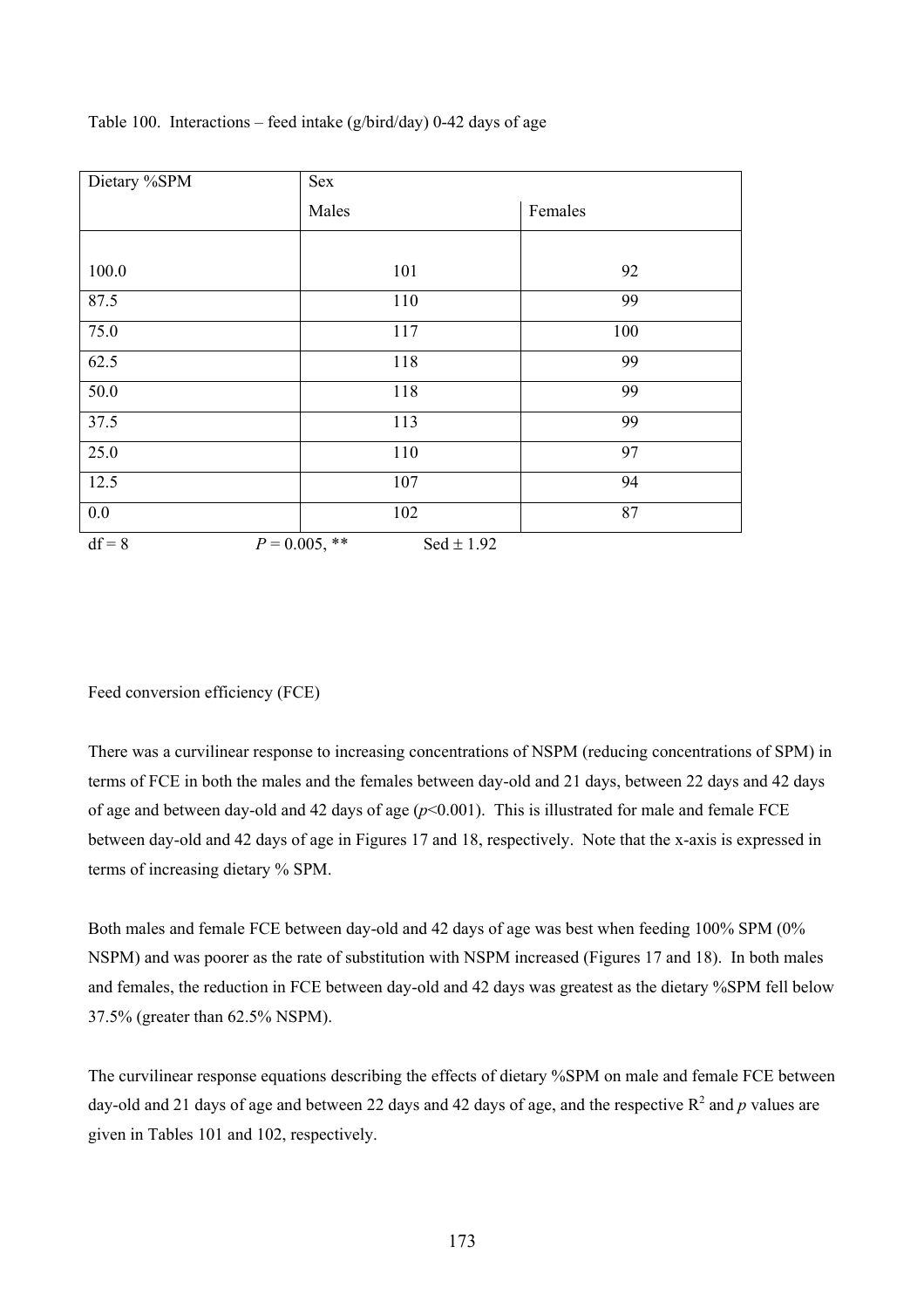

Figure 17. Effect of dietary %SPM on male FCE between day-old and 42 days of age (0-1)



Figure 18. Effect of dietary %SPM on female FCE between day-old and 42 days of age (0-1)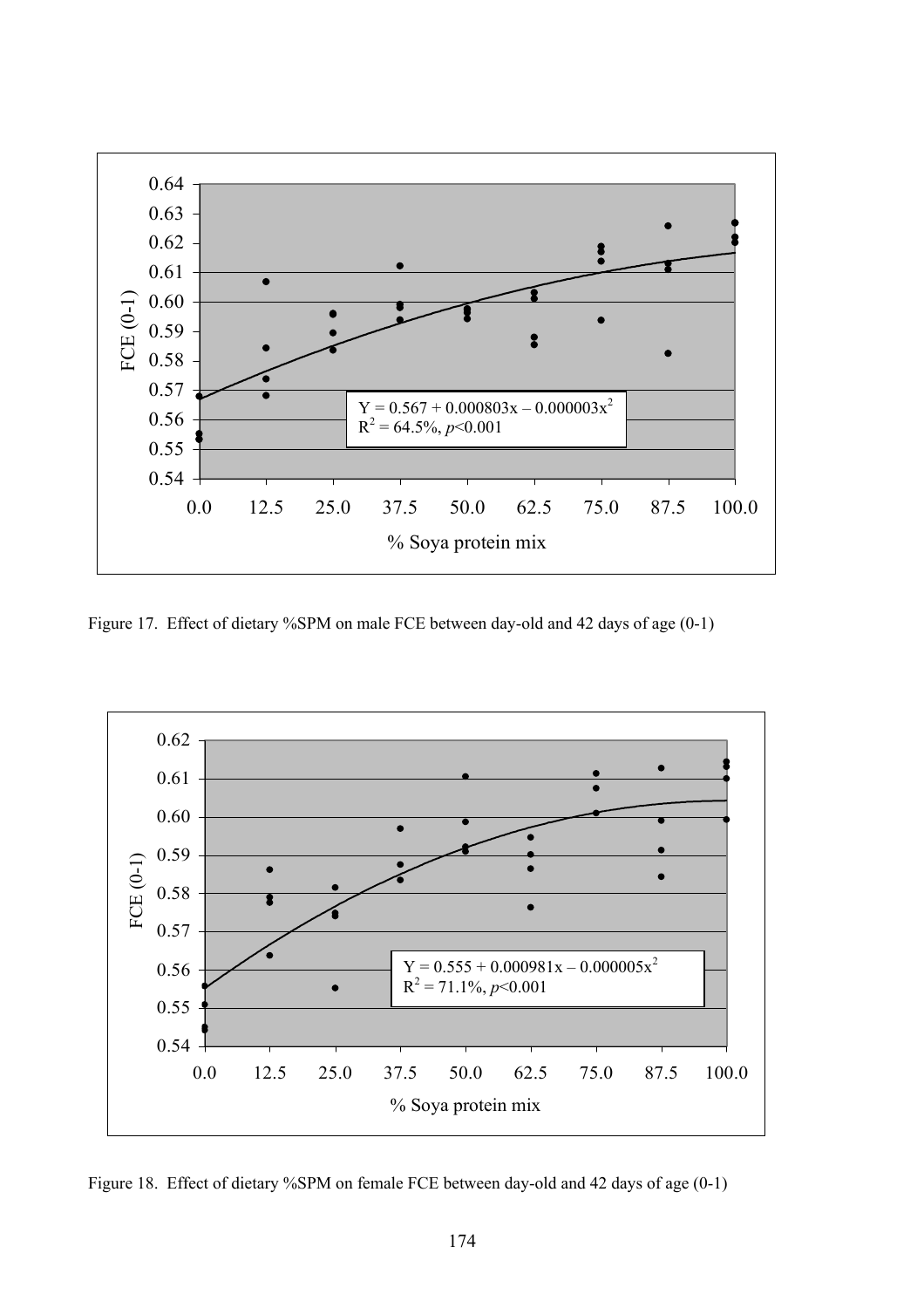Table 101. Curvilinear response equations describing the effects of dietary % SPM on male FCE between 0 and 21 days of age and between 22 days and 42 days of age (g/bird.day)

| Age      | Equation                               | $R^2$ value $(\%)$ |               |
|----------|----------------------------------------|--------------------|---------------|
| $0 - 21$ | $Y = 0.671 + 0.00373x - 0.000033x^{2}$ | 67.7               | $P \le 0.001$ |
| 22-42    | $Y = 0.537 - 0.000316x - 0.000008x^2$  | 51.6               | $P \le 0.001$ |

where:

 $y = FCE (0-1)$ , and;

 $x =$  dietary concentration of SPM  $(\%)$ 

Table 102. Curvilinear response equations describing the effects of dietary %SPM on female FCE between 0 and 21 days of age and between 22 days and 42 days of age (g/bird.day)

| Age      | Equation                              | $R^2$ value $(\%)$ |               |
|----------|---------------------------------------|--------------------|---------------|
| $0 - 21$ | $Y = 0.651 + 0.00327x - 0.000025x^2$  | 82.1               | $P \le 0.001$ |
| 22-42    | $Y = 0.525 + 0.000047x + 0.000003x^2$ | 52.8               | $P \le 0.001$ |

where:

 $y = FCE (0-1)$ , and;

 $x =$  dietary concentration of SPM  $(\%)$ 

Mean-sexed FCE between day-old and 42 days of age was best when feeding 100.0%SPM (0.0% NSPM), but statistically it was similar to birds fed 75.0% SPM (25.0% NSPM) ( $p$ <0.001, Table 103). As reported above for male and female FCE between day-old and 42 days of age, mean-sexed FCE for this period became increasingly poorer as dietary SPM fell below 37.5% (62.5% NSPM). Mean-sexed FCE to 42 days of age was poorest at 0%SPM (100% NSPM).

Male FCE between day-old and 42 days of age was better than the females ( $p$ <0.001).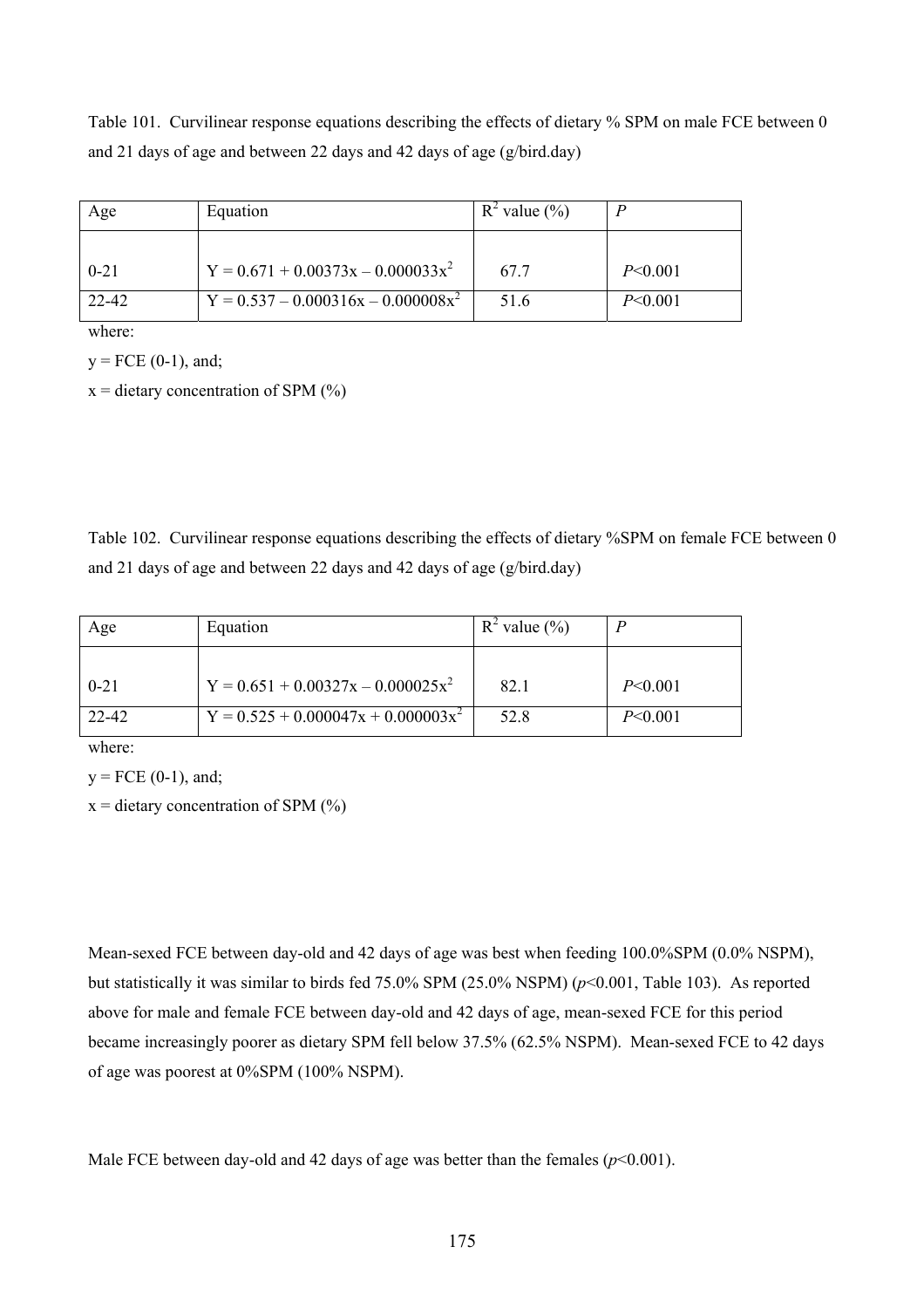| Factor           | Age (days)            |                        |                      |                        |                       |
|------------------|-----------------------|------------------------|----------------------|------------------------|-----------------------|
|                  | $0 - 11$              | $11 - 21$              | 22-28                | 29-42                  | $0 - 42$              |
|                  |                       |                        |                      |                        |                       |
| Factor 1         |                       |                        |                      |                        |                       |
| Dietary %SPM     |                       |                        |                      |                        |                       |
| 100.0            | $0.667$ <sup>a</sup>  | $0.742^{\text{de}}$    | $0.689^{b}$          | 0.551 <sup>g</sup>     | $0.617^{8}$           |
| 87.5             | $0.838^{d}$           | $0.723$ <sup>cde</sup> | $0.620^{\rm a}$      | $0.525$ <sup>ef</sup>  | $0.603$ ef            |
| 75.0             | $0.824$ <sup>cd</sup> | $0.747^e$              | $0.610^{a}$          | $0.533^{f}$            | $0.609^{fg}$          |
| 62.5             | $0.907^e$             | $0.713^c$              | $0.592^{\text{a}}$   | 0.509 <sup>bcd</sup>   | 0.591 <sup>cd</sup>   |
| 50.0             | $0.834^{cd}$          | $0.729$ <sup>cde</sup> | $0.597$ <sup>a</sup> | $0.524$ <sup>def</sup> | $0.597$ <sup>de</sup> |
| 37.5             | $0.822$ <sup>cd</sup> | $0.718^{cd}$           | $0.621^{a}$          | 0.516 <sup>cde</sup>   | $0.595^{de}$          |
| 25.0             | $0.765^{bc}$          | $0.713^c$              | $0.626^{\circ}$      | $0.500^{ab}$           | $0.581^{bc}$          |
| 12.5             | 0.801 <sup>cd</sup>   | $0.687^b$              | $0.610^{a}$          | $0.505$ <sup>abc</sup> | $0.580^{b}$           |
| 0.0              | $0.722^{ab}$          | $0.625^{\circ}$        | $0.605^{\text{a}}$   | $0.493^{\circ}$        | $0.553^{a}$           |
| Sed $\pm$        | 0.03109               | 0.01153                | 0.01547              | 0.00698                | 0.00485               |
| df               | 8                     | 8                      | 8                    | $8\,$                  | 8                     |
| $\cal P$         | < 0.001               | < 0.001                | < 0.001              | < 0.001                | < 0.001               |
| Sig              | ***                   | ***                    | ***                  | ***                    | ***                   |
|                  |                       |                        |                      |                        |                       |
| Factor 2         |                       |                        |                      |                        |                       |
| Sex              |                       |                        |                      |                        |                       |
| Males            | 0.794                 | 0.724                  | 0.617                | 0.525                  | 0.596                 |
| Females          | 0.801                 | 0.698                  | 0.620                | 0.509                  | 0.587                 |
| Sed $\pm$        | 0.01465               | 0.00543                | 0.00729              | 0.00329                | 0.00229               |
| df               | $\mathbf{1}$          | $\mathbf{1}$           | $\mathbf{1}$         | $\mathbf{1}$           | $\mathbf{1}$          |
| $\boldsymbol{P}$ | 0.622                 | < 0.001                | 0.672                | < 0.001                | < 0.001               |
| Sig              | NS                    | ***                    | $_{\rm NS}$          | ***                    | ***                   |

# Table 103. Feed conversion efficiency (FCE) (0-1)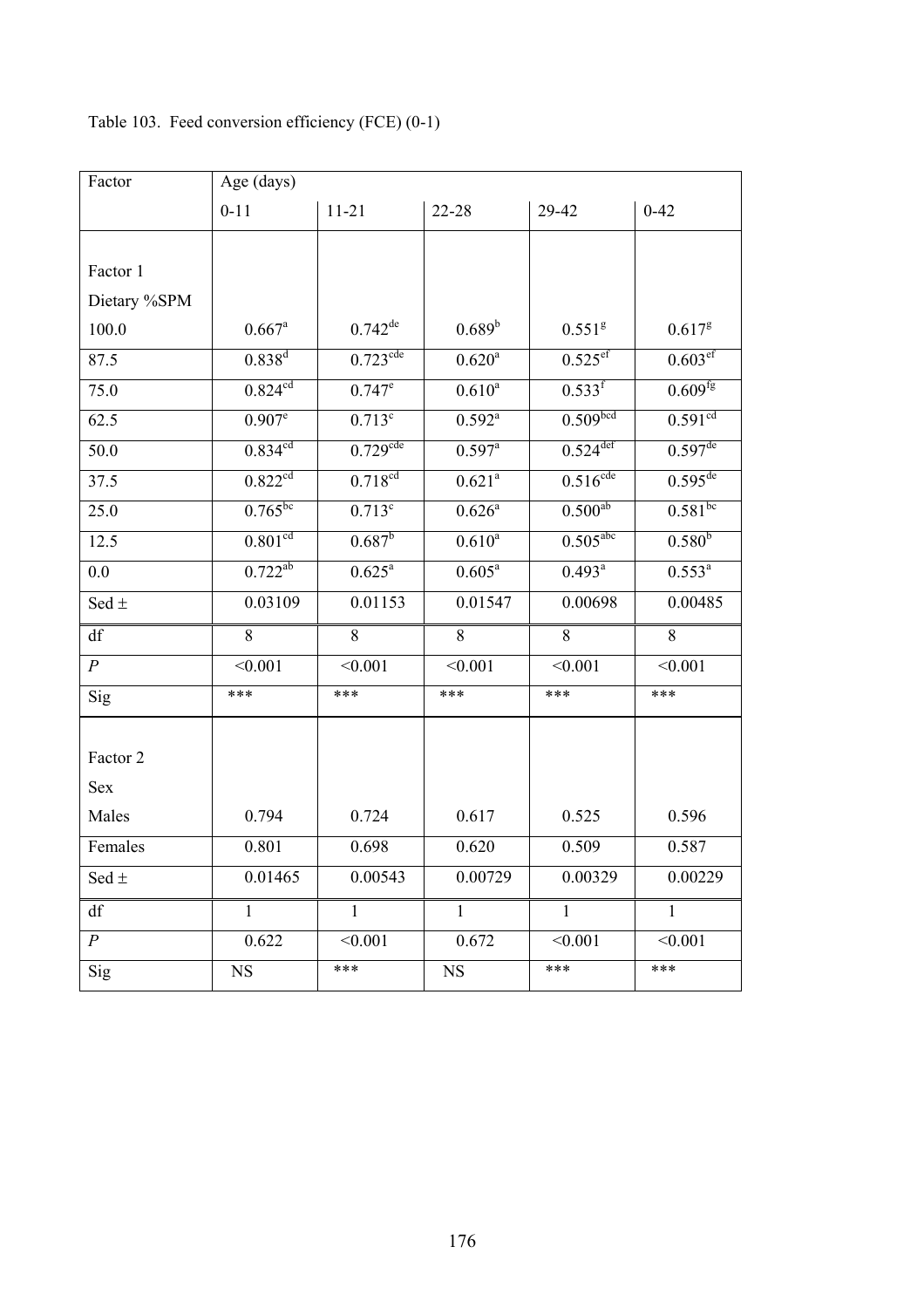Mortality and bird health

Mean mortality to 42 days of age was 3.6% and this was similar to commercial broiler mortality rates to 42 days of age as experienced at the time of the study. The causes of mortality were usual in that yolk sac infection due to *E.coli* is often a cause of early mortality and sudden deaths are usually experienced after 21 days of age. No birds were culled due to leg abnormalities.

There was no effect of dietary %SPM or sex on mortality between day-old and 42 days of age (Table 104).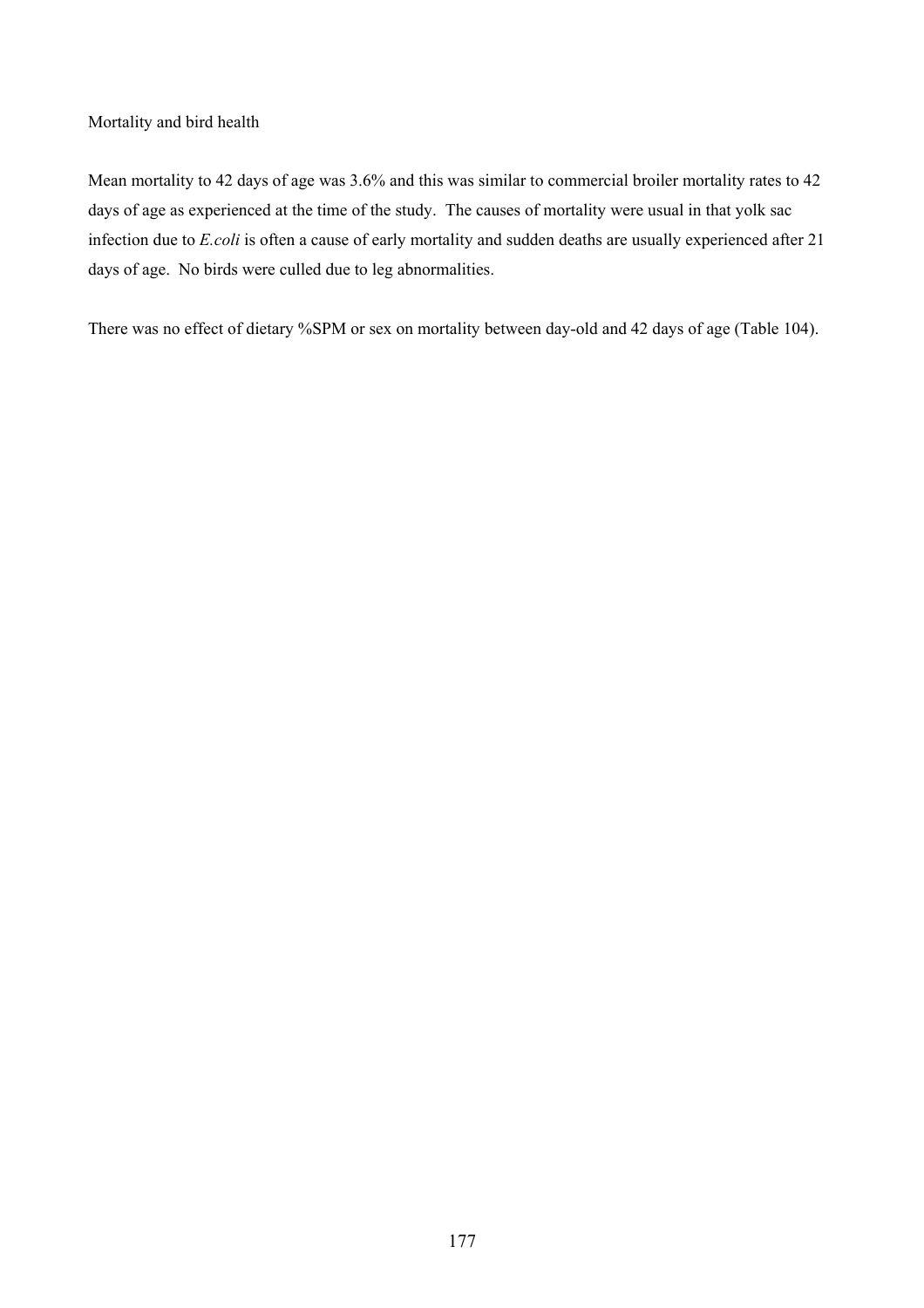|  |  | Table 104. Mortality $(\%)$ |  |  |
|--|--|-----------------------------|--|--|
|--|--|-----------------------------|--|--|

| Factor                 | Age (days)   |              |              |              |              |
|------------------------|--------------|--------------|--------------|--------------|--------------|
|                        | $0 - 11$     | $11 - 21$    | 22-28        | 29-42        | $0 - 42$     |
|                        |              |              |              |              |              |
| Factor 1               |              |              |              |              |              |
| Dietary %SPM           |              |              |              |              |              |
| $100.0\,$              | 3.4          | 0.0          | 0.0          | 0.0          | 3.4          |
| 87.5                   | 2.8          | 0.6          | 0.0          | 1.1          | 4.6          |
| 75.0                   | 2.3          | 1.1          | 0.0          | 0.6          | 4.7          |
| 62.5                   | 2.3          | $0.6\,$      | 0.6          | 0.6          | $4.0\,$      |
| 50.0                   | 0.0          | 0.6          | 1.1          | 0.0          | 1.7          |
| 37.5                   | $1.1\,$      | 1.1          | 0.0          | 0.0          | 2.7          |
| 25.0                   | 2.3          | 0.6          | $0.0\,$      | 1.1          | 4.0          |
| 12.5                   | 5.1          | 0.6          | $0.0\,$      | $0.0\,$      | 5.7          |
| $0.0\,$                | 1.1          | 0.0          | 0.6          | 0.0          | 1.7          |
| Sed $\pm$              | 1.736        | 0.888        | 0.489        | 0.630        | 2.174        |
| df                     | 8            | 8            | $8\,$        | 8            | 8            |
| $\boldsymbol{P}$       | 0.199        | 0.910        | 0.207        | 0.307        | 0.614        |
| Sig                    | $_{\rm NS}$  | $_{\rm NS}$  | $_{\rm NS}$  | $_{\rm NS}$  | $_{\rm NS}$  |
|                        |              |              |              |              |              |
| Factor 2               |              |              |              |              |              |
| Sex                    |              |              |              |              |              |
| Males                  | 2.0          | $0.8\,$      | 0.3          | 0.5          | 3.5          |
| Females                | 2.5          | 0.4          | 0.3          | 0.3          | 3.7          |
| Sed $\pm$              | 0.818        | 0.419        | 0.231        | 0.297        | 1.025        |
| $\mathrm{d}\mathbf{f}$ | $\mathbf{1}$ | $\mathbf{1}$ | $\mathbf{1}$ | $\mathbf{1}$ | $\mathbf{1}$ |
| $\boldsymbol{P}$       | 0.540        | 0.370        | $1.000\,$    | 0.399        | 0.902        |
| Sig                    | $_{\rm NS}$  | $_{\rm NS}$  | $_{\rm NS}$  | $_{\rm NS}$  | $_{\rm NS}$  |

Feathering of both the males and the females at 42 days of age was visibly poorer in birds fed the two extreme dietary %SPM treatments (0.0% SPM (100.0% NSPM) and 100.0% SPM (0.0% NSPM)). Feathering was incomplete on the back and vent area of the birds, and this was more pronounced in the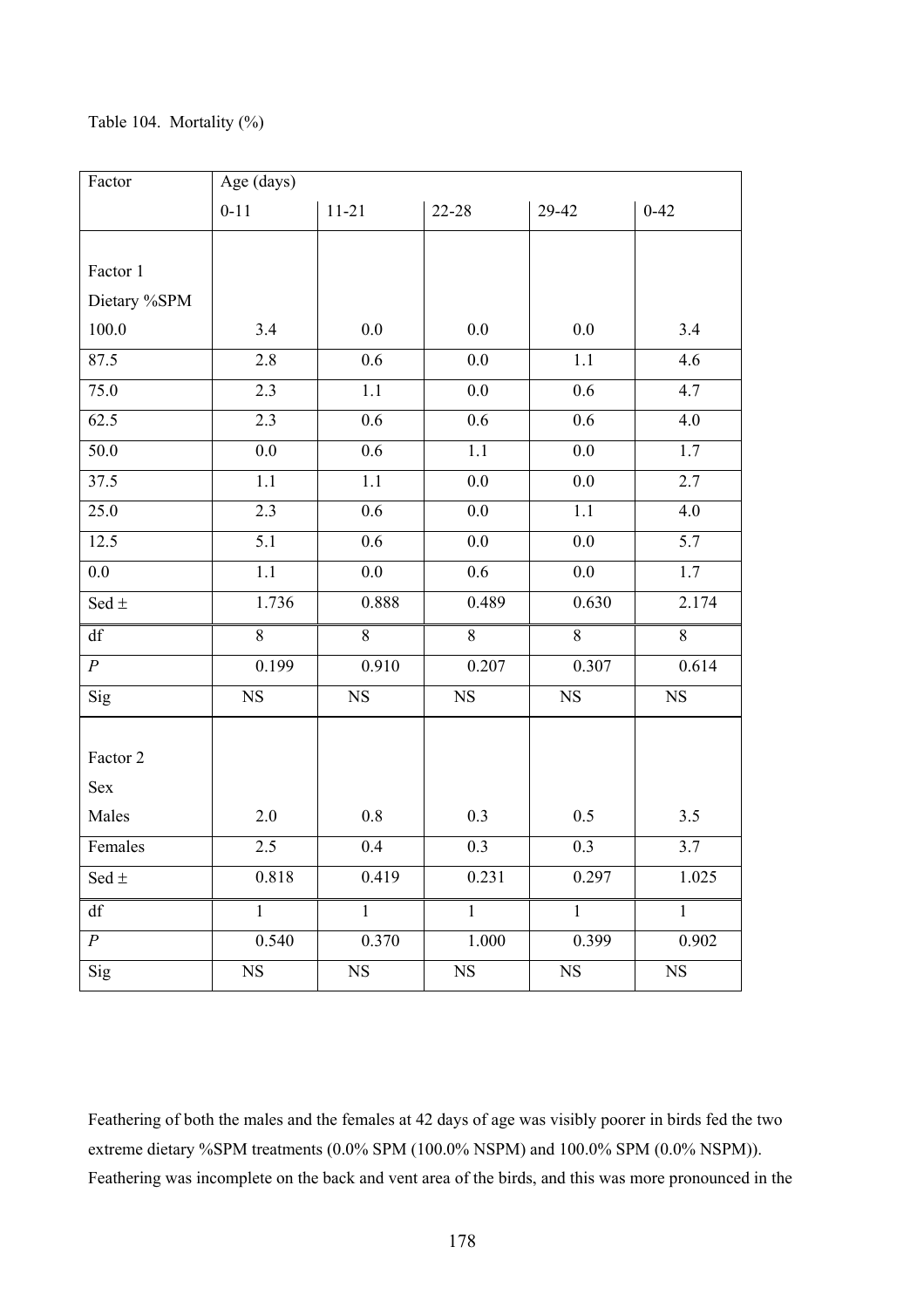males than the females. The latter was not surprising, as feathering is usually better in the females than the males. No other dietary treatments were affected.

There was no indication of a disease problem and this is substantiated by the low incidence of mortality to 42 days of age. There was no evidence of scouring. The poor feathering reported above was thought to have been due to a low intake of some nutrients or an imbalance of nutrient supply with the two extreme dietary %SPM treatments.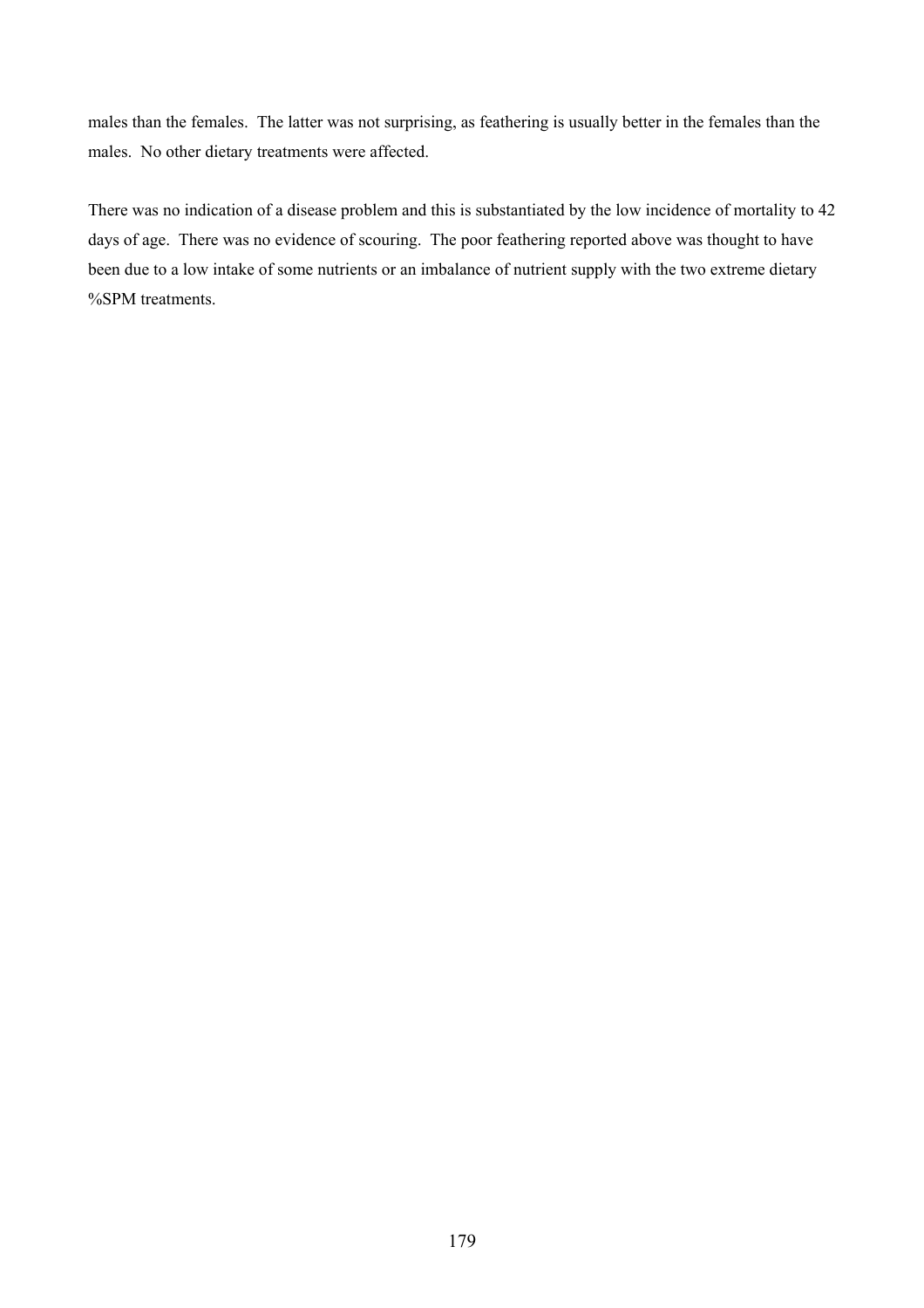Litter quality and hock burn damage

Litter friability was good throughout the study (Tables 105 and 106). Even towards the end of the growing period the litter was friable with very little capping, and when capping did occur in localised areas, which where usually near to the drinkers, it was easily broken down.

There was no effect of dietary %SPM on litter friability score at 20 days or 39 days of age in the males and at 20 days of age in the females. There was an indication however, that litter friability at 39 days of age was affected by dietary %SPM in the females. Litter friability was higher when birds were fed 25.0% SPM  $(75.0\% NSPM)(p<0.05)$ . This finding should perhaps be treated with some caution, as there was no effect of dietary % SPM on litter dry matter content (Table 108). Furthermore, the litter dry matter content at 41 days of age for females fed 25.0% SPM was high at 724.5 g/kg. Lastly, as males consume more feed than females, a dietary effect on litter quality, is likely to be more pronounced in the males than the females. In this study there was no effect of dietary %SPM on male litter friability.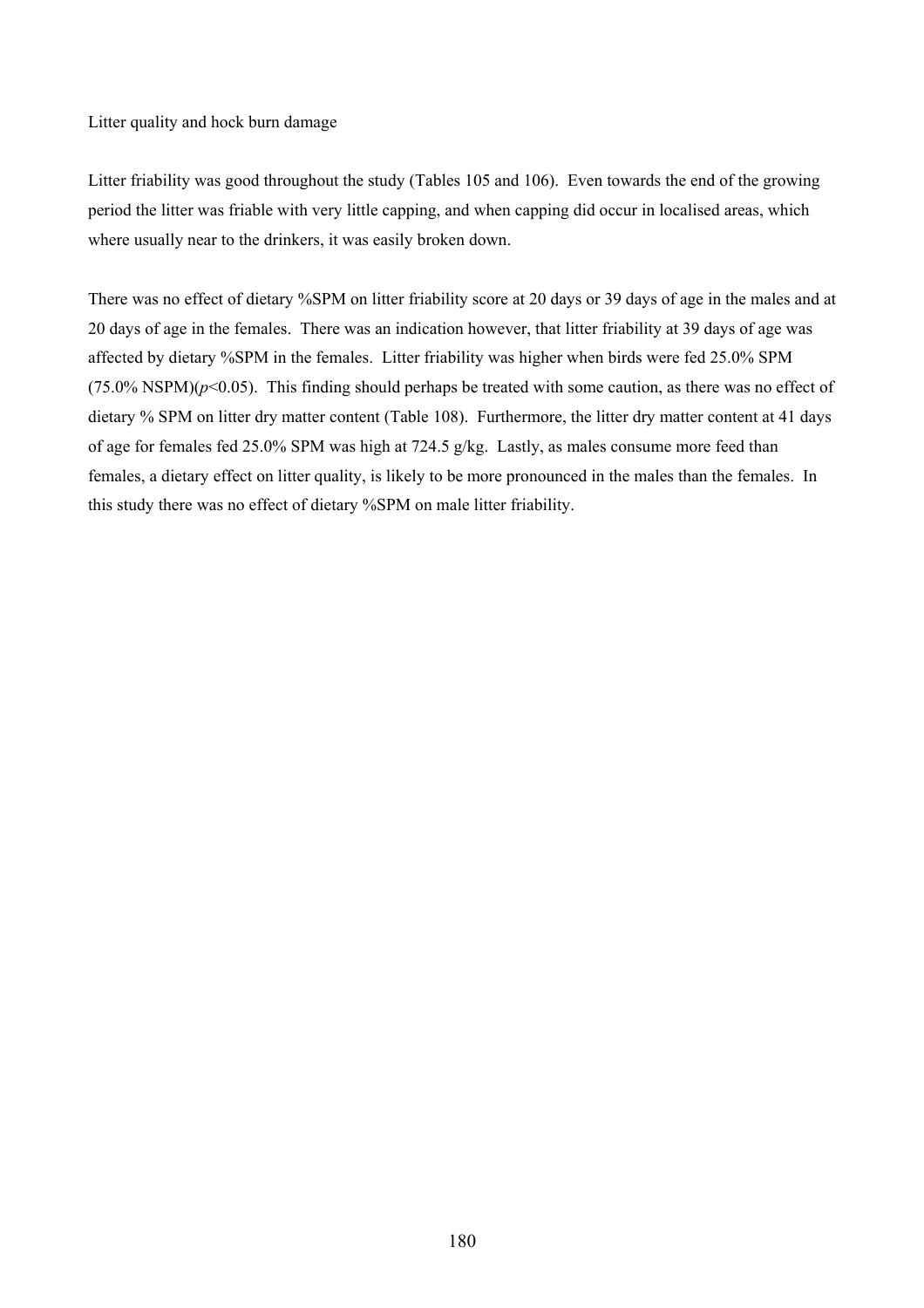| Factor       | Age (days)     |                |
|--------------|----------------|----------------|
|              | 20             | 39             |
|              |                |                |
| Dietary %SPM |                |                |
| 100.0        | 1.0            | 1.0            |
| 87.5         | $1.0\,$        | 1.0            |
| 75.0         | $1.0\,$        | 1.2            |
| 62.5         | $1.0\,$        | 1.0            |
| 50.0         | $1.0\,$        | 1.7            |
| 37.5         | $1.0\,$        | 1.2            |
| 25.0         | $1.0\,$        | 1.2            |
| 12.5         | $1.0\,$        | 1.0            |
| 0.0          | $1.0\,$        | 1.0            |
| df           | $\overline{8}$ | $\overline{8}$ |
| $\mathbf H$  | $0.00\,$       | 10.05          |
| $\cal P$     | 1.000          | 0.265          |
| Sig          | $_{\rm NS}$    | <b>NS</b>      |

Table 105. Median litter friability deterioration score (1-5) for males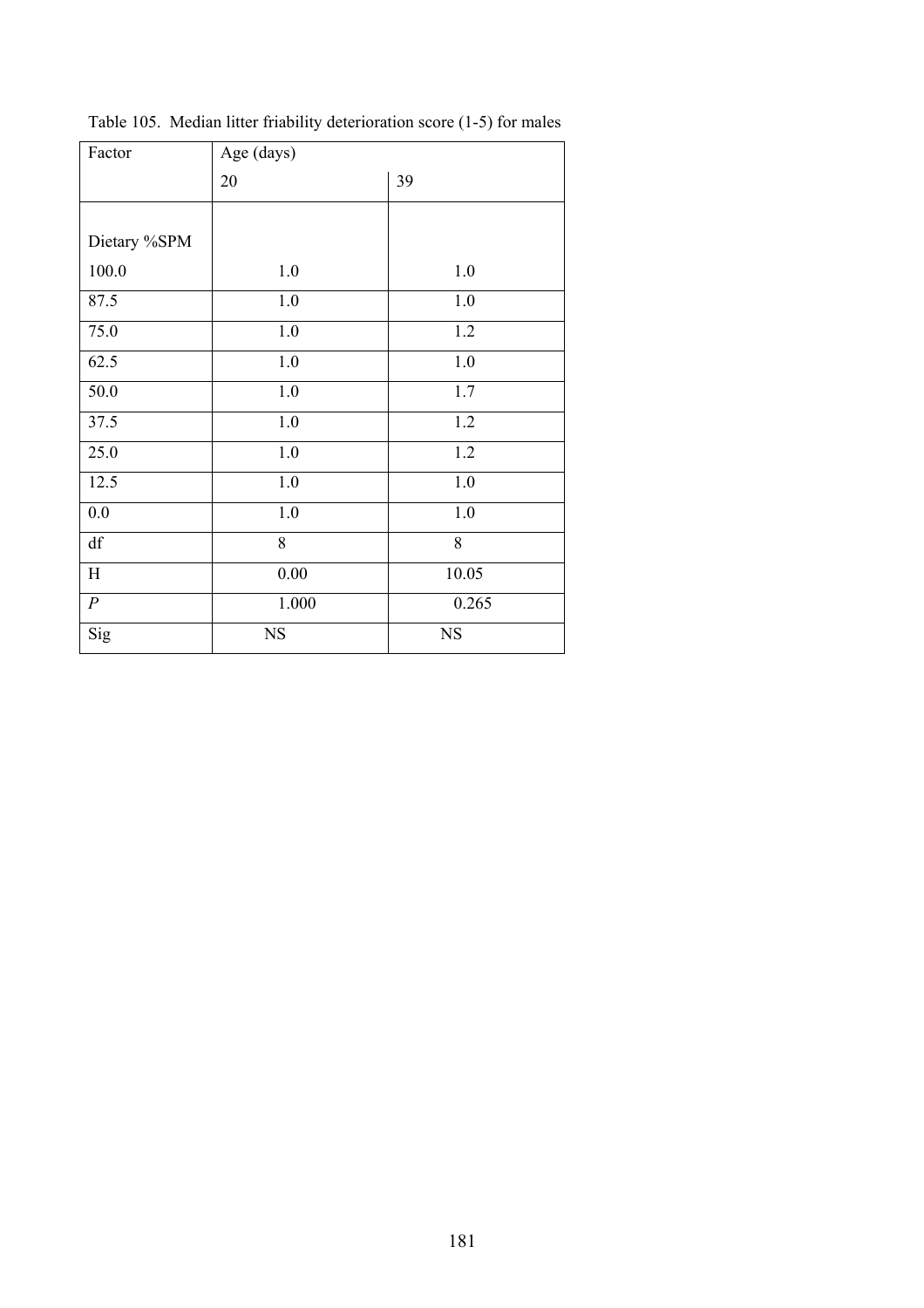| Factor       | Age (days) |         |
|--------------|------------|---------|
|              | 20         | 39      |
|              |            |         |
| Dietary %SPM |            |         |
| 100.0        | $1.0\,$    | 1.0     |
| 87.5         | $1.0\,$    | $1.0\,$ |
| 75.0         | 1.0        | 1.0     |
| 62.5         | $1.0\,$    | $1.0\,$ |
| 50.0         | $1.0\,$    | $1.0$   |
| 37.5         | $1.0\,$    | $1.0\,$ |
| 25.0         | 1.0        | 1.2     |
| 12.5         | $1.0\,$    | $1.0\,$ |
| $0.0\,$      | $1.0\,$    | $1.0\,$ |
| df           | 8          | 8       |
| H            | $0.00\,$   | 16.46   |
| $\cal P$     | 1.000      | 0.036   |
| Sig          | <b>NS</b>  | $\ast$  |

Table 106. Median litter friability deterioration score (1-5) for females

The hocks at 39 days of age were either unmarked or only slightly discoloured. There was an indication however, that male hock burn damage was affected by dietary %SPM (%NSPM) (Table 107). Hock burn damage tended to be greater in male birds fed between 0.0% and 62.5% SPM (between 100% NSPM and 37.5% NSPM, respectively). There was no effect of dietary %SPM on female hock burn score at 39 days of age.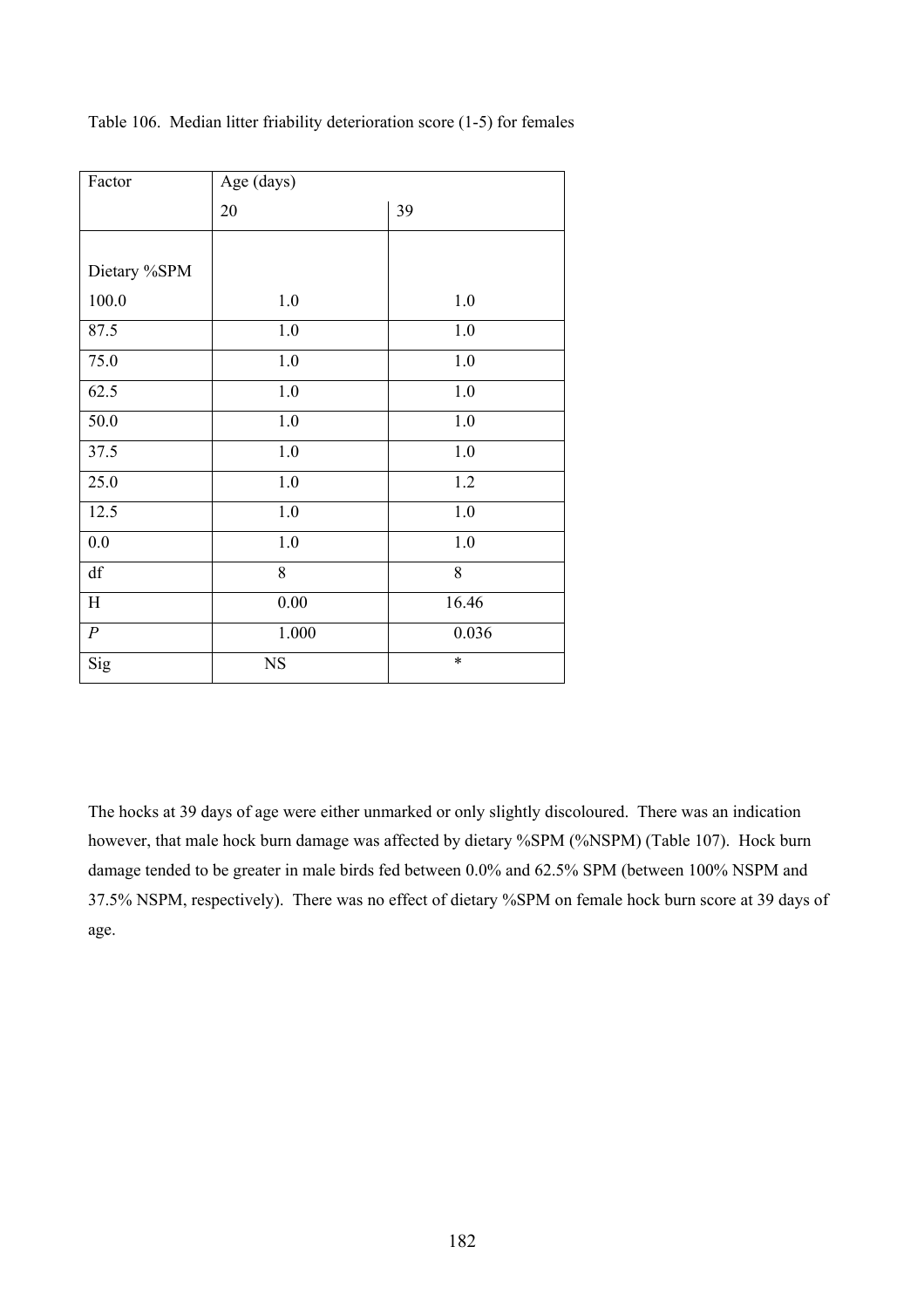| Factor       | Sex     |                  |
|--------------|---------|------------------|
|              | Male    | Female           |
|              |         |                  |
| Dietary %SPM |         |                  |
| 100.0        | 1.3     | $1.1\,$          |
| 87.5         | 1.2     | $1.1\,$          |
| 75.0         | $1.4\,$ | 1.6              |
| 62.5         | 1.6     | 1.2              |
| 50.0         | $2.0\,$ | 1.2              |
| 37.5         | 1.5     | $\overline{1.2}$ |
| 25.0         | 1.6     | 1.4              |
| 12.5         | 1.6     | $1.1\,$          |
| 0.0          | 1.5     | 1.3              |
| df           | 8       | $8\,$            |
| H            | 16.21   | 5.95             |
| $\cal P$     | 0.039   | 0.653            |
| Sig          | $\ast$  | <b>NS</b>        |

# Table 107. Median hock burn score (1-5) at 39 days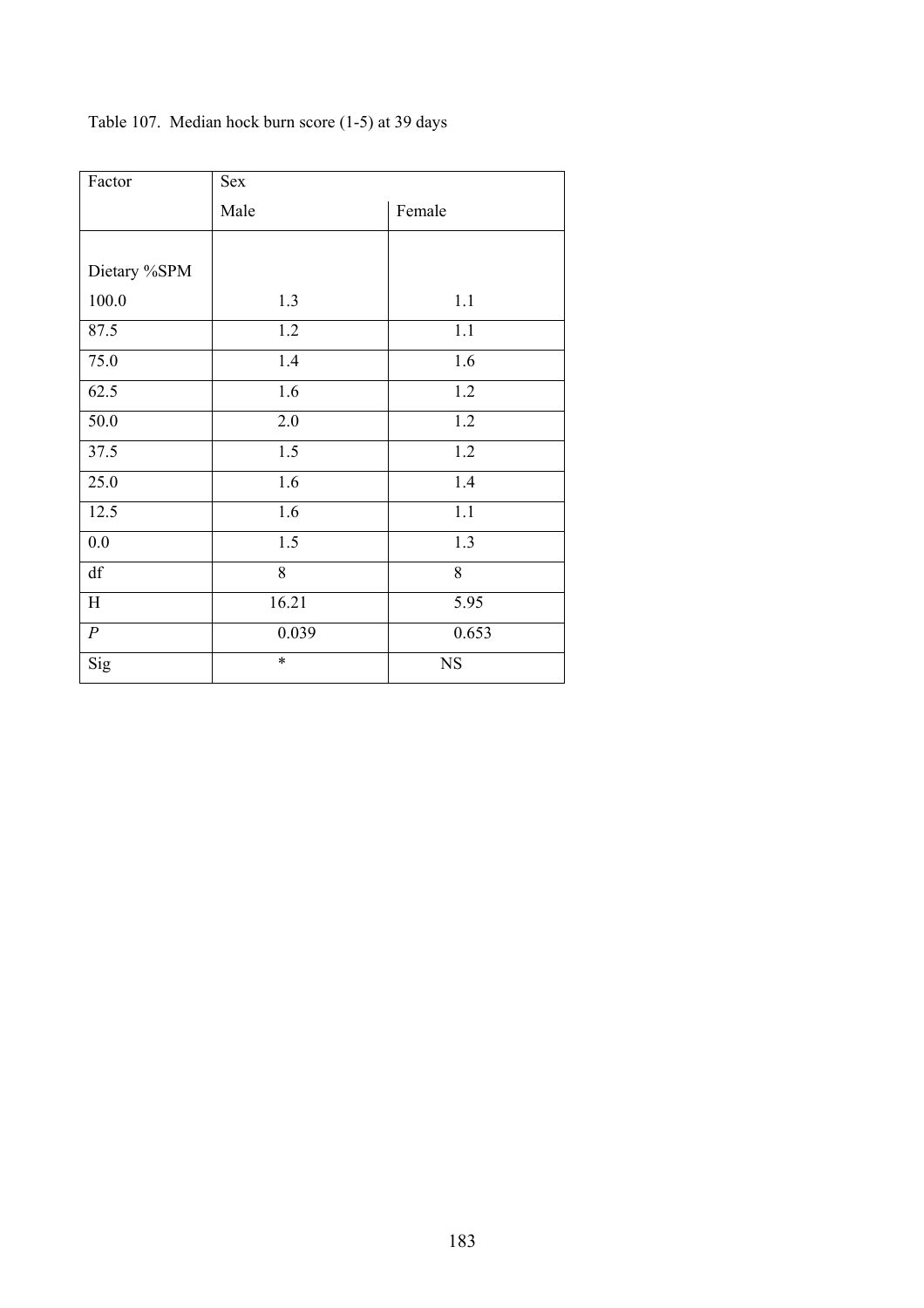There was no effect of dietary %SPM on litter dry matter content at 41 days of age but there was a trend for litter dry matter content to be highest in birds fed 100.0% SPM (0.0% NSPM) and lowest in birds fed 62.5% SPM (37.5% NSPM) (*p*=0.078, Table 108).

Litter total nitrogen content at 41 days of age was numerically highest in birds fed 100.0% SPM (0.0%) NSPM), but it did not differ statistically from that for birds fed 87.5% SPM (12.5% NSPM), 75.0% SPM (25.0% NSPM), 62.5% SPM (37.5% NSPM), 50.0% SPM (50.0% NSPM) or 25.0% SPM (75.0% NSPM) (Table 108). Litter total nitrogen content at 41 days of age was significantly lower in birds fed either 0.0% SPM (100.0% NSPM) or 12.5% SPM (87.5% NSPM) than in birds fed 100.0% SPM (0.0%NSPM) (*p*<0.05).

Litter uric acid-nitrogen content at 41 days of age was numerically highest in birds fed 100.0% SPM (0.0% NSPM) and 50.0% SPM (50.0% NSPM), but statistically the values only differed from that of birds fed either 0.0% SPM (100% NSPM) or 37.5% SPM (62.5% NSPM) (*p*<0.05, Table 108). The latter dietary %SPM treatments produced the lowest litter uric-acid nitrogen contents at 41 days of age.

Litter ammonium-nitrogen contents at 41 days of age were lowest at each end of the range of dietary %SPM treatments (100.0% SPM (0.0%NSPM) and 87.5% SPM (12.5% NSPM), and 12.5% SPM (87.5% NSPM) and  $0.0\%$  SPM (100.0% NSPM)) ( $p<0.01$ , Table 108). The highest numerical value was obtained when feeding 62.5% SPM (37.5% NSPM).

Litter pH at 41 days of age was highest with the higher dietary %SPM treatments (100.0% SPM (0.0% NSPM) to 75.0% SPM (25.0% NSPM) and lowest when the dietary %SPM was 25.0% or 0.0% (75.0% NSP or 100.0% NSPM, respectively)  $(p<0.01$ , Table 108).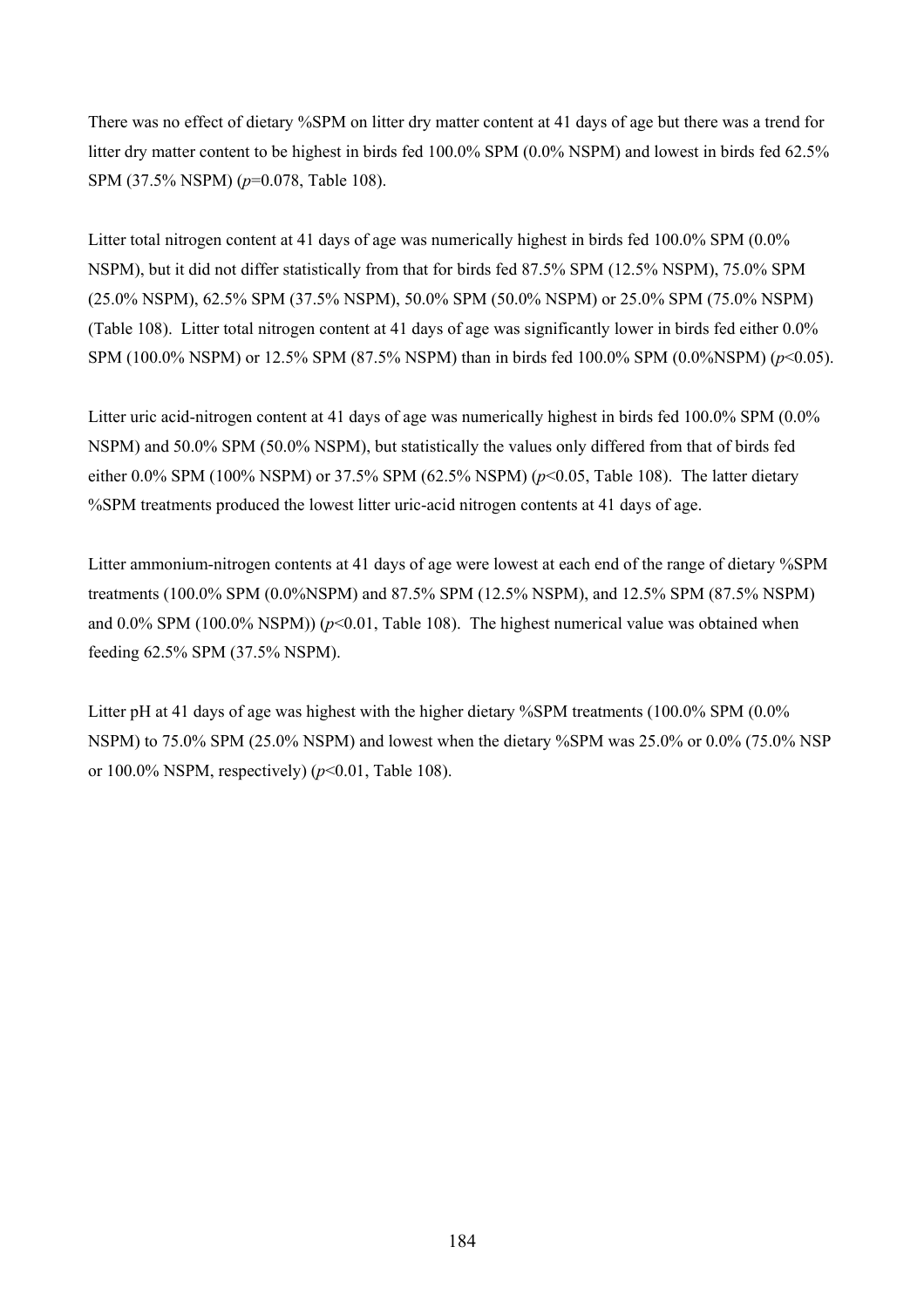Table 108. Litter dry matter, total nitrogen, uric acid-nitrogen and ammonium-nitrogen contents (g/kg) and pH at 41 days of age

| Factor                 | Litter quality variable |                    |                    |                   |                    |
|------------------------|-------------------------|--------------------|--------------------|-------------------|--------------------|
|                        | Dry matter              | Total              | Uric acid-         | Ammonium-         | pH                 |
|                        | (g/kg)                  | nitrogen           | nitrogen           | nitrogen          |                    |
|                        |                         | (g/kg)             | (g/kg)             | (g/kg)            |                    |
|                        |                         |                    |                    |                   |                    |
| Factor 1               |                         |                    |                    |                   |                    |
| Dietary                |                         |                    |                    |                   |                    |
| $\%SPM$                |                         |                    |                    |                   |                    |
| 100.0                  | 740.1                   | 50.0 <sup>b</sup>  | $8.2^{\circ}$      | $2.7^{\rm a}$     | $7.9^{bc}$         |
| 87.5                   | 716.0                   | $44.2^{ab}$        | 7.1 <sup>abc</sup> | $3.3^{ab}$        | $8.1^\circ$        |
| 75.0                   | 676.5                   | $48.4^{b}$         | 6.7 <sup>abc</sup> | $4.3^{bc}$        | 7.9 <sup>bc</sup>  |
| 62.5                   | 648.4                   | 46.0 <sup>ab</sup> | 6.6 <sup>abc</sup> | $4.5^\circ$       | 7.9 <sup>abc</sup> |
| $\overline{50.0}$      | 706.6                   | 43.7 <sup>ab</sup> | $8.0^\circ$        | 3.8 <sup>bc</sup> | 7.7 <sup>abc</sup> |
| 37.5                   | 678.4                   | $37.5^{\circ}$     | 6.1 <sup>ab</sup>  | 4.0 <sup>bc</sup> | 7.8 <sup>abc</sup> |
| 25.0                   | 695.1                   | 40.7 <sup>ab</sup> | $7.3^{bc}$         | $4.1^{bc}$        | 7.5 <sup>a</sup>   |
| 12.5                   | 691.7                   | $37.3^{a}$         | 6.6 <sup>abc</sup> | 4.0 <sup>bc</sup> | $7.5^{ab}$         |
| 0.0                    | 694.7                   | $35.2^{\rm a}$     | 5.6 <sup>a</sup>   | $3.5^{ab}$        | $7.5^{\mathrm{a}}$ |
| Sed $\pm$              | 26.640                  | 4.740              | 0.733              | 0.405             | 0.179              |
| df                     | 8                       | 8                  | $8\,$              | 8                 | $8\,$              |
| $\overline{P}$         | 0.078                   | 0.027              | 0.016              | 0.002             | 0.009              |
| Sig                    | $_{\rm NS}$             | $\ast$             | $\ast$             | $***$             | $***$              |
|                        |                         |                    |                    |                   |                    |
| Factor 2               |                         |                    |                    |                   |                    |
| Sex                    |                         |                    |                    |                   |                    |
| Males                  | 677.5                   | 41.9               | 6.5                | 3.9               | 7.7                |
| Females                | 710.8                   | 43.2               | 7.3                | 3.7               | 7.8                |
| Sed $\pm$              | 12.560                  | 2.230              | 0.346              | 0.191             | 0.084              |
| $\mathrm{d}\mathbf{f}$ | $\overline{1}$          | $\mathbf{1}$       | $\mathbf{1}$       | $\mathbf{1}$      | $\mathbf{1}$       |
| $\cal P$               | 0.010                   | 0.586              | 0.029              | 0.285             | 0.844              |
| Sig                    | **                      | $_{\rm NS}$        | $\ast$             | $_{\rm NS}$       | NS                 |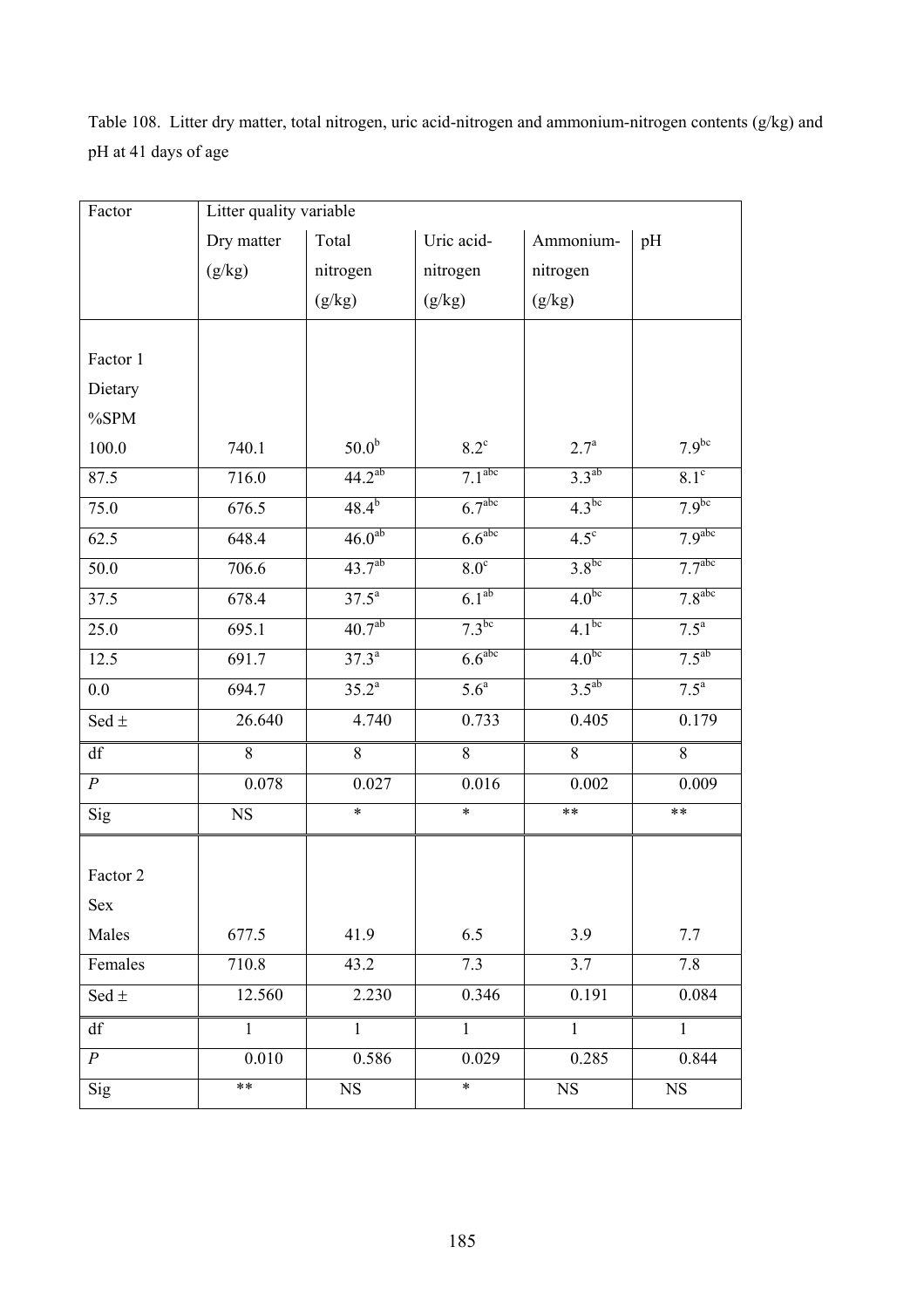Liver and spleen trace element concentrations

There were effects of dietary %SPM on liver and spleen dry matter, copper, manganese and zinc contents at 42 days of age (*p*<0.05, *p*<0.01, *p*<0.05 and *p*<0.05, respectively), but not on cobalt content (Table 109).

Liver and spleen dry matter content at 42 days of age was highest when feeding 75.0% SPM (25.0% NSPM), and lowest when feeding 12.5% and 100.0% SPM (87.5% NSPM and 0.0% NSPM, respectively). However, the liver and spleen dry matter content of birds fed 0.0% SPM (100.0% NSPM) was similar to that of birds fed between 12.5% and 100.0% SPM.

Liver and spleen copper and manganese contents at 42 days of age were lowest in birds fed 0.0% and 100.0% SPM (100.0% and 0.0% NSPM, respectively). It is worth noting however, that the liver and spleen copper content at 42 days of age was similar between the following treatments 0.0%, 12.5%, 37.5%, 62.5%, 87.5% and 100.0% SPM (100.0%, 87.5%, 62.5%, 37.5%, 12.5% and 0.0% NSPM, respectively). Liver and spleen manganese contents at 42 days of age were similar between the treatments 0.0%, 12.5%, 37.5%, 62.5%, 75.0% and 100.0% SPM (100.0%, 87.5%, 62.5%, 37.5%, 25.0% and 0.0% NSPM, respectively).

The effect of dietary %SPM on liver and spleen zinc content at 42 days of age is also not clear. The lowest liver and spleen zinc contents were in birds fed 62.5% and 87.5% SPM (37.5% and 12.5% NSPM, respectively), but zinc contents did not differ from those for birds fed 0.0%, 12.5%, 37.5% SPM and 100.0% SPM (100.0%, 87.5%, 62.5% and 0.0% NSPM, respectively).

It seems that although there were statistically significant dietary effects on liver and spleen dry matter and trace element content, the reasons for this are unclear. It is unlikely that they were simply due to substituting the SPM with the NSPM.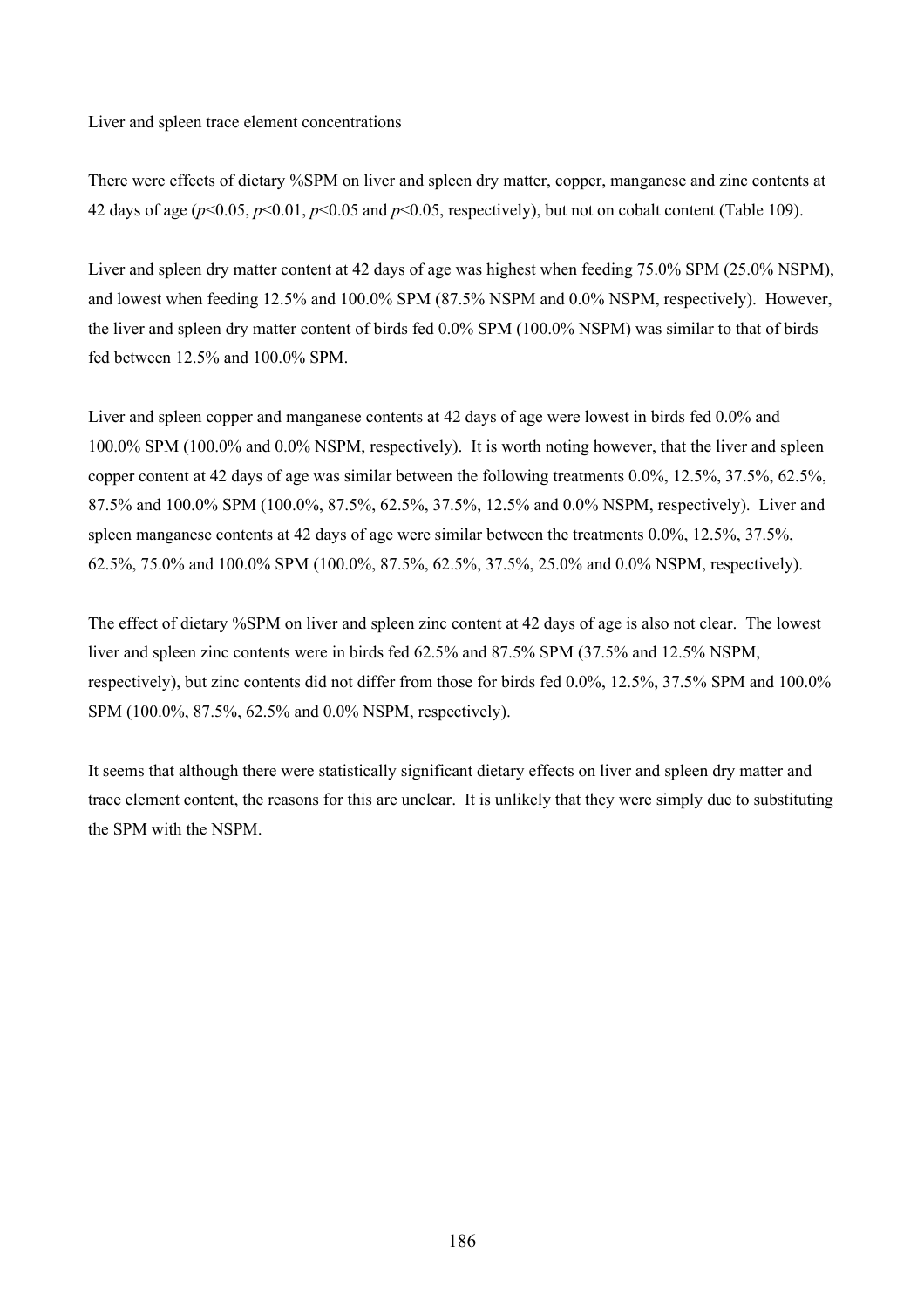| Factor                 | Concentrations         |              |                    |                    |                |
|------------------------|------------------------|--------------|--------------------|--------------------|----------------|
|                        | Dry matter             | Cobalt       | Copper             | Manganese          | Zinc (mg/kg)   |
|                        | (g/kg)                 | (mg/kg)      | (mg/kg)            | (mg/kg)            |                |
|                        |                        |              |                    |                    |                |
| Factor 1               |                        |              |                    |                    |                |
| Dietary                |                        |              |                    |                    |                |
| $\%SPM$                |                        |              |                    |                    |                |
| 100.0                  | $275.1^a$              | 0.03         | $3.1^{ab}$         | $2.5^{\mathrm{a}}$ | $22.9^{ab}$    |
| 87.5                   | 280.7 <sup>abc</sup>   | 0.03         | 3.1 <sup>abc</sup> | $2.8^{bc}$         | $22.2^{\rm a}$ |
| 75.0                   | $290.5^\circ$          | 0.03         | $3.5^\circ$        | 2.6 <sup>abc</sup> | $25.0^{b}$     |
| 62.5                   | $279.2^{abc}$          | 0.03         | 3.0 <sup>ab</sup>  | $2.6^{ab}$         | $21.9^{a}$     |
| 50.0                   | $287.6^{bc}$           | 0.03         | $3.3^{bc}$         | $3.1^\circ$        | $24.7^{b}$     |
| 37.5                   | $276.9^{ab}$           | 0.03         | 3.1 <sup>abc</sup> | $2.6^{ab}$         | $23.6^{ab}$    |
| 25.0                   | $284.8$ <sup>abc</sup> | 0.03         | $3.4^\circ$        | $2.8^{bc}$         | $24.9^{b}$     |
| 12.5                   | $274.8^{a}$            | 0.03         | $3.2^{abc}$        | 2.7 <sup>abc</sup> | $23.3^{ab}$    |
| 0.0                    | $279.6$ <sup>abc</sup> | 0.03         | 2.9 <sup>a</sup>   | $2.2^{\rm a}$      | $23.6^{ab}$    |
| Sed $\pm$              | 5.210                  | 0.0000       | 0.166              | 0.213              | 1.004          |
| $\mathrm{d}\mathrm{f}$ | 8                      | 8            | 8                  | 8                  | 8              |
| $\cal P$               | 0.038                  |              | 0.010              | 0.030              | 0.018          |
| Sig                    | $\ast$                 | NS           | $***$              | $\ast$             | $\ast$         |
| Factor 2               |                        |              |                    |                    |                |
| Sex                    |                        |              |                    |                    |                |
| Male                   | 279.0                  | 0.03         | 3.2                | 2.6                | 23.4           |
| Female                 | 283.1                  | 0.03         | 3.2                | 2.7                | 23.7           |
|                        |                        |              |                    |                    |                |
| Sed $\pm$              | 2.460                  | 0.0000       | 0.078              | 0.101              | 0.473          |
| df                     | $\mathbf{1}$           | $\mathbf{1}$ | $\mathbf{1}$       | $\mathbf{1}$       | $\mathbf{1}$   |
| $\boldsymbol{P}$       | 0.105                  |              | 0.617              | 0.583              | 0.484          |
| Sig                    | <b>NS</b>              | <b>NS</b>    | $_{\rm NS}$        | $_{\rm NS}$        | $_{\rm NS}$    |

Table 109. Liver and spleen dry matter (g/kg) and trace element concentrations (mg/kg) at 42 days of age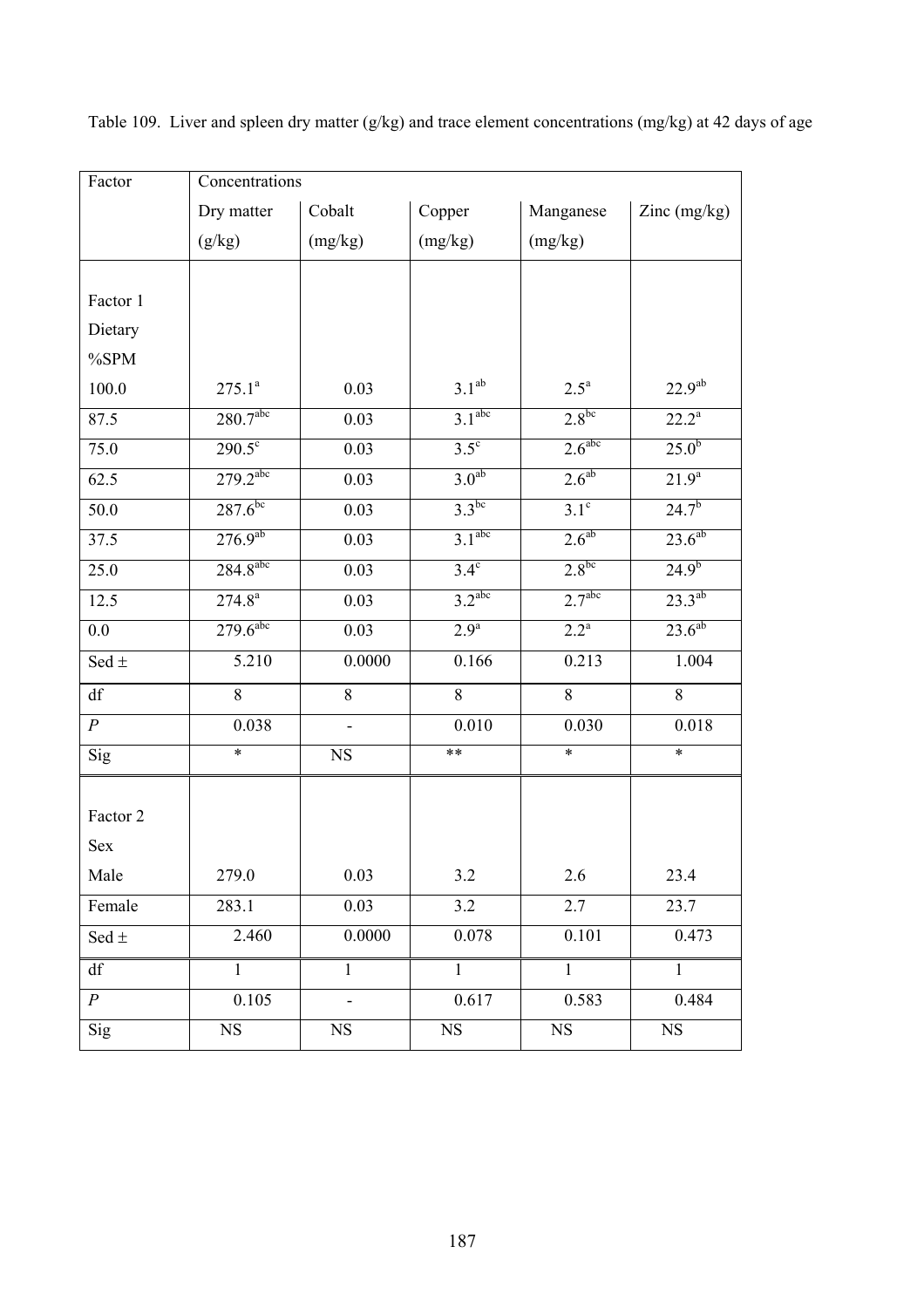Diet costs and gross margins of live weight sales minus feed costs

Using the ingredient prices shown in Table 110, the cost of the treatment diets have been calculated and the results are given in Table 111. The diets became more expensive as the rate of substitution of SPM with NSPM increased.

Table 110. Ingredient cost (£/tonne)

| Ingredient            | Cost (f/tonne) |
|-----------------------|----------------|
|                       |                |
| Wheat                 | 95.00          |
| Maize gluten 60       | 92.00          |
| Vegetable oil         | 545.00         |
| Soya full fat         | 231.00         |
| Soya 50               | 197.50         |
| Rapeseed meal         | 215.00         |
| Whole rapeseed        | 340.00         |
| Field peas            | 260.00         |
| Field beans           | 270.00         |
| Fishmeal 66           | 440.00         |
| Synthetic lysine      | 1750.00        |
| Synthetic methionine  | 2000.00        |
| Synthetic threonine   | 5500.00        |
| Premix starter/grower | 2280.00        |
| Premix finisher       | 1480.00        |
| Limestone             | 54.65          |
| Dicalcium phosphate   | 275.00         |
| Salt                  | 90.00          |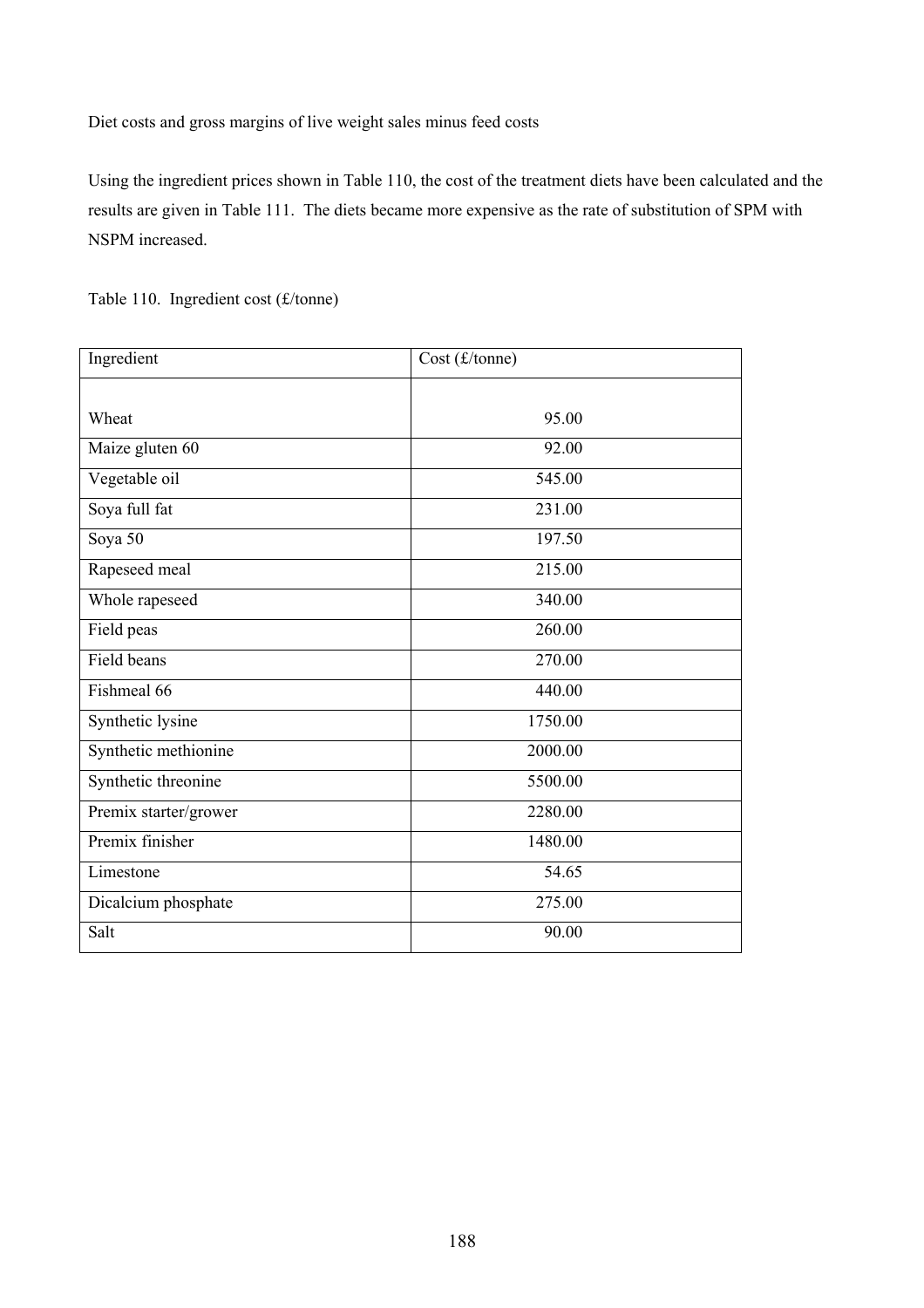| Dietary %SPM | Cost of starter    | Cost of grower     | Cost of finisher   |
|--------------|--------------------|--------------------|--------------------|
|              | ration $(f/tonne)$ | ration $(f/tonne)$ | ration $(f/tonne)$ |
|              |                    |                    |                    |
| 100.0        | 200.44             | 196.96             | 183.47             |
| 87.5         | 207.27             | 202.02             | 187.80             |
| 75.0         | 214.11             | 207.17             | 192.17             |
| 62.5         | 220.95             | 212.24             | 196.50             |
| 50.0         | 227.79             | 217.36             | 200.89             |
| 37.5         | 234.62             | 222.43             | 205.22             |
| 25.0         | 241.46             | 227.58             | 209.59             |
| 12.5         | 248.29             | 232.64             | 213.91             |
| 0.0          | 255.12             | 237.71             | 218.30             |

# Table 111. Treatment diet cost (£/tonne)

Gross margins of live weight sales minus feed costs have been calculated (Table 112) using:

- starter feed intake and finisher feed intake data to 42 days of age (Table 99);
- $\bullet$  diet costs (£/tonne, Table 112);
- total live weight produced at 42 days of age (based on mean live weight data at 42 days of age and mortality to 42 days of age), and;
- a value of £0.485/kg of live weight sold.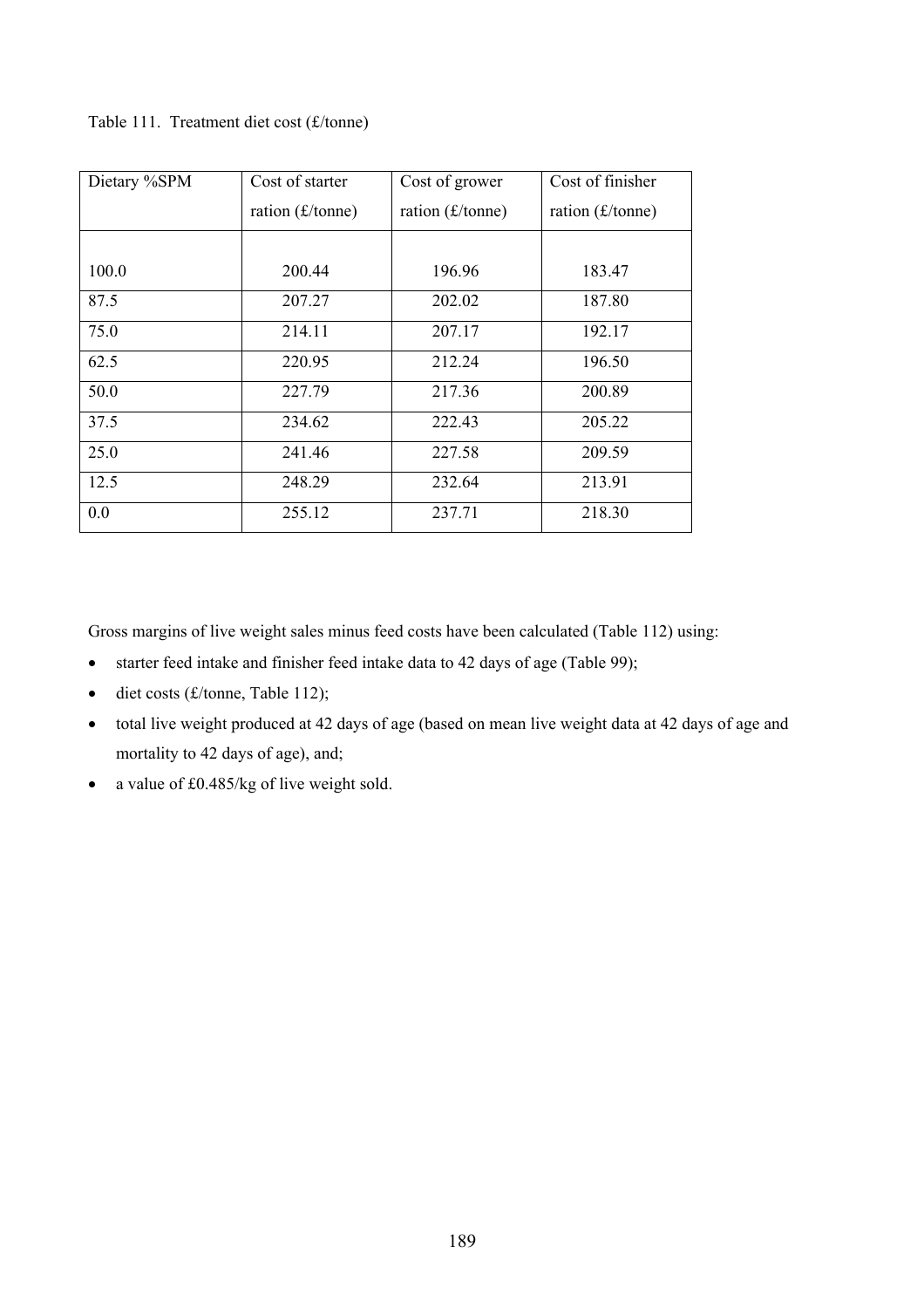Table 112. Gross margins of live weight sales minus feed costs

| Dietary %SPM | Gross margin (£/bird) |
|--------------|-----------------------|
|              |                       |
| 100.0        | 0.43                  |
| 87.5         | 0.41                  |
| 75.0         | 0.40                  |
| 62.5         | 0.34                  |
| 50.0         | 0.34                  |
| 37.5         | 0.31                  |
| 25.0         | 0.25                  |
| 12.5         | 0.22                  |
| 0.0          | 0.14                  |

There was an increasing financial penalty associated with substituting the SPM with the NSPM. This reflected the higher diet costs and poorer FCEs as the rate of substitution of SPM with NSPM increased.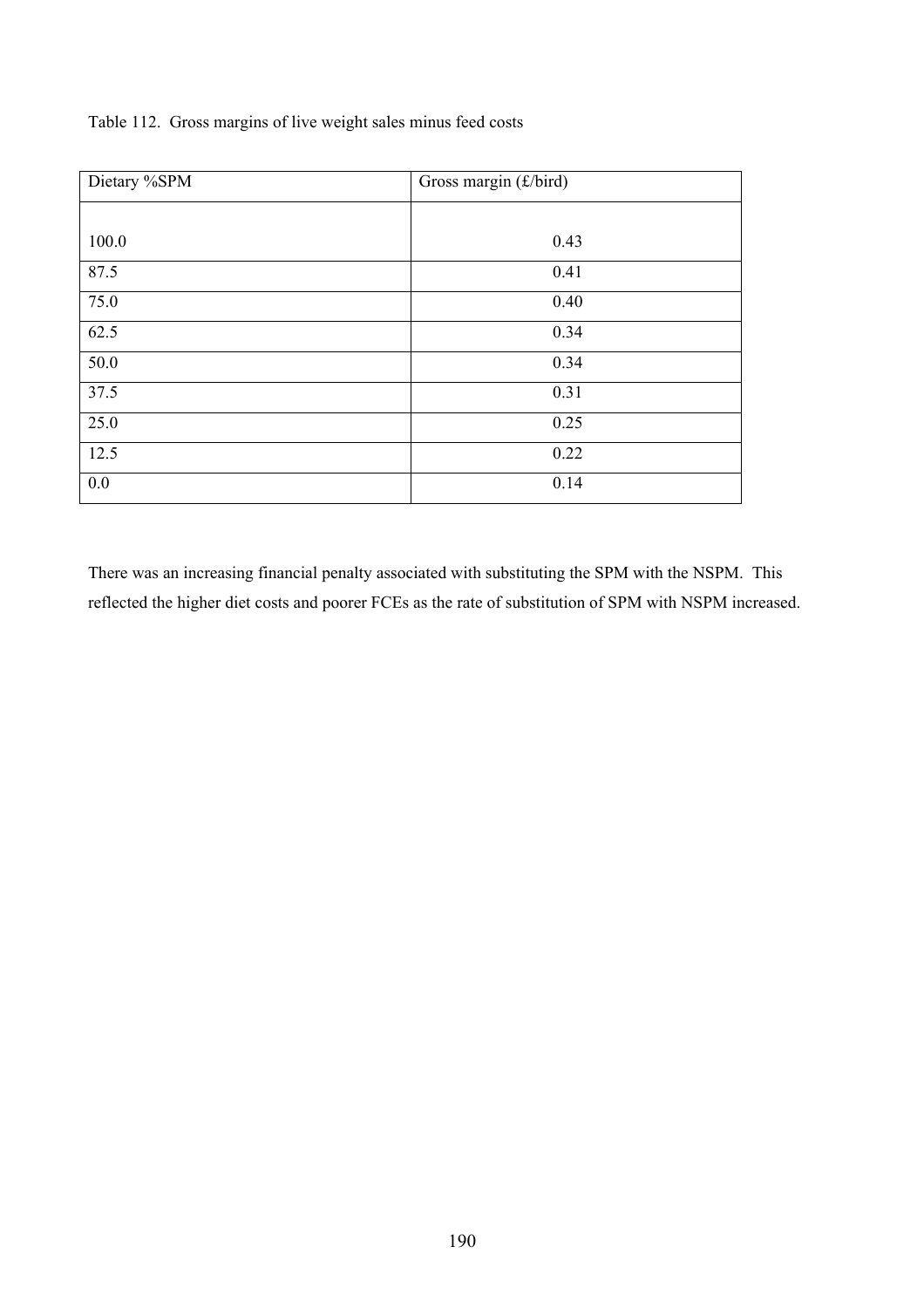#### *Discussion*

There are two main findings from this study, one of which, was that the 100.0% SPM diet did not maximise feed intake and live weight gain in broilers grown to 42 days of age, but it did maximise FCE. Feed intake between day-old and 42 days of age was highest when feeding between 50.0% and 75.0% SPM. Male live weight at 42 days of age was highest when feeding between 37.5% and 75.0% SPM, whereas female live weight at 42 days of age was highest when feeding between 50.0% and 100.0% SPM. The relationships between dietary %SPM and feed intake and between dietary %SPM and live weight at 42 days of age were curvilinear.

The second main finding is evident from the above information but it is mentioned here for clarity. The complete substitution of SPM with NSPM was not successful in terms of bird performance. There was a pronounced depression in feed intake and live weight at 42 days of age when feeding 0.0% SPM.

Thus, neither the 0.0% nor the 100.0% SPM diets were optimal in terms of their nutrient content and/or contents of antinutritional factors. The suggestion of nutrient insufficiency is further supported by the finding that both males and females fed either 0.0% or 100.0% SPM were poorly feathered at 42 days of age, whereas feathering was normal in birds fed the intermediate diets.

In trying to determine the reasons for the poor performance in birds fed the two extreme diets it is necessary to consider the following:

- the determined nutrient contents of the diets;
- the presence and contents of antinutritionals, and;
- factors that may have exacerbated nutritional imbalances or deficiencies.

The determined crude protein contents of the starter and grower rations were mostly higher than target (Tables 83 to 84), whereas the determined crude protein contents of the finisher rations were generally slightly less than target (Table 85).

Dietary protein concentrations can affect the requirements for individual essential amino acids. Generally, as dietary protein concentration increases, essential amino acid requirements, expressed as a proportion of the diet increase, although when expressed as a proportion of the protein, the essential amino acid requirements are little affected (NRC, 1994 citing Boomgaardt and Baker, 1973, Morris *et al.,* 1987 and Robbins, 1987). Thus, if any of the essential amino acids were limiting in the study diets, the deficiency would have been exacerbated by surplus protein.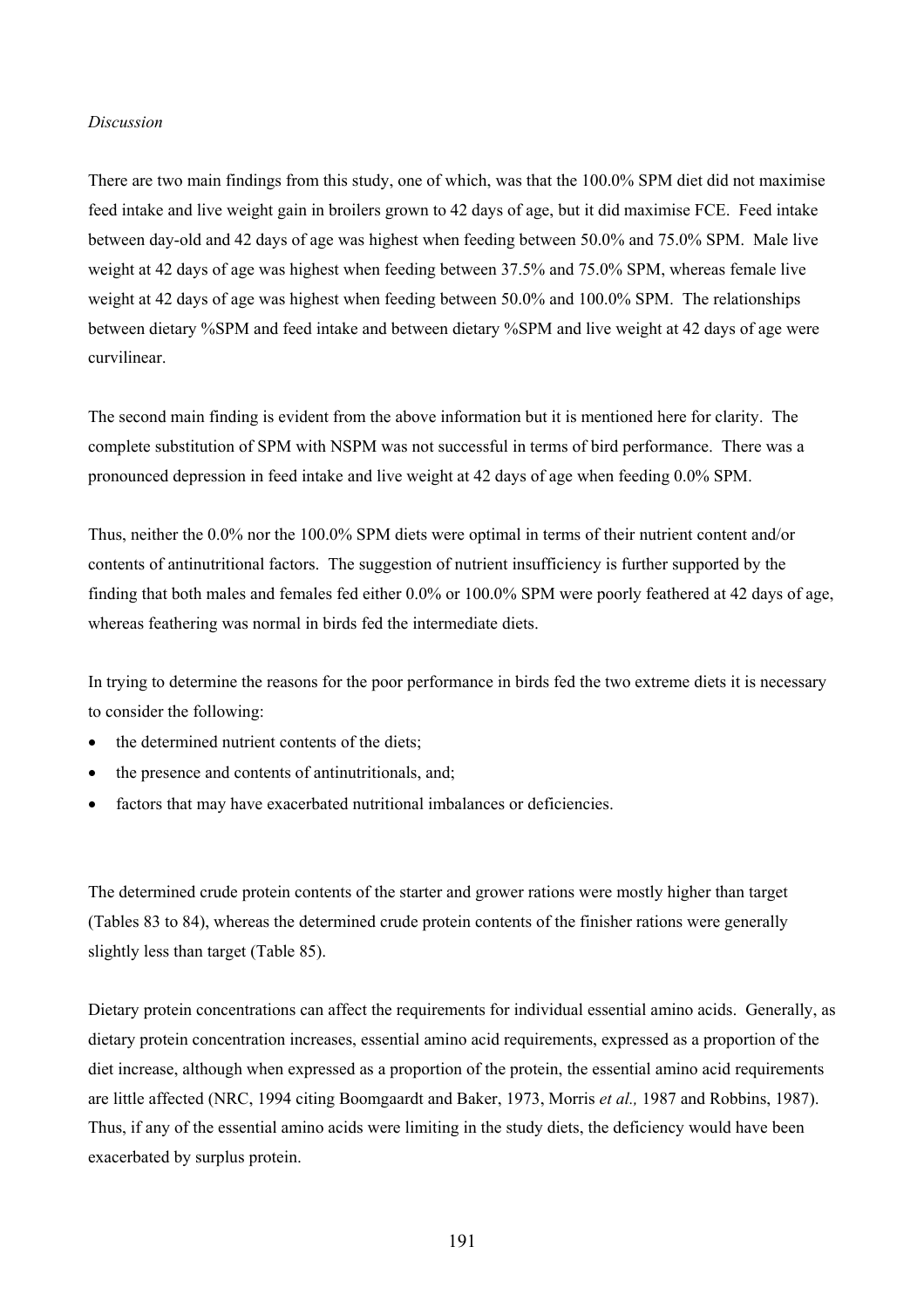The main consideration however, is that the supply of amino acids within the diet should be balanced according to the bird's requirements for production and maintenance. The efficiency of protein synthesis will be highest when the intake of amino acids is 'balanced' according to the birds' needs. If some amino acids are in short supply, and others are in excess, protein synthesis will be less efficient. This is the basis for the ideal protein concept (Larbier and Leclercq, 1994; McDonald *et al*., 1995).

Production becomes limited when one or more amino acids are in short supply. The deficient amino acid(s) are regarded as limiting factors. The first limiting amino acid is the amino acid that is limiting performance to the level achieved by the diet. Supplementing the diet with the first limiting amino acid will increase performance, but only up to a level where the next, or second limiting, amino acid becomes restrictive. Lysine, methionine, cystine and threonine are the most important of the essential amino acids from a growth perspective, as they are usually the first limiting (Larbier and Leclercq, 1994).

There were discrepancies between the determined and calculated lysine, methionine, cystine and threonine contents of the diets. Except for threonine, the discrepancies between determined and calculated amino acid contents were greatest in the starter ration, with better agreement in the grower and finisher rations. The determined lysine content of the starter ration was low compared with target when the dietary %SPM was greater than 62.5%, and the determined methionine, methionine plus cystine and threonine contents were all low compared with target at 100.0% SPM. Fernandez *et al.,* (1994) reported the limiting order of amino acids in soya bean meal as: 1) methionine plus cystine; 2) threonine; 3) lysine and valine; 4) non-specific nitrogen, and; 5) histidine.

The determined lysine, methionine, methionine plus cystine and threonine contents of the starter ration are shown for all dietary %SPM treatments in Figure 19.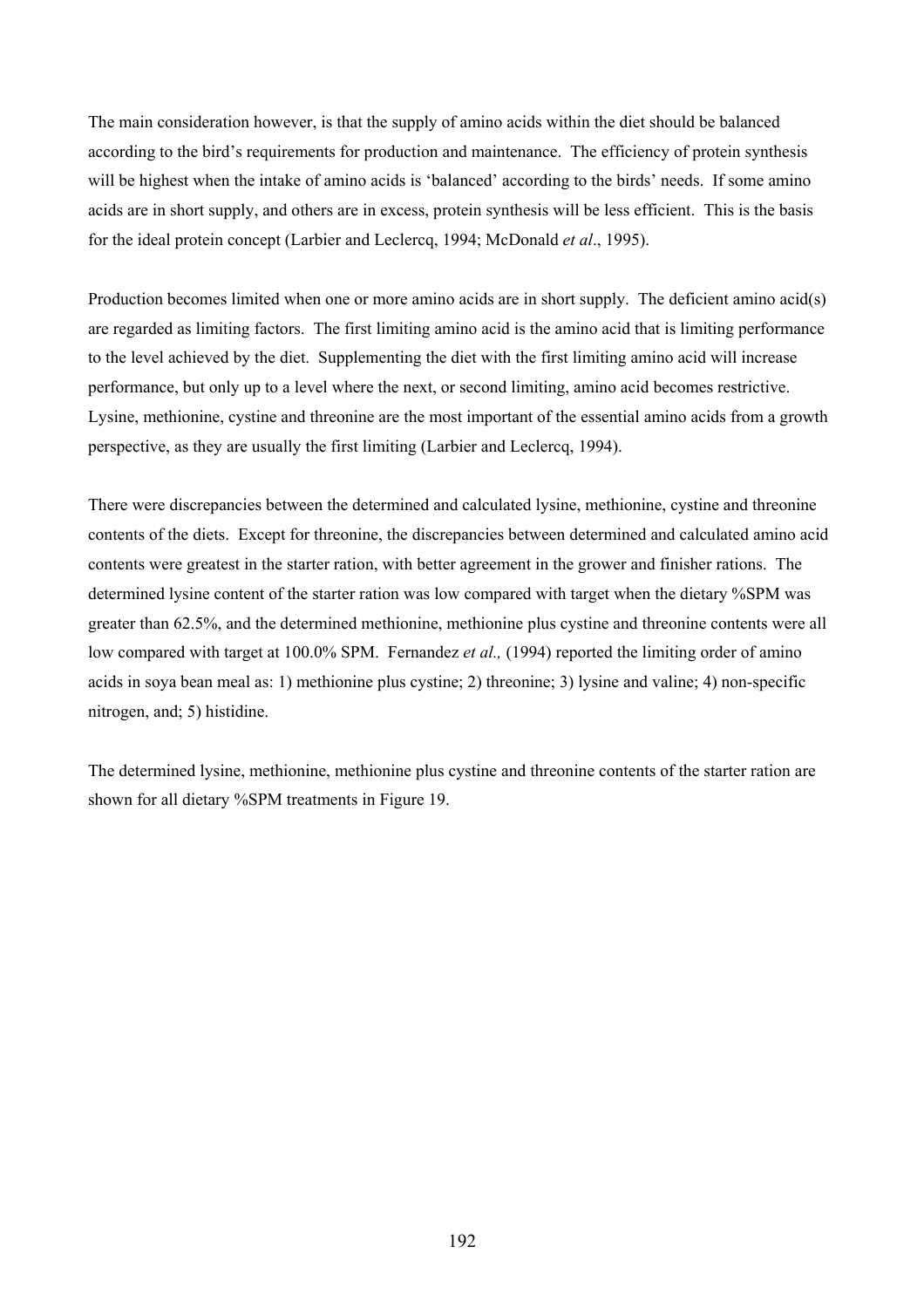

Figure 19. Determined lysine, methionine, methionine plus cystine and threonine contents of the starter rations (g/kg fresh basis)

Note: the target lysine, methionine, methionine plus cystine and threonine contents for the starter ration were 13.8 g/kg, 4.9 g/kg, 8.8 g/kg and 8.9 g/kg, respectively.

The poor growth of birds fed 100.0% SPM was most probably due to limited intakes of lysine, methionine, cystine and threonine, and poor feathering due to limited intakes of methionine, cystine and threonine. Production requirements for all of these amino acids are far greater in the young bird than the requirements for maintenance. Larbier and Leclercq (1994) provided values of amino acid requirements for growth. The requirements for lysine, sulphur amino acids and threonine were given as 1.49 g, 1.16 g and 0.75 g/100 g of live weight gain, respectively. Maintenance requirements for lysine, sulphur amino acids and threonine were only 82 mg, 60 mg and 86 mg/kg live weight.day, respectively.

The carcass is rich in lysine, sulphur amino acids and threonine (6.5 g, 4.0 g and 4.2 g/100 g protein, respectively), and the feathers are particularly rich in sulphur amino acids (7.9 g/100g protein) but also threonine (4.6 g/kg) (Larbier and Leclercq, 1994). Thus, when the dietary concentration of these nutrients is low relative to the ME value birds will fail to realise good growth rates and feathering will be poor. This was the case for birds fed 100.0% SPM.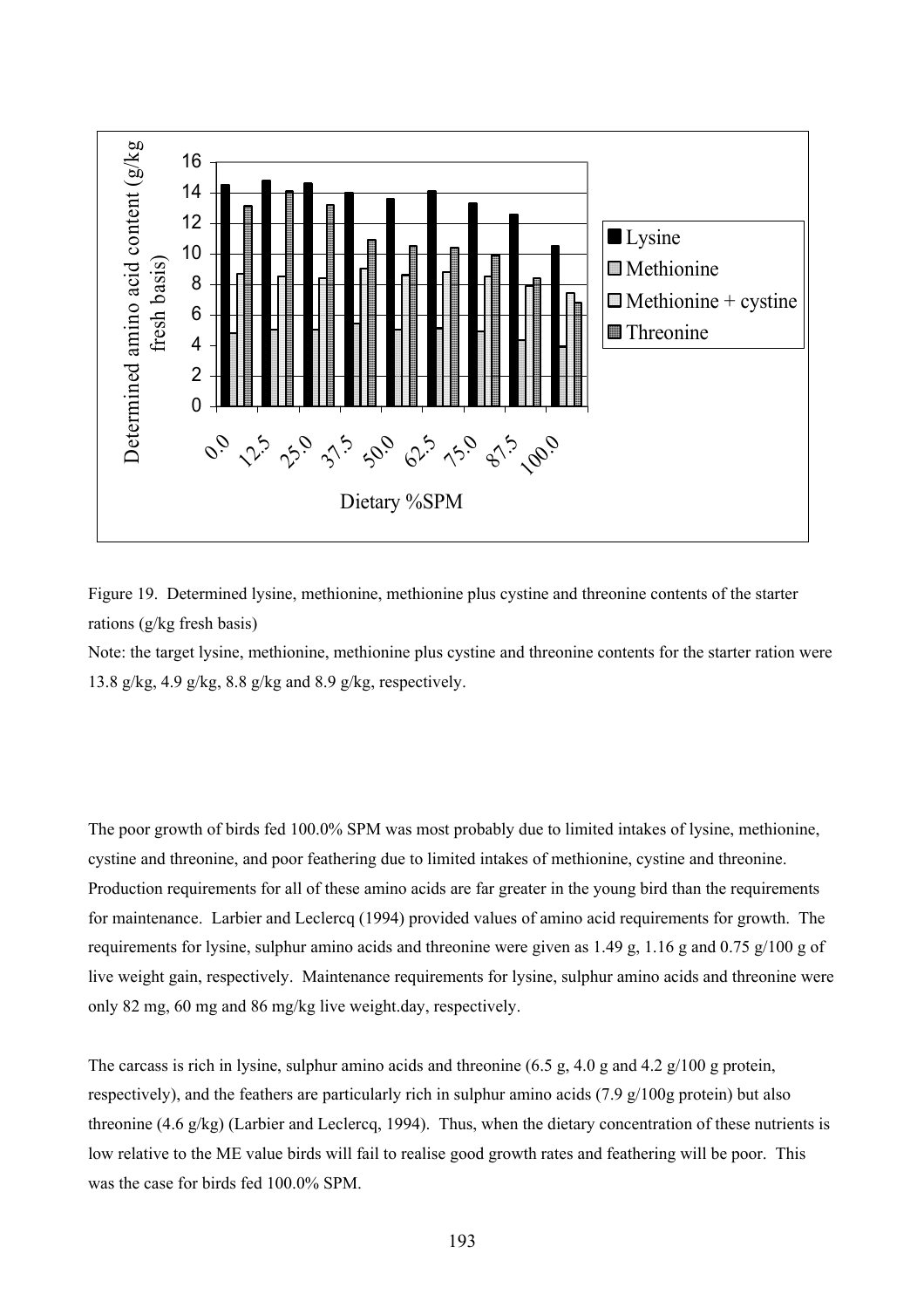Discrepancies in threonine content, i.e. determined *versus* calculated, were apparent in the starter, grower and finisher rations. As discussed the threonine content of the 100.0% SPM starter diet was low and this was also the case for finisher ration (7.0 g/kg determined, versus 7.4 g/kg calculated), but not the grower ration. The determined threonine content of the 100.0% SPM grower ration was as per the calculated value.

The largest discrepancies in determined *versus* calculated threonine contents however, occurred with the lower dietary %SPM treatments (25.0% SPM or less) shown in Figure 19 for the starter rations (calculated threonine content being 8.9 g/kg fresh basis). There was a large excess of threonine in the starter, grower and finisher rations when the dietary SPM content was 25.0% SPM or less.

To assess the impact of this on the bird it is useful to consider the balance of limiting amino acids in the treatment diets. As the bird's lysine requirements are best known it is conventional to express requirements for other amino acids in terms of the ratio to lysine (Larbier and Leclercq, 1994). This has been done for the starter diets and the results are shown in Figure 20. For information, an optimal balance of methionine plus cystine, threonine and tryptophan as expressed relative to lysine, published by Larbier and Leclercq (1994) is included in Figure 20.



Figure 20. Determined ratio of amino acids relative to lysine for the starter treatment diets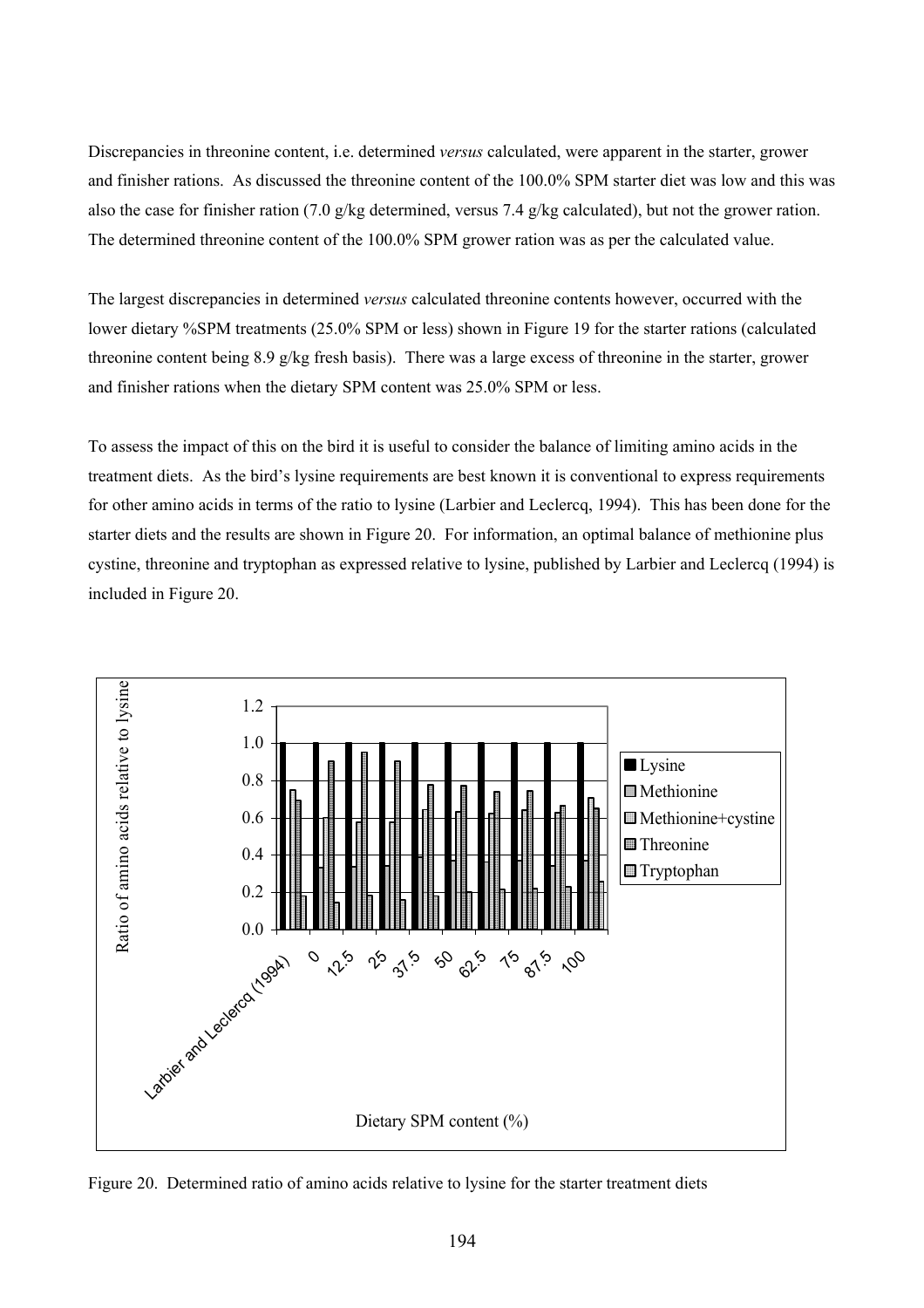It is apparent from the information given in Figure 20, that the supply of methionine plus cystine relative to lysine was low in most cases, but particularly at 25.0% or less SPM. The supply of threonine relative to lysine was mostly higher than that published by Larbier and Leclercq (1994): only the diets containing 87.5% and 100.0% SPM had a near-optimal ratio. In diets containing 25.0% or less SPM the supply of threonine relative to lysine was greatly in excess of Larbier and Leclercq's recommendation. Thus, in diets containing 25.0% SPM or less an excess of threonine could have increased the relative deficiency of methionine and cystine, and an otherwise presumed adequate dietary supply of lysine might have become limiting.

Low feed intakes in birds fed the 25.0% or less SPM diets could have been due to the imbalance of dietary amino acids. It has been suggested that feeding an imbalance of amino acids has a direct effect on the hypothalamic receptors (Leeson and Summers, 2001). Infusing imbalanced amino acids into the carotid artery causes a rapid reduction in the feed intake of rats. When an imbalance of amino acids is infused into the jugular vein there is a less profound effect, presumably because the liver intervenes prior to the blood reaching the brain. The authors wrote that most animals select a protein-free diet over an amino acid imbalanced diet when given a choice.

However, lower feed intakes in birds fed a low dietary %SPM did not fully account for the loss of live weight gain as FCEs were poorer. The birds were using the feed less efficiently for growth. Whether this was due more to a nutrient deficiency, than due to the contents of antinutritional factors present in the proteinaceous ingredients is difficult to ascertain with certainty. The arguments for and against the possibility that the alternative proteinaceous ingredients (rapeseed meal, whole rapeseed, peas and beans) reduced performance or contributed to poorer performance are discussed.

The 0.0% SPM starter ration has been used as an example: this ration had the highest concentrations of the alternative proteinaceous ingredients. Thus, the maximum concentrations of rapeseed meal, whole rapeseed, field beans and field peas fed were 105.3 g/kg, 14.2 g/kg, 13.6 g/kg and 14.7 g/kg, respectively. Of these, the only ingredient included at a concentration which was sufficient to perhaps cause concern was rapeseed meal. Whole rapeseed is also discussed however, because of the common antinutritional factors in whole rapeseed and rapeseed meal, namely glucosinolates and sinapine.

In an earlier study within this project (Study 1) there was a linear reduction in male and female live weight at 14 days of age, and male live weight at 21 days of age when feeding rapeseed meal at concentrations within the range of 0 g/kg to 160 g/kg. There was no effect of rapeseed meal concentration on live weight at 42 days of age, but birds fed a high concentration of rapeseed meal (greater than 60  $g/kg$ ) in the starter ration were subsequently fed 0 g/kg rapeseed meal in the finisher ration. Thus, high concentrations of rapeseed meal were not fed throughout the 42-day growing period.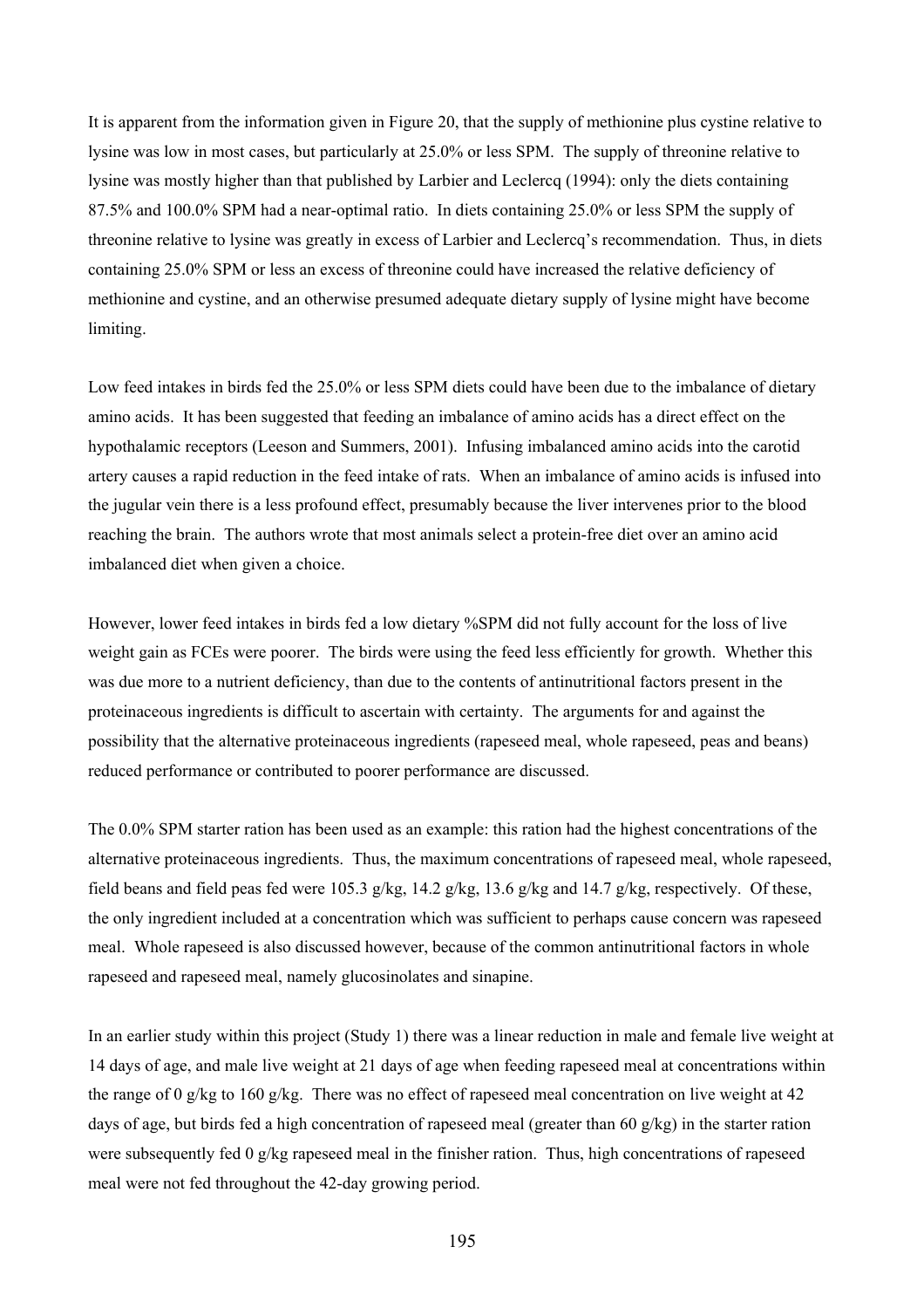In this study, the concentration of rapeseed meal fed was reduced in the grower ration (78.5 g/kg rapeseed meal), and further reduced in the finisher ration (67.0 g/kg rapeseed meal) because of the reduction in the amount of total protein being fed (as per commercial practice). The total amount of rapeseed meal fed to 42 days of age was higher however, than in Study 1. Thus, it is possible that in this study the concentration of rapeseed meal in diets having a low % SPM (perhaps 37.5% SPM or less) might have impacted on feed intake and live weight gain to 42 days of age.

If it is thought that the rapeseed meal present in the low %SPM diets impacted on feed intake and live weight gain then it is important to consider the dietary supply and intake of glucosinolates and sinapine.

There was only a small difference in the glucosinolate content of the rapeseed meal used in this study and the rapeseed meal used in Study 1 (10 µmol/g, *versus* 7 µmol/g respectively), but the maximum intake of glucosinolates to 42 days of age from rapeseed meal alone (0% SPM) was higher than the maximum intake in rapeseed meal fed birds in Study 1 (3 000 µmol/bird, *versus* 2 001 µmol/bird respectively). The additional intake of whole rapeseed in Study 3 would have added to this, and at the highest intake of whole rapeseed  $(0.0\%$  SPM) there would have been an additional glucosinolate intake of 1 300  $\mu$ mol/bird to 42 days of age. Thus, the maximum total glucosinolate intake to 42 days of age was 4 300 µmol/bird in Study 3. This was similar to the glucosinolate intake of birds fed 60 g/kg whole rapeseed in Study 3.

The sinapine content of the rapeseed meal used in Study 3 was higher than that used in Study 1 (13.6 g/kg, *versus* 11.7 g/kg), but the whole rapeseed used in Study 3 was less rich in sinapine than that used in Study 1 (9.4 g/kg, *versus* 10.5 g/kg). Total sinapine intake to 42 days of age in Study 3 was 4.5 g/bird (i.e. from rapeseed meal and whole rapeseed). This was higher than the sinapine intake of birds fed rapeseed meal in Study 1 (3.3 g/bird to 42 days of age), but similar to the maximum sinapine intake of birds fed 100 g/kg whole rapeseed in Study 1 (about 4.5 g/bird to 42 days of age).

If glucosinolate and sinapine intakes were responsible for the feed intake and growth depressions seen in Study 1 birds fed whole rapeseed, then there is a similar likelihood that glucosinolate and sinapine intake contributed to the poor performance of birds fed 0.0% SPM.

Other workers have reported lower feed intakes and poorer growth when feeding similar or marginally higher rapeseed meal concentrations than those used in Study 3. A recent study published by McNeill *et al.*, (2004), found lower feed intakes and live weight gains in broilers grown to 42 days of age when fed either 100 g/kg or 200 g/kg low glucosinolate, low erucic acid rapeseed meal, compared with 0 g/kg rapeseed meal. All diets were iso-energetic and iso-nitrogenous.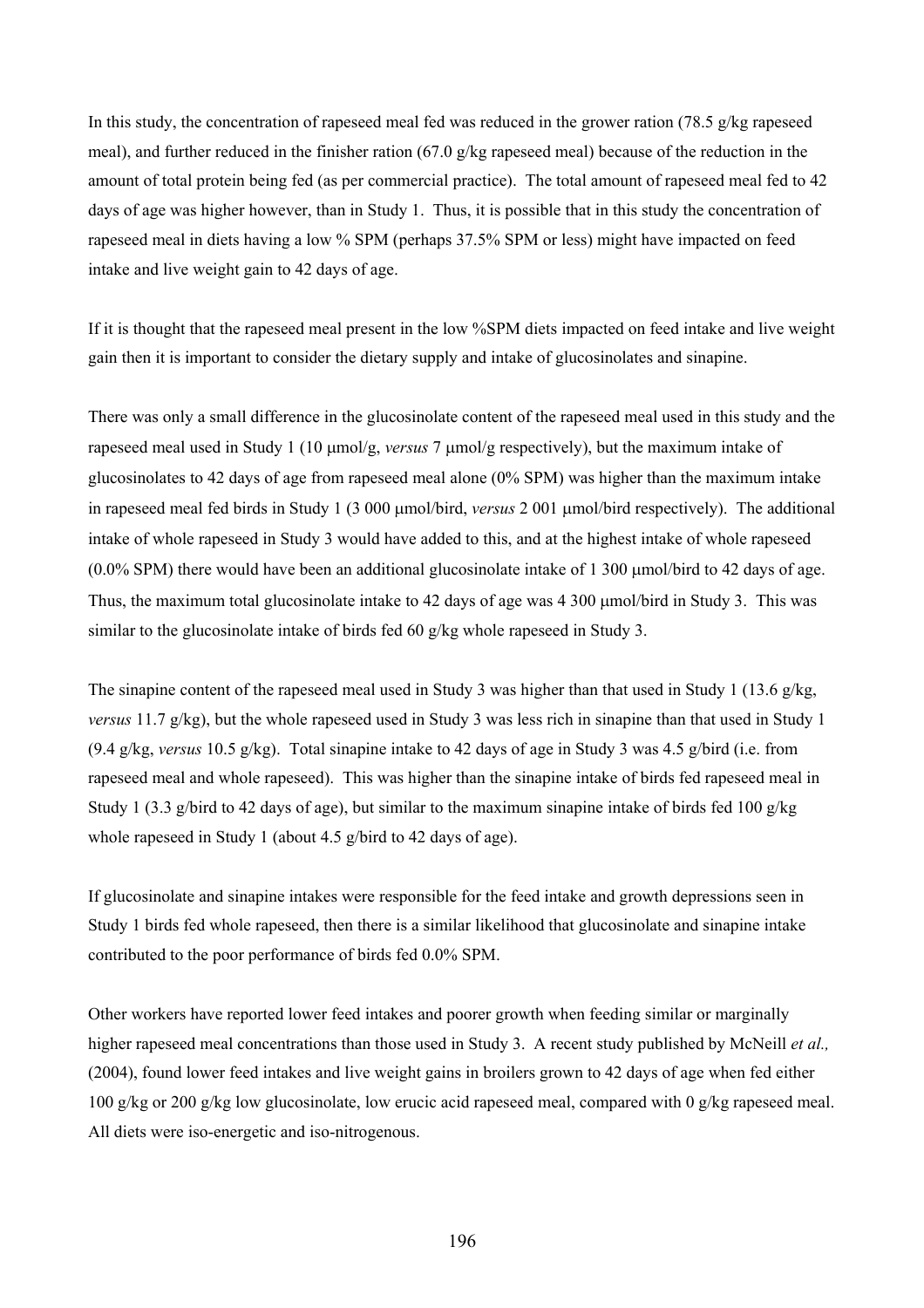However, in published work, often when rapeseed meal intake impacted on live weight gain this was without affecting FCE (Salmon *et al.,* 1981; McNeill *et al.,* 2004). Similar findings were reported for Study 1: FCE to 42 days of age was not affected by feeding rapeseed meal at concentrations of up to 160 g/kg in the starter ration and up to 60 g/kg in the finisher ration.

There was a statistically significant and numerically large reduction in FCE to 42 days of age with reducing dietary %SPM. Nutrients were being used much less efficiently for growth when the dietary %SPM was reduced. It is suggested that this was probably due to amino acid imbalances at the low dietary %SPM (less than 25%), rather than an effect of rapeseed meal or its antinutritionals at the concentrations used.

The possibility of amino acid antagonisms also needs to be considered. Amino acid antagonisms may accentuate a deficiency of the first limiting amino acid, but these differ from imbalances because utilisation of the limiting amino acid is reduced (NRC, 1994). Antagonisms can occur between amino acids having side chains exhibiting similar structural and/or chemical characteristics. Increasing the dietary concentration of one that is in excess of productive requirements adversely affects the metabolism of the other. In a situation in which one essential amino acid is first limiting, increasing the other's concentration to enlarge the difference, antagonises the use of the first limiting amino acid and induces or exacerbates a deficiency.

Antagonisms have been shown to exist for leucine-isoleucine-valine, arginine-lysine, and threoninetryptophan (NRC, 1994 citing D'Mello and Lewis, 1970). The most important of these antagonisms occurs with leucine-isoleucine (NRC, 1994). This is because certain ingredient combinations (e.g. maize plus maize gluten meal) can lead to practical diets in which leucine is high while isoleucine is marginal in adequacy.

Excess leucine reduces live weight gain but this may be corrected by supplementing with isoleucine and valine (Larbier and Leclercq, 1994). The authors suggested that about 70% of the effects of this are due to reduced appetite with the remaining 30% being attributable to metabolic effects. Excess leucine reduces feed intake and live weight gain. It increases the rate of breakdown of the isoleucine and valine, and competes effectively against them for absorption. Leucine, isoleucine and valine use the same transport system for absorption.

Soya is rich in leucine compared with wheat (e.g. soya bean meal 50 contains 4.18 g/kg leucine, compared with 0.87 g/kg leucine in wheat, Larbier and Leclercq, 1994). Iso-leucine and valine are present in soya at lower concentrations (about 67% of that leucine, *loc. sit*.). Maize gluten however, is much richer in leucine than soya (maize gluten contains 11.51 g/kg leucine, Larbier and Leclecrq, 1994). Maize gluten was a main ingredient in the NSPM (419.4 g/kg of NSPM, providing a maximum of 119 g maize gluten in the 0.0% SPM starter ration), it acted as a protein source and amino acid balancer. The UK-grown proteinaceous ingredients were however, less rich in leucine than either maize gluten or soya. For example, the leucine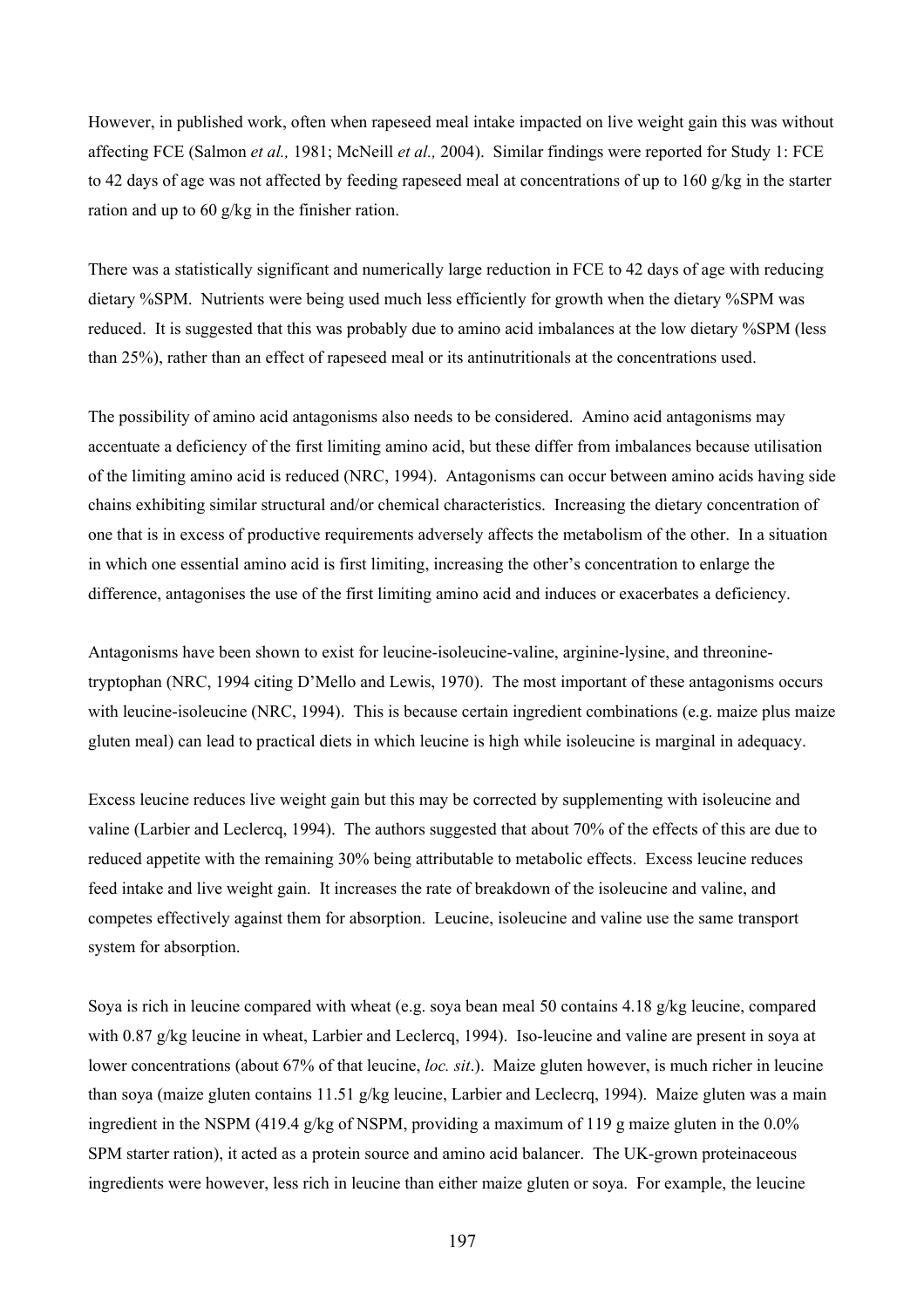contents of rapeseed meal (solvent extracted), field beans, field peas and whole rapeseed are given 2.66 g/kg, 2.15 g/kg, 1.64 g/kg and 1.50 g/kg, respectively. Thus, these ingredients plus the wheat diluted the leucine content of the ration.

The determined leucine concentrations of the starter, grower and finisher rations were higher than those recommended by the NRC (1994) (Table 113), and they were consistently higher in the 100.0% SPM diets than the 0.0% SPM diets. The determined iso-leucine and valine concentrations of the 100.0% SPM starter, grower and finisher rations were either similar or slightly higher than the concentrations recommended by the NRC (1994), whereas in the 0.0% SPM starter the determined iso-leucine concentration was low in all rations. The determined valine concentration in the 0.0% SPM diet was as recommended by the NRC (1994) for the starter, low in the grower and high in the finisher.

|  |  |  | Table 113. Recommended nutrient requirements of broilers (g/kg fresh weight basis) |
|--|--|--|------------------------------------------------------------------------------------|
|  |  |  |                                                                                    |

| Amino acid  | Recommended requirement $(g/kg$ fresh weight basis) <sup>1</sup> |                  |  |
|-------------|------------------------------------------------------------------|------------------|--|
|             | 0-3 weeks of age                                                 | 3-6 weeks of age |  |
|             |                                                                  |                  |  |
| Leucine     | 12.0                                                             | 10.9             |  |
| Iso-leucine | 8.0                                                              |                  |  |
| Valine      | 9.0                                                              | 8.3              |  |

<sup>1</sup>For diets having 3 200 kcal ME<sub>N</sub>/kg (13.4 MJ<sub>N</sub>/kg)

Thus, the recommended ratios of leucine, iso-leucine and valine were 1.000 to 0.667 to 0.750 in the starter ration (0 to 3 weeks of age) and 1.000 to 0.670 to 0.761 in the finisher ration (3 to 6 weeks of age)(NRC, 1994).

Taking the two extreme treatments as examples (i.e. 100.0% SPM and 0.0% SPM) the ratios of leucine, isoleucine and valine have been calculated, both for the starter, grower and finisher rations (Table 114).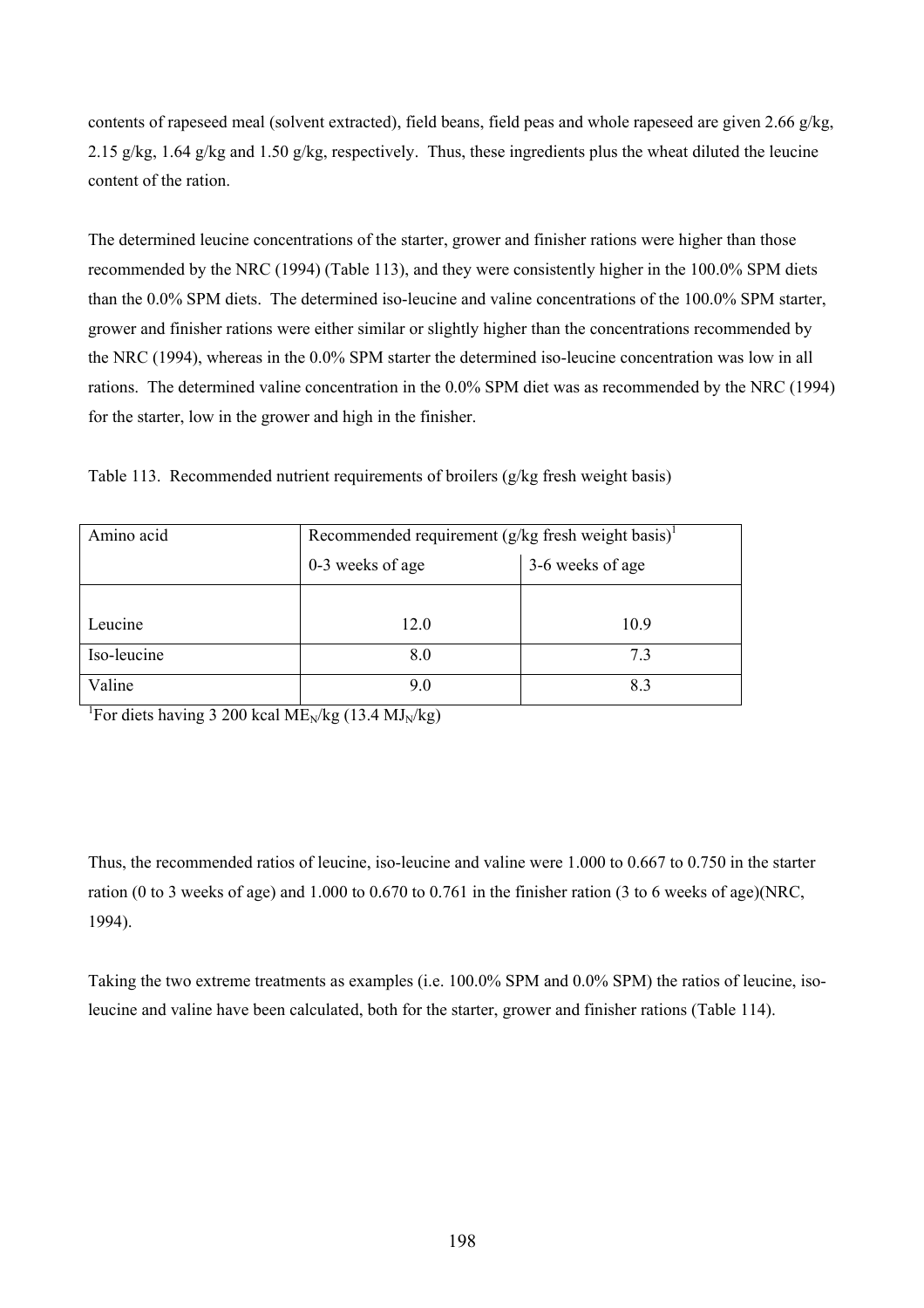Table 114. Determined ratios of leucine, iso-leucine and valine in the starter, grower and finisher rations of birds fed 100.0% SPM and 0.0% SPM

| Ration         | Ratio of leucine, iso-leucine and valine |                         |  |
|----------------|------------------------------------------|-------------------------|--|
|                | 100.0% SPM                               | $0.0\%$ SPM             |  |
|                |                                          |                         |  |
| <b>Starter</b> | 1.000 to 0.585 to 0.696                  | 1.000 to 0.537 to 0.732 |  |
| Grower         | 1.000 to 0.578 to 0.667                  | 1.000 to 0.542 to 0.678 |  |
| Finisher       | 1.000 to 0.569 to $0.672$                | 1.000 to 0.580 to 0.824 |  |

In both the 100.0% SPM and 0.0% SPM diets the ratios of leucine to iso-leucine and to valine were less than optimal according to the recommendations of the NRC (1994). In most cases leucine was high relative to the supply of iso-leucine and valine. Interestingly, however, the ratios of leucine to iso-leucine to valine in the starter, grower and finisher rations of the 50.0% SPM were also less than optimal. For example, the ratios in the starter were 1.000 to 0.559 to 0.655, and these birds grew well. Thus, an antagonism between leucine, isoleucine and valine was unlikely to have been the cause of poor performance in birds fed the 100.0% and 0.0% SPM diets.

The antagonism between lysine and arginine has been well documented. Lysine acts antagonistically against arginine and a ratio of 1.2:1 reduces live weight gain in the young bird (Larbier and Leclercq, 1994). This may be overcome by supplementing with arginine. The antagonism occurs at the metabolic level rather than at the digestive level (*loc.sit*.). Excess lysine acts in the kidney so as to increase the rate of arginine breakdown. Leeson and Summers (2001) wrote that if moderately high concentrations of lysine are fed (16 g/kg for young chick) in combination with marginal concentrations of arginine (8 g/kg) then up to 25% of arginine can be degraded, leading to a marked decrease in weight gain.

In this study there were differences in the determined lysine and arginine concentrations of the diets, particularly in the starter ration. Thus, the ratios of lysine to arginine have been calculated for each diet and ration (Figure 21).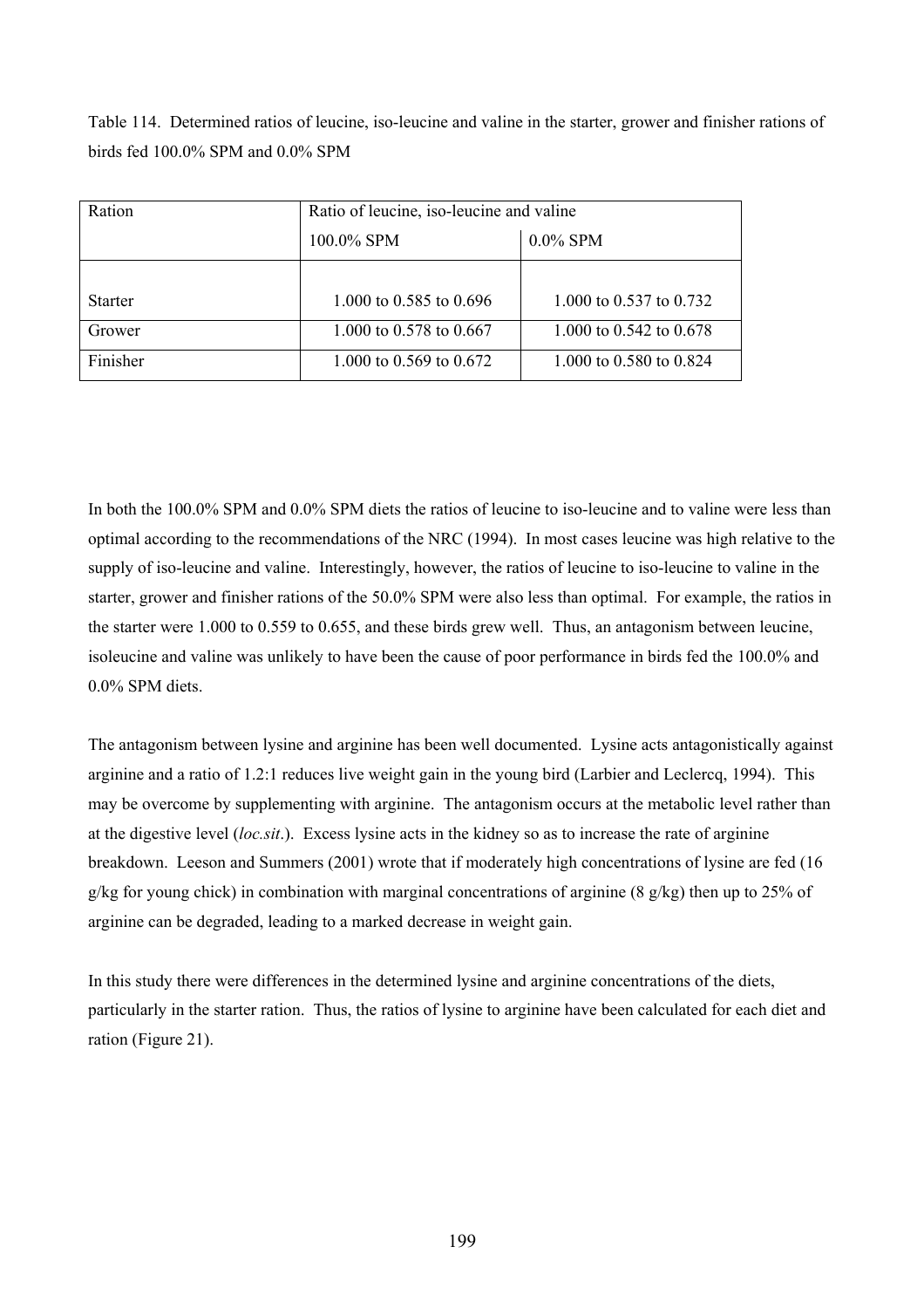

Figure 21. Ratio of lysine to arginine in the starter, grower and finisher rations

In diets having 37.5% or less SPM the lysine to arginine ratio was 1.2 or greater in the starter ration. According to Larbier and Leclercq (1994), the high ratio of lysine to arginine would have reduced live weight gain. However, the high dietary threonine concentration in diets containing 37.5% or less SPM might have partially counteracted a lysine-arginine antagonism as threonine acts in the kidney so as to reduce the rate of arginine breakdown (Larbier and Leclercq, 1994). Although, Larbier and Leclercq (1994) noted that arginine may be become deficient in the presence of excess lysine by other mechanisms, including reduced renal absorption and excessive transaminase activity in the liver.

A review by Balnave and Brake (2002) evaluated the dietary arginine and lysine interactions for modern poultry. Their work suggested optimal ratios of arginine to lysine of between 0.90 to 1.18 for growing poultry. The optimal ratio of arginine to lysine increased with increasing ambient temperature, probably because of reduced arginine absorption at high temperatures. There were interactive effects of sodium chloride on the optimal arginine to lysine ratio at high temperatures. The optimal ratio was higher when dietary sodium chloride concentrations were minimal.

The outdoor ambient temperatures experienced during the post brooding period of this study were high, and it was not possible to achieve an indoor target post brooding temperature of 21°C. The maximum post brooding temperature during this study was greater than 25 °C for 17 days, and it was greater than 30°C for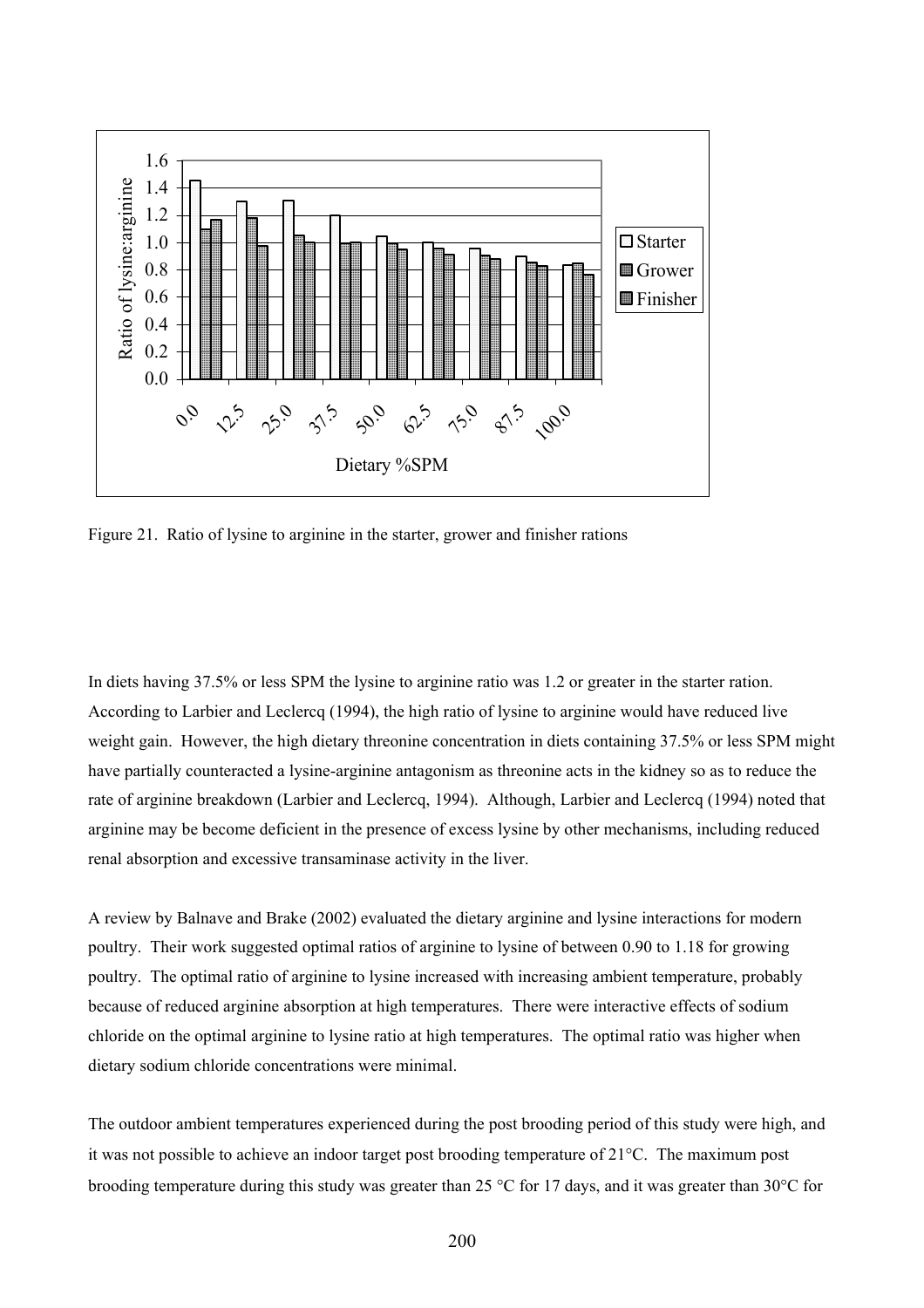five days. This might have influenced the optimal ratio of lysine to arginine, although it is worth noting that the sodium chloride concentrations of the diet were not marginal.

The broiler is sensitive to ambient temperature: it influences feed intake, growth and fat deposition (Larbier and Leclercq, 1994). The effects of ambient temperature on feed intake and growth are of interest in the context of this study. In males, growth is slightly improved with temperatures below  $20^{\circ}C + 0.1\%$  per  $^{\circ}C$ ) and is considerably reduced with temperatures beyond 20°C (-1.0% per °C) (*loc. sit*.). The response of feed consumption to temperature is virtually linear, being approximately  $+$  or  $-0.9\%$  per degree reduction or increase respectively from 20°C. Females are slightly less sensitive to temperature than males (Larbier and Leclercq, 1994).

Increasing the concentration of protein, amino acids and minerals so that the birds' requirements may be met at lower feed intakes is one means of improving performance at high temperatures. Thus, the variation in protein and amino acid content of the diets might have influenced growth. Certainly, any nutrient deficiency would have been exacerbated due to the high indoor ambient temperatures and lower than expected feed intakes.

Lastly, it is possible that differences in the digestibility of ingredients and the availability of amino acids might have influenced performance. For example, the rapeseed meal protein is less digestible than the protein within soya bean meal (72%, *versus* 88%, respectively)(Larbier and Leclercq, 1994). The true digestibility of lysine in soya bean meal is given as 91%, compared with 79% in rapeseed meal (*loc.sit*.). Over-processing (toasting) rapeseed meal reduces protein quality and amino acid availability, and particularly lysine content and availability (Anderson-Hafermann *et al.,* 1993; Newkirk *et al.,* 2003). The differences between soya bean meal and rapeseed meal in the true digestibility of sulphur amino acids are much smaller at 88% and 87%, respectively (*loc. sit*.). In terms of practical nutrition, it would be helpful to be able to formulate diets on an amino acid availability basis.

Litter friability was good throughout the study and the hock burn damage was not a problem. The litter dry matter content was generally high, and so capping was minimal and mostly confined to the areas immediate to the drinkers. Any capping was easily broken down.

There was an effect of dietary % SPM on the litter total nitrogen, uric-acid nitrogen and ammonium-nitrogen contents at the end of the 42-day growing period. Factors affecting this would have been feed intake, the supply and digestibility of protein, and the balance and availability of amino acids within the diets. Interestingly, the highest total litter nitrogen content was obtained in birds fed 100.0% SPM. FCE was optimised in birds fed 100.0% SPM, but feed intake and live weight gain to 42 days of age were not optimal.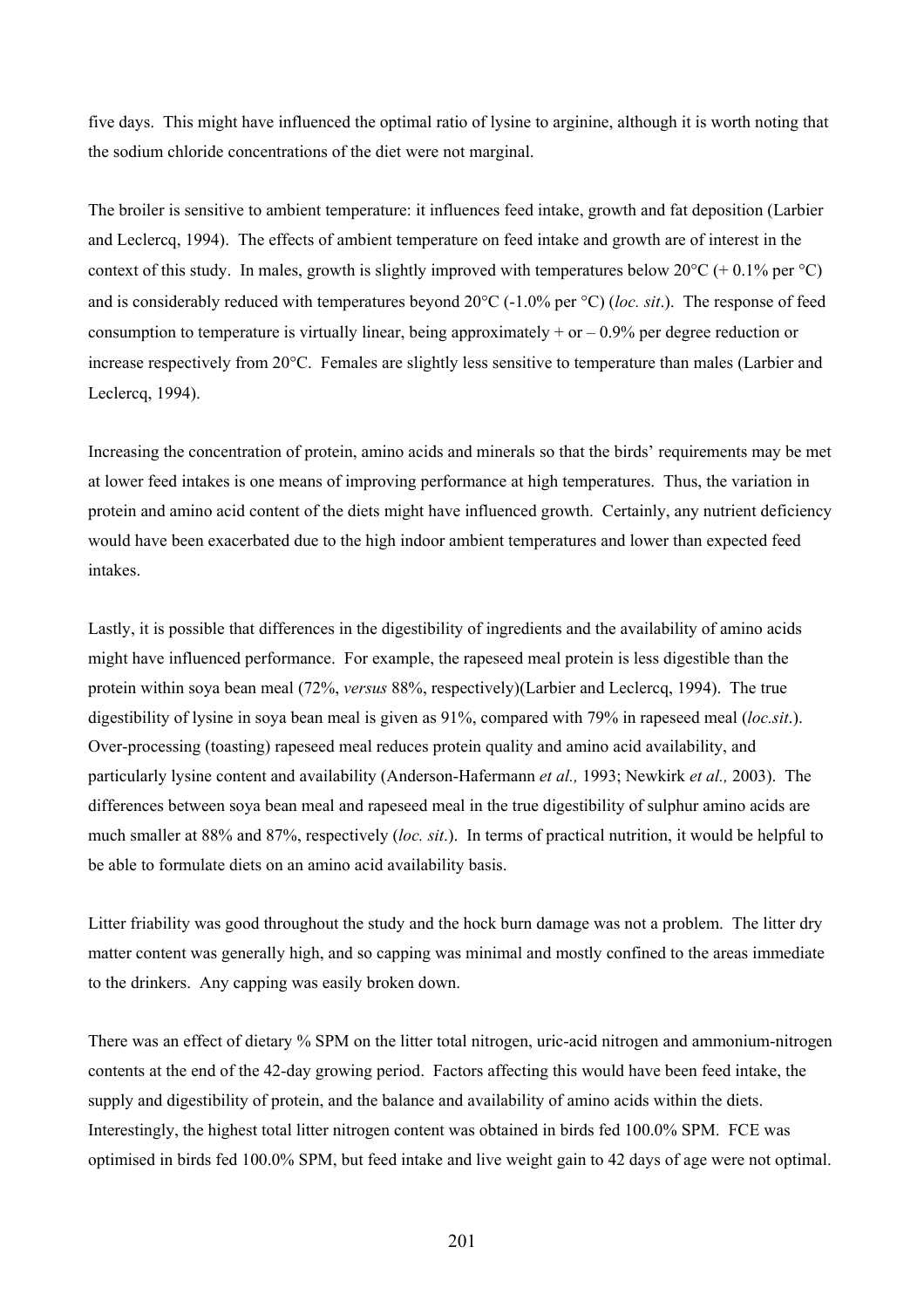FCE is a measure of feed utilisation for growth but it does not necessarily indicate the efficiency of feed protein utilisation for lean growth. A proportion of the total nitrogen excreted by the birds will be lost through emissions. The body protein content of the birds was not determined, and thus it is not possible to identify whether there were real differences due to dietary %SPM in total nitrogen output.

Despite its relative insolubility, once uric acid is voided it is readily converted to ammonia (NH3) by microorganisms. In a review Carlile (1984), quoting several earlier reviews, listed 19 species of bacteria, 22 species of fungi and 3 of actinomycetes, which are capable of degrading uric acid, sometimes operating in succession or in groups. They include both aerobes and anaerobes, though the aerobic population may be more significant in ammonia release. The aerobic degradation of uric acid takes place in several steps, each with its own enzyme, through allantoin, ureidoglycolate, glycolate plus urea, and then finally urease converts these to ammonia and carbon dioxide. As Valentine (1964) realised in the case of the ammonia in poultry house air, it is very soluble and tends to occur as ammonium hydroxide in solution (NH<sub>4</sub>OH).

The litter total nitrogen contents reported in this study are similar to those reported by Nicholson *et al.,* (1996) for commercial broilers, but the ammonium-nitrogen contents are slightly lower, whereas the uricacid nitrogen contents are slightly higher than mean values given by Nicholson *et al.,* (1996).

Loss pathways and plant available nitrogen when the manure is spread on land are driven by the plant available fraction of the manure: the sum of ammonium and uric acid nitrogen. Thus, manures with a low proportion of this compared with the total nitrogen will have less short-term availability to the crop and pose less of an environmental risk in terms of leaching and volatilisation losses. The lowest plant available nitrogen content of the litter manures was achieved with the 0.0% SPM diet.

There is a need for a better understanding of the utilisation of plant proteins for lean growth in broilers and the effects on nitrogen excretion and losses due to ammonia emissions.

As explained above, it is not possible to be certain why the birds fed 37.5% or less SPM performed poorly. It is suggested however, that it was most likely to have been due to amino acid imbalances and antagonisms, but also performance was possibly influenced at 0.0% SPM by glucosinolate and sinapine intake.

What is important is whether the results are specific to the protein mixes used and whether the findings may be applied in practical poultry nutrition. It is possible that the results are specific to the particular protein mixes used in this work, thus limiting the applicability of the work to other formulations of non-soya protein. However it is also likely that the results give an indication of the usefulness of the concept of such a mix.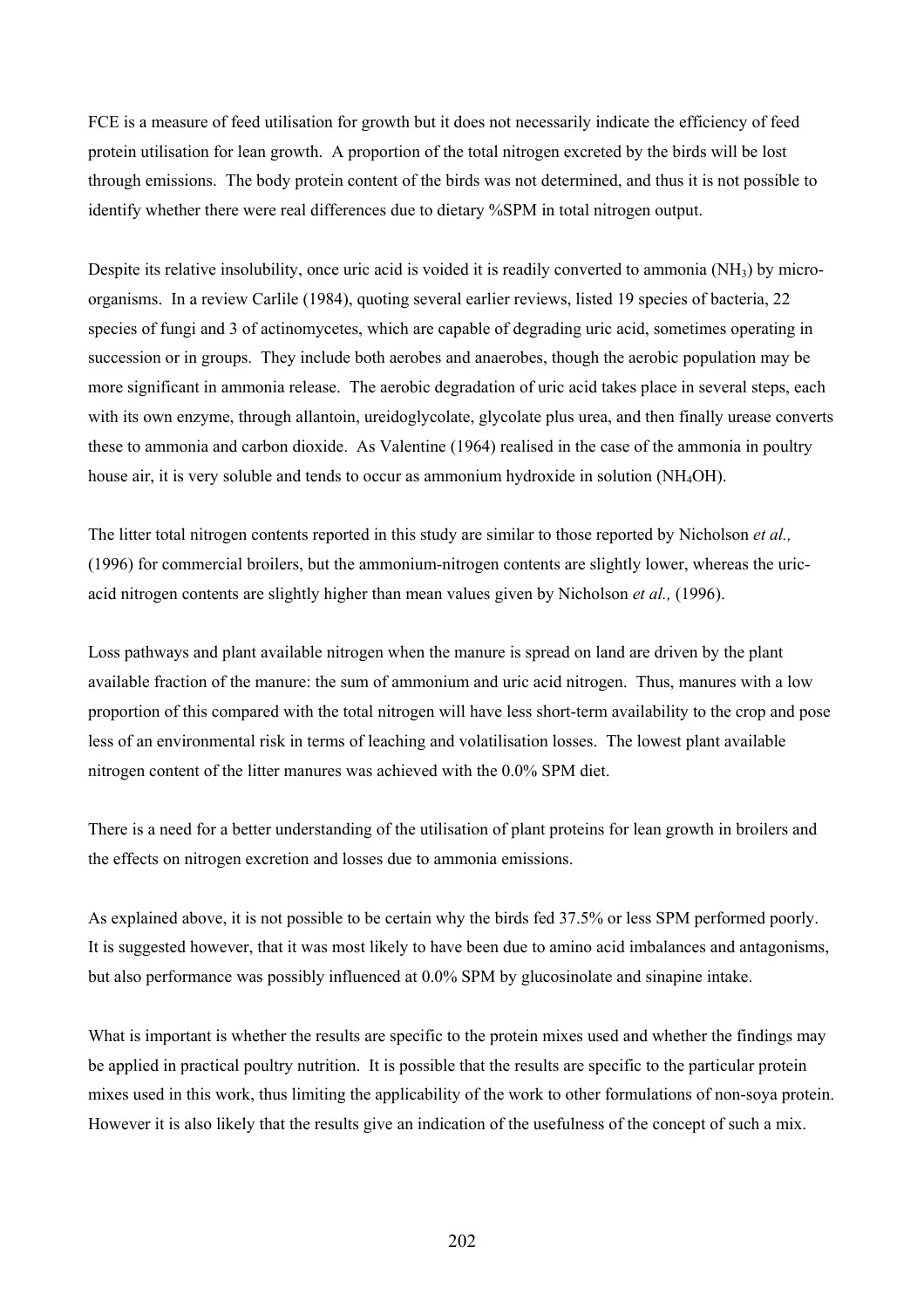Soya products have been the principle protein sources for the UK poultry industry for decades, and for the entire history of the intensive poultry sector. This is because soya has relatively low levels of antinutritional factors, its amino acid balance is relatively suitable for poultry compared with many other plant materials, and supplies have been reliable and usually acceptably priced. Furthermore soya has a long history of nutritional research support, and can be used with confidence. However for several reasons the reliability and price of supplies may be less dependable in the future, and there are some environmental reasons to question excessive dependence on soya.

Limits to the inclusion levels of ingredients are almost inevitable. From the point of view of the evolution of plant species antinutritional factors presumably protect plant seeds from excessive consumption by animals. It is not surprising therefore that antinutritional factors are so common in feed ingredients, and in some cases with considerable potency. Thus, when replacing so suitable and well precedented an ingredient as soya it is very important to be aware of the importance of antinutritionals, and it may sometimes be wise to use more than one protein source in a practical feed, provided that the effects of their antinutritionals are not mutually enhancing.

Despite such difficulties this series of experiments has shown that total dependence on soya need not be obligatory. Other ingredients, grown in the UK and Europe, could make more contributions to poultry nutrition than they have hitherto.

The rate of uptake of such work is not, however, limited solely by technical considerations, but also by marketing factors. Some of these are obvious, like ingredient price. Others are more subtle. There is a difficulty in breaking certain cycles of market availability. Until feed formulators demand more indigenous proteins the prices will give arable farmers no incentive to grow them. Yet at the same time feed formulators cannot be expected to use the materials if supplies are limited, unreliable and expensive due to low arable outputs. This is a real constraint on technical changes of this nature.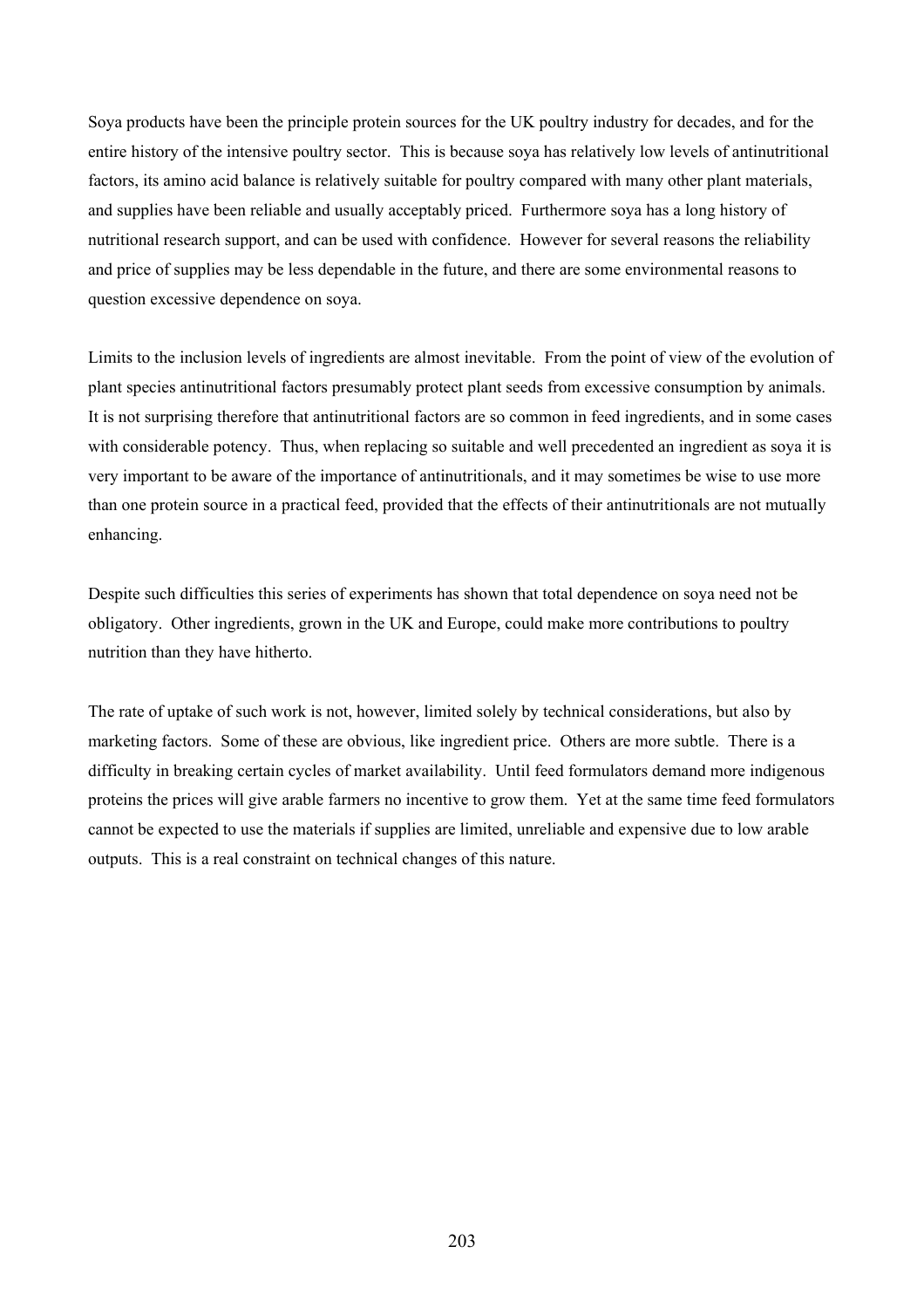### *Conclusions*

- 1. Feed intake and live weight gain between day-old and 42 days of age was not optimal at 100.0% SPM, but FCE to 42 days of age was optimised by feeding 100.0% SPM.
- 2. Male and female feed intake between day-old and 42 days of age and male live weight gain between day-old and 42 days of age was optimised by feeding between 37.5% SPM and 75.0% SPM. Female live weight gain to 42 days of age was optimised by feeding between 50.0% and 100.0% SPM.
- 3. Male and female feed intake and live weight gain to 42 days of age was poorest in birds fed 0.0% SPM.
- 4. The reasons for poor performance at the two extremes of dietary %SPM are probably different, but in both cases probably complex. There is a suggestion that lysine, methionine, cystine and threonine contents were limiting in the 100.0% SPM rations. By contrast, there was an excess of threonine in the diets having 37.5% or less SPM. This most likely caused an imbalance between the limiting amino acids for growth. There was also the possibility of a lysine-arginine antagonism, as the ratio of lysine to arginine was high in the low SPM diets, particularly in the starter ration. At 0.0% SPM, there was also the possibility that the concentration of rapeseed meal and whole rapeseed might have affected feed intake and live weight gain. This could have been due to glucosinolate and/or sinapine intake, but more work is needed to clarify the roles of these antinutritionals in the control of feed intake.
- 5. Mortality was not affected by dietary %SPM and there were no incidences of leg abnormalities. Feathering was poor in birds fed either 0.0% SPM or 100.0% SPM, and this is indicative of nutrient deficiencies. In this study, poor feathering was most probably due to a limited supply of the sulphur amino acids.
- 6. Litter friability was good throughout the study and the hock burn damage was not a problem.
- 7. There was an effect of dietary % SPM on the litter total nitrogen, uric-acid nitrogen and ammoniumnitrogen contents at the end of the 42-day growing period. Factors affecting this would have been feed intake, the supply and digestibility of protein, and the balance and availability of amino acids within the diets. The highest total litter nitrogen content was obtained in birds fed 100.0% SPM and the lowest plant available nitrogen content of the litter manure was achieved in birds fed 0.0% SPM.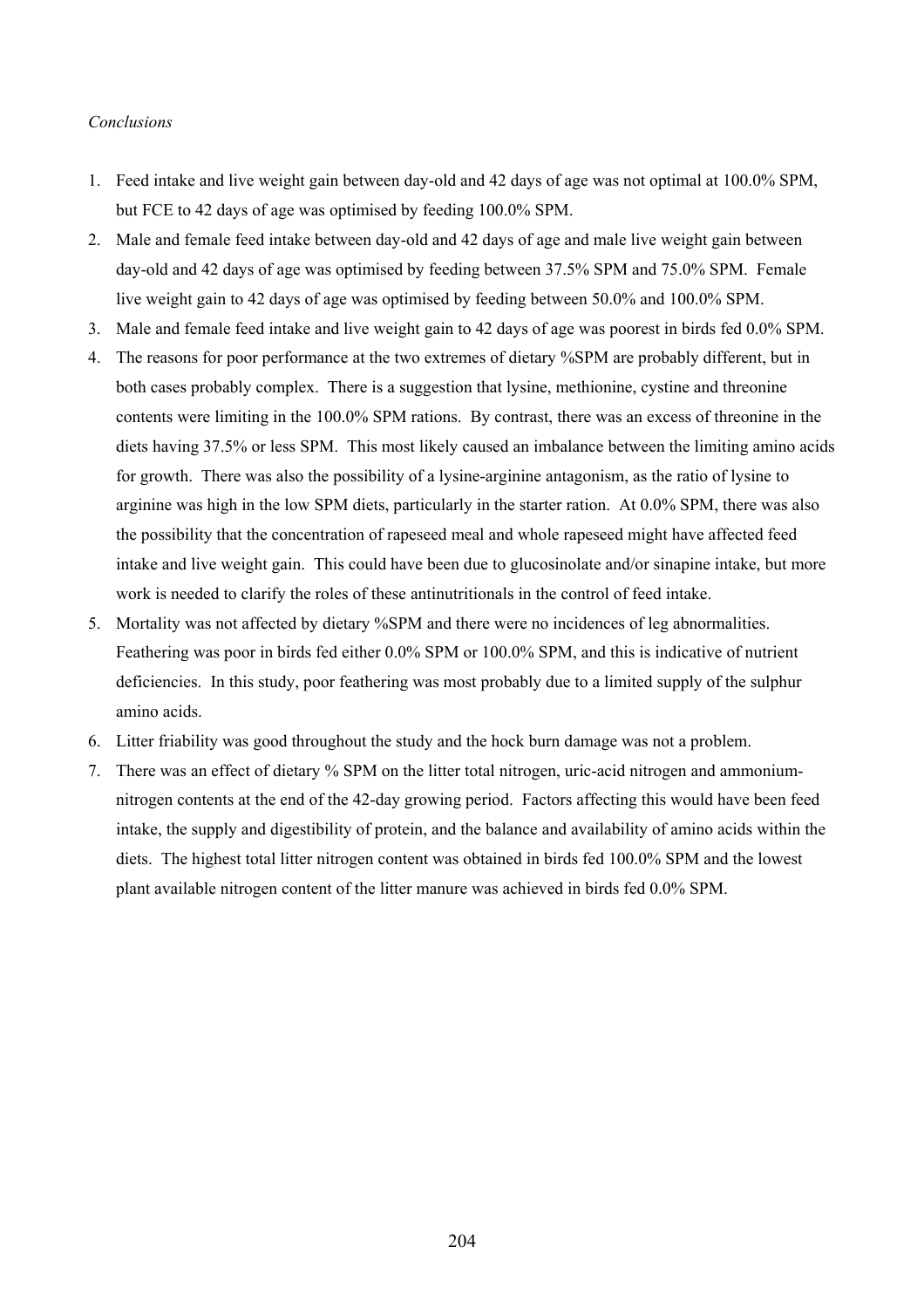#### Practical implications of the project findings and relevance to levy payers

Soya products have been the principal protein sources for the UK poultry industry for decades, and for the entire history of the intensive poultry sector. This is because soya has relatively low levels of antinutritional factors, its amino acid balance is relatively suitable for poultry compared with many other plant materials, and supplies have been reliable and usually acceptably priced. Furthermore soya has a long history of nutritional research support, and can be used with confidence. However for several reasons the reliability and price of supplies may be less dependable in the future, and there are some environmental reasons to question excessive dependence on soya.

This project addressed the broilers' performance responses to increasing dietary concentrations of a number of UK-grown protein sources (rapeseed meal, whole rapeseed, peas and beans). The aim was to improve confidence about their use in UK broilers diets, through a better understanding of their effects on intakes, growth, litter quality and bird body condition.

Varietal, environmental and agronomic effects on nutrient content and the presence and concentrations of antinutritional factors in proteinaceous ingredients are difficult to take into account in feeding studies. The number of treatments needed is mostly too large to be accommodated. Thus, in most published studies a limited number of dietary concentrations, usually three, and sometimes for two varieties known to differ in their antinutritional content, have been used. This perhaps explains why there are large differences between published maximum dietary concentrations for some protein sources.

In the UK it is not usually possible to source ingredients on a variety basis, and this is impossible for ingredients such as rapeseed meal, which have been subject to processing. It is a blend that is available to the livestock feed industry. The applicability therefore, of maximum recommended concentrations of known preferred varieties might not be of immediate practical use to UK broiler producers. It is likely that a blend is a less favourable ingredient for poultry, probably having higher concentrations of some important antinutritional factors, such as glucosinolates or tannins, and/or lower nutrient value. Thus, in these studies increasing dietary concentrations of blends were used so as to take into account practical limitations and to avoid the testing of a superior and mostly unavailable ingredient.

The work has produced information on recommended maximum dietary concentrations for use in broiler feeds, and it is identified some knowledge gaps. The practical recommendations are as follows:

1. Rapeseed meal may be included in starter and finisher rations at concentrations of up to 60 g/kg without apparent ill effects on live weight gain or FCE, but assuming no taint problems. According to the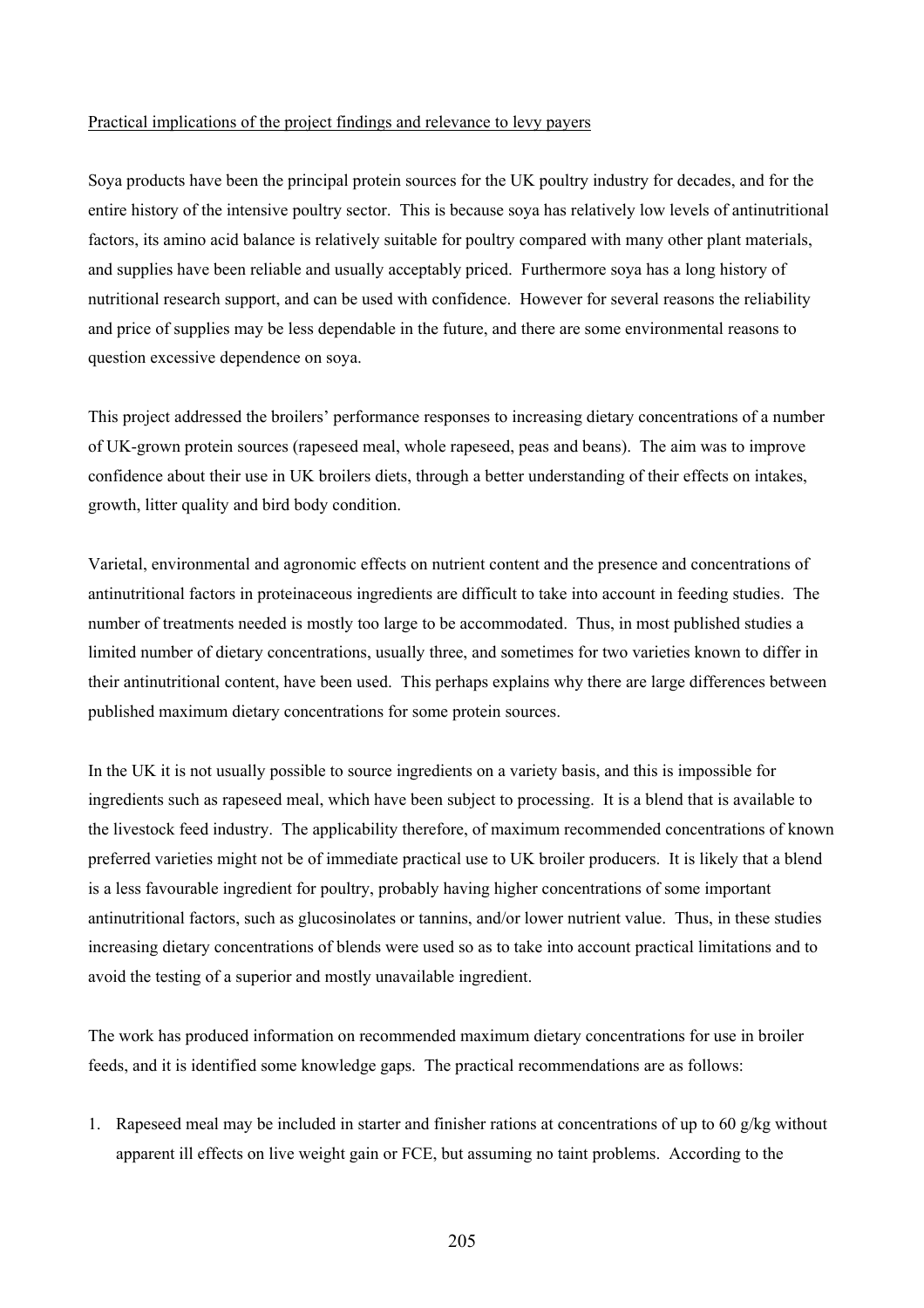literature available meat taint problems are unlikely to be incurred at this concentration, but caution is warranted if the feed contains fishmeal, and possibly supplementary choline and methionine.

- 2. Whole rapeseed may be included in starter and finisher rations at concentrations of up to 100 g/kg in the starter and finisher rations without apparent ill effects on FCE, although feed intake and live weight is expected to be depressed. This assumes that there are no taint problems. The risks of incurring 'fishy' taint when feeding whole rapeseed is probably similar to that for rapeseed meal, provided that the sinapine contents are similar, and that the oil does not impact on the fatty acid composition so as to increase the likelihood of meat rancidity. As for rapeseed meal, caution is warranted if feeding whole rapeseed with fishmeal.
- 3. A mix of alternative proteins to soya is likely to be better than relying on one or two alternatives. This might help to dilute some of the antinutritional factors present. It is possible to substitute soya with a mix of UK proteinaceous ingredients to quite high levels (up to 75% substitution with the protein mix reported) without reducing live weight. FCEs might be reduced however, and so this approach will depend on the relative prices of ingredients and the value of chicken meat at the time of consideration. There will be a need to pay careful attention to the supply and balance of essential amino acids if performance is to be optimised when using protein sources other than soya.

The relevance of the work to levy payers is that the findings provide technical support for the use of rapeseed meal and whole rapeseed in UK broiler feeds. The uptake of the results by the UK broiler industry will depend however, on market dynamics and knowledge transfer.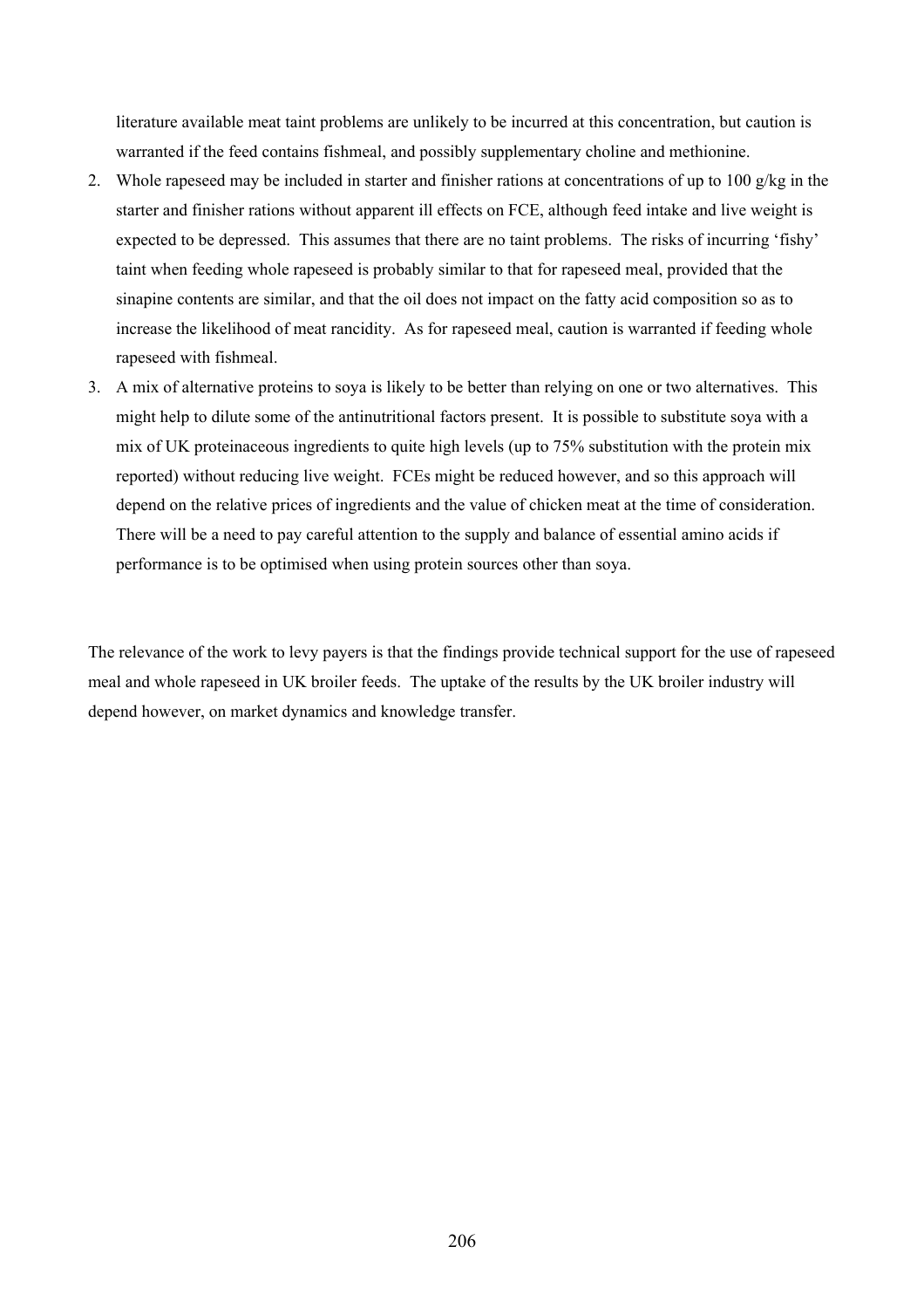## Recommendations for further research and knowledge transfer

- 1. To determine for UK-grown blends of rapeseed the variation in contents of crude protein, glucosinolates and sinapine and the protein quality of UK-produced meals.
- 2. To identify the factors present in rapeseed and the mechanisms by which they act within the broiler to reduce feed intake.
- 3. To investigate whether the manipulation of dietary nutrient concentration could be used to counteract the effects of reduced intake, by maintaining nutrient intake when feeding rapeseed. Thus, it could be worth repeating some aspects of the work using feeds which were not iso-nitrogenous.
- 4. To determine the effect of dietary concentration of whole rapeseed on broiler meat flavour, and the interactive effects of whole rapeseed and other sulphur-rich ingredients on meat acceptability.
- 5. To determine the effect of protein source on the efficiency of nitrogen utilisation for meat production and on the form and availability of nitrogen in the manure.
- 6. To make further improvements in ingredient quality by consistently reducing the concentrations of important antinutritional factors and by improving protein quality for monogastrics.
- 7. To improve the marketing of UK-grown proteinaceous ingredients to the livestock feed industry.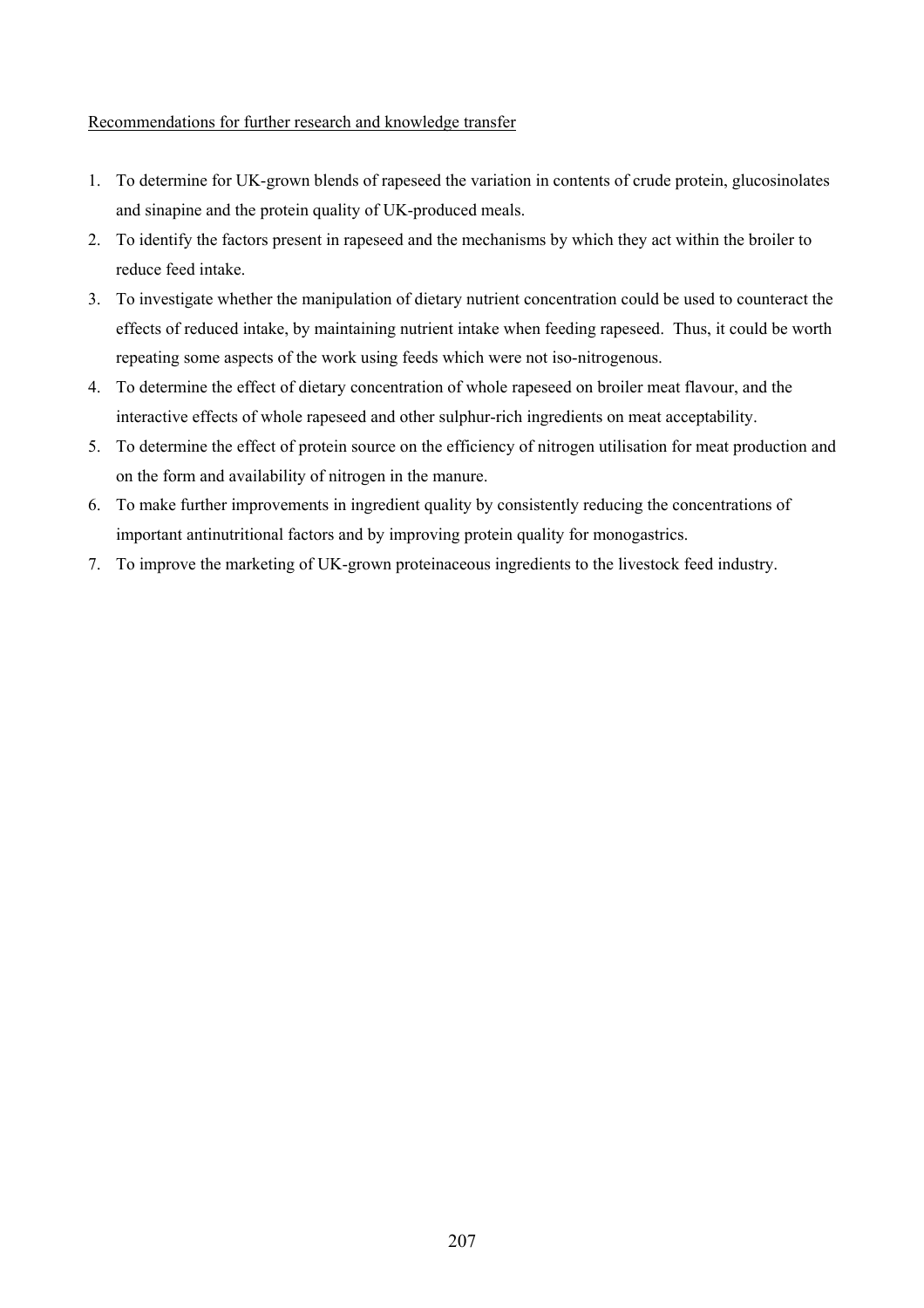# **Publications**

Gordon, S.H., Short, F.,Wilson, D.W. and Croxall, R. (2004). The effect of dietary concentration of rapeseed meal or whole rapeseed on broiler performance and litter quality. *British Poultry Science* **45** (Supplement 1): S21

Gordon, S.H. (2004). Growth responses of broiler chickens to increasing dietary concentrations of whole rapeseed or rapeseed meal. ADAS Research Review 2004. *In press*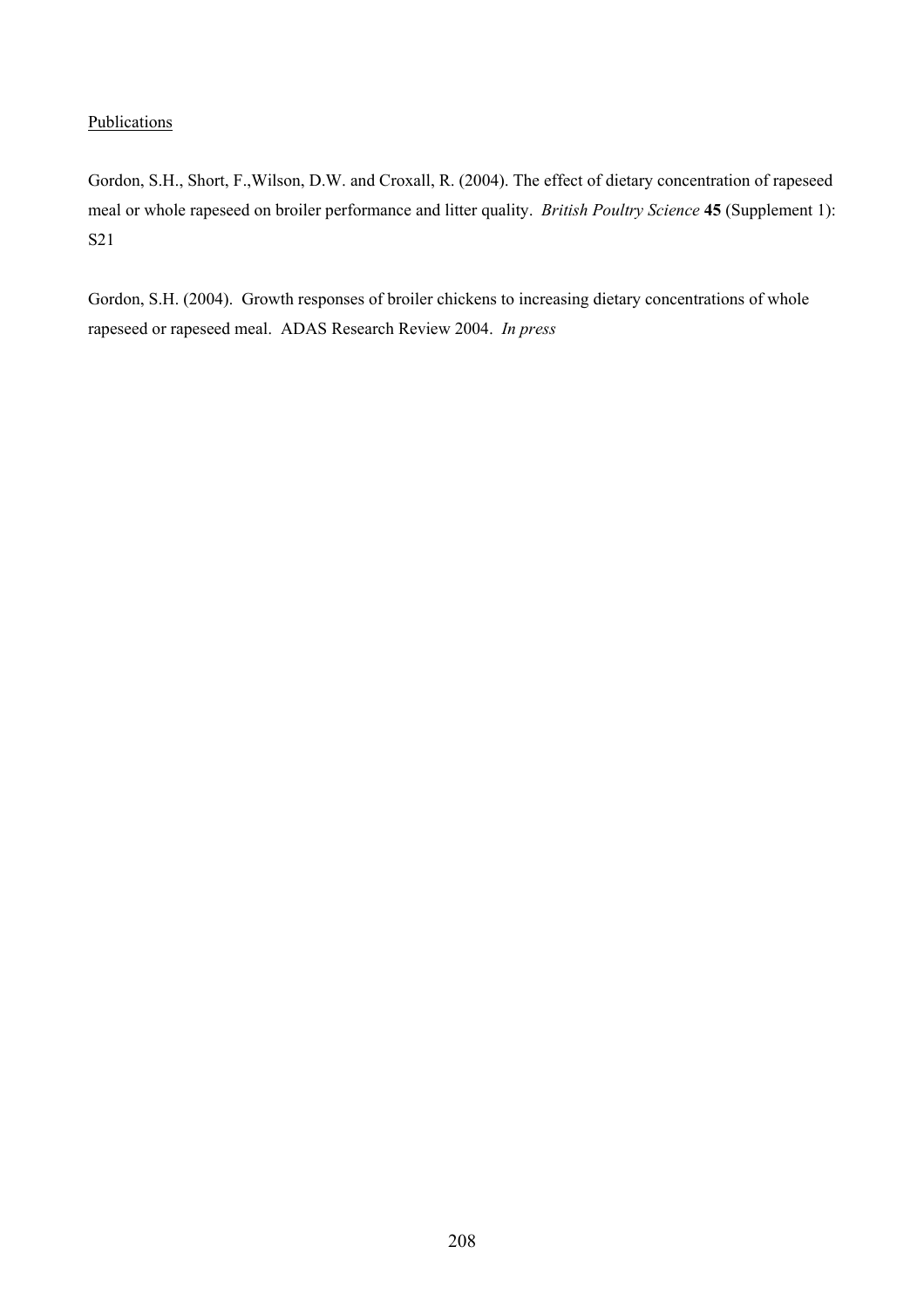# Acknowledgements

The financial support of the UK's Department for Environment, Food and Rural Affairs (Defra-funded project LS3607), the Home Grown Cereals Authority (HGCA-funded project 2365) and Grampian Country Food Ltd. (GRA0002) for the running of the study and the production of this report is gratefully acknowledged.

The diets were kindly formulated by Professor Julian Wiseman, University of Nottingham.

The guidance and technical contributions provided by members of the steering group, as listed below is gratefully acknowledged.

| Dr Tom Acamovic     | <b>SAC</b>                      |
|---------------------|---------------------------------|
| Dr Shona Campbell   | <b>HGCA</b>                     |
| Dr David Charles    | DC R&D Ltd                      |
| Dr Zoe Davies       | Defra                           |
| Dr Tony Marangos    | <b>Nutrition Solutions</b>      |
| Mr David Robinson   | Grampian Country Food Group Ltd |
| Mr Steve Wilson     | <b>BOCM</b> Pauls Ltd           |
| Prof Julian Wiseman | University of Nottingham        |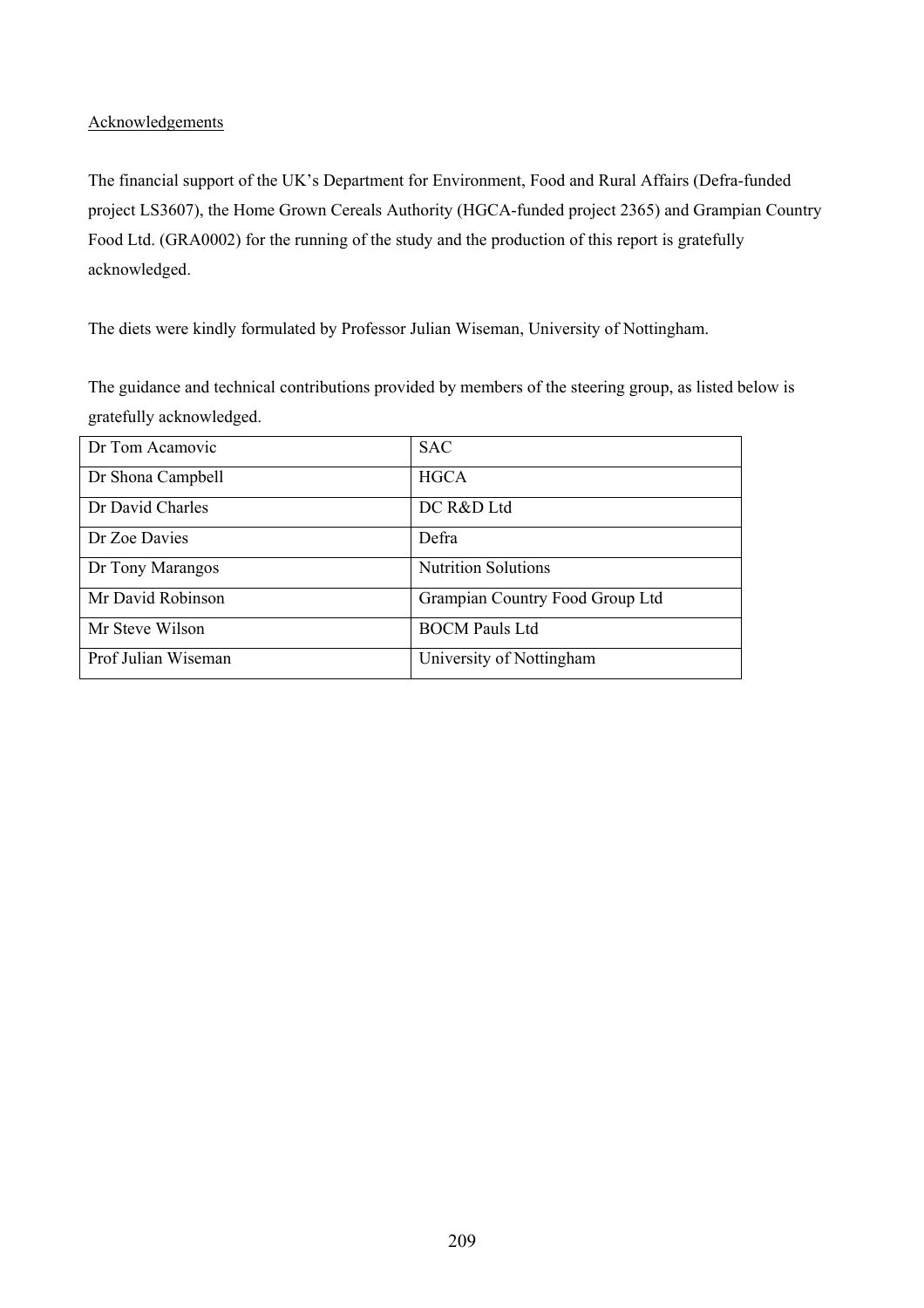#### References

Amarowicz, R., Fornal, J. and Karamac, M. (1995). Effect of seed moisture on phenolic acids in rapeseed oil cake. Grasas y Acietes 46:354-356

Anderson-Hafermann, J.C., Zhang, Y. and Parsons, C.M. (1993). Effects of processing on the nutritional quality of canola meal. Poultry Science 72:326-333

Applequist, L. and Ohlson, R. (1972). Rapeseed Cultivation, composition, processing and Utilisation. Elsevier, Amsterdam

Askbrant, S.U.S. (1988). Metabolisable energy content of rapeseed meal, faba bean meal and white flowered peas determined with laying hens and adult cockerels. British Poultry Science 29:445-455

Balnave, D. and Brake. J. (2002). Re-evaluation of the classical dietary arginine:lysine interaction for modern poultry diets: a review. World's Poultry Science Journal 58:275-289

Baniel, A., Gueguen, J., Bertrand, D. (1992). Variability of protein composition in pea seeds by high performance liquid chromatography. In: Premiere Conference europeenne sur les proteagineux. Edit. Angers, A.E.P., pp409-410

Barrier-Guillot, B., Metayer, J.P., Grosjean, F. and Peyronnet, C. (1995). Feeding value of pea presented in mash or pellets in adult cockerels, laying hens, broilers and turkey poults. 10th European Symposium Poultry Nutrition, Antalya

Bell, J. (1993). Factors affecting the nutritional value of canola meal: a review. Canadian Journal of Animal Science 73:679-689

Bell, J.M., Tyler, R.T. and Rakow, G. (1998). Nutritional composition and digestibility index as an indicator of adequately processed soya bean meal. Poultry Science 79:1592-1596

Boomgaardt, J. and Baker, D.M. (1973). Effect of age on the lysine and sulphur amino acid requirement of growing chickens. Poultry Science 52:592-597

Buraczewska, L., Gdala, J., Wasilewko, J. and Buraczewski, S. (1998). Ileal digestibility in pigs of protein and amino acids of heat treated rapeseed feeds as affected by protein associated with the NDF fraction. Oilseed Crops 19:175-186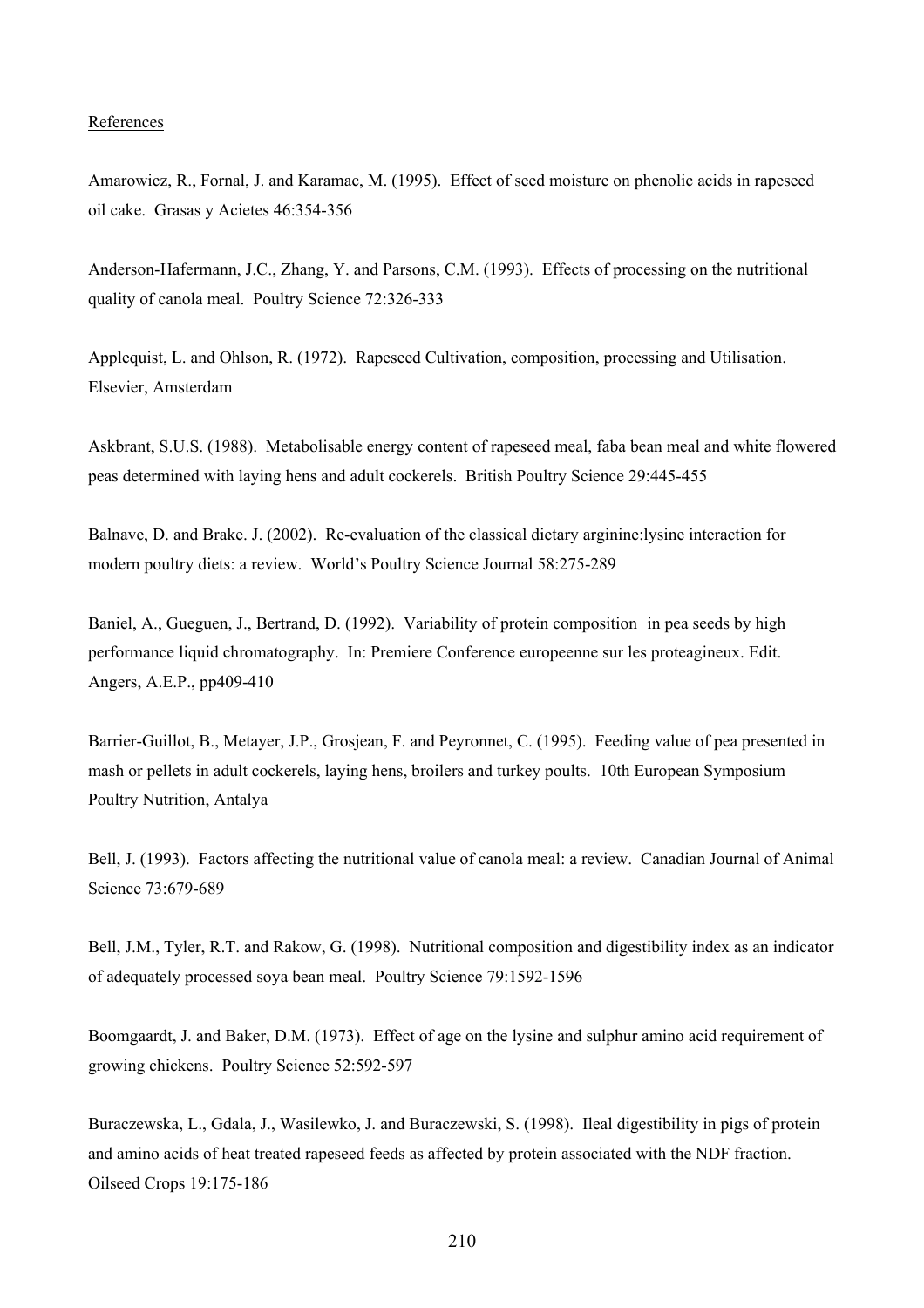Carlile, F.S. (1984). Ammonia in poultry houses: a literature review. World's Poultry Science Journal 40:99-113

Carre, B., Escartin, R., Melcion, J.P., Champ, M., Roux, G. and Leclercq, B. (1987). Effect of pelleting and associations with maize or wheat on the nutritive value of smooth pea seeds (*Pisum sativum*) in adult cockerels. British Poultry Science 28:219-229

Carre, B. Beaufils, E. and Melcion, J.P. (1991). Evaluation of protein and starch digestibility and energy value of pelleted or unpelleted pea seeds from winter or spring cultivars in adult and young chickens. Journal Agricultural and Food Chemistry 39:468-472

Carouee, B. and Duchene, E. (1993). Teneur en proteines du pois. Comment maitriser les variations. Perspective Agricoles 183:75-81

Cheryan, M. (1980). Phytic acid interactions in food systems. CRC Critical Reviews in Food Science Nutrition 13:297-334

Cmolik, J., Pokorny, J., Panek, J., Kanova, J., Velisek, J., Parizkova, H., Holasova, M. and Koplik, R. (1991). Effect of minor constitutes of crude rape seed oil on the stability of refined oil against the oxidative deterioration. Proceedings 8<sup>th</sup> International Rape seed Congress, Canada, 3:894-898

Conan, L., Barrier-Guillot, B., Widiez, J.L. and Lucbert, J. (1992). Effect of grinding and pelleting on the nutritional value of smooth pea seed in adult cockerel. In: Premiere conference europeenne sur les proteagineux. Edit. Agers, A.E.P., pp 479-480

Cosgrove, D. (1980). Insitol phosphates: Their chemistry, biochemistry and physiology. Elsevier Scientific Publishing Company, New York NY

Coultate, T.P. (1996). Food. The Chemistry of its Components. Royal Society of Chemistry, Cambridge

Dabrowski, K. and Sosulski, F. (1983). Extraction of phenolic compounds from canola during protein concentration and isolation. In: Proceedings  $6<sup>th</sup>$  International Rapeseed Congress, Paris, pp1338-1342

Defra (2004). Agriculture in the United Kingdom 2003, London

D'Mello, J.P.F. and Lewis, D. (1970). Amino acid interactions in chick nutrition. 3. Interdependence in amino acid requirements. British Poultry Science 11:367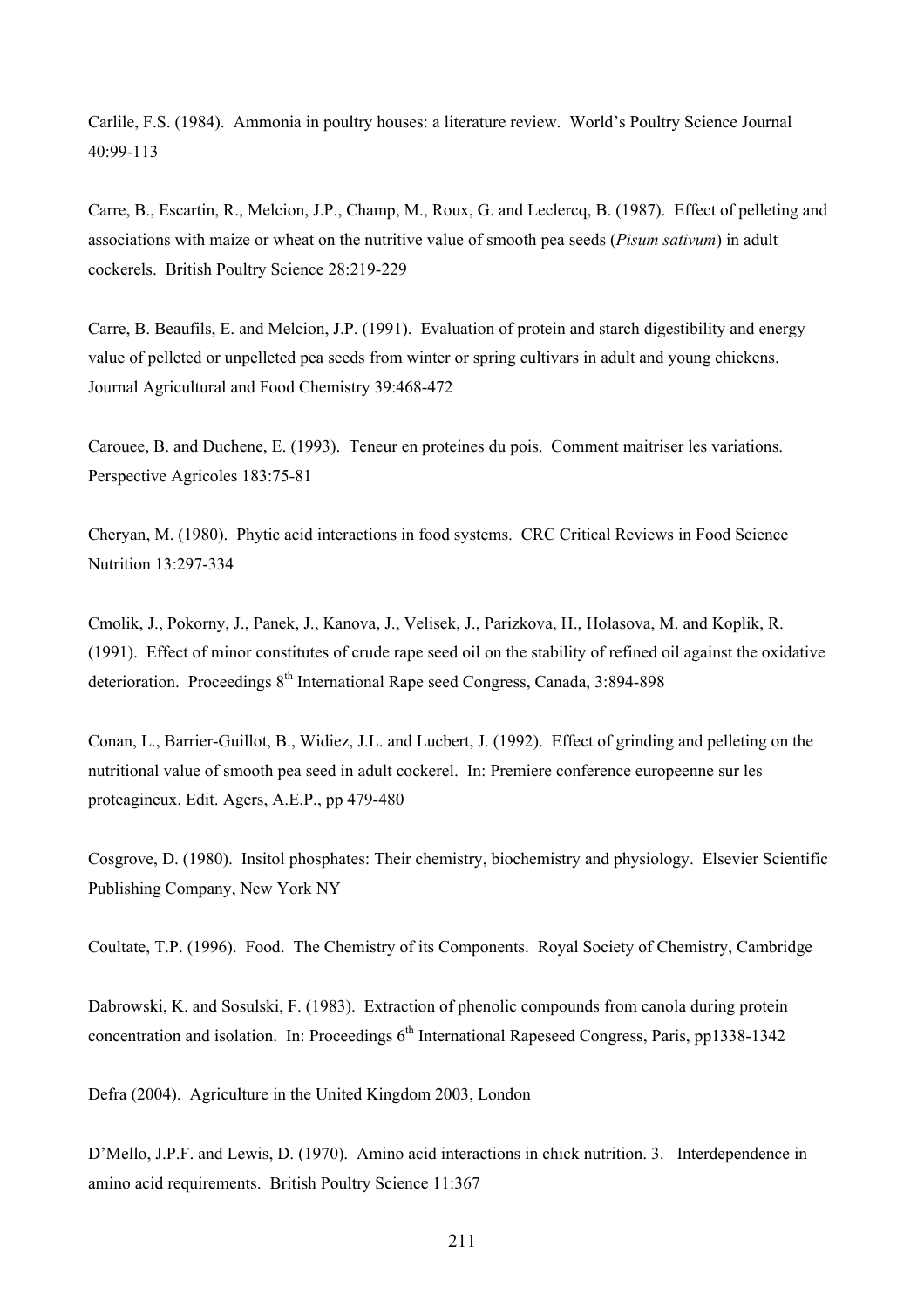Erdman, J.J.W. (1979). Oilseed phytates: nutrition implications. Journal of American Oil Chemical Society 56:736-741

Fenwick, G.R., Curl, C.L., Pearson, A.W. and Butler, E.J. (1984). The treatment of rapeseed meal and its effect on chemical composition and egg tainting potential. Journal of the Science of Food and Agriculture 35:757-761

Fernandez, S.R., Aoyagi, S., Han, Y., Parsons, C.M. and Baker, D.H. (1994). Limiting order of amino acids in corn and soybean meal for growth of the chick. Poultry Science 73:1887-1896

Frieg, A.H., Campbell, L.D., Stanger, N.E. and Slominski, B. (1986). Absorption, excretion and metabolism of glucosinolates in poultry. Canadian Journal of Animal Science 66:331

Ganchrow, J.R., Steiner, J.E. and Bartana, A. (1990). Behavioural reactions to gaustatory stimuli in young chicks (*Gallus gallus domesticus*). Developmental Psychology 23:103-117

Gordon, S.H. and Charles, D.R. (2002). Niche and organic chicken and egg production: its technology and scientific principles. Nottingham University Press

Gordon, S.H. (2001). Effects of modifying the polyunsaturated fatty acid and antioxidant contents of poultry meat on flavour, tenderness and shelf life and its application to extensive systems. Defra, London (Defra project LS3501), 172pp

Grala, W., Buraczewska, L., Gdala, J., Pastuszewska, B. (1994). Effect of thermal processing on protein value of rapeseed oil meal for pigs. Journal of Animal Feed Science 3:33-42

Grala, W., Buraczewska, Wasilewko, J., Verstegen, M.W.A., Tamminga, S., Jansman, AJ.M., Huisman, J. and Korczynski, W. (1998). Flow of endogenous nitrogen in different segments of the small intestine in pigs fed diets with soyabean concentrate, soyabean meal or rapeseed cake. Journal of Animal Feed Science 3:33-42

Griffiths, N.M., Fenwick, G.R., Pearson, W., Neil, N.M. and Butler, E.J. (1980). Effects of rapeseed meal on broilers: studies on meat flavour, liver haemorrhage and trimethylamine oxidase activity. Journal of Science of Food and Agriculture 31:188-193

Grosjean, F. (1985). Combining peas for animal feed. In: The pea crop. Edit. Hebblethwaite, P.D., Heath, M.C. and Dawkins, T.C.K., Butterworths, London, pp 453-462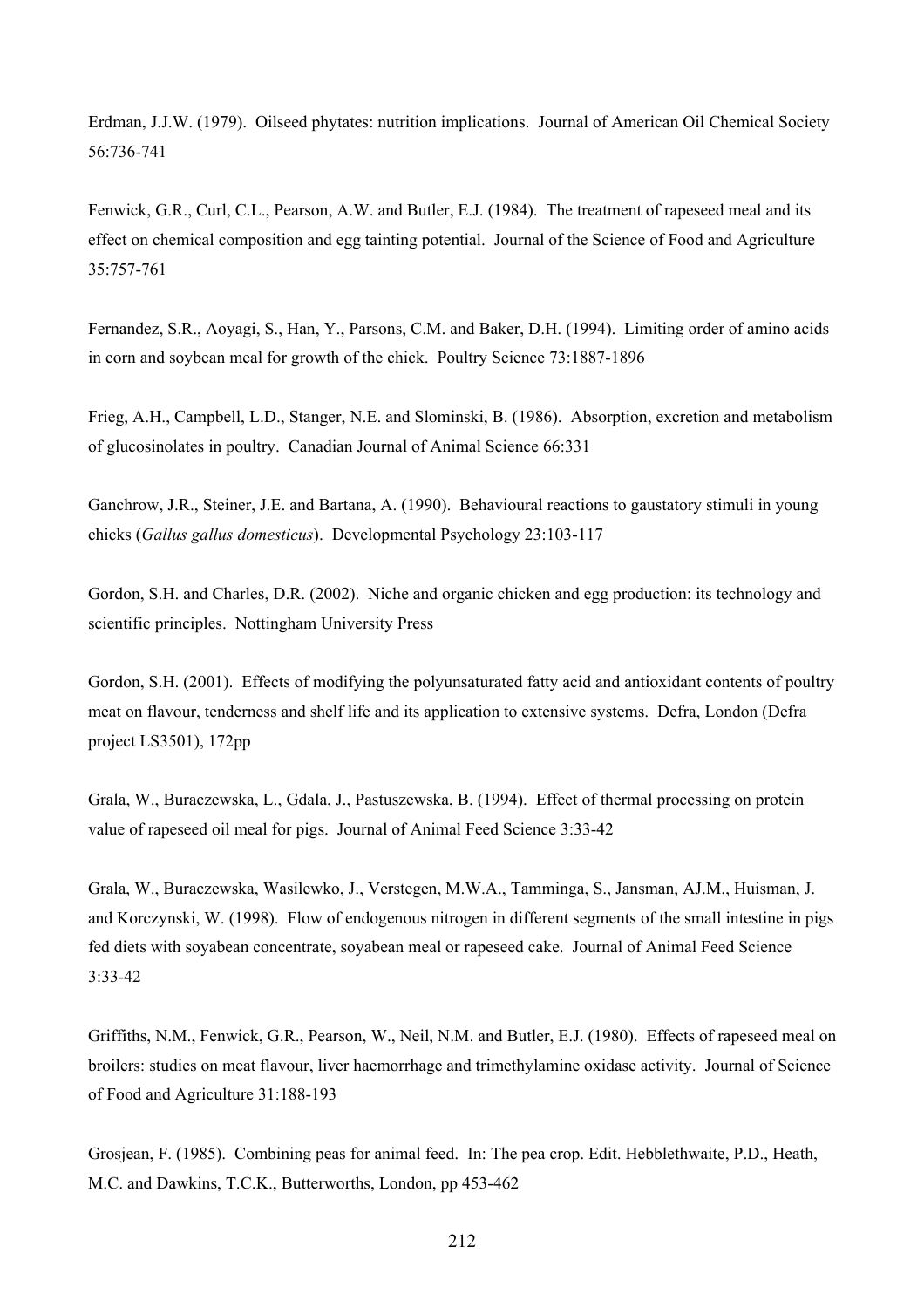Hagerman, A. and Butler, L. (1980). Condensed tannin purification and characterization of tannin associated proteins. Journal of Agricultural Food Chemistry 28:947-952

Hallberg, L. (1987). Wheat fibre, phytates and Fe absorption. Scandanavian Journal of Gastroentrology 22:73-79

Hawrysh, Z.J., Steedman-Douglas, C.D., Robblee, A.R., Hardin, R.T. and Sam, R.M. (1980a). Influence of low glucosinolate (cv. Tower) rapeseed meal on the eating quality of broiler chickens. I. Subjective evaluation by a trained taste panel and objective measurements. Poultry Science 59:550-557

Hawrysh, Sam, R.M., Robblee, A.R., and Hardin, R.T. (1980b). Influence of low glucosinolate rapeseed meal and rapeseed screenings meal on the eating quality of broiler chickens. Poultry Science 59:2437-2443

Hawrysh, Sam, R.M., Hardin, R.T. and Robblee, A.R., (1980c). A consumer study of the eating quality of broiler chickens fed rations containing low glucosinolate rapeseed meal and rapeseed screenings meal. Poultry Science 59:2444-2448

Hawrysh, Sam, R.M., Robblee, A.R., and Hardin, R.T. (1982). Influence of low glucosinolate canola meals (cv. Regent versus Canola) on the eating quality of broiler chickens. Poultry Science 61:2375-2384

Hobson-Frohock, A., Land, D.G., Griffiths, N.M. and Curtis, R.F. (1973). Egg taints: association with trimethylamine. Nature 243: 304-305

Holmes, W.B. and Roberts, R. (1963). A perotic syndrome in chicks fed extracted rapeseed meal. Poultry Science 42:803-809

Huisman, J. and Tolman, G.H. (1992). Antinutritional factors in the plant proteins of diets for nonruminants. In: Recent advances in animal nutrition. Edit. Garnsworthy, P.C., Haresign, W. and Cole, D.J.A., Butterworth Heinemann, Oxford

Igbasan, F.A. and Guenter, W. (1996). The enhancement of the nutritive value of peas for broiler chickens: an evaluation of micronisation and dehulling processes. Poultry Science 75: 1243-1252

Jansman, A.J.M., Huisman, J. and van der Poel, A.F. (1993). Performance of broiler chicks fed diets containing different varieties of faba bean (*Vicia faba L*.). Archiv fuer Gefluegelkunde 57: 220-227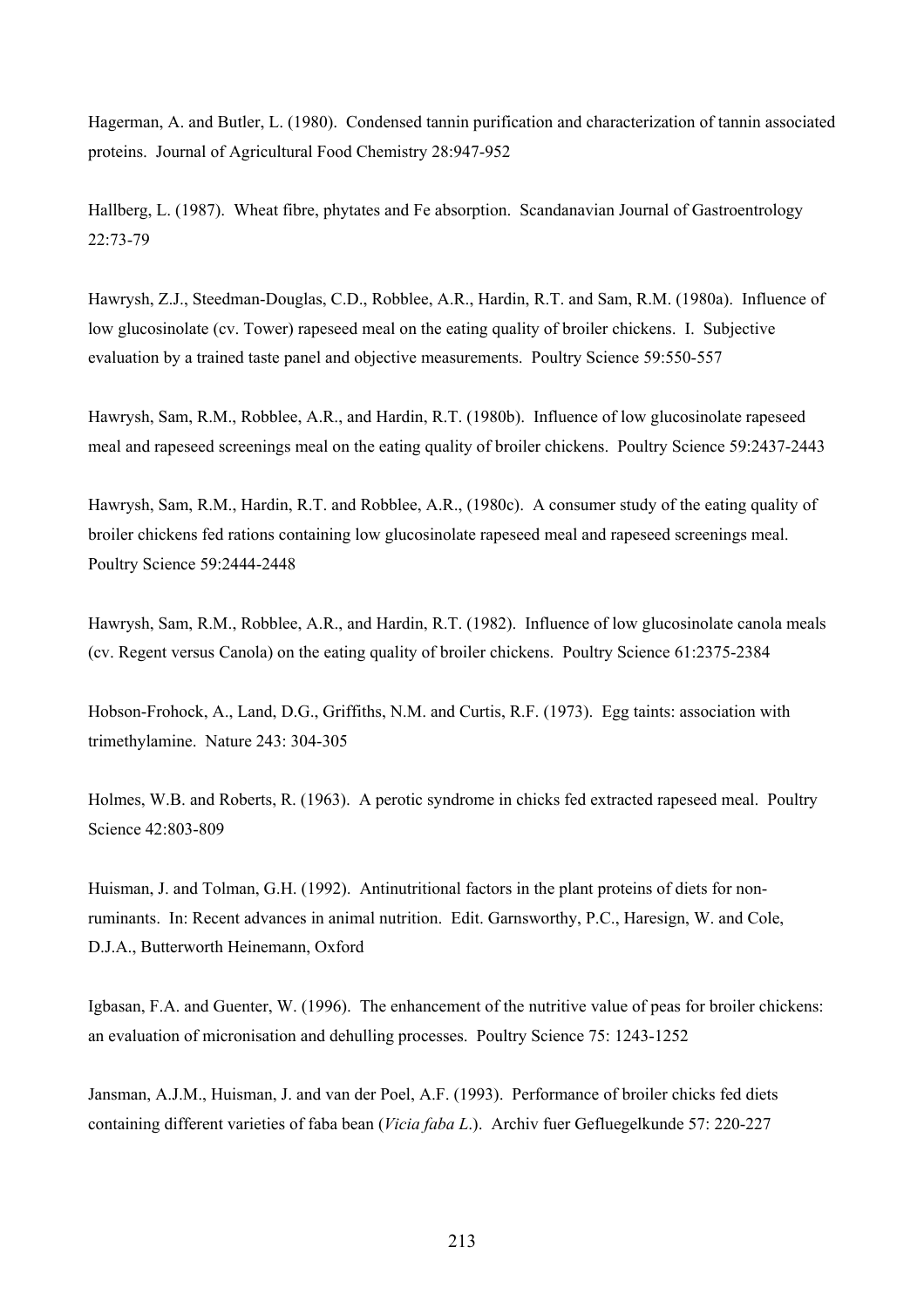Jensen, S., Lui, Y. and Eggum, B. (1995). The influence of variations in seed size and hull content on composition and digestibility of rapeseed. In: Proceedings 9<sup>th</sup> International Rapeseed Congress, Cambridge, pp188-190

Jensen, S., Olsen, H. and Sorenson, H. (1991). Aqueous enzymatic processing of rapeseed for production of high quality products. In: Canola and Rapeseed: Production, Chemistry, Nutrition and Processing Technology. Ed. Shahidi, F. AVI Book, New York, NY, pp331-343

Jondreville, C., van den Broecke, j., Gatel, F., Grosjean, F., van Cuwanenberghe, S., and Seve, B. (2000). Ileal amino acid digestibility and estimates of endogenous amino acid losses in pigs rapeseed meal, sunflower meal and soyabean meal. Canadian Journal of Animal Science 80:495-506

Jones, J. and Sibbald, I. (1979). The true metabolizable energy values for poultry of fractions of rapeseed Brassica napus cv Tower. Poultry Science 58:385-391

van Kempen, G.J.M. and Jansman, A.J.M. (1994). Use of EC produced oil seeds in animal feeds. In: Recent advances in animal nutrition. Edit. Garnsworthy, P.C. and Cole, D.J.A., Nottingham University Press, pp 31-56

Khattak, F.M., Acamovic, T. and Scaife, J.R. (1995). Growth and pigmentation of broilers fed diets containing either whole rapeseed or marine oil with and without vitamin E supplementation. British Poultry Science 36:847-848

Kozlowska, H., Naczk, M., Shahidi, F. and Zadernowski, R. (1991). Phenolic acids and tannins in rapeseed and canola. In: Canola and Rapeseed: Production, Chemistry, Nutrition and Processing Technology. Ed. Shahidi, F. AVI Book, New York, NY, pp193-210

Kozlowska, H. and Zadernowski, R. (1983). Production of protein preparates from rapeseed. In: Proceedings of 6<sup>th</sup> International Rapeseed Congress, Paris, pp 1412-1419

Kozlowska, H. and Zadernowski, R. (1988). Phenolic compounds of rapeseed as factors limiting the utilization of protein in nutrition. Abstract 3<sup>rd</sup> North American Chemical Congress, Toronto, ON.

Krygier, K., Sosulski, F. and Hogge, L. (1982). Free, esterified and insoluble-bound phenolic acids. 2. Composition of phenolic acids in rapeseed flour and hulls. Journal of American Food Chemistry 30:334-336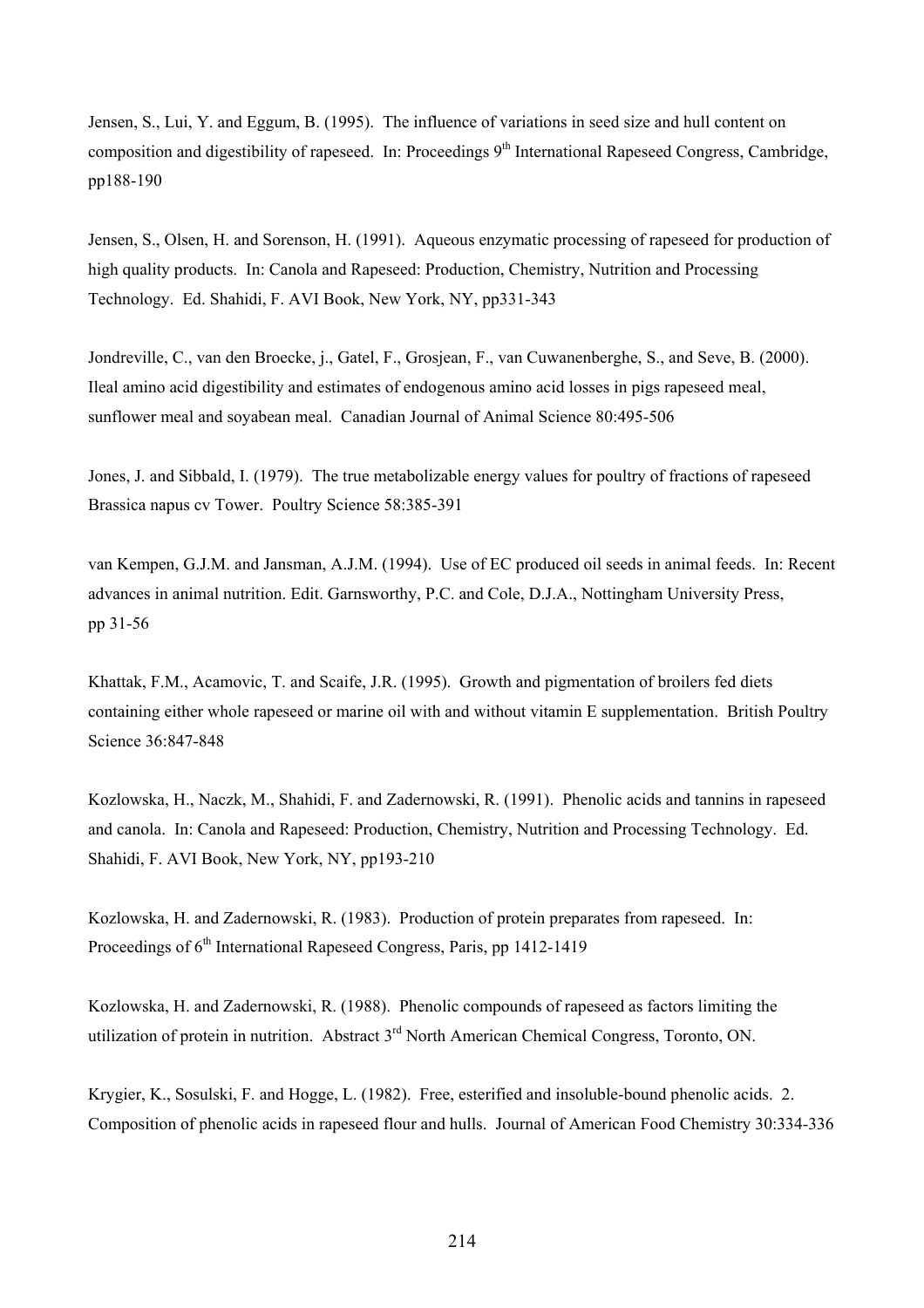Lacassagne, L. (1988). Alimentation des volailles: substituts au tourteau de soja. INRA Production Animal 1: 47-57

Lacki, K. and Duvnjak, Z. (1996). Comparison of three methods of determination of sinapic acid ester content in enzymatically treated canola meals. Applied Microbiology Biotechnology 45:530-537

Lamb, K.J. and Acamovic, T. (1998). The effect of tannin-binding agents, with or without enzyme supplementation, on the dry matter digestibility and ME of Faba beans. In: Proceedings of the World's Poultry Science Association Annual Spring Meeting, Scarborough, pp 75-76

Larbier, M. and Leclercq, B. (1994). Nutrition and feeding of poultry. Translated and edited by Wiseman, J., Nottingham University Press, Nottingham

Leeson, S. and Summers, J.D. (1997). Commercial poultry nutrition. University Books, Guelph

Leeson, S. and Summers, J.D. (2001). Scott's Nutrition of the Chicken. 4<sup>th</sup> Edition, University Books, Guelph, Ontario, Canada

Longstaff, M. and McNab, J.M. (1989). Digestion of fibre polysaccharides of pea (Pisum sativum) hulls, carrot and cabbage by adult cockerels. British Journal of Nutrition 62: 563-577

McDonald, P., Edwards, R.A., Greenhalgh, J.F.D. and Morgan, C.A. (1995). Animal Nutrition, 5<sup>th</sup> Edition. John Wiley & Sons, New York, pp607

McDonald, P., Edwards, R.A., Greenhalgh, J.F.D. and Morgan, C.A. (2002). Animal nutrition. 6<sup>th</sup> edition. Pearson Education, Harlow

McManus, J., Davis, K., Beart, J., Gaffney, S., Liley, T. and Haslam, E. (1985). Polyphenol interactions. Part 1. Introduction: some observations on reversible complexation of polyphenols with proteins and polysaccharides. Journal of Chemical Society Perkin Transactions 2:1429-1438

McNeill, L., Bernard, K. and MacLeod, M.G. (2004). Food intake, growth rate, feed conversion and food choice in broilers fed on diets high in rapeseed meal and peal meal, with observations on sensory evaluation of the resulting poultry meat. British Poultry Science 45:519-523

Magna, J. (1982). Phytate: its chemistry, occurrence, food interaction, nutritional significance and methods. Journal of Agricultural Food Chemistry 30:1-9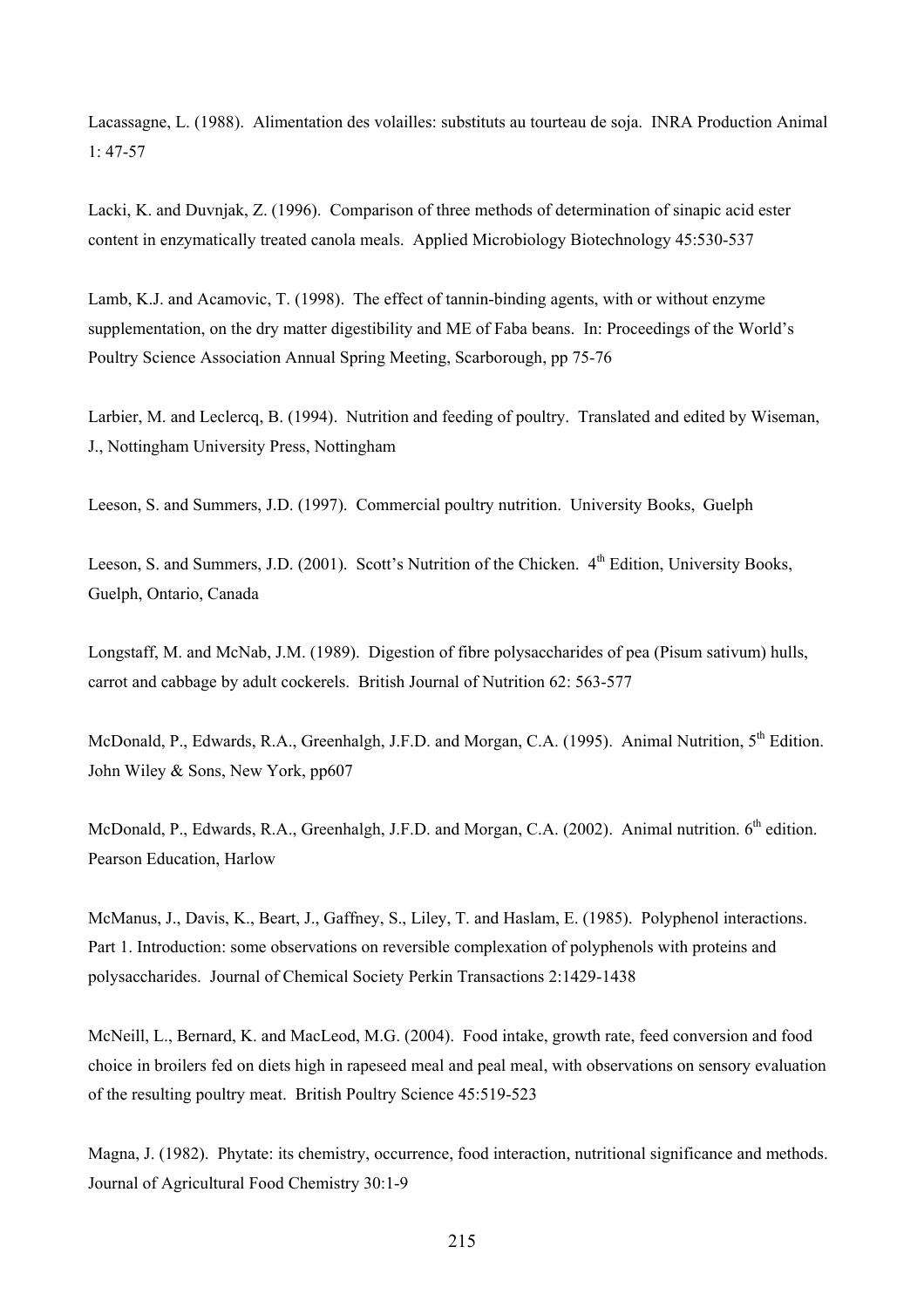Morris, E. (1986). Phytate and dietary mineral bioavailability. In Phytic acid: Chemistry and applications. Ed. Graf, E., Pilatus Press, Minneapolis, pp57-76

Morris, T.R., Al-Azzawi, K., Gous, R.M. and Simpson, G.L. (1987) Effects of protein concentration on responses to dietary lysine by chickens. British Poultry Science 28: 185-195

Motzok, I. (1976). Rapeseed Association of Canada 40:65-75

Naczk, M., Amarowicz, R., Sullivan, A. and Shahidi, F. (1998). Current research and developments on polyphenolics of rapeseed/canola: a review. Food Chemistry 62:489-502

Naczk, M., Diosady, L. and Rubin, L. (1986). The phytate and complex phenol content of meals produced by alkanol-ammonia-hexane extraction of canola. Lebensm-Wiss. u. Technology 19:13-16

Naczk, M., Nichols, R., Pink, D. and Sosulski, F. (1994). Condensed tannins in canola hulls. Journal of Agricultural and Food Chemistry 42:2196-2200

National Research Council (1994) Nutrient requirements of poultry. 9<sup>th</sup> Revised Edition. National Academy Press, Washington D.C.

Newkirk , R.W. and Classen, H.L. (2001). The non-mineral nutritional impact of phytate in canola meal fed to broiler chicks. Animal Feed Science and Technology 91:115-128

Newkirk , R.W., Classen, H.L. and Edney, M.J. (2003). Effects of prepress-solvent extraction on the nutritional value of canola meal for broiler chickens. Animal Feed Science and Technology 104:111-119

Nicholson, F.A., Chambers, B.J. and Smith, K.A. (1996). Nutrient composition of poultry manures in England and Wales. Bioresource Technology 58:279-284

Qaio, H. mad Classen, H.L. (2003). Nutritional and physiological effects of rapeseed meal sinapine in broiler chickens and its metabolism in the digestive tract. Journal of the Science of Food and Agriculture. 83:1430-1438

Pastuszewska, B., Jablecki, G., Buraczewska, L., Dakowski, P., Taciak, M., Matyjek, R. and Octabinska, A. (2003). Animal Feed Science and Technology 106:175-188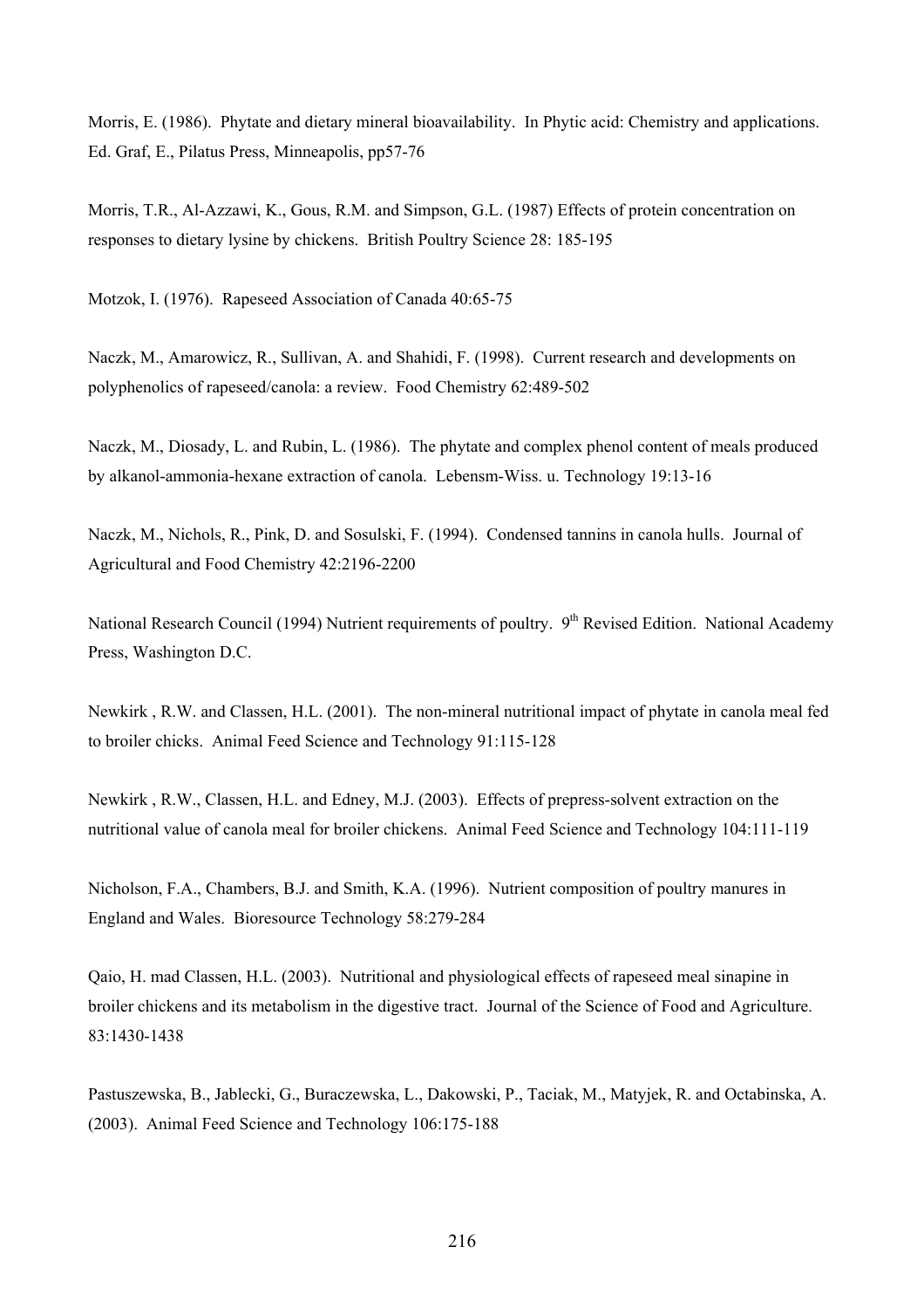Picard, M., Melcion, J.P., Bertrand, D. and Faure, J.M. (2002). Visual and tactile cues perceived by chickens. In: Poultry Feedstuffs. Supply, composition and nutritive value. Poultry Science Symposium Series Volume 26. Ed.'s McNab, J.M. and Boorman, K.N., CABI Publishing, Oxon, Chapter 15, pp.279-300

Raju, M.V.L.N., Chawak, M.M., Praharaj, N.K., Rao, S.V.R. and Mishra, S.K. (1997). Interrelationships among egg weight, hatchability, chick weight, post-hatch performance and rearing method in broiler breeders. Indian Journal of Animal Sciences 67: 48-50

Ravindran, V., Selle, P.H. and Bryden, W.L. (1999). Effects of phytase supplementation, individually and in combination, with glycanase, on the nutritive value of wheat and barley. Poultry Science 78:1588-1595

Robbins, K.R. (1987). Threonine requirement of the broiler chic as affected by dietary protein level and source. Poultry Science 66:1531-1534

RPAN (1993). Nutrition guide. Rhone Poulenc Animal Nutrition 1993.

Salmon, R.E., Froehlich, D. and Butler, G. (1984). Effect of canola meal, fish meal and choline plus methionine on the sensory quality of broiler chickens. Poultry Science 63:1994-1998

Salmon, R.E., Gardiner, E.E., Klein, K.K. and Larmond, E. (1981). Effect of canola (low glucosinolate rapeseed) meal, protein and nutrient density on performance, carcass grade and meat yield and of canola meal on sensory quality of broilers. Poultry Science 60:2519-2528

Segueilha, L., Lambrechts, C., Boze, H., Moulin, G. and Galzy, P. (1992). Purification and properties of phytase from Schwanniomyces castelli. Journal of Fermentation Bioengineering 74:7-11

Seth, P.C.C. and Clandinin, D.R. (1973). Effect of including rapeseed meal in the ration of broiler-type chickens on the incidence of perosis and the ineffectiveness of supplementary manganese. Poultry Science 52:1158-1160

Shahidi, F. and Naczk, M. (1988). Effect of processing on the polyphenolic constituents of canola. Bulletin de Liason Groupe Polyphenols 14:89-92

Shahidi, F. and Naczk, M. (1989). Effect of processing on the content of condensed tannins in rapeseed meals. A research note. Journal of Food Science 54:1082-1083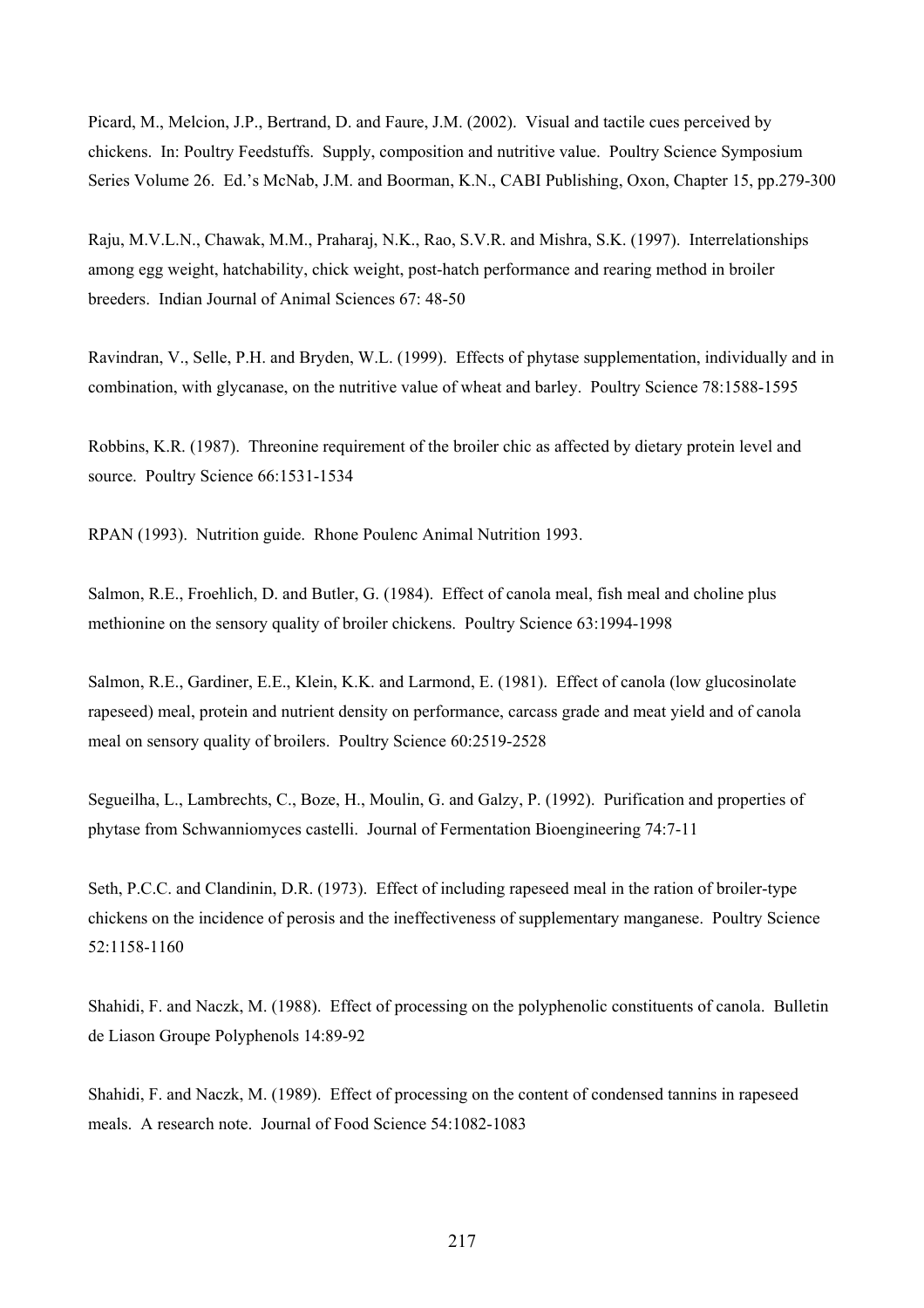Shahidi, F. and Naczk, M. (1992). An overview of the phenolics of canola and rapeseed: chemical, sensory and nutritional significance. Journal of American Oil Chemistry Society 69:917-924

Simbaya, J., Slominski, B.A., Guenter, W., Morgan, A. and Campbell, L.D. (1996). The effects of protease and carbohydrase supplementation on the nutritive value of canola meal for poultry: In vitro and in vivo studies. Animal Feed Science Technology 61:219-234

Slominski, B.A., Simbaya, J., Campbell, L.D., Rakow, G. and Guenter, W. (1999). Nutritive value for broilers of meals derived from newly developed varieties of yellow seeded canola. Animal Feed Science and Technology 78:249-262

Summers, J.D (1995). Canola meal and acid-base balance. Animal Feed Science and Technology 53:109-115

Theander, O., Aman, P., Miksche, G. and Yasuada, S. (1977). Carbohydrates, polyphenols and lignin in seed hulls of different colours from turnip rapeseeds. Journal of Agricultural and Food Chemistry 25:270-273

Thomke, S., Elwinger, K., Rundgren, M. and Ahlstrom, B. (1983). Rapeseed meal of Swedish low glucosinolate type fed to broiler chickens, laying hens and growing-finishing pigs. Acta Agriculture Scanadavia 33:75-96

Thompson, L. (1990). Phytates in canola/rapeseed. In: Canola and rapeseed: Production, chemistry, nutrition and processing technology. Ed. Shadidi, F. AVI Book, New York, pp173-192

Timms, L.M. (1983). Forms of leg abnormality observed in male broilers fed on a diet containing 12.5 per cent rapeseed meal. Research in Veterinary Science 35:182-189

Unger, E. (1990). Commercial processing of canola and rapeseed: Crushing and oil extraction. In: Canola dn rapeseed Production, Chemistry, Nutrition and processing technology. Ed. Shahidi, F., AVI Book, New York, NY, pp235-250

UNIP-ITCF (1995). Peas: utilisation in animal feeding. Edit. Carrouee, B. and Gatel, F. Interprofessional National Union for Protein Rich Crops and Technical Institute for Cereals and Forages. Paris. Translated Wiseman, J.